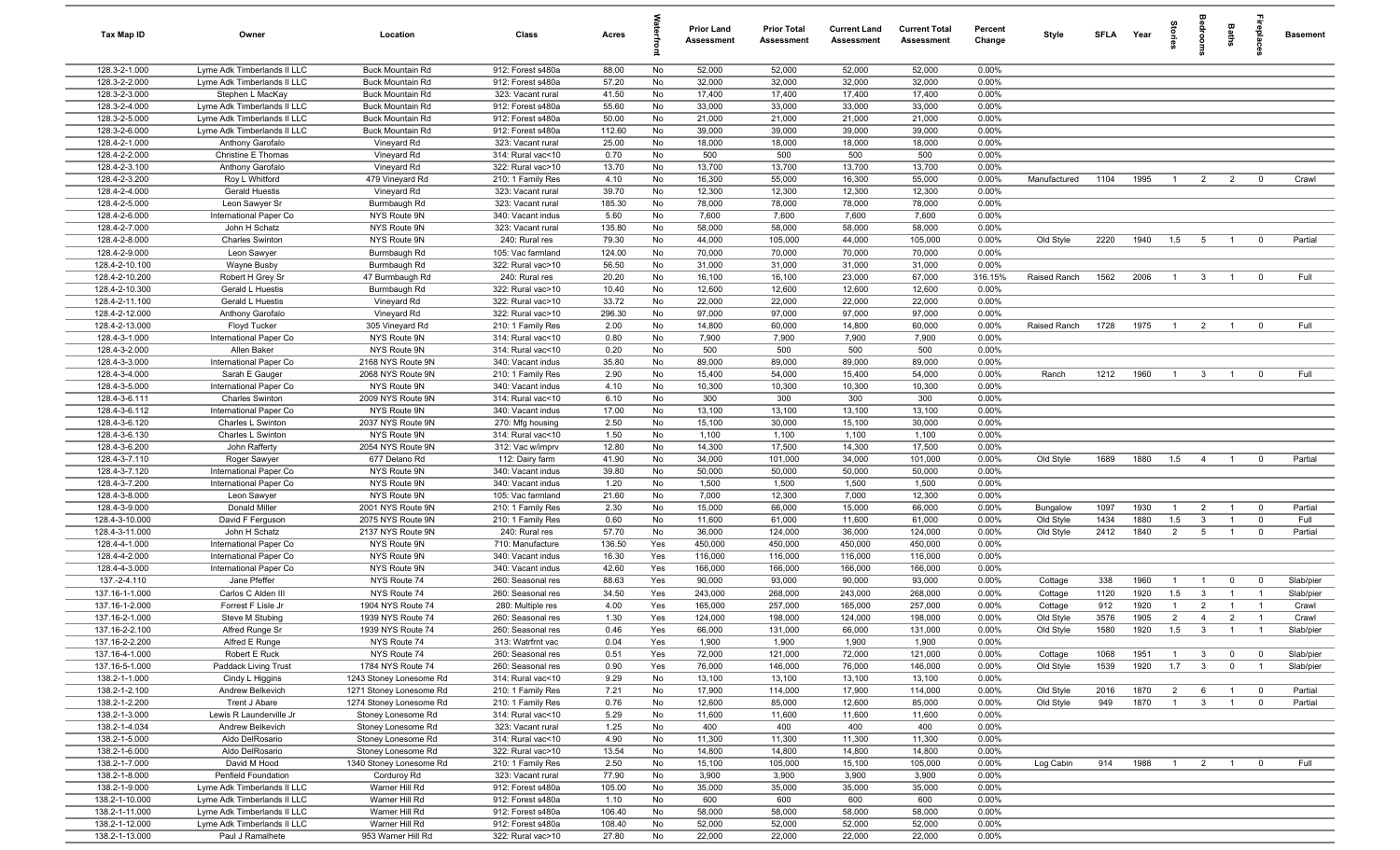| Tax Map ID                       | Owner                                                      | Location                              | Class                                  | Acres           |          | <b>Prior Land</b><br>Assessment | <b>Prior Total</b><br>Assessment | <b>Current Land</b><br><b>Assessment</b> | <b>Current Total</b><br>Assessment | Percent<br>Change | Style        | SFLA Year |      | iorie          | droom                   | Baths          | epla                    | <b>Basement</b> |
|----------------------------------|------------------------------------------------------------|---------------------------------------|----------------------------------------|-----------------|----------|---------------------------------|----------------------------------|------------------------------------------|------------------------------------|-------------------|--------------|-----------|------|----------------|-------------------------|----------------|-------------------------|-----------------|
| 138.2-1-14.000                   | Essex Co Reforestation                                     | Warner Hill Rd                        | 942: Co. reforest                      | 50.50           | No       | 34,116                          | 34,116                           | 34,116                                   | 34,116                             | 0.00%             |              |           |      |                |                         |                |                         |                 |
| 138.2-1-15.000                   | William J Tangredi                                         | Warner Hill Rd                        | 322: Rural vac>10                      | 26.74           | No       | 20,000                          | 20,000                           | 20,000                                   | 20,000                             | 0.00%             |              |           |      |                |                         |                |                         |                 |
| 138.2-1-16.000                   | Vincent Reneau                                             | Warner Hill Rd                        | 910: Priv forest                       | 65.60           | No       | 35,000                          | 35,000                           | 35,000                                   | 35,000                             | 0.00%             |              |           |      |                |                         |                |                         |                 |
| 138.2-1-17.000                   | Lyme Adk Timberlands II LLC                                | Warner Hill Rd                        | 912: Forest s480a                      | 152.70          | No       | 52,000                          | 52,000                           | 52,000                                   | 52,000                             | 0.00%             |              |           |      |                |                         |                |                         |                 |
| 138.2-1-18.000                   | Lyme Adk Timberlands II LLC                                | Warner Hill Rd                        | 912: Forest s480a                      | 208.00          | No       | 75,000                          | 75,000                           | 75,000                                   | 75,000                             | 0.00%             |              |           |      |                |                         |                |                         |                 |
| 138.2-1-19.000                   | <b>Timothy Huestis</b>                                     | 742 Warner Hill Rd                    | 240: Rural res<br>912: Forest s480a    | 64.90           | No<br>No | 41,000                          | 148,000                          | 41,000                                   | 148,000                            | 0.00%<br>0.00%    | Ranch        | 1310      | 1991 | $\overline{1}$ | $\mathbf{3}$            | $\overline{2}$ | $\overline{0}$          | Full            |
| 138.2-1-20.000<br>138.2-1-21.000 | Lyme Adk Timberlands II LLC<br>Lyme Adk Timberlands II LLC | Warner Hill Rd<br>Warner Hill Rd      | 912: Forest s480a                      | 72.60<br>11.50  | No       | 37,000<br>8,300                 | 37,000<br>8,300                  | 37,000<br>8,300                          | 37,000<br>8,300                    | 0.00%             |              |           |      |                |                         |                |                         |                 |
| 138.2-1-22.000                   | Lyme Adk Timberlands II LLC                                | Warner Hill Rd                        | 912: Forest s480a                      | 79.80           | No       | 49,000                          | 49,000                           | 49,000                                   | 49,000                             | 0.00%             |              |           |      |                |                         |                |                         |                 |
| 138.2-1-23.000                   | Lyme Adk Timberlands II LLC                                | Warner Hill Rd                        | 912: Forest s480a                      | 36.50           | No       | 12,300                          | 12,300                           | 12,300                                   | 12,300                             | 0.00%             |              |           |      |                |                         |                |                         |                 |
| 138.2-1-24.000                   | Lyme Adk Timberlands II LLC                                | Corduroy Rd                           | 912: Forest s480a                      | 0.80            | No       | 200                             | 200                              | 200                                      | 200                                | 0.00%             |              |           |      |                |                         |                |                         |                 |
| 138.2-1-25.000                   | Lyme Adk Timberlands II LLC                                | Corduroy Rd                           | 910: Priv forest                       | 19.00           | No       | 12,200                          | 12,200                           | 12,200                                   | 12,200                             | 0.00%             |              |           |      |                |                         |                |                         |                 |
| 138.2-1-26.000                   | Lyme Adk Timberlands II LLC                                | Corduroy Rd                           | 912: Forest s480a                      | 75.30           | No       | 26,000                          | 26,000                           | 26,000                                   | 26,000                             | 0.00%             |              |           |      |                |                         |                |                         |                 |
| 138.2-1-27.000                   | Eric A Olsen                                               | Corduroy Rd                           | 323: Vacant rural                      | 4.10            | No       | 1,400                           | 1,400                            | 1,400                                    | 1,400                              | 0.00%             |              |           |      |                |                         |                |                         |                 |
| 138.2-1-28.002                   | Eugene W Slade                                             | 225 Corduroy Rd                       | 314: Rural vac<10                      | 5.59            | No       | 11,800                          | 11,800                           | 11,800                                   | 11,800                             | 0.00%             |              |           |      |                |                         |                |                         |                 |
| 138.2-1-29.000                   | Aldo DelRosario                                            | Corduroy Rd                           | 314: Rural vac<10                      | 1.65            | No       | 6,200                           | 6,200                            | 6,200                                    | 6,200                              | 0.00%             |              |           |      |                |                         |                |                         |                 |
| 138.2-1-30.324                   | Jennie L Urban                                             | 1284 Stoney Lonesome Rd               | 210: 1 Family Res                      | 6.30            | No       | 16,100                          | 103,000                          | 16,100                                   | 103,000                            | 0.00%             | Ranch        | 1800      | 1978 | $\overline{1}$ | $\overline{4}$          | $\overline{2}$ | $\overline{0}$          | Partial         |
| 138.2-1-31.000                   | Andrew Belkevich                                           | Stoney Lonesome Rd                    | 323: Vacant rural                      | 0.22            | No       | 200                             | 200                              | 200                                      | 200                                | 0.00%             |              |           |      |                |                         |                |                         |                 |
| 138.2-1-32.100                   | NL Industries Inc                                          | Stoney Lonesome Rd                    | 380: Pub Util Vac                      | 3.70            | No       | 4,200                           | 4,200                            | 4,200                                    | 4,200                              | 0.00%             |              |           |      |                |                         |                |                         |                 |
| 138.2-1-32.200                   | Trent J Abare                                              | Stoney Lonesome Rd                    | 314: Rural vac<10                      | 1.70            | No       | 900                             | 900                              | 900                                      | 900                                | 0.00%             |              |           |      |                |                         |                |                         |                 |
| 138.2-1-33.001                   | Eric A Olsen                                               | Corduroy Rd                           | 322: Rural vac>10                      | 14.58           | No       | 14,000                          | 14,000                           | 14,000                                   | 14,000                             | 0.00%             |              |           |      |                |                         |                |                         |                 |
| 138.2-2-1.000<br>138.2-2-2.000   | Andrew Belkevich<br>David M Rutkowski                      | Stoney Lonesome Rd<br>253 Corduroy Rd | 323: Vacant rural<br>210: 1 Family Res | 18.40<br>1.20   | No<br>No | 11,200<br>14,200                | 11,200<br>115,000                | 11,200<br>14,200                         | 11,200<br>115,000                  | 0.00%<br>0.00%    | Log Cabin    | 1652      | 1974 | 1.5            | $\overline{4}$          | $\overline{1}$ | $\overline{1}$          | Full            |
| 138.2-2-3.000                    | Benjamin E Stanilka Jr                                     | 263 Corduroy Rd                       | 210: 1 Family Res                      | 0.97            | No       | 11,000                          | 104,000                          | 11,000                                   | 104,000                            | 0.00%             | Colonial     | 2016      | 1975 | 2              | $\overline{4}$          | $\overline{1}$ | $\overline{0}$          | Full            |
| 138.2-2-4.110                    | Eric A Olsen                                               | Corduroy Rd                           | 240: Rural res                         | 24.00           | No       | 23,000                          | 95,000                           | 23,000                                   | 95,000                             | 0.00%             | Cape Cod     | 1672      | 1992 | 1.5            | $\overline{1}$          | $\overline{1}$ | $\overline{0}$          | Full            |
| 138.2-2-4.120                    | Shylah Granger                                             | 225 Corduroy Rd                       | 210: 1 Family Res                      | 10.58           | No       | 19,200                          | 36,000                           | 19,200                                   | 36,000                             | 0.00%             | Ranch        | 1064      | 2001 | $\overline{1}$ | $\mathbf{3}$            | $\mathbf{1}$   | $\mathbf 0$             | Slab/pier       |
| 138.2-2-4.130                    | Eugene Slade                                               | 225 Corduroy Rd                       | 314: Rural vac<10                      | 1.00            | No       | 8,400                           | 8,400                            | 8,400                                    | 8,400                              | 0.00%             |              |           |      |                |                         |                |                         |                 |
| 138.2-2-5.000                    | Eric A Olsen                                               | Corduroy Rd                           | 323: Vacant rural                      | 41.73           | No       | 15,000                          | 15,000                           | 15,000                                   | 15,000                             | 0.00%             |              |           |      |                |                         |                |                         |                 |
| 138.2-2-6.000                    | Penfield Foundation                                        | Corduroy Rd                           | 323: Vacant rural                      | 1.50            | No       | 100                             | 100                              | 100                                      | 100                                | 0.00%             |              |           |      |                |                         |                |                         |                 |
| 138.2-2-7.000                    | Lyme Adk Timberlands II LLC                                | Corduroy Rd                           | 912: Forest s480a                      | 14.10           | No       | 6,300                           | 6,300                            | 6,300                                    | 6,300                              | 0.00%             |              |           |      |                |                         |                |                         |                 |
| 138.2-2-8.000                    | Lyme Adk Timberlands II LLC                                | Corduroy Rd                           | 912: Forest s480a                      | 132.10          | No       | 34,000                          | 34,000                           | 34,000                                   | 34,000                             | 0.00%             |              |           |      |                |                         |                |                         |                 |
| 138.2-2-9.000                    | Lyme Adk Timberlands II LLC                                | Warner Hill Rd                        | 912: Forest s480a                      | 87.70           | No       | 38,000                          | 38,000                           | 38,000                                   | 38,000                             | 0.00%             |              |           |      |                |                         |                |                         |                 |
| 138.2-2-10.000                   | Lyme Adk Timberlands II LLC                                | Warner Hill Rd                        | 912: Forest s480a                      | 13.90           | No       | 9,200                           | 9,200                            | 9,200                                    | 9,200                              | 0.00%             |              |           |      |                |                         |                |                         |                 |
| 138.2-2-11.000                   | Lyme Adk Timberlands II LLC                                | Warner Hill Rd                        | 912: Forest s480a                      | 73.70           | No       | 31,000                          | 31,000                           | 31,000                                   | 31,000                             | 0.00%             |              |           |      |                |                         |                |                         |                 |
| 138.2-2-12.000                   | Lyme Adk Timberlands II LLC                                | Warner Hill Rd                        | 912: Forest s480a                      | 6.30            | No       | 1,700                           | 1,700                            | 1,700                                    | 1,700                              | 0.00%             |              |           |      |                |                         |                |                         |                 |
| 138.2-2-13.000                   | Lyme Adk Timberlands II LLC                                | Hall Rd                               | 912: Forest s480a                      | 54.80           | No       | 27,000                          | 27,000                           | 27,000                                   | 27,000                             | 0.00%             |              |           |      |                |                         |                |                         |                 |
| 138.2-2-14.000<br>138.2-2-15.000 | Nancy M Marnell<br>Lyme Adk Timberlands II LLC             | Hall Rd<br>Hall Rd                    | 323: Vacant rural<br>912: Forest s480a | 64.10<br>122.30 | No<br>No | 25,600<br>27,000                | 25,600<br>27,000                 | 25,600<br>27,000                         | 25,600<br>27,000                   | 0.00%<br>0.00%    |              |           |      |                |                         |                |                         |                 |
| 138.2-2-16.000                   | Nancy M Marnell                                            | 101 Hall Rd                           | 210: 1 Family Res                      | 2.77            | No       | 15,300                          | 29,000                           | 15,300                                   | 29,000                             | 0.00%             | Old Style    | 819       | 1800 | 1.5            | $\overline{1}$          | $\overline{1}$ | $\overline{0}$          | Slab/pier       |
| 138.2-2-17.000                   | Lyme Adk Timberlands II LLC                                | Corduroy Rd                           | 912: Forest s480a                      | 95.56           | No       | 30,000                          | 30,000                           | 30,000                                   | 30,000                             | 0.00%             |              |           |      |                |                         |                |                         |                 |
| 138.2-2-18.000                   | <b>Brandon Lucas</b>                                       | Corduroy Rd                           | 322: Rural vac>10                      | 25.00           | No       | 5,400                           | 5,400                            | 5,400                                    | 5,400                              | 0.00%             |              |           |      |                |                         |                |                         |                 |
| 138.2-2-19.110                   | Eric A Olsen                                               | 250 Corduroy Rd                       | 312: Vac w/imprv                       | 9.63            | No       | 13,300                          | 25,000                           | 13,300                                   | 25,000                             | 0.00%             |              |           |      |                |                         |                |                         |                 |
| 138.2-2-19.120                   | Eugene Slade                                               | 225 Corduroy Rd                       | 240: Rural res                         | 53.40           | No       | 26,000                          | 98,000                           | 26,000                                   | 98,000                             | 0.00%             | Old Style    | 1950      | 1948 | $\overline{1}$ | $\mathbf{3}$            | $\overline{2}$ | $\overline{0}$          | Partial         |
| 138.2-2-19.200                   | Steve Wilson                                               | Corduroy Rd                           | 314: Rural vac<10                      | 1.20            | No       | 8,600                           | 8,600                            | 8,600                                    | 8,600                              | 0.00%             |              |           |      |                |                         |                |                         |                 |
| 138.2-3-1.000                    | NL Industries Inc                                          | Stoney Lonesome Rd                    | 323: Vacant rural                      | 0.21            | No       | 500                             | 500                              | 500                                      | 500                                | 0.00%             |              |           |      |                |                         |                |                         |                 |
| 138.2-3-2.000                    | Andrew Belkevich                                           | Stoney Lonesome Rd                    | 323: Vacant rural                      | 18.20           | No       | 11,100                          | 11,100                           | 11,100                                   | 11,100                             | 0.00%             |              |           |      |                |                         |                |                         |                 |
| 138.3-1-1.000                    | CCM LP                                                     | NYS Route 74                          | 313: Watrfrnt vac                      | 1.70            | Yes      | 29,000                          | 29,000                           | 29,000                                   | 29,000                             | 0.00%             |              |           |      |                |                         |                |                         |                 |
| 138.3-2-1.000                    | Margaret A Fitzgerald                                      | NYS Route 74                          | 313: Watrfrnt vac                      | 0.10            | Yes      | 2,800                           | 2,800                            | 2,800                                    | 2,800                              | 0.00%             |              |           |      |                |                         |                |                         |                 |
| 138.3-3-1.046                    | Thomas M Taylor                                            | 2432 NYS Route 74                     | 210: 1 Family Res                      | 6.20            | No       | 17,900                          | 60,000                           | 17,900                                   | 60,000                             | 0.00%             | Old Style    | 1330      | 1863 | 1.7            | 5                       | $\overline{1}$ | $\mathbf 0$             | Partial         |
| 138.3-3-2.045                    | Robert B Jones                                             | 2448 NYS Route 74                     | 280: Multiple res                      | 6.13            | No       | 17,800                          | 47,000                           | 17,800                                   | 47,000                             | 0.00%             | Cottage      | 1066      | 1940 | $\overline{1}$ | $\overline{2}$          | $\overline{1}$ | $\overline{0}$          | Slab/pier       |
| 138.3-3-3.044<br>138.3-3-4.043   | George Ferguson Jr                                         | 282 Putts Pond Rd                     | 210: 1 Family Res                      | 5.00            | No       | 17,000<br>17,000                | 119,000                          | 17,000                                   | 119,000                            | 0.00%             | Colonial     | 1953      | 1972 | $\overline{2}$ | $\overline{4}$          | $\overline{2}$ | $\overline{0}$          | Full            |
|                                  | <b>Mikel Bennett</b>                                       | 274 Putts Pond Rd                     | 270: Mfg housing                       | 5.00            | No       |                                 | 24,000                           | 17,000                                   | 24,000                             | 0.00%             |              | 1626      |      |                |                         |                |                         | Full            |
| 138.3-3-5.042<br>138.3-3-6.041   | Michael J Trybendis<br>Donald L Paige                      | 260 Putts Pond Rd<br>Putts Pond Rd    | 210: 1 Family Res<br>270: Mfg housing  | 5.00<br>4.50    | No<br>No | 17,000<br>11,000                | 89,000<br>37,000                 | 17,000<br>11,000                         | 89,000<br>37,000                   | 0.00%<br>0.00%    | Raised Ranch |           | 1972 | $\overline{1}$ |                         | 5 2            | $\overline{\mathbf{0}}$ |                 |
| 138.3-3-13.034                   | Laurie Bruce                                               | Bear Pond Rd                          | 323: Vacant rural                      | 262.40          | No       | 106,000                         | 106,000                          | 106,000                                  | 106,000                            | 0.00%             |              |           |      |                |                         |                |                         |                 |
| 138.3-3-16.312                   | Inge Geisel                                                | 238 Putts Pond Rd                     | 210: 1 Family Res                      | 5.17            | No       | 17,100                          | 110,000                          | 17,100                                   | 110,000                            | 0.00%             | Log Cabin    | 1662      | 1982 | $\overline{2}$ | $\mathbf{3}$            | $\overline{1}$ | $\overline{0}$          | Full            |
| 138.3-3-17.000                   | Anne W Harris                                              | 110 Harris Point Way                  | 210: 1 Family Res                      | 1.78            | Yes      | 159,000                         | 235,000                          | 159,000                                  | 235,000                            | 0.00%             | Ranch        | 880       | 1962 | $\overline{1}$ | $\mathbf{3}$            | $\overline{2}$ | $\overline{1}$          | Full            |
| 138.3-3-18.000                   | Caroline H Baldwin                                         | 102 Harris Point Way                  | 210: 1 Family Res                      | 2.10            | Yes      | 170,000                         | 254,000                          | 170,000                                  | 254,000                            | 0.00%             | Ranch        | 1274      | 1961 | $\overline{1}$ | 3 <sup>3</sup>          | 2              | $\overline{1}$          | Full            |
| 138.3-3-19.000                   | Anne W Harris                                              | Harris Point Way                      | 316: Wr vac w/imp                      | 10.78           | Yes      | 224,000                         | 226,000                          | 224,000                                  | 226,000                            | 0.00%             |              |           |      |                |                         |                |                         |                 |
| 138.3-3-20.000                   | Harry S Walton Jr                                          | 67 Harris Point Way                   | 210: 1 Family Res                      | 1.69            | Yes      | 156,000                         | 246,000                          | 156,000                                  | 246,000                            | 0.00%             | Contemporary | 1218      | 1996 | $\overline{2}$ | $\overline{2}$          | $\overline{2}$ | $\overline{0}$          | Crawl           |
| 138.3-3-21.000                   | Charles Robinson                                           | 29 Harris Point Way                   | 280: Multiple res                      | 116.30          | Yes      | 130,000                         | 188,000                          | 130,000                                  | 188,000                            | 0.00%             | Old Style    | 997       | 1830 | $\overline{2}$ | $\overline{4}$          | $\overline{1}$ | $\overline{0}$          | Partial         |
| 138.3-3-22.100                   | Shirley Pelerin                                            | 2353 NYS Route 74                     | 210: 1 Family Res                      | 6.30            | No       | 18,000                          | 47,000                           | 18,000                                   | 47,000                             | 0.00%             | Old Style    | 945       | 1920 | $\overline{1}$ | $\overline{\mathbf{3}}$ | $\overline{1}$ | $\mathbf 0$             | Partial         |
| 138.3-3-22.200                   | Elmer W Pelerin                                            | 2343 NYS Route 74                     | 210: 1 Family Res                      | 6.30            | No       | 18,000                          | 40,000                           | 18,000                                   | 40,000                             | 0.00%             | Ranch        | 1144      | 1986 | $\overline{1}$ | $\mathbf{3}$            | $\overline{2}$ | $\mathbf 0$             | Slab/pier       |
| 138.3-3-23.000                   | John E Williams                                            | NYS Route 74                          | 322: Rural vac>10                      | 116.30          | No       | 48,000                          | 48,000                           | 48,000                                   | 48,000                             | 0.00%             |              |           |      |                |                         |                |                         |                 |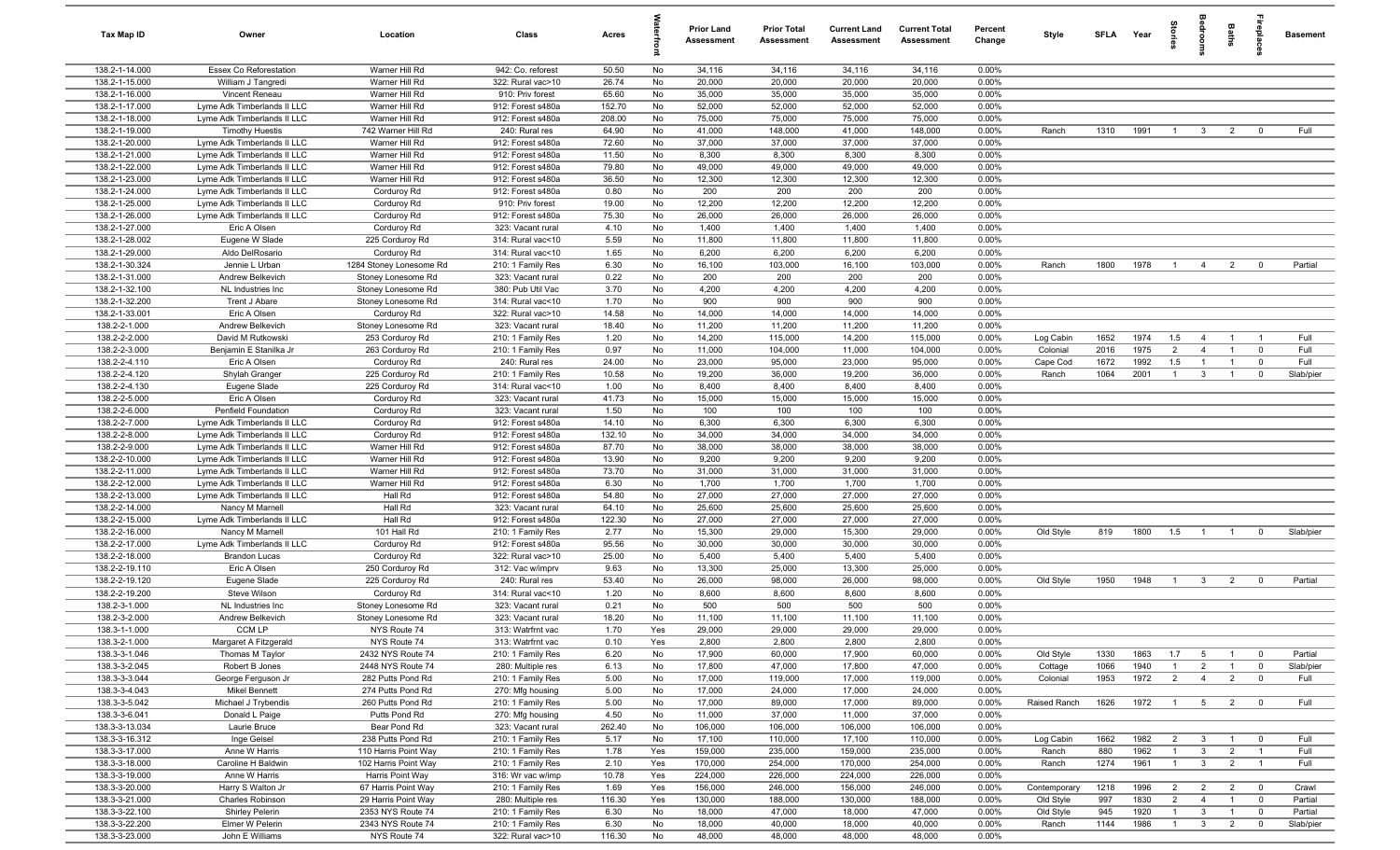| 138.3-3-24.000<br>2387 NYS Route 74<br>26,000<br>79,000<br>Old Style<br>1890<br>1.7<br>Rachelle Waldner<br>240: Rural res<br>26.80<br>No<br>26,000<br>79,000<br>0.00%<br>1252<br>$\mathbf{3}$<br>$\overline{0}$<br>Partial<br>$\overline{1}$<br>138.3-3-25.000<br>17,000<br>17,000<br>Robert L Miller<br>NYS Route 74<br>322: Rural vac>10<br>19.00<br>No<br>17,000<br>17,000<br>0.00%<br>55,000<br>138.3-3-26.000<br>167 Bear Pond Rd<br>260: Seasonal res<br>101.00<br>No<br>68,000<br>55,000<br>68,000<br>0.00%<br>816<br>1997<br>Slab/pier<br>Judy Donovan<br>Cottage<br>$\overline{2}$<br>$\mathbf 0$<br>$\overline{0}$<br>$\overline{1}$<br>138.3-3-27.000<br>50.00<br>29,000<br>Bear Pond Rd<br>322: Rural vac>10<br>No<br>29,000<br>29,000<br>29,000<br>0.00%<br>Suzanne Taylor<br>138.3-3-28.000<br>Laurie D Bruce<br>Bear Pond Rd<br>910: Priv forest<br>50.10<br>23,000<br>23,000<br>23,000<br>23,000<br>0.00%<br>No<br>138.3-3-29.000<br>George S McCardell<br>Bear Pond Rd<br>9.40<br>No<br>5,000<br>6,000<br>5,000<br>6,000<br>0.00%<br>312: Vac w/imprv<br>138.3-3-30.100<br>83.08<br>33,000<br>33,000<br>33,000<br>0.00%<br><b>Gerald Fleming</b><br>Putts Pond Rd<br>322: Rural vac>10<br>No<br>33,000<br>138.3-3-31.100<br>Donald L Paige<br>250 Putts Pond Rd<br>41.39<br>No<br>32,000<br>49,000<br>32,000<br>49,000<br>0.00%<br>270: Mfg housing<br>138.4-1-1.000<br>Ralph Butler Sr<br>Corduroy Rd<br>323: Vacant rural<br>19.47<br>No<br>11,600<br>11,600<br>11,600<br>11,600<br>0.00%<br>138.4-1-2.002<br>Joanne Bevins<br>59 Corduroy Rd<br>210: 1 Family Res<br>1.15<br>No<br>14,100<br>57,000<br>14,100<br>57,000<br>0.00%<br>Manufactured<br>1344<br>1992<br>$\overline{0}$<br>Slab/pier<br>$\overline{1}$<br>$\overline{2}$<br>$\overline{1}$<br>43,000<br>1458<br>1888<br>138.4-1-2.110<br>Shane A Hall<br>Corduroy Rd<br>71.50<br>No<br>54,000<br>43,000<br>54,000<br>0.00%<br>Old Style<br>$\overline{2}$<br>$\mathbf 0$<br>Full<br>240: Rural res<br>$\overline{4}$<br>$\overline{1}$<br>138.4-1-2.310<br>Thomas P Walker<br>Corduroy Rd<br>314: Rural vac<10<br>9.37<br>No<br>5,000<br>5,000<br>5,000<br>5,000<br>0.00%<br>138.4-1-2.320<br>0.66<br>12,000<br>17,700<br>Gardner Denno<br>60 Corduroy Rd<br>270: Mfg housing<br>No<br>12,000<br>17,700<br>0.00%<br>138.4-1-2.330<br>14,600<br>29,000<br>Thomas P Walker<br>52 Corduroy Rd<br>270: Mfg housing<br>1.76<br>No<br>14,600<br>29,000<br>0.00%<br>138.4-1-3.000<br>Nancy M Marnell<br>104 Hall Rd<br>76.13<br>No<br>46,000<br>112,000<br>46,000<br>112,000<br>0.00%<br>Old Style<br>1936<br>1870<br>$\overline{2}$<br>Full<br>240: Rural res<br>5<br>$\mathbf 0$<br>1900<br>138.4-1-4.000<br>72 Hall Rd<br>44.20<br>33,000<br>108,000<br>33,000<br>0.00%<br>Old Style<br>1990<br>1.7<br>$\mathbf{3}$<br>Partial<br>James A Gorton<br>240: Rural res<br>No<br>108,000<br>$\mathbf 0$<br>$\overline{1}$<br>138.4-1-5.000<br>13.00<br>5,200<br>5,200<br>5,200<br>5,200<br>2641 NYS Route 74<br>No<br>0.00%<br>Herbert B Knight<br>323: Vacant rural<br>864<br>Slab/pier<br>138.4-1-6.000<br>Clarence W Bevins Jr<br>NYS Route 74<br>260: Seasonal res<br>50.50<br>No<br>28,000<br>60,000<br>28,000<br>60,000<br>0.00%<br>Cottage<br>2004<br>$\mathbf 0$<br>$\overline{1}$<br>$\overline{1}$<br>138.4-1-7.000<br>NYS Route 74<br>No<br>2,500<br>2,500<br>2,500<br>2,500<br>John F Woods<br>314: Rural vac<10<br>0.46<br>0.00%<br>138.4-1-8.000<br>David R Bevins<br>2801 NYS Route 74<br>210: 1 Family Res<br>1.00<br>No<br>14,000<br>68,000<br>14,000<br>68,000<br>0.00%<br>Cottage<br>798<br>1952<br>$\overline{2}$<br>$\overline{0}$<br>Partial<br>$\overline{1}$<br>$\overline{1}$<br>138.4-1-9.000<br>NYS Route 74<br>34,000<br>34,000<br>0.00%<br>Clarence W Bevins Jr<br>323: Vacant rural<br>76.35<br>No<br>34,000<br>34,000<br>43,000<br>138.4-1-10.000<br>Clarence W Bevins Jr<br>NYS Route 74<br>323: Vacant rural<br>99.79<br>No<br>43,000<br>43,000<br>43,000<br>0.00%<br>138.4-1-11.000<br>John F Woods<br>NYS Route 74<br>99.04<br>No<br>43,000<br>43,000<br>43,000<br>43,000<br>0.00%<br>323: Vacant rural<br>16,800<br>138.4-1-12.100<br>David Bright<br>2964 NYS Route 74<br>4.74<br>No<br>37,000<br>16,800<br>37,000<br>0.00%<br>270: Mfg housing<br>138.4-1-12.210<br><b>Tammy Burrows</b><br>County Route 56<br>314: Rural vac<10<br>0.90<br>No<br>4,400<br>4,400<br>4,400<br>4,400<br>0.00%<br>138.4-1-12.220<br>0.66<br>6,300<br>6,300<br>6,300<br>6,300<br>0.00%<br><b>Walter Rafferty</b><br>County Route 56<br>311: Res vac land<br>No<br>138.4-1-13.100<br>Clayton H Wright Jr<br>County Route 56<br>322: Rural vac>10<br>20.30<br>No<br>17,500<br>17,500<br>17,500<br>17,500<br>0.00%<br>Full<br>138.4-1-14.002<br>Susan M Allen<br>2917 NYS Route 74<br>240: Rural res<br>12.70<br>No<br>20,000<br>101,000<br>20,000<br>101,000<br>0.00%<br>Ranch<br>1429<br>1978<br>$\overline{0}$<br>$\mathbf{3}$<br>$\mathbf{1}$<br>7.50<br>1.5<br>138.4-1-15.000<br>Clifford Hebert<br>2977 NYS Route 74<br>210: 1 Family Res<br>No<br>18,000<br>61,000<br>18,000<br>61,000<br>0.00%<br>Other Style<br>1150<br>1973<br>$\overline{2}$<br>$\overline{0}$<br>Slab/pier<br>$\mathbf{1}$<br>138.4-1-16.000<br>2.64<br>No<br>15,200<br>24,000<br>15,200<br>24,000<br>0.00%<br>David T Carpenter<br>2950 NYS Route 74<br>270: Mfg housing<br>138.4-1-17.000<br>210: 1 Family Res<br>1.10<br>No<br>14,100<br>61,000<br>14,100<br>61,000<br>0.00%<br>1375<br>1956<br>$\mathbf{3}$<br>Partial<br><b>Francis Bright</b><br>105 County Route 56<br>Ranch<br>$\mathbf 0$<br>$\mathbf{1}$<br>$\overline{1}$<br>138.4-1-18.000<br>1080<br>1975<br>$\mathbf{3}$<br>$\overline{2}$<br>Full<br>Mark T Nadeau<br>210: 1 Family Res<br>0.60<br>No<br>11,600<br>41,000<br>11,600<br>41,000<br>0.00%<br>Ranch<br>$\overline{0}$<br>99 County Route 56<br>$\mathbf{1}$<br>138.4-1-19.000<br>Clayton H Wright Jr<br>91 County Route 56<br>4.00<br>No<br>17,000<br>91,000<br>17,000<br>91,000<br>0.00%<br>Raised Ranch<br>1480<br>1976<br>$\mathbf{3}$<br>Full<br>210: 1 Family Res<br>$\overline{1}$<br>$\overline{1}$<br>$\mathbf 0$<br>138.4-1-20.002<br>1092<br>1959<br>Larry M Fish<br>96 County Route 56<br>210: 1 Family Res<br>0.90<br>No<br>13,400<br>70,000<br>13,400<br>70,000<br>0.00%<br>Ranch<br>$\mathbf{3}$<br>$\overline{0}$<br>Partial<br>$\overline{1}$<br>$\overline{1}$<br>138.4-1-21.001<br>100<br>Linda W Dolbeck<br>Putts Pond Rd<br>323: Vacant rural<br>0.01<br>No<br>100<br>100<br>100<br>0.00%<br>138.4-1-22.000<br>2821<br>1974<br>Mark St Claire<br>84 County Route 56<br>210: 1 Family Res<br>0.90<br>No<br>13,400<br>66,000<br>13,400<br>66,000<br>0.00%<br>$\overline{2}$<br>$\mathbf{3}$<br>Partial<br>Contemporary<br>$\overline{1}$<br>$\overline{1}$<br>17,000<br>138.4-1-23.000<br>72 County Route 56<br>4.09<br>No<br>27,000<br>17,000<br>133,000<br>392.59%<br>Jarrod A Wright<br>270: Mfg housing<br>138.4-1-24.000<br>County Route 56<br>0.14<br>2,800<br>2,800<br>2,800<br>2,800<br>0.00%<br>Clayton H Wright Jr<br>314: Rural vac<10<br>No<br>138.4-1-25.100<br>4.82<br>1962<br>Full<br><b>Michael Marnell</b><br>County Route 56<br>311: Res vac land<br>No<br>9,500<br>9,500<br>914<br>1.5<br>$\overline{2}$<br>$\overline{0}$<br>Cottage<br>$\overline{1}$<br>138.4-1-25.200<br>1962<br>Sammy Rabideau<br>2928 NYS Route 74<br>210: 1 Family Res<br>2.51<br>No<br>16,900<br>63,000<br>914<br>1.5<br>$\overline{2}$<br>$\mathbf 0$<br>Full<br>Cottage<br>$\overline{1}$<br>138.4-1-26.000<br>16,900<br>0.00%<br>1931<br>Full<br>Paul W Hicks<br>45 County Route 56<br>210: 1 Family Res<br>4.80<br>No<br>76,000<br>16,900<br>76,000<br>1410<br>1.7<br>$\mathbf{3}$<br>$\mathbf 0$<br>Cape Cod<br>138.4-1-27.000<br>2.70<br>15,300<br>55,000<br>15,300<br>55,000<br>768<br>1956<br>Full<br>61 County Route 56<br>210: 1 Family Res<br>No<br>0.00%<br>Ranch<br>$\overline{2}$<br>Wanita Blanchard<br>$\overline{1}$<br>$\mathbf 0$<br>138.4-1-28.000<br>County Route 56<br>314: Rural vac<10<br>2.00<br>No<br>9,200<br>9,200<br>9,200<br>9,200<br>0.00%<br>Michael N Blaise<br>138.4-1-29.000<br>1595<br>Full<br>58 County Route 56<br>210: 1 Family Res<br>1.50<br>No<br>14,400<br>80,000<br>14,400<br>80,000<br>0.00%<br>1947<br>1.7<br>$\mathbf{3}$<br>Anna Woods<br>Cape Cod<br>$\overline{1}$<br>- 1<br>138.4-1-30.100<br>47.40<br>28,000<br>County Route 56<br>No<br>31,000<br>28,000<br>31,000<br>0.00%<br><b>Tammy Smith</b><br>312: Vac w/imprv<br>4.10<br>10,700<br>0.00%<br>138.4-1-30.200<br>Donald R Gijanto Jr<br>County Route 56<br>314: Rural vac<10<br>No<br>10,700<br>10,700<br>10,700<br>32 Litchfield Rd<br>138.4-1-30.300<br>Donald R Gijanto Jr<br>4.90<br>16,900<br>16,900<br>0.00%<br>270: Mfg housing<br>No<br>41,000<br>41,000<br>123,000<br>Old Style<br>2778<br>2<br>3 <sup>3</sup><br>138.4-1-31.100<br>Donald Gijanto Jr<br>50 County Route 56<br>210: 1 Family Res<br>1.07<br>No<br>14,000<br>14,000<br>123,000<br>0.00%<br>1930<br>$\overline{1}$<br>$\overline{\mathbf{0}}$<br>Partial<br>138.4-1-31.200<br>Donald R Gijanto<br>County Route 56<br>314: Rural vac<10<br>0.83<br>No<br>7,700<br>7,700<br>7,700<br>7,700<br>0.00%<br>138.4-1-32.000<br><b>Tammy Smith</b><br>20 County Route 56<br>210: 1 Family Res<br>1.10<br>No<br>14,100<br>78,000<br>14,100<br>78,000<br>0.00%<br>Old Style<br>1579<br>1936<br>$\overline{2}$<br>Partial<br>$\overline{1}$<br>$\overline{1}$<br>$\overline{1}$<br>138.4-1-33.000<br>47,000<br>47,000<br>Old Style<br>978<br>1932<br>$\overline{2}$<br>Full<br>Larry A Lee II<br>10 County Route 56<br>210: 1 Family Res<br>0.50<br>No<br>11,000<br>11,000<br>0.00%<br>$\overline{1}$<br>$\overline{1}$<br>$\overline{0}$<br>138.4-1-34.000<br>Dean Morin<br>County Route 56<br>314: Rural vac<10<br>1.10<br>No<br>6,300<br>6,300<br>6,300<br>6,300<br>0.00%<br>138.4-1-35.000<br>Robin Forand<br>8 County Route 56<br>210: 1 Family Res<br>0.30<br>No<br>9,400<br>65,000<br>9,400<br>65,000<br>0.00%<br>Other Style<br>1287<br>1971<br>$1.5 \t 2$<br>$\overline{\mathbf{0}}$<br>Full<br>$\overline{1}$<br>138.4-1-36.100<br>Paul Hicks<br>County Route 56<br>322: Rural vac>10<br>24.00<br>No<br>19,000<br>19,000<br>19,000<br>19,000<br>0.00%<br>14,300<br>Full<br>138.4-1-36.200<br>30 County Route 56<br>210: 1 Family Res<br>1.35<br>No<br>67,000<br>14,300<br>67,000<br>0.00%<br>Old Style<br>1274<br>1928<br>$1.7 \t 4$<br>William H Davis<br>$\overline{2}$<br>$\overline{\mathbf{0}}$<br>138.4-1-37.000<br>Stanley B Malanoski<br>NYS Route 74<br>322: Rural vac>10<br>19.10<br>No<br>17,000<br>17,000<br>17,000<br>17,000<br>0.00%<br>18,900<br>18,900<br>0.00%<br>138.4-1-38.000<br>Lyme Adk Timberlands I LLC<br>NYS Route 74<br>912: Forest s480a<br>60.00<br>No<br>18,900<br>18,900<br>61 Litchfield Rd<br>37,000<br>2328<br>Full<br>138.4-1-39.000<br>Michael T Porter<br>240: Rural res<br>55.00<br>No<br>208,000<br>37,000<br>208,000<br>0.00%<br>Cape Cod<br>2003<br>$1.7 \t3$<br>$\overline{2}$<br>$\overline{\mathbf{0}}$<br>138.4-1-40.000<br>Michael T Porter<br>Litchfield Rd<br>323: Vacant rural<br>30.00<br>No<br>15,800<br>15,800<br>15,800<br>15,800<br>0.00%<br>138.4-1-41.000<br>Litchfield Rd<br>50,000<br>50,000<br>0.00%<br>Michael C Moore<br>322: Rural vac>10<br>116.40<br>No<br>50,000<br>50,000<br>138.4-1-42.000<br>Lyme Adk Timberlands I LLC<br>NYS Route 74<br>912: Forest s480a<br>78.90<br>No<br>24,000<br>24,000<br>24,000<br>24,000<br>0.00%<br>138.4-1-43.110<br>John P Blanchard<br>Log Cabin<br>2751 NYS Route 74<br>210: 1 Family Res<br>9.66<br>No<br>18,800<br>125,000<br>18,800<br>125,000<br>0.00%<br>2064<br>1980<br>1.5<br>Full<br>$\mathbf{3}$<br>$\overline{1}$<br>$\overline{1}$<br>1288<br>$\mathbf{3}$<br>138.4-1-43.120<br>26.55<br>26,000<br>58,000<br>26,000<br>58,000<br>0.00%<br>Manufactured<br>1993<br>$\mathbf 0$<br>Slab/pier<br>David Bevins<br>2827 NYS Route 74<br>240: Rural res<br>No<br>$\overline{1}$<br>$\mathbf{1}$ | Tax Map ID     | Owner          | Location     | Class             | Acres |    | <b>Prior Land</b><br>Assessment | <b>Prior Total</b><br>Assessment | <b>Current Land</b><br><b>Assessment</b> | <b>Current Total</b><br>Assessment | Percent<br>Change | Style | SFI A | Year |  | <b>Baths</b> | <b>Basement</b> |
|--------------------------------------------------------------------------------------------------------------------------------------------------------------------------------------------------------------------------------------------------------------------------------------------------------------------------------------------------------------------------------------------------------------------------------------------------------------------------------------------------------------------------------------------------------------------------------------------------------------------------------------------------------------------------------------------------------------------------------------------------------------------------------------------------------------------------------------------------------------------------------------------------------------------------------------------------------------------------------------------------------------------------------------------------------------------------------------------------------------------------------------------------------------------------------------------------------------------------------------------------------------------------------------------------------------------------------------------------------------------------------------------------------------------------------------------------------------------------------------------------------------------------------------------------------------------------------------------------------------------------------------------------------------------------------------------------------------------------------------------------------------------------------------------------------------------------------------------------------------------------------------------------------------------------------------------------------------------------------------------------------------------------------------------------------------------------------------------------------------------------------------------------------------------------------------------------------------------------------------------------------------------------------------------------------------------------------------------------------------------------------------------------------------------------------------------------------------------------------------------------------------------------------------------------------------------------------------------------------------------------------------------------------------------------------------------------------------------------------------------------------------------------------------------------------------------------------------------------------------------------------------------------------------------------------------------------------------------------------------------------------------------------------------------------------------------------------------------------------------------------------------------------------------------------------------------------------------------------------------------------------------------------------------------------------------------------------------------------------------------------------------------------------------------------------------------------------------------------------------------------------------------------------------------------------------------------------------------------------------------------------------------------------------------------------------------------------------------------------------------------------------------------------------------------------------------------------------------------------------------------------------------------------------------------------------------------------------------------------------------------------------------------------------------------------------------------------------------------------------------------------------------------------------------------------------------------------------------------------------------------------------------------------------------------------------------------------------------------------------------------------------------------------------------------------------------------------------------------------------------------------------------------------------------------------------------------------------------------------------------------------------------------------------------------------------------------------------------------------------------------------------------------------------------------------------------------------------------------------------------------------------------------------------------------------------------------------------------------------------------------------------------------------------------------------------------------------------------------------------------------------------------------------------------------------------------------------------------------------------------------------------------------------------------------------------------------------------------------------------------------------------------------------------------------------------------------------------------------------------------------------------------------------------------------------------------------------------------------------------------------------------------------------------------------------------------------------------------------------------------------------------------------------------------------------------------------------------------------------------------------------------------------------------------------------------------------------------------------------------------------------------------------------------------------------------------------------------------------------------------------------------------------------------------------------------------------------------------------------------------------------------------------------------------------------------------------------------------------------------------------------------------------------------------------------------------------------------------------------------------------------------------------------------------------------------------------------------------------------------------------------------------------------------------------------------------------------------------------------------------------------------------------------------------------------------------------------------------------------------------------------------------------------------------------------------------------------------------------------------------------------------------------------------------------------------------------------------------------------------------------------------------------------------------------------------------------------------------------------------------------------------------------------------------------------------------------------------------------------------------------------------------------------------------------------------------------------------------------------------------------------------------------------------------------------------------------------------------------------------------------------------------------------------------------------------------------------------------------------------------------------------------------------------------------------------------------------------------------------------------------------------------------------------------------------------------------------------------------------------------------------------------------------------------------------------------------------------------------------------------------------------------------------------------------------------------------------------------------------------------------------------------------------------------------------------------------------------------------------------------------------------------------------------------------------------------------------------------------------------------------------------------------------------------------------------------------------------------------------------------------------------------------------------------------------------------------------------------------------------------------------------------------------------------------------------------------------------------------------------------------------------------------------------------------------------------------------------------------------------------------------------------------------------------------------------------------------------------------------------------------------------------------------------------------------------------------------------------------------------------------------------------------------------------------------------------------------------------------------------------------------------------------------------------------------------------------------------------------------------------------------------------------------------------------------------------------------------------------------------------------------------------------------------------------------------------------------------------------------------------------------------------------------------------------------------------------------------------------------------------------------------------------------------------------------------------------------------------------------------------------------------------------------------------------------------------------------------------------------------------------------------------------------------------------------------------------------------------------------------------------------------------------------------------------------------------------------------------------------------------------------------------------------------------------------------------------------------------------------------------------------------------------------------------------------------------------------------------------------------------------------------------------------------------------------------------------------------------------------------------------------------------------------------------------------------------------------------------------------------------------------------------------------------------------------------------------------------------------------------------------------------------------------------------------------------------------------------------------------------------------------------------------------------------------------------------------------------------------------------------------------------------------------------------------------------------------------------------------------------------------------------------------------------------------------------------------------------------------------------------------------------------------------------------------------------------------------------------------------------------------------------------------------------------------------------------------------------------------------------------------------------------------------------------------------------------------------------------------------------------------------------------------------------------------------------------------------------------------------------------------|----------------|----------------|--------------|-------------------|-------|----|---------------------------------|----------------------------------|------------------------------------------|------------------------------------|-------------------|-------|-------|------|--|--------------|-----------------|
|                                                                                                                                                                                                                                                                                                                                                                                                                                                                                                                                                                                                                                                                                                                                                                                                                                                                                                                                                                                                                                                                                                                                                                                                                                                                                                                                                                                                                                                                                                                                                                                                                                                                                                                                                                                                                                                                                                                                                                                                                                                                                                                                                                                                                                                                                                                                                                                                                                                                                                                                                                                                                                                                                                                                                                                                                                                                                                                                                                                                                                                                                                                                                                                                                                                                                                                                                                                                                                                                                                                                                                                                                                                                                                                                                                                                                                                                                                                                                                                                                                                                                                                                                                                                                                                                                                                                                                                                                                                                                                                                                                                                                                                                                                                                                                                                                                                                                                                                                                                                                                                                                                                                                                                                                                                                                                                                                                                                                                                                                                                                                                                                                                                                                                                                                                                                                                                                                                                                                                                                                                                                                                                                                                                                                                                                                                                                                                                                                                                                                                                                                                                                                                                                                                                                                                                                                                                                                                                                                                                                                                                                                                                                                                                                                                                                                                                                                                                                                                                                                                                                                                                                                                                                                                                                                                                                                                                                                                                                                                                                                                                                                                                                                                                                                                                                                                                                                                                                                                                                                                                                                                                                                                                                                                                                                                                                                                                                                                                                                                                                                                                                                                                                                                                                                                                                                                                                                                                                                                                                                                                                                                                                                                                                                                                                                                                                                                                                                                                                                                                                                                                                                                                                                                                                                                                                                                                                                                                                                                                                                                                                                                                                                                                                                                                                                                                                                                                                                                                                                                                                                                                                                                                                                                                                                                                                                                                                                                                                                                                                                                                                                                                                                                                                                                                                                                                                                                                                                                                                                                                                  |                |                |              |                   |       |    |                                 |                                  |                                          |                                    |                   |       |       |      |  |              |                 |
|                                                                                                                                                                                                                                                                                                                                                                                                                                                                                                                                                                                                                                                                                                                                                                                                                                                                                                                                                                                                                                                                                                                                                                                                                                                                                                                                                                                                                                                                                                                                                                                                                                                                                                                                                                                                                                                                                                                                                                                                                                                                                                                                                                                                                                                                                                                                                                                                                                                                                                                                                                                                                                                                                                                                                                                                                                                                                                                                                                                                                                                                                                                                                                                                                                                                                                                                                                                                                                                                                                                                                                                                                                                                                                                                                                                                                                                                                                                                                                                                                                                                                                                                                                                                                                                                                                                                                                                                                                                                                                                                                                                                                                                                                                                                                                                                                                                                                                                                                                                                                                                                                                                                                                                                                                                                                                                                                                                                                                                                                                                                                                                                                                                                                                                                                                                                                                                                                                                                                                                                                                                                                                                                                                                                                                                                                                                                                                                                                                                                                                                                                                                                                                                                                                                                                                                                                                                                                                                                                                                                                                                                                                                                                                                                                                                                                                                                                                                                                                                                                                                                                                                                                                                                                                                                                                                                                                                                                                                                                                                                                                                                                                                                                                                                                                                                                                                                                                                                                                                                                                                                                                                                                                                                                                                                                                                                                                                                                                                                                                                                                                                                                                                                                                                                                                                                                                                                                                                                                                                                                                                                                                                                                                                                                                                                                                                                                                                                                                                                                                                                                                                                                                                                                                                                                                                                                                                                                                                                                                                                                                                                                                                                                                                                                                                                                                                                                                                                                                                                                                                                                                                                                                                                                                                                                                                                                                                                                                                                                                                                                                                                                                                                                                                                                                                                                                                                                                                                                                                                                                                                  |                |                |              |                   |       |    |                                 |                                  |                                          |                                    |                   |       |       |      |  |              |                 |
|                                                                                                                                                                                                                                                                                                                                                                                                                                                                                                                                                                                                                                                                                                                                                                                                                                                                                                                                                                                                                                                                                                                                                                                                                                                                                                                                                                                                                                                                                                                                                                                                                                                                                                                                                                                                                                                                                                                                                                                                                                                                                                                                                                                                                                                                                                                                                                                                                                                                                                                                                                                                                                                                                                                                                                                                                                                                                                                                                                                                                                                                                                                                                                                                                                                                                                                                                                                                                                                                                                                                                                                                                                                                                                                                                                                                                                                                                                                                                                                                                                                                                                                                                                                                                                                                                                                                                                                                                                                                                                                                                                                                                                                                                                                                                                                                                                                                                                                                                                                                                                                                                                                                                                                                                                                                                                                                                                                                                                                                                                                                                                                                                                                                                                                                                                                                                                                                                                                                                                                                                                                                                                                                                                                                                                                                                                                                                                                                                                                                                                                                                                                                                                                                                                                                                                                                                                                                                                                                                                                                                                                                                                                                                                                                                                                                                                                                                                                                                                                                                                                                                                                                                                                                                                                                                                                                                                                                                                                                                                                                                                                                                                                                                                                                                                                                                                                                                                                                                                                                                                                                                                                                                                                                                                                                                                                                                                                                                                                                                                                                                                                                                                                                                                                                                                                                                                                                                                                                                                                                                                                                                                                                                                                                                                                                                                                                                                                                                                                                                                                                                                                                                                                                                                                                                                                                                                                                                                                                                                                                                                                                                                                                                                                                                                                                                                                                                                                                                                                                                                                                                                                                                                                                                                                                                                                                                                                                                                                                                                                                                                                                                                                                                                                                                                                                                                                                                                                                                                                                                                                                  |                |                |              |                   |       |    |                                 |                                  |                                          |                                    |                   |       |       |      |  |              |                 |
|                                                                                                                                                                                                                                                                                                                                                                                                                                                                                                                                                                                                                                                                                                                                                                                                                                                                                                                                                                                                                                                                                                                                                                                                                                                                                                                                                                                                                                                                                                                                                                                                                                                                                                                                                                                                                                                                                                                                                                                                                                                                                                                                                                                                                                                                                                                                                                                                                                                                                                                                                                                                                                                                                                                                                                                                                                                                                                                                                                                                                                                                                                                                                                                                                                                                                                                                                                                                                                                                                                                                                                                                                                                                                                                                                                                                                                                                                                                                                                                                                                                                                                                                                                                                                                                                                                                                                                                                                                                                                                                                                                                                                                                                                                                                                                                                                                                                                                                                                                                                                                                                                                                                                                                                                                                                                                                                                                                                                                                                                                                                                                                                                                                                                                                                                                                                                                                                                                                                                                                                                                                                                                                                                                                                                                                                                                                                                                                                                                                                                                                                                                                                                                                                                                                                                                                                                                                                                                                                                                                                                                                                                                                                                                                                                                                                                                                                                                                                                                                                                                                                                                                                                                                                                                                                                                                                                                                                                                                                                                                                                                                                                                                                                                                                                                                                                                                                                                                                                                                                                                                                                                                                                                                                                                                                                                                                                                                                                                                                                                                                                                                                                                                                                                                                                                                                                                                                                                                                                                                                                                                                                                                                                                                                                                                                                                                                                                                                                                                                                                                                                                                                                                                                                                                                                                                                                                                                                                                                                                                                                                                                                                                                                                                                                                                                                                                                                                                                                                                                                                                                                                                                                                                                                                                                                                                                                                                                                                                                                                                                                                                                                                                                                                                                                                                                                                                                                                                                                                                                                                                                  |                |                |              |                   |       |    |                                 |                                  |                                          |                                    |                   |       |       |      |  |              |                 |
|                                                                                                                                                                                                                                                                                                                                                                                                                                                                                                                                                                                                                                                                                                                                                                                                                                                                                                                                                                                                                                                                                                                                                                                                                                                                                                                                                                                                                                                                                                                                                                                                                                                                                                                                                                                                                                                                                                                                                                                                                                                                                                                                                                                                                                                                                                                                                                                                                                                                                                                                                                                                                                                                                                                                                                                                                                                                                                                                                                                                                                                                                                                                                                                                                                                                                                                                                                                                                                                                                                                                                                                                                                                                                                                                                                                                                                                                                                                                                                                                                                                                                                                                                                                                                                                                                                                                                                                                                                                                                                                                                                                                                                                                                                                                                                                                                                                                                                                                                                                                                                                                                                                                                                                                                                                                                                                                                                                                                                                                                                                                                                                                                                                                                                                                                                                                                                                                                                                                                                                                                                                                                                                                                                                                                                                                                                                                                                                                                                                                                                                                                                                                                                                                                                                                                                                                                                                                                                                                                                                                                                                                                                                                                                                                                                                                                                                                                                                                                                                                                                                                                                                                                                                                                                                                                                                                                                                                                                                                                                                                                                                                                                                                                                                                                                                                                                                                                                                                                                                                                                                                                                                                                                                                                                                                                                                                                                                                                                                                                                                                                                                                                                                                                                                                                                                                                                                                                                                                                                                                                                                                                                                                                                                                                                                                                                                                                                                                                                                                                                                                                                                                                                                                                                                                                                                                                                                                                                                                                                                                                                                                                                                                                                                                                                                                                                                                                                                                                                                                                                                                                                                                                                                                                                                                                                                                                                                                                                                                                                                                                                                                                                                                                                                                                                                                                                                                                                                                                                                                                                                                  |                |                |              |                   |       |    |                                 |                                  |                                          |                                    |                   |       |       |      |  |              |                 |
|                                                                                                                                                                                                                                                                                                                                                                                                                                                                                                                                                                                                                                                                                                                                                                                                                                                                                                                                                                                                                                                                                                                                                                                                                                                                                                                                                                                                                                                                                                                                                                                                                                                                                                                                                                                                                                                                                                                                                                                                                                                                                                                                                                                                                                                                                                                                                                                                                                                                                                                                                                                                                                                                                                                                                                                                                                                                                                                                                                                                                                                                                                                                                                                                                                                                                                                                                                                                                                                                                                                                                                                                                                                                                                                                                                                                                                                                                                                                                                                                                                                                                                                                                                                                                                                                                                                                                                                                                                                                                                                                                                                                                                                                                                                                                                                                                                                                                                                                                                                                                                                                                                                                                                                                                                                                                                                                                                                                                                                                                                                                                                                                                                                                                                                                                                                                                                                                                                                                                                                                                                                                                                                                                                                                                                                                                                                                                                                                                                                                                                                                                                                                                                                                                                                                                                                                                                                                                                                                                                                                                                                                                                                                                                                                                                                                                                                                                                                                                                                                                                                                                                                                                                                                                                                                                                                                                                                                                                                                                                                                                                                                                                                                                                                                                                                                                                                                                                                                                                                                                                                                                                                                                                                                                                                                                                                                                                                                                                                                                                                                                                                                                                                                                                                                                                                                                                                                                                                                                                                                                                                                                                                                                                                                                                                                                                                                                                                                                                                                                                                                                                                                                                                                                                                                                                                                                                                                                                                                                                                                                                                                                                                                                                                                                                                                                                                                                                                                                                                                                                                                                                                                                                                                                                                                                                                                                                                                                                                                                                                                                                                                                                                                                                                                                                                                                                                                                                                                                                                                                                                                  |                |                |              |                   |       |    |                                 |                                  |                                          |                                    |                   |       |       |      |  |              |                 |
|                                                                                                                                                                                                                                                                                                                                                                                                                                                                                                                                                                                                                                                                                                                                                                                                                                                                                                                                                                                                                                                                                                                                                                                                                                                                                                                                                                                                                                                                                                                                                                                                                                                                                                                                                                                                                                                                                                                                                                                                                                                                                                                                                                                                                                                                                                                                                                                                                                                                                                                                                                                                                                                                                                                                                                                                                                                                                                                                                                                                                                                                                                                                                                                                                                                                                                                                                                                                                                                                                                                                                                                                                                                                                                                                                                                                                                                                                                                                                                                                                                                                                                                                                                                                                                                                                                                                                                                                                                                                                                                                                                                                                                                                                                                                                                                                                                                                                                                                                                                                                                                                                                                                                                                                                                                                                                                                                                                                                                                                                                                                                                                                                                                                                                                                                                                                                                                                                                                                                                                                                                                                                                                                                                                                                                                                                                                                                                                                                                                                                                                                                                                                                                                                                                                                                                                                                                                                                                                                                                                                                                                                                                                                                                                                                                                                                                                                                                                                                                                                                                                                                                                                                                                                                                                                                                                                                                                                                                                                                                                                                                                                                                                                                                                                                                                                                                                                                                                                                                                                                                                                                                                                                                                                                                                                                                                                                                                                                                                                                                                                                                                                                                                                                                                                                                                                                                                                                                                                                                                                                                                                                                                                                                                                                                                                                                                                                                                                                                                                                                                                                                                                                                                                                                                                                                                                                                                                                                                                                                                                                                                                                                                                                                                                                                                                                                                                                                                                                                                                                                                                                                                                                                                                                                                                                                                                                                                                                                                                                                                                                                                                                                                                                                                                                                                                                                                                                                                                                                                                                                                                  |                |                |              |                   |       |    |                                 |                                  |                                          |                                    |                   |       |       |      |  |              |                 |
|                                                                                                                                                                                                                                                                                                                                                                                                                                                                                                                                                                                                                                                                                                                                                                                                                                                                                                                                                                                                                                                                                                                                                                                                                                                                                                                                                                                                                                                                                                                                                                                                                                                                                                                                                                                                                                                                                                                                                                                                                                                                                                                                                                                                                                                                                                                                                                                                                                                                                                                                                                                                                                                                                                                                                                                                                                                                                                                                                                                                                                                                                                                                                                                                                                                                                                                                                                                                                                                                                                                                                                                                                                                                                                                                                                                                                                                                                                                                                                                                                                                                                                                                                                                                                                                                                                                                                                                                                                                                                                                                                                                                                                                                                                                                                                                                                                                                                                                                                                                                                                                                                                                                                                                                                                                                                                                                                                                                                                                                                                                                                                                                                                                                                                                                                                                                                                                                                                                                                                                                                                                                                                                                                                                                                                                                                                                                                                                                                                                                                                                                                                                                                                                                                                                                                                                                                                                                                                                                                                                                                                                                                                                                                                                                                                                                                                                                                                                                                                                                                                                                                                                                                                                                                                                                                                                                                                                                                                                                                                                                                                                                                                                                                                                                                                                                                                                                                                                                                                                                                                                                                                                                                                                                                                                                                                                                                                                                                                                                                                                                                                                                                                                                                                                                                                                                                                                                                                                                                                                                                                                                                                                                                                                                                                                                                                                                                                                                                                                                                                                                                                                                                                                                                                                                                                                                                                                                                                                                                                                                                                                                                                                                                                                                                                                                                                                                                                                                                                                                                                                                                                                                                                                                                                                                                                                                                                                                                                                                                                                                                                                                                                                                                                                                                                                                                                                                                                                                                                                                                                                                  |                |                |              |                   |       |    |                                 |                                  |                                          |                                    |                   |       |       |      |  |              |                 |
|                                                                                                                                                                                                                                                                                                                                                                                                                                                                                                                                                                                                                                                                                                                                                                                                                                                                                                                                                                                                                                                                                                                                                                                                                                                                                                                                                                                                                                                                                                                                                                                                                                                                                                                                                                                                                                                                                                                                                                                                                                                                                                                                                                                                                                                                                                                                                                                                                                                                                                                                                                                                                                                                                                                                                                                                                                                                                                                                                                                                                                                                                                                                                                                                                                                                                                                                                                                                                                                                                                                                                                                                                                                                                                                                                                                                                                                                                                                                                                                                                                                                                                                                                                                                                                                                                                                                                                                                                                                                                                                                                                                                                                                                                                                                                                                                                                                                                                                                                                                                                                                                                                                                                                                                                                                                                                                                                                                                                                                                                                                                                                                                                                                                                                                                                                                                                                                                                                                                                                                                                                                                                                                                                                                                                                                                                                                                                                                                                                                                                                                                                                                                                                                                                                                                                                                                                                                                                                                                                                                                                                                                                                                                                                                                                                                                                                                                                                                                                                                                                                                                                                                                                                                                                                                                                                                                                                                                                                                                                                                                                                                                                                                                                                                                                                                                                                                                                                                                                                                                                                                                                                                                                                                                                                                                                                                                                                                                                                                                                                                                                                                                                                                                                                                                                                                                                                                                                                                                                                                                                                                                                                                                                                                                                                                                                                                                                                                                                                                                                                                                                                                                                                                                                                                                                                                                                                                                                                                                                                                                                                                                                                                                                                                                                                                                                                                                                                                                                                                                                                                                                                                                                                                                                                                                                                                                                                                                                                                                                                                                                                                                                                                                                                                                                                                                                                                                                                                                                                                                                                                                  |                |                |              |                   |       |    |                                 |                                  |                                          |                                    |                   |       |       |      |  |              |                 |
|                                                                                                                                                                                                                                                                                                                                                                                                                                                                                                                                                                                                                                                                                                                                                                                                                                                                                                                                                                                                                                                                                                                                                                                                                                                                                                                                                                                                                                                                                                                                                                                                                                                                                                                                                                                                                                                                                                                                                                                                                                                                                                                                                                                                                                                                                                                                                                                                                                                                                                                                                                                                                                                                                                                                                                                                                                                                                                                                                                                                                                                                                                                                                                                                                                                                                                                                                                                                                                                                                                                                                                                                                                                                                                                                                                                                                                                                                                                                                                                                                                                                                                                                                                                                                                                                                                                                                                                                                                                                                                                                                                                                                                                                                                                                                                                                                                                                                                                                                                                                                                                                                                                                                                                                                                                                                                                                                                                                                                                                                                                                                                                                                                                                                                                                                                                                                                                                                                                                                                                                                                                                                                                                                                                                                                                                                                                                                                                                                                                                                                                                                                                                                                                                                                                                                                                                                                                                                                                                                                                                                                                                                                                                                                                                                                                                                                                                                                                                                                                                                                                                                                                                                                                                                                                                                                                                                                                                                                                                                                                                                                                                                                                                                                                                                                                                                                                                                                                                                                                                                                                                                                                                                                                                                                                                                                                                                                                                                                                                                                                                                                                                                                                                                                                                                                                                                                                                                                                                                                                                                                                                                                                                                                                                                                                                                                                                                                                                                                                                                                                                                                                                                                                                                                                                                                                                                                                                                                                                                                                                                                                                                                                                                                                                                                                                                                                                                                                                                                                                                                                                                                                                                                                                                                                                                                                                                                                                                                                                                                                                                                                                                                                                                                                                                                                                                                                                                                                                                                                                                                                                  |                |                |              |                   |       |    |                                 |                                  |                                          |                                    |                   |       |       |      |  |              |                 |
|                                                                                                                                                                                                                                                                                                                                                                                                                                                                                                                                                                                                                                                                                                                                                                                                                                                                                                                                                                                                                                                                                                                                                                                                                                                                                                                                                                                                                                                                                                                                                                                                                                                                                                                                                                                                                                                                                                                                                                                                                                                                                                                                                                                                                                                                                                                                                                                                                                                                                                                                                                                                                                                                                                                                                                                                                                                                                                                                                                                                                                                                                                                                                                                                                                                                                                                                                                                                                                                                                                                                                                                                                                                                                                                                                                                                                                                                                                                                                                                                                                                                                                                                                                                                                                                                                                                                                                                                                                                                                                                                                                                                                                                                                                                                                                                                                                                                                                                                                                                                                                                                                                                                                                                                                                                                                                                                                                                                                                                                                                                                                                                                                                                                                                                                                                                                                                                                                                                                                                                                                                                                                                                                                                                                                                                                                                                                                                                                                                                                                                                                                                                                                                                                                                                                                                                                                                                                                                                                                                                                                                                                                                                                                                                                                                                                                                                                                                                                                                                                                                                                                                                                                                                                                                                                                                                                                                                                                                                                                                                                                                                                                                                                                                                                                                                                                                                                                                                                                                                                                                                                                                                                                                                                                                                                                                                                                                                                                                                                                                                                                                                                                                                                                                                                                                                                                                                                                                                                                                                                                                                                                                                                                                                                                                                                                                                                                                                                                                                                                                                                                                                                                                                                                                                                                                                                                                                                                                                                                                                                                                                                                                                                                                                                                                                                                                                                                                                                                                                                                                                                                                                                                                                                                                                                                                                                                                                                                                                                                                                                                                                                                                                                                                                                                                                                                                                                                                                                                                                                                                                                  |                |                |              |                   |       |    |                                 |                                  |                                          |                                    |                   |       |       |      |  |              |                 |
|                                                                                                                                                                                                                                                                                                                                                                                                                                                                                                                                                                                                                                                                                                                                                                                                                                                                                                                                                                                                                                                                                                                                                                                                                                                                                                                                                                                                                                                                                                                                                                                                                                                                                                                                                                                                                                                                                                                                                                                                                                                                                                                                                                                                                                                                                                                                                                                                                                                                                                                                                                                                                                                                                                                                                                                                                                                                                                                                                                                                                                                                                                                                                                                                                                                                                                                                                                                                                                                                                                                                                                                                                                                                                                                                                                                                                                                                                                                                                                                                                                                                                                                                                                                                                                                                                                                                                                                                                                                                                                                                                                                                                                                                                                                                                                                                                                                                                                                                                                                                                                                                                                                                                                                                                                                                                                                                                                                                                                                                                                                                                                                                                                                                                                                                                                                                                                                                                                                                                                                                                                                                                                                                                                                                                                                                                                                                                                                                                                                                                                                                                                                                                                                                                                                                                                                                                                                                                                                                                                                                                                                                                                                                                                                                                                                                                                                                                                                                                                                                                                                                                                                                                                                                                                                                                                                                                                                                                                                                                                                                                                                                                                                                                                                                                                                                                                                                                                                                                                                                                                                                                                                                                                                                                                                                                                                                                                                                                                                                                                                                                                                                                                                                                                                                                                                                                                                                                                                                                                                                                                                                                                                                                                                                                                                                                                                                                                                                                                                                                                                                                                                                                                                                                                                                                                                                                                                                                                                                                                                                                                                                                                                                                                                                                                                                                                                                                                                                                                                                                                                                                                                                                                                                                                                                                                                                                                                                                                                                                                                                                                                                                                                                                                                                                                                                                                                                                                                                                                                                                                                                  |                |                |              |                   |       |    |                                 |                                  |                                          |                                    |                   |       |       |      |  |              |                 |
|                                                                                                                                                                                                                                                                                                                                                                                                                                                                                                                                                                                                                                                                                                                                                                                                                                                                                                                                                                                                                                                                                                                                                                                                                                                                                                                                                                                                                                                                                                                                                                                                                                                                                                                                                                                                                                                                                                                                                                                                                                                                                                                                                                                                                                                                                                                                                                                                                                                                                                                                                                                                                                                                                                                                                                                                                                                                                                                                                                                                                                                                                                                                                                                                                                                                                                                                                                                                                                                                                                                                                                                                                                                                                                                                                                                                                                                                                                                                                                                                                                                                                                                                                                                                                                                                                                                                                                                                                                                                                                                                                                                                                                                                                                                                                                                                                                                                                                                                                                                                                                                                                                                                                                                                                                                                                                                                                                                                                                                                                                                                                                                                                                                                                                                                                                                                                                                                                                                                                                                                                                                                                                                                                                                                                                                                                                                                                                                                                                                                                                                                                                                                                                                                                                                                                                                                                                                                                                                                                                                                                                                                                                                                                                                                                                                                                                                                                                                                                                                                                                                                                                                                                                                                                                                                                                                                                                                                                                                                                                                                                                                                                                                                                                                                                                                                                                                                                                                                                                                                                                                                                                                                                                                                                                                                                                                                                                                                                                                                                                                                                                                                                                                                                                                                                                                                                                                                                                                                                                                                                                                                                                                                                                                                                                                                                                                                                                                                                                                                                                                                                                                                                                                                                                                                                                                                                                                                                                                                                                                                                                                                                                                                                                                                                                                                                                                                                                                                                                                                                                                                                                                                                                                                                                                                                                                                                                                                                                                                                                                                                                                                                                                                                                                                                                                                                                                                                                                                                                                                                                                                  |                |                |              |                   |       |    |                                 |                                  |                                          |                                    |                   |       |       |      |  |              |                 |
|                                                                                                                                                                                                                                                                                                                                                                                                                                                                                                                                                                                                                                                                                                                                                                                                                                                                                                                                                                                                                                                                                                                                                                                                                                                                                                                                                                                                                                                                                                                                                                                                                                                                                                                                                                                                                                                                                                                                                                                                                                                                                                                                                                                                                                                                                                                                                                                                                                                                                                                                                                                                                                                                                                                                                                                                                                                                                                                                                                                                                                                                                                                                                                                                                                                                                                                                                                                                                                                                                                                                                                                                                                                                                                                                                                                                                                                                                                                                                                                                                                                                                                                                                                                                                                                                                                                                                                                                                                                                                                                                                                                                                                                                                                                                                                                                                                                                                                                                                                                                                                                                                                                                                                                                                                                                                                                                                                                                                                                                                                                                                                                                                                                                                                                                                                                                                                                                                                                                                                                                                                                                                                                                                                                                                                                                                                                                                                                                                                                                                                                                                                                                                                                                                                                                                                                                                                                                                                                                                                                                                                                                                                                                                                                                                                                                                                                                                                                                                                                                                                                                                                                                                                                                                                                                                                                                                                                                                                                                                                                                                                                                                                                                                                                                                                                                                                                                                                                                                                                                                                                                                                                                                                                                                                                                                                                                                                                                                                                                                                                                                                                                                                                                                                                                                                                                                                                                                                                                                                                                                                                                                                                                                                                                                                                                                                                                                                                                                                                                                                                                                                                                                                                                                                                                                                                                                                                                                                                                                                                                                                                                                                                                                                                                                                                                                                                                                                                                                                                                                                                                                                                                                                                                                                                                                                                                                                                                                                                                                                                                                                                                                                                                                                                                                                                                                                                                                                                                                                                                                                                                  |                |                |              |                   |       |    |                                 |                                  |                                          |                                    |                   |       |       |      |  |              |                 |
|                                                                                                                                                                                                                                                                                                                                                                                                                                                                                                                                                                                                                                                                                                                                                                                                                                                                                                                                                                                                                                                                                                                                                                                                                                                                                                                                                                                                                                                                                                                                                                                                                                                                                                                                                                                                                                                                                                                                                                                                                                                                                                                                                                                                                                                                                                                                                                                                                                                                                                                                                                                                                                                                                                                                                                                                                                                                                                                                                                                                                                                                                                                                                                                                                                                                                                                                                                                                                                                                                                                                                                                                                                                                                                                                                                                                                                                                                                                                                                                                                                                                                                                                                                                                                                                                                                                                                                                                                                                                                                                                                                                                                                                                                                                                                                                                                                                                                                                                                                                                                                                                                                                                                                                                                                                                                                                                                                                                                                                                                                                                                                                                                                                                                                                                                                                                                                                                                                                                                                                                                                                                                                                                                                                                                                                                                                                                                                                                                                                                                                                                                                                                                                                                                                                                                                                                                                                                                                                                                                                                                                                                                                                                                                                                                                                                                                                                                                                                                                                                                                                                                                                                                                                                                                                                                                                                                                                                                                                                                                                                                                                                                                                                                                                                                                                                                                                                                                                                                                                                                                                                                                                                                                                                                                                                                                                                                                                                                                                                                                                                                                                                                                                                                                                                                                                                                                                                                                                                                                                                                                                                                                                                                                                                                                                                                                                                                                                                                                                                                                                                                                                                                                                                                                                                                                                                                                                                                                                                                                                                                                                                                                                                                                                                                                                                                                                                                                                                                                                                                                                                                                                                                                                                                                                                                                                                                                                                                                                                                                                                                                                                                                                                                                                                                                                                                                                                                                                                                                                                                                                                  |                |                |              |                   |       |    |                                 |                                  |                                          |                                    |                   |       |       |      |  |              |                 |
|                                                                                                                                                                                                                                                                                                                                                                                                                                                                                                                                                                                                                                                                                                                                                                                                                                                                                                                                                                                                                                                                                                                                                                                                                                                                                                                                                                                                                                                                                                                                                                                                                                                                                                                                                                                                                                                                                                                                                                                                                                                                                                                                                                                                                                                                                                                                                                                                                                                                                                                                                                                                                                                                                                                                                                                                                                                                                                                                                                                                                                                                                                                                                                                                                                                                                                                                                                                                                                                                                                                                                                                                                                                                                                                                                                                                                                                                                                                                                                                                                                                                                                                                                                                                                                                                                                                                                                                                                                                                                                                                                                                                                                                                                                                                                                                                                                                                                                                                                                                                                                                                                                                                                                                                                                                                                                                                                                                                                                                                                                                                                                                                                                                                                                                                                                                                                                                                                                                                                                                                                                                                                                                                                                                                                                                                                                                                                                                                                                                                                                                                                                                                                                                                                                                                                                                                                                                                                                                                                                                                                                                                                                                                                                                                                                                                                                                                                                                                                                                                                                                                                                                                                                                                                                                                                                                                                                                                                                                                                                                                                                                                                                                                                                                                                                                                                                                                                                                                                                                                                                                                                                                                                                                                                                                                                                                                                                                                                                                                                                                                                                                                                                                                                                                                                                                                                                                                                                                                                                                                                                                                                                                                                                                                                                                                                                                                                                                                                                                                                                                                                                                                                                                                                                                                                                                                                                                                                                                                                                                                                                                                                                                                                                                                                                                                                                                                                                                                                                                                                                                                                                                                                                                                                                                                                                                                                                                                                                                                                                                                                                                                                                                                                                                                                                                                                                                                                                                                                                                                                                                                  |                |                |              |                   |       |    |                                 |                                  |                                          |                                    |                   |       |       |      |  |              |                 |
|                                                                                                                                                                                                                                                                                                                                                                                                                                                                                                                                                                                                                                                                                                                                                                                                                                                                                                                                                                                                                                                                                                                                                                                                                                                                                                                                                                                                                                                                                                                                                                                                                                                                                                                                                                                                                                                                                                                                                                                                                                                                                                                                                                                                                                                                                                                                                                                                                                                                                                                                                                                                                                                                                                                                                                                                                                                                                                                                                                                                                                                                                                                                                                                                                                                                                                                                                                                                                                                                                                                                                                                                                                                                                                                                                                                                                                                                                                                                                                                                                                                                                                                                                                                                                                                                                                                                                                                                                                                                                                                                                                                                                                                                                                                                                                                                                                                                                                                                                                                                                                                                                                                                                                                                                                                                                                                                                                                                                                                                                                                                                                                                                                                                                                                                                                                                                                                                                                                                                                                                                                                                                                                                                                                                                                                                                                                                                                                                                                                                                                                                                                                                                                                                                                                                                                                                                                                                                                                                                                                                                                                                                                                                                                                                                                                                                                                                                                                                                                                                                                                                                                                                                                                                                                                                                                                                                                                                                                                                                                                                                                                                                                                                                                                                                                                                                                                                                                                                                                                                                                                                                                                                                                                                                                                                                                                                                                                                                                                                                                                                                                                                                                                                                                                                                                                                                                                                                                                                                                                                                                                                                                                                                                                                                                                                                                                                                                                                                                                                                                                                                                                                                                                                                                                                                                                                                                                                                                                                                                                                                                                                                                                                                                                                                                                                                                                                                                                                                                                                                                                                                                                                                                                                                                                                                                                                                                                                                                                                                                                                                                                                                                                                                                                                                                                                                                                                                                                                                                                                                                                                  |                |                |              |                   |       |    |                                 |                                  |                                          |                                    |                   |       |       |      |  |              |                 |
|                                                                                                                                                                                                                                                                                                                                                                                                                                                                                                                                                                                                                                                                                                                                                                                                                                                                                                                                                                                                                                                                                                                                                                                                                                                                                                                                                                                                                                                                                                                                                                                                                                                                                                                                                                                                                                                                                                                                                                                                                                                                                                                                                                                                                                                                                                                                                                                                                                                                                                                                                                                                                                                                                                                                                                                                                                                                                                                                                                                                                                                                                                                                                                                                                                                                                                                                                                                                                                                                                                                                                                                                                                                                                                                                                                                                                                                                                                                                                                                                                                                                                                                                                                                                                                                                                                                                                                                                                                                                                                                                                                                                                                                                                                                                                                                                                                                                                                                                                                                                                                                                                                                                                                                                                                                                                                                                                                                                                                                                                                                                                                                                                                                                                                                                                                                                                                                                                                                                                                                                                                                                                                                                                                                                                                                                                                                                                                                                                                                                                                                                                                                                                                                                                                                                                                                                                                                                                                                                                                                                                                                                                                                                                                                                                                                                                                                                                                                                                                                                                                                                                                                                                                                                                                                                                                                                                                                                                                                                                                                                                                                                                                                                                                                                                                                                                                                                                                                                                                                                                                                                                                                                                                                                                                                                                                                                                                                                                                                                                                                                                                                                                                                                                                                                                                                                                                                                                                                                                                                                                                                                                                                                                                                                                                                                                                                                                                                                                                                                                                                                                                                                                                                                                                                                                                                                                                                                                                                                                                                                                                                                                                                                                                                                                                                                                                                                                                                                                                                                                                                                                                                                                                                                                                                                                                                                                                                                                                                                                                                                                                                                                                                                                                                                                                                                                                                                                                                                                                                                                                                                  |                |                |              |                   |       |    |                                 |                                  |                                          |                                    |                   |       |       |      |  |              |                 |
|                                                                                                                                                                                                                                                                                                                                                                                                                                                                                                                                                                                                                                                                                                                                                                                                                                                                                                                                                                                                                                                                                                                                                                                                                                                                                                                                                                                                                                                                                                                                                                                                                                                                                                                                                                                                                                                                                                                                                                                                                                                                                                                                                                                                                                                                                                                                                                                                                                                                                                                                                                                                                                                                                                                                                                                                                                                                                                                                                                                                                                                                                                                                                                                                                                                                                                                                                                                                                                                                                                                                                                                                                                                                                                                                                                                                                                                                                                                                                                                                                                                                                                                                                                                                                                                                                                                                                                                                                                                                                                                                                                                                                                                                                                                                                                                                                                                                                                                                                                                                                                                                                                                                                                                                                                                                                                                                                                                                                                                                                                                                                                                                                                                                                                                                                                                                                                                                                                                                                                                                                                                                                                                                                                                                                                                                                                                                                                                                                                                                                                                                                                                                                                                                                                                                                                                                                                                                                                                                                                                                                                                                                                                                                                                                                                                                                                                                                                                                                                                                                                                                                                                                                                                                                                                                                                                                                                                                                                                                                                                                                                                                                                                                                                                                                                                                                                                                                                                                                                                                                                                                                                                                                                                                                                                                                                                                                                                                                                                                                                                                                                                                                                                                                                                                                                                                                                                                                                                                                                                                                                                                                                                                                                                                                                                                                                                                                                                                                                                                                                                                                                                                                                                                                                                                                                                                                                                                                                                                                                                                                                                                                                                                                                                                                                                                                                                                                                                                                                                                                                                                                                                                                                                                                                                                                                                                                                                                                                                                                                                                                                                                                                                                                                                                                                                                                                                                                                                                                                                                                                                                  |                |                |              |                   |       |    |                                 |                                  |                                          |                                    |                   |       |       |      |  |              |                 |
|                                                                                                                                                                                                                                                                                                                                                                                                                                                                                                                                                                                                                                                                                                                                                                                                                                                                                                                                                                                                                                                                                                                                                                                                                                                                                                                                                                                                                                                                                                                                                                                                                                                                                                                                                                                                                                                                                                                                                                                                                                                                                                                                                                                                                                                                                                                                                                                                                                                                                                                                                                                                                                                                                                                                                                                                                                                                                                                                                                                                                                                                                                                                                                                                                                                                                                                                                                                                                                                                                                                                                                                                                                                                                                                                                                                                                                                                                                                                                                                                                                                                                                                                                                                                                                                                                                                                                                                                                                                                                                                                                                                                                                                                                                                                                                                                                                                                                                                                                                                                                                                                                                                                                                                                                                                                                                                                                                                                                                                                                                                                                                                                                                                                                                                                                                                                                                                                                                                                                                                                                                                                                                                                                                                                                                                                                                                                                                                                                                                                                                                                                                                                                                                                                                                                                                                                                                                                                                                                                                                                                                                                                                                                                                                                                                                                                                                                                                                                                                                                                                                                                                                                                                                                                                                                                                                                                                                                                                                                                                                                                                                                                                                                                                                                                                                                                                                                                                                                                                                                                                                                                                                                                                                                                                                                                                                                                                                                                                                                                                                                                                                                                                                                                                                                                                                                                                                                                                                                                                                                                                                                                                                                                                                                                                                                                                                                                                                                                                                                                                                                                                                                                                                                                                                                                                                                                                                                                                                                                                                                                                                                                                                                                                                                                                                                                                                                                                                                                                                                                                                                                                                                                                                                                                                                                                                                                                                                                                                                                                                                                                                                                                                                                                                                                                                                                                                                                                                                                                                                                                                                  |                |                |              |                   |       |    |                                 |                                  |                                          |                                    |                   |       |       |      |  |              |                 |
|                                                                                                                                                                                                                                                                                                                                                                                                                                                                                                                                                                                                                                                                                                                                                                                                                                                                                                                                                                                                                                                                                                                                                                                                                                                                                                                                                                                                                                                                                                                                                                                                                                                                                                                                                                                                                                                                                                                                                                                                                                                                                                                                                                                                                                                                                                                                                                                                                                                                                                                                                                                                                                                                                                                                                                                                                                                                                                                                                                                                                                                                                                                                                                                                                                                                                                                                                                                                                                                                                                                                                                                                                                                                                                                                                                                                                                                                                                                                                                                                                                                                                                                                                                                                                                                                                                                                                                                                                                                                                                                                                                                                                                                                                                                                                                                                                                                                                                                                                                                                                                                                                                                                                                                                                                                                                                                                                                                                                                                                                                                                                                                                                                                                                                                                                                                                                                                                                                                                                                                                                                                                                                                                                                                                                                                                                                                                                                                                                                                                                                                                                                                                                                                                                                                                                                                                                                                                                                                                                                                                                                                                                                                                                                                                                                                                                                                                                                                                                                                                                                                                                                                                                                                                                                                                                                                                                                                                                                                                                                                                                                                                                                                                                                                                                                                                                                                                                                                                                                                                                                                                                                                                                                                                                                                                                                                                                                                                                                                                                                                                                                                                                                                                                                                                                                                                                                                                                                                                                                                                                                                                                                                                                                                                                                                                                                                                                                                                                                                                                                                                                                                                                                                                                                                                                                                                                                                                                                                                                                                                                                                                                                                                                                                                                                                                                                                                                                                                                                                                                                                                                                                                                                                                                                                                                                                                                                                                                                                                                                                                                                                                                                                                                                                                                                                                                                                                                                                                                                                                                                                                  |                |                |              |                   |       |    |                                 |                                  |                                          |                                    |                   |       |       |      |  |              |                 |
|                                                                                                                                                                                                                                                                                                                                                                                                                                                                                                                                                                                                                                                                                                                                                                                                                                                                                                                                                                                                                                                                                                                                                                                                                                                                                                                                                                                                                                                                                                                                                                                                                                                                                                                                                                                                                                                                                                                                                                                                                                                                                                                                                                                                                                                                                                                                                                                                                                                                                                                                                                                                                                                                                                                                                                                                                                                                                                                                                                                                                                                                                                                                                                                                                                                                                                                                                                                                                                                                                                                                                                                                                                                                                                                                                                                                                                                                                                                                                                                                                                                                                                                                                                                                                                                                                                                                                                                                                                                                                                                                                                                                                                                                                                                                                                                                                                                                                                                                                                                                                                                                                                                                                                                                                                                                                                                                                                                                                                                                                                                                                                                                                                                                                                                                                                                                                                                                                                                                                                                                                                                                                                                                                                                                                                                                                                                                                                                                                                                                                                                                                                                                                                                                                                                                                                                                                                                                                                                                                                                                                                                                                                                                                                                                                                                                                                                                                                                                                                                                                                                                                                                                                                                                                                                                                                                                                                                                                                                                                                                                                                                                                                                                                                                                                                                                                                                                                                                                                                                                                                                                                                                                                                                                                                                                                                                                                                                                                                                                                                                                                                                                                                                                                                                                                                                                                                                                                                                                                                                                                                                                                                                                                                                                                                                                                                                                                                                                                                                                                                                                                                                                                                                                                                                                                                                                                                                                                                                                                                                                                                                                                                                                                                                                                                                                                                                                                                                                                                                                                                                                                                                                                                                                                                                                                                                                                                                                                                                                                                                                                                                                                                                                                                                                                                                                                                                                                                                                                                                                                                                                  |                |                |              |                   |       |    |                                 |                                  |                                          |                                    |                   |       |       |      |  |              |                 |
|                                                                                                                                                                                                                                                                                                                                                                                                                                                                                                                                                                                                                                                                                                                                                                                                                                                                                                                                                                                                                                                                                                                                                                                                                                                                                                                                                                                                                                                                                                                                                                                                                                                                                                                                                                                                                                                                                                                                                                                                                                                                                                                                                                                                                                                                                                                                                                                                                                                                                                                                                                                                                                                                                                                                                                                                                                                                                                                                                                                                                                                                                                                                                                                                                                                                                                                                                                                                                                                                                                                                                                                                                                                                                                                                                                                                                                                                                                                                                                                                                                                                                                                                                                                                                                                                                                                                                                                                                                                                                                                                                                                                                                                                                                                                                                                                                                                                                                                                                                                                                                                                                                                                                                                                                                                                                                                                                                                                                                                                                                                                                                                                                                                                                                                                                                                                                                                                                                                                                                                                                                                                                                                                                                                                                                                                                                                                                                                                                                                                                                                                                                                                                                                                                                                                                                                                                                                                                                                                                                                                                                                                                                                                                                                                                                                                                                                                                                                                                                                                                                                                                                                                                                                                                                                                                                                                                                                                                                                                                                                                                                                                                                                                                                                                                                                                                                                                                                                                                                                                                                                                                                                                                                                                                                                                                                                                                                                                                                                                                                                                                                                                                                                                                                                                                                                                                                                                                                                                                                                                                                                                                                                                                                                                                                                                                                                                                                                                                                                                                                                                                                                                                                                                                                                                                                                                                                                                                                                                                                                                                                                                                                                                                                                                                                                                                                                                                                                                                                                                                                                                                                                                                                                                                                                                                                                                                                                                                                                                                                                                                                                                                                                                                                                                                                                                                                                                                                                                                                                                                                                                  |                |                |              |                   |       |    |                                 |                                  |                                          |                                    |                   |       |       |      |  |              |                 |
|                                                                                                                                                                                                                                                                                                                                                                                                                                                                                                                                                                                                                                                                                                                                                                                                                                                                                                                                                                                                                                                                                                                                                                                                                                                                                                                                                                                                                                                                                                                                                                                                                                                                                                                                                                                                                                                                                                                                                                                                                                                                                                                                                                                                                                                                                                                                                                                                                                                                                                                                                                                                                                                                                                                                                                                                                                                                                                                                                                                                                                                                                                                                                                                                                                                                                                                                                                                                                                                                                                                                                                                                                                                                                                                                                                                                                                                                                                                                                                                                                                                                                                                                                                                                                                                                                                                                                                                                                                                                                                                                                                                                                                                                                                                                                                                                                                                                                                                                                                                                                                                                                                                                                                                                                                                                                                                                                                                                                                                                                                                                                                                                                                                                                                                                                                                                                                                                                                                                                                                                                                                                                                                                                                                                                                                                                                                                                                                                                                                                                                                                                                                                                                                                                                                                                                                                                                                                                                                                                                                                                                                                                                                                                                                                                                                                                                                                                                                                                                                                                                                                                                                                                                                                                                                                                                                                                                                                                                                                                                                                                                                                                                                                                                                                                                                                                                                                                                                                                                                                                                                                                                                                                                                                                                                                                                                                                                                                                                                                                                                                                                                                                                                                                                                                                                                                                                                                                                                                                                                                                                                                                                                                                                                                                                                                                                                                                                                                                                                                                                                                                                                                                                                                                                                                                                                                                                                                                                                                                                                                                                                                                                                                                                                                                                                                                                                                                                                                                                                                                                                                                                                                                                                                                                                                                                                                                                                                                                                                                                                                                                                                                                                                                                                                                                                                                                                                                                                                                                                                                                                                  |                |                |              |                   |       |    |                                 |                                  |                                          |                                    |                   |       |       |      |  |              |                 |
|                                                                                                                                                                                                                                                                                                                                                                                                                                                                                                                                                                                                                                                                                                                                                                                                                                                                                                                                                                                                                                                                                                                                                                                                                                                                                                                                                                                                                                                                                                                                                                                                                                                                                                                                                                                                                                                                                                                                                                                                                                                                                                                                                                                                                                                                                                                                                                                                                                                                                                                                                                                                                                                                                                                                                                                                                                                                                                                                                                                                                                                                                                                                                                                                                                                                                                                                                                                                                                                                                                                                                                                                                                                                                                                                                                                                                                                                                                                                                                                                                                                                                                                                                                                                                                                                                                                                                                                                                                                                                                                                                                                                                                                                                                                                                                                                                                                                                                                                                                                                                                                                                                                                                                                                                                                                                                                                                                                                                                                                                                                                                                                                                                                                                                                                                                                                                                                                                                                                                                                                                                                                                                                                                                                                                                                                                                                                                                                                                                                                                                                                                                                                                                                                                                                                                                                                                                                                                                                                                                                                                                                                                                                                                                                                                                                                                                                                                                                                                                                                                                                                                                                                                                                                                                                                                                                                                                                                                                                                                                                                                                                                                                                                                                                                                                                                                                                                                                                                                                                                                                                                                                                                                                                                                                                                                                                                                                                                                                                                                                                                                                                                                                                                                                                                                                                                                                                                                                                                                                                                                                                                                                                                                                                                                                                                                                                                                                                                                                                                                                                                                                                                                                                                                                                                                                                                                                                                                                                                                                                                                                                                                                                                                                                                                                                                                                                                                                                                                                                                                                                                                                                                                                                                                                                                                                                                                                                                                                                                                                                                                                                                                                                                                                                                                                                                                                                                                                                                                                                                                                                                  |                |                |              |                   |       |    |                                 |                                  |                                          |                                    |                   |       |       |      |  |              |                 |
|                                                                                                                                                                                                                                                                                                                                                                                                                                                                                                                                                                                                                                                                                                                                                                                                                                                                                                                                                                                                                                                                                                                                                                                                                                                                                                                                                                                                                                                                                                                                                                                                                                                                                                                                                                                                                                                                                                                                                                                                                                                                                                                                                                                                                                                                                                                                                                                                                                                                                                                                                                                                                                                                                                                                                                                                                                                                                                                                                                                                                                                                                                                                                                                                                                                                                                                                                                                                                                                                                                                                                                                                                                                                                                                                                                                                                                                                                                                                                                                                                                                                                                                                                                                                                                                                                                                                                                                                                                                                                                                                                                                                                                                                                                                                                                                                                                                                                                                                                                                                                                                                                                                                                                                                                                                                                                                                                                                                                                                                                                                                                                                                                                                                                                                                                                                                                                                                                                                                                                                                                                                                                                                                                                                                                                                                                                                                                                                                                                                                                                                                                                                                                                                                                                                                                                                                                                                                                                                                                                                                                                                                                                                                                                                                                                                                                                                                                                                                                                                                                                                                                                                                                                                                                                                                                                                                                                                                                                                                                                                                                                                                                                                                                                                                                                                                                                                                                                                                                                                                                                                                                                                                                                                                                                                                                                                                                                                                                                                                                                                                                                                                                                                                                                                                                                                                                                                                                                                                                                                                                                                                                                                                                                                                                                                                                                                                                                                                                                                                                                                                                                                                                                                                                                                                                                                                                                                                                                                                                                                                                                                                                                                                                                                                                                                                                                                                                                                                                                                                                                                                                                                                                                                                                                                                                                                                                                                                                                                                                                                                                                                                                                                                                                                                                                                                                                                                                                                                                                                                                                                                  |                |                |              |                   |       |    |                                 |                                  |                                          |                                    |                   |       |       |      |  |              |                 |
|                                                                                                                                                                                                                                                                                                                                                                                                                                                                                                                                                                                                                                                                                                                                                                                                                                                                                                                                                                                                                                                                                                                                                                                                                                                                                                                                                                                                                                                                                                                                                                                                                                                                                                                                                                                                                                                                                                                                                                                                                                                                                                                                                                                                                                                                                                                                                                                                                                                                                                                                                                                                                                                                                                                                                                                                                                                                                                                                                                                                                                                                                                                                                                                                                                                                                                                                                                                                                                                                                                                                                                                                                                                                                                                                                                                                                                                                                                                                                                                                                                                                                                                                                                                                                                                                                                                                                                                                                                                                                                                                                                                                                                                                                                                                                                                                                                                                                                                                                                                                                                                                                                                                                                                                                                                                                                                                                                                                                                                                                                                                                                                                                                                                                                                                                                                                                                                                                                                                                                                                                                                                                                                                                                                                                                                                                                                                                                                                                                                                                                                                                                                                                                                                                                                                                                                                                                                                                                                                                                                                                                                                                                                                                                                                                                                                                                                                                                                                                                                                                                                                                                                                                                                                                                                                                                                                                                                                                                                                                                                                                                                                                                                                                                                                                                                                                                                                                                                                                                                                                                                                                                                                                                                                                                                                                                                                                                                                                                                                                                                                                                                                                                                                                                                                                                                                                                                                                                                                                                                                                                                                                                                                                                                                                                                                                                                                                                                                                                                                                                                                                                                                                                                                                                                                                                                                                                                                                                                                                                                                                                                                                                                                                                                                                                                                                                                                                                                                                                                                                                                                                                                                                                                                                                                                                                                                                                                                                                                                                                                                                                                                                                                                                                                                                                                                                                                                                                                                                                                                                                                                  |                |                |              |                   |       |    |                                 |                                  |                                          |                                    |                   |       |       |      |  |              |                 |
|                                                                                                                                                                                                                                                                                                                                                                                                                                                                                                                                                                                                                                                                                                                                                                                                                                                                                                                                                                                                                                                                                                                                                                                                                                                                                                                                                                                                                                                                                                                                                                                                                                                                                                                                                                                                                                                                                                                                                                                                                                                                                                                                                                                                                                                                                                                                                                                                                                                                                                                                                                                                                                                                                                                                                                                                                                                                                                                                                                                                                                                                                                                                                                                                                                                                                                                                                                                                                                                                                                                                                                                                                                                                                                                                                                                                                                                                                                                                                                                                                                                                                                                                                                                                                                                                                                                                                                                                                                                                                                                                                                                                                                                                                                                                                                                                                                                                                                                                                                                                                                                                                                                                                                                                                                                                                                                                                                                                                                                                                                                                                                                                                                                                                                                                                                                                                                                                                                                                                                                                                                                                                                                                                                                                                                                                                                                                                                                                                                                                                                                                                                                                                                                                                                                                                                                                                                                                                                                                                                                                                                                                                                                                                                                                                                                                                                                                                                                                                                                                                                                                                                                                                                                                                                                                                                                                                                                                                                                                                                                                                                                                                                                                                                                                                                                                                                                                                                                                                                                                                                                                                                                                                                                                                                                                                                                                                                                                                                                                                                                                                                                                                                                                                                                                                                                                                                                                                                                                                                                                                                                                                                                                                                                                                                                                                                                                                                                                                                                                                                                                                                                                                                                                                                                                                                                                                                                                                                                                                                                                                                                                                                                                                                                                                                                                                                                                                                                                                                                                                                                                                                                                                                                                                                                                                                                                                                                                                                                                                                                                                                                                                                                                                                                                                                                                                                                                                                                                                                                                                                                                  |                |                |              |                   |       |    |                                 |                                  |                                          |                                    |                   |       |       |      |  |              |                 |
|                                                                                                                                                                                                                                                                                                                                                                                                                                                                                                                                                                                                                                                                                                                                                                                                                                                                                                                                                                                                                                                                                                                                                                                                                                                                                                                                                                                                                                                                                                                                                                                                                                                                                                                                                                                                                                                                                                                                                                                                                                                                                                                                                                                                                                                                                                                                                                                                                                                                                                                                                                                                                                                                                                                                                                                                                                                                                                                                                                                                                                                                                                                                                                                                                                                                                                                                                                                                                                                                                                                                                                                                                                                                                                                                                                                                                                                                                                                                                                                                                                                                                                                                                                                                                                                                                                                                                                                                                                                                                                                                                                                                                                                                                                                                                                                                                                                                                                                                                                                                                                                                                                                                                                                                                                                                                                                                                                                                                                                                                                                                                                                                                                                                                                                                                                                                                                                                                                                                                                                                                                                                                                                                                                                                                                                                                                                                                                                                                                                                                                                                                                                                                                                                                                                                                                                                                                                                                                                                                                                                                                                                                                                                                                                                                                                                                                                                                                                                                                                                                                                                                                                                                                                                                                                                                                                                                                                                                                                                                                                                                                                                                                                                                                                                                                                                                                                                                                                                                                                                                                                                                                                                                                                                                                                                                                                                                                                                                                                                                                                                                                                                                                                                                                                                                                                                                                                                                                                                                                                                                                                                                                                                                                                                                                                                                                                                                                                                                                                                                                                                                                                                                                                                                                                                                                                                                                                                                                                                                                                                                                                                                                                                                                                                                                                                                                                                                                                                                                                                                                                                                                                                                                                                                                                                                                                                                                                                                                                                                                                                                                                                                                                                                                                                                                                                                                                                                                                                                                                                                                                                  |                |                |              |                   |       |    |                                 |                                  |                                          |                                    |                   |       |       |      |  |              |                 |
|                                                                                                                                                                                                                                                                                                                                                                                                                                                                                                                                                                                                                                                                                                                                                                                                                                                                                                                                                                                                                                                                                                                                                                                                                                                                                                                                                                                                                                                                                                                                                                                                                                                                                                                                                                                                                                                                                                                                                                                                                                                                                                                                                                                                                                                                                                                                                                                                                                                                                                                                                                                                                                                                                                                                                                                                                                                                                                                                                                                                                                                                                                                                                                                                                                                                                                                                                                                                                                                                                                                                                                                                                                                                                                                                                                                                                                                                                                                                                                                                                                                                                                                                                                                                                                                                                                                                                                                                                                                                                                                                                                                                                                                                                                                                                                                                                                                                                                                                                                                                                                                                                                                                                                                                                                                                                                                                                                                                                                                                                                                                                                                                                                                                                                                                                                                                                                                                                                                                                                                                                                                                                                                                                                                                                                                                                                                                                                                                                                                                                                                                                                                                                                                                                                                                                                                                                                                                                                                                                                                                                                                                                                                                                                                                                                                                                                                                                                                                                                                                                                                                                                                                                                                                                                                                                                                                                                                                                                                                                                                                                                                                                                                                                                                                                                                                                                                                                                                                                                                                                                                                                                                                                                                                                                                                                                                                                                                                                                                                                                                                                                                                                                                                                                                                                                                                                                                                                                                                                                                                                                                                                                                                                                                                                                                                                                                                                                                                                                                                                                                                                                                                                                                                                                                                                                                                                                                                                                                                                                                                                                                                                                                                                                                                                                                                                                                                                                                                                                                                                                                                                                                                                                                                                                                                                                                                                                                                                                                                                                                                                                                                                                                                                                                                                                                                                                                                                                                                                                                                                                                                  |                |                |              |                   |       |    |                                 |                                  |                                          |                                    |                   |       |       |      |  |              |                 |
|                                                                                                                                                                                                                                                                                                                                                                                                                                                                                                                                                                                                                                                                                                                                                                                                                                                                                                                                                                                                                                                                                                                                                                                                                                                                                                                                                                                                                                                                                                                                                                                                                                                                                                                                                                                                                                                                                                                                                                                                                                                                                                                                                                                                                                                                                                                                                                                                                                                                                                                                                                                                                                                                                                                                                                                                                                                                                                                                                                                                                                                                                                                                                                                                                                                                                                                                                                                                                                                                                                                                                                                                                                                                                                                                                                                                                                                                                                                                                                                                                                                                                                                                                                                                                                                                                                                                                                                                                                                                                                                                                                                                                                                                                                                                                                                                                                                                                                                                                                                                                                                                                                                                                                                                                                                                                                                                                                                                                                                                                                                                                                                                                                                                                                                                                                                                                                                                                                                                                                                                                                                                                                                                                                                                                                                                                                                                                                                                                                                                                                                                                                                                                                                                                                                                                                                                                                                                                                                                                                                                                                                                                                                                                                                                                                                                                                                                                                                                                                                                                                                                                                                                                                                                                                                                                                                                                                                                                                                                                                                                                                                                                                                                                                                                                                                                                                                                                                                                                                                                                                                                                                                                                                                                                                                                                                                                                                                                                                                                                                                                                                                                                                                                                                                                                                                                                                                                                                                                                                                                                                                                                                                                                                                                                                                                                                                                                                                                                                                                                                                                                                                                                                                                                                                                                                                                                                                                                                                                                                                                                                                                                                                                                                                                                                                                                                                                                                                                                                                                                                                                                                                                                                                                                                                                                                                                                                                                                                                                                                                                                                                                                                                                                                                                                                                                                                                                                                                                                                                                                                                                  |                |                |              |                   |       |    |                                 |                                  |                                          |                                    |                   |       |       |      |  |              |                 |
|                                                                                                                                                                                                                                                                                                                                                                                                                                                                                                                                                                                                                                                                                                                                                                                                                                                                                                                                                                                                                                                                                                                                                                                                                                                                                                                                                                                                                                                                                                                                                                                                                                                                                                                                                                                                                                                                                                                                                                                                                                                                                                                                                                                                                                                                                                                                                                                                                                                                                                                                                                                                                                                                                                                                                                                                                                                                                                                                                                                                                                                                                                                                                                                                                                                                                                                                                                                                                                                                                                                                                                                                                                                                                                                                                                                                                                                                                                                                                                                                                                                                                                                                                                                                                                                                                                                                                                                                                                                                                                                                                                                                                                                                                                                                                                                                                                                                                                                                                                                                                                                                                                                                                                                                                                                                                                                                                                                                                                                                                                                                                                                                                                                                                                                                                                                                                                                                                                                                                                                                                                                                                                                                                                                                                                                                                                                                                                                                                                                                                                                                                                                                                                                                                                                                                                                                                                                                                                                                                                                                                                                                                                                                                                                                                                                                                                                                                                                                                                                                                                                                                                                                                                                                                                                                                                                                                                                                                                                                                                                                                                                                                                                                                                                                                                                                                                                                                                                                                                                                                                                                                                                                                                                                                                                                                                                                                                                                                                                                                                                                                                                                                                                                                                                                                                                                                                                                                                                                                                                                                                                                                                                                                                                                                                                                                                                                                                                                                                                                                                                                                                                                                                                                                                                                                                                                                                                                                                                                                                                                                                                                                                                                                                                                                                                                                                                                                                                                                                                                                                                                                                                                                                                                                                                                                                                                                                                                                                                                                                                                                                                                                                                                                                                                                                                                                                                                                                                                                                                                                                                                  |                |                |              |                   |       |    |                                 |                                  |                                          |                                    |                   |       |       |      |  |              |                 |
|                                                                                                                                                                                                                                                                                                                                                                                                                                                                                                                                                                                                                                                                                                                                                                                                                                                                                                                                                                                                                                                                                                                                                                                                                                                                                                                                                                                                                                                                                                                                                                                                                                                                                                                                                                                                                                                                                                                                                                                                                                                                                                                                                                                                                                                                                                                                                                                                                                                                                                                                                                                                                                                                                                                                                                                                                                                                                                                                                                                                                                                                                                                                                                                                                                                                                                                                                                                                                                                                                                                                                                                                                                                                                                                                                                                                                                                                                                                                                                                                                                                                                                                                                                                                                                                                                                                                                                                                                                                                                                                                                                                                                                                                                                                                                                                                                                                                                                                                                                                                                                                                                                                                                                                                                                                                                                                                                                                                                                                                                                                                                                                                                                                                                                                                                                                                                                                                                                                                                                                                                                                                                                                                                                                                                                                                                                                                                                                                                                                                                                                                                                                                                                                                                                                                                                                                                                                                                                                                                                                                                                                                                                                                                                                                                                                                                                                                                                                                                                                                                                                                                                                                                                                                                                                                                                                                                                                                                                                                                                                                                                                                                                                                                                                                                                                                                                                                                                                                                                                                                                                                                                                                                                                                                                                                                                                                                                                                                                                                                                                                                                                                                                                                                                                                                                                                                                                                                                                                                                                                                                                                                                                                                                                                                                                                                                                                                                                                                                                                                                                                                                                                                                                                                                                                                                                                                                                                                                                                                                                                                                                                                                                                                                                                                                                                                                                                                                                                                                                                                                                                                                                                                                                                                                                                                                                                                                                                                                                                                                                                                                                                                                                                                                                                                                                                                                                                                                                                                                                                                                                                  |                |                |              |                   |       |    |                                 |                                  |                                          |                                    |                   |       |       |      |  |              |                 |
|                                                                                                                                                                                                                                                                                                                                                                                                                                                                                                                                                                                                                                                                                                                                                                                                                                                                                                                                                                                                                                                                                                                                                                                                                                                                                                                                                                                                                                                                                                                                                                                                                                                                                                                                                                                                                                                                                                                                                                                                                                                                                                                                                                                                                                                                                                                                                                                                                                                                                                                                                                                                                                                                                                                                                                                                                                                                                                                                                                                                                                                                                                                                                                                                                                                                                                                                                                                                                                                                                                                                                                                                                                                                                                                                                                                                                                                                                                                                                                                                                                                                                                                                                                                                                                                                                                                                                                                                                                                                                                                                                                                                                                                                                                                                                                                                                                                                                                                                                                                                                                                                                                                                                                                                                                                                                                                                                                                                                                                                                                                                                                                                                                                                                                                                                                                                                                                                                                                                                                                                                                                                                                                                                                                                                                                                                                                                                                                                                                                                                                                                                                                                                                                                                                                                                                                                                                                                                                                                                                                                                                                                                                                                                                                                                                                                                                                                                                                                                                                                                                                                                                                                                                                                                                                                                                                                                                                                                                                                                                                                                                                                                                                                                                                                                                                                                                                                                                                                                                                                                                                                                                                                                                                                                                                                                                                                                                                                                                                                                                                                                                                                                                                                                                                                                                                                                                                                                                                                                                                                                                                                                                                                                                                                                                                                                                                                                                                                                                                                                                                                                                                                                                                                                                                                                                                                                                                                                                                                                                                                                                                                                                                                                                                                                                                                                                                                                                                                                                                                                                                                                                                                                                                                                                                                                                                                                                                                                                                                                                                                                                                                                                                                                                                                                                                                                                                                                                                                                                                                                                                                  |                |                |              |                   |       |    |                                 |                                  |                                          |                                    |                   |       |       |      |  |              |                 |
|                                                                                                                                                                                                                                                                                                                                                                                                                                                                                                                                                                                                                                                                                                                                                                                                                                                                                                                                                                                                                                                                                                                                                                                                                                                                                                                                                                                                                                                                                                                                                                                                                                                                                                                                                                                                                                                                                                                                                                                                                                                                                                                                                                                                                                                                                                                                                                                                                                                                                                                                                                                                                                                                                                                                                                                                                                                                                                                                                                                                                                                                                                                                                                                                                                                                                                                                                                                                                                                                                                                                                                                                                                                                                                                                                                                                                                                                                                                                                                                                                                                                                                                                                                                                                                                                                                                                                                                                                                                                                                                                                                                                                                                                                                                                                                                                                                                                                                                                                                                                                                                                                                                                                                                                                                                                                                                                                                                                                                                                                                                                                                                                                                                                                                                                                                                                                                                                                                                                                                                                                                                                                                                                                                                                                                                                                                                                                                                                                                                                                                                                                                                                                                                                                                                                                                                                                                                                                                                                                                                                                                                                                                                                                                                                                                                                                                                                                                                                                                                                                                                                                                                                                                                                                                                                                                                                                                                                                                                                                                                                                                                                                                                                                                                                                                                                                                                                                                                                                                                                                                                                                                                                                                                                                                                                                                                                                                                                                                                                                                                                                                                                                                                                                                                                                                                                                                                                                                                                                                                                                                                                                                                                                                                                                                                                                                                                                                                                                                                                                                                                                                                                                                                                                                                                                                                                                                                                                                                                                                                                                                                                                                                                                                                                                                                                                                                                                                                                                                                                                                                                                                                                                                                                                                                                                                                                                                                                                                                                                                                                                                                                                                                                                                                                                                                                                                                                                                                                                                                                                                                                  |                |                |              |                   |       |    |                                 |                                  |                                          |                                    |                   |       |       |      |  |              |                 |
|                                                                                                                                                                                                                                                                                                                                                                                                                                                                                                                                                                                                                                                                                                                                                                                                                                                                                                                                                                                                                                                                                                                                                                                                                                                                                                                                                                                                                                                                                                                                                                                                                                                                                                                                                                                                                                                                                                                                                                                                                                                                                                                                                                                                                                                                                                                                                                                                                                                                                                                                                                                                                                                                                                                                                                                                                                                                                                                                                                                                                                                                                                                                                                                                                                                                                                                                                                                                                                                                                                                                                                                                                                                                                                                                                                                                                                                                                                                                                                                                                                                                                                                                                                                                                                                                                                                                                                                                                                                                                                                                                                                                                                                                                                                                                                                                                                                                                                                                                                                                                                                                                                                                                                                                                                                                                                                                                                                                                                                                                                                                                                                                                                                                                                                                                                                                                                                                                                                                                                                                                                                                                                                                                                                                                                                                                                                                                                                                                                                                                                                                                                                                                                                                                                                                                                                                                                                                                                                                                                                                                                                                                                                                                                                                                                                                                                                                                                                                                                                                                                                                                                                                                                                                                                                                                                                                                                                                                                                                                                                                                                                                                                                                                                                                                                                                                                                                                                                                                                                                                                                                                                                                                                                                                                                                                                                                                                                                                                                                                                                                                                                                                                                                                                                                                                                                                                                                                                                                                                                                                                                                                                                                                                                                                                                                                                                                                                                                                                                                                                                                                                                                                                                                                                                                                                                                                                                                                                                                                                                                                                                                                                                                                                                                                                                                                                                                                                                                                                                                                                                                                                                                                                                                                                                                                                                                                                                                                                                                                                                                                                                                                                                                                                                                                                                                                                                                                                                                                                                                                                                                  |                |                |              |                   |       |    |                                 |                                  |                                          |                                    |                   |       |       |      |  |              |                 |
|                                                                                                                                                                                                                                                                                                                                                                                                                                                                                                                                                                                                                                                                                                                                                                                                                                                                                                                                                                                                                                                                                                                                                                                                                                                                                                                                                                                                                                                                                                                                                                                                                                                                                                                                                                                                                                                                                                                                                                                                                                                                                                                                                                                                                                                                                                                                                                                                                                                                                                                                                                                                                                                                                                                                                                                                                                                                                                                                                                                                                                                                                                                                                                                                                                                                                                                                                                                                                                                                                                                                                                                                                                                                                                                                                                                                                                                                                                                                                                                                                                                                                                                                                                                                                                                                                                                                                                                                                                                                                                                                                                                                                                                                                                                                                                                                                                                                                                                                                                                                                                                                                                                                                                                                                                                                                                                                                                                                                                                                                                                                                                                                                                                                                                                                                                                                                                                                                                                                                                                                                                                                                                                                                                                                                                                                                                                                                                                                                                                                                                                                                                                                                                                                                                                                                                                                                                                                                                                                                                                                                                                                                                                                                                                                                                                                                                                                                                                                                                                                                                                                                                                                                                                                                                                                                                                                                                                                                                                                                                                                                                                                                                                                                                                                                                                                                                                                                                                                                                                                                                                                                                                                                                                                                                                                                                                                                                                                                                                                                                                                                                                                                                                                                                                                                                                                                                                                                                                                                                                                                                                                                                                                                                                                                                                                                                                                                                                                                                                                                                                                                                                                                                                                                                                                                                                                                                                                                                                                                                                                                                                                                                                                                                                                                                                                                                                                                                                                                                                                                                                                                                                                                                                                                                                                                                                                                                                                                                                                                                                                                                                                                                                                                                                                                                                                                                                                                                                                                                                                                                                                  |                |                |              |                   |       |    |                                 |                                  |                                          |                                    |                   |       |       |      |  |              |                 |
|                                                                                                                                                                                                                                                                                                                                                                                                                                                                                                                                                                                                                                                                                                                                                                                                                                                                                                                                                                                                                                                                                                                                                                                                                                                                                                                                                                                                                                                                                                                                                                                                                                                                                                                                                                                                                                                                                                                                                                                                                                                                                                                                                                                                                                                                                                                                                                                                                                                                                                                                                                                                                                                                                                                                                                                                                                                                                                                                                                                                                                                                                                                                                                                                                                                                                                                                                                                                                                                                                                                                                                                                                                                                                                                                                                                                                                                                                                                                                                                                                                                                                                                                                                                                                                                                                                                                                                                                                                                                                                                                                                                                                                                                                                                                                                                                                                                                                                                                                                                                                                                                                                                                                                                                                                                                                                                                                                                                                                                                                                                                                                                                                                                                                                                                                                                                                                                                                                                                                                                                                                                                                                                                                                                                                                                                                                                                                                                                                                                                                                                                                                                                                                                                                                                                                                                                                                                                                                                                                                                                                                                                                                                                                                                                                                                                                                                                                                                                                                                                                                                                                                                                                                                                                                                                                                                                                                                                                                                                                                                                                                                                                                                                                                                                                                                                                                                                                                                                                                                                                                                                                                                                                                                                                                                                                                                                                                                                                                                                                                                                                                                                                                                                                                                                                                                                                                                                                                                                                                                                                                                                                                                                                                                                                                                                                                                                                                                                                                                                                                                                                                                                                                                                                                                                                                                                                                                                                                                                                                                                                                                                                                                                                                                                                                                                                                                                                                                                                                                                                                                                                                                                                                                                                                                                                                                                                                                                                                                                                                                                                                                                                                                                                                                                                                                                                                                                                                                                                                                                                                                                  |                |                |              |                   |       |    |                                 |                                  |                                          |                                    |                   |       |       |      |  |              |                 |
|                                                                                                                                                                                                                                                                                                                                                                                                                                                                                                                                                                                                                                                                                                                                                                                                                                                                                                                                                                                                                                                                                                                                                                                                                                                                                                                                                                                                                                                                                                                                                                                                                                                                                                                                                                                                                                                                                                                                                                                                                                                                                                                                                                                                                                                                                                                                                                                                                                                                                                                                                                                                                                                                                                                                                                                                                                                                                                                                                                                                                                                                                                                                                                                                                                                                                                                                                                                                                                                                                                                                                                                                                                                                                                                                                                                                                                                                                                                                                                                                                                                                                                                                                                                                                                                                                                                                                                                                                                                                                                                                                                                                                                                                                                                                                                                                                                                                                                                                                                                                                                                                                                                                                                                                                                                                                                                                                                                                                                                                                                                                                                                                                                                                                                                                                                                                                                                                                                                                                                                                                                                                                                                                                                                                                                                                                                                                                                                                                                                                                                                                                                                                                                                                                                                                                                                                                                                                                                                                                                                                                                                                                                                                                                                                                                                                                                                                                                                                                                                                                                                                                                                                                                                                                                                                                                                                                                                                                                                                                                                                                                                                                                                                                                                                                                                                                                                                                                                                                                                                                                                                                                                                                                                                                                                                                                                                                                                                                                                                                                                                                                                                                                                                                                                                                                                                                                                                                                                                                                                                                                                                                                                                                                                                                                                                                                                                                                                                                                                                                                                                                                                                                                                                                                                                                                                                                                                                                                                                                                                                                                                                                                                                                                                                                                                                                                                                                                                                                                                                                                                                                                                                                                                                                                                                                                                                                                                                                                                                                                                                                                                                                                                                                                                                                                                                                                                                                                                                                                                                                                                                  |                |                |              |                   |       |    |                                 |                                  |                                          |                                    |                   |       |       |      |  |              |                 |
|                                                                                                                                                                                                                                                                                                                                                                                                                                                                                                                                                                                                                                                                                                                                                                                                                                                                                                                                                                                                                                                                                                                                                                                                                                                                                                                                                                                                                                                                                                                                                                                                                                                                                                                                                                                                                                                                                                                                                                                                                                                                                                                                                                                                                                                                                                                                                                                                                                                                                                                                                                                                                                                                                                                                                                                                                                                                                                                                                                                                                                                                                                                                                                                                                                                                                                                                                                                                                                                                                                                                                                                                                                                                                                                                                                                                                                                                                                                                                                                                                                                                                                                                                                                                                                                                                                                                                                                                                                                                                                                                                                                                                                                                                                                                                                                                                                                                                                                                                                                                                                                                                                                                                                                                                                                                                                                                                                                                                                                                                                                                                                                                                                                                                                                                                                                                                                                                                                                                                                                                                                                                                                                                                                                                                                                                                                                                                                                                                                                                                                                                                                                                                                                                                                                                                                                                                                                                                                                                                                                                                                                                                                                                                                                                                                                                                                                                                                                                                                                                                                                                                                                                                                                                                                                                                                                                                                                                                                                                                                                                                                                                                                                                                                                                                                                                                                                                                                                                                                                                                                                                                                                                                                                                                                                                                                                                                                                                                                                                                                                                                                                                                                                                                                                                                                                                                                                                                                                                                                                                                                                                                                                                                                                                                                                                                                                                                                                                                                                                                                                                                                                                                                                                                                                                                                                                                                                                                                                                                                                                                                                                                                                                                                                                                                                                                                                                                                                                                                                                                                                                                                                                                                                                                                                                                                                                                                                                                                                                                                                                                                                                                                                                                                                                                                                                                                                                                                                                                                                                                                                                  |                |                |              |                   |       |    |                                 |                                  |                                          |                                    |                   |       |       |      |  |              |                 |
|                                                                                                                                                                                                                                                                                                                                                                                                                                                                                                                                                                                                                                                                                                                                                                                                                                                                                                                                                                                                                                                                                                                                                                                                                                                                                                                                                                                                                                                                                                                                                                                                                                                                                                                                                                                                                                                                                                                                                                                                                                                                                                                                                                                                                                                                                                                                                                                                                                                                                                                                                                                                                                                                                                                                                                                                                                                                                                                                                                                                                                                                                                                                                                                                                                                                                                                                                                                                                                                                                                                                                                                                                                                                                                                                                                                                                                                                                                                                                                                                                                                                                                                                                                                                                                                                                                                                                                                                                                                                                                                                                                                                                                                                                                                                                                                                                                                                                                                                                                                                                                                                                                                                                                                                                                                                                                                                                                                                                                                                                                                                                                                                                                                                                                                                                                                                                                                                                                                                                                                                                                                                                                                                                                                                                                                                                                                                                                                                                                                                                                                                                                                                                                                                                                                                                                                                                                                                                                                                                                                                                                                                                                                                                                                                                                                                                                                                                                                                                                                                                                                                                                                                                                                                                                                                                                                                                                                                                                                                                                                                                                                                                                                                                                                                                                                                                                                                                                                                                                                                                                                                                                                                                                                                                                                                                                                                                                                                                                                                                                                                                                                                                                                                                                                                                                                                                                                                                                                                                                                                                                                                                                                                                                                                                                                                                                                                                                                                                                                                                                                                                                                                                                                                                                                                                                                                                                                                                                                                                                                                                                                                                                                                                                                                                                                                                                                                                                                                                                                                                                                                                                                                                                                                                                                                                                                                                                                                                                                                                                                                                                                                                                                                                                                                                                                                                                                                                                                                                                                                                                                                  |                |                |              |                   |       |    |                                 |                                  |                                          |                                    |                   |       |       |      |  |              |                 |
|                                                                                                                                                                                                                                                                                                                                                                                                                                                                                                                                                                                                                                                                                                                                                                                                                                                                                                                                                                                                                                                                                                                                                                                                                                                                                                                                                                                                                                                                                                                                                                                                                                                                                                                                                                                                                                                                                                                                                                                                                                                                                                                                                                                                                                                                                                                                                                                                                                                                                                                                                                                                                                                                                                                                                                                                                                                                                                                                                                                                                                                                                                                                                                                                                                                                                                                                                                                                                                                                                                                                                                                                                                                                                                                                                                                                                                                                                                                                                                                                                                                                                                                                                                                                                                                                                                                                                                                                                                                                                                                                                                                                                                                                                                                                                                                                                                                                                                                                                                                                                                                                                                                                                                                                                                                                                                                                                                                                                                                                                                                                                                                                                                                                                                                                                                                                                                                                                                                                                                                                                                                                                                                                                                                                                                                                                                                                                                                                                                                                                                                                                                                                                                                                                                                                                                                                                                                                                                                                                                                                                                                                                                                                                                                                                                                                                                                                                                                                                                                                                                                                                                                                                                                                                                                                                                                                                                                                                                                                                                                                                                                                                                                                                                                                                                                                                                                                                                                                                                                                                                                                                                                                                                                                                                                                                                                                                                                                                                                                                                                                                                                                                                                                                                                                                                                                                                                                                                                                                                                                                                                                                                                                                                                                                                                                                                                                                                                                                                                                                                                                                                                                                                                                                                                                                                                                                                                                                                                                                                                                                                                                                                                                                                                                                                                                                                                                                                                                                                                                                                                                                                                                                                                                                                                                                                                                                                                                                                                                                                                                                                                                                                                                                                                                                                                                                                                                                                                                                                                                                                                                  |                |                |              |                   |       |    |                                 |                                  |                                          |                                    |                   |       |       |      |  |              |                 |
|                                                                                                                                                                                                                                                                                                                                                                                                                                                                                                                                                                                                                                                                                                                                                                                                                                                                                                                                                                                                                                                                                                                                                                                                                                                                                                                                                                                                                                                                                                                                                                                                                                                                                                                                                                                                                                                                                                                                                                                                                                                                                                                                                                                                                                                                                                                                                                                                                                                                                                                                                                                                                                                                                                                                                                                                                                                                                                                                                                                                                                                                                                                                                                                                                                                                                                                                                                                                                                                                                                                                                                                                                                                                                                                                                                                                                                                                                                                                                                                                                                                                                                                                                                                                                                                                                                                                                                                                                                                                                                                                                                                                                                                                                                                                                                                                                                                                                                                                                                                                                                                                                                                                                                                                                                                                                                                                                                                                                                                                                                                                                                                                                                                                                                                                                                                                                                                                                                                                                                                                                                                                                                                                                                                                                                                                                                                                                                                                                                                                                                                                                                                                                                                                                                                                                                                                                                                                                                                                                                                                                                                                                                                                                                                                                                                                                                                                                                                                                                                                                                                                                                                                                                                                                                                                                                                                                                                                                                                                                                                                                                                                                                                                                                                                                                                                                                                                                                                                                                                                                                                                                                                                                                                                                                                                                                                                                                                                                                                                                                                                                                                                                                                                                                                                                                                                                                                                                                                                                                                                                                                                                                                                                                                                                                                                                                                                                                                                                                                                                                                                                                                                                                                                                                                                                                                                                                                                                                                                                                                                                                                                                                                                                                                                                                                                                                                                                                                                                                                                                                                                                                                                                                                                                                                                                                                                                                                                                                                                                                                                                                                                                                                                                                                                                                                                                                                                                                                                                                                                                                                                  |                |                |              |                   |       |    |                                 |                                  |                                          |                                    |                   |       |       |      |  |              |                 |
|                                                                                                                                                                                                                                                                                                                                                                                                                                                                                                                                                                                                                                                                                                                                                                                                                                                                                                                                                                                                                                                                                                                                                                                                                                                                                                                                                                                                                                                                                                                                                                                                                                                                                                                                                                                                                                                                                                                                                                                                                                                                                                                                                                                                                                                                                                                                                                                                                                                                                                                                                                                                                                                                                                                                                                                                                                                                                                                                                                                                                                                                                                                                                                                                                                                                                                                                                                                                                                                                                                                                                                                                                                                                                                                                                                                                                                                                                                                                                                                                                                                                                                                                                                                                                                                                                                                                                                                                                                                                                                                                                                                                                                                                                                                                                                                                                                                                                                                                                                                                                                                                                                                                                                                                                                                                                                                                                                                                                                                                                                                                                                                                                                                                                                                                                                                                                                                                                                                                                                                                                                                                                                                                                                                                                                                                                                                                                                                                                                                                                                                                                                                                                                                                                                                                                                                                                                                                                                                                                                                                                                                                                                                                                                                                                                                                                                                                                                                                                                                                                                                                                                                                                                                                                                                                                                                                                                                                                                                                                                                                                                                                                                                                                                                                                                                                                                                                                                                                                                                                                                                                                                                                                                                                                                                                                                                                                                                                                                                                                                                                                                                                                                                                                                                                                                                                                                                                                                                                                                                                                                                                                                                                                                                                                                                                                                                                                                                                                                                                                                                                                                                                                                                                                                                                                                                                                                                                                                                                                                                                                                                                                                                                                                                                                                                                                                                                                                                                                                                                                                                                                                                                                                                                                                                                                                                                                                                                                                                                                                                                                                                                                                                                                                                                                                                                                                                                                                                                                                                                                                                                  |                |                |              |                   |       |    |                                 |                                  |                                          |                                    |                   |       |       |      |  |              |                 |
|                                                                                                                                                                                                                                                                                                                                                                                                                                                                                                                                                                                                                                                                                                                                                                                                                                                                                                                                                                                                                                                                                                                                                                                                                                                                                                                                                                                                                                                                                                                                                                                                                                                                                                                                                                                                                                                                                                                                                                                                                                                                                                                                                                                                                                                                                                                                                                                                                                                                                                                                                                                                                                                                                                                                                                                                                                                                                                                                                                                                                                                                                                                                                                                                                                                                                                                                                                                                                                                                                                                                                                                                                                                                                                                                                                                                                                                                                                                                                                                                                                                                                                                                                                                                                                                                                                                                                                                                                                                                                                                                                                                                                                                                                                                                                                                                                                                                                                                                                                                                                                                                                                                                                                                                                                                                                                                                                                                                                                                                                                                                                                                                                                                                                                                                                                                                                                                                                                                                                                                                                                                                                                                                                                                                                                                                                                                                                                                                                                                                                                                                                                                                                                                                                                                                                                                                                                                                                                                                                                                                                                                                                                                                                                                                                                                                                                                                                                                                                                                                                                                                                                                                                                                                                                                                                                                                                                                                                                                                                                                                                                                                                                                                                                                                                                                                                                                                                                                                                                                                                                                                                                                                                                                                                                                                                                                                                                                                                                                                                                                                                                                                                                                                                                                                                                                                                                                                                                                                                                                                                                                                                                                                                                                                                                                                                                                                                                                                                                                                                                                                                                                                                                                                                                                                                                                                                                                                                                                                                                                                                                                                                                                                                                                                                                                                                                                                                                                                                                                                                                                                                                                                                                                                                                                                                                                                                                                                                                                                                                                                                                                                                                                                                                                                                                                                                                                                                                                                                                                                                                                                  |                |                |              |                   |       |    |                                 |                                  |                                          |                                    |                   |       |       |      |  |              |                 |
|                                                                                                                                                                                                                                                                                                                                                                                                                                                                                                                                                                                                                                                                                                                                                                                                                                                                                                                                                                                                                                                                                                                                                                                                                                                                                                                                                                                                                                                                                                                                                                                                                                                                                                                                                                                                                                                                                                                                                                                                                                                                                                                                                                                                                                                                                                                                                                                                                                                                                                                                                                                                                                                                                                                                                                                                                                                                                                                                                                                                                                                                                                                                                                                                                                                                                                                                                                                                                                                                                                                                                                                                                                                                                                                                                                                                                                                                                                                                                                                                                                                                                                                                                                                                                                                                                                                                                                                                                                                                                                                                                                                                                                                                                                                                                                                                                                                                                                                                                                                                                                                                                                                                                                                                                                                                                                                                                                                                                                                                                                                                                                                                                                                                                                                                                                                                                                                                                                                                                                                                                                                                                                                                                                                                                                                                                                                                                                                                                                                                                                                                                                                                                                                                                                                                                                                                                                                                                                                                                                                                                                                                                                                                                                                                                                                                                                                                                                                                                                                                                                                                                                                                                                                                                                                                                                                                                                                                                                                                                                                                                                                                                                                                                                                                                                                                                                                                                                                                                                                                                                                                                                                                                                                                                                                                                                                                                                                                                                                                                                                                                                                                                                                                                                                                                                                                                                                                                                                                                                                                                                                                                                                                                                                                                                                                                                                                                                                                                                                                                                                                                                                                                                                                                                                                                                                                                                                                                                                                                                                                                                                                                                                                                                                                                                                                                                                                                                                                                                                                                                                                                                                                                                                                                                                                                                                                                                                                                                                                                                                                                                                                                                                                                                                                                                                                                                                                                                                                                                                                                                                                  |                |                |              |                   |       |    |                                 |                                  |                                          |                                    |                   |       |       |      |  |              |                 |
|                                                                                                                                                                                                                                                                                                                                                                                                                                                                                                                                                                                                                                                                                                                                                                                                                                                                                                                                                                                                                                                                                                                                                                                                                                                                                                                                                                                                                                                                                                                                                                                                                                                                                                                                                                                                                                                                                                                                                                                                                                                                                                                                                                                                                                                                                                                                                                                                                                                                                                                                                                                                                                                                                                                                                                                                                                                                                                                                                                                                                                                                                                                                                                                                                                                                                                                                                                                                                                                                                                                                                                                                                                                                                                                                                                                                                                                                                                                                                                                                                                                                                                                                                                                                                                                                                                                                                                                                                                                                                                                                                                                                                                                                                                                                                                                                                                                                                                                                                                                                                                                                                                                                                                                                                                                                                                                                                                                                                                                                                                                                                                                                                                                                                                                                                                                                                                                                                                                                                                                                                                                                                                                                                                                                                                                                                                                                                                                                                                                                                                                                                                                                                                                                                                                                                                                                                                                                                                                                                                                                                                                                                                                                                                                                                                                                                                                                                                                                                                                                                                                                                                                                                                                                                                                                                                                                                                                                                                                                                                                                                                                                                                                                                                                                                                                                                                                                                                                                                                                                                                                                                                                                                                                                                                                                                                                                                                                                                                                                                                                                                                                                                                                                                                                                                                                                                                                                                                                                                                                                                                                                                                                                                                                                                                                                                                                                                                                                                                                                                                                                                                                                                                                                                                                                                                                                                                                                                                                                                                                                                                                                                                                                                                                                                                                                                                                                                                                                                                                                                                                                                                                                                                                                                                                                                                                                                                                                                                                                                                                                                                                                                                                                                                                                                                                                                                                                                                                                                                                                                                                                  |                |                |              |                   |       |    |                                 |                                  |                                          |                                    |                   |       |       |      |  |              |                 |
|                                                                                                                                                                                                                                                                                                                                                                                                                                                                                                                                                                                                                                                                                                                                                                                                                                                                                                                                                                                                                                                                                                                                                                                                                                                                                                                                                                                                                                                                                                                                                                                                                                                                                                                                                                                                                                                                                                                                                                                                                                                                                                                                                                                                                                                                                                                                                                                                                                                                                                                                                                                                                                                                                                                                                                                                                                                                                                                                                                                                                                                                                                                                                                                                                                                                                                                                                                                                                                                                                                                                                                                                                                                                                                                                                                                                                                                                                                                                                                                                                                                                                                                                                                                                                                                                                                                                                                                                                                                                                                                                                                                                                                                                                                                                                                                                                                                                                                                                                                                                                                                                                                                                                                                                                                                                                                                                                                                                                                                                                                                                                                                                                                                                                                                                                                                                                                                                                                                                                                                                                                                                                                                                                                                                                                                                                                                                                                                                                                                                                                                                                                                                                                                                                                                                                                                                                                                                                                                                                                                                                                                                                                                                                                                                                                                                                                                                                                                                                                                                                                                                                                                                                                                                                                                                                                                                                                                                                                                                                                                                                                                                                                                                                                                                                                                                                                                                                                                                                                                                                                                                                                                                                                                                                                                                                                                                                                                                                                                                                                                                                                                                                                                                                                                                                                                                                                                                                                                                                                                                                                                                                                                                                                                                                                                                                                                                                                                                                                                                                                                                                                                                                                                                                                                                                                                                                                                                                                                                                                                                                                                                                                                                                                                                                                                                                                                                                                                                                                                                                                                                                                                                                                                                                                                                                                                                                                                                                                                                                                                                                                                                                                                                                                                                                                                                                                                                                                                                                                                                                                                                  |                |                |              |                   |       |    |                                 |                                  |                                          |                                    |                   |       |       |      |  |              |                 |
|                                                                                                                                                                                                                                                                                                                                                                                                                                                                                                                                                                                                                                                                                                                                                                                                                                                                                                                                                                                                                                                                                                                                                                                                                                                                                                                                                                                                                                                                                                                                                                                                                                                                                                                                                                                                                                                                                                                                                                                                                                                                                                                                                                                                                                                                                                                                                                                                                                                                                                                                                                                                                                                                                                                                                                                                                                                                                                                                                                                                                                                                                                                                                                                                                                                                                                                                                                                                                                                                                                                                                                                                                                                                                                                                                                                                                                                                                                                                                                                                                                                                                                                                                                                                                                                                                                                                                                                                                                                                                                                                                                                                                                                                                                                                                                                                                                                                                                                                                                                                                                                                                                                                                                                                                                                                                                                                                                                                                                                                                                                                                                                                                                                                                                                                                                                                                                                                                                                                                                                                                                                                                                                                                                                                                                                                                                                                                                                                                                                                                                                                                                                                                                                                                                                                                                                                                                                                                                                                                                                                                                                                                                                                                                                                                                                                                                                                                                                                                                                                                                                                                                                                                                                                                                                                                                                                                                                                                                                                                                                                                                                                                                                                                                                                                                                                                                                                                                                                                                                                                                                                                                                                                                                                                                                                                                                                                                                                                                                                                                                                                                                                                                                                                                                                                                                                                                                                                                                                                                                                                                                                                                                                                                                                                                                                                                                                                                                                                                                                                                                                                                                                                                                                                                                                                                                                                                                                                                                                                                                                                                                                                                                                                                                                                                                                                                                                                                                                                                                                                                                                                                                                                                                                                                                                                                                                                                                                                                                                                                                                                                                                                                                                                                                                                                                                                                                                                                                                                                                                                                                                  |                |                |              |                   |       |    |                                 |                                  |                                          |                                    |                   |       |       |      |  |              |                 |
|                                                                                                                                                                                                                                                                                                                                                                                                                                                                                                                                                                                                                                                                                                                                                                                                                                                                                                                                                                                                                                                                                                                                                                                                                                                                                                                                                                                                                                                                                                                                                                                                                                                                                                                                                                                                                                                                                                                                                                                                                                                                                                                                                                                                                                                                                                                                                                                                                                                                                                                                                                                                                                                                                                                                                                                                                                                                                                                                                                                                                                                                                                                                                                                                                                                                                                                                                                                                                                                                                                                                                                                                                                                                                                                                                                                                                                                                                                                                                                                                                                                                                                                                                                                                                                                                                                                                                                                                                                                                                                                                                                                                                                                                                                                                                                                                                                                                                                                                                                                                                                                                                                                                                                                                                                                                                                                                                                                                                                                                                                                                                                                                                                                                                                                                                                                                                                                                                                                                                                                                                                                                                                                                                                                                                                                                                                                                                                                                                                                                                                                                                                                                                                                                                                                                                                                                                                                                                                                                                                                                                                                                                                                                                                                                                                                                                                                                                                                                                                                                                                                                                                                                                                                                                                                                                                                                                                                                                                                                                                                                                                                                                                                                                                                                                                                                                                                                                                                                                                                                                                                                                                                                                                                                                                                                                                                                                                                                                                                                                                                                                                                                                                                                                                                                                                                                                                                                                                                                                                                                                                                                                                                                                                                                                                                                                                                                                                                                                                                                                                                                                                                                                                                                                                                                                                                                                                                                                                                                                                                                                                                                                                                                                                                                                                                                                                                                                                                                                                                                                                                                                                                                                                                                                                                                                                                                                                                                                                                                                                                                                                                                                                                                                                                                                                                                                                                                                                                                                                                                                                                                  |                |                |              |                   |       |    |                                 |                                  |                                          |                                    |                   |       |       |      |  |              |                 |
|                                                                                                                                                                                                                                                                                                                                                                                                                                                                                                                                                                                                                                                                                                                                                                                                                                                                                                                                                                                                                                                                                                                                                                                                                                                                                                                                                                                                                                                                                                                                                                                                                                                                                                                                                                                                                                                                                                                                                                                                                                                                                                                                                                                                                                                                                                                                                                                                                                                                                                                                                                                                                                                                                                                                                                                                                                                                                                                                                                                                                                                                                                                                                                                                                                                                                                                                                                                                                                                                                                                                                                                                                                                                                                                                                                                                                                                                                                                                                                                                                                                                                                                                                                                                                                                                                                                                                                                                                                                                                                                                                                                                                                                                                                                                                                                                                                                                                                                                                                                                                                                                                                                                                                                                                                                                                                                                                                                                                                                                                                                                                                                                                                                                                                                                                                                                                                                                                                                                                                                                                                                                                                                                                                                                                                                                                                                                                                                                                                                                                                                                                                                                                                                                                                                                                                                                                                                                                                                                                                                                                                                                                                                                                                                                                                                                                                                                                                                                                                                                                                                                                                                                                                                                                                                                                                                                                                                                                                                                                                                                                                                                                                                                                                                                                                                                                                                                                                                                                                                                                                                                                                                                                                                                                                                                                                                                                                                                                                                                                                                                                                                                                                                                                                                                                                                                                                                                                                                                                                                                                                                                                                                                                                                                                                                                                                                                                                                                                                                                                                                                                                                                                                                                                                                                                                                                                                                                                                                                                                                                                                                                                                                                                                                                                                                                                                                                                                                                                                                                                                                                                                                                                                                                                                                                                                                                                                                                                                                                                                                                                                                                                                                                                                                                                                                                                                                                                                                                                                                                                                                                  |                |                |              |                   |       |    |                                 |                                  |                                          |                                    |                   |       |       |      |  |              |                 |
|                                                                                                                                                                                                                                                                                                                                                                                                                                                                                                                                                                                                                                                                                                                                                                                                                                                                                                                                                                                                                                                                                                                                                                                                                                                                                                                                                                                                                                                                                                                                                                                                                                                                                                                                                                                                                                                                                                                                                                                                                                                                                                                                                                                                                                                                                                                                                                                                                                                                                                                                                                                                                                                                                                                                                                                                                                                                                                                                                                                                                                                                                                                                                                                                                                                                                                                                                                                                                                                                                                                                                                                                                                                                                                                                                                                                                                                                                                                                                                                                                                                                                                                                                                                                                                                                                                                                                                                                                                                                                                                                                                                                                                                                                                                                                                                                                                                                                                                                                                                                                                                                                                                                                                                                                                                                                                                                                                                                                                                                                                                                                                                                                                                                                                                                                                                                                                                                                                                                                                                                                                                                                                                                                                                                                                                                                                                                                                                                                                                                                                                                                                                                                                                                                                                                                                                                                                                                                                                                                                                                                                                                                                                                                                                                                                                                                                                                                                                                                                                                                                                                                                                                                                                                                                                                                                                                                                                                                                                                                                                                                                                                                                                                                                                                                                                                                                                                                                                                                                                                                                                                                                                                                                                                                                                                                                                                                                                                                                                                                                                                                                                                                                                                                                                                                                                                                                                                                                                                                                                                                                                                                                                                                                                                                                                                                                                                                                                                                                                                                                                                                                                                                                                                                                                                                                                                                                                                                                                                                                                                                                                                                                                                                                                                                                                                                                                                                                                                                                                                                                                                                                                                                                                                                                                                                                                                                                                                                                                                                                                                                                                                                                                                                                                                                                                                                                                                                                                                                                                                                                                                  |                |                |              |                   |       |    |                                 |                                  |                                          |                                    |                   |       |       |      |  |              |                 |
|                                                                                                                                                                                                                                                                                                                                                                                                                                                                                                                                                                                                                                                                                                                                                                                                                                                                                                                                                                                                                                                                                                                                                                                                                                                                                                                                                                                                                                                                                                                                                                                                                                                                                                                                                                                                                                                                                                                                                                                                                                                                                                                                                                                                                                                                                                                                                                                                                                                                                                                                                                                                                                                                                                                                                                                                                                                                                                                                                                                                                                                                                                                                                                                                                                                                                                                                                                                                                                                                                                                                                                                                                                                                                                                                                                                                                                                                                                                                                                                                                                                                                                                                                                                                                                                                                                                                                                                                                                                                                                                                                                                                                                                                                                                                                                                                                                                                                                                                                                                                                                                                                                                                                                                                                                                                                                                                                                                                                                                                                                                                                                                                                                                                                                                                                                                                                                                                                                                                                                                                                                                                                                                                                                                                                                                                                                                                                                                                                                                                                                                                                                                                                                                                                                                                                                                                                                                                                                                                                                                                                                                                                                                                                                                                                                                                                                                                                                                                                                                                                                                                                                                                                                                                                                                                                                                                                                                                                                                                                                                                                                                                                                                                                                                                                                                                                                                                                                                                                                                                                                                                                                                                                                                                                                                                                                                                                                                                                                                                                                                                                                                                                                                                                                                                                                                                                                                                                                                                                                                                                                                                                                                                                                                                                                                                                                                                                                                                                                                                                                                                                                                                                                                                                                                                                                                                                                                                                                                                                                                                                                                                                                                                                                                                                                                                                                                                                                                                                                                                                                                                                                                                                                                                                                                                                                                                                                                                                                                                                                                                                                                                                                                                                                                                                                                                                                                                                                                                                                                                                                                                  |                |                |              |                   |       |    |                                 |                                  |                                          |                                    |                   |       |       |      |  |              |                 |
|                                                                                                                                                                                                                                                                                                                                                                                                                                                                                                                                                                                                                                                                                                                                                                                                                                                                                                                                                                                                                                                                                                                                                                                                                                                                                                                                                                                                                                                                                                                                                                                                                                                                                                                                                                                                                                                                                                                                                                                                                                                                                                                                                                                                                                                                                                                                                                                                                                                                                                                                                                                                                                                                                                                                                                                                                                                                                                                                                                                                                                                                                                                                                                                                                                                                                                                                                                                                                                                                                                                                                                                                                                                                                                                                                                                                                                                                                                                                                                                                                                                                                                                                                                                                                                                                                                                                                                                                                                                                                                                                                                                                                                                                                                                                                                                                                                                                                                                                                                                                                                                                                                                                                                                                                                                                                                                                                                                                                                                                                                                                                                                                                                                                                                                                                                                                                                                                                                                                                                                                                                                                                                                                                                                                                                                                                                                                                                                                                                                                                                                                                                                                                                                                                                                                                                                                                                                                                                                                                                                                                                                                                                                                                                                                                                                                                                                                                                                                                                                                                                                                                                                                                                                                                                                                                                                                                                                                                                                                                                                                                                                                                                                                                                                                                                                                                                                                                                                                                                                                                                                                                                                                                                                                                                                                                                                                                                                                                                                                                                                                                                                                                                                                                                                                                                                                                                                                                                                                                                                                                                                                                                                                                                                                                                                                                                                                                                                                                                                                                                                                                                                                                                                                                                                                                                                                                                                                                                                                                                                                                                                                                                                                                                                                                                                                                                                                                                                                                                                                                                                                                                                                                                                                                                                                                                                                                                                                                                                                                                                                                                                                                                                                                                                                                                                                                                                                                                                                                                                                                                                                  |                |                |              |                   |       |    |                                 |                                  |                                          |                                    |                   |       |       |      |  |              |                 |
|                                                                                                                                                                                                                                                                                                                                                                                                                                                                                                                                                                                                                                                                                                                                                                                                                                                                                                                                                                                                                                                                                                                                                                                                                                                                                                                                                                                                                                                                                                                                                                                                                                                                                                                                                                                                                                                                                                                                                                                                                                                                                                                                                                                                                                                                                                                                                                                                                                                                                                                                                                                                                                                                                                                                                                                                                                                                                                                                                                                                                                                                                                                                                                                                                                                                                                                                                                                                                                                                                                                                                                                                                                                                                                                                                                                                                                                                                                                                                                                                                                                                                                                                                                                                                                                                                                                                                                                                                                                                                                                                                                                                                                                                                                                                                                                                                                                                                                                                                                                                                                                                                                                                                                                                                                                                                                                                                                                                                                                                                                                                                                                                                                                                                                                                                                                                                                                                                                                                                                                                                                                                                                                                                                                                                                                                                                                                                                                                                                                                                                                                                                                                                                                                                                                                                                                                                                                                                                                                                                                                                                                                                                                                                                                                                                                                                                                                                                                                                                                                                                                                                                                                                                                                                                                                                                                                                                                                                                                                                                                                                                                                                                                                                                                                                                                                                                                                                                                                                                                                                                                                                                                                                                                                                                                                                                                                                                                                                                                                                                                                                                                                                                                                                                                                                                                                                                                                                                                                                                                                                                                                                                                                                                                                                                                                                                                                                                                                                                                                                                                                                                                                                                                                                                                                                                                                                                                                                                                                                                                                                                                                                                                                                                                                                                                                                                                                                                                                                                                                                                                                                                                                                                                                                                                                                                                                                                                                                                                                                                                                                                                                                                                                                                                                                                                                                                                                                                                                                                                                                                                                  |                |                |              |                   |       |    |                                 |                                  |                                          |                                    |                   |       |       |      |  |              |                 |
|                                                                                                                                                                                                                                                                                                                                                                                                                                                                                                                                                                                                                                                                                                                                                                                                                                                                                                                                                                                                                                                                                                                                                                                                                                                                                                                                                                                                                                                                                                                                                                                                                                                                                                                                                                                                                                                                                                                                                                                                                                                                                                                                                                                                                                                                                                                                                                                                                                                                                                                                                                                                                                                                                                                                                                                                                                                                                                                                                                                                                                                                                                                                                                                                                                                                                                                                                                                                                                                                                                                                                                                                                                                                                                                                                                                                                                                                                                                                                                                                                                                                                                                                                                                                                                                                                                                                                                                                                                                                                                                                                                                                                                                                                                                                                                                                                                                                                                                                                                                                                                                                                                                                                                                                                                                                                                                                                                                                                                                                                                                                                                                                                                                                                                                                                                                                                                                                                                                                                                                                                                                                                                                                                                                                                                                                                                                                                                                                                                                                                                                                                                                                                                                                                                                                                                                                                                                                                                                                                                                                                                                                                                                                                                                                                                                                                                                                                                                                                                                                                                                                                                                                                                                                                                                                                                                                                                                                                                                                                                                                                                                                                                                                                                                                                                                                                                                                                                                                                                                                                                                                                                                                                                                                                                                                                                                                                                                                                                                                                                                                                                                                                                                                                                                                                                                                                                                                                                                                                                                                                                                                                                                                                                                                                                                                                                                                                                                                                                                                                                                                                                                                                                                                                                                                                                                                                                                                                                                                                                                                                                                                                                                                                                                                                                                                                                                                                                                                                                                                                                                                                                                                                                                                                                                                                                                                                                                                                                                                                                                                                                                                                                                                                                                                                                                                                                                                                                                                                                                                                                                                  |                |                |              |                   |       |    |                                 |                                  |                                          |                                    |                   |       |       |      |  |              |                 |
|                                                                                                                                                                                                                                                                                                                                                                                                                                                                                                                                                                                                                                                                                                                                                                                                                                                                                                                                                                                                                                                                                                                                                                                                                                                                                                                                                                                                                                                                                                                                                                                                                                                                                                                                                                                                                                                                                                                                                                                                                                                                                                                                                                                                                                                                                                                                                                                                                                                                                                                                                                                                                                                                                                                                                                                                                                                                                                                                                                                                                                                                                                                                                                                                                                                                                                                                                                                                                                                                                                                                                                                                                                                                                                                                                                                                                                                                                                                                                                                                                                                                                                                                                                                                                                                                                                                                                                                                                                                                                                                                                                                                                                                                                                                                                                                                                                                                                                                                                                                                                                                                                                                                                                                                                                                                                                                                                                                                                                                                                                                                                                                                                                                                                                                                                                                                                                                                                                                                                                                                                                                                                                                                                                                                                                                                                                                                                                                                                                                                                                                                                                                                                                                                                                                                                                                                                                                                                                                                                                                                                                                                                                                                                                                                                                                                                                                                                                                                                                                                                                                                                                                                                                                                                                                                                                                                                                                                                                                                                                                                                                                                                                                                                                                                                                                                                                                                                                                                                                                                                                                                                                                                                                                                                                                                                                                                                                                                                                                                                                                                                                                                                                                                                                                                                                                                                                                                                                                                                                                                                                                                                                                                                                                                                                                                                                                                                                                                                                                                                                                                                                                                                                                                                                                                                                                                                                                                                                                                                                                                                                                                                                                                                                                                                                                                                                                                                                                                                                                                                                                                                                                                                                                                                                                                                                                                                                                                                                                                                                                                                                                                                                                                                                                                                                                                                                                                                                                                                                                                                                                                  |                |                |              |                   |       |    |                                 |                                  |                                          |                                    |                   |       |       |      |  |              |                 |
|                                                                                                                                                                                                                                                                                                                                                                                                                                                                                                                                                                                                                                                                                                                                                                                                                                                                                                                                                                                                                                                                                                                                                                                                                                                                                                                                                                                                                                                                                                                                                                                                                                                                                                                                                                                                                                                                                                                                                                                                                                                                                                                                                                                                                                                                                                                                                                                                                                                                                                                                                                                                                                                                                                                                                                                                                                                                                                                                                                                                                                                                                                                                                                                                                                                                                                                                                                                                                                                                                                                                                                                                                                                                                                                                                                                                                                                                                                                                                                                                                                                                                                                                                                                                                                                                                                                                                                                                                                                                                                                                                                                                                                                                                                                                                                                                                                                                                                                                                                                                                                                                                                                                                                                                                                                                                                                                                                                                                                                                                                                                                                                                                                                                                                                                                                                                                                                                                                                                                                                                                                                                                                                                                                                                                                                                                                                                                                                                                                                                                                                                                                                                                                                                                                                                                                                                                                                                                                                                                                                                                                                                                                                                                                                                                                                                                                                                                                                                                                                                                                                                                                                                                                                                                                                                                                                                                                                                                                                                                                                                                                                                                                                                                                                                                                                                                                                                                                                                                                                                                                                                                                                                                                                                                                                                                                                                                                                                                                                                                                                                                                                                                                                                                                                                                                                                                                                                                                                                                                                                                                                                                                                                                                                                                                                                                                                                                                                                                                                                                                                                                                                                                                                                                                                                                                                                                                                                                                                                                                                                                                                                                                                                                                                                                                                                                                                                                                                                                                                                                                                                                                                                                                                                                                                                                                                                                                                                                                                                                                                                                                                                                                                                                                                                                                                                                                                                                                                                                                                                                                                                  |                |                |              |                   |       |    |                                 |                                  |                                          |                                    |                   |       |       |      |  |              |                 |
|                                                                                                                                                                                                                                                                                                                                                                                                                                                                                                                                                                                                                                                                                                                                                                                                                                                                                                                                                                                                                                                                                                                                                                                                                                                                                                                                                                                                                                                                                                                                                                                                                                                                                                                                                                                                                                                                                                                                                                                                                                                                                                                                                                                                                                                                                                                                                                                                                                                                                                                                                                                                                                                                                                                                                                                                                                                                                                                                                                                                                                                                                                                                                                                                                                                                                                                                                                                                                                                                                                                                                                                                                                                                                                                                                                                                                                                                                                                                                                                                                                                                                                                                                                                                                                                                                                                                                                                                                                                                                                                                                                                                                                                                                                                                                                                                                                                                                                                                                                                                                                                                                                                                                                                                                                                                                                                                                                                                                                                                                                                                                                                                                                                                                                                                                                                                                                                                                                                                                                                                                                                                                                                                                                                                                                                                                                                                                                                                                                                                                                                                                                                                                                                                                                                                                                                                                                                                                                                                                                                                                                                                                                                                                                                                                                                                                                                                                                                                                                                                                                                                                                                                                                                                                                                                                                                                                                                                                                                                                                                                                                                                                                                                                                                                                                                                                                                                                                                                                                                                                                                                                                                                                                                                                                                                                                                                                                                                                                                                                                                                                                                                                                                                                                                                                                                                                                                                                                                                                                                                                                                                                                                                                                                                                                                                                                                                                                                                                                                                                                                                                                                                                                                                                                                                                                                                                                                                                                                                                                                                                                                                                                                                                                                                                                                                                                                                                                                                                                                                                                                                                                                                                                                                                                                                                                                                                                                                                                                                                                                                                                                                                                                                                                                                                                                                                                                                                                                                                                                                                                                                  | 138.4-1-43.200 | John Blanchard | NYS Route 74 | 322: Rural vac>10 | 41.35 | No | 26,000                          | 26,000                           | 26,000                                   | 26,000                             | 0.00%             |       |       |      |  |              |                 |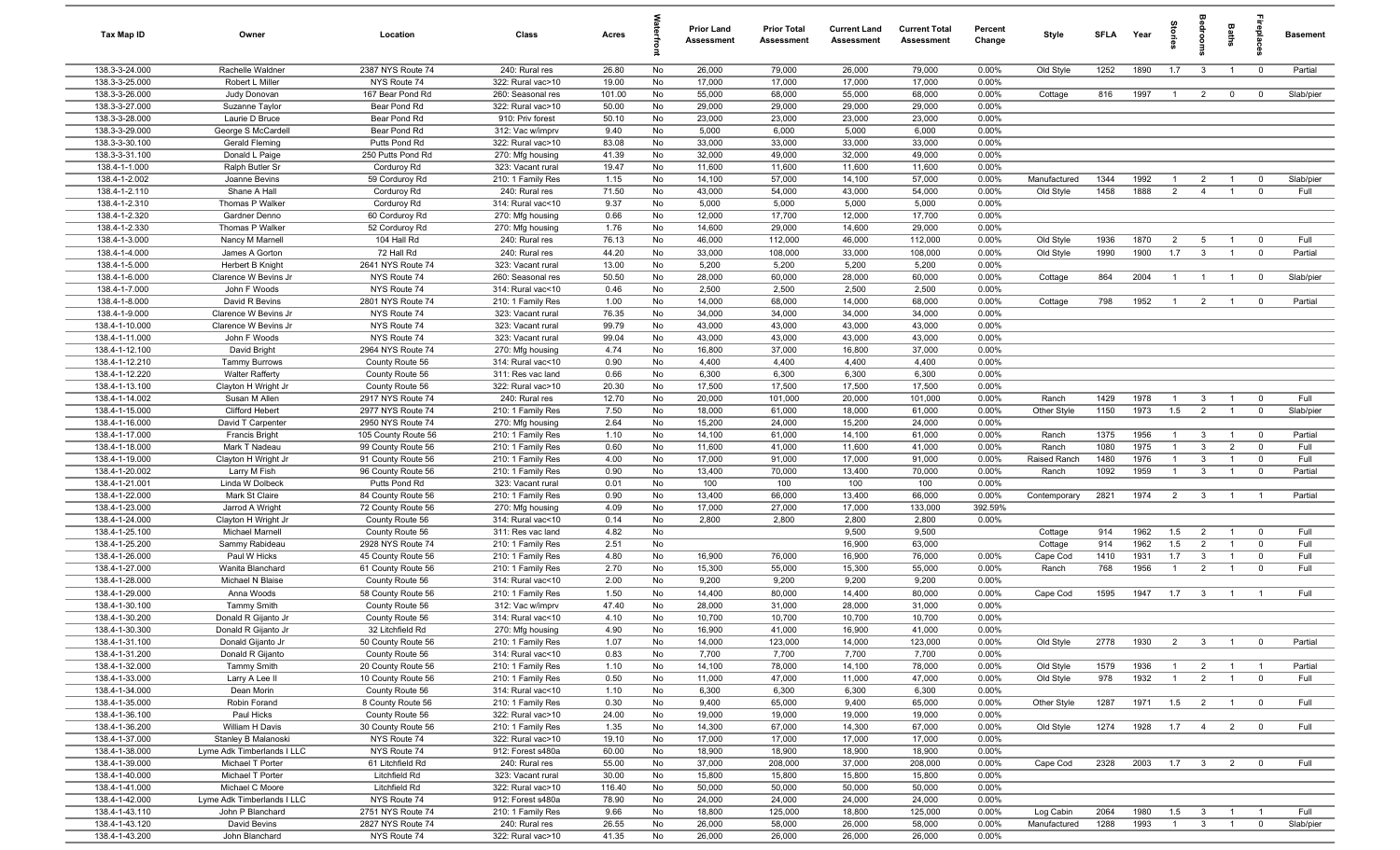| Tax Map ID                       | Owner                                         | Location                               | Class                                  | Acres          |            | <b>Prior Land</b><br><b>Assessment</b> | <b>Prior Total</b><br>Assessment | <b>Current Land</b><br>Assessment | <b>Current Total</b><br><b>Assessment</b> | Percent<br>Change | Style              | SFLA        | Year         | ğ                            | å                                | Baths                            | e <sub>pd</sub> e                | <b>Basement</b>        |
|----------------------------------|-----------------------------------------------|----------------------------------------|----------------------------------------|----------------|------------|----------------------------------------|----------------------------------|-----------------------------------|-------------------------------------------|-------------------|--------------------|-------------|--------------|------------------------------|----------------------------------|----------------------------------|----------------------------------|------------------------|
| 138.4-1-44.000                   | Lyme Adk Timberlands I LLC                    | NYS Route 74                           | 912: Forest s480a                      | 77.40          | No         | 23,000                                 | 23,000                           | 23,000                            | 23,000                                    | 0.00%             |                    |             |              |                              |                                  |                                  |                                  |                        |
| 138.4-1-45.000                   | Lyme Adk Timberlands I LLC                    | Canfield Rd                            | 912: Forest s480a                      | 60.70          | No         | 18,800                                 | 18,800                           | 18,800                            | 18,800                                    | 0.00%             |                    |             |              |                              |                                  |                                  |                                  |                        |
| 138.4-1-46.000                   | John A Huestis                                | Canfield Rd                            | 323: Vacant rural                      | 60.00          | No         | 28,000                                 | 28,000                           | 28,000                            | 28,000                                    | 0.00%             |                    |             |              |                              |                                  |                                  |                                  |                        |
| 138.4-1-47.000<br>138.4-1-48.000 | Patrick Donovan<br>Natalie L Tucker           | 67 Canfield Rd<br>37 Canfield Rd       | 240: Rural res<br>322: Rural vac>10    | 88.00<br>60.00 | No         | 44,000<br>33,000                       | 95,000<br>33,000                 | 44,000<br>33,000                  | 95,000                                    | 0.00%<br>0.00%    | Old Style          | 1619        | 1895         | $\overline{2}$               | $\overline{4}$                   | $\overline{1}$                   | $\overline{0}$                   | Partial                |
| 138.4-1-49.000                   | Lyme Adk Timberlands I LLC                    | Canfield Rd                            | 912: Forest s480a                      | 39.40          | No<br>No   | 14,200                                 | 14,200                           | 14,200                            | 33,000<br>14,200                          | 0.00%             |                    |             |              |                              |                                  |                                  |                                  |                        |
| 138.4-1-50.000                   | Craig Dixon                                   | 77 Putts Pond Rd                       | 210: 1 Family Res                      | 5.00           | No         | 16,800                                 | 62,000                           | 16,800                            | 62,000                                    | 0.00%             | Cape Cod           | 1004        | 1888         | 1.7                          | $\mathbf{3}$                     | $\overline{1}$                   | $\overline{0}$                   | Partial                |
| 138.4-1-51.000                   | Linda W Dolbeck                               | 91 Putts Pond Rd                       | 240: Rural res                         | 18.30          | No         | 22,000                                 | 108,000                          | 22,000                            | 108,000                                   | 0.00%             | Old Style          | 1620        | 1910         | $\overline{2}$               | $\overline{2}$                   | $\overline{1}$                   | $\overline{0}$                   | Partial                |
| 138.4-1-52.000                   | Laurel Carroll                                | 133 Putts Pond Rd                      | 210: 1 Family Res                      | 0.14           | No         | 6,100                                  | 45,000                           | 6,100                             | 45,000                                    | 0.00%             | Old Style          | 1080        | 1870         | 1.5                          | $\overline{4}$                   | $\overline{1}$                   | $\overline{\mathbf{0}}$          | Partial                |
| 138.4-1-53.000                   | Eugene L Moses                                | 22 Canfield Rd                         | 210: 1 Family Res                      | 0.60           | No         | 11,600                                 | 73,000                           | 11,600                            | 73,000                                    | 0.00%             | Split Level        | 1728        | 1971         | $\overline{1}$               | $\overline{4}$                   | $\overline{1}$                   | $\mathbf 0$                      | Partial                |
| 138.4-1-54.000                   | Robert Cann                                   | 167 Putts Pond Rd                      | 210: 1 Family Res                      | 1.20           | No         | 14,200                                 | 37,000                           | 14,200                            | 37,000                                    | 0.00%             | Ranch              | 1020        | 1954         | $\overline{1}$               | $\overline{1}$                   | $\overline{1}$                   | $\overline{0}$                   | Slab/pier              |
| 138.4-1-55.110                   | Charles A Treadway                            | Canfield Rd                            | 312: Vac w/imprv                       | 6.08           | No         | 11,800                                 | 23,000                           | 11,800                            | 23,000                                    | 0.00%             |                    |             |              |                              |                                  |                                  |                                  |                        |
| 138.4-1-55.120                   | Shawn A Olcott                                | 185 Putts Pond Rd                      | 210: 1 Family Res                      | 3.82           | No         | 16,100                                 | 131,000                          | 16,100                            | 131,000                                   | 0.00%             | Cape Cod           | 1596        | 1998         | 1.5                          | $\overline{\mathbf{3}}$          | $\overline{1}$                   | $\mathbf{0}$                     | Full                   |
| 138.4-1-55.200                   | Laurel Carroll                                | Putts Pond Rd                          | 314: Rural vac<10                      | 8.60           | No         | 12,800                                 | 12,800                           | 12,800                            | 12,800                                    | 0.00%             |                    |             |              |                              |                                  |                                  |                                  |                        |
| 138.4-1-56.000<br>138.4-1-57.100 | Rae M Treadway<br>Thurman J Bezio             | 68 Canfield Rd<br>106 Canfield Rd      | 210: 1 Family Res<br>210: 1 Family Res | 2.50<br>8.80   | No<br>No   | 15,100<br>18,500                       | 102,000<br>55,000                | 15,100<br>18,500                  | 102,000<br>33,000                         | 0.00%<br>-40.00%  | Ranch<br>Ranch     | 1428<br>660 | 1983<br>2005 | $\mathbf{1}$<br>$\mathbf{1}$ | $\mathbf{3}$<br>$\overline{1}$   | $\overline{2}$<br>$\mathbf 0$    | $\overline{0}$<br>$\mathbf 0$    | Full<br>Full           |
| 138.4-1-57.200                   | James L OHara                                 | 187 Putts Pond Rd                      | 240: Rural res                         | 10.60          | No         | 19,200                                 | 100,000                          | 19,200                            | 100,000                                   | 0.00%             | Log Cabin          | 1440        | 1996         | $\overline{1}$               | 3                                | $\overline{1}$                   | $\Omega$                         | Full                   |
| 138.4-1-58.100                   | Charles OHara                                 | Putts Pond Rd                          | 210: 1 Family Res                      | 2.63           | No         | 15,200                                 | 120,000                          | 15,200                            | 120,000                                   | 0.00%             | Split Level        | 2384        | 1969         | $\overline{1}$               | $\overline{4}$                   | $\overline{1}$                   | $\overline{1}$                   | Partial                |
| 138.4-1-59.102                   | Lee H Peters                                  | 204 Putts Pond Rd                      | 210: 1 Family Res                      | 2.50           | No         | 15,100                                 | 96,000                           | 15,100                            | 96,000                                    | 0.00%             | Ranch              | 1544        | 2002         | $\mathbf{1}$                 | $\mathbf{3}$                     | $\overline{2}$                   | $\Omega$                         | Crawl                  |
| 138.4-1-60.111                   | Gerald Fleming                                | Putts Pond Rd                          | 322: Rural vac>10                      | 51.16          | No         | 30,000                                 | 30,000                           | 30,000                            | 30,000                                    | 0.00%             |                    |             |              |                              |                                  |                                  |                                  |                        |
| 138.4-1-60.112                   | Robert L OHara                                | 190 Putts Pond Rd                      | 240: Rural res                         | 11.13          | No         | 19,500                                 | 70,000                           | 19,500                            | 70,000                                    | 0.00%             | Old Style          | 1518        | 1949         | $\overline{2}$               | $\overline{4}$                   | $\overline{1}$                   | $\overline{1}$                   | Full                   |
| 138.4-1-60.130                   | Thomas H Gunning                              | Putts Pond Rd                          | 314: Rural vac<10                      | 5.54           | No         | 11,800                                 | 11,800                           | 11,800                            | 11,800                                    | 0.00%             |                    |             |              |                              |                                  |                                  |                                  |                        |
| 138.4-1-60.210                   | Charles E OHara                               | 216 Putts Pond Rd                      | 312: Vac w/imprv                       | 36.64          | No         | 24,000                                 | 27,000                           | 24,000                            | 27,000                                    | 0.00%             |                    |             |              |                              |                                  |                                  |                                  |                        |
| 138.4-1-60.220                   | Anthony J OHara                               | 222 Putts Pond Rd                      | 210: 1 Family Res                      | 8.80           | No         | 18,500                                 | 106,000                          | 18,500                            | 106,000                                   | 0.00%             | Ranch              | 1352        | 1998         | $\overline{1}$               | $\mathbf{3}$                     | $\overline{2}$                   | $\mathbf{0}$                     | Full                   |
| 138.4-1-61.000                   | <b>Todd Hunsdon</b>                           | 144 Putts Pond Rd                      | 240: Rural res                         | 39.20          | No         | 31,000                                 | 129,000                          | 31,000                            | 129,000                                   | 0.00%             | Old Style          | 1674        | 1800         | 1.7                          | $\overline{4}$                   | $\overline{1}$                   | $\overline{0}$                   | Partial                |
| 138.4-1-63.100<br>138.4-1-63.200 | Eric M Grinnell<br>Frederick W Rowe           | 17 Putts Pond Rd<br>Putts Pond Rd      | 240: Rural res<br>322: Rural vac>10    | 34.41<br>68.90 | No<br>No   | 29,000<br>6,200                        | 109,000<br>6,200                 | 29,000<br>6,200                   | 109,000<br>6,200                          | 0.00%<br>0.00%    | Old Style          | 2288        | 1889         | $\overline{2}$               | 6                                | $\overline{2}$                   | $\overline{0}$                   | Partial                |
| 138.4-1-64.000                   | Todd Hunsdon                                  | Putts Pond Rd                          | 322: Rural vac>10                      | 16.00          | No         | 10,200                                 | 10,200                           | 10,200                            | 10,200                                    | 0.00%             |                    |             |              |                              |                                  |                                  |                                  |                        |
| 138.4-1-65.000                   | Theodore J Reale                              | Bear Pond Rd                           | 323: Vacant rural                      | 31.76          | No         | 22,000                                 | 22,000                           | 22,000                            | 22,000                                    | 0.00%             |                    |             |              |                              |                                  |                                  |                                  |                        |
| 138.4-1-66.000                   | Theodore J Reale                              | 45 Bear Pond Rd                        | 240: Rural res                         | 14.20          | No         | 21,000                                 | 25,000                           | 21,000                            | 25,000                                    | 0.00%             | Old Style          | 900         | 1880         | 1.5                          | $\mathbf{3}$                     | $\overline{1}$                   | $\mathbf 0$                      | Slab/pier              |
| 138.4-1-67.000                   | Merrill D Dolbeck                             | Bear Pond Rd                           | 323: Vacant rural                      | 7.02           | No         | 400                                    | 400                              | 400                               | 400                                       | 0.00%             |                    |             |              |                              |                                  |                                  |                                  |                        |
| 138.4-1-68.000                   | Robert B Jones                                | Bear Pond Rd                           | 322: Rural vac>10                      | 58.70          | No         | 33,000                                 | 33,000                           | 33,000                            | 33,000                                    | 0.00%             |                    |             |              |                              |                                  |                                  |                                  |                        |
| 138.4-1-69.000                   | Michael A Pelerin                             | 2488 NYS Route 74                      | 210: 1 Family Res                      | 0.50           | No         | 11,000                                 | 45,000                           | 11,000                            | 45,000                                    | 0.00%             | Old Style          | 756         | 1936         | $\overline{1}$               | $\mathbf{3}$                     | $\overline{1}$                   |                                  | Full                   |
| 138.4-1-70.000                   | Robert B Jones                                | Bear Pond Rd                           | 314: Rural vac<10                      | 2.00           | No         | 9,200                                  | 9,200                            | 9,200                             | 9,200                                     | 0.00%             |                    |             |              |                              |                                  |                                  |                                  |                        |
| 138.4-1-71.000                   | John E Williams                               | NYS Route 74                           | 314: Rural vac<10                      | 5.80           | No         | 12,000                                 | 12,000                           | 12,000                            | 12,000                                    | 0.00%             |                    |             |              |                              |                                  |                                  |                                  |                        |
| 138.4-1-72.000<br>138.4-1-73.000 | Lyme Adk Timberlands II LLC<br>William Wright | NYS Route 74<br>83 County Route 56     | 912: Forest s480a<br>210: 1 Family Res | 7.50<br>4.52   | No<br>No   | 2,600<br>16,600                        | 2,600<br>77,000                  | 2,600<br>16,600                   | 2,600<br>77,000                           | 0.00%<br>0.00%    | Old Style          | 2002        | 1918         | 1.7                          | $\overline{4}$                   | $\overline{1}$                   | $\mathbf{1}$                     | Partial                |
| 138.4-1-74.000                   | Robert T Jones                                | NYS Route 74                           | 314: Rural vac<10                      | 3.80           | No         | 8,700                                  | 8,700                            | 8,700                             | 8,700                                     | 0.00%             |                    |             |              |                              |                                  |                                  |                                  |                        |
| 138.4-2-1.000                    | Clarence W Bevins Jr                          | NYS Route 74                           | 322: Rural vac>10                      | 11.90          | No         | 4,800                                  | 4,800                            | 4,800                             | 4,800                                     | 0.00%             |                    |             |              |                              |                                  |                                  |                                  |                        |
| 138.13-1-1.000                   | Fayette O Spring                              | 25 Prospect Ln                         | 260: Seasonal res                      | 0.27           | Yes        | 121,000                                | 183,000                          | 121,000                           | 183,000                                   | 0.00%             | Cottage            | 1008        | 1975         | 1.5                          | $\mathbf{3}$                     | $\overline{1}$                   | $\mathbf 0$                      | Crawl                  |
| 138.13-1-2.100                   | <b>Timothy A Brooks</b>                       | 27 Prospect Ln                         | 260: Seasonal res                      | 0.29           | Yes        | 128,000                                | 188,000                          | 128,000                           | 188,000                                   | 0.00%             | Cottage            | 1172        | 1960         | $\overline{2}$               | $\mathbf{3}$                     | $\overline{1}$                   | $\overline{0}$                   | Slab/pier              |
| 138.13-1-3.002                   | Leland D Loose                                | 29 Prospect Ln                         | 260: Seasonal res                      | 0.66           | Yes        | 182,000                                | 243,000                          | 182,000                           | 243,000                                   | 0.00%             | Cottage            | 986         | 1960         | $\mathbf{1}$                 | $\mathbf{3}$                     | $\overline{1}$                   | $\overline{0}$                   | Slab/pier              |
| 138.13-1-4.000                   | Frederick J Adams                             | 31 Prospect Ln                         | 210: 1 Family Res                      | 0.46           | Yes        | 167,000                                | 281,000                          | 167,000                           | 281,000                                   | 0.00%             | Cottage            | 1464        | 1966         | 2                            | $\mathbf{3}$                     | - 1                              | $\Omega$                         | Partial                |
| 138.13-1-5.000                   | Steve Howell                                  | 20 Prospect Ln                         | 210: 1 Family Res                      | 0.50           | Yes        | 147,000                                | 200,000                          | 147,000                           | 253,000                                   | 26.50%            | Cape Cod           | 1316        | 2005         | 1.5                          | $\mathbf{3}$                     | $\overline{2}$                   | $\Omega$                         | Full                   |
| 138.13-1-6.000                   | <b>Ernest Tobin</b>                           | NYS Route 74                           | 313: Watrfrnt vac                      | 0.38           | Yes        | 125,000                                | 125,000                          | 125,000                           | 125,000                                   | 0.00%             |                    |             |              |                              |                                  |                                  |                                  |                        |
| 138.13-1-7.000<br>138.13-1-8.100 | Susan P Adams<br>Sarah W Hayes                | 37 Prospect Ln<br>NYS Route 74         | 210: 1 Family Res<br>313: Watrfrnt vac | 0.64<br>0.58   | Yes<br>Yes | 177,000<br>29,000                      | 253,000<br>29,000                | 177,000<br>29,000                 | 253,000<br>29,000                         | 0.00%<br>0.00%    | Old Style          | 1829        | 1928         | $\overline{2}$               | 5                                | $\overline{2}$                   | $\overline{1}$                   | Slab/pier              |
| 138.13-1-8.200                   | Sarah W Hayes                                 | 2009 NYS Route 74                      | 210: 1 Family Res                      | 1.75           | Yes        | 196,000                                | 282,000                          | 196,000                           | 282,000                                   | 0.00%             | Ranch              | 1233        | 1966         | $\overline{1}$               | $\overline{2}$                   | $\overline{2}$                   | $\overline{1}$                   | Crawl                  |
| 138.13-1-9.000                   | <b>Burroughs Trust</b>                        | 7 Prospect Ln                          | 280: Multiple res                      | 1.57           | Yes        | 165,000                                | 340,000                          | 165,000                           | 340,000                                   | 0.00%             | Cottage            | 442         | 1940         | $\mathbf{1}$                 | $\overline{2}$                   | $\overline{1}$                   | $\mathbf 0$                      | Crawl                  |
| 138.13-1-10.000                  | Lawrence E Crammond                           | 9 Prospect Ln                          | 280: Multiple res                      | 0.22           | Yes        | 88,000                                 | 115,000                          | 88,000                            | 115,000                                   | 0.00%             | Cottage            | 551         | 1940         | $\mathbf{1}$                 | $\overline{2}$                   | $\overline{1}$                   | $\overline{0}$                   | Slab/pier              |
| 138.13-1-11.000                  | Joseph P Muehleck                             | 11 Prospect Ln                         | 260: Seasonal res                      | 1.71           | Yes        | 197,000                                | 210,000                          | 197,000                           | 210,000                                   | 0.00%             | Cottage            | 676         | 1946         | $\mathbf{1}$                 | $\overline{2}$                   | $\overline{1}$                   | $\overline{0}$                   | Slab/pier              |
| 138.13-1-12.000                  | John Pynn                                     | 23 Prospect Ln                         | 210: 1 Family Res                      | 0.24           | Yes        | 114,000                                | 176,000                          | 114,000                           | 176,000                                   | 0.00%             | Cottage            | 1008        | 1977         | 1.5                          | $\overline{2}$                   | $\overline{1}$                   | $\overline{0}$                   | Crawl                  |
| 138.13-2-1.000                   | Paul J Hayes                                  | NYS Route 74                           | 322: Rural vac>10                      | 28.00          | No         | 34,000                                 | 34,000                           | 34,000                            | 34,000                                    | 0.00%             |                    |             |              |                              |                                  |                                  |                                  |                        |
| 138.13-2-2.000                   | Edward J Hannan                               | 2031 NYS Route 74                      | 210: 1 Family Res                      | 2.25           | Yes        | 116,000                                | 199,000                          | 116,000                           | 199,000                                   | 0.00%             | Log Cabin          | 1480        | 1935         | $\overline{2}$               | $\overline{4}$                   | $\overline{2}$                   | $\overline{1}$                   | Full                   |
| 138.13-2-3.000                   | Frank L Bertrand                              | 2038 NYS Route 74                      | 260: Seasonal res                      | 1.10           | Yes        | 105,000                                | 137,000                          | 105,000                           | 137,000                                   | 0.00%             | Cottage            | 852         | 1940         | 1.7                          | $\overline{\mathbf{3}}$          | $\overline{1}$                   | $\overline{1}$                   | Slab/pier              |
| 138.13-2-4.000<br>138.13-2-5.000 | William J Stone                               | 2050 NYS Route 74<br>2060 NYS Route 74 | 210: 1 Family Res<br>260: Seasonal res | 3.41<br>2.05   | Yes<br>No  | 107,000<br>30,000                      | 148,000<br>70,000                | 107,000<br>30,000                 | 148,000<br>70,000                         | 0.00%<br>0.00%    | Old Style          | 1943<br>672 | 1900<br>1985 | 1.7<br>$\overline{1}$        | $\mathbf{3}$                     | $\overline{1}$<br>$\overline{1}$ | $\mathbf 0$                      | Full                   |
| 138.13-2-6.000                   | John A Watters<br>Edward C Brandow Jr         | 2079 NYS Route 74                      | 260: Seasonal res                      | 4.12           | Yes        | 95,000                                 | 142,000                          | 95,000                            | 142,000                                   | 0.00%             | Cottage<br>Cottage | 720         | 1960         | $\overline{1}$               | $\overline{2}$<br>$\overline{2}$ | $\overline{1}$                   | $\overline{0}$<br>$\overline{1}$ | Slab/pier<br>Slab/pier |
| 138.13-2-7.000                   | Paul J Hayes                                  | NYS Route 74                           | 323: Vacant rural                      | 47.19          | No         | 31,000                                 | 31,000                           | 31,000                            | 31,000                                    | 0.00%             |                    |             |              |                              |                                  |                                  |                                  |                        |
| 138.13-2-8.100                   | Margaret A Fitzgerald                         | NYS Route 74                           | 322: Rural vac>10                      | 29.92          | No         | 22,000                                 | 22,000                           | 22,000                            | 22,000                                    | 0.00%             |                    |             |              |                              |                                  |                                  |                                  |                        |
| 138.13-2-8.200                   | Cole H Hickland                               | 2119 NYS Route 74                      | 260: Seasonal res                      | 0.20           | Yes        | 55,000                                 | 104,000                          | 55,000                            | 104,000                                   | 0.00%             | Old Style          | 2090        | 1927         | $\overline{2}$               | $\overline{4}$                   | $\overline{1}$                   | $\overline{1}$                   | Slab/pier              |
| 138.13-2-9.000                   | William Blanchard                             | 2132 NYS Route 74                      | 260: Seasonal res                      | 2.00           | Yes        | 63,000                                 | 97,000                           | 63,000                            | 97,000                                    | 0.00%             | Old Style          | 2146        | 1902         | $\overline{2}$               | $\overline{4}$                   | $\overline{1}$                   | $\overline{0}$                   | Crawl                  |
| 138.13-2-10.000                  | CCM LP                                        | NYS Route 74                           | 316: Wr vac w/imp                      | 0.81           | Yes        | 45,000                                 | 46,000                           | 45,000                            | 46,000                                    | 0.00%             |                    |             |              |                              |                                  |                                  |                                  |                        |
| 138.13-2-11.123                  | CHND Associates LLC                           | 2147 NYS Route 74                      | 210: 1 Family Res                      | 20.31          | Yes        | 135,000                                | 235,000                          | 135,000                           | 235,000                                   | 0.00%             | Old Style          | 3134        | 1930         |                              | 2 4 2                            |                                  | $\blacksquare$                   | Partial                |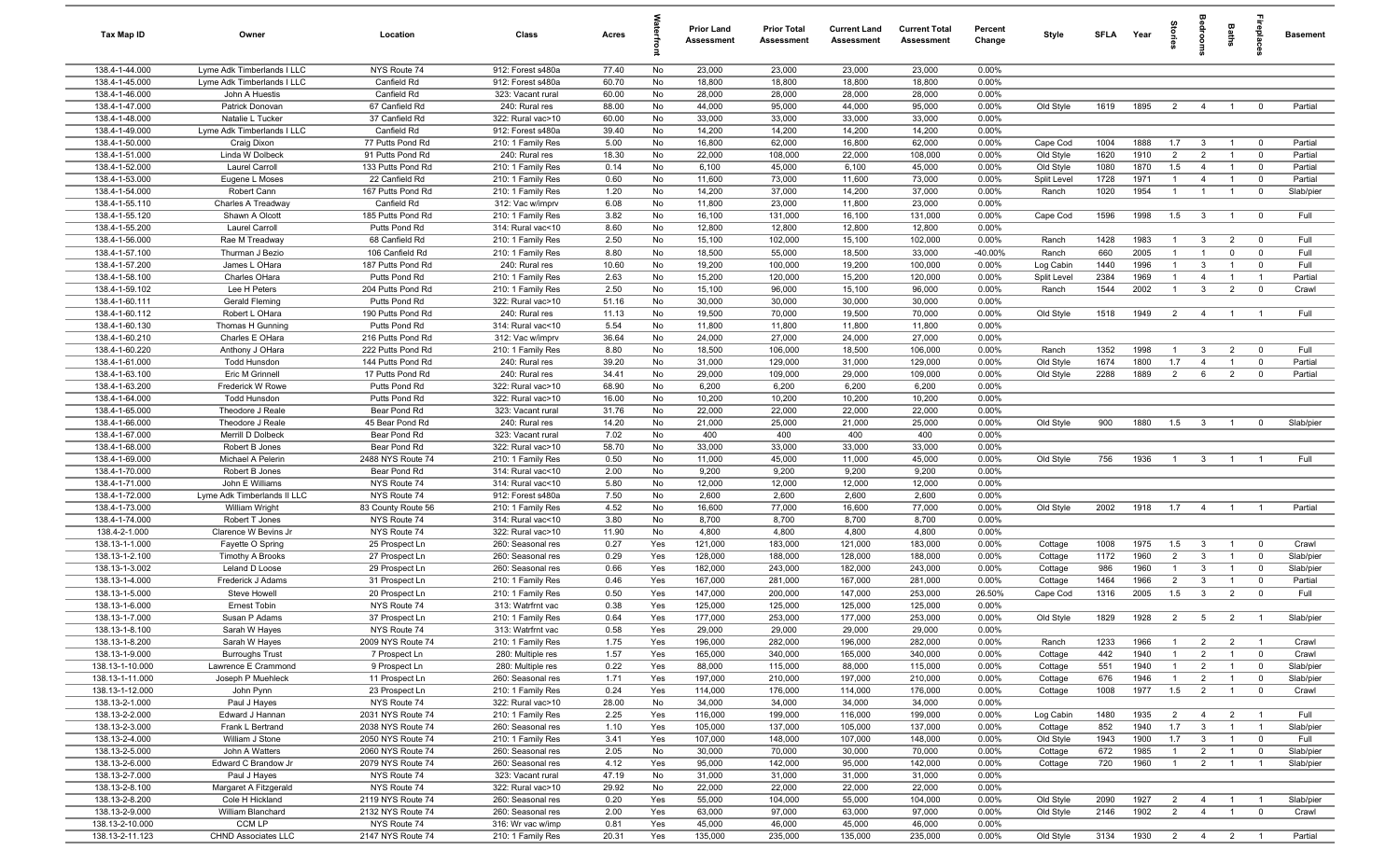| Tax Map ID                         | Owner                                        | Location                               | Class                                   | Acres          |            | <b>Prior Land</b><br>Assessment | <b>Prior Total</b><br>Assessment | <b>Current Land</b><br><b>Assessment</b> | <b>Current Total</b><br><b>Assessment</b> | Percent<br>Change | Style              | <b>SFLA</b> | Year         | Stories                          | ledroo                           | Baths                            | <b>G</b> bla                     | <b>Basement</b>   |
|------------------------------------|----------------------------------------------|----------------------------------------|-----------------------------------------|----------------|------------|---------------------------------|----------------------------------|------------------------------------------|-------------------------------------------|-------------------|--------------------|-------------|--------------|----------------------------------|----------------------------------|----------------------------------|----------------------------------|-------------------|
| 138.13-2-12.000                    | Adk Alarm Systems Inc                        | 2155 NYS Route 74                      | 411: Apartment                          | 4.20           | Yes        | 142,000                         | 384,000                          | 142,000                                  | 384,000                                   | 0.00%             |                    |             |              |                                  |                                  |                                  |                                  |                   |
| 138.13-2-13.000                    | Robert W Allen                               | 2173 NYS Route 74                      | 270: Mfg housing                        | 4.30           | Yes        | 122,000                         | 142,000                          | 122,000                                  | 142,000                                   | 0.00%             |                    |             |              |                                  |                                  |                                  |                                  |                   |
| 138.13-2-14.000                    | Margaret A Fitzgerald                        | 2187 NYS Route 74                      | 240: Rural res                          | 29.94          | Yes        | 212,000                         | 296,000                          | 212,000                                  | 296,000                                   | 0.00%             | Contemporary       | 1475        | 1980         | $\overline{2}$                   | $\overline{\mathbf{3}}$          | 2                                | $\blacksquare$                   | Partial           |
| 138.13-2-15.000                    | Nancy S Baker                                | NYS Route 74                           | 314: Rural vac<10                       | 3.30           | No         | 25,000                          | 25,000                           | 25,000                                   | 25,000                                    | 0.00%             |                    |             |              |                                  |                                  |                                  |                                  |                   |
| 138.13-3-1.001                     | Barbara E Cooper                             | NYS Route 74                           | 314: Rural vac<10                       | 0.82           | No         | 22,000                          | 22,000                           | 22,000                                   | 22,000                                    | 0.00%             |                    |             |              |                                  |                                  |                                  |                                  |                   |
| 138.13-3-2.002<br>138.13-3-3.000   | James H Davis<br>Nancy S Baker               | 2195 NYS Route 74<br>2203 NYS Route 74 | 210: 1 Family Res<br>313: Watrfrnt vac  | 1.10<br>0.10   | Yes<br>Yes | 168,000<br>20,000               | 276,000<br>20,000                | 168,000<br>20,000                        | 276,000<br>20,000                         | 0.00%<br>0.00%    | Colonial           | 1596        | 1986         | 2                                | $\mathbf{3}$                     | $\overline{1}$                   | $\overline{0}$                   | Full              |
| 138.13-3-4.000                     | Nancy S Baker                                | 2200 NYS Route 74                      | 210: 1 Family Res                       | 0.50           | No         | 10,000                          | 136,000                          | 10,000                                   | 136,000                                   | 0.00%             | Contemporary       | 1506        | 1969         | 1.7                              | $\overline{4}$                   | $\mathbf{3}$                     | $\overline{1}$                   | Full              |
| 138.13-3-5.100                     | James C Shultz                               | 2213 NYS Route 74                      | 220: 2 Family Res                       | 1.24           | Yes        | 164,000                         | 220,000                          | 164,000                                  | 220,000                                   | 0.00%             | Old Style          | 1967        | 1945         | 1.7                              | $\overline{4}$                   | $\mathbf{3}$                     | $\overline{1}$                   | Full              |
| 138.13-4-1.000                     | Harland H Stubing                            | 1935 NYS Route 74                      | 280: Multiple res                       | 1.20           | Yes        | 130,000                         | 210,000                          | 130,000                                  | 210,000                                   | 0.00%             | Cottage            | 1049        | 1940         | 1.5                              | $\mathbf{1}$                     | $\overline{1}$                   | $\mathbf 0$                      | Slab/pier         |
| 138.13-4-2.100                     | Stephen E Phelps Jr                          | 1947 NYS Route 74                      | 210: 1 Family Res                       | 0.13           | No         | 95,000                          | 159,000                          | 95,000                                   | 159,000                                   | 0.00%             | Cottage            | 995         | 1940         | $\overline{1}$                   | $\mathbf{3}$                     | $\overline{1}$                   | $\overline{1}$                   | Full              |
| 138.13-4-2.200                     | David P Cerny                                | 1943 NYS Route 74                      | 230: 3 Family Res                       | 0.16           | Yes        | 96,000                          | 185,000                          | 96,000                                   | 185,000                                   | 0.00%             | Old Style          | 1594        | 1936         | $\overline{1}$                   | 6                                | $\mathbf{3}$                     | $\overline{0}$                   | Full              |
| 138.13-4-3.000                     | Lewis Zankel                                 | 1949 NYS Route 74                      | 210: 1 Family Res                       | 0.10           | Yes        | 77,000                          | 131,000                          | 77,000                                   | 131,000                                   | 0.00%             | Cottage            | 880         | 1940         | $\overline{1}$                   | $\overline{2}$                   | $\overline{1}$                   | $\overline{0}$                   | Crawl             |
| 138.13-4-4.100                     | Kathleen Ray                                 | 1984 NYS Route 74                      | 260: Seasonal res                       | 4.34           | No         | 34,000                          | 93,000                           | 34,000                                   | 93,000                                    | 0.00%             | Cottage            | 1092        | 1930         | 1.7                              | $\overline{4}$                   | $\overline{1}$                   | $\overline{1}$                   | Crawl             |
| 138.13-4-5.000                     | Rinaldo W Fraize                             | 11 Deepwood Dr                         | 210: 1 Family Res                       | 2.40           | Yes        | 169,000                         | 330,000                          | 169,000                                  | 330,000                                   | 0.00%             | Contemporary       | 2107        | 1998         | 1.7                              | $\mathbf{3}$                     | $\overline{2}$                   | $\overline{1}$                   | Full              |
| 138.13-4-6.000                     | <b>Todd Condon</b>                           | 1946 NYS Route 74                      | 210: 1 Family Res                       | 0.10           | No         | 6,000                           | 93,000                           | 6,000                                    | 93,000                                    | 0.00%             | Old Style          | 1848        | 1940         | $\overline{2}$                   | $\overline{4}$                   | $\overline{2}$                   | $\overline{0}$                   | Crawl             |
| 138.13-4-7.000                     | Roger A Wickes                               | 21 Deepwood Dr                         | 260: Seasonal res                       | 2.90           | Yes        | 152,000                         | 193,000                          | 152,000                                  | 193,000                                   | 0.00%             | Old Style          | 786         | 1940         | 1.7                              | $\overline{2}$                   | $\overline{1}$                   | $\overline{1}$                   | Crawl             |
| 138.13-4-8.000                     | Roger A Wickes                               | NYS Route 74                           | 314: Rural vac<10                       | 0.70           | No         | 1,500                           | 1,500                            | 1,500                                    | 1,500                                     | 0.00%             |                    |             |              |                                  |                                  |                                  |                                  |                   |
| 138.15-1-1.000                     | <b>Bruce P Bruce</b>                         | 7 Corduroy Rd                          | 210: 1 Family Res                       | 1.60           | No<br>No   | 14,500                          | 83,000                           | 14,500                                   | 83,000                                    | 0.00%             | Old Style          | 1512        | 1880         | $\overline{2}$                   | $\overline{4}$                   | $\overline{2}$                   | $\overline{0}$                   | Full              |
| 138.15-1-2.111<br>138.15-1-2.112   | George C Hulbert Jr<br>John F Woods          | NYS Route 74<br>185 Veterans Rd        | 323: Vacant rural<br>323: Vacant rural  | 18.19<br>30.09 | No         | 1,800<br>3,000                  | 1,800<br>3,000                   | 1,800<br>3,000                           | 1,800<br>3,000                            | 0.00%<br>0.00%    |                    |             |              |                                  |                                  |                                  |                                  |                   |
| 138.15-1-2.120                     | Margaret I Woods                             | Hall Rd                                | 314: Rural vac<10                       | 9.80           | No         | 15,000                          | 15,000                           | 15,000                                   | 15,000                                    | 0.00%             |                    |             |              |                                  |                                  |                                  |                                  |                   |
| 138.15-1-2.200                     | Robert A Woods                               | 20 Hall Rd                             | 210: 1 Family Res                       | 7.80           | No         | 18,100                          | 70,000                           | 18,100                                   | 70,000                                    | 0.00%             | Ranch              | 900         | 1981         | $\overline{1}$                   | $\mathbf{3}$                     | $\overline{1}$                   | $\overline{0}$                   | Full              |
| 138.15-1-3.000                     | <b>Richard Holroyd</b>                       | 2557 NYS Route 74                      | 484: 1 use sm bld                       | 0.50           | No         | 20,000                          | 74,000                           | 20,000                                   | 74,000                                    | 0.00%             |                    |             |              |                                  |                                  |                                  |                                  |                   |
| 138.15-1-4.000                     | Joseph Saunders                              | 7 Hall Rd                              | 270: Mfg housing                        | 0.40           | No         | 10,200                          | 16,700                           | 10,200                                   | 16,700                                    | 0.00%             |                    |             |              |                                  |                                  |                                  |                                  |                   |
| 138.15-1-5.000                     | Dawson White                                 | 15 Hall Rd                             | 210: 1 Family Res                       | 0.43           | No         | 10,400                          | 63,000                           | 10,400                                   | 63,000                                    | 0.00%             | Ranch              | 964         | 1983         | $\overline{1}$                   | $\overline{2}$                   | $\overline{1}$                   | $\overline{0}$                   | Full              |
| 138.15-1-6.000                     | Larry K Lauman                               | 48 Hall Rd                             | 210: 1 Family Res                       | 1.30           | No         | 14,200                          | 36,000                           | 14,200                                   | 36,000                                    | 0.00%             | Cottage            | 660         | 1970         | $\overline{1}$                   | $\overline{1}$                   | $\overline{1}$                   | $\mathbf{0}$                     | Full              |
| 138.15-1-7.000                     | John M Stoddard                              | 26 Hall Rd                             | 210: 1 Family Res                       | 2.00           | No         | 14,800                          | 64,000                           | 14,800                                   | 64,000                                    | 0.00%             | Ranch              | 1277        | 1960         | $\overline{1}$                   | $\overline{2}$                   | $\overline{1}$                   | $\Omega$                         | Full              |
| 138.15-1-8.000                     | Patrick Huntington                           | 12 Hall Rd                             | 210: 1 Family Res                       | 0.30           | No         | 9,400                           | 68,000                           | 9,400                                    | 68,000                                    | 0.00%             | Old Style          | 1239        | 1940         | $\overline{1}$                   | $\mathbf{3}$                     | $\overline{1}$                   | $\overline{0}$                   | Crawl             |
| 138.15-1-9.000                     | <b>Richard Nock</b>                          | 10 Hall Rd                             | 210: 1 Family Res                       | 0.30           | No         | 9,400                           | 50,000                           | 9,400                                    | 50,000                                    | 0.00%             | Old Style          | 888         | 1930         | $\overline{1}$                   | $\mathbf{3}$                     | $\overline{1}$                   | $\overline{0}$                   | Slab/pier         |
| 138.15-1-10.002                    | Wesley R Dikeman                             | 2585 NYS Route 74                      | 210: 1 Family Res                       | 0.46           | No         | 10,700                          | 47,000                           | 10,700                                   | 47,000                                    | 0.00%             | Ranch              | 720         | 1951         | $\overline{1}$                   | $\mathbf{1}$                     | $\overline{1}$                   | $\mathbf 0$                      | Slab/pier         |
| 138.15-1-11.000                    | Claire L Bartlett                            | 2591 NYS Route 74                      | 210: 1 Family Res                       | 0.17           | No         | 7,400                           | 33,000                           | 7,400                                    | 33,000                                    | 0.00%             | Old Style          | 729         | 1917         | 1.5                              | $\mathbf{1}$                     | $\overline{1}$                   | $\mathbf 0$                      | Full              |
| 138.15-1-12.100                    | James M Frazier                              | 2593 NYS Route 74                      | 210: 1 Family Res                       | 1.30           | No         | 14,200<br>12,800                | 56,000                           | 14,200<br>12,800                         | 56,000                                    | 0.00%             | Old Style          | 2064        | 1920         | $\overline{2}$                   | $\overline{\mathbf{3}}$          | $\mathbf{3}$                     | $\mathbf 0$                      | Crawl             |
| 138.15-1-13.000<br>138.15-1-14.000 | Stephanie M Frazier<br>Michael P Cooper      | 2595 NYS Route 74<br>2609 NYS Route 74 | 270: Mfg housing<br>314: Rural vac<10   | 0.80<br>0.80   | No<br>No   | 6,200                           | 16,300<br>6,200                  | 6,200                                    | 16,300<br>6,200                           | 0.00%<br>0.00%    |                    |             |              |                                  |                                  |                                  |                                  |                   |
| 138.15-1-15.000                    | Michael P Cooper                             | NYS Route 74                           | 240: Rural res                          | 62.90          | No         | 39,000                          | 130,000                          | 39,000                                   | 130,000                                   | 0.00%             | Ranch              | 1656        | 1968         | $\overline{1}$                   | $\mathbf{3}$                     | $\overline{2}$                   | $\overline{0}$                   | Full              |
| 138.15-1-16.000                    | James Bevins                                 | 2689 NYS Route 74                      | 210: 1 Family Res                       | 2.93           | No         | 15,400                          | 62,000                           | 15,400                                   | 62,000                                    | 0.00%             | Old Style          | 1000        | 1880         | 1.7                              | 2                                | $\overline{1}$                   | $\overline{0}$                   | Full              |
| 138.15-1-17.000                    | Fred G Hunsdon Sr                            | 2576 NYS Route 74                      | 210: 1 Family Res                       | 0.50           | No         | 11,000                          | 22,000                           | 11,000                                   | 22,000                                    | 0.00%             | Old Style          | 952         | 1940         | $\overline{2}$                   | $\overline{2}$                   | $\overline{1}$                   | $\mathbf 0$                      | Slab/pier         |
| 138.15-1-18.000                    | Donald Smith                                 | 11 Putts Pond Rd                       | 240: Rural res                          | 10.30          | No         | 19,100                          | 35,000                           | 19,100                                   | 35,000                                    | 0.00%             | Old Style          | 1089        | 1887         | 1.5                              | $\mathbf{3}$                     | $\overline{1}$                   | $\overline{\mathbf{0}}$          | Partial           |
| 138.15-1-19.000                    | George C Hulbert Jr                          | NYS Route 74                           | 323: Vacant rural                       | 1.70           | No         | 1,200                           | 1,200                            | 1,200                                    | 1,200                                     | 0.00%             |                    |             |              |                                  |                                  |                                  |                                  |                   |
| 138.15-1-20.100                    | David L Little                               | 2596 NYS Route 74                      | 210: 1 Family Res                       | 0.58           | No         | 11,500                          | 74,000                           | 11,500                                   | 74,000                                    | 0.00%             | Ranch              | 1248        | 1956         | $\mathbf{1}$                     | $\mathbf{3}$                     | $\overline{1}$                   | $\Omega$                         | Full              |
| 138.15-1-20.200                    | James F Treadway                             | NYS Route 74                           | 314: Rural vac<10                       | 0.57           | No         | 1,500                           | 1,500                            | 1,500                                    | 1,500                                     | 0.00%             |                    |             |              |                                  |                                  |                                  |                                  |                   |
| 138.15-1-21.000                    | James Treadway                               | 2586 NYS Route 74                      | 210: 1 Family Res                       | 2.70           | No         | 15,300                          | 74,000                           | 15,300                                   | 74,000                                    | 0.00%             | Ranch              | 1088        | 1955         | $\overline{1}$                   | $\overline{2}$                   | $\overline{1}$                   | $\mathbf{0}$                     | Partial           |
| 138.15-2-2.000                     | Elizabeth A Hulbert                          | 23 Putts Pond Rd                       | 210: 1 Family Res                       | 1.20           | No         | 14,200                          | 60,000                           | 14,200                                   | 60,000                                    | 0.00%             | Cottage            | 1008        | 1951         | $\overline{1}$                   | $\mathbf{3}$                     | $\overline{1}$                   | $\mathbf 0$                      | Partial           |
| 138.55-1-1.000                     | DeVaney Family Trust                         | 2217 NYS Route 74                      | 210: 1 Family Res                       | 0.20           | Yes        | 94,000                          | 165,000                          | 94,000                                   | 115,000                                   | $-30.30%$         | Ranch              | 1104        | 2006         | $\overline{1}$                   | $\overline{2}$                   | $\overline{1}$                   | $\mathbf 0$                      | Crawl             |
| 138.55-1-2.000                     | Barbara E Cooper                             | NYS Route 74                           | 313: Watrfrnt vac                       | 0.05           | Yes        | 12,900                          | 12,900                           | 12,900                                   | 12,900                                    | 0.00%             |                    |             |              |                                  |                                  |                                  |                                  |                   |
| 138.55-1-3.000                     | Gregory K Herbst                             | 2219 NYS Route 74                      | 260: Seasonal res                       | 0.20           | Yes        | 75,600                          | 101,600                          | 75,600                                   | 101,600                                   | 0.00%             | Cottage            | 480         | 1947         |                                  |                                  |                                  |                                  | Siab/pier         |
| 138.55-1-4.100<br>138.55-1-4.200   | Dorothy Salvatore<br><b>Esther B Massett</b> | 2221 NYS Route 74<br>2223 NYS Route 74 | 260: Seasonal res<br>260: Seasonal res  | 0.10<br>0.50   | No<br>Yes  | 6,000<br>142,200                | 34,000<br>186,200                | 6,000<br>142,200                         | 34,000<br>186,200                         | 0.00%<br>0.00%    | Cottage<br>Cottage | 480<br>720  | 1954<br>1953 | $\overline{1}$<br>$\overline{1}$ | $\overline{2}$<br>$\overline{2}$ | $\overline{1}$<br>$\overline{1}$ | $\overline{0}$<br>$\overline{0}$ | Slab/pier<br>Full |
| 138.55-1-5.000                     | Robert Cullinan                              | 2229 NYS Route 74                      | 210: 1 Family Res                       | 0.68           | Yes        | 152,000                         | 244,000                          | 152,000                                  | 244,000                                   | 0.00%             | Old Style          | 1488        | 1926         | 1.7                              | $\overline{1}$                   | $\overline{1}$                   | $\overline{\mathbf{0}}$          | Crawl             |
| 138.55-1-6.000                     | Robert J Stevens                             | 2233 NYS Route 74                      | 210: 1 Family Res                       | 0.20           | Yes        | 99,000                          | 146,000                          | 99,000                                   | 146,000                                   | 0.00%             | Cottage            | 816         | 1950         | $\mathbf{1}$                     | $\overline{2}$                   | $\overline{1}$                   | $\mathbf 0$                      | Slab/pier         |
| 138.55-2-1.000                     | Secone Family Trust                          | 15 Harris Point Way                    | 280: Multiple res                       | 2.77           | Yes        | 147,600                         | 241,000                          | 147,600                                  | 241,000                                   | 0.00%             | Old Style          | 1724        | 1923         | $\overline{2}$                   | $\overline{4}$                   | $\overline{1}$                   | $\overline{0}$                   | Partial           |
| 138.55-3-1.000                     | Barbara Z Buechner                           | 53 Harris Point Way                    | 260: Seasonal res                       | 3.20           | Yes        | 193,000                         | 276,000                          | 193,000                                  | 276,000                                   | 0.00%             | Old Style          | 1842        | 1890         | $\overline{2}$                   | $5\overline{)}$                  | $\overline{2}$                   | $\overline{1}$                   | Slab/pier         |
| 138.55-4-1.002                     | Theresa M Smith                              | 34 Harris Point Way                    | 270: Mfg housing                        | 0.50           | No         | 26,000                          | 44,000                           | 26,000                                   | 44,000                                    | 0.00%             |                    |             |              |                                  |                                  |                                  |                                  |                   |
| 138.55-4-2.000                     | Henry M Bartlett                             | 36 Harris Point Way                    | 260: Seasonal res                       | 0.30           | No         | 9,400                           | 102,000                          | 9,400                                    | 102,000                                   | 0.00%             | Ranch              | 1040        | 2000         | $\overline{1}$                   | $\overline{2}$                   | $\overline{1}$                   | $\overline{0}$                   | Full              |
| 138.55-5-1.000                     | Richard L Harris                             | 2218 NYS Route 74                      | 260: Seasonal res                       | 0.30           | No         | 24,400                          | 75,000                           | 24,400                                   | 75,000                                    | 0.00%             | Cottage            | 680         | 1950         | $\overline{1}$                   | $\overline{2}$                   | $\overline{1}$                   | $\overline{1}$                   | Slab/pier         |
| 138.55-5-2.000                     | Lois B Danzig                                | 2222 NYS Route 74                      | 260: Seasonal res                       | 0.30           | No         | 24,400                          | 79,000                           | 24,400                                   | 79,000                                    | 0.00%             | Cottage            | 840         | 1950         | $\mathbf{1}$                     | $\mathbf{3}$                     | $\overline{1}$                   | $\overline{1}$                   | Slab/pier         |
| 138.55-5-3.000                     | James H Davis                                | 2226 NYS Route 74                      | 210: 1 Family Res                       | 0.30           | No         | 9,400                           | 66,000                           | 9,400                                    | 66,000                                    | 0.00%             | Cottage            | 720         | 1970         | 1.5                              | $\overline{2}$                   | $\overline{1}$                   | $\mathbf 0$                      | Full              |
| 138.55-5-4.000                     | Michael Quinn III                            | 2230 NYS Route 74                      | 260: Seasonal res                       | 0.20           | No         | 23,000                          | 75,000                           | 23,000                                   | 75,000                                    | 0.00%             | Cottage            | 879         | 1973         | $\mathbf{1}$                     | $\overline{2}$                   | $\overline{1}$                   | $\overline{0}$                   | Slab/pier         |
| 138.55-5-5.000                     | Marcy E Fleming                              | 2234 NYS Route 74                      | 210: 1 Family Res                       | 0.14           | No         | 22,000                          | 87,000                           | 22,000                                   | 87,000                                    | 0.00%             | Old Style          | 1627        | 1930         | $\overline{2}$                   | $\overline{2}$                   | $\overline{2}$                   | $\mathbf{0}$                     | Crawl             |
| 138.55-5-6.000                     | Robert J Stevens                             | 2236 NYS Route 74                      | 314: Rural vac<10                       | 0.26           | No         | 4,600                           | 4,600                            | 4,600                                    | 4,600                                     | 0.00%             |                    |             |              |                                  |                                  |                                  |                                  |                   |
| 138.55-5-7.002<br>138.55-6-1.000   | James H Davis<br>Martin P Moran              | NYS Route 74<br>2280 NYS Route 74      | 322: Rural vac>10<br>483: Converted Res | 21.76<br>1.80  | No<br>No   | 19,700<br>14,500                | 19,700<br>69,000                 | 19,700<br>14,500                         | 19,700<br>69,000                          | 0.00%<br>0.00%    |                    |             |              |                                  |                                  |                                  |                                  |                   |
| 138.55-7-1.007                     | John J Dipofi                                | 2235 NYS Route 74                      | 210: 1 Family Res                       | 0.20           | Yes        | 97,000                          | 204,000                          | 97,000                                   | 204,000                                   | 0.00%             | Ranch              | 1441        | 1988         |                                  |                                  | 1 3 1 0                          |                                  | Full              |
|                                    |                                              |                                        |                                         |                |            |                                 |                                  |                                          |                                           |                   |                    |             |              |                                  |                                  |                                  |                                  |                   |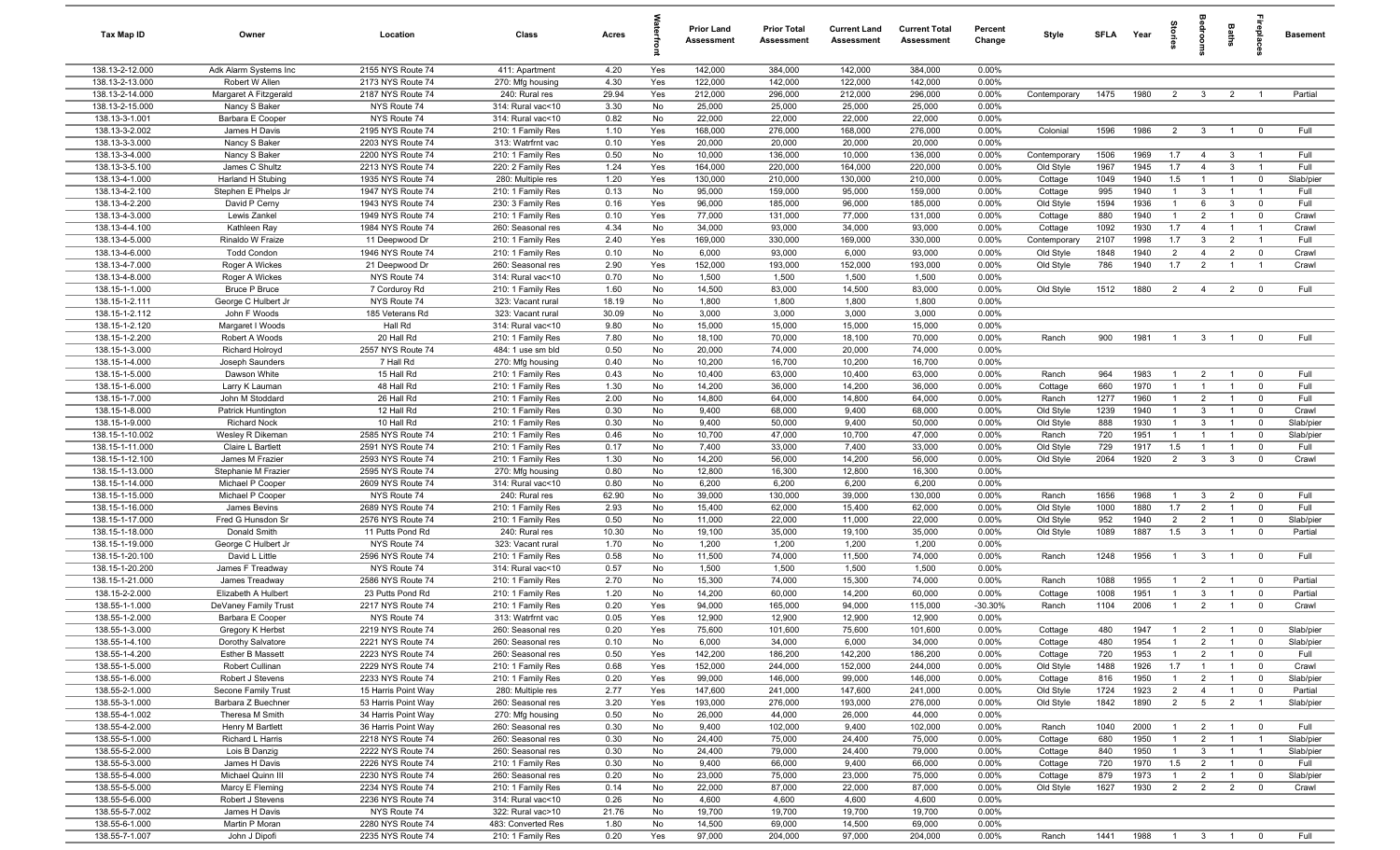| Tax Map ID                       | Owner                                          | Location                               | Class                                  | Acres           |          | <b>Prior Land</b><br>Assessment | <b>Prior Total</b><br><b>Assessment</b> | <b>Current Land</b><br><b>Assessment</b> | <b>Current Total</b><br><b>Assessment</b> | Percent<br>Change | Style                  | SFLA         | Year         | na<br>Fe       | å                              | Baths                            | elde                          | <b>Basement</b>   |
|----------------------------------|------------------------------------------------|----------------------------------------|----------------------------------------|-----------------|----------|---------------------------------|-----------------------------------------|------------------------------------------|-------------------------------------------|-------------------|------------------------|--------------|--------------|----------------|--------------------------------|----------------------------------|-------------------------------|-------------------|
| 138.55-7-2.009                   | Patricia Chamberlain                           | 2245 NYS Route 74                      | 210: 1 Family Res                      | 0.30            | Yes      | 114,000                         | 199,000                                 | 114,000                                  | 199,000                                   | 0.00%             | Log Cabin              | 1008         | 1985         | $\overline{1}$ | $\overline{1}$                 | $\overline{1}$                   | $\mathbf 0$                   | Full              |
| 138.55-7-3.010                   | Andrew J Belkevich                             | NYS Route 74                           | 313: Watrfrnt vac                      | 0.02            | Yes      | 5,200                           | 5,200                                   | 5,200                                    | 5,200                                     | 0.00%             |                        |              |              |                |                                |                                  |                               |                   |
| 138.55-7-4.011                   | Timothy R Bush                                 | 2253 NYS Route 74                      | 210: 1 Family Res                      | 0.78            | Yes      | 160,000                         | 203,000                                 | 160,000                                  | 203,000                                   | 0.00%             | Old Style              | 1000         | 1930         | 1.5            | $\overline{\mathbf{2}}$        | $\overline{1}$                   | $\overline{0}$                | Full              |
| 138.55-7-5.013                   | William Armeno                                 | 2254 NYS Route 74                      | 313: Watrfrnt vac                      | 0.07            | Yes      | 12,700                          | 12,700                                  | 12,700                                   | 12,700                                    | 0.00%             |                        |              |              |                |                                |                                  |                               |                   |
| 138.55-7-6.012                   | John T Mulcahy Jr                              | 2259 NYS Route 74                      | 260: Seasonal res                      | 0.28            | Yes      | 90,000                          | 198,000                                 | 90,000                                   | 198,000                                   | 0.00%             | Cottage                | 1212         | 1950         | $\overline{1}$ | $\mathbf{3}$                   | $\overline{1}$                   | $\overline{\mathbf{0}}$       | Partial           |
| 138.55-7-7.000<br>138.55-7-8.112 | John P Ott                                     | 2240 NYS Route 74                      | 210: 1 Family Res                      | 0.20            | No<br>No | 23,000                          | 68,000                                  | 23,000                                   | 68,000                                    | 0.00%<br>0.00%    | Cape Cod               | 930          | 1931<br>1950 | 1.5            | $\overline{2}$<br>$\mathbf{3}$ | $\overline{1}$<br>$\overline{1}$ | $\overline{0}$                | Slab/pier         |
| 138.55-7-8.200                   | John A Pfundstein<br>Mara M Dix                | 2246 NYS Route 74<br>2244 NYS Route 74 | 260: Seasonal res<br>210: 1 Family Res | 0.19<br>0.11    | No       | 23,000<br>21,000                | 84,000<br>105,000                       | 23,000<br>21,000                         | 84,000<br>105,000                         | 0.00%             | Cottage<br>Other Style | 1208<br>1428 | 1990         | 1.5<br>1.7     | $\overline{2}$                 | $\overline{1}$                   | $\overline{1}$<br>$\mathbf 0$ | Slab/pier<br>Full |
| 138.55-7-9.000                   | Mary E Belkevich                               | 2248 NYS Route 74                      | 270: Mfg housing                       | 0.16            | No       | 22,000                          | 23,000                                  | 22,000                                   | 23,000                                    | 0.00%             |                        |              |              |                |                                |                                  |                               |                   |
| 138.55-7-10.000                  | Walter Ploski                                  | 2250 NYS Route 74                      | 260: Seasonal res                      | 0.20            | No       | 23,000                          | 59,000                                  | 23,000                                   | 59,000                                    | 0.00%             | Cottage                | 736          | 1951         | $\overline{1}$ | $\overline{2}$                 | $\overline{1}$                   | $\overline{0}$                | Slab/pier         |
| 138.55-7-11.000                  | William Armeno                                 | NYS Route 74                           | 210: 1 Family Res                      | 1.82            | No       | 29,000                          | 86,000                                  | 29,000                                   | 86,000                                    | 0.00%             | Cottage                | 832          | 1950         | $\overline{1}$ | $\overline{2}$                 | $\overline{1}$                   | $\mathbf 0$                   | Slab/pier         |
| 138.55-7-12.021                  | Larry L Plac                                   | NYS Route 74                           | 323: Vacant rural                      | 0.04            | No       | 200                             | 200                                     | 200                                      | 200                                       | 0.00%             |                        |              |              |                |                                |                                  |                               |                   |
| 138.55-7-12.100                  | Joseph A Lazzaro                               | 2241 NYS Route 74                      | 210: 1 Family Res                      | 0.28            | Yes      | 114,000                         | 255,000                                 | 114,000                                  | 255,000                                   | 0.00%             | Contemporary           | 1517         | 1950         | $\overline{2}$ | $\mathbf{3}$                   | $\overline{1}$                   | $\mathbf 0$                   | Slab/pier         |
| 138.55-7-12.200                  | Joseph A Lazzaro                               | NYS Route 74                           | 322: Rural vac>10                      | 2.60            | No       | 24,600                          | 24,600                                  | 24,600                                   | 24,600                                    | 0.00%             |                        |              |              |                |                                |                                  |                               |                   |
| 139.1-1-1.000                    | Lyme Adk Timberlands II LLC                    | Warner Hill Rd                         | 912: Forest s480a                      | 65.10           | No       | 20,000                          | 20,000                                  | 20,000                                   | 20,000                                    | 0.00%             |                        |              |              |                |                                |                                  |                               |                   |
| 139.1-1-2.000                    | Lyme Adk Timberlands II LLC                    | Warner Hill Rd                         | 912: Forest s480a                      | 116.80          | No       | 34,000                          | 49,000                                  | 34,000                                   | 49,000                                    | 0.00%             | Cottage                | 504          | 1990         | $\overline{1}$ | $\overline{2}$                 | $\mathbf 0$                      | $\overline{0}$                | Slab/pier         |
| 139.1-1-3.000                    | Lyme Adk Timberlands II LLC                    | Warner Hill Rd                         | 912: Forest s480a                      | 100.70          | No       | 30,000                          | 30,000                                  | 30,000                                   | 30,000                                    | 0.00%             |                        |              |              |                |                                |                                  |                               |                   |
| 139.1-1-4.000                    | Lyme Adk Timberlands II LLC                    | Warner Hill Rd                         | 912: Forest s480a                      | 143.20          | No       | 41,000                          | 41,000                                  | 41,000                                   | 41,000                                    | 0.00%             |                        |              |              |                |                                |                                  |                               |                   |
| 139.1-1-5.000                    | Lyme Adk Timberlands II LLC                    | Warner Hill Rd                         | 912: Forest s480a                      | 92.40           | No       | 24,000                          | 24,000                                  | 24,000                                   | 24,000                                    | 0.00%             |                        |              |              |                |                                |                                  |                               |                   |
| 139.1-1-6.000                    | Lyme Adk Timberlands II LLC                    | Warner Hill Rd                         | 912: Forest s480a                      | 50.90           | No       | 23,000                          | 23,000                                  | 23,000                                   | 23,000                                    | 0.00%             |                        |              |              |                |                                |                                  |                               |                   |
| 139.1-1-7.000                    | Lyme Adk Timberlands II LLC                    | Warner Hill Rd                         | 912: Forest s480a                      | 28.00           | No       | 19,100                          | 19,100                                  | 19,100                                   | 19,100                                    | 0.00%             |                        |              |              |                |                                |                                  |                               |                   |
| 139.1-1-8.000<br>139.1-1-9.000   | Joseph E Wright<br>Lyme Adk Timberlands II LLC | Warner Hill Rd<br>Warner Hill Rd       | 323: Vacant rural<br>912: Forest s480a | 22.90<br>116.00 | No<br>No | 9,200<br>58,000                 | 9,200<br>58,000                         | 9,200<br>58,000                          | 9,200<br>58,000                           | 0.00%<br>0.00%    |                        |              |              |                |                                |                                  |                               |                   |
| 139.1-1-10.000                   | William Polihronakis                           | Warner Hill Rd                         | 323: Vacant rural                      | 43.40           | No       | 32,000                          | 32,000                                  | 32,000                                   | 32,000                                    | 0.00%             |                        |              |              |                |                                |                                  |                               |                   |
| 139.1-1-11.000                   | Lyme Adk Timberlands II LLC                    | Warner Hill Rd                         | 912: Forest s480a                      | 600.60          | No       | 150,000                         | 150,000                                 | 150,000                                  | 150,000                                   | 0.00%             |                        |              |              |                |                                |                                  |                               |                   |
| 139.1-1-12.000                   | Richard E Laing                                | Warner Hill Rd                         | 910: Priv forest                       | 50.00           | No       | 20,000                          | 20,000                                  | 20,000                                   | 20,000                                    | 0.00%             |                        |              |              |                |                                |                                  |                               |                   |
| 139.1-1-13.000                   | <b>Marion Porter</b>                           | Vineyard Rd                            | 721: Sand&gravel                       | 60.80           | No       | 53,000                          | 53,000                                  | 53,000                                   | 53,000                                    | 0.00%             |                        |              |              |                |                                |                                  |                               |                   |
| 139.1-1-14.100                   | Nile P Granger                                 | 80 Warner Hill Rd                      | 210: 1 Family Res                      | 8.61            | No       | 17,000                          | 79,000                                  | 17,000                                   | 79,000                                    | 0.00%             | Old Style              | 1638         | 1875         | 1.5            | $\overline{\mathbf{3}}$        | $\overline{1}$                   | $\overline{0}$                | Partial           |
| 139.1-1-14.210                   | Paul A Nadeau                                  | Warner Hill Rd                         | 322: Rural vac>10                      | 15.50           | No       | 14,200                          | 14,200                                  | 14,200                                   | 14,200                                    | 0.00%             |                        |              |              |                |                                |                                  |                               |                   |
| 139.1-1-14.220                   | James C Constanza                              | Warner Hill Rd                         | 322: Rural vac>10                      | 16.00           | No       | 14,400                          | 14,400                                  | 14,400                                   | 14,400                                    | 0.00%             |                        |              |              |                |                                |                                  |                               |                   |
| 139.1-1-15.000                   | Kyle A Dinsmore                                | 92 Warner Hill Rd                      | 210: 1 Family Res                      | 8.00            | No       | 16,800                          | 81,000                                  | 16,800                                   | 81,000                                    | 0.00%             | Ranch                  | 1350         | 1986         | $\overline{1}$ | $\mathbf{3}$                   | $\overline{2}$                   | $\overline{0}$                | Full              |
| 139.1-1-16.000                   | Peter C Ladd                                   | 72 Warner Hill Rd                      | 210: 1 Family Res                      | 2.40            | No       | 15,100                          | 35,000                                  | 15,100                                   | 35,000                                    | 0.00%             | Cottage                | 1285         | 1985         | $\mathbf{1}$   | $\overline{2}$                 | $\overline{1}$                   | $\overline{0}$                | Slab/pier         |
| 139.1-1-17.100                   | Cynthia A Michener                             | 87 Warner Hill Rd                      | 210: 1 Family Res                      | 1.30            | No       | 14,200                          | 165,000                                 | 14,200                                   | 165,000                                   | 0.00%             | Split Level            | 2536         | 1974         | $\overline{1}$ | $5\overline{5}$                | $\overline{2}$                   | $\overline{1}$                | Full              |
| 139.1-1-17.200                   | Jeffrey M Wertz                                | 93 Warner Hill Rd                      | 220: 2 Family Res                      | 0.71            | No       | 12,300                          | 80,000                                  | 12,300                                   | 80,000                                    | 0.00%             | Duplex                 | 1500         | 1958         | $\overline{1}$ | $\overline{4}$                 | $\overline{2}$                   | $\mathbf 0$                   | Slab/pier         |
| 139.1-1-18.000                   | Grazyna Michniewicz                            | Warner Hill Rd                         | 314: Rural vac<10                      | 7.80            | No       | 11,100                          | 11,100                                  | 11,100                                   | 11,100                                    | 0.00%             |                        |              |              |                |                                |                                  |                               |                   |
| 139.1-1-19.000<br>139.1-1-20.000 | Thomas C Dedrick                               | 31 Dusty Ln<br>Warner Hill Rd          | 210: 1 Family Res                      | 43.00           | No       | 30,000<br>14,000                | 142,000<br>162,000                      | 30,000                                   | 142,000                                   | 0.00%<br>0.00%    | Contemporary           | 1599         | 1988         | $\overline{2}$ | $\overline{4}$                 | $\overline{2}$                   | $\overline{0}$                | Full              |
| 139.1-1-21.110                   | Fred A Nadeau<br>Frederick A Nadeau            | 140 Warner Hill Rd                     | 411: Apartment<br>312: Vac w/imprv     | 1.00<br>51.76   | No<br>No | 36,000                          | 101,000                                 | 14,000<br>36,000                         | 162,000<br>101,000                        | 0.00%             |                        |              |              |                |                                |                                  |                               |                   |
| 139.1-1-21.120                   | Thomas D Dedrick                               | 156 Warner Hill Rd                     | 210: 1 Family Res                      | 1.34            | No       | 14,300                          | 205,000                                 | 14,300                                   | 205,000                                   | 0.00%             | Colonial               | 2528         | 2003         | $\overline{2}$ | $\overline{4}$                 | $\overline{2}$                   | $\mathbf 0$                   | Full              |
| 139.1-1-21.200                   | Norman A Swift                                 | 136 Warner Hill Rd                     | 210: 1 Family Res                      | 1.00            | No       | 14,000                          | 88,000                                  | 14,000                                   | 88,000                                    | 0.00%             | Ranch                  | 1712         | 1986         | $\overline{1}$ | $\mathbf{3}$                   | $\overline{2}$                   | $\mathbf 0$                   | Full              |
| 139.1-1-22.100                   | Frederick A Nadeau                             | 192 Warner Hill Rd                     | 270: Mfg housing                       | 5.44            | No       | 17,300                          | 22,000                                  | 17,300                                   | 22,000                                    | 0.00%             |                        |              |              |                |                                |                                  |                               |                   |
| 139.1-1-22.210                   | Janice Smalley                                 | Warner Hill Rd                         | 314: Rural vac<10                      | 15.68           | No       | 21,000                          | 21,000                                  | 21,000                                   | 21,000                                    | 0.00%             |                        |              |              |                |                                |                                  |                               |                   |
| 139.1-1-22.220                   | Frederick A Nadeau                             | 173 Warner Hill Rd                     | 411: Apartment                         | 3.60            | No       | 16,000                          | 210,000                                 | 16,000                                   | 210,000                                   | 0.00%             |                        |              |              |                |                                |                                  |                               |                   |
| 139.1-1-23.000                   | Fred A Nadeau                                  | 170 Warner Hill Rd                     | 210: 1 Family Res                      | 1.38            | No       | 14,300                          | 106,000                                 | 14,300                                   | 106,000                                   | 0.00%             | Ranch                  | 1943         | 1975         | $\overline{1}$ | $\mathbf{3}$                   | $\overline{2}$                   | $\overline{0}$                | Full              |
| 139.1-1-24.000                   | Lyme Adk Timberlands II LLC                    | Warner Hill Rd                         | 910: Priv forest                       | 28.40           | No       | 12,300                          | 12,300                                  | 12,300                                   | 12,300                                    | 0.00%             |                        |              |              |                |                                |                                  |                               |                   |
| 139.1-1-25.000                   | A Johnson Co                                   | Warner Hill Rd                         | 323: Vacant rural                      | 113.00          | No       | 45,000                          | 45,000                                  | 45,000                                   | 45,000                                    | 0.00%             |                        |              |              |                |                                |                                  |                               |                   |
| 139.1-1-26.000                   | John H Armstrong                               | Warner Hill Rd                         | 323: Vacant rural                      | 10.50           | No       | 4,200                           | 4,200                                   | 4,200                                    | 4,200                                     | 0.00%             |                        |              |              |                |                                |                                  |                               |                   |
| 139.1-1-27.000                   | Lyme Adk Timberlands II LLC                    | Warner Hill Rd                         | 912: Forest s480a                      | 23.40           | No       | 7,600                           | 7,600                                   | 7,600                                    | 7,600                                     | 0.00%             |                        |              |              |                |                                |                                  |                               |                   |
| 139.1-1-28.000                   | Thomas O Kelly                                 | Warner Hill Rd                         | 910: Priv forest                       | 14.90           | No       | 6,000                           | 6,000                                   | 6,000                                    | 6,000                                     | 0.00%             |                        |              |              |                |                                |                                  |                               |                   |
| 139.1-1-29.000                   | <b>Thomas Kelly</b>                            | Warner Hill Rd                         | 260: Seasonal res                      | 61.00           | No       | 32,000                          | 36,000                                  | 32,000                                   | 36,000                                    | 0.00%             | Cottage                | 225          | 1960         | $\overline{1}$ | $\overline{1}$                 | $\overline{1}$                   | $\overline{0}$                | Slab/pier         |
| 139.1-1-30.000                   | Daniel R Cruickshank                           | Warner Hill Rd                         | 323: Vacant rural                      | 50.70           | No       | 20,000                          | 20,000                                  | 20,000                                   | 20,000                                    | 0.00%             |                        |              |              |                |                                |                                  |                               |                   |
| 139.1-1-31.000<br>139.1-1-32.000 | Joyce Cruickshank<br>Danny R Pozzouli          | Warner Hill Rd<br>354 Warner Hill Rd   | 323: Vacant rural<br>210: 1 Family Res | 51.60<br>1.10   | No<br>No | 21,000<br>21,000                | 21,000<br>65,000                        | 21,000<br>21,000                         | 21,000<br>65,000                          | 0.00%<br>0.00%    | Ranch                  | 984          | 1958         | $\overline{1}$ | $\overline{\mathbf{3}}$        | $\overline{1}$                   | $\overline{0}$                | Full              |
| 139.1-1-33.000                   | Scott A Swan                                   | Warner Hill Rd                         | 314: Rural vac<10                      | 7.00            | No       | 10,800                          | 10,800                                  | 10,800                                   | 10,800                                    | 0.00%             |                        |              |              |                |                                |                                  |                               |                   |
| 139.1-1-34.110                   | Robert C Noel                                  | Warner Hill Rd                         | 314: Rural vac<10                      | 8.90            | No       | 11,200                          | 11,200                                  | 11,200                                   | 11,200                                    | 0.00%             |                        |              |              |                |                                |                                  |                               |                   |
| 139.1-1-34.120                   | Ronald J Clark                                 | Warner Hill Rd                         | 314: Rural vac<10                      | 8.00            | No       | 11,200                          | 11,200                                  | 11,200                                   | 11,200                                    | 0.00%             |                        |              |              |                |                                |                                  |                               |                   |
| 139.1-1-34.130                   | Ronald J Clark                                 | 429 Warner Hill Rd                     | 210: 1 Family Res                      | 8.00            | No       | 18,200                          | 112,000                                 | 18,200                                   | 112,000                                   | 0.00%             | Ranch                  | 1344         | 2000         | $\overline{1}$ | $\overline{\mathbf{3}}$        | $\overline{2}$                   | $\overline{0}$                | Full              |
| 139.1-1-34.200                   | John J Ezzo                                    | 429 Warner Hill Rd                     | 240: Rural res                         | 14.70           | No       | 21,000                          | 37,000                                  | 21,000                                   | 37,000                                    | 0.00%             | Log Cabin              | 1449         | 2001         | $\overline{2}$ | $\overline{\mathbf{3}}$        | $\overline{2}$                   | $\mathbf 0$                   | Full              |
| 139.1-1-35.000                   | <b>Charles Farrelly</b>                        | Warner Hill Rd                         | 322: Rural vac>10                      | 19.00           | No       | 15,600                          | 15,600                                  | 15,600                                   | 15,600                                    | 0.00%             |                        |              |              |                |                                |                                  |                               |                   |
| 139.1-1-36.000                   | Lyme Adk Timberlands II LLC                    | Warner Hill Rd                         | 912: Forest s480a                      | 21.70           | No       | 9,100                           | 9,100                                   | 9,100                                    | 9,100                                     | 0.00%             |                        |              |              |                |                                |                                  |                               |                   |
| 139.1-1-37.111                   | Jean Lloyd                                     | 499 Warner Hill Rd                     | 210: 1 Family Res                      | 4.15            | No       |                                 |                                         | 16,400                                   | 138,000                                   |                   | Ranch                  | 1376         | 1990         | $\overline{1}$ | $\overline{\mathbf{3}}$        | $\overline{1}$                   | $\mathbf 0$                   | Full              |
| 139.1-1-37.112                   | Jean LaPeter                                   | Warner Hill Rd                         | 311: Res vac land                      | 10.10           | No       |                                 |                                         | 15,200                                   | 15,200                                    |                   |                        |              |              |                |                                |                                  |                               |                   |
| 139.1-1-37.113                   | Patricia E Melton                              | Warner Hill Rd                         | 322: Rural vac>10                      | 69.90           | No       |                                 |                                         | 29,100                                   | 29,100                                    |                   |                        |              |              |                |                                |                                  |                               |                   |
| 139.1-1-37.120                   | Jean LaPeter                                   | 495 Warner Hill Rd                     | 240: Rural res                         | 10.67           | No       | 17,900                          | 108,000                                 | 17,900                                   | 108,000                                   | 0.00%             | Contemporary           | 1632         | 2003 2 3 2 0 |                |                                |                                  |                               | Full              |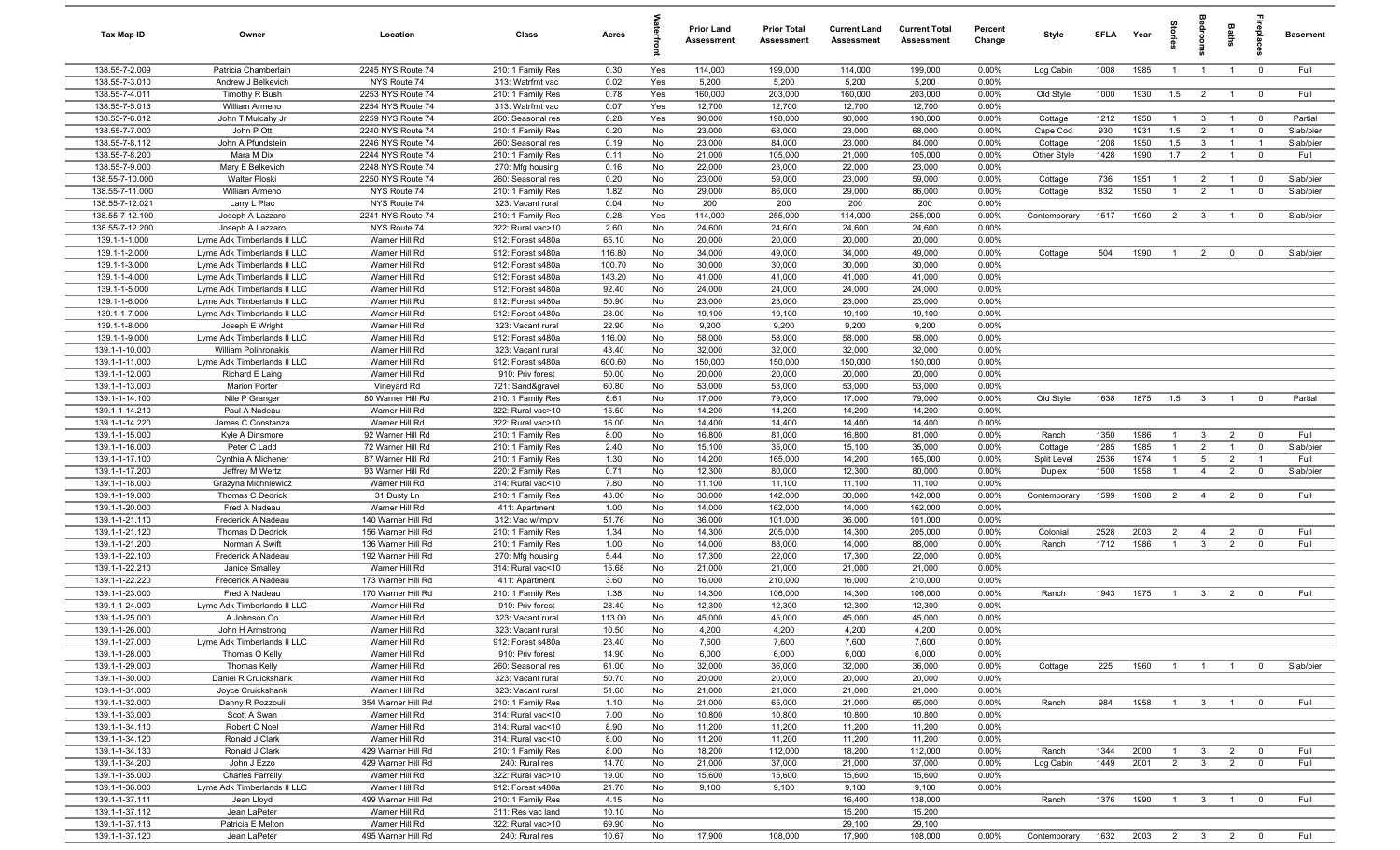| Tax Map ID                       | Owner                                     | Location                            | Class                                  | Acres         |          | <b>Prior Land</b><br>Assessment | <b>Prior Total</b><br>Assessment | <b>Current Land</b><br>Assessment | <b>Current Total</b><br><b>Assessment</b> | Percent<br>Change | Style                 | SFI A        | Year         |                       |                                | Baths          |                         | <b>Basement</b> |
|----------------------------------|-------------------------------------------|-------------------------------------|----------------------------------------|---------------|----------|---------------------------------|----------------------------------|-----------------------------------|-------------------------------------------|-------------------|-----------------------|--------------|--------------|-----------------------|--------------------------------|----------------|-------------------------|-----------------|
| 139.1-1-37.200                   | John M Melton                             | 507 Warner Hill Rd                  | 210: 1 Family Res                      | 10.00         | No       | 19,000                          | 220,000                          | 19,000                            | 234,000                                   | 6.36%             | Raised Ranch          | 3568         | 1992         | $\overline{1}$        | $\overline{4}$                 | $\mathbf{3}$   | $\overline{1}$          | Partial         |
| 139.1-1-38.000                   | Lyme Adk Timberlands II LLC               | Warner Hill Rd                      | 912: Forest s480a                      | 50.00         | No       | 20,000                          | 20,000                           | 20,000                            | 20,000                                    | 0.00%             |                       |              |              |                       |                                |                |                         |                 |
| 139.1-1-39.000                   | William L Taylor                          | Warner Hill Rd                      | 314: Rural vac<10                      | 0.70          | No       | 3,700                           | 3,700                            | 3,700                             | 3,700                                     | 0.00%             |                       |              |              |                       |                                |                |                         |                 |
| 139.1-1-40.000                   | William Taylor                            | 538 Warner Hill Rd                  | 314: Rural vac<10                      | 0.30          | No       | 2,800                           | 2,800                            | 2,800                             | 2,800                                     | 0.00%             |                       |              |              |                       |                                |                |                         |                 |
| 139.1-1-41.000                   | Lyme Adk Timberlands II LLC               | Warner Hill Rd                      | 912: Forest s480a                      | 54.75         | No       | 21,000                          | 21,000                           | 21,000                            | 21,000                                    | 0.00%             |                       |              |              |                       |                                |                |                         |                 |
| 139.1-1-42.000                   | Karen Keast                               | 560 Warner Hill Rd                  | 322: Rural vac>10                      | 1.00          | No       | 400                             | 400                              | 400                               | 400                                       | 0.00%             |                       |              |              |                       |                                |                |                         |                 |
| 139.1-1-43.100                   | Joan Parrott                              | 557 Warner Hill Rd                  | 312: Vac w/imprv                       | 1.40          | No       | 8,600                           | 8,700                            | 8,600                             | 8,700                                     | 0.00%             |                       |              |              |                       |                                |                |                         |                 |
| 139.1-1-43.200                   | Joan Parrott                              | 567 Warner Hill Rd                  | 314: Rural vac<10                      | 0.40          | No       | 300                             | 300                              | 300                               | 300                                       | 0.00%             |                       |              |              |                       |                                |                |                         |                 |
| 139.1-1-44.000                   | John H Schutze                            | Warner Hill Rd                      | 316: Wr vac w/imp                      | 47.80         | No       | 114,000                         | 116,000                          | 114,000                           | 116,000                                   | 0.00%             |                       |              |              |                       |                                |                |                         |                 |
| 139.1-1-45.000                   | Farley P Tierney III                      | 645 Warner Hill Rd                  | 210: 1 Family Res                      | 1.00          | No       | 14,000                          | 35,000                           | 14,000                            | 35,000                                    | 0.00%             | Cottage               | 480          | 1940         | $\overline{1}$        | $\overline{1}$                 | $\overline{1}$ | $\overline{0}$          | Partial         |
| 139.1-1-46.000                   | Henry C Keast                             | 624 Warner Hill Rd                  | 210: 1 Family Res                      | 5.90          | No       | 17,700                          | 31,000                           | 17,700                            | 31,000                                    | 0.00%             | Cottage               | 780          | 1950         | $\mathbf{1}$          | $\overline{2}$                 | $\overline{1}$ | $\mathbf 0$             | Full            |
| 139.1-1-47.100                   | <b>Timothy Huestis</b>                    | Warner Hill Rd                      | 314: Rural vac<10                      | 17.00         | No       | 12,800                          | 12,800                           | 12,800                            | 12,800                                    | 0.00%             |                       |              |              |                       |                                |                |                         |                 |
| 139.1-1-47.200                   | Sean Winchell                             | 715 Warner Hill Rd                  | 322: Rural vac>10                      | 24.30         | No       | 18,200                          | 18,200                           | 18,200                            | 18,200                                    | 0.00%             |                       |              |              |                       |                                |                |                         | Full            |
| 139.1-1-48.000                   | Daniel D LaFrance                         | 1581 NYS Route 9N                   | 240: Rural res                         | 68.80         | No       | 43,000                          | 135,000                          | 43,000                            | 135,000                                   | 0.00%             | Old Style             | 2552         | 1850         | 1.7                   | $\overline{4}$                 | $\overline{2}$ | $\overline{1}$          |                 |
| 139.2-2-1.000<br>139.2-2-2.000   | Gerald L Huestis<br>Arnold J Ross Jr      | 198 Vineyard Rd                     | 721: Sand&gravel<br>210: 1 Family Res  | 60.30<br>2.20 | No<br>No | 67,000<br>14,900                | 67,000<br>110,000                | 67,000<br>14,900                  | 67,000<br>110,000                         | 0.00%<br>0.00%    |                       | 1895         | 1880         | $\overline{2}$        |                                |                | $\overline{1}$          | Partial         |
| 139.2-2-3.000                    | Gerald L Huestis                          | 1757 NYS Route 9N<br>NYS Route 9N   | 322: Rural vac>10                      | 78.00         | No       | 45,000                          | 45,000                           | 45,000                            | 45,000                                    | 0.00%             | Old Style             |              |              |                       | $\overline{4}$                 | $\overline{1}$ |                         |                 |
| 139.2-2-4.000                    | John E Graves                             | 1835 NYS Route 9N                   | 270: Mfg housing                       | 0.70          | No       | 12,200                          | 22,000                           | 12,200                            | 22,000                                    | 0.00%             |                       |              |              |                       |                                |                |                         |                 |
| 139.2-2-5.000                    | Harold K Sammis III                       | 1845 NYS Route 9N                   | 210: 1 Family Res                      | 5.60          | No       | 17,500                          | 100,000                          | 17,500                            | 100,000                                   | 0.00%             | Old Style             | 3239         | 1880         | $\overline{2}$        | $\mathbf{3}$                   |                | $\mathbf 0$             | Full            |
| 139.2-2-6.110                    | David E Gibbs                             | 1758 NYS Route 9N                   | 220: 2 Family Res                      | 95.70         | No       | 54,000                          | 157,000                          | 54,000                            | 157,000                                   | 0.00%             | Old Style             | 2288         | 1840         | 1.7                   | $\overline{7}$                 | 3              | $\overline{0}$          | Partial         |
| 139.2-2-6.120                    | David Gibbs                               | 1799 NYS Route 9N                   | 210: 1 Family Res                      | 3.50          | No       | 15,900                          | 190,000                          | 15,900                            | 190,000                                   | 0.00%             | Colonial              | 2780         | 2003         | $\overline{2}$        | $\overline{4}$                 | $\mathbf{3}$   | $\mathbf 0$             | Full            |
| 139.2-2-6.200                    | <b>Gerald Huestis</b>                     | NYS Route 9N                        | 721: Sand&gravel                       | 19.39         | No       | 22,000                          | 22,000                           | 22,000                            | 22,000                                    | 0.00%             |                       |              |              |                       |                                |                |                         |                 |
| 139.2-2-7.111                    | Gerald L Huestis                          | 1718 NYS Route 9N                   | 240: Rural res                         | 68.87         | No       | 43,000                          | 126,000                          | 43,000                            | 126,000                                   | 0.00%             | Old Style             | 1350         | 1940         | $\overline{2}$        | $\mathbf{3}$                   | $\overline{1}$ | $\overline{\mathbf{0}}$ | Full            |
| 139.2-2-7.112                    | Cynthia M Childs                          | 132 Vineyard Rd                     | 210: 1 Family Res                      | 4.00          | No       | 16,800                          | 129,000                          | 16,800                            | 129,000                                   | 0.00%             | Cape Cod              | 1540         | 1991         | 1.5                   | $\overline{2}$                 | $\mathbf{1}$   | $\overline{0}$          | Full            |
| 139.2-2-7.120                    | Eric Senneville                           | 1729 NYS Route 9N                   | 210: 1 Family Res                      | 0.40          | No       | 10,200                          | 59,000                           | 10,200                            | 59,000                                    | 0.00%             | Manufactured          | 1344         | 1998         | -1                    | $\mathbf{3}$                   | $\overline{2}$ | $\mathbf 0$             | Slab/pier       |
| 139.2-2-7.200                    | <b>William LaFrance</b>                   | 1747 NYS Route 9N                   | 210: 1 Family Res                      | 2.50          | No       | 15,100                          | 51,000                           | 15,100                            | 51,000                                    | 0.00%             | Manufactured          | 1400         | 1989         | $\mathbf{1}$          | $\mathbf{3}$                   | $\overline{2}$ | $\mathbf 0$             | Slab/pier       |
| 139.2-2-8.000                    | Ellen Sawyer                              | NYS Route 9N                        | 322: Rural vac>10                      | 60.10         | No       | 54,000                          | 54,000                           | 54,000                            | 54,000                                    | 0.00%             |                       |              |              |                       |                                |                |                         |                 |
| 139.2-2-9.000                    | Boyd Belden                               | 1592 NYS Route 9N                   | 210: 1 Family Res                      | 0.50          | No       | 11,000                          | 74,000                           | 11,000                            | 74,000                                    | 0.00%             | Old Style             | 998          | 1945         | $\overline{2}$        | $\overline{1}$                 |                | $\mathbf 0$             | Slab/pier       |
| 139.2-2-10.110                   | Irish Fields Farms LLC                    | NYS Route 9N                        | 105: Vac farmland                      | 105.88        | No       | 95,000                          | 104,000                          | 95,000                            | 104,000                                   | 0.00%             |                       |              |              |                       |                                |                |                         |                 |
| 139.2-2-10.120                   | Michelle Meehan                           | 1548 NYS Route 9N                   | 117: Horse farm                        | 20.00         | No       | 24,000                          | 75,000                           | 24,000                            | 75,000                                    | 0.00%             | Manufactured          | 1232         | 1998         |                       | $\mathbf{3}$                   | $\overline{2}$ | $\mathbf 0$             | Slab/pier       |
| 139.2-2-10.200                   | Kristoffer R Whitford                     | 1560 NYS Route 9N                   | 210: 1 Family Res                      | 1.00          | No       | 14,000                          | 67,000                           | 14,000                            | 67,000                                    | 0.00%             | Manufactured          | 1404         | 2001         |                       | $\mathbf{3}$                   |                | $\mathbf 0$             | Slab/pier       |
| 139.2-2-11.000                   | John A Huestis                            | 1493 NYS Route 9N                   | 105: Vac farmland                      | 56.30         | No       | 45,000                          | 50,000                           | 45,000                            | 50,000                                    | 0.00%             |                       |              |              |                       |                                |                |                         |                 |
| 139.2-2-12.000                   | <b>Philip A Huestis</b>                   | 10 Warner Hill Rd                   | 210: 1 Family Res                      | 0.60          | No       | 11,600                          | 105,000                          | 11,600                            | 105,000                                   | 0.00%             | Old Style             | 1974         | 1890         | 1.7                   | $\overline{4}$                 | $\overline{1}$ | $\overline{\mathbf{0}}$ | Partial         |
| 139.2-2-13.000                   | Richard E Bennett Jr                      | 32 Warner Hill Rd                   | 210: 1 Family Res                      | 0.20          | No       | 8,000                           | 79,000                           | 8,000                             | 79,000                                    | 0.00%             | Ranch                 | 1161         | 1968         | $\overline{1}$        | $\mathbf{3}$                   | $\overline{1}$ | $\overline{0}$          | Partial         |
| 139.2-2-14.000                   | Michael A Pinto                           | 42 Warner Hill Rd                   | 210: 1 Family Res                      | 0.90          | No       | 13,400                          | 82,000                           | 13,400                            | 82,000                                    | 0.00%             | Old Style             | 1674         | 1875         | $\overline{2}$        | $\overline{4}$                 | $\overline{1}$ | $\mathbf 0$             | Full            |
| 139.2-2-15.000                   | Timothy E Paquette                        | 48 Warner Hill Rd                   | 210: 1 Family Res                      | 1.10          | No       | 14,100                          | 51,000                           | 14,100                            | 51,000                                    | 0.00%             | Old Style             | 1422         | 1888         | 1.5                   | $\overline{4}$                 | $\overline{1}$ | $\mathbf 0$             | Partial         |
| 139.2-2-16.100                   | <b>Philip A Huestis</b>                   | 1553 NYS Route 9N                   | 230: 3 Family Res                      | 14.40         | No       | 21,000                          | 104,000                          | 21,000                            | 104,000                                   | 0.00%             | Old Style             | 4061         | 1880         | $\overline{2}$        | 6                              | 3              | $\overline{\mathbf{0}}$ | Partial         |
| 139.2-2-16.200                   | <b>Todd R Huestis</b>                     | Warner Hill Rd                      | 210: 1 Family Res                      | 1.50          | No       | 14,400                          | 91,000                           | 14,400                            | 91,000                                    | 0.00%             | Manufactured          | 1820         | 2003         | $\mathbf{1}$          | $\overline{4}$                 | $\overline{2}$ | $\mathbf 0$             | Full            |
| 139.2-2-17.000                   | Allen G Smith                             | 1573 NYS Route 9N                   | 210: 1 Family Res                      | 0.60          | No       | 11,600                          | 110,000                          | 11,600                            | 110,000                                   | 0.00%             | Colonial              | 1872         | 2001         | $\overline{2}$        | $\mathbf{3}$                   | $\overline{2}$ | $\mathbf 0$             | Full            |
| 139.2-2-18.000                   | Archie E Mosley                           | 243 Vineyard Rd                     | 240: Rural res                         | 14.70         | No       | 21,000                          | 49,000                           | 21,000                            | 49,000                                    | 0.00%             | Old Style             | 960          | 1941         | 1.5                   | $\overline{4}$                 | $\overline{1}$ | $\overline{0}$          | Crawl           |
| 139.2-2-19.000                   | Gerald L Huestis                          | 1589 NYS Route 9N                   | 312: Vac w/imprv                       | 0.40          | No       | 6,100                           | 12,500                           | 6,100                             | 12,500                                    | 0.00%             |                       |              |              |                       |                                |                |                         |                 |
| 139.2-2-20.000                   | John E Carr                               | 9 Vineyard Rd                       | 210: 1 Family Res                      | 0.70          | No       | 12,200                          | 58,000                           | 12,200                            | 58,000                                    | 0.00%             | Old Style             | 1257         | 1941         | $\overline{1}$        | $\overline{2}$                 | $\overline{1}$ | $\mathbf 0$             | Full            |
| 139.2-2-21.000<br>139.2-2-22.000 | Napoleon J Eubar<br>Richard J Johndrow Jr | 10 Vineyard Rd<br>1625 NYS Route 9N | 210: 1 Family Res<br>210: 1 Family Res | 2.10<br>2.60  | No<br>No | 14,800<br>15,200                | 34,000<br>88,000                 | 14,800<br>15,200                  | 34,000<br>88,000                          | 0.00%<br>0.00%    | Old Style<br>Colonial | 1188<br>1828 | 1880<br>1955 | 1.5<br>$\overline{2}$ | $\mathbf{3}$<br>$\overline{4}$ |                | $\mathbf 0$<br>- 1      | Full<br>Full    |
| 139.2-2-23.000                   | James W Thomsen Jr                        | 1631 NYS Route 9N                   | 210: 1 Family Res                      | 1.00          | No       | 14,000                          | 86,000                           | 14,000                            | 86,000                                    | 0.00%             | Old Style             | 1302         | 1900         | 1.5                   | $\mathbf{3}$                   |                | $\overline{1}$          | Partial         |
| 139.2-2-24.000                   | Robert G Thatcher                         | NYS Route 9N                        | 210: 1 Family Res                      | 1.16          | No       | 14,100                          | 76,000                           | 14,100                            | 76,000                                    | 0.00%             | Ranch                 | 1120         | 1989         | $\overline{1}$        | $\overline{2}$                 | $\overline{1}$ | $\mathbf 0$             | Full            |
| 139.2-2-25.000                   | Cynthia H Brannock                        | 1661 NYS Route 9N                   | 210: 1 Family Res                      | 2.60          | No       | 15,200                          | 75,000                           | 15,200                            | 75,000                                    | 0.00%             | Old Style             | 1404         | 1909         | 2                     | $\mathbf{R}$                   | $\overline{1}$ | $\mathbf 0$             | Partial         |
| 139.2-2-26.000                   | Cynthia H Brannock                        | 1673 NYS Route 9N                   | 210: 1 Family Res                      | 5.50          | No       | 17,400                          | 95,000                           | 17,400                            | 95,000                                    | 0.00%             | Ranch                 | 1416         | 1960         | $\overline{1}$        | $\overline{2}$                 | $\overline{1}$ | $\overline{1}$          | Full            |
| 139.2-2-27.000                   | Paula AH Layland                          | 102 Vineyard Rd                     | 260: Seasonal res                      | 1.00          | No       | 14,000                          | 46,000                           | 14,000                            | 46,000                                    | 0.00%             | Cottage               | 576          | 2002         | $\overline{1}$        | $\overline{1}$                 | $\overline{1}$ | $\mathbf 0$             | Crawl           |
| 139.2-2-28.100                   | Eric S Rafferty                           | 92 Vineyard Rd                      | 210: 1 Family Res                      | 3.04          | No       | 15,500                          | 174,000                          | 15,500                            | 174,000                                   | 0.00%             | Cape Cod              | 1860         | 1984         | 1.5                   | $\overline{4}$                 | $\overline{2}$ | $\overline{1}$          | Full            |
| 139.2-2-28.200                   | David Muffoletto                          | Vineyard Rd                         | 314: Rural vac<10                      | 3.46          | No       | 10,500                          | 10,500                           | 10,500                            | 10,500                                    | 0.00%             |                       |              |              |                       |                                |                |                         |                 |
| 139.2-2-29.000                   | David Muffoletto                          | 68 Vineyard Rd                      | 210: 1 Family Res                      | 1.00          | No       | 14,000                          | 56,000                           | 14,000                            | 56,000                                    | 0.00%             | Old Style             | 746          | 1890         | $\overline{1}$        | $\overline{1}$                 | $\mathbf{1}$   | $\mathbf 0$             | Full            |
| 139.2-2-30.111                   | Angela B Ezzo                             | 1651 NYS Route 9N                   | 210: 1 Family Res                      | 2.12          | No       | 14,800                          | 69,000                           | 14,800                            | 69,000                                    | 0.00%             | Old Style             | 1429         | 1880         | 1.7                   | $\overline{\mathbf{3}}$        | $\mathbf{1}$   | $\overline{0}$          | Partial         |
| 139.2-2-30.112                   | Richard A Ezzo                            | Vineyard Rd                         | 311: Res vac land                      | 0.56          | No       | 500                             | 500                              | 500                               | 500                                       | 0.00%             |                       |              |              |                       |                                |                |                         |                 |
| 139.2-2-30.113                   | Steven R Palmer                           | 58 Vineyard Rd                      | 210: 1 Family Res                      | 1.68          | No       | 9,700                           | 9,700                            | 14,500                            | 69,000                                    | 611.34%           | Manufactured          | 1188         | 2006         |                       | $\mathbf{3}$                   | $\overline{2}$ | $\mathbf 0$             | Full            |
| 139.2-2-30.120                   | Richard A Ezzo                            | 46 Vineyard Rd                      | 210: 1 Family Res                      | 1.00          | No       | 14,000                          | 107,000                          | 14,000                            | 107,000                                   | 0.00%             | Ranch                 | 1560         | 1989         |                       | $\overline{3}$                 | $\overline{2}$ | $\overline{0}$          | Full            |
| 139.2-2-32.000                   | Gerald Huestis                            | 53 Vineyard Rd                      | 210: 1 Family Res                      | 1.30          | No       | 14,200                          | 159,000                          | 14,200                            | 159,000                                   | 0.00%             | Old Style             | 3174         | 1840         | $\overline{2}$        | $\overline{\mathbf{3}}$        | $\overline{1}$ | $\overline{1}$          | Partial         |
| 139.2-2-33.000                   | <b>Phillip Huestis</b>                    | Vineyard Rd                         | 120: Field crops                       | 56.40         | No       | 43,000                          | 43,000                           | 43,000                            | 43,000                                    | 0.00%             |                       |              |              |                       |                                |                |                         |                 |
| 139.2-2-34.110                   | David Huestis                             | 182 Vineyard Rd                     | 240: Rural res                         | 38.00         | No       | 25,000                          | 67,000                           | 25,000                            | 67,000                                    | 0.00%             | Ranch                 | 800          | 1999         | $\overline{1}$        | $\overline{2}$                 | $\overline{1}$ | $\overline{0}$          | Slab/pier       |
| 139.2-2-34.120                   | Lisa E Mars                               | 170 Vineyard Rd                     | 210: 1 Family Res                      | 3.44          | No       | 15,800                          | 193,000                          | 15,800                            | 193,000                                   | 0.00%             | Cape Cod              | 2508         | 2000         | 1.5                   | $\overline{3}$                 | 2              | $\overline{0}$          | Full            |
| 139.2-2-34.200                   | David Huestis                             | 160 Vineyard Rd                     | 210: 1 Family Res                      | 3.50          | No       | 15,900                          | 74,000                           | 15,900                            | 74,000                                    | 0.00%             | Ranch                 | 1432         | 1988         | $\overline{1}$        | $\mathbf{3}$                   | $\mathbf{1}$   | $\overline{0}$          | Slab/pier       |
| 139.2-2-35.000                   | Dawn E Kelly                              | 171 Vineyard Rd                     | 210: 1 Family Res                      | 2.00          | No       | 14,800                          | 59,000                           | 14,800                            | 59,000                                    | 0.00%             | Old Style             | 1210         | 1838         | 1.5                   | $\overline{4}$                 | $\overline{1}$ | $\overline{0}$          | Partial         |
| 139.2-2-36.000                   | Pamela Morse                              | 269 Vineyard Rd                     | 210: 1 Family Res                      | 2.00          | No       | 14,800                          | 105,000                          | 14,800                            | 105,000                                   | 0.00%             | Ranch                 | 1070         | 1976         | $\overline{1}$        | $\overline{2}$                 | $\overline{1}$ | $\overline{0}$          | Full            |
| 139.2-2-37.000                   | <b>Christopher S Huestis</b>              | 207 Vineyard Rd                     | 240: Rural res                         | 208.04        | No       | 97,000                          | 190,000                          | 97,000                            | 190,000                                   | 0.00%             | Old Style             | 1776         | 1900         | 1.5                   | $\overline{\mathbf{3}}$        | $\overline{1}$ | $\overline{1}$          | Partial         |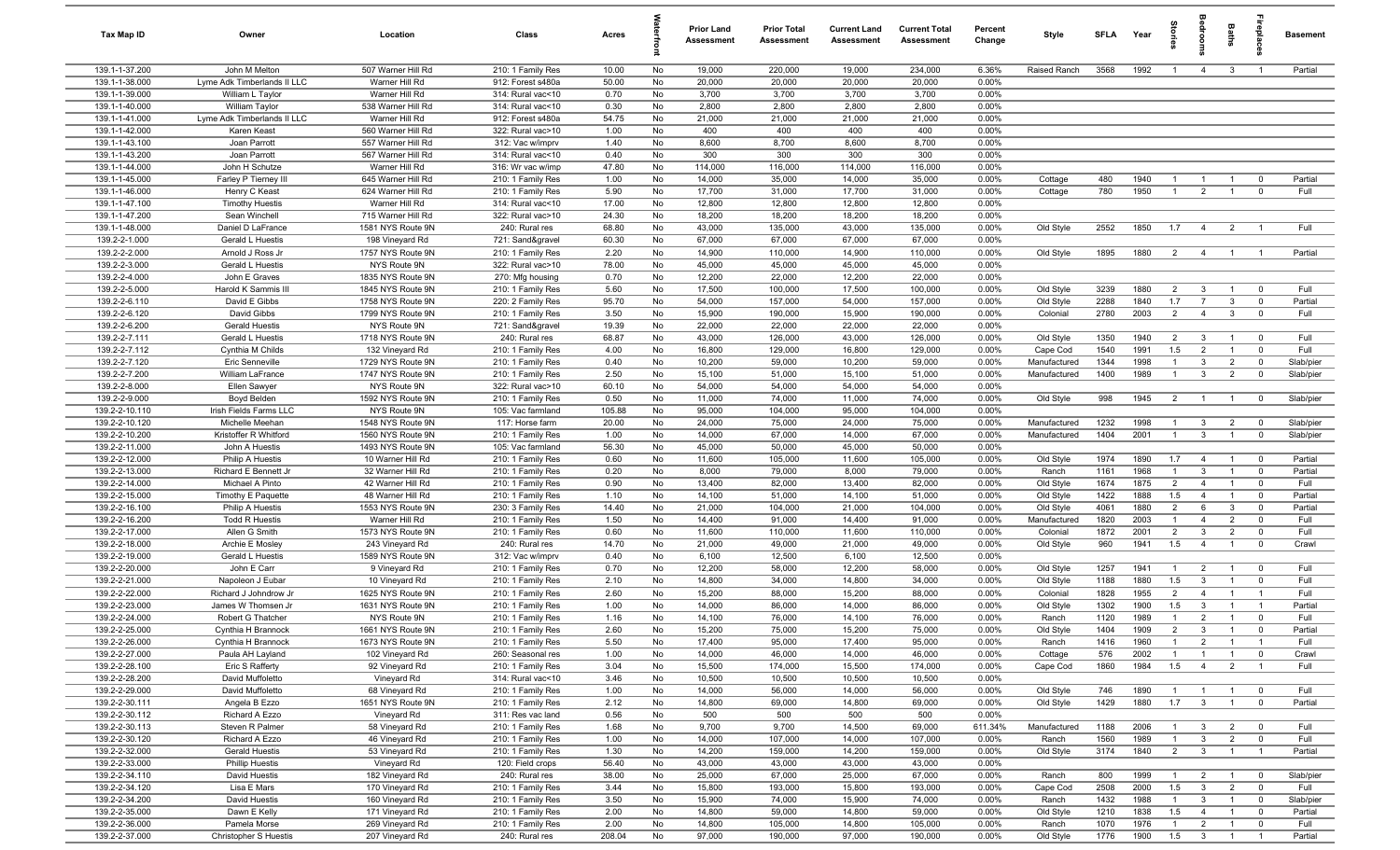| Tax Map ID                       | Owner                                                   | Location                                 | Class                                  | Acres         |          | <b>Prior Land</b><br>Assessment | <b>Prior Total</b><br>Assessment | <b>Current Land</b><br>Assessment | <b>Current Total</b><br>Assessment | Percent<br>Change | Style                  | <b>SFLA</b>  | Year         | ğ                                | edroo                            | Baths                            | repla                         | <b>Basement</b> |
|----------------------------------|---------------------------------------------------------|------------------------------------------|----------------------------------------|---------------|----------|---------------------------------|----------------------------------|-----------------------------------|------------------------------------|-------------------|------------------------|--------------|--------------|----------------------------------|----------------------------------|----------------------------------|-------------------------------|-----------------|
| 139.2-2-38.000                   | Joseph Huestis                                          | 165 Vineyard Rd                          | 210: 1 Family Res                      | 0.52          | No       | 11,100                          | 52,000                           | 11,100                            | 52,000                             | 0.00%             | Old Style              | 1176         | 1949         | 1.5                              | $\overline{1}$                   | $\overline{1}$                   | $\overline{0}$                | Full            |
| 139.2-2-39.000                   | Gerald L Huestis                                        | Vineyard Rd                              | 323: Vacant rural                      | 21.54         | No       | 8,600                           | 8,600                            | 8,600                             | 8,600                              | 0.00%             |                        |              |              |                                  |                                  |                                  |                               |                 |
| 139.2-2-40.000                   | Floyd Thompson                                          | 230 Vineyard Rd                          | 210: 1 Family Res                      | 3.20          | No       | 15,700                          | 74,000                           | 15,700                            | 74,000                             | 0.00%             | Manufactured           | 1512         | 1998         | $\overline{1}$                   | $\mathbf{3}$                     | $\overline{2}$                   | $\mathbf 0$                   | Slab/pier       |
| 139.2-2-41.000                   | Irish Fields Farms LLC                                  | NYS Route 9N                             | 312: Vac w/imprv                       | 72.98         | No       | 73,000                          | 138,000                          | 73,000                            | 138,000                            | 0.00%             |                        |              |              |                                  |                                  |                                  |                               |                 |
| 139.2-3-1.100                    | Gerald L Huestis                                        | NYS Route 9N                             | 311: Res vac land                      | 3.93          | No       | 2,900                           | 2,900                            | 2,900                             | 2,900                              | 0.00%             |                        |              |              |                                  |                                  |                                  |                               |                 |
| 139.2-3-1.200                    | Gerald L Huestis                                        | NYS Route 9N                             | 314: Rural vac<10                      | 3.71          | No       | 2,800                           | 2,800                            | 2,800                             | 2,800                              | 0.00%             |                        |              |              |                                  |                                  |                                  |                               |                 |
| 139.2-3-2.000                    | Ellen Sawyer                                            | Delano Rd                                | 105: Vac farmland                      | 101.60        | No       | 66,000                          | 66,000                           | 66,000                            | 66,000                             | 0.00%             |                        |              |              |                                  |                                  |                                  |                               |                 |
| 139.2-3-3.000                    | <b>Thomas Sawyer</b>                                    | 868 Shore Airport Rd                     | 210: 1 Family Res                      | 1.30          | No       | 14,200                          | 52,000<br>59,000                 | 14,200                            | 52,000                             | 0.00%<br>0.00%    | Old Style              | 1696         | 1900<br>1900 | $\overline{2}$                   | $\overline{4}$                   | $\overline{1}$<br>$\overline{1}$ | $\overline{\mathbf{0}}$       | Full<br>Full    |
| 139.2-3-4.000<br>139.2-3-5.000   | Leanora M Bryant<br>Holly M Barnes                      | 657 Delano Rd<br>646 Delano Rd           | 240: Rural res<br>210: 1 Family Res    | 23.00<br>1.20 | No<br>No | 24,000<br>14,100                | 87,000                           | 24,000<br>14,100                  | 59,000<br>87,000                   | 0.00%             | Old Style<br>Old Style | 1610<br>1800 | 1850         | 1.5<br>1.5                       | $\overline{4}$<br>$\overline{2}$ | $\overline{1}$                   | $\overline{0}$<br>$\mathbf 0$ | Full            |
| 139.2-3-6.100                    | David B DeFreest                                        | 630 Delano Rd                            | 312: Vac w/imprv                       | 42.31         | No       | 43,000                          | 46,000                           | 43,000                            | 46,000                             | 0.00%             |                        |              |              |                                  |                                  |                                  |                               |                 |
| 139.2-3-6.200                    | Rigoberto Feliciano                                     | 599 Delano Rd                            | 240: Rural res                         | 35.63         | No       | 30,000                          | 156,000                          | 30,000                            | 156,000                            | 0.00%             | Colonial               | 1976         | 1998         | 2                                | $\overline{4}$                   | 2                                | $\overline{\mathbf{0}}$       | Full            |
| 139.2-3-7.000                    | International Paper Co                                  | Shore Airport Rd                         | 340: Vacant indus                      | 121.00        | No       | 302,000                         | 302,000                          | 302,000                           | 302,000                            | 0.00%             |                        |              |              |                                  |                                  |                                  |                               |                 |
| 139.2-3-8.000                    | Kenneth A Raymond                                       | 727 Shore Airport Rd                     | 210: 1 Family Res                      | 0.50          | No       | 11,000                          | 97,000                           | 11,000                            | 97,000                             | 0.00%             | Raised Ranch           | 1480         | 1975         | $\overline{1}$                   | $\mathbf{3}$                     | $\overline{1}$                   | $\overline{1}$                | Full            |
| 139.2-3-9.001                    | David E Gibbs                                           | NYS Route 9N                             | 323: Vacant rural                      | 70.10         | No       | 28,000                          | 28,000                           | 28,000                            | 28,000                             | 0.00%             |                        |              |              |                                  |                                  |                                  |                               |                 |
| 139.2-3-10.002                   | Harold K Sammis III                                     | 735 Shore Airport Rd                     | 220: 2 Family Res                      | 1.10          | No       | 11,000                          | 137,000                          | 11,000                            | 137,000                            | 0.00%             | Raised Ranch           | 2878         | 1970         | $\mathbf{1}$                     | $5\overline{5}$                  | $\mathbf{3}$                     | $\mathbf 0$                   | Full            |
| 139.2-3-11.000                   | Helen A Potter                                          | 745 Shore Airport Rd                     | 210: 1 Family Res                      | 0.50          | No       | 11,000                          | 91,000                           | 11,000                            | 91,000                             | 0.00%             | Ranch                  | 1748         | 1958         | $\overline{1}$                   | $\mathbf{3}$                     | $\overline{1}$                   | $\overline{1}$                | Partial         |
| 139.2-3-12.000                   | Frederick J Gonyo                                       | 749 Shore Airport Rd                     | 210: 1 Family Res                      | 0.40          | No       | 10,200                          | 52,000                           | 10,200                            | 52,000                             | 0.00%             | Ranch                  | 984          | 1960         | $\overline{1}$                   | $\mathbf{3}$                     | $\overline{1}$                   | $\mathbf 0$                   | Partial         |
| 139.2-3-13.000                   | Robert J Plude                                          | 753 Shore Airport Rd                     | 210: 1 Family Res                      | 0.40          | No       | 10,200                          | 80,000                           | 10,200                            | 80,000                             | 0.00%             | Ranch                  | 1080         | 1976         | $\mathbf{1}$                     | 3                                | $\mathbf{1}$                     | $\mathbf 0$                   | Partial         |
| 139.2-3-14.000                   | John J Bezon Jr                                         | 757 Shore Airport Rd                     | 210: 1 Family Res                      | 0.40          | No       | 10,200                          | 85,000                           | 10,200                            | 123,000                            | 44.71%            | Ranch                  | 1500         | 1960         | $\overline{1}$                   | $\mathbf{3}$                     | $\overline{1}$                   | $\overline{\mathbf{0}}$       | Full            |
| 139.2-3-15.000                   | John J Bezon Jr                                         | Shore Airport Rd                         | 314: Rural vac<10                      | 0.10          | No       | 1,000                           | 1,000                            | 1,000                             | 1,000                              | 0.00%             |                        |              |              |                                  |                                  |                                  |                               |                 |
| 139.2-3-16.001                   | International Paper Co                                  | Shore Airport Rd                         | 340: Vacant indus                      | 2.10          | No       | 500                             | 500                              | 500                               | 500                                | 0.00%             |                        |              |              |                                  |                                  |                                  |                               |                 |
| 139.2-3-17.002                   | Lawrence A Bettcher                                     | 765 Shore Airport Rd                     | 210: 1 Family Res                      | 0.70          | No       | 12,200                          | 114,000                          | 12,200                            | 114,000                            | 0.00%             | Ranch                  | 1682         | 1961         | $\overline{1}$                   | $\overline{2}$                   | $\overline{1}$                   | $\overline{1}$                | Full            |
| 139.2-3-18.000                   | Karin M Mero                                            | 771 Shore Airport Rd                     | 210: 1 Family Res                      | 0.40          | No       | 10,200                          | 62,000                           | 10,200                            | 62,000                             | 0.00%             | Ranch                  | 1250         | 1961         | $\overline{1}$                   | $\overline{2}$                   | $\overline{1}$                   | $\overline{1}$                | Crawl           |
| 139.2-3-19.000<br>139.2-3-20.000 | James Laundree                                          | 775 Shore Airport Rd                     | 210: 1 Family Res                      | 0.50          | No       | 11,000                          | 88,000                           | 11,000                            | 88,000                             | 0.00%             | Raised Ranch           | 1728         | 1960         | $\overline{1}$<br>$\overline{1}$ | $\overline{4}$                   | $\overline{1}$                   | $^{\circ}$                    | Full            |
| 139.2-3-21.000                   | International Paper Co Inc<br>Claymore Homeowners Assoc | 780 Shore Airport Rd<br>Shore Airport Rd | 210: 1 Family Res<br>312: Vac w/imprv  | 0.23<br>0.95  | No<br>No | 6,600<br>6,300                  | 60,000<br>6,800                  | 6,600<br>6,300                    | 60,000<br>6,800                    | 0.00%<br>0.00%    | Cottage                | 672          | 1970         |                                  | $\overline{2}$                   | $\overline{1}$                   | $\overline{0}$                | Slab/pier       |
| 139.2-3-22.000                   | James D Barnes                                          | 781 Shore Airport Rd                     | 210: 1 Family Res                      | 0.55          | No       | 11,600                          | 106,000                          | 11,600                            | 106,000                            | 0.00%             | Raised Ranch           | 2312         | 1975         | $\overline{1}$                   | $\mathbf{3}$                     | $\overline{1}$                   | $\mathbf 0$                   | Full            |
| 139.2-3-23.000                   | International Paper Co                                  | Shore Airport Rd                         | 322: Rural vac>10                      | 77.43         | No       | 193,000                         | 193,000                          | 193,000                           | 193,000                            | 0.00%             |                        |              |              |                                  |                                  |                                  |                               |                 |
| 139.2-3-24.100                   | Roger J Sawyer                                          | Delano Rd                                | 105: Vac farmland                      | 4.30          | No       | 3,900                           | 3,900                            | 3,900                             | 3,900                              | 0.00%             |                        |              |              |                                  |                                  |                                  |                               |                 |
| 139.2-4-1.000                    | International Paper Co                                  | Shore Airport Rd                         | 322: Rural vac>10                      | 17.00         | No       | 42,000                          | 42,000                           | 42,000                            | 42,000                             | 0.00%             |                        |              |              |                                  |                                  |                                  |                               |                 |
| 139.2-5-1.000                    | Leslie Gibbs                                            | NYS Route 9N                             | 323: Vacant rural                      | 41.30         | No       | 31,000                          | 31,000                           | 31,000                            | 31,000                             | 0.00%             |                        |              |              |                                  |                                  |                                  |                               |                 |
| 139.2-5-2.100                    | Roger J Sawyer                                          | 416 Delano Rd                            | 112: Dairy farm                        | 145.90        | No       | 132,000                         | 278,000                          | 132,000                           | 278,000                            | 0.00%             | Old Style              | 2268         | 1900         | $\overline{2}$                   | $5\overline{5}$                  | $\overline{2}$                   | $\overline{0}$                | Partial         |
| 139.2-5-2.200                    | International Paper Co                                  | Delano Rd                                | 330: Vacant comm                       | 127.00        | No       | 318,000                         | 318,000                          | 318,000                           | 318,000                            | 0.00%             |                        |              |              |                                  |                                  |                                  |                               |                 |
| 139.2-5-3.000                    | <b>Bernard H Leerkes</b>                                | Delano Rd                                | 105: Vac farmland                      | 129.00        | No       | 116,000                         | 162,000                          | 116,000                           | 162,000                            | 0.00%             |                        |              |              |                                  |                                  |                                  |                               |                 |
| 139.2-5-4.000                    | Bernard H Leerkes                                       | NYS Route 9N                             | 105: Vac farmland                      | 41.00         | No       | 35,000                          | 35,000                           | 35,000                            | 35,000                             | 0.00%             |                        |              |              |                                  |                                  |                                  |                               |                 |
| 139.2-5-5.000                    | Irish Fields Farms LLC                                  | NYS Route 9N                             | 105: Vac farmland                      | 27.30         | No       | 22,000                          | 22,000                           | 22,000                            | 22,000                             | 0.00%             |                        |              |              |                                  |                                  |                                  |                               |                 |
| 139.3-1-1.000                    | Lyme Adk Timberlands II LLC                             | NYS Route 74                             | 912: Forest s480a                      | 130.70        | No       | 43,000                          | 43,000                           | 43,000                            | 43,000                             | 0.00%             |                        |              |              |                                  |                                  |                                  |                               |                 |
| 139.3-1-2.000                    | Jean Lloyd                                              | Warner Hill Rd                           | 323: Vacant rural                      | 101.23        | No       | 40,000                          | 40,000                           | 40,000                            | 40,000                             | 0.00%             |                        |              |              |                                  |                                  |                                  |                               |                 |
| 139.3-1-3.000                    | Lyme Adk Timberlands II LLC                             | Warner Hill Rd                           | 912: Forest s480a<br>323: Vacant rural | 95.75         | No       | 32,000                          | 32,000                           | 32,000                            | 32,000                             | 0.00%             |                        |              |              |                                  |                                  |                                  |                               |                 |
| 139.3-1-4.000<br>139.3-1-5.033   | John F Woods<br>Dawn Narbon                             | 185 Veterans Rd<br>Veterans Rd           | 270: Mfg housing                       | 5.00<br>56.00 | No<br>No | 2,000<br>37,000                 | 2,000<br>41,000                  | 2,000<br>37,000                   | 2,000<br>41,000                    | 0.00%<br>0.00%    |                        |              |              |                                  |                                  |                                  |                               |                 |
| 139.3-1-6.000                    | Edith Mason                                             | 316 Warner Hill Rd                       | 117: Horse farm                        | 50.20         | No       | 35,000                          | 103,000                          | 35,000                            | 103,000                            | 0.00%             | Old Style              | 2762         | 1936         | 1.7                              | 6                                | $\overline{1}$                   | $\overline{1}$                | Full            |
| 139.3-1-7.100                    | Joyce Cruickshank                                       | 259 Warner Hill Rd                       | 240: Rural res                         | 49.00         | No       | 33,000                          | 69,000                           | 33,000                            | 69,000                             | 0.00%             | Old Style              | 1175         | 1840         | 1.5                              | $\overline{3}$                   | $\overline{1}$                   | $\mathbf 0$                   | Partial         |
| 139.3-1-7.200                    | Michael S Cruickshank                                   | 286 Warner Hill Rd                       | 210: 1 Family Res                      | 1.21          | No       | 14,200                          | 132,000                          | 14,200                            | 132,000                            | 0.00%             | Contemporary           | 1824         | 1989         | $\overline{2}$                   | $\mathbf{3}$                     | $\overline{2}$                   | $\Omega$                      | Full            |
| 139.3-1-8.000                    | John H Armstrong                                        | Warner Hill Rd                           | 322: Rural vac>10                      | 18.00         | No       | 15,100                          | 15,100                           | 15,100                            | 15,100                             | 0.00%             |                        |              |              |                                  |                                  |                                  |                               |                 |
| 139.3-1-9.100                    | <b>Charles Farrelly</b>                                 | 221 Warner Hill Rd                       | 280: Multiple res                      | 12.70         | No       | 25,000                          | 96,000                           | 25,000                            | 96,000                             | 0.00%             | Old Style              | 920          | 1850         | 1.5                              | $\overline{4}$                   |                                  |                               | Full            |
| 139.3-1-10.000                   | Frederick Nadeau                                        | Warner Hill Rd                           | 314: Rural vac<10                      | 7.76          | No       | 11,500                          | 11,500                           | 11,500                            | 11,500                             | 0.00%             |                        |              |              |                                  |                                  |                                  |                               |                 |
| 139.3-1-11.100                   | Ronald M Ryan                                           | 156 Veterans Rd                          | 240: Rural res                         | 58.38         | No       | 37,000                          | 88,000                           | 37,000                            | 88,000                             | 0.00%             | Manufactured           | 1568         | 1987         | $\overline{1}$                   | $\mathbf{3}$                     | 2                                | $\overline{0}$                | Full            |
| 139.3-1-11.200                   | Ronald M Ryan                                           | 160 Veterans Rd                          | 210: 1 Family Res                      | 1.12          | No       | 14,100                          | 59,000                           | 14,100                            | 59,000                             | 0.00%             | Old Style              | 1087         | 1915         | 1.7                              | $\mathbf{3}$                     | $\overline{1}$                   | $\overline{0}$                | Partial         |
| 139.3-1-12.000                   | Joseph S Ashe II                                        | 170 Veterans Rd                          | 210: 1 Family Res                      | 2.19          | No       | 14,900                          | 99,000                           | 14,900                            | 99,000                             | 0.00%             | Raised Ranch           | 1549         | 1960         | $\overline{1}$                   | $\mathbf{3}$                     | $\overline{1}$                   | $\overline{1}$                | Full            |
| 139.3-1-13.000                   | Alaina M French                                         | 152 Veterans Rd                          | 210: 1 Family Res                      | 0.90          | No       | 13,400                          | 49,000                           | 13,400                            | 49,000                             | 0.00%             | Old Style              | 1150         | 1929         | $\overline{2}$                   | $\mathbf{3}$                     | $\overline{1}$                   | $\overline{0}$                | Partial         |
| 139.3-1-14.100                   | Daniel S Scuderi                                        | 144 Veterans Rd                          | 240: Rural res                         | 18.40         | No       | 22,000                          | 144,000                          | 22,000                            | 144,000                            | 0.00%             | Old Style              | 2607         | 1880         | 1.5                              | 3 <sup>3</sup>                   | $\overline{2}$                   | $\mathbf 0$                   | Full            |
| 139.3-1-14.200                   | Terry L Wright                                          | Veterans Rd                              | 314: Rural vac<10                      | 1.60          | No       | 1,200                           | 1,200                            | 1,200                             | 1,200                              | 0.00%             |                        |              |              |                                  |                                  |                                  |                               |                 |
| 139.3-1-15.000<br>139.3-1-16.000 | Terry L Wright<br>Gregory L Wright                      | 130 Veterans Rd<br>120 Veterans Rd       | 210: 1 Family Res<br>910: Priv forest  | 1.50<br>21.90 | No<br>No | 14,400<br>16,800                | 133,000<br>16,800                | 14,400<br>16,800                  | 133,000<br>16,800                  | 0.00%<br>0.00%    | Log Cabin              | 1808         | 1978         | 1.7                              | $\overline{\mathbf{3}}$          | $\overline{1}$                   | $\overline{\mathbf{0}}$       | Full            |
| 139.3-1-17.000                   | Ralph Sawyer                                            | 61 Warner Hill Rd                        | 240: Rural res                         | 34.20         | No       | 29,000                          | 69,000                           | 29,000                            | 69,000                             | 0.00%             | Old Style              | 1787         | 1810         | 1.7                              | $\overline{\mathbf{3}}$          | $\overline{1}$                   | $\overline{\mathbf{0}}$       | Partial         |
| 139.3-1-18.000                   | Albert Thompson Sr                                      | 58 Veterans Rd                           | 210: 1 Family Res                      | 6.80          | No       | 18,000                          | 44,000                           | 18,000                            | 44,000                             | 0.00%             | Old Style              | 1742         | 1830         | 1.5                              | $5\overline{5}$                  | $\overline{1}$                   | $\overline{\mathbf{0}}$       | Partial         |
| 139.3-1-19.000                   | Vicki L Smith                                           | 67 Veterans Rd                           | 210: 1 Family Res                      | 0.20          | No       | 8,000                           | 104,000                          | 8,000                             | 104,000                            | 0.00%             | Old Style              | 1892         | 1900         | $\overline{2}$                   | $\overline{4}$                   | $\overline{1}$                   | $\overline{\mathbf{0}}$       | Partial         |
| 139.3-1-20.100                   | John F Woods                                            | Veterans Rd                              | 323: Vacant rural                      | 27.40         | No       | 11,000                          | 11,000                           | 11,000                            | 11,000                             | 0.00%             |                        |              |              |                                  |                                  |                                  |                               |                 |
| 139.3-1-20.210                   | Irven H Fleury                                          | 107 Veterans Rd                          | 240: Rural res                         | 36.44         | No       | 30,000                          | 132,000                          | 30,000                            | 132,000                            | 0.00%             | Ranch                  | 1728         | 1974         | $\overline{1}$                   | $\mathbf{3}$                     | $\overline{2}$                   | $\overline{\mathbf{0}}$       | Full            |
| 139.3-1-20.220                   | <b>Derrick Fleury</b>                                   | 91 Veterans Rd                           | 210: 1 Family Res                      | 4.08          | No       | 16,300                          | 122,000                          | 16,300                            | 122,000                            | 0.00%             | Ranch                  | 1456         | 2000         | $\overline{1}$                   | $\mathbf{3}$                     | $\overline{2}$                   | $\mathbf 0$                   | Full            |
| 139.3-1-21.000                   | Missionary St Paul Apostle                              | Veterans Rd                              | 314: Rural vac<10                      | 2.10          | No       | 9,200                           | 9,200                            | 9,200                             | 9,200                              | 0.00%             |                        |              |              |                                  |                                  |                                  |                               |                 |
| 139.3-1-22.100                   | Kenneth F Hurlburt                                      | 113 Veterans Rd                          | 210: 1 Family Res                      | 3.03          | No       | 15,500                          | 137,000                          | 15,500                            | 137,000                            | 0.00%             | Ranch                  | 1768         | 2002         | $1 \quad 2 \quad 2$              |                                  |                                  | $\overline{0}$                | Crawl           |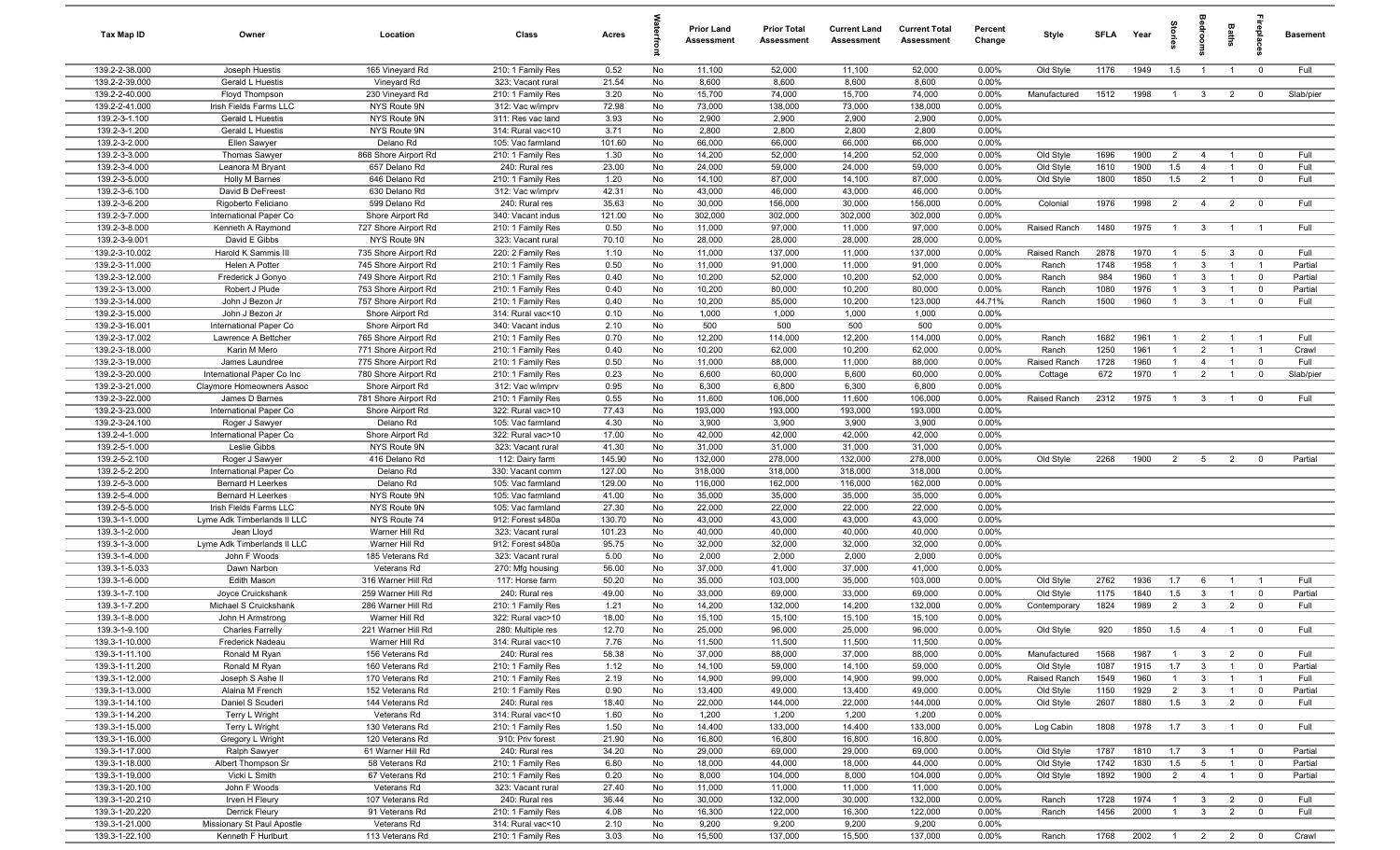| Tax Map ID                       | Owner                                     | Location                                 | Class                                  | Acres           |          | <b>Prior Land</b><br>Assessment | <b>Prior Total</b><br>Assessment | <b>Current Land</b><br>Assessment | <b>Current Total</b><br>Assessment | Percent<br>Change | Style                     | SFI A        | Year         |                     |                              | Baths                            |                                  | <b>Basement</b> |
|----------------------------------|-------------------------------------------|------------------------------------------|----------------------------------------|-----------------|----------|---------------------------------|----------------------------------|-----------------------------------|------------------------------------|-------------------|---------------------------|--------------|--------------|---------------------|------------------------------|----------------------------------|----------------------------------|-----------------|
| 139.3-1-22.200                   | Russell J Gallo Jr                        | 131 Veterans Rd                          | 210: 1 Family Res                      | 1.35            | No       | 14,300                          | 51,000                           | 14,300                            | 51,000                             | 0.00%             | Manufactured              | 1008         | 2002         | $\overline{1}$      | $\overline{2}$               | $\mathbf{1}$                     | $\overline{0}$                   | Slab/pier       |
| 139.3-1-23.000                   | Stephen Thompson                          | Veterans Rd                              | 323: Vacant rural                      | 19.30           | No       | 6,900                           | 6,900                            | 6,900                             | 6,900                              | 0.00%             |                           |              |              |                     |                              |                                  |                                  |                 |
| 139.3-1-24.000                   | Joseph E Wright                           | Lead Hill Rd                             | 314: Rural vac<10                      | 6.00            | No       | 500                             | 500                              | 500                               | 500                                | 0.00%             |                           |              |              |                     |                              |                                  |                                  |                 |
| 139.3-1-25.000                   | David Battease Jr                         | 23 Lead Hill Rd                          | 210: 1 Family Res                      | 0.40            | No       | 10,200                          | 37,000                           | 10,200                            | 37,000                             | 0.00%             | Bungalow                  | 816          | 1920         | $\mathbf{1}$        | $\overline{2}$               |                                  | $\mathbf 0$                      | Partial         |
| 139.3-1-26.000                   | Helen T Fleming                           | 27 Lead Hill Rd                          | 210: 1 Family Res                      | 2.06            | No       | 14,800                          | 51,000                           | 14,800                            | 51,000                             | 0.00%             | Bungalow                  | 1010         | 1933         |                     | $\overline{2}$               |                                  | -1                               | Partial         |
| 139.3-1-27.000                   | Paul Merfeld                              | 28 Lead Hill Rd                          | 210: 1 Family Res                      | 4.10            | No       | 16,300                          | 51,000                           | 16,300                            | 51,000                             | 0.00%             | Old Style                 | 702          | 1940         |                     |                              |                                  | -1                               | Full            |
| 139.3-1-28.000<br>139.3-1-29.000 | Joseph E Wright<br>Stephen Thompson       | Lead Hill Rd<br>Veterans Rd              | 322: Rural vac>10<br>323: Vacant rural | 124.30<br>96.00 | No<br>No | 58,000<br>38,000                | 58,000<br>38,000                 | 58,000<br>38,000                  | 58,000<br>38,000                   | 0.00%<br>0.00%    |                           |              |              |                     |                              |                                  |                                  |                 |
| 139.3-1-30.100                   | <b>Wesley Wright</b>                      | Veterans Rd                              | 322: Rural vac>10                      | 34.00           | No       | 22,000                          | 22,000                           | 22,000                            | 22,000                             | 0.00%             |                           |              |              |                     |                              |                                  |                                  |                 |
| 139.3-1-30.200                   | Daniel J Fitzgerald                       | 221 Veterans Rd                          | 240: Rural res                         | 40.60           | No       | 31,000                          | 47,000                           | 31,000                            | 47,000                             | 0.00%             | Old Style                 | 1197         | 1850         | 1.5                 | $\mathbf{3}$                 | $\overline{1}$                   | $\overline{\mathbf{0}}$          | Partial         |
| 139.3-1-31.000                   | Randy Lang                                | 147 Veterans Rd                          | 210: 1 Family Res                      | 1.50            | No       | 14,400                          | 47,000                           | 14,400                            | 47,000                             | 0.00%             | Old Style                 | 1034         | 1880         | 1.5                 | $\overline{4}$               | $\overline{1}$                   | $\overline{\mathbf{0}}$          | Partial         |
| 139.3-1-32.000                   | John F Woods                              | 185 Veterans Rd                          | 240: Rural res                         | 21.30           | No       | 23,000                          | 140,000                          | 23,000                            | 140,000                            | 0.00%             | Cape Cod                  | 1817         | 1995         | 1.7                 | $\mathbf{3}$                 | $\overline{2}$                   | $\mathbf 0$                      | Full            |
| 139.3-1-33.044                   | <b>William Farrelly</b>                   | Warner Hill Rd                           | 314: Rural vac<10                      | 0.10            | No       | 100                             | 100                              | 100                               | 100                                | 0.00%             |                           |              |              |                     |                              |                                  |                                  |                 |
| 139.3-1-34.000                   | Kelly E Wright                            | 214 Veterans Rd                          | 210: 1 Family Res                      | 4.00            | No       | 16,300                          | 56,000                           | 16,300                            | 56,000                             | 0.00%             | Old Style                 | 1238         | 1880         | 1.5                 | $\overline{4}$               | $\overline{1}$                   | $\mathbf 0$                      | Full            |
| 139.3-1-35.000                   | Mitchell R Cole                           | 192 Veterans Rd                          | 210: 1 Family Res                      | 1.00            | No       | 14,000                          | 43,000                           | 14,000                            | 43,000                             | 0.00%             | Manufactured              | 1152         | 1995         | $\overline{1}$      | $\mathbf{3}$                 | $\overline{2}$                   | $\mathbf 0$                      | Full            |
| 139.3-1-36.000                   | Clayton Thompson                          | NYS Route 74                             | 322: Rural vac>10                      | 25.00           | No       | 10,000                          | 10,000                           | 10,000                            | 10,000                             | 0.00%             |                           |              |              |                     |                              |                                  |                                  |                 |
| 139.3-1-37.000                   | Daniel Fitzgerald                         | 221 Veterans Rd                          | 323: Vacant rural                      | 55.70           | No       | 30,000                          | 30,000                           | 30,000                            | 30,000                             | 0.00%             |                           |              |              |                     |                              |                                  |                                  |                 |
| 139.3-1-38.000                   | Stephen Thompson                          | NYS Route 74                             | 323: Vacant rural                      | 104.70          | No       | 42,000                          | 42,000                           | 42,000                            | 42,000                             | 0.00%             |                           |              |              |                     |                              |                                  |                                  |                 |
| 139.3-1-39.000                   | Stephen Thompson                          | NYS Route 74                             | 323: Vacant rural                      | 37.60           | No       | 15,000                          | 15,000                           | 15,000                            | 15,000                             | 0.00%             |                           |              |              |                     |                              |                                  |                                  |                 |
| 139.3-1-40.000                   | Clayton Thompson                          | NYS Route 74                             | 322: Rural vac>10                      | 58.00           | No       | 23,000                          | 23,000                           | 23,000                            | 23,000                             | 0.00%             |                           |              |              |                     |                              |                                  |                                  |                 |
| 139.3-1-41.000                   | Lyme Adk Timberlands II LLC               | NYS Route 74                             | 912: Forest s480a                      | 99.00           | No       | 33,000                          | 33,000                           | 33,000                            | 33,000                             | 0.00%             |                           |              |              |                     |                              |                                  |                                  |                 |
| 139.3-1-42.000<br>139.3-1-43.000 | Lyme Adk Timberlands II LLC               | NYS Route 74<br>County Route 56          | 912: Forest s480a                      | 87.20<br>15.50  | No<br>No | 25,000<br>6,200                 | 25,000                           | 25,000<br>6,200                   | 25,000<br>6,200                    | 0.00%<br>0.00%    |                           |              |              |                     |                              |                                  |                                  |                 |
| 139.3-2-2.100                    | Clayton H Wright Jr<br>Clifford Raymond   | 3043 NYS Route 74                        | 323: Vacant rural<br>210: 1 Family Res | 3.71            | No       | 16,000                          | 6,200<br>57,000                  | 16,000                            | 57,000                             | 0.00%             | Ranch                     | 912          | 1978         | $\overline{1}$      | $\mathbf{3}$                 | $\overline{1}$                   | $\mathbf 0$                      | Full            |
| 139.3-2-2.200                    | James E Vradenburg                        | NYS Route 74                             | 314: Rural vac<10                      | 1.51            | No       | 600                             | 600                              | 600                               | 600                                | 0.00%             |                           |              |              |                     |                              |                                  |                                  |                 |
| 139.3-2-3.100                    | Danielle R Garrow                         | 195 County Route 56                      | 210: 1 Family Res                      | 0.55            | No       | 11,300                          | 69,000                           | 11,300                            | 69,000                             | 0.00%             | Old Style                 | 1296         | 1930         | 1.5                 | $\mathbf{3}$                 | $\overline{1}$                   | $\mathbf 0$                      | Full            |
| 139.3-2-3.210                    | James E Vradenburg                        | 3067 NYS Route 74                        | 312: Vac w/imprv                       | 0.77            | No       | 5,700                           | 6,000                            | 5,700                             | 6,000                              | 0.00%             |                           |              |              |                     |                              |                                  |                                  |                 |
| 139.3-2-3.220                    | James E Vradenburg                        | NYS Route 74                             | 314: Rural vac<10                      | 0.67            | No       | 300                             | 300                              | 300                               | 300                                | 0.00%             |                           |              |              |                     |                              |                                  |                                  |                 |
| 139.3-2-3.300                    | Travis S Whitford                         | 199 County Route 56                      | 210: 1 Family Res                      | 0.40            | No       | 10,200                          | 56,000                           | 10,200                            | 56,000                             | 0.00%             | Manufactured              | 1568         | 1997         | $\overline{1}$      | $\mathbf{3}$                 | 2                                | $\mathbf 0$                      | Slab/pier       |
| 139.3-2-3.400                    | Travis S Whitford                         | NYS Route 74                             | 314: Rural vac<10                      | 0.30            | No       | 900                             | 900                              | 900                               | 900                                | 0.00%             |                           |              |              |                     |                              |                                  |                                  |                 |
| 139.3-2-4.000                    | Douglas Abare                             | NYS Route 74                             | 314: Rural vac<10                      | 8.74            | No       | 12,800                          | 12,800                           | 12,800                            | 12,800                             | 0.00%             |                           |              |              |                     |                              |                                  |                                  |                 |
| 139.3-2-5.000                    | Eric Cole                                 | 11 Old Chilson Rd                        | 270: Mfg housing                       | 0.40            | No       | 7,700                           | 11,000                           | 7,700                             | 11,000                             | 0.00%             |                           |              |              |                     |                              |                                  |                                  |                 |
| 139.3-2-6.000                    | Linsey Jones                              | 19 Old Chilson Rd                        | 210: 1 Family Res                      | 0.40            | No       | 7,700                           | 14,800                           | 7,700                             | 14,800                             | 0.00%             | Cottage                   | 699          | 1950         | $\overline{1}$      | $\overline{2}$               | $\overline{1}$                   | $\overline{0}$                   | Slab/pier       |
| 139.3-2-7.000                    | Patricia T Sears                          | 31 Old Chilson Rd                        | 210: 1 Family Res                      | 0.50            | No       | 11,000                          | 38,000                           | 11,000                            | 38,000                             | 0.00%             | Cottage                   | 698          | 1954         | $\overline{1}$      | $\overline{2}$               | $\overline{1}$                   | $\mathbf 0$                      | Partial         |
| 139.3-2-8.002                    | William F Ahern                           | 151 County Route 56                      | 270: Mfg housing                       | 1.31            | No       | 14,200                          | 48,000                           | 14,200                            | 48,000                             | 0.00%             |                           |              |              |                     |                              |                                  |                                  |                 |
| 139.3-2-8.200<br>139.3-2-9.000   | Joseph Bevilacqua<br>Fred V Fuller        | 3008 NYS Route 74<br>55 Old Chilson Rd   | 210: 1 Family Res                      | 0.38<br>1.70    | No<br>No | 8,000<br>14,500                 | 74,000<br>78,000                 | 8,000<br>14,500                   | 74,000<br>78,000                   | 0.00%<br>0.00%    | Manufactured<br>Old Style | 1680<br>1587 | 2001<br>1940 | $\overline{1}$<br>2 | $\mathbf{3}$<br>$\mathbf{3}$ | $\overline{2}$<br>$\overline{1}$ | $\overline{0}$<br>$\overline{1}$ | Full<br>Partial |
| 139.3-2-10.000                   | Timothy T Stanilka                        | 186 County Route 56                      | 210: 1 Family Res<br>210: 1 Family Res | 1.40            | No       | 17,100                          | 66,000                           | 17,100                            | 66,000                             | 0.00%             | Old Style                 | 966          | 1900         | $\mathbf{1}$        | 2                            | $\mathbf{1}$                     | $\mathbf 0$                      | Full            |
| 139.3-2-11.110                   | Richard Abare                             | 159 County Route 56                      | 210: 1 Family Res                      | 2.43            | No       | 15,100                          | 167,000                          | 15,100                            | 167,000                            | 0.00%             | Contemporary              | 3747         | 1969         | 1.7                 | $\overline{2}$               | $\mathbf{3}$                     | $\overline{1}$                   | Full            |
| 139.3-2-11.120                   | Richard D Abare Jr                        | 3030 NYS Route 74                        | 210: 1 Family Res                      | 0.97            | No       | 13,800                          | 106,000                          | 13,800                            | 106,000                            | 0.00%             | Ranch                     | 1470         | 1993         | $\mathbf{1}$        | $\overline{2}$               |                                  | $\mathbf 0$                      | Full            |
| 139.3-2-11.200                   | <b>Edward A Robbins</b>                   | 3036 NYS Route 74                        | 210: 1 Family Res                      | 1.10            | No       | 14,100                          | 82,000                           | 14,100                            | 82,000                             | 0.00%             | Ranch                     | 1271         | 1984         | $\mathbf{1}$        | $\mathbf{3}$                 |                                  | $\overline{1}$                   | Full            |
| 139.3-2-12.000                   | Gordon L Abare                            | 181 County Route 56                      | 210: 1 Family Res                      | 2.10            | No       | 14,800                          | 101,000                          | 14,800                            | 101,000                            | 0.00%             | Ranch                     | 1149         | 1959         | $\mathbf{1}$        | $\overline{2}$               |                                  | $\overline{1}$                   | Full            |
| 139.3-2-13.000                   | Timothy P Connors                         | 83 Old Chilson Rd                        | 210: 1 Family Res                      | 2.00            | No       | 14,800                          | 47,000                           | 14,800                            | 47,000                             | 0.00%             | Manufactured              | 1584         | 1990         |                     | $\overline{4}$               | $\overline{2}$                   | $\mathbf 0$                      | Slab/pier       |
| 139.3-2-14.000                   | <b>Barbara Phillips</b>                   | 94 Old Chilson Rd                        | 210: 1 Family Res                      | 1.24            | No       | 14,200                          | 49,000                           | 14,200                            | 49,000                             | 0.00%             | Old Style                 | 1350         | 1940         | 1.5                 | $\overline{4}$               |                                  | $\mathbf 0$                      | Crawl           |
| 139.3-2-15.000                   | Lucinda Morrison                          | 95 Old Chilson Rd                        | 220: 2 Family Res                      | 1.39            | No       | 14,300                          | 37,000                           | 14,300                            | 37,000                             | 0.00%             | Other Style               | 1252         | 1960         | $\mathbf{1}$        | $\overline{2}$               | $\overline{2}$                   | $\mathbf 0$                      | Crawl           |
| 139.3-2-16.110                   | Lawrence E Perry                          | 168 Old Chilson Rd                       | 240: Rural res                         | 11.62           | No       | 19,600                          | 90,000                           | 19,600                            | 90,000                             | 0.00%             | Ranch                     | 1664         | 1999         | $\overline{1}$      | $\mathbf{3}$                 | $\overline{2}$                   | $\mathbf 0$                      | Full            |
| 139.3-2-16.120                   | Russell Burns                             | County Route 56                          | 311: Res vac land                      | 5.37            | No       | 10,100                          | 10,100                           | 10,100                            | 10,100                             | 0.00%             |                           |              |              |                     |                              |                                  |                                  |                 |
| 139.3-2-16.200                   | Niagara Mohawk Power Corp                 | NYS Route 74                             | 323: Vacant rural                      | 1.51            | No       | 1,100                           | 1,100                            | 1,100                             | 1,100                              | 0.00%             |                           |              |              |                     |                              |                                  |                                  |                 |
| 139.3-2-17.110                   | <b>Tracey Elethorp</b>                    | 157 Old Chilson Rd<br>145 Old Chilson Rd | 270: Mfg housing                       | 0.72            | No       | 12,300                          | 18,000                           | 12,300                            | 18,000                             | 0.00%             |                           |              |              |                     |                              |                                  |                                  |                 |
| 139.3-2-17.120<br>139.3-2-17.130 | Tracey D Elethorp                         | Old Chilson Rd                           | 270: Mfg housing<br>314: Rural vac<10  | 0.98            | No       | 13,900<br>5,200                 | 41,000<br>5,200                  | 13,900<br>5,200                   | 41,000<br>5,200                    | 0.00%<br>0.00%    |                           |              |              |                     |                              |                                  |                                  |                 |
| 139.3-2-17.200                   | <b>Tracey Elethorp</b><br>Dale R Elethorp | Old Chilson Rd                           | 314: Rural vac<10                      | 0.59<br>1.50    | No<br>No | 8,600                           | 8,600                            | 8,600                             | 8,600                              | 0.00%             |                           |              |              |                     |                              |                                  |                                  |                 |
| 139.3-2-18.000                   | Russell Burns                             | 313 County Route 56                      | 210: 1 Family Res                      | 2.30            | No       | 15,000                          | 106,000                          | 15,000                            | 106,000                            | 0.00%             | Ranch                     | 1704         | 1978         | $\overline{1}$      |                              | $4\overline{2}$                  | $\overline{1}$                   | Full            |
| 139.3-2-19.000                   | Madeline Swinton                          | 319 County Route 56                      | 270: Mfg housing                       | 0.40            | No       | 10,200                          | 27,000                           | 10,200                            | 27,000                             | 0.00%             |                           |              |              |                     |                              |                                  |                                  |                 |
| 139.3-2-20.100                   | Norman Bright                             | Old Chilson Rd                           | 314: Rural vac<10                      | 1.29            | No       | 8,600                           | 8,600                            | 8,600                             | 8,600                              | 0.00%             |                           |              |              |                     |                              |                                  |                                  |                 |
| 139.3-2-20.200                   | Niagara Mohawk Power Corp                 | NYS Route 74                             | 323: Vacant rural                      | 0.77            | No       | 600                             | 600                              | 600                               | 600                                | 0.00%             |                           |              |              |                     |                              |                                  |                                  |                 |
| 139.3-2-21.110                   | John H Varmette                           | 3189 NYS Route 74                        | 210: 1 Family Res                      | 7.63            | No       | 19,000                          | 41,000                           | 19,000                            | 41,000                             | 0.00%             | Cottage                   | 688          | 2003         | $\overline{1}$      | $\overline{1}$               | $\overline{1}$                   | $\overline{\mathbf{0}}$          | Slab/pier       |
| 139.3-2-21.120                   | Sharon D West-Varmette                    | 3216 NYS Route 74                        | 270: Mfg housing                       | 7.02            | No       | 18,000                          | 40,000                           | 18,000                            | 40,000                             | 0.00%             |                           |              |              |                     |                              |                                  |                                  |                 |
| 139.3-2-21.131                   | Dennis S Towne                            | 231 Old Chilson Rd                       | 210: 1 Family Res                      | 3.10            | No       | 15,600                          | 65,000                           | 15,600                            | 65,000                             | 0.00%             | Old Style                 | 1163         | 1850         | $1.5\qquad 3$       |                              | $\overline{1}$                   | $\overline{\mathbf{0}}$          | Full            |
| 139.3-2-21.132                   | Dennis S Towne                            | Old Chilson Rd                           | 314: Rural vac<10                      | 7.60            | No       | 11,700                          | 11,700                           | 11,700                            | 11,700                             | 0.00%             |                           |              |              |                     |                              |                                  |                                  |                 |
| 139.3-2-21.200                   | Niagara Mohawk Power Corp                 | NYS Route 74                             | 323: Vacant rural                      | 2.17            | No       | 1,600                           | 1,600                            | 1,600                             | 1,600                              | 0.00%             |                           |              |              |                     |                              |                                  |                                  |                 |
| 139.3-2-22.100                   | Anthony P Reale                           | 411 County Route 56                      | 449: Warehouse                         | 2.00            | No       | 16,200                          | 226,000                          | 16,200                            | 226,000                            | 0.00%             |                           |              |              |                     |                              |                                  |                                  |                 |
| 139.3-2-22.210                   | Anthony P Reale Jr                        | County Route 56                          | 314: Rural vac<10                      | 10.20           | No       | 15,300                          | 15,300                           | 15,300                            | 15,300                             | 0.00%             |                           |              |              |                     |                              |                                  |                                  |                 |
| 139.3-2-22.220                   | AP Reale Family LP                        | 435 County Route 56                      | 464: Office bldg.                      | 2.90            | No       | 18,200                          | 245,000                          | 18,200                            | 245,000                            | 0.00%             |                           |              |              |                     |                              |                                  |                                  |                 |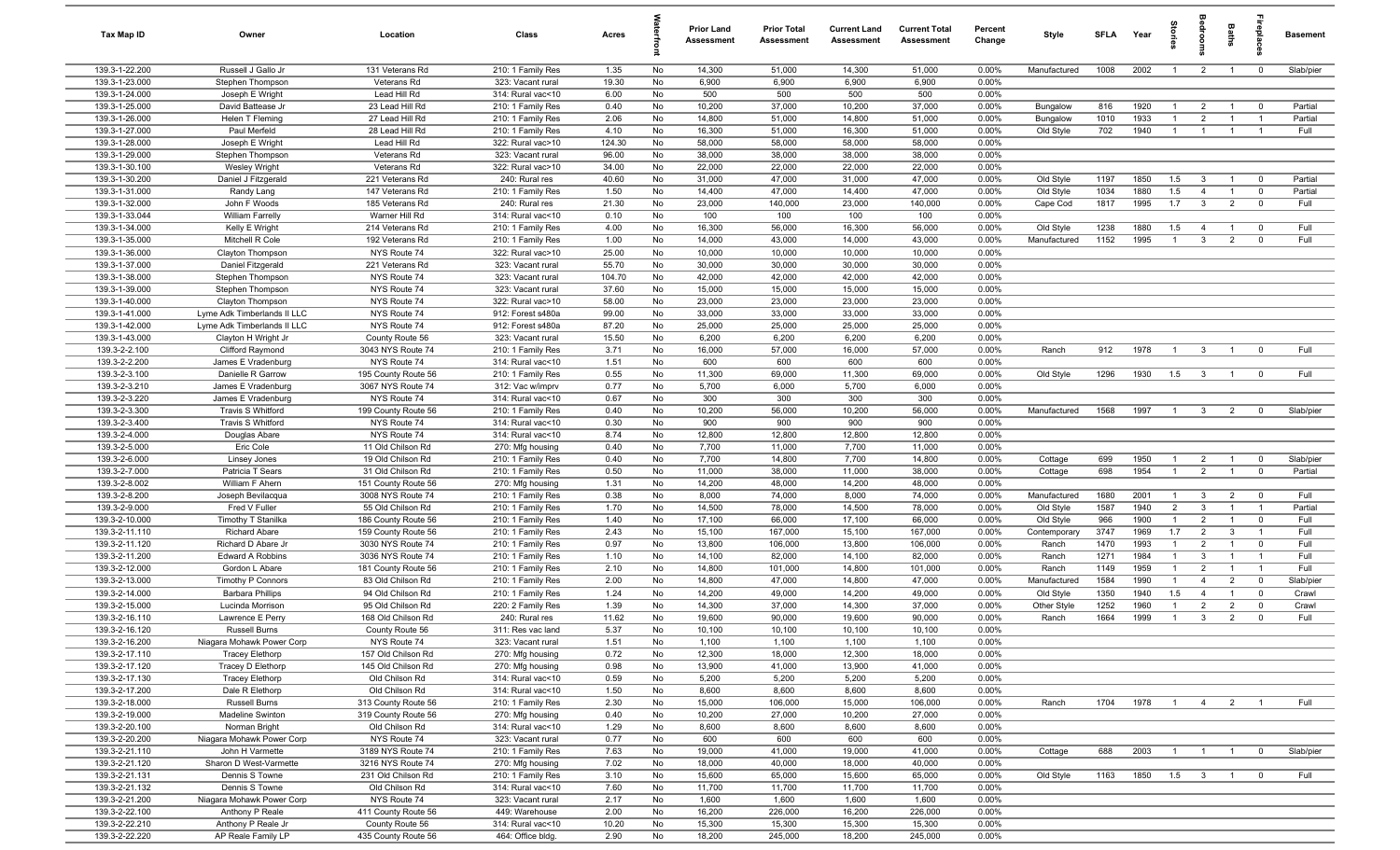| Tax Map ID                       | Owner                                | Location                                        | Class                                  | Acres         |          | <b>Prior Land</b><br>Assessment | <b>Prior Total</b><br>Assessment | <b>Current Land</b><br>Assessment | <b>Current Total</b><br>Assessment | Percent<br>Change | Style                  | <b>SFLA</b> | Year         | ĝ.                    |                                  | Baths                            | eide.                   | <b>Basement</b>      |
|----------------------------------|--------------------------------------|-------------------------------------------------|----------------------------------------|---------------|----------|---------------------------------|----------------------------------|-----------------------------------|------------------------------------|-------------------|------------------------|-------------|--------------|-----------------------|----------------------------------|----------------------------------|-------------------------|----------------------|
| 139.3-2-23.100                   | AP Reale Family LP                   | NYS Route 74                                    | 322: Rural vac>10                      | 10.50         | No       | 12,600                          | 12,600                           | 12,600                            | 12,600                             | 0.00%             |                        |             |              |                       |                                  |                                  |                         |                      |
| 139.3-2-24.000                   | Reale Construction Co Inc            | County Route 56                                 | 312: Vac w/imprv                       | 16.12         | No       | 14,500                          | 22,000                           | 14,500                            | 22,000                             | 0.00%             |                        |             |              |                       |                                  |                                  |                         |                      |
| 139.3-2-25.000                   | Reale Construction Co Inc            | NYS Route 74                                    | 323: Vacant rural                      | 3.70          | No       | 2,800                           | 2,800                            | 2,800                             | 2,800                              | 0.00%             |                        |             |              |                       |                                  |                                  |                         |                      |
| 139.3-2-26.000                   | Stephen Thompson                     | 449 County Route 56                             | 210: 1 Family Res                      | 0.80          | No       | 12,800                          | 51,000                           | 12,800                            | 51,000                             | 0.00%             | Old Style              | 1378        | 1900         | 1.5                   | $\mathbf{3}$                     | $\mathbf{1}$                     | $^{\circ}$              | Full                 |
| 139.3-2-27.000                   | Anthony P Reale Jr                   | County Route 56                                 | 910: Priv forest                       | 3.60          | No       | 9,400                           | 9,400                            | 9,400                             | 9,400                              | 0.00%             |                        |             |              |                       |                                  |                                  |                         |                      |
| 139.3-2-28.000                   | Dennis Towne                         | Old Chilson Rd                                  | 314: Rural vac<10                      | 3.00          | No       | 9,200                           | 9,200                            | 9,200                             | 9,200                              | 0.00%             |                        |             |              |                       |                                  |                                  |                         |                      |
| 139.3-2-29.000<br>139.3-2-30.100 | Dennis Towne<br>Norman Bright        | 253 Old Chilson Rd<br>186 Old Chilson Rd        | 210: 1 Family Res<br>240: Rural res    | 1.00<br>37.25 | No<br>No | 14,000<br>30,000                | 52,000<br>45,000                 | 14,000<br>30,000                  | 52,000<br>45,000                   | 0.00%<br>0.00%    | Old Style<br>Old Style | 1225<br>720 | 1930<br>1900 | $\overline{2}$<br>1.5 | $\overline{4}$<br>$\overline{2}$ | $\overline{1}$<br>$\overline{1}$ | - 1<br>$\mathbf 0$      | Partial<br>Slab/pier |
| 139.3-2-30.200                   | Russell G Burns                      | 187 Old Chilson Rd                              | 270: Mfg housing                       | 2.75          | No       | 15,300                          | 48,000                           | 15,300                            | 48,000                             | 0.00%             |                        |             |              |                       |                                  |                                  |                         |                      |
| 139.3-2-31.110                   | Rosemarie E Winters                  | 160 Old Chilson Rd                              | 322: Rural vac>10                      | 10.02         | No       | 15,300                          | 15,300                           | 15,300                            | 15,300                             | 0.00%             |                        |             |              |                       |                                  |                                  |                         |                      |
| 139.3-2-31.120                   | Rosemarie E Winters                  | Old Chilson Rd                                  | 240: Rural res                         | 10.02         | No       | 17,600                          | 118,000                          | 17,600                            | 118,000                            | 0.00%             | Log Cabin              | 1434        | 2005         | $\overline{2}$        | $\overline{2}$                   | $\overline{1}$                   |                         | Full                 |
| 139.3-2-31.130                   | Rosemarie E Winters                  | Old Chilson Rd                                  | 322: Rural vac>10                      | 10.02         | No       | 15,300                          | 15,300                           | 15,300                            | 15,300                             | 0.00%             |                        |             |              |                       |                                  |                                  |                         |                      |
| 139.3-2-31.140                   | Rosemarie E Winters                  | Old Chilson Rd                                  | 322: Rural vac>10                      | 10.02         | No       | 15,300                          | 15,300                           | 15,300                            | 15,300                             | 0.00%             |                        |             |              |                       |                                  |                                  |                         |                      |
| 139.3-2-31.200                   | Arthur P Morrison Sr                 | Old Chilson Rd                                  | 322: Rural vac>10                      | 40.60         | No       | 27,000                          | 27,000                           | 27,000                            | 27,000                             | 0.00%             |                        |             |              |                       |                                  |                                  |                         |                      |
| 139.3-2-32.000                   | Donald Grey                          | 154 Old Chilson Rd                              | 210: 1 Family Res                      | 6.50          | No       | 18,100                          | 103,000                          | 18,100                            | 103,000                            | 0.00%             | Ranch                  | 1120        | 1980         | $\overline{1}$        | $\overline{3}$                   | $\overline{1}$                   | $^{\circ}$              | Full                 |
| 139.3-2-33.000                   | James F Garrison                     | 146 Old Chilson Rd                              | 210: 1 Family Res                      | 0.60          | No       | 11,600                          | 57,000                           | 11,600                            | 57,000                             | 0.00%             | Cape Cod               | 1224        | 1965         | 1.5                   | $\mathbf{3}$                     | $\overline{2}$                   | $\mathbf 0$             | Full                 |
| 139.3-2-34.000                   | Gary M Donovan                       | 134 Old Chilson Rd                              | 240: Rural res                         | 10.00         | No       | 19,000                          | 69,000                           | 19,000                            | 69,000                             | 0.00%             | Ranch                  | 760         | 1959         | $\mathbf{1}$          | $\overline{1}$                   | $\overline{1}$                   | $\mathbf 0$             | Full                 |
| 139.3-2-35.000                   | Paul V Kolysko                       | 112 Old Chilson Rd                              | 240: Rural res                         | 10.84         | No       | 19,300                          | 85,000                           | 19,300                            | 85,000                             | 0.00%             | Ranch                  | 1152        | 1978         | $\mathbf{1}$          | $\mathbf{3}$                     | $\overline{1}$                   | $\mathbf 0$             | Full                 |
| 139.3-2-36.000                   | Arthur P Morrison                    | 96 Old Chilson Rd                               | 210: 1 Family Res                      | 2.03          | No       | 14,800                          | 119,000                          | 14,800                            | 119,000                            | 0.00%             | Ranch                  | 1680        | 1999         | $\mathbf{1}$          | $\mathbf{3}$                     | $\overline{2}$                   | $\mathbf 0$             | Full                 |
| 139.3-2-37.000                   | Wayne E Taylor Sr                    | 86 Old Chilson Rd                               | 314: Rural vac<10                      | 1.10          | No       | 8,500                           | 8,500                            | 8,500                             | 8,500                              | 0.00%             |                        |             |              |                       |                                  |                                  |                         |                      |
| 139.3-2-38.000                   | Tracy L LaPann                       | 76 Old Chilson Rd                               | 210: 1 Family Res                      | 3.20          | No       | 15,700                          | 62,000                           | 15,700                            | 62,000                             | 0.00%             | Bungalow               | 1070        | 1935         | $\overline{1}$        | $\overline{2}$                   | $\overline{1}$                   | $\mathbf 0$             | Partial              |
| 139.3-2-39.000<br>139.3-2-40.000 | Patricia M Lorenz<br>Flavia V Fuller | 70 Old Chilson Rd<br>Old Chilson Rd             | 210: 1 Family Res<br>322: Rural vac>10 | 0.90<br>25.80 | No<br>No | 13,400<br>18,300                | 64,000<br>18,300                 | 13,400<br>18,300                  | 64,000<br>18,300                   | 0.00%<br>0.00%    | Old Style              | 1670        | 1920         | $\overline{1}$        | $\mathbf{3}$                     | $\overline{1}$                   | $\overline{\mathbf{0}}$ | Partial              |
| 139.3-2-41.000                   | Robert W Swinton                     | 34 Old Chilson Rd                               | 210: 1 Family Res                      | 1.47          | No       | 14,400                          | 62,000                           | 14,400                            | 62,000                             | 0.00%             | Contemporary           | 2176        | 1958         | $\overline{2}$        | 5                                | $\overline{1}$                   | $\mathbf{0}$            | Slab/pier            |
| 139.3-2-42.000                   | <b>Philip Arsenault</b>              | 13 Killicut Mountain Rd                         | 270: Mfg housing                       | 0.90          | No       | 13,400                          | 18,400                           | 13,400                            | 18,400                             | 0.00%             |                        |             |              |                       |                                  |                                  |                         |                      |
| 139.3-2-43.000                   | Steven C Fuller                      | 25 Killicut Mountain Rd                         | 210: 1 Family Res                      | 5.18          | No       | 17,100                          | 49,000                           | 17,100                            | 49,000                             | 0.00%             | Old Style              | 1207        | 1920         | 1.7                   | $\mathbf{3}$                     | $\mathbf{1}$                     | $^{\circ}$              | Full                 |
| 139.3-2-44.000                   | <b>Bernice Swinton</b>               | 43 Killicut Mountain Rd                         | 270: Mfg housing                       | 2.03          | No       | 14,800                          | 29,000                           | 14,800                            | 29,000                             | 0.00%             |                        |             |              |                       |                                  |                                  |                         |                      |
| 139.3-2-45.000                   | Charles D Cole                       | 49 Killicut Mountain Rd                         | 280: Multiple res                      | 2.03          | No       | 21,000                          | 136,000                          | 21,000                            | 136,000                            | 0.00%             | Ranch                  | 1219        | 1948         | $\overline{1}$        | $\overline{3}$                   | $\mathbf{1}$                     | $\mathbf 0$             | Partial              |
| 139.3-2-46.552                   | Charles Cole                         | 55 Killicut Mountain Rd                         | 270: Mfg housing                       | 22.80         | No       | 23,000                          | 36,000                           | 23,000                            | 36,000                             | 0.00%             |                        |             |              |                       |                                  |                                  |                         |                      |
| 139.3-2-47.000                   | Dale W Quesnel                       | 77 Killicut Mountain Rd                         | 270: Mfg housing                       | 0.50          | No       | 11,000                          | 16,000                           | 11,000                            | 16,000                             | 0.00%             |                        |             |              |                       |                                  |                                  |                         |                      |
| 139.3-2-48.100                   | Margaret Scuderi                     | Killicut Mountain Rd                            | 322: Rural vac>10                      | 82.00         | No       | 41,000                          | 41,000                           | 41,000                            | 41,000                             | 0.00%             |                        |             |              |                       |                                  |                                  |                         |                      |
| 139.3-2-48.200                   | Vincent Scuderi                      | 109 Killicut Mountain Rd                        | 220: 2 Family Res                      | 5.50          | No       | 17,400                          | 105,000                          | 17,400                            | 105,000                            | $0.00\%$          | Ranch                  | 2168        | 1978         | $\mathbf{1}$          | $\mathbf{3}$                     | $\overline{2}$                   | $^{\circ}$              | Full                 |
| 139.3-2-49.000                   | Larry K Lauman                       | 152 Killicut Mountain Rd                        | 210: 1 Family Res                      | 0.90          | No       | 13,400                          | 52,000                           | 13,400                            | 52,000                             | 0.00%             | Ranch                  | 1350        | 1965         | $\overline{1}$        | $\mathbf{3}$                     | $\overline{1}$                   | $\mathbf 0$             | Partial              |
| 139.3-2-50.000                   | Larry K Lauman                       | Killicut Mountain Rd                            | 312: Vac w/imprv                       | 0.77          | No       | 7,700                           | 11,700                           | 7,700                             | 11,700                             | 0.00%             |                        |             |              |                       |                                  |                                  |                         |                      |
| 139.3-2-51.110                   | Tammy L Tompkins                     | 118 Killicut Mountain Rd                        | 271: Mfg housings                      | 5.73          | No       | 17,500                          | 25,000                           | 17,500                            | 25,000                             | 0.00%             |                        |             |              |                       |                                  |                                  |                         |                      |
| 139.3-2-51.120<br>139.3-2-51.200 | Tammy L Tompkins                     | Killicut Mountain Rd                            | 270: Mfg housing                       | 0.37<br>1.40  | No       | 10,000                          | 19,700                           | 10,000                            | 19,700                             | 0.00%<br>0.00%    |                        |             |              |                       |                                  |                                  |                         |                      |
| 139.3-2-52.000                   | Larry K Lauman<br>Gary L Olcott      | Killicut Mountain Rd<br>74 Killicut Mountain Rd | 323: Vacant rural<br>210: 1 Family Res | 1.60          | No<br>No | 1,100<br>14,500                 | 1,100<br>229,000                 | 1,100<br>14,500                   | 1,100<br>229,000                   | 0.00%             | Contemporary           | 3672        | 1996         | $\overline{2}$        | $\overline{4}$                   | $\overline{2}$                   | $\overline{0}$          | Full                 |
| 139.3-2-53.000                   | Anthony Tompkins                     | 136 Killicut Mountain Rd                        | 210: 1 Family Res                      | 0.40          | No       | 10,200                          | 63,000                           | 10,200                            | 63,000                             | 0.00%             | Ranch                  | 1134        | 1981         | $\overline{1}$        | $\mathbf{3}$                     | $\overline{1}$                   | $\mathbf{0}$            | Full                 |
| 139.3-2-54.000                   | Francis E Taylor                     | 34 Killicut Mountain Rd                         | 271: Mfg housings                      | 0.95          | No       | 13,700                          | 23,000                           | 13,700                            | 23,000                             | 0.00%             |                        |             |              |                       |                                  |                                  |                         |                      |
| 139.3-2-55.046                   | Donald A Olcott                      | 84 Killicut Mountain Rd                         | 240: Rural res                         | 11.50         | No       | 19,600                          | 125,000                          | 19,600                            | 125,000                            | 0.00%             | Ranch                  | 1600        | 1989         | $\overline{1}$        | $\overline{2}$                   | $\overline{1}$                   | $\overline{1}$          | Crawl                |
| 139.3-2-56.000                   | Patricia T Sears                     | Old Chilson Rd                                  | 314: Rural vac<10                      | 5.00          | No       | 11,100                          | 11,100                           | 11,100                            | 11,100                             | 0.00%             |                        |             |              |                       |                                  |                                  |                         |                      |
| 139.3-2-57.000                   | Walter F Rafferty                    | 116 County Route 56                             | 210: 1 Family Res                      | 2.13          | No       | 14,800                          | 101,000                          | 14,800                            | 101,000                            | 0.00%             | Raised Ranch           | 1731        | 1976         | $\overline{1}$        | $\overline{4}$                   | $\mathbf{1}$                     | $\overline{1}$          | Full                 |
| 139.3-2-58.000                   | Donald A Olcott                      | Killicut Mountain Rd                            | 322: Rural vac>10                      | 22.80         | No       | 9,100                           | 9,100                            | 9,100                             | 9,100                              | 0.00%             |                        |             |              |                       |                                  |                                  |                         |                      |
| 139.3-2-59.000                   | Joseph H Wells                       | 77 Killicut Mountain Rd                         | 210: 1 Family Res                      | 2.00          | No       | 14,800                          | 81,000                           | 14,800                            | 81,000                             | 0.00%             | Manufactured           | 1512        | 2003         | $\mathbf{1}$          | $\mathbf{3}$                     | $\overline{2}$                   | $\mathbf 0$             | Partial              |
| 139.4-1-1.100                    | Kathleen M Doering                   | 49 Veterans Rd                                  | 240: Rural res                         | 257.00        | No       | 118,000                         | 267,000                          | 118,000                           | 267,000                            | 0.00%             | Ranch                  | 1516        | 1990         | $\mathbf{1}$          | $\mathbf{3}$                     | $\overline{2}$                   | $^{\circ}$              | Full                 |
| 139.4-1-1.200                    | Terry Trepanier                      | 37 Veterans Rd                                  | 210: 1 Family Res                      | 1.62          | No       | 14,500                          | 42,000                           | 14,500                            | 42,000                             | 0.00%             | Old Style              | 1023        | 1880         | 1.5                   | $\overline{2}$                   | $\overline{1}$                   |                         | Partial              |
| 139.4-1-2.000                    | Ticonderoga Realty Co Inc            | NYS Route 9N                                    | 322: Rural vac>10                      | 36.80         | No       | 196,000                         | 196,000                          | 196,000                           | 196,000                            | 0.00%             |                        |             |              |                       |                                  |                                  |                         |                      |
| 139.4-1-3.000                    | Richard Fazioli                      | 1361 NYS Route 9N                               | 210: 1 Family Res                      | 0.70          | No       | 12,200                          | 96,000                           | 12,200                            | 96,000                             | 0.00%             | Old Style              | 2317        | 1900         | 1.7                   | $\overline{4}$                   | $\overline{2}$                   | $\overline{\mathbf{0}}$ | Partial              |
| 139.4-1-4.000                    | Robert W Gregoire                    | 12 Charboneau Rd                                | 210: 1 Family Res                      | 0.50          | No       | 11,000                          | 117,000                          | 11,000                            | 117,000                            | 0.00%             | Ranch                  | 1748        | 1962         | $\overline{1}$        | $\overline{4}$                   | $\overline{2}$                   | $\mathbf{0}$            | Full                 |
| 139.4-1-5.100<br>139.4-1-5.200   | Leon W Catlin<br>Christopher M Nolan | NYS Route 9N<br>44 Charboneau Rd                | 105: Vac farmland<br>260: Seasonal res | 7.90<br>2.80  | No       | 7,100<br>8,400                  | 7,100<br>8,900                   | 7,100                             | 7,100<br>8,900                     | 0.00%<br>0.00%    |                        |             |              |                       |                                  |                                  | $\mathbf 0$             | Slab/pier            |
| 139.4-1-6.000                    | John West IV                         | 1334 NYS Route 9N                               | 210: 1 Family Res                      | 1.80          | No<br>No | 14,600                          | 160,000                          | 8,400<br>14,600                   | 160,000                            | 0.00%             | Cottage<br>Cape Cod    | 427<br>2348 | 1948<br>1956 | $\overline{1}$<br>1.7 | $\overline{1}$<br>$\overline{4}$ | $\overline{0}$<br>$\overline{2}$ | $\overline{1}$          | Full                 |
| 139.4-1-7.000                    | John West IV                         | NYS Route 9N                                    | 311: Res vac land                      | 1.20          | No       | 8,600                           | 8,600                            | 8,600                             | 8,600                              | 0.00%             |                        |             |              |                       |                                  |                                  |                         |                      |
| 139.4-1-8.000                    | Paul Stanley                         | NYS Route 9N                                    | 314: Rural vac<10                      | 0.50          | No       | 7,000                           | 7,000                            | 7,000                             | 7,000                              | 0.00%             |                        |             |              |                       |                                  |                                  |                         |                      |
| 139.4-1-9.100                    | Frank Crossman                       | 396 Burgoyne Rd                                 | 210: 1 Family Res                      | 0.20          | No       | 8,000                           | 72,000                           | 8,000                             | 72,000                             | 0.00%             | Ranch                  | 936         | 1993         | $\overline{1}$        | $\overline{2}$                   | $\overline{1}$                   | $\mathbf 0$             | Full                 |
| 139.4-1-9.210                    | Frank Crossman                       | 400 Burgoyne Rd                                 | 314: Rural vac<10                      | 0.32          | No       | 4,100                           | 4,100                            | 4,100                             | 4,100                              | 0.00%             |                        |             |              |                       |                                  |                                  |                         |                      |
| 139.4-1-9.220                    | Franklin Crossman                    | Mount Hope Ave                                  | 210: 1 Family Res                      | 0.53          | No       | 5,700                           | 5,700                            | 11,200                            | 82,000                             | 1338.60%          | Manufactured           | $\mathbf 0$ | 2006         | $\overline{1}$        | $\mathbf{3}$                     | $\overline{2}$                   | $\overline{0}$          | Slab/pier            |
| 139.4-1-10.100                   | Leon W Catlin                        | NYS Route 9N                                    | 105: Vac farmland                      | 53.90         | No       | 39,000                          | 39,000                           | 39,000                            | 39,000                             | 0.00%             |                        |             |              |                       |                                  |                                  |                         |                      |
| 139.4-1-10.200                   | Mitchell E Bennett Jr                | Charboneau Rd                                   | 314: Rural vac<10                      | 4.50          | No       | 9,800                           | 9,800                            | 9,800                             | 9,800                              | 0.00%             |                        |             |              |                       |                                  |                                  |                         |                      |
| 139.4-1-11.000                   | Frederick Dennin                     | 94 Charboneau Rd                                | 210: 1 Family Res                      | 0.40          | No       | 10,200                          | 34,000                           | 10,200                            | 34,000                             | 0.00%             | Ranch                  | 1176        | 1975         | $\overline{1}$        | $\mathbf{3}$                     | $\overline{1}$                   | $\overline{1}$          | Crawl                |
| 139.4-1-12.000                   | Christopher A Bennett                | 90 Charboneau Rd                                | 210: 1 Family Res                      | 2.60          | No       | 15,200                          | 90,000                           | 15,200                            | 90,000                             | 0.00%             | Manufactured           | 1456        | 2004         | $\overline{1}$        | $\mathbf{3}$                     | $\overline{2}$                   | $\mathbf 0$             | Slab/pier            |
| 139.4-1-13.000                   | James J OHara                        | 84 Charboneau Rd                                | 210: 1 Family Res                      | 0.40          | No       | 10,200                          | 49,000                           | 10,200                            | 49,000                             | 0.00%             | Manufactured           | 1144        | 1998         | $\overline{1}$        | $\mathbf{3}$                     | $\overline{2}$                   | $\overline{0}$          | Slab/pier            |
| 139.4-1-14.000                   | Mitchell E Bennett Jr                | 64 Charboneau Rd                                | 210: 1 Family Res                      | 0.70          | No       | 12,200                          | 84,000                           | 12,200                            | 95,000                             | 13.10%            | Ranch                  | 1484        | 1967         | $\overline{1}$        | $\overline{\mathbf{3}}$          | $\overline{1}$                   | $\mathbf 0$             | Partial              |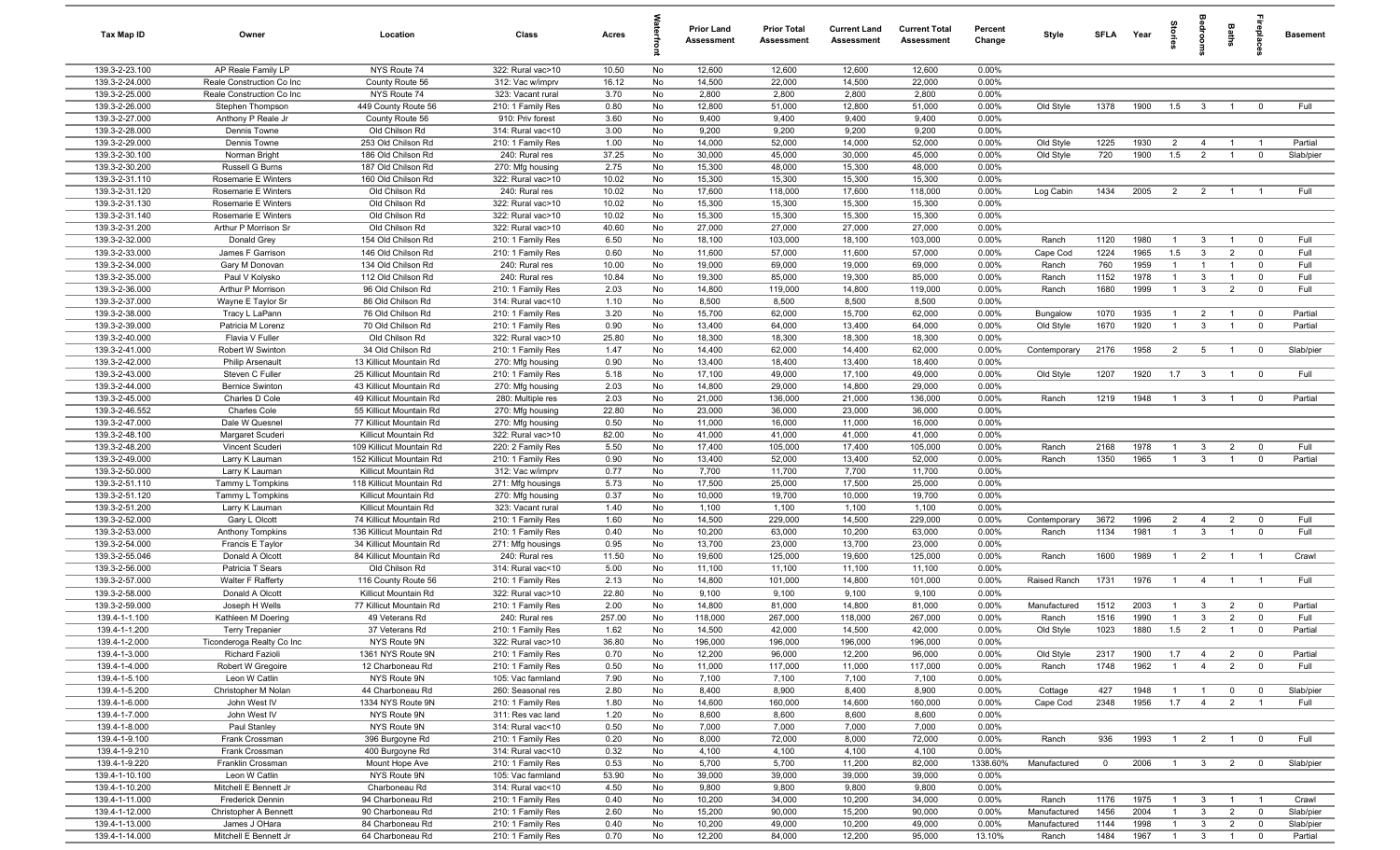| 14,000<br>38,000<br>139.4-1-15.000<br><b>Edward P Senneville</b><br>58 Charboneau Rd<br>270: Mfg housing<br>1.00<br>No<br>14,000<br>38,000<br>0.00%<br>9,200<br>17,800<br>9,200<br>139.4-1-16.000<br>Caroline LaRose<br>48 Charboneau Rd<br>0.28<br>No<br>17,800<br>0.00%<br>270: Mfg housing<br>139.4-1-18.000<br>John A Huestis<br>Charboneau Rd<br>74.60<br>No<br>67,000<br>67,000<br>67,000<br>67,000<br>0.00%<br>105: Vac farmland<br>7,400<br>7,400<br>139.4-1-19.000<br>John A Huestis<br>Charboneau Rd<br>105: Vac farmland<br>8.20<br>No<br>7,400<br>7,400<br>0.00%<br>139.4-1-20.000<br>Charboneau Rd<br>36.70<br>33,000<br>33,000<br>33,000<br>33,000<br>0.00%<br><b>Phillip Huestis</b><br>120: Field crops<br>No<br>139.4-1-22.002<br>327 Delano Rd<br>15.90<br>No<br>18,100<br>117,000<br>18,100<br>117,000<br>0.00%<br>Log Cabin<br>1512<br>1994<br>1.5<br>Michael J Connery<br>210: 1 Family Res<br>$\overline{2}$<br>$\overline{\mathbf{0}}$<br>$\overline{1}$<br>139.4-1-23.000<br>37,000<br>37,000<br>Delano Rd<br>42.20<br>No<br>37,000<br>37,000<br>0.00%<br><b>Bernard H Leerkes</b><br>105: Vac farmland<br>139.4-1-24.000<br>12,800<br>Donna A Harris<br>259 Delano Rd<br>210: 1 Family Res<br>0.80<br>No<br>110,000<br>12,800<br>110,000<br>0.00%<br>Old Style<br>2252<br>1880<br>1.7<br>$\overline{\mathbf{3}}$<br>$\overline{\mathbf{0}}$<br>$\overline{1}$<br>139.4-1-25.000<br><b>Bernard H Leerkes</b><br>Delano Rd<br>2.80<br>No<br>1,100<br>1,100<br>1,100<br>1,100<br>0.00%<br>105: Vac farmland<br>139.4-1-26.000<br>14,200<br>Angelica K Spaulding<br>243 Delano Rd<br>210: 1 Family Res<br>1.30<br>No<br>168,000<br>14,200<br>168,000<br>0.00%<br>Colonial<br>2494<br>1967<br>$\overline{2}$<br>5<br>$\overline{1}$<br>$\overline{1}$<br>15,700<br>2058<br>1880<br>1.5<br>139.4-1-27.100<br>203 Delano Rd<br>3.30<br>No<br>73,000<br>15,700<br>73,000<br>0.00%<br>Old Style<br>$\mathbf{3}$<br>$\overline{0}$<br>John W Porter<br>210: 1 Family Res<br>$\overline{1}$<br>22,000<br>139.4-1-27.200<br><b>Bernard H Leerkes</b><br>Delano Rd<br>105: Vac farmland<br>25.30<br>No<br>22,000<br>22,000<br>22,000<br>0.00%<br>139.4-1-28.000<br>78.60<br>68,000<br>68,000<br>68,000<br>0.00%<br><b>Bernard H Leerkes</b><br>Charboneau Rd<br>105: Vac farmland<br>No<br>68,000<br>139.4-1-29.000<br>George Charboneau<br>137 Charboneau Rd<br>210: 1 Family Res<br>1.40<br>No<br>14,300<br>73,000<br>14,300<br>73,000<br>0.00%<br>Ranch<br>1056<br>1978<br>$\overline{2}$<br>$\overline{0}$<br>$\overline{1}$<br>$\overline{1}$<br>5,700<br>5,700<br>139.4-1-30.000<br>Leon W Catlin<br>Delano Rd<br>314: Rural vac<10<br>0.70<br>No<br>5,700<br>5,700<br>0.00%<br>14,300<br>139.4-1-31.000<br>Sherry L Carr<br>159 Delano Rd<br>210: 1 Family Res<br>1.40<br>No<br>81,000<br>14,300<br>81,000<br>0.00%<br>1288<br>1960<br>$\mathbf{3}$<br>Ranch<br>$\mathbf 0$<br>$\mathbf{1}$<br>139.4-1-32.000<br>14,000<br>14,000<br>62,000<br>1995<br><b>Clifford Ross</b><br>143 Delano Rd<br>210: 1 Family Res<br>1.00<br>No<br>62,000<br>0.00%<br>Ranch<br>1080<br>$\overline{2}$<br>$\mathbf 0$<br>139.4-1-33.000<br>Merwin D Buckland<br>131 Delano Rd<br>0.69<br>12,200<br>93,000<br>12,200<br>93,000<br>0.00%<br>1960<br>$\mathbf{3}$<br>210: 1 Family Res<br>No<br>Ranch<br>1188<br>$^{\circ}$<br>-1<br>139.4-1-34.000<br>14,800<br>906<br>1960<br>William R James<br>119 Delano Rd<br>210: 1 Family Res<br>1.30<br>No<br>78,000<br>14,800<br>78,000<br>0.00%<br>$\mathbf{3}$<br>$\mathbf 0$<br>Ranch<br>139.4-1-35.000<br>Leon W Catlin<br>Charboneau Rd<br>105: Vac farmland<br>1.20<br>No<br>1,300<br>1,300<br>1,300<br>1,300<br>0.00%<br>138,000<br>139.4-1-36.100<br>Leon W Catlin<br>168 Charboneau Rd<br>112: Dairy farm<br>161.82<br>No<br>300,000<br>138,000<br>300,000<br>0.00%<br>5,800<br>139.4-1-36.200<br>Leon W Catlin<br>Mount Hope Ave<br>105: Vac farmland<br>6.70<br>No<br>5,800<br>5,800<br>5,800<br>0.00%<br>47 Delano Rd<br>139.4-1-37.100<br>Delmar Box Co Inc<br>710: Manufacture<br>7.10<br>No<br>37,000<br>138,000<br>139.4-1-37.200<br>61 Delano Rd<br>311: Res vac land<br>1.00<br>No<br>14,000<br>78,000<br>Ranch<br>1508<br>1973<br>Ernest C Fleury<br>$\overline{1}$<br>$\mathbf{3}$<br>$\overline{2}$<br>$\overline{1}$<br>139.4-1-38.000<br>35 Delano Rd<br>3.80<br>10,600<br>20,000<br>10,600<br>20,000<br>Benevolent Order Elks 14<br>593: Picnic site<br>No<br>0.00%<br>139.4-1-39.000<br>15,800<br>29,000<br>15,800<br>0.00%<br>3.40<br>No<br>29,000<br><b>Timothy McDougal</b><br>288 Burgoyne Rd<br>270: Mfg housing<br>30.05<br>139.4-1-40.000<br><b>Phillip Huestis</b><br>314 Burgoyne Rd<br>240: Rural res<br>No<br>35,000<br>140,000<br>35,000<br>140,000<br>0.00%<br>Old Style<br>2403<br>1924<br>$\overline{2}$<br>$\mathbf{3}$<br>$\overline{2}$<br>$\overline{0}$<br>139.4-1-41.000<br>210: 1 Family Res<br>0.50<br>No<br>11,000<br>105,000<br>11,000<br>105,000<br>0.00%<br>Raised Ranch<br>1837<br>1970<br>$\mathbf{3}$<br>$\overline{0}$<br>Stanley Osborne<br>313 Burgoyne Rd<br>$\mathbf{1}$<br>5.00<br>88,000<br>88,000<br>0.00%<br>139.4-1-42.000<br>Anthony J Mazzotte<br>1186 NYS Route 9N<br>484: 1 use sm bld<br>No<br>240,000<br>240,000<br>139.4-1-43.100<br>1.40<br>No<br>14,300<br>133,000<br>14,300<br>133,000<br>0.00%<br>2140<br>1968<br>$\overline{2}$<br>Charles W Eisenberg<br>349 Burgoyne Rd<br>210: 1 Family Res<br>Ranch<br>$\overline{2}$<br>- 1<br>139.4-1-43.200<br>0.30<br>1,000<br>1,000<br>1,000<br>1,000<br>0.00%<br>Charles W Eisenberg<br>Mount Hope Ave<br>314: Rural vac<10<br>No<br>139.4-1-44.000<br>1.90<br>14,700<br>14,700<br>135,000<br>1970<br>James T Gilbert<br>357 Burgoyne Rd<br>210: 1 Family Res<br>No<br>135,000<br>0.00%<br>Ranch<br>1728<br>$\mathbf{3}$<br>$\overline{2}$<br>$\overline{0}$<br>$\overline{1}$<br>1564<br>139.4-1-45.000<br>1250 NYS Route 9N<br>2.70<br>No<br>15,300<br>67,000<br>15,300<br>67,000<br>0.00%<br>Old Style<br>1900<br>$\overline{2}$<br>$\overline{4}$<br>$\overline{0}$<br>Geraldine D Wood<br>210: 1 Family Res<br>$\mathbf{1}$<br>139.4-1-46.000<br>Michele M Cahill<br>NYS Route 9N<br>100<br>100<br>314: Rural vac<10<br>0.20<br>No<br>100<br>100<br>0.00%<br>8,600<br>8,600<br>139.4-1-47.000<br>Ticonderoga Realty Co Inc<br>NYS Route 9N<br>311: Res vac land<br>1.20<br>No<br>8,600<br>8,600<br>0.00%<br>576<br>2001<br>139.4-1-48.100<br>Dan Catlin<br>1249 NYS Route 9N<br>240: Rural res<br>10.20<br>No<br>21,000<br>37,000<br>21,000<br>37,000<br>0.00%<br>Cottage<br>$\overline{1}$<br>$\overline{2}$<br>$\mathbf 0$<br>$\mathbf{1}$<br>16,100<br>1890<br>139.4-1-48.200<br>Michele M Cahill<br>1273 NYS Route 9N<br>3.78<br>No<br>128,000<br>16,100<br>128,000<br>0.00%<br>Old Style<br>2136<br>$\overline{2}$<br>210: 1 Family Res<br>$\overline{4}$<br>$\overline{\mathbf{0}}$<br>$\overline{1}$<br>139.4-1-49.000<br>0.33<br>Kenneth Miller<br>NYS Route 9N<br>311: Res vac land<br>No<br>1,100<br>1,100<br>1,100<br>1,100<br>0.00%<br>14,000<br>139.4-1-50.051<br>Terry L Olcott<br>1237 NYS Route 9N<br>210: 1 Family Res<br>1.00<br>No<br>66,000<br>14,000<br>66,000<br>0.00%<br>Ranch<br>1120<br>1960<br>$\mathbf{3}$<br>$\mathbf 0$<br>$\overline{1}$<br>139.4-1-51.057<br>Ti Lodge 1494 BPOE<br>Delano Rd<br>314: Rural vac<10<br>0.70<br>No<br>3,600<br>3,600<br>3,600<br>3,600<br>0.00%<br>139.4-1-52.002<br>15.23<br>112,000<br>Jeffrey VanWert<br>1203 NYS Route 9N<br>435: Man car wash<br>No<br>270,000<br>112,000<br>270,000<br>0.00%<br>139.4-1-52.200<br>66,000<br>Leon W Catlin<br>NYS Route 9N<br>322: Rural vac>10<br>11.39<br>No<br>66,000<br>66,000<br>66,000<br>0.00%<br>139.4-1-53.100<br>NYS Route 9N<br>314: Rural vac<10<br>9.35<br>No<br>89,000<br>89,000<br>89,000<br>89,000<br>0.00%<br>Anthony J Mazzotte<br>139.4-1-54.000<br>0.00%<br>NYS Route 9N<br>323: Vacant rural<br>13.70<br>No<br>30,000<br>30,000<br>30,000<br>30,000<br><b>Bruce Crammond</b><br>47,000<br>139.4-1-55.000<br>NYS Route 9N<br>323: Vacant rural<br>21.60<br>No<br>47,000<br>47,000<br>47,000<br>0.00%<br><b>Bruce Crammond</b><br>30.00<br>66,000<br>66,000<br>66,000<br>66,000<br>0.00%<br>139.4-1-56.000<br>NYS Route 9N<br>323: Vacant rural<br>No<br>Dan Catlin<br>139.4-1-57.000<br>0.00%<br>Elizabeth McCaughin<br>Mount Hope Ave<br>323: Vacant rural<br>0.28<br>No<br>200<br>200<br>200<br>200<br>176.90<br>144,000<br>380,000<br>Old Style<br>2522<br>2<br>139.4-2-1.000<br>254 Delano Rd<br>112: Dairy farm<br>No<br>144,000<br>380,000<br>0.00%<br>1842<br>$\overline{4}$<br>$\overline{1}$<br>$\overline{1}$<br>Bernard H Leerkes<br>139.4-2-3.100<br>Bernard H Leerkes<br>Delano Rd<br>105: Vac farmland<br>116.60<br>94,000<br>94,000<br>94,000<br>0.00%<br>No<br>94,000<br>139.4-2-3.200<br>1972<br>Bernard H Leerkes<br>178 Delano Rd<br>2.80<br>No<br>15,400<br>74,000<br>15,400<br>74,000<br>0.00%<br>Ranch<br>1100<br>$\overline{\mathbf{3}}$<br>210: 1 Family Res<br>$\overline{1}$<br>$\overline{1}$<br>$\mathbf 0$<br>139.4-2-4.000<br>Leon W Catlin<br>Delano Rd<br>322: Rural vac>10<br>34.70<br>No<br>39,000<br>39,000<br>39,000<br>39,000<br>0.00%<br>139.4-2-5.000<br>Ernest L Trudeau<br>83 Shanahan Rd<br>210: 1 Family Res<br>3.00<br>No<br>15,500<br>87,000<br>15,500<br>87,000<br>0.00%<br>Ranch<br>1152<br>1988<br>$\overline{\mathbf{3}}$<br>$\overline{2}$<br>$\overline{1}$<br>$\overline{\mathbf{0}}$<br>139.4-2-6.000<br>Leon W Catlin<br>Shanahan Rd<br>322: Rural vac>10<br>13.00<br>No<br>19,200<br>19,200<br>19,200<br>19,200<br>0.00%<br>139.4-2-8.000<br>1.52<br>Dayton C Dedrick<br>167 Shore Airport Rd<br>210: 1 Family Res<br>No<br>14,400<br>93,000<br>14,400<br>93,000<br>0.00%<br>Split Level<br>1430<br>1960<br>$\mathbf{3}$<br>$\mathbf 0$<br>0.00%<br>$\overline{2}$<br>139.4-2-9.120<br>210: 1 Family Res<br>1.30<br>No<br>14,200<br>84,000<br>14,200<br>84,000<br>1232<br>1992<br>Dale W Quesnel<br>151 Shore Airport Rd<br>Ranch<br>$\mathbf 0$ | <b>Basement</b> | Baths |  | SFLA Year | Style | Percent<br>Change | <b>Current Total</b><br><b>Assessment</b> | <b>Current Land</b><br>Assessment | <b>Prior Total</b><br>Assessment | <b>Prior Land</b><br><b>Assessment</b> | Acres | Class | Location        | Owner            | Tax Map ID     |
|---------------------------------------------------------------------------------------------------------------------------------------------------------------------------------------------------------------------------------------------------------------------------------------------------------------------------------------------------------------------------------------------------------------------------------------------------------------------------------------------------------------------------------------------------------------------------------------------------------------------------------------------------------------------------------------------------------------------------------------------------------------------------------------------------------------------------------------------------------------------------------------------------------------------------------------------------------------------------------------------------------------------------------------------------------------------------------------------------------------------------------------------------------------------------------------------------------------------------------------------------------------------------------------------------------------------------------------------------------------------------------------------------------------------------------------------------------------------------------------------------------------------------------------------------------------------------------------------------------------------------------------------------------------------------------------------------------------------------------------------------------------------------------------------------------------------------------------------------------------------------------------------------------------------------------------------------------------------------------------------------------------------------------------------------------------------------------------------------------------------------------------------------------------------------------------------------------------------------------------------------------------------------------------------------------------------------------------------------------------------------------------------------------------------------------------------------------------------------------------------------------------------------------------------------------------------------------------------------------------------------------------------------------------------------------------------------------------------------------------------------------------------------------------------------------------------------------------------------------------------------------------------------------------------------------------------------------------------------------------------------------------------------------------------------------------------------------------------------------------------------------------------------------------------------------------------------------------------------------------------------------------------------------------------------------------------------------------------------------------------------------------------------------------------------------------------------------------------------------------------------------------------------------------------------------------------------------------------------------------------------------------------------------------------------------------------------------------------------------------------------------------------------------------------------------------------------------------------------------------------------------------------------------------------------------------------------------------------------------------------------------------------------------------------------------------------------------------------------------------------------------------------------------------------------------------------------------------------------------------------------------------------------------------------------------------------------------------------------------------------------------------------------------------------------------------------------------------------------------------------------------------------------------------------------------------------------------------------------------------------------------------------------------------------------------------------------------------------------------------------------------------------------------------------------------------------------------------------------------------------------------------------------------------------------------------------------------------------------------------------------------------------------------------------------------------------------------------------------------------------------------------------------------------------------------------------------------------------------------------------------------------------------------------------------------------------------------------------------------------------------------------------------------------------------------------------------------------------------------------------------------------------------------------------------------------------------------------------------------------------------------------------------------------------------------------------------------------------------------------------------------------------------------------------------------------------------------------------------------------------------------------------------------------------------------------------------------------------------------------------------------------------------------------------------------------------------------------------------------------------------------------------------------------------------------------------------------------------------------------------------------------------------------------------------------------------------------------------------------------------------------------------------------------------------------------------------------------------------------------------------------------------------------------------------------------------------------------------------------------------------------------------------------------------------------------------------------------------------------------------------------------------------------------------------------------------------------------------------------------------------------------------------------------------------------------------------------------------------------------------------------------------------------------------------------------------------------------------------------------------------------------------------------------------------------------------------------------------------------------------------------------------------------------------------------------------------------------------------------------------------------------------------------------------------------------------------------------------------------------------------------------------------------------------------------------------------------------------------------------------------------------------------------------------------------------------------------------------------------------------------------------------------------------------------------------------------------------------------------------------------------------------------------------------------------------------------------------------------------------------------------------------------------------------------------------------------------------------------------------------------------------------------------------------------------------------------------------------------------------------------------------------------------------------------------------------------------------------------------------------------------------------------------------------------------------------------------------------------------------------------------------------------------------------------------------------------------------------------------------------------------------------------------------------------------------------------------------------------------------------------------------------------------------------------------------------------------------------------------------------------------------------------------------------------------------------------------------------------------------------------------------------------------------------------------------------------------------------------------------------------------------------------------------------------------------------------------------------------------------------------------------------------------------------------------------------------------------------------------------------------------------------------------------------------------------------------------------------------------------------------------------------------------------------------------------------------------------------------------------------------------------------------------------------------------------------------------------------------------------------------------------------------------------------------------------------------------------------------------------------------------------------------------------------------------------------------------------------------------------------------|-----------------|-------|--|-----------|-------|-------------------|-------------------------------------------|-----------------------------------|----------------------------------|----------------------------------------|-------|-------|-----------------|------------------|----------------|
|                                                                                                                                                                                                                                                                                                                                                                                                                                                                                                                                                                                                                                                                                                                                                                                                                                                                                                                                                                                                                                                                                                                                                                                                                                                                                                                                                                                                                                                                                                                                                                                                                                                                                                                                                                                                                                                                                                                                                                                                                                                                                                                                                                                                                                                                                                                                                                                                                                                                                                                                                                                                                                                                                                                                                                                                                                                                                                                                                                                                                                                                                                                                                                                                                                                                                                                                                                                                                                                                                                                                                                                                                                                                                                                                                                                                                                                                                                                                                                                                                                                                                                                                                                                                                                                                                                                                                                                                                                                                                                                                                                                                                                                                                                                                                                                                                                                                                                                                                                                                                                                                                                                                                                                                                                                                                                                                                                                                                                                                                                                                                                                                                                                                                                                                                                                                                                                                                                                                                                                                                                                                                                                                                                                                                                                                                                                                                                                                                                                                                                                                                                                                                                                                                                                                                                                                                                                                                                                                                                                                                                                                                                                                                                                                                                                                                                                                                                                                                                                                                                                                                                                                                                                                                                                                                                                                                                                                                                                                                                                                                                                                                                                                                                                                                                                                                                                                                                                                                                                                                                                                                                                                                                                                                                                                                                                                                                                                                                                                                                                                                                                                                                                                                                                                                                                                                                                                                                                                                                                                                                                                                                                                                                                                                                                                                                                                                                                                                                                                                                                                   |                 |       |  |           |       |                   |                                           |                                   |                                  |                                        |       |       |                 |                  |                |
|                                                                                                                                                                                                                                                                                                                                                                                                                                                                                                                                                                                                                                                                                                                                                                                                                                                                                                                                                                                                                                                                                                                                                                                                                                                                                                                                                                                                                                                                                                                                                                                                                                                                                                                                                                                                                                                                                                                                                                                                                                                                                                                                                                                                                                                                                                                                                                                                                                                                                                                                                                                                                                                                                                                                                                                                                                                                                                                                                                                                                                                                                                                                                                                                                                                                                                                                                                                                                                                                                                                                                                                                                                                                                                                                                                                                                                                                                                                                                                                                                                                                                                                                                                                                                                                                                                                                                                                                                                                                                                                                                                                                                                                                                                                                                                                                                                                                                                                                                                                                                                                                                                                                                                                                                                                                                                                                                                                                                                                                                                                                                                                                                                                                                                                                                                                                                                                                                                                                                                                                                                                                                                                                                                                                                                                                                                                                                                                                                                                                                                                                                                                                                                                                                                                                                                                                                                                                                                                                                                                                                                                                                                                                                                                                                                                                                                                                                                                                                                                                                                                                                                                                                                                                                                                                                                                                                                                                                                                                                                                                                                                                                                                                                                                                                                                                                                                                                                                                                                                                                                                                                                                                                                                                                                                                                                                                                                                                                                                                                                                                                                                                                                                                                                                                                                                                                                                                                                                                                                                                                                                                                                                                                                                                                                                                                                                                                                                                                                                                                                                                   |                 |       |  |           |       |                   |                                           |                                   |                                  |                                        |       |       |                 |                  |                |
|                                                                                                                                                                                                                                                                                                                                                                                                                                                                                                                                                                                                                                                                                                                                                                                                                                                                                                                                                                                                                                                                                                                                                                                                                                                                                                                                                                                                                                                                                                                                                                                                                                                                                                                                                                                                                                                                                                                                                                                                                                                                                                                                                                                                                                                                                                                                                                                                                                                                                                                                                                                                                                                                                                                                                                                                                                                                                                                                                                                                                                                                                                                                                                                                                                                                                                                                                                                                                                                                                                                                                                                                                                                                                                                                                                                                                                                                                                                                                                                                                                                                                                                                                                                                                                                                                                                                                                                                                                                                                                                                                                                                                                                                                                                                                                                                                                                                                                                                                                                                                                                                                                                                                                                                                                                                                                                                                                                                                                                                                                                                                                                                                                                                                                                                                                                                                                                                                                                                                                                                                                                                                                                                                                                                                                                                                                                                                                                                                                                                                                                                                                                                                                                                                                                                                                                                                                                                                                                                                                                                                                                                                                                                                                                                                                                                                                                                                                                                                                                                                                                                                                                                                                                                                                                                                                                                                                                                                                                                                                                                                                                                                                                                                                                                                                                                                                                                                                                                                                                                                                                                                                                                                                                                                                                                                                                                                                                                                                                                                                                                                                                                                                                                                                                                                                                                                                                                                                                                                                                                                                                                                                                                                                                                                                                                                                                                                                                                                                                                                                                                   |                 |       |  |           |       |                   |                                           |                                   |                                  |                                        |       |       |                 |                  |                |
|                                                                                                                                                                                                                                                                                                                                                                                                                                                                                                                                                                                                                                                                                                                                                                                                                                                                                                                                                                                                                                                                                                                                                                                                                                                                                                                                                                                                                                                                                                                                                                                                                                                                                                                                                                                                                                                                                                                                                                                                                                                                                                                                                                                                                                                                                                                                                                                                                                                                                                                                                                                                                                                                                                                                                                                                                                                                                                                                                                                                                                                                                                                                                                                                                                                                                                                                                                                                                                                                                                                                                                                                                                                                                                                                                                                                                                                                                                                                                                                                                                                                                                                                                                                                                                                                                                                                                                                                                                                                                                                                                                                                                                                                                                                                                                                                                                                                                                                                                                                                                                                                                                                                                                                                                                                                                                                                                                                                                                                                                                                                                                                                                                                                                                                                                                                                                                                                                                                                                                                                                                                                                                                                                                                                                                                                                                                                                                                                                                                                                                                                                                                                                                                                                                                                                                                                                                                                                                                                                                                                                                                                                                                                                                                                                                                                                                                                                                                                                                                                                                                                                                                                                                                                                                                                                                                                                                                                                                                                                                                                                                                                                                                                                                                                                                                                                                                                                                                                                                                                                                                                                                                                                                                                                                                                                                                                                                                                                                                                                                                                                                                                                                                                                                                                                                                                                                                                                                                                                                                                                                                                                                                                                                                                                                                                                                                                                                                                                                                                                                                                   |                 |       |  |           |       |                   |                                           |                                   |                                  |                                        |       |       |                 |                  |                |
|                                                                                                                                                                                                                                                                                                                                                                                                                                                                                                                                                                                                                                                                                                                                                                                                                                                                                                                                                                                                                                                                                                                                                                                                                                                                                                                                                                                                                                                                                                                                                                                                                                                                                                                                                                                                                                                                                                                                                                                                                                                                                                                                                                                                                                                                                                                                                                                                                                                                                                                                                                                                                                                                                                                                                                                                                                                                                                                                                                                                                                                                                                                                                                                                                                                                                                                                                                                                                                                                                                                                                                                                                                                                                                                                                                                                                                                                                                                                                                                                                                                                                                                                                                                                                                                                                                                                                                                                                                                                                                                                                                                                                                                                                                                                                                                                                                                                                                                                                                                                                                                                                                                                                                                                                                                                                                                                                                                                                                                                                                                                                                                                                                                                                                                                                                                                                                                                                                                                                                                                                                                                                                                                                                                                                                                                                                                                                                                                                                                                                                                                                                                                                                                                                                                                                                                                                                                                                                                                                                                                                                                                                                                                                                                                                                                                                                                                                                                                                                                                                                                                                                                                                                                                                                                                                                                                                                                                                                                                                                                                                                                                                                                                                                                                                                                                                                                                                                                                                                                                                                                                                                                                                                                                                                                                                                                                                                                                                                                                                                                                                                                                                                                                                                                                                                                                                                                                                                                                                                                                                                                                                                                                                                                                                                                                                                                                                                                                                                                                                                                                   |                 |       |  |           |       |                   |                                           |                                   |                                  |                                        |       |       |                 |                  |                |
|                                                                                                                                                                                                                                                                                                                                                                                                                                                                                                                                                                                                                                                                                                                                                                                                                                                                                                                                                                                                                                                                                                                                                                                                                                                                                                                                                                                                                                                                                                                                                                                                                                                                                                                                                                                                                                                                                                                                                                                                                                                                                                                                                                                                                                                                                                                                                                                                                                                                                                                                                                                                                                                                                                                                                                                                                                                                                                                                                                                                                                                                                                                                                                                                                                                                                                                                                                                                                                                                                                                                                                                                                                                                                                                                                                                                                                                                                                                                                                                                                                                                                                                                                                                                                                                                                                                                                                                                                                                                                                                                                                                                                                                                                                                                                                                                                                                                                                                                                                                                                                                                                                                                                                                                                                                                                                                                                                                                                                                                                                                                                                                                                                                                                                                                                                                                                                                                                                                                                                                                                                                                                                                                                                                                                                                                                                                                                                                                                                                                                                                                                                                                                                                                                                                                                                                                                                                                                                                                                                                                                                                                                                                                                                                                                                                                                                                                                                                                                                                                                                                                                                                                                                                                                                                                                                                                                                                                                                                                                                                                                                                                                                                                                                                                                                                                                                                                                                                                                                                                                                                                                                                                                                                                                                                                                                                                                                                                                                                                                                                                                                                                                                                                                                                                                                                                                                                                                                                                                                                                                                                                                                                                                                                                                                                                                                                                                                                                                                                                                                                                   | Full            |       |  |           |       |                   |                                           |                                   |                                  |                                        |       |       |                 |                  |                |
|                                                                                                                                                                                                                                                                                                                                                                                                                                                                                                                                                                                                                                                                                                                                                                                                                                                                                                                                                                                                                                                                                                                                                                                                                                                                                                                                                                                                                                                                                                                                                                                                                                                                                                                                                                                                                                                                                                                                                                                                                                                                                                                                                                                                                                                                                                                                                                                                                                                                                                                                                                                                                                                                                                                                                                                                                                                                                                                                                                                                                                                                                                                                                                                                                                                                                                                                                                                                                                                                                                                                                                                                                                                                                                                                                                                                                                                                                                                                                                                                                                                                                                                                                                                                                                                                                                                                                                                                                                                                                                                                                                                                                                                                                                                                                                                                                                                                                                                                                                                                                                                                                                                                                                                                                                                                                                                                                                                                                                                                                                                                                                                                                                                                                                                                                                                                                                                                                                                                                                                                                                                                                                                                                                                                                                                                                                                                                                                                                                                                                                                                                                                                                                                                                                                                                                                                                                                                                                                                                                                                                                                                                                                                                                                                                                                                                                                                                                                                                                                                                                                                                                                                                                                                                                                                                                                                                                                                                                                                                                                                                                                                                                                                                                                                                                                                                                                                                                                                                                                                                                                                                                                                                                                                                                                                                                                                                                                                                                                                                                                                                                                                                                                                                                                                                                                                                                                                                                                                                                                                                                                                                                                                                                                                                                                                                                                                                                                                                                                                                                                                   | Partial         |       |  |           |       |                   |                                           |                                   |                                  |                                        |       |       |                 |                  |                |
|                                                                                                                                                                                                                                                                                                                                                                                                                                                                                                                                                                                                                                                                                                                                                                                                                                                                                                                                                                                                                                                                                                                                                                                                                                                                                                                                                                                                                                                                                                                                                                                                                                                                                                                                                                                                                                                                                                                                                                                                                                                                                                                                                                                                                                                                                                                                                                                                                                                                                                                                                                                                                                                                                                                                                                                                                                                                                                                                                                                                                                                                                                                                                                                                                                                                                                                                                                                                                                                                                                                                                                                                                                                                                                                                                                                                                                                                                                                                                                                                                                                                                                                                                                                                                                                                                                                                                                                                                                                                                                                                                                                                                                                                                                                                                                                                                                                                                                                                                                                                                                                                                                                                                                                                                                                                                                                                                                                                                                                                                                                                                                                                                                                                                                                                                                                                                                                                                                                                                                                                                                                                                                                                                                                                                                                                                                                                                                                                                                                                                                                                                                                                                                                                                                                                                                                                                                                                                                                                                                                                                                                                                                                                                                                                                                                                                                                                                                                                                                                                                                                                                                                                                                                                                                                                                                                                                                                                                                                                                                                                                                                                                                                                                                                                                                                                                                                                                                                                                                                                                                                                                                                                                                                                                                                                                                                                                                                                                                                                                                                                                                                                                                                                                                                                                                                                                                                                                                                                                                                                                                                                                                                                                                                                                                                                                                                                                                                                                                                                                                                                   |                 |       |  |           |       |                   |                                           |                                   |                                  |                                        |       |       |                 |                  |                |
|                                                                                                                                                                                                                                                                                                                                                                                                                                                                                                                                                                                                                                                                                                                                                                                                                                                                                                                                                                                                                                                                                                                                                                                                                                                                                                                                                                                                                                                                                                                                                                                                                                                                                                                                                                                                                                                                                                                                                                                                                                                                                                                                                                                                                                                                                                                                                                                                                                                                                                                                                                                                                                                                                                                                                                                                                                                                                                                                                                                                                                                                                                                                                                                                                                                                                                                                                                                                                                                                                                                                                                                                                                                                                                                                                                                                                                                                                                                                                                                                                                                                                                                                                                                                                                                                                                                                                                                                                                                                                                                                                                                                                                                                                                                                                                                                                                                                                                                                                                                                                                                                                                                                                                                                                                                                                                                                                                                                                                                                                                                                                                                                                                                                                                                                                                                                                                                                                                                                                                                                                                                                                                                                                                                                                                                                                                                                                                                                                                                                                                                                                                                                                                                                                                                                                                                                                                                                                                                                                                                                                                                                                                                                                                                                                                                                                                                                                                                                                                                                                                                                                                                                                                                                                                                                                                                                                                                                                                                                                                                                                                                                                                                                                                                                                                                                                                                                                                                                                                                                                                                                                                                                                                                                                                                                                                                                                                                                                                                                                                                                                                                                                                                                                                                                                                                                                                                                                                                                                                                                                                                                                                                                                                                                                                                                                                                                                                                                                                                                                                                                   | Full            |       |  |           |       |                   |                                           |                                   |                                  |                                        |       |       |                 |                  |                |
|                                                                                                                                                                                                                                                                                                                                                                                                                                                                                                                                                                                                                                                                                                                                                                                                                                                                                                                                                                                                                                                                                                                                                                                                                                                                                                                                                                                                                                                                                                                                                                                                                                                                                                                                                                                                                                                                                                                                                                                                                                                                                                                                                                                                                                                                                                                                                                                                                                                                                                                                                                                                                                                                                                                                                                                                                                                                                                                                                                                                                                                                                                                                                                                                                                                                                                                                                                                                                                                                                                                                                                                                                                                                                                                                                                                                                                                                                                                                                                                                                                                                                                                                                                                                                                                                                                                                                                                                                                                                                                                                                                                                                                                                                                                                                                                                                                                                                                                                                                                                                                                                                                                                                                                                                                                                                                                                                                                                                                                                                                                                                                                                                                                                                                                                                                                                                                                                                                                                                                                                                                                                                                                                                                                                                                                                                                                                                                                                                                                                                                                                                                                                                                                                                                                                                                                                                                                                                                                                                                                                                                                                                                                                                                                                                                                                                                                                                                                                                                                                                                                                                                                                                                                                                                                                                                                                                                                                                                                                                                                                                                                                                                                                                                                                                                                                                                                                                                                                                                                                                                                                                                                                                                                                                                                                                                                                                                                                                                                                                                                                                                                                                                                                                                                                                                                                                                                                                                                                                                                                                                                                                                                                                                                                                                                                                                                                                                                                                                                                                                                                   | Partial         |       |  |           |       |                   |                                           |                                   |                                  |                                        |       |       |                 |                  |                |
|                                                                                                                                                                                                                                                                                                                                                                                                                                                                                                                                                                                                                                                                                                                                                                                                                                                                                                                                                                                                                                                                                                                                                                                                                                                                                                                                                                                                                                                                                                                                                                                                                                                                                                                                                                                                                                                                                                                                                                                                                                                                                                                                                                                                                                                                                                                                                                                                                                                                                                                                                                                                                                                                                                                                                                                                                                                                                                                                                                                                                                                                                                                                                                                                                                                                                                                                                                                                                                                                                                                                                                                                                                                                                                                                                                                                                                                                                                                                                                                                                                                                                                                                                                                                                                                                                                                                                                                                                                                                                                                                                                                                                                                                                                                                                                                                                                                                                                                                                                                                                                                                                                                                                                                                                                                                                                                                                                                                                                                                                                                                                                                                                                                                                                                                                                                                                                                                                                                                                                                                                                                                                                                                                                                                                                                                                                                                                                                                                                                                                                                                                                                                                                                                                                                                                                                                                                                                                                                                                                                                                                                                                                                                                                                                                                                                                                                                                                                                                                                                                                                                                                                                                                                                                                                                                                                                                                                                                                                                                                                                                                                                                                                                                                                                                                                                                                                                                                                                                                                                                                                                                                                                                                                                                                                                                                                                                                                                                                                                                                                                                                                                                                                                                                                                                                                                                                                                                                                                                                                                                                                                                                                                                                                                                                                                                                                                                                                                                                                                                                                                   |                 |       |  |           |       |                   |                                           |                                   |                                  |                                        |       |       |                 |                  |                |
|                                                                                                                                                                                                                                                                                                                                                                                                                                                                                                                                                                                                                                                                                                                                                                                                                                                                                                                                                                                                                                                                                                                                                                                                                                                                                                                                                                                                                                                                                                                                                                                                                                                                                                                                                                                                                                                                                                                                                                                                                                                                                                                                                                                                                                                                                                                                                                                                                                                                                                                                                                                                                                                                                                                                                                                                                                                                                                                                                                                                                                                                                                                                                                                                                                                                                                                                                                                                                                                                                                                                                                                                                                                                                                                                                                                                                                                                                                                                                                                                                                                                                                                                                                                                                                                                                                                                                                                                                                                                                                                                                                                                                                                                                                                                                                                                                                                                                                                                                                                                                                                                                                                                                                                                                                                                                                                                                                                                                                                                                                                                                                                                                                                                                                                                                                                                                                                                                                                                                                                                                                                                                                                                                                                                                                                                                                                                                                                                                                                                                                                                                                                                                                                                                                                                                                                                                                                                                                                                                                                                                                                                                                                                                                                                                                                                                                                                                                                                                                                                                                                                                                                                                                                                                                                                                                                                                                                                                                                                                                                                                                                                                                                                                                                                                                                                                                                                                                                                                                                                                                                                                                                                                                                                                                                                                                                                                                                                                                                                                                                                                                                                                                                                                                                                                                                                                                                                                                                                                                                                                                                                                                                                                                                                                                                                                                                                                                                                                                                                                                                                   |                 |       |  |           |       |                   |                                           |                                   |                                  |                                        |       |       |                 |                  |                |
|                                                                                                                                                                                                                                                                                                                                                                                                                                                                                                                                                                                                                                                                                                                                                                                                                                                                                                                                                                                                                                                                                                                                                                                                                                                                                                                                                                                                                                                                                                                                                                                                                                                                                                                                                                                                                                                                                                                                                                                                                                                                                                                                                                                                                                                                                                                                                                                                                                                                                                                                                                                                                                                                                                                                                                                                                                                                                                                                                                                                                                                                                                                                                                                                                                                                                                                                                                                                                                                                                                                                                                                                                                                                                                                                                                                                                                                                                                                                                                                                                                                                                                                                                                                                                                                                                                                                                                                                                                                                                                                                                                                                                                                                                                                                                                                                                                                                                                                                                                                                                                                                                                                                                                                                                                                                                                                                                                                                                                                                                                                                                                                                                                                                                                                                                                                                                                                                                                                                                                                                                                                                                                                                                                                                                                                                                                                                                                                                                                                                                                                                                                                                                                                                                                                                                                                                                                                                                                                                                                                                                                                                                                                                                                                                                                                                                                                                                                                                                                                                                                                                                                                                                                                                                                                                                                                                                                                                                                                                                                                                                                                                                                                                                                                                                                                                                                                                                                                                                                                                                                                                                                                                                                                                                                                                                                                                                                                                                                                                                                                                                                                                                                                                                                                                                                                                                                                                                                                                                                                                                                                                                                                                                                                                                                                                                                                                                                                                                                                                                                                                   | Full            |       |  |           |       |                   |                                           |                                   |                                  |                                        |       |       |                 |                  |                |
|                                                                                                                                                                                                                                                                                                                                                                                                                                                                                                                                                                                                                                                                                                                                                                                                                                                                                                                                                                                                                                                                                                                                                                                                                                                                                                                                                                                                                                                                                                                                                                                                                                                                                                                                                                                                                                                                                                                                                                                                                                                                                                                                                                                                                                                                                                                                                                                                                                                                                                                                                                                                                                                                                                                                                                                                                                                                                                                                                                                                                                                                                                                                                                                                                                                                                                                                                                                                                                                                                                                                                                                                                                                                                                                                                                                                                                                                                                                                                                                                                                                                                                                                                                                                                                                                                                                                                                                                                                                                                                                                                                                                                                                                                                                                                                                                                                                                                                                                                                                                                                                                                                                                                                                                                                                                                                                                                                                                                                                                                                                                                                                                                                                                                                                                                                                                                                                                                                                                                                                                                                                                                                                                                                                                                                                                                                                                                                                                                                                                                                                                                                                                                                                                                                                                                                                                                                                                                                                                                                                                                                                                                                                                                                                                                                                                                                                                                                                                                                                                                                                                                                                                                                                                                                                                                                                                                                                                                                                                                                                                                                                                                                                                                                                                                                                                                                                                                                                                                                                                                                                                                                                                                                                                                                                                                                                                                                                                                                                                                                                                                                                                                                                                                                                                                                                                                                                                                                                                                                                                                                                                                                                                                                                                                                                                                                                                                                                                                                                                                                                                   |                 |       |  |           |       |                   |                                           |                                   |                                  |                                        |       |       |                 |                  |                |
|                                                                                                                                                                                                                                                                                                                                                                                                                                                                                                                                                                                                                                                                                                                                                                                                                                                                                                                                                                                                                                                                                                                                                                                                                                                                                                                                                                                                                                                                                                                                                                                                                                                                                                                                                                                                                                                                                                                                                                                                                                                                                                                                                                                                                                                                                                                                                                                                                                                                                                                                                                                                                                                                                                                                                                                                                                                                                                                                                                                                                                                                                                                                                                                                                                                                                                                                                                                                                                                                                                                                                                                                                                                                                                                                                                                                                                                                                                                                                                                                                                                                                                                                                                                                                                                                                                                                                                                                                                                                                                                                                                                                                                                                                                                                                                                                                                                                                                                                                                                                                                                                                                                                                                                                                                                                                                                                                                                                                                                                                                                                                                                                                                                                                                                                                                                                                                                                                                                                                                                                                                                                                                                                                                                                                                                                                                                                                                                                                                                                                                                                                                                                                                                                                                                                                                                                                                                                                                                                                                                                                                                                                                                                                                                                                                                                                                                                                                                                                                                                                                                                                                                                                                                                                                                                                                                                                                                                                                                                                                                                                                                                                                                                                                                                                                                                                                                                                                                                                                                                                                                                                                                                                                                                                                                                                                                                                                                                                                                                                                                                                                                                                                                                                                                                                                                                                                                                                                                                                                                                                                                                                                                                                                                                                                                                                                                                                                                                                                                                                                                                   | Full            |       |  |           |       |                   |                                           |                                   |                                  |                                        |       |       |                 |                  |                |
|                                                                                                                                                                                                                                                                                                                                                                                                                                                                                                                                                                                                                                                                                                                                                                                                                                                                                                                                                                                                                                                                                                                                                                                                                                                                                                                                                                                                                                                                                                                                                                                                                                                                                                                                                                                                                                                                                                                                                                                                                                                                                                                                                                                                                                                                                                                                                                                                                                                                                                                                                                                                                                                                                                                                                                                                                                                                                                                                                                                                                                                                                                                                                                                                                                                                                                                                                                                                                                                                                                                                                                                                                                                                                                                                                                                                                                                                                                                                                                                                                                                                                                                                                                                                                                                                                                                                                                                                                                                                                                                                                                                                                                                                                                                                                                                                                                                                                                                                                                                                                                                                                                                                                                                                                                                                                                                                                                                                                                                                                                                                                                                                                                                                                                                                                                                                                                                                                                                                                                                                                                                                                                                                                                                                                                                                                                                                                                                                                                                                                                                                                                                                                                                                                                                                                                                                                                                                                                                                                                                                                                                                                                                                                                                                                                                                                                                                                                                                                                                                                                                                                                                                                                                                                                                                                                                                                                                                                                                                                                                                                                                                                                                                                                                                                                                                                                                                                                                                                                                                                                                                                                                                                                                                                                                                                                                                                                                                                                                                                                                                                                                                                                                                                                                                                                                                                                                                                                                                                                                                                                                                                                                                                                                                                                                                                                                                                                                                                                                                                                                                   | Slab/pier       |       |  |           |       |                   |                                           |                                   |                                  |                                        |       |       |                 |                  |                |
|                                                                                                                                                                                                                                                                                                                                                                                                                                                                                                                                                                                                                                                                                                                                                                                                                                                                                                                                                                                                                                                                                                                                                                                                                                                                                                                                                                                                                                                                                                                                                                                                                                                                                                                                                                                                                                                                                                                                                                                                                                                                                                                                                                                                                                                                                                                                                                                                                                                                                                                                                                                                                                                                                                                                                                                                                                                                                                                                                                                                                                                                                                                                                                                                                                                                                                                                                                                                                                                                                                                                                                                                                                                                                                                                                                                                                                                                                                                                                                                                                                                                                                                                                                                                                                                                                                                                                                                                                                                                                                                                                                                                                                                                                                                                                                                                                                                                                                                                                                                                                                                                                                                                                                                                                                                                                                                                                                                                                                                                                                                                                                                                                                                                                                                                                                                                                                                                                                                                                                                                                                                                                                                                                                                                                                                                                                                                                                                                                                                                                                                                                                                                                                                                                                                                                                                                                                                                                                                                                                                                                                                                                                                                                                                                                                                                                                                                                                                                                                                                                                                                                                                                                                                                                                                                                                                                                                                                                                                                                                                                                                                                                                                                                                                                                                                                                                                                                                                                                                                                                                                                                                                                                                                                                                                                                                                                                                                                                                                                                                                                                                                                                                                                                                                                                                                                                                                                                                                                                                                                                                                                                                                                                                                                                                                                                                                                                                                                                                                                                                                                   | Full            |       |  |           |       |                   |                                           |                                   |                                  |                                        |       |       |                 |                  |                |
|                                                                                                                                                                                                                                                                                                                                                                                                                                                                                                                                                                                                                                                                                                                                                                                                                                                                                                                                                                                                                                                                                                                                                                                                                                                                                                                                                                                                                                                                                                                                                                                                                                                                                                                                                                                                                                                                                                                                                                                                                                                                                                                                                                                                                                                                                                                                                                                                                                                                                                                                                                                                                                                                                                                                                                                                                                                                                                                                                                                                                                                                                                                                                                                                                                                                                                                                                                                                                                                                                                                                                                                                                                                                                                                                                                                                                                                                                                                                                                                                                                                                                                                                                                                                                                                                                                                                                                                                                                                                                                                                                                                                                                                                                                                                                                                                                                                                                                                                                                                                                                                                                                                                                                                                                                                                                                                                                                                                                                                                                                                                                                                                                                                                                                                                                                                                                                                                                                                                                                                                                                                                                                                                                                                                                                                                                                                                                                                                                                                                                                                                                                                                                                                                                                                                                                                                                                                                                                                                                                                                                                                                                                                                                                                                                                                                                                                                                                                                                                                                                                                                                                                                                                                                                                                                                                                                                                                                                                                                                                                                                                                                                                                                                                                                                                                                                                                                                                                                                                                                                                                                                                                                                                                                                                                                                                                                                                                                                                                                                                                                                                                                                                                                                                                                                                                                                                                                                                                                                                                                                                                                                                                                                                                                                                                                                                                                                                                                                                                                                                                                   | Full            |       |  |           |       |                   |                                           |                                   |                                  |                                        |       |       |                 |                  |                |
|                                                                                                                                                                                                                                                                                                                                                                                                                                                                                                                                                                                                                                                                                                                                                                                                                                                                                                                                                                                                                                                                                                                                                                                                                                                                                                                                                                                                                                                                                                                                                                                                                                                                                                                                                                                                                                                                                                                                                                                                                                                                                                                                                                                                                                                                                                                                                                                                                                                                                                                                                                                                                                                                                                                                                                                                                                                                                                                                                                                                                                                                                                                                                                                                                                                                                                                                                                                                                                                                                                                                                                                                                                                                                                                                                                                                                                                                                                                                                                                                                                                                                                                                                                                                                                                                                                                                                                                                                                                                                                                                                                                                                                                                                                                                                                                                                                                                                                                                                                                                                                                                                                                                                                                                                                                                                                                                                                                                                                                                                                                                                                                                                                                                                                                                                                                                                                                                                                                                                                                                                                                                                                                                                                                                                                                                                                                                                                                                                                                                                                                                                                                                                                                                                                                                                                                                                                                                                                                                                                                                                                                                                                                                                                                                                                                                                                                                                                                                                                                                                                                                                                                                                                                                                                                                                                                                                                                                                                                                                                                                                                                                                                                                                                                                                                                                                                                                                                                                                                                                                                                                                                                                                                                                                                                                                                                                                                                                                                                                                                                                                                                                                                                                                                                                                                                                                                                                                                                                                                                                                                                                                                                                                                                                                                                                                                                                                                                                                                                                                                                                   |                 |       |  |           |       |                   |                                           |                                   |                                  |                                        |       |       |                 |                  |                |
|                                                                                                                                                                                                                                                                                                                                                                                                                                                                                                                                                                                                                                                                                                                                                                                                                                                                                                                                                                                                                                                                                                                                                                                                                                                                                                                                                                                                                                                                                                                                                                                                                                                                                                                                                                                                                                                                                                                                                                                                                                                                                                                                                                                                                                                                                                                                                                                                                                                                                                                                                                                                                                                                                                                                                                                                                                                                                                                                                                                                                                                                                                                                                                                                                                                                                                                                                                                                                                                                                                                                                                                                                                                                                                                                                                                                                                                                                                                                                                                                                                                                                                                                                                                                                                                                                                                                                                                                                                                                                                                                                                                                                                                                                                                                                                                                                                                                                                                                                                                                                                                                                                                                                                                                                                                                                                                                                                                                                                                                                                                                                                                                                                                                                                                                                                                                                                                                                                                                                                                                                                                                                                                                                                                                                                                                                                                                                                                                                                                                                                                                                                                                                                                                                                                                                                                                                                                                                                                                                                                                                                                                                                                                                                                                                                                                                                                                                                                                                                                                                                                                                                                                                                                                                                                                                                                                                                                                                                                                                                                                                                                                                                                                                                                                                                                                                                                                                                                                                                                                                                                                                                                                                                                                                                                                                                                                                                                                                                                                                                                                                                                                                                                                                                                                                                                                                                                                                                                                                                                                                                                                                                                                                                                                                                                                                                                                                                                                                                                                                                                                   |                 |       |  |           |       |                   |                                           |                                   |                                  |                                        |       |       |                 |                  |                |
|                                                                                                                                                                                                                                                                                                                                                                                                                                                                                                                                                                                                                                                                                                                                                                                                                                                                                                                                                                                                                                                                                                                                                                                                                                                                                                                                                                                                                                                                                                                                                                                                                                                                                                                                                                                                                                                                                                                                                                                                                                                                                                                                                                                                                                                                                                                                                                                                                                                                                                                                                                                                                                                                                                                                                                                                                                                                                                                                                                                                                                                                                                                                                                                                                                                                                                                                                                                                                                                                                                                                                                                                                                                                                                                                                                                                                                                                                                                                                                                                                                                                                                                                                                                                                                                                                                                                                                                                                                                                                                                                                                                                                                                                                                                                                                                                                                                                                                                                                                                                                                                                                                                                                                                                                                                                                                                                                                                                                                                                                                                                                                                                                                                                                                                                                                                                                                                                                                                                                                                                                                                                                                                                                                                                                                                                                                                                                                                                                                                                                                                                                                                                                                                                                                                                                                                                                                                                                                                                                                                                                                                                                                                                                                                                                                                                                                                                                                                                                                                                                                                                                                                                                                                                                                                                                                                                                                                                                                                                                                                                                                                                                                                                                                                                                                                                                                                                                                                                                                                                                                                                                                                                                                                                                                                                                                                                                                                                                                                                                                                                                                                                                                                                                                                                                                                                                                                                                                                                                                                                                                                                                                                                                                                                                                                                                                                                                                                                                                                                                                                                   |                 |       |  |           |       |                   |                                           |                                   |                                  |                                        |       |       |                 |                  |                |
|                                                                                                                                                                                                                                                                                                                                                                                                                                                                                                                                                                                                                                                                                                                                                                                                                                                                                                                                                                                                                                                                                                                                                                                                                                                                                                                                                                                                                                                                                                                                                                                                                                                                                                                                                                                                                                                                                                                                                                                                                                                                                                                                                                                                                                                                                                                                                                                                                                                                                                                                                                                                                                                                                                                                                                                                                                                                                                                                                                                                                                                                                                                                                                                                                                                                                                                                                                                                                                                                                                                                                                                                                                                                                                                                                                                                                                                                                                                                                                                                                                                                                                                                                                                                                                                                                                                                                                                                                                                                                                                                                                                                                                                                                                                                                                                                                                                                                                                                                                                                                                                                                                                                                                                                                                                                                                                                                                                                                                                                                                                                                                                                                                                                                                                                                                                                                                                                                                                                                                                                                                                                                                                                                                                                                                                                                                                                                                                                                                                                                                                                                                                                                                                                                                                                                                                                                                                                                                                                                                                                                                                                                                                                                                                                                                                                                                                                                                                                                                                                                                                                                                                                                                                                                                                                                                                                                                                                                                                                                                                                                                                                                                                                                                                                                                                                                                                                                                                                                                                                                                                                                                                                                                                                                                                                                                                                                                                                                                                                                                                                                                                                                                                                                                                                                                                                                                                                                                                                                                                                                                                                                                                                                                                                                                                                                                                                                                                                                                                                                                                                   | Full            |       |  |           |       |                   |                                           |                                   |                                  |                                        |       |       |                 |                  |                |
|                                                                                                                                                                                                                                                                                                                                                                                                                                                                                                                                                                                                                                                                                                                                                                                                                                                                                                                                                                                                                                                                                                                                                                                                                                                                                                                                                                                                                                                                                                                                                                                                                                                                                                                                                                                                                                                                                                                                                                                                                                                                                                                                                                                                                                                                                                                                                                                                                                                                                                                                                                                                                                                                                                                                                                                                                                                                                                                                                                                                                                                                                                                                                                                                                                                                                                                                                                                                                                                                                                                                                                                                                                                                                                                                                                                                                                                                                                                                                                                                                                                                                                                                                                                                                                                                                                                                                                                                                                                                                                                                                                                                                                                                                                                                                                                                                                                                                                                                                                                                                                                                                                                                                                                                                                                                                                                                                                                                                                                                                                                                                                                                                                                                                                                                                                                                                                                                                                                                                                                                                                                                                                                                                                                                                                                                                                                                                                                                                                                                                                                                                                                                                                                                                                                                                                                                                                                                                                                                                                                                                                                                                                                                                                                                                                                                                                                                                                                                                                                                                                                                                                                                                                                                                                                                                                                                                                                                                                                                                                                                                                                                                                                                                                                                                                                                                                                                                                                                                                                                                                                                                                                                                                                                                                                                                                                                                                                                                                                                                                                                                                                                                                                                                                                                                                                                                                                                                                                                                                                                                                                                                                                                                                                                                                                                                                                                                                                                                                                                                                                                   |                 |       |  |           |       |                   |                                           |                                   |                                  |                                        |       |       |                 |                  |                |
|                                                                                                                                                                                                                                                                                                                                                                                                                                                                                                                                                                                                                                                                                                                                                                                                                                                                                                                                                                                                                                                                                                                                                                                                                                                                                                                                                                                                                                                                                                                                                                                                                                                                                                                                                                                                                                                                                                                                                                                                                                                                                                                                                                                                                                                                                                                                                                                                                                                                                                                                                                                                                                                                                                                                                                                                                                                                                                                                                                                                                                                                                                                                                                                                                                                                                                                                                                                                                                                                                                                                                                                                                                                                                                                                                                                                                                                                                                                                                                                                                                                                                                                                                                                                                                                                                                                                                                                                                                                                                                                                                                                                                                                                                                                                                                                                                                                                                                                                                                                                                                                                                                                                                                                                                                                                                                                                                                                                                                                                                                                                                                                                                                                                                                                                                                                                                                                                                                                                                                                                                                                                                                                                                                                                                                                                                                                                                                                                                                                                                                                                                                                                                                                                                                                                                                                                                                                                                                                                                                                                                                                                                                                                                                                                                                                                                                                                                                                                                                                                                                                                                                                                                                                                                                                                                                                                                                                                                                                                                                                                                                                                                                                                                                                                                                                                                                                                                                                                                                                                                                                                                                                                                                                                                                                                                                                                                                                                                                                                                                                                                                                                                                                                                                                                                                                                                                                                                                                                                                                                                                                                                                                                                                                                                                                                                                                                                                                                                                                                                                                                   |                 |       |  |           |       |                   |                                           |                                   |                                  |                                        |       |       |                 |                  |                |
|                                                                                                                                                                                                                                                                                                                                                                                                                                                                                                                                                                                                                                                                                                                                                                                                                                                                                                                                                                                                                                                                                                                                                                                                                                                                                                                                                                                                                                                                                                                                                                                                                                                                                                                                                                                                                                                                                                                                                                                                                                                                                                                                                                                                                                                                                                                                                                                                                                                                                                                                                                                                                                                                                                                                                                                                                                                                                                                                                                                                                                                                                                                                                                                                                                                                                                                                                                                                                                                                                                                                                                                                                                                                                                                                                                                                                                                                                                                                                                                                                                                                                                                                                                                                                                                                                                                                                                                                                                                                                                                                                                                                                                                                                                                                                                                                                                                                                                                                                                                                                                                                                                                                                                                                                                                                                                                                                                                                                                                                                                                                                                                                                                                                                                                                                                                                                                                                                                                                                                                                                                                                                                                                                                                                                                                                                                                                                                                                                                                                                                                                                                                                                                                                                                                                                                                                                                                                                                                                                                                                                                                                                                                                                                                                                                                                                                                                                                                                                                                                                                                                                                                                                                                                                                                                                                                                                                                                                                                                                                                                                                                                                                                                                                                                                                                                                                                                                                                                                                                                                                                                                                                                                                                                                                                                                                                                                                                                                                                                                                                                                                                                                                                                                                                                                                                                                                                                                                                                                                                                                                                                                                                                                                                                                                                                                                                                                                                                                                                                                                                                   | Partial         |       |  |           |       |                   |                                           |                                   |                                  |                                        |       |       |                 |                  |                |
|                                                                                                                                                                                                                                                                                                                                                                                                                                                                                                                                                                                                                                                                                                                                                                                                                                                                                                                                                                                                                                                                                                                                                                                                                                                                                                                                                                                                                                                                                                                                                                                                                                                                                                                                                                                                                                                                                                                                                                                                                                                                                                                                                                                                                                                                                                                                                                                                                                                                                                                                                                                                                                                                                                                                                                                                                                                                                                                                                                                                                                                                                                                                                                                                                                                                                                                                                                                                                                                                                                                                                                                                                                                                                                                                                                                                                                                                                                                                                                                                                                                                                                                                                                                                                                                                                                                                                                                                                                                                                                                                                                                                                                                                                                                                                                                                                                                                                                                                                                                                                                                                                                                                                                                                                                                                                                                                                                                                                                                                                                                                                                                                                                                                                                                                                                                                                                                                                                                                                                                                                                                                                                                                                                                                                                                                                                                                                                                                                                                                                                                                                                                                                                                                                                                                                                                                                                                                                                                                                                                                                                                                                                                                                                                                                                                                                                                                                                                                                                                                                                                                                                                                                                                                                                                                                                                                                                                                                                                                                                                                                                                                                                                                                                                                                                                                                                                                                                                                                                                                                                                                                                                                                                                                                                                                                                                                                                                                                                                                                                                                                                                                                                                                                                                                                                                                                                                                                                                                                                                                                                                                                                                                                                                                                                                                                                                                                                                                                                                                                                                                   | Full            |       |  |           |       |                   |                                           |                                   |                                  |                                        |       |       |                 |                  |                |
|                                                                                                                                                                                                                                                                                                                                                                                                                                                                                                                                                                                                                                                                                                                                                                                                                                                                                                                                                                                                                                                                                                                                                                                                                                                                                                                                                                                                                                                                                                                                                                                                                                                                                                                                                                                                                                                                                                                                                                                                                                                                                                                                                                                                                                                                                                                                                                                                                                                                                                                                                                                                                                                                                                                                                                                                                                                                                                                                                                                                                                                                                                                                                                                                                                                                                                                                                                                                                                                                                                                                                                                                                                                                                                                                                                                                                                                                                                                                                                                                                                                                                                                                                                                                                                                                                                                                                                                                                                                                                                                                                                                                                                                                                                                                                                                                                                                                                                                                                                                                                                                                                                                                                                                                                                                                                                                                                                                                                                                                                                                                                                                                                                                                                                                                                                                                                                                                                                                                                                                                                                                                                                                                                                                                                                                                                                                                                                                                                                                                                                                                                                                                                                                                                                                                                                                                                                                                                                                                                                                                                                                                                                                                                                                                                                                                                                                                                                                                                                                                                                                                                                                                                                                                                                                                                                                                                                                                                                                                                                                                                                                                                                                                                                                                                                                                                                                                                                                                                                                                                                                                                                                                                                                                                                                                                                                                                                                                                                                                                                                                                                                                                                                                                                                                                                                                                                                                                                                                                                                                                                                                                                                                                                                                                                                                                                                                                                                                                                                                                                                                   |                 |       |  |           |       |                   |                                           |                                   |                                  |                                        |       |       |                 |                  |                |
|                                                                                                                                                                                                                                                                                                                                                                                                                                                                                                                                                                                                                                                                                                                                                                                                                                                                                                                                                                                                                                                                                                                                                                                                                                                                                                                                                                                                                                                                                                                                                                                                                                                                                                                                                                                                                                                                                                                                                                                                                                                                                                                                                                                                                                                                                                                                                                                                                                                                                                                                                                                                                                                                                                                                                                                                                                                                                                                                                                                                                                                                                                                                                                                                                                                                                                                                                                                                                                                                                                                                                                                                                                                                                                                                                                                                                                                                                                                                                                                                                                                                                                                                                                                                                                                                                                                                                                                                                                                                                                                                                                                                                                                                                                                                                                                                                                                                                                                                                                                                                                                                                                                                                                                                                                                                                                                                                                                                                                                                                                                                                                                                                                                                                                                                                                                                                                                                                                                                                                                                                                                                                                                                                                                                                                                                                                                                                                                                                                                                                                                                                                                                                                                                                                                                                                                                                                                                                                                                                                                                                                                                                                                                                                                                                                                                                                                                                                                                                                                                                                                                                                                                                                                                                                                                                                                                                                                                                                                                                                                                                                                                                                                                                                                                                                                                                                                                                                                                                                                                                                                                                                                                                                                                                                                                                                                                                                                                                                                                                                                                                                                                                                                                                                                                                                                                                                                                                                                                                                                                                                                                                                                                                                                                                                                                                                                                                                                                                                                                                                                                   | Partial         |       |  |           |       |                   |                                           |                                   |                                  |                                        |       |       |                 |                  |                |
|                                                                                                                                                                                                                                                                                                                                                                                                                                                                                                                                                                                                                                                                                                                                                                                                                                                                                                                                                                                                                                                                                                                                                                                                                                                                                                                                                                                                                                                                                                                                                                                                                                                                                                                                                                                                                                                                                                                                                                                                                                                                                                                                                                                                                                                                                                                                                                                                                                                                                                                                                                                                                                                                                                                                                                                                                                                                                                                                                                                                                                                                                                                                                                                                                                                                                                                                                                                                                                                                                                                                                                                                                                                                                                                                                                                                                                                                                                                                                                                                                                                                                                                                                                                                                                                                                                                                                                                                                                                                                                                                                                                                                                                                                                                                                                                                                                                                                                                                                                                                                                                                                                                                                                                                                                                                                                                                                                                                                                                                                                                                                                                                                                                                                                                                                                                                                                                                                                                                                                                                                                                                                                                                                                                                                                                                                                                                                                                                                                                                                                                                                                                                                                                                                                                                                                                                                                                                                                                                                                                                                                                                                                                                                                                                                                                                                                                                                                                                                                                                                                                                                                                                                                                                                                                                                                                                                                                                                                                                                                                                                                                                                                                                                                                                                                                                                                                                                                                                                                                                                                                                                                                                                                                                                                                                                                                                                                                                                                                                                                                                                                                                                                                                                                                                                                                                                                                                                                                                                                                                                                                                                                                                                                                                                                                                                                                                                                                                                                                                                                                                   |                 |       |  |           |       |                   |                                           |                                   |                                  |                                        |       |       |                 |                  |                |
|                                                                                                                                                                                                                                                                                                                                                                                                                                                                                                                                                                                                                                                                                                                                                                                                                                                                                                                                                                                                                                                                                                                                                                                                                                                                                                                                                                                                                                                                                                                                                                                                                                                                                                                                                                                                                                                                                                                                                                                                                                                                                                                                                                                                                                                                                                                                                                                                                                                                                                                                                                                                                                                                                                                                                                                                                                                                                                                                                                                                                                                                                                                                                                                                                                                                                                                                                                                                                                                                                                                                                                                                                                                                                                                                                                                                                                                                                                                                                                                                                                                                                                                                                                                                                                                                                                                                                                                                                                                                                                                                                                                                                                                                                                                                                                                                                                                                                                                                                                                                                                                                                                                                                                                                                                                                                                                                                                                                                                                                                                                                                                                                                                                                                                                                                                                                                                                                                                                                                                                                                                                                                                                                                                                                                                                                                                                                                                                                                                                                                                                                                                                                                                                                                                                                                                                                                                                                                                                                                                                                                                                                                                                                                                                                                                                                                                                                                                                                                                                                                                                                                                                                                                                                                                                                                                                                                                                                                                                                                                                                                                                                                                                                                                                                                                                                                                                                                                                                                                                                                                                                                                                                                                                                                                                                                                                                                                                                                                                                                                                                                                                                                                                                                                                                                                                                                                                                                                                                                                                                                                                                                                                                                                                                                                                                                                                                                                                                                                                                                                                                   | Full            |       |  |           |       |                   |                                           |                                   |                                  |                                        |       |       |                 |                  |                |
|                                                                                                                                                                                                                                                                                                                                                                                                                                                                                                                                                                                                                                                                                                                                                                                                                                                                                                                                                                                                                                                                                                                                                                                                                                                                                                                                                                                                                                                                                                                                                                                                                                                                                                                                                                                                                                                                                                                                                                                                                                                                                                                                                                                                                                                                                                                                                                                                                                                                                                                                                                                                                                                                                                                                                                                                                                                                                                                                                                                                                                                                                                                                                                                                                                                                                                                                                                                                                                                                                                                                                                                                                                                                                                                                                                                                                                                                                                                                                                                                                                                                                                                                                                                                                                                                                                                                                                                                                                                                                                                                                                                                                                                                                                                                                                                                                                                                                                                                                                                                                                                                                                                                                                                                                                                                                                                                                                                                                                                                                                                                                                                                                                                                                                                                                                                                                                                                                                                                                                                                                                                                                                                                                                                                                                                                                                                                                                                                                                                                                                                                                                                                                                                                                                                                                                                                                                                                                                                                                                                                                                                                                                                                                                                                                                                                                                                                                                                                                                                                                                                                                                                                                                                                                                                                                                                                                                                                                                                                                                                                                                                                                                                                                                                                                                                                                                                                                                                                                                                                                                                                                                                                                                                                                                                                                                                                                                                                                                                                                                                                                                                                                                                                                                                                                                                                                                                                                                                                                                                                                                                                                                                                                                                                                                                                                                                                                                                                                                                                                                                                   | Full            |       |  |           |       |                   |                                           |                                   |                                  |                                        |       |       |                 |                  |                |
|                                                                                                                                                                                                                                                                                                                                                                                                                                                                                                                                                                                                                                                                                                                                                                                                                                                                                                                                                                                                                                                                                                                                                                                                                                                                                                                                                                                                                                                                                                                                                                                                                                                                                                                                                                                                                                                                                                                                                                                                                                                                                                                                                                                                                                                                                                                                                                                                                                                                                                                                                                                                                                                                                                                                                                                                                                                                                                                                                                                                                                                                                                                                                                                                                                                                                                                                                                                                                                                                                                                                                                                                                                                                                                                                                                                                                                                                                                                                                                                                                                                                                                                                                                                                                                                                                                                                                                                                                                                                                                                                                                                                                                                                                                                                                                                                                                                                                                                                                                                                                                                                                                                                                                                                                                                                                                                                                                                                                                                                                                                                                                                                                                                                                                                                                                                                                                                                                                                                                                                                                                                                                                                                                                                                                                                                                                                                                                                                                                                                                                                                                                                                                                                                                                                                                                                                                                                                                                                                                                                                                                                                                                                                                                                                                                                                                                                                                                                                                                                                                                                                                                                                                                                                                                                                                                                                                                                                                                                                                                                                                                                                                                                                                                                                                                                                                                                                                                                                                                                                                                                                                                                                                                                                                                                                                                                                                                                                                                                                                                                                                                                                                                                                                                                                                                                                                                                                                                                                                                                                                                                                                                                                                                                                                                                                                                                                                                                                                                                                                                                                   |                 |       |  |           |       |                   |                                           |                                   |                                  |                                        |       |       |                 |                  |                |
|                                                                                                                                                                                                                                                                                                                                                                                                                                                                                                                                                                                                                                                                                                                                                                                                                                                                                                                                                                                                                                                                                                                                                                                                                                                                                                                                                                                                                                                                                                                                                                                                                                                                                                                                                                                                                                                                                                                                                                                                                                                                                                                                                                                                                                                                                                                                                                                                                                                                                                                                                                                                                                                                                                                                                                                                                                                                                                                                                                                                                                                                                                                                                                                                                                                                                                                                                                                                                                                                                                                                                                                                                                                                                                                                                                                                                                                                                                                                                                                                                                                                                                                                                                                                                                                                                                                                                                                                                                                                                                                                                                                                                                                                                                                                                                                                                                                                                                                                                                                                                                                                                                                                                                                                                                                                                                                                                                                                                                                                                                                                                                                                                                                                                                                                                                                                                                                                                                                                                                                                                                                                                                                                                                                                                                                                                                                                                                                                                                                                                                                                                                                                                                                                                                                                                                                                                                                                                                                                                                                                                                                                                                                                                                                                                                                                                                                                                                                                                                                                                                                                                                                                                                                                                                                                                                                                                                                                                                                                                                                                                                                                                                                                                                                                                                                                                                                                                                                                                                                                                                                                                                                                                                                                                                                                                                                                                                                                                                                                                                                                                                                                                                                                                                                                                                                                                                                                                                                                                                                                                                                                                                                                                                                                                                                                                                                                                                                                                                                                                                                                   | Slab/pier       |       |  |           |       |                   |                                           |                                   |                                  |                                        |       |       |                 |                  |                |
|                                                                                                                                                                                                                                                                                                                                                                                                                                                                                                                                                                                                                                                                                                                                                                                                                                                                                                                                                                                                                                                                                                                                                                                                                                                                                                                                                                                                                                                                                                                                                                                                                                                                                                                                                                                                                                                                                                                                                                                                                                                                                                                                                                                                                                                                                                                                                                                                                                                                                                                                                                                                                                                                                                                                                                                                                                                                                                                                                                                                                                                                                                                                                                                                                                                                                                                                                                                                                                                                                                                                                                                                                                                                                                                                                                                                                                                                                                                                                                                                                                                                                                                                                                                                                                                                                                                                                                                                                                                                                                                                                                                                                                                                                                                                                                                                                                                                                                                                                                                                                                                                                                                                                                                                                                                                                                                                                                                                                                                                                                                                                                                                                                                                                                                                                                                                                                                                                                                                                                                                                                                                                                                                                                                                                                                                                                                                                                                                                                                                                                                                                                                                                                                                                                                                                                                                                                                                                                                                                                                                                                                                                                                                                                                                                                                                                                                                                                                                                                                                                                                                                                                                                                                                                                                                                                                                                                                                                                                                                                                                                                                                                                                                                                                                                                                                                                                                                                                                                                                                                                                                                                                                                                                                                                                                                                                                                                                                                                                                                                                                                                                                                                                                                                                                                                                                                                                                                                                                                                                                                                                                                                                                                                                                                                                                                                                                                                                                                                                                                                                                   | Full            |       |  |           |       |                   |                                           |                                   |                                  |                                        |       |       |                 |                  |                |
|                                                                                                                                                                                                                                                                                                                                                                                                                                                                                                                                                                                                                                                                                                                                                                                                                                                                                                                                                                                                                                                                                                                                                                                                                                                                                                                                                                                                                                                                                                                                                                                                                                                                                                                                                                                                                                                                                                                                                                                                                                                                                                                                                                                                                                                                                                                                                                                                                                                                                                                                                                                                                                                                                                                                                                                                                                                                                                                                                                                                                                                                                                                                                                                                                                                                                                                                                                                                                                                                                                                                                                                                                                                                                                                                                                                                                                                                                                                                                                                                                                                                                                                                                                                                                                                                                                                                                                                                                                                                                                                                                                                                                                                                                                                                                                                                                                                                                                                                                                                                                                                                                                                                                                                                                                                                                                                                                                                                                                                                                                                                                                                                                                                                                                                                                                                                                                                                                                                                                                                                                                                                                                                                                                                                                                                                                                                                                                                                                                                                                                                                                                                                                                                                                                                                                                                                                                                                                                                                                                                                                                                                                                                                                                                                                                                                                                                                                                                                                                                                                                                                                                                                                                                                                                                                                                                                                                                                                                                                                                                                                                                                                                                                                                                                                                                                                                                                                                                                                                                                                                                                                                                                                                                                                                                                                                                                                                                                                                                                                                                                                                                                                                                                                                                                                                                                                                                                                                                                                                                                                                                                                                                                                                                                                                                                                                                                                                                                                                                                                                                                   |                 |       |  |           |       |                   |                                           |                                   |                                  |                                        |       |       |                 |                  |                |
|                                                                                                                                                                                                                                                                                                                                                                                                                                                                                                                                                                                                                                                                                                                                                                                                                                                                                                                                                                                                                                                                                                                                                                                                                                                                                                                                                                                                                                                                                                                                                                                                                                                                                                                                                                                                                                                                                                                                                                                                                                                                                                                                                                                                                                                                                                                                                                                                                                                                                                                                                                                                                                                                                                                                                                                                                                                                                                                                                                                                                                                                                                                                                                                                                                                                                                                                                                                                                                                                                                                                                                                                                                                                                                                                                                                                                                                                                                                                                                                                                                                                                                                                                                                                                                                                                                                                                                                                                                                                                                                                                                                                                                                                                                                                                                                                                                                                                                                                                                                                                                                                                                                                                                                                                                                                                                                                                                                                                                                                                                                                                                                                                                                                                                                                                                                                                                                                                                                                                                                                                                                                                                                                                                                                                                                                                                                                                                                                                                                                                                                                                                                                                                                                                                                                                                                                                                                                                                                                                                                                                                                                                                                                                                                                                                                                                                                                                                                                                                                                                                                                                                                                                                                                                                                                                                                                                                                                                                                                                                                                                                                                                                                                                                                                                                                                                                                                                                                                                                                                                                                                                                                                                                                                                                                                                                                                                                                                                                                                                                                                                                                                                                                                                                                                                                                                                                                                                                                                                                                                                                                                                                                                                                                                                                                                                                                                                                                                                                                                                                                                   | Full            |       |  |           |       |                   |                                           |                                   |                                  |                                        |       |       |                 |                  |                |
|                                                                                                                                                                                                                                                                                                                                                                                                                                                                                                                                                                                                                                                                                                                                                                                                                                                                                                                                                                                                                                                                                                                                                                                                                                                                                                                                                                                                                                                                                                                                                                                                                                                                                                                                                                                                                                                                                                                                                                                                                                                                                                                                                                                                                                                                                                                                                                                                                                                                                                                                                                                                                                                                                                                                                                                                                                                                                                                                                                                                                                                                                                                                                                                                                                                                                                                                                                                                                                                                                                                                                                                                                                                                                                                                                                                                                                                                                                                                                                                                                                                                                                                                                                                                                                                                                                                                                                                                                                                                                                                                                                                                                                                                                                                                                                                                                                                                                                                                                                                                                                                                                                                                                                                                                                                                                                                                                                                                                                                                                                                                                                                                                                                                                                                                                                                                                                                                                                                                                                                                                                                                                                                                                                                                                                                                                                                                                                                                                                                                                                                                                                                                                                                                                                                                                                                                                                                                                                                                                                                                                                                                                                                                                                                                                                                                                                                                                                                                                                                                                                                                                                                                                                                                                                                                                                                                                                                                                                                                                                                                                                                                                                                                                                                                                                                                                                                                                                                                                                                                                                                                                                                                                                                                                                                                                                                                                                                                                                                                                                                                                                                                                                                                                                                                                                                                                                                                                                                                                                                                                                                                                                                                                                                                                                                                                                                                                                                                                                                                                                                                   |                 |       |  |           |       |                   |                                           |                                   |                                  |                                        |       |       |                 |                  |                |
|                                                                                                                                                                                                                                                                                                                                                                                                                                                                                                                                                                                                                                                                                                                                                                                                                                                                                                                                                                                                                                                                                                                                                                                                                                                                                                                                                                                                                                                                                                                                                                                                                                                                                                                                                                                                                                                                                                                                                                                                                                                                                                                                                                                                                                                                                                                                                                                                                                                                                                                                                                                                                                                                                                                                                                                                                                                                                                                                                                                                                                                                                                                                                                                                                                                                                                                                                                                                                                                                                                                                                                                                                                                                                                                                                                                                                                                                                                                                                                                                                                                                                                                                                                                                                                                                                                                                                                                                                                                                                                                                                                                                                                                                                                                                                                                                                                                                                                                                                                                                                                                                                                                                                                                                                                                                                                                                                                                                                                                                                                                                                                                                                                                                                                                                                                                                                                                                                                                                                                                                                                                                                                                                                                                                                                                                                                                                                                                                                                                                                                                                                                                                                                                                                                                                                                                                                                                                                                                                                                                                                                                                                                                                                                                                                                                                                                                                                                                                                                                                                                                                                                                                                                                                                                                                                                                                                                                                                                                                                                                                                                                                                                                                                                                                                                                                                                                                                                                                                                                                                                                                                                                                                                                                                                                                                                                                                                                                                                                                                                                                                                                                                                                                                                                                                                                                                                                                                                                                                                                                                                                                                                                                                                                                                                                                                                                                                                                                                                                                                                                                   |                 |       |  |           |       |                   |                                           |                                   |                                  |                                        |       |       |                 |                  |                |
|                                                                                                                                                                                                                                                                                                                                                                                                                                                                                                                                                                                                                                                                                                                                                                                                                                                                                                                                                                                                                                                                                                                                                                                                                                                                                                                                                                                                                                                                                                                                                                                                                                                                                                                                                                                                                                                                                                                                                                                                                                                                                                                                                                                                                                                                                                                                                                                                                                                                                                                                                                                                                                                                                                                                                                                                                                                                                                                                                                                                                                                                                                                                                                                                                                                                                                                                                                                                                                                                                                                                                                                                                                                                                                                                                                                                                                                                                                                                                                                                                                                                                                                                                                                                                                                                                                                                                                                                                                                                                                                                                                                                                                                                                                                                                                                                                                                                                                                                                                                                                                                                                                                                                                                                                                                                                                                                                                                                                                                                                                                                                                                                                                                                                                                                                                                                                                                                                                                                                                                                                                                                                                                                                                                                                                                                                                                                                                                                                                                                                                                                                                                                                                                                                                                                                                                                                                                                                                                                                                                                                                                                                                                                                                                                                                                                                                                                                                                                                                                                                                                                                                                                                                                                                                                                                                                                                                                                                                                                                                                                                                                                                                                                                                                                                                                                                                                                                                                                                                                                                                                                                                                                                                                                                                                                                                                                                                                                                                                                                                                                                                                                                                                                                                                                                                                                                                                                                                                                                                                                                                                                                                                                                                                                                                                                                                                                                                                                                                                                                                                                   |                 |       |  |           |       |                   |                                           |                                   |                                  |                                        |       |       |                 |                  |                |
|                                                                                                                                                                                                                                                                                                                                                                                                                                                                                                                                                                                                                                                                                                                                                                                                                                                                                                                                                                                                                                                                                                                                                                                                                                                                                                                                                                                                                                                                                                                                                                                                                                                                                                                                                                                                                                                                                                                                                                                                                                                                                                                                                                                                                                                                                                                                                                                                                                                                                                                                                                                                                                                                                                                                                                                                                                                                                                                                                                                                                                                                                                                                                                                                                                                                                                                                                                                                                                                                                                                                                                                                                                                                                                                                                                                                                                                                                                                                                                                                                                                                                                                                                                                                                                                                                                                                                                                                                                                                                                                                                                                                                                                                                                                                                                                                                                                                                                                                                                                                                                                                                                                                                                                                                                                                                                                                                                                                                                                                                                                                                                                                                                                                                                                                                                                                                                                                                                                                                                                                                                                                                                                                                                                                                                                                                                                                                                                                                                                                                                                                                                                                                                                                                                                                                                                                                                                                                                                                                                                                                                                                                                                                                                                                                                                                                                                                                                                                                                                                                                                                                                                                                                                                                                                                                                                                                                                                                                                                                                                                                                                                                                                                                                                                                                                                                                                                                                                                                                                                                                                                                                                                                                                                                                                                                                                                                                                                                                                                                                                                                                                                                                                                                                                                                                                                                                                                                                                                                                                                                                                                                                                                                                                                                                                                                                                                                                                                                                                                                                                                   |                 |       |  |           |       |                   |                                           |                                   |                                  |                                        |       |       |                 |                  |                |
|                                                                                                                                                                                                                                                                                                                                                                                                                                                                                                                                                                                                                                                                                                                                                                                                                                                                                                                                                                                                                                                                                                                                                                                                                                                                                                                                                                                                                                                                                                                                                                                                                                                                                                                                                                                                                                                                                                                                                                                                                                                                                                                                                                                                                                                                                                                                                                                                                                                                                                                                                                                                                                                                                                                                                                                                                                                                                                                                                                                                                                                                                                                                                                                                                                                                                                                                                                                                                                                                                                                                                                                                                                                                                                                                                                                                                                                                                                                                                                                                                                                                                                                                                                                                                                                                                                                                                                                                                                                                                                                                                                                                                                                                                                                                                                                                                                                                                                                                                                                                                                                                                                                                                                                                                                                                                                                                                                                                                                                                                                                                                                                                                                                                                                                                                                                                                                                                                                                                                                                                                                                                                                                                                                                                                                                                                                                                                                                                                                                                                                                                                                                                                                                                                                                                                                                                                                                                                                                                                                                                                                                                                                                                                                                                                                                                                                                                                                                                                                                                                                                                                                                                                                                                                                                                                                                                                                                                                                                                                                                                                                                                                                                                                                                                                                                                                                                                                                                                                                                                                                                                                                                                                                                                                                                                                                                                                                                                                                                                                                                                                                                                                                                                                                                                                                                                                                                                                                                                                                                                                                                                                                                                                                                                                                                                                                                                                                                                                                                                                                                                   |                 |       |  |           |       |                   |                                           |                                   |                                  |                                        |       |       |                 |                  |                |
|                                                                                                                                                                                                                                                                                                                                                                                                                                                                                                                                                                                                                                                                                                                                                                                                                                                                                                                                                                                                                                                                                                                                                                                                                                                                                                                                                                                                                                                                                                                                                                                                                                                                                                                                                                                                                                                                                                                                                                                                                                                                                                                                                                                                                                                                                                                                                                                                                                                                                                                                                                                                                                                                                                                                                                                                                                                                                                                                                                                                                                                                                                                                                                                                                                                                                                                                                                                                                                                                                                                                                                                                                                                                                                                                                                                                                                                                                                                                                                                                                                                                                                                                                                                                                                                                                                                                                                                                                                                                                                                                                                                                                                                                                                                                                                                                                                                                                                                                                                                                                                                                                                                                                                                                                                                                                                                                                                                                                                                                                                                                                                                                                                                                                                                                                                                                                                                                                                                                                                                                                                                                                                                                                                                                                                                                                                                                                                                                                                                                                                                                                                                                                                                                                                                                                                                                                                                                                                                                                                                                                                                                                                                                                                                                                                                                                                                                                                                                                                                                                                                                                                                                                                                                                                                                                                                                                                                                                                                                                                                                                                                                                                                                                                                                                                                                                                                                                                                                                                                                                                                                                                                                                                                                                                                                                                                                                                                                                                                                                                                                                                                                                                                                                                                                                                                                                                                                                                                                                                                                                                                                                                                                                                                                                                                                                                                                                                                                                                                                                                                                   |                 |       |  |           |       |                   |                                           |                                   |                                  |                                        |       |       |                 |                  |                |
|                                                                                                                                                                                                                                                                                                                                                                                                                                                                                                                                                                                                                                                                                                                                                                                                                                                                                                                                                                                                                                                                                                                                                                                                                                                                                                                                                                                                                                                                                                                                                                                                                                                                                                                                                                                                                                                                                                                                                                                                                                                                                                                                                                                                                                                                                                                                                                                                                                                                                                                                                                                                                                                                                                                                                                                                                                                                                                                                                                                                                                                                                                                                                                                                                                                                                                                                                                                                                                                                                                                                                                                                                                                                                                                                                                                                                                                                                                                                                                                                                                                                                                                                                                                                                                                                                                                                                                                                                                                                                                                                                                                                                                                                                                                                                                                                                                                                                                                                                                                                                                                                                                                                                                                                                                                                                                                                                                                                                                                                                                                                                                                                                                                                                                                                                                                                                                                                                                                                                                                                                                                                                                                                                                                                                                                                                                                                                                                                                                                                                                                                                                                                                                                                                                                                                                                                                                                                                                                                                                                                                                                                                                                                                                                                                                                                                                                                                                                                                                                                                                                                                                                                                                                                                                                                                                                                                                                                                                                                                                                                                                                                                                                                                                                                                                                                                                                                                                                                                                                                                                                                                                                                                                                                                                                                                                                                                                                                                                                                                                                                                                                                                                                                                                                                                                                                                                                                                                                                                                                                                                                                                                                                                                                                                                                                                                                                                                                                                                                                                                                                   |                 |       |  |           |       |                   |                                           |                                   |                                  |                                        |       |       |                 |                  |                |
|                                                                                                                                                                                                                                                                                                                                                                                                                                                                                                                                                                                                                                                                                                                                                                                                                                                                                                                                                                                                                                                                                                                                                                                                                                                                                                                                                                                                                                                                                                                                                                                                                                                                                                                                                                                                                                                                                                                                                                                                                                                                                                                                                                                                                                                                                                                                                                                                                                                                                                                                                                                                                                                                                                                                                                                                                                                                                                                                                                                                                                                                                                                                                                                                                                                                                                                                                                                                                                                                                                                                                                                                                                                                                                                                                                                                                                                                                                                                                                                                                                                                                                                                                                                                                                                                                                                                                                                                                                                                                                                                                                                                                                                                                                                                                                                                                                                                                                                                                                                                                                                                                                                                                                                                                                                                                                                                                                                                                                                                                                                                                                                                                                                                                                                                                                                                                                                                                                                                                                                                                                                                                                                                                                                                                                                                                                                                                                                                                                                                                                                                                                                                                                                                                                                                                                                                                                                                                                                                                                                                                                                                                                                                                                                                                                                                                                                                                                                                                                                                                                                                                                                                                                                                                                                                                                                                                                                                                                                                                                                                                                                                                                                                                                                                                                                                                                                                                                                                                                                                                                                                                                                                                                                                                                                                                                                                                                                                                                                                                                                                                                                                                                                                                                                                                                                                                                                                                                                                                                                                                                                                                                                                                                                                                                                                                                                                                                                                                                                                                                                                   | Partial         |       |  |           |       |                   |                                           |                                   |                                  |                                        |       |       |                 |                  |                |
|                                                                                                                                                                                                                                                                                                                                                                                                                                                                                                                                                                                                                                                                                                                                                                                                                                                                                                                                                                                                                                                                                                                                                                                                                                                                                                                                                                                                                                                                                                                                                                                                                                                                                                                                                                                                                                                                                                                                                                                                                                                                                                                                                                                                                                                                                                                                                                                                                                                                                                                                                                                                                                                                                                                                                                                                                                                                                                                                                                                                                                                                                                                                                                                                                                                                                                                                                                                                                                                                                                                                                                                                                                                                                                                                                                                                                                                                                                                                                                                                                                                                                                                                                                                                                                                                                                                                                                                                                                                                                                                                                                                                                                                                                                                                                                                                                                                                                                                                                                                                                                                                                                                                                                                                                                                                                                                                                                                                                                                                                                                                                                                                                                                                                                                                                                                                                                                                                                                                                                                                                                                                                                                                                                                                                                                                                                                                                                                                                                                                                                                                                                                                                                                                                                                                                                                                                                                                                                                                                                                                                                                                                                                                                                                                                                                                                                                                                                                                                                                                                                                                                                                                                                                                                                                                                                                                                                                                                                                                                                                                                                                                                                                                                                                                                                                                                                                                                                                                                                                                                                                                                                                                                                                                                                                                                                                                                                                                                                                                                                                                                                                                                                                                                                                                                                                                                                                                                                                                                                                                                                                                                                                                                                                                                                                                                                                                                                                                                                                                                                                                   |                 |       |  |           |       |                   |                                           |                                   |                                  |                                        |       |       |                 |                  |                |
|                                                                                                                                                                                                                                                                                                                                                                                                                                                                                                                                                                                                                                                                                                                                                                                                                                                                                                                                                                                                                                                                                                                                                                                                                                                                                                                                                                                                                                                                                                                                                                                                                                                                                                                                                                                                                                                                                                                                                                                                                                                                                                                                                                                                                                                                                                                                                                                                                                                                                                                                                                                                                                                                                                                                                                                                                                                                                                                                                                                                                                                                                                                                                                                                                                                                                                                                                                                                                                                                                                                                                                                                                                                                                                                                                                                                                                                                                                                                                                                                                                                                                                                                                                                                                                                                                                                                                                                                                                                                                                                                                                                                                                                                                                                                                                                                                                                                                                                                                                                                                                                                                                                                                                                                                                                                                                                                                                                                                                                                                                                                                                                                                                                                                                                                                                                                                                                                                                                                                                                                                                                                                                                                                                                                                                                                                                                                                                                                                                                                                                                                                                                                                                                                                                                                                                                                                                                                                                                                                                                                                                                                                                                                                                                                                                                                                                                                                                                                                                                                                                                                                                                                                                                                                                                                                                                                                                                                                                                                                                                                                                                                                                                                                                                                                                                                                                                                                                                                                                                                                                                                                                                                                                                                                                                                                                                                                                                                                                                                                                                                                                                                                                                                                                                                                                                                                                                                                                                                                                                                                                                                                                                                                                                                                                                                                                                                                                                                                                                                                                                                   | Full            |       |  |           |       |                   |                                           |                                   |                                  |                                        |       |       |                 |                  |                |
|                                                                                                                                                                                                                                                                                                                                                                                                                                                                                                                                                                                                                                                                                                                                                                                                                                                                                                                                                                                                                                                                                                                                                                                                                                                                                                                                                                                                                                                                                                                                                                                                                                                                                                                                                                                                                                                                                                                                                                                                                                                                                                                                                                                                                                                                                                                                                                                                                                                                                                                                                                                                                                                                                                                                                                                                                                                                                                                                                                                                                                                                                                                                                                                                                                                                                                                                                                                                                                                                                                                                                                                                                                                                                                                                                                                                                                                                                                                                                                                                                                                                                                                                                                                                                                                                                                                                                                                                                                                                                                                                                                                                                                                                                                                                                                                                                                                                                                                                                                                                                                                                                                                                                                                                                                                                                                                                                                                                                                                                                                                                                                                                                                                                                                                                                                                                                                                                                                                                                                                                                                                                                                                                                                                                                                                                                                                                                                                                                                                                                                                                                                                                                                                                                                                                                                                                                                                                                                                                                                                                                                                                                                                                                                                                                                                                                                                                                                                                                                                                                                                                                                                                                                                                                                                                                                                                                                                                                                                                                                                                                                                                                                                                                                                                                                                                                                                                                                                                                                                                                                                                                                                                                                                                                                                                                                                                                                                                                                                                                                                                                                                                                                                                                                                                                                                                                                                                                                                                                                                                                                                                                                                                                                                                                                                                                                                                                                                                                                                                                                                                   |                 |       |  |           |       |                   |                                           |                                   |                                  |                                        |       |       |                 |                  |                |
|                                                                                                                                                                                                                                                                                                                                                                                                                                                                                                                                                                                                                                                                                                                                                                                                                                                                                                                                                                                                                                                                                                                                                                                                                                                                                                                                                                                                                                                                                                                                                                                                                                                                                                                                                                                                                                                                                                                                                                                                                                                                                                                                                                                                                                                                                                                                                                                                                                                                                                                                                                                                                                                                                                                                                                                                                                                                                                                                                                                                                                                                                                                                                                                                                                                                                                                                                                                                                                                                                                                                                                                                                                                                                                                                                                                                                                                                                                                                                                                                                                                                                                                                                                                                                                                                                                                                                                                                                                                                                                                                                                                                                                                                                                                                                                                                                                                                                                                                                                                                                                                                                                                                                                                                                                                                                                                                                                                                                                                                                                                                                                                                                                                                                                                                                                                                                                                                                                                                                                                                                                                                                                                                                                                                                                                                                                                                                                                                                                                                                                                                                                                                                                                                                                                                                                                                                                                                                                                                                                                                                                                                                                                                                                                                                                                                                                                                                                                                                                                                                                                                                                                                                                                                                                                                                                                                                                                                                                                                                                                                                                                                                                                                                                                                                                                                                                                                                                                                                                                                                                                                                                                                                                                                                                                                                                                                                                                                                                                                                                                                                                                                                                                                                                                                                                                                                                                                                                                                                                                                                                                                                                                                                                                                                                                                                                                                                                                                                                                                                                                                   | Full            |       |  |           |       |                   |                                           |                                   |                                  |                                        |       |       |                 |                  |                |
|                                                                                                                                                                                                                                                                                                                                                                                                                                                                                                                                                                                                                                                                                                                                                                                                                                                                                                                                                                                                                                                                                                                                                                                                                                                                                                                                                                                                                                                                                                                                                                                                                                                                                                                                                                                                                                                                                                                                                                                                                                                                                                                                                                                                                                                                                                                                                                                                                                                                                                                                                                                                                                                                                                                                                                                                                                                                                                                                                                                                                                                                                                                                                                                                                                                                                                                                                                                                                                                                                                                                                                                                                                                                                                                                                                                                                                                                                                                                                                                                                                                                                                                                                                                                                                                                                                                                                                                                                                                                                                                                                                                                                                                                                                                                                                                                                                                                                                                                                                                                                                                                                                                                                                                                                                                                                                                                                                                                                                                                                                                                                                                                                                                                                                                                                                                                                                                                                                                                                                                                                                                                                                                                                                                                                                                                                                                                                                                                                                                                                                                                                                                                                                                                                                                                                                                                                                                                                                                                                                                                                                                                                                                                                                                                                                                                                                                                                                                                                                                                                                                                                                                                                                                                                                                                                                                                                                                                                                                                                                                                                                                                                                                                                                                                                                                                                                                                                                                                                                                                                                                                                                                                                                                                                                                                                                                                                                                                                                                                                                                                                                                                                                                                                                                                                                                                                                                                                                                                                                                                                                                                                                                                                                                                                                                                                                                                                                                                                                                                                                                                   |                 |       |  |           |       |                   |                                           |                                   |                                  |                                        |       |       |                 |                  |                |
|                                                                                                                                                                                                                                                                                                                                                                                                                                                                                                                                                                                                                                                                                                                                                                                                                                                                                                                                                                                                                                                                                                                                                                                                                                                                                                                                                                                                                                                                                                                                                                                                                                                                                                                                                                                                                                                                                                                                                                                                                                                                                                                                                                                                                                                                                                                                                                                                                                                                                                                                                                                                                                                                                                                                                                                                                                                                                                                                                                                                                                                                                                                                                                                                                                                                                                                                                                                                                                                                                                                                                                                                                                                                                                                                                                                                                                                                                                                                                                                                                                                                                                                                                                                                                                                                                                                                                                                                                                                                                                                                                                                                                                                                                                                                                                                                                                                                                                                                                                                                                                                                                                                                                                                                                                                                                                                                                                                                                                                                                                                                                                                                                                                                                                                                                                                                                                                                                                                                                                                                                                                                                                                                                                                                                                                                                                                                                                                                                                                                                                                                                                                                                                                                                                                                                                                                                                                                                                                                                                                                                                                                                                                                                                                                                                                                                                                                                                                                                                                                                                                                                                                                                                                                                                                                                                                                                                                                                                                                                                                                                                                                                                                                                                                                                                                                                                                                                                                                                                                                                                                                                                                                                                                                                                                                                                                                                                                                                                                                                                                                                                                                                                                                                                                                                                                                                                                                                                                                                                                                                                                                                                                                                                                                                                                                                                                                                                                                                                                                                                                                   | Full            |       |  |           |       |                   |                                           |                                   |                                  |                                        |       |       |                 |                  |                |
|                                                                                                                                                                                                                                                                                                                                                                                                                                                                                                                                                                                                                                                                                                                                                                                                                                                                                                                                                                                                                                                                                                                                                                                                                                                                                                                                                                                                                                                                                                                                                                                                                                                                                                                                                                                                                                                                                                                                                                                                                                                                                                                                                                                                                                                                                                                                                                                                                                                                                                                                                                                                                                                                                                                                                                                                                                                                                                                                                                                                                                                                                                                                                                                                                                                                                                                                                                                                                                                                                                                                                                                                                                                                                                                                                                                                                                                                                                                                                                                                                                                                                                                                                                                                                                                                                                                                                                                                                                                                                                                                                                                                                                                                                                                                                                                                                                                                                                                                                                                                                                                                                                                                                                                                                                                                                                                                                                                                                                                                                                                                                                                                                                                                                                                                                                                                                                                                                                                                                                                                                                                                                                                                                                                                                                                                                                                                                                                                                                                                                                                                                                                                                                                                                                                                                                                                                                                                                                                                                                                                                                                                                                                                                                                                                                                                                                                                                                                                                                                                                                                                                                                                                                                                                                                                                                                                                                                                                                                                                                                                                                                                                                                                                                                                                                                                                                                                                                                                                                                                                                                                                                                                                                                                                                                                                                                                                                                                                                                                                                                                                                                                                                                                                                                                                                                                                                                                                                                                                                                                                                                                                                                                                                                                                                                                                                                                                                                                                                                                                                                                   | Full            |       |  |           |       |                   |                                           |                                   |                                  |                                        |       |       |                 |                  |                |
| 139.4-2-9.200<br>210: 1 Family Res<br>3.53<br>No<br>15,900<br>68,000<br>15,900<br>68,000<br>0.00%<br>1120<br>1999<br>$\mathbf{3}$<br>$\overline{2}$<br>Sheilla Wagner<br>159 Shore Airport Rd<br>Manufactured<br>$\mathbf 0$                                                                                                                                                                                                                                                                                                                                                                                                                                                                                                                                                                                                                                                                                                                                                                                                                                                                                                                                                                                                                                                                                                                                                                                                                                                                                                                                                                                                                                                                                                                                                                                                                                                                                                                                                                                                                                                                                                                                                                                                                                                                                                                                                                                                                                                                                                                                                                                                                                                                                                                                                                                                                                                                                                                                                                                                                                                                                                                                                                                                                                                                                                                                                                                                                                                                                                                                                                                                                                                                                                                                                                                                                                                                                                                                                                                                                                                                                                                                                                                                                                                                                                                                                                                                                                                                                                                                                                                                                                                                                                                                                                                                                                                                                                                                                                                                                                                                                                                                                                                                                                                                                                                                                                                                                                                                                                                                                                                                                                                                                                                                                                                                                                                                                                                                                                                                                                                                                                                                                                                                                                                                                                                                                                                                                                                                                                                                                                                                                                                                                                                                                                                                                                                                                                                                                                                                                                                                                                                                                                                                                                                                                                                                                                                                                                                                                                                                                                                                                                                                                                                                                                                                                                                                                                                                                                                                                                                                                                                                                                                                                                                                                                                                                                                                                                                                                                                                                                                                                                                                                                                                                                                                                                                                                                                                                                                                                                                                                                                                                                                                                                                                                                                                                                                                                                                                                                                                                                                                                                                                                                                                                                                                                                                                                                                                                                      | Slab/pier       |       |  |           |       |                   |                                           |                                   |                                  |                                        |       |       |                 |                  |                |
| 139.4-2-10.000<br>0.00%<br>$\mathbf{3}$<br>Ernest R ODell<br>139 Shore Airport Rd<br>210: 1 Family Res<br>1.00<br>No<br>14,000<br>67,000<br>14,000<br>67,000<br>Ranch<br>1032<br>1960<br>$\overline{1}$<br>$\mathbf 0$                                                                                                                                                                                                                                                                                                                                                                                                                                                                                                                                                                                                                                                                                                                                                                                                                                                                                                                                                                                                                                                                                                                                                                                                                                                                                                                                                                                                                                                                                                                                                                                                                                                                                                                                                                                                                                                                                                                                                                                                                                                                                                                                                                                                                                                                                                                                                                                                                                                                                                                                                                                                                                                                                                                                                                                                                                                                                                                                                                                                                                                                                                                                                                                                                                                                                                                                                                                                                                                                                                                                                                                                                                                                                                                                                                                                                                                                                                                                                                                                                                                                                                                                                                                                                                                                                                                                                                                                                                                                                                                                                                                                                                                                                                                                                                                                                                                                                                                                                                                                                                                                                                                                                                                                                                                                                                                                                                                                                                                                                                                                                                                                                                                                                                                                                                                                                                                                                                                                                                                                                                                                                                                                                                                                                                                                                                                                                                                                                                                                                                                                                                                                                                                                                                                                                                                                                                                                                                                                                                                                                                                                                                                                                                                                                                                                                                                                                                                                                                                                                                                                                                                                                                                                                                                                                                                                                                                                                                                                                                                                                                                                                                                                                                                                                                                                                                                                                                                                                                                                                                                                                                                                                                                                                                                                                                                                                                                                                                                                                                                                                                                                                                                                                                                                                                                                                                                                                                                                                                                                                                                                                                                                                                                                                                                                                                            | Full            |       |  |           |       |                   |                                           |                                   |                                  |                                        |       |       |                 |                  |                |
| 1948<br>139.4-2-11.009<br>Kent M Belden<br>129 Shore Airport Rd<br>240: Rural res<br>10.49<br>No<br>21,000<br>84,000<br>21,000<br>84,000<br>0.00%<br>Ranch<br>1280<br>$\overline{2}$<br>$\overline{0}$<br>$\overline{1}$<br>$\overline{1}$                                                                                                                                                                                                                                                                                                                                                                                                                                                                                                                                                                                                                                                                                                                                                                                                                                                                                                                                                                                                                                                                                                                                                                                                                                                                                                                                                                                                                                                                                                                                                                                                                                                                                                                                                                                                                                                                                                                                                                                                                                                                                                                                                                                                                                                                                                                                                                                                                                                                                                                                                                                                                                                                                                                                                                                                                                                                                                                                                                                                                                                                                                                                                                                                                                                                                                                                                                                                                                                                                                                                                                                                                                                                                                                                                                                                                                                                                                                                                                                                                                                                                                                                                                                                                                                                                                                                                                                                                                                                                                                                                                                                                                                                                                                                                                                                                                                                                                                                                                                                                                                                                                                                                                                                                                                                                                                                                                                                                                                                                                                                                                                                                                                                                                                                                                                                                                                                                                                                                                                                                                                                                                                                                                                                                                                                                                                                                                                                                                                                                                                                                                                                                                                                                                                                                                                                                                                                                                                                                                                                                                                                                                                                                                                                                                                                                                                                                                                                                                                                                                                                                                                                                                                                                                                                                                                                                                                                                                                                                                                                                                                                                                                                                                                                                                                                                                                                                                                                                                                                                                                                                                                                                                                                                                                                                                                                                                                                                                                                                                                                                                                                                                                                                                                                                                                                                                                                                                                                                                                                                                                                                                                                                                                                                                                                                        | Partial         |       |  |           |       |                   |                                           |                                   |                                  |                                        |       |       |                 |                  |                |
| 37.14%<br>1985<br>139.4-2-12.000<br>Susanne Bouchard<br>164 Shanahan Rd<br>210: 1 Family Res<br>2.50<br>No<br>15,100<br>35,000<br>15,100<br>48,000<br>Manufactured<br>1152<br>$\mathbf{3}$<br>$\overline{2}$<br>$\overline{0}$                                                                                                                                                                                                                                                                                                                                                                                                                                                                                                                                                                                                                                                                                                                                                                                                                                                                                                                                                                                                                                                                                                                                                                                                                                                                                                                                                                                                                                                                                                                                                                                                                                                                                                                                                                                                                                                                                                                                                                                                                                                                                                                                                                                                                                                                                                                                                                                                                                                                                                                                                                                                                                                                                                                                                                                                                                                                                                                                                                                                                                                                                                                                                                                                                                                                                                                                                                                                                                                                                                                                                                                                                                                                                                                                                                                                                                                                                                                                                                                                                                                                                                                                                                                                                                                                                                                                                                                                                                                                                                                                                                                                                                                                                                                                                                                                                                                                                                                                                                                                                                                                                                                                                                                                                                                                                                                                                                                                                                                                                                                                                                                                                                                                                                                                                                                                                                                                                                                                                                                                                                                                                                                                                                                                                                                                                                                                                                                                                                                                                                                                                                                                                                                                                                                                                                                                                                                                                                                                                                                                                                                                                                                                                                                                                                                                                                                                                                                                                                                                                                                                                                                                                                                                                                                                                                                                                                                                                                                                                                                                                                                                                                                                                                                                                                                                                                                                                                                                                                                                                                                                                                                                                                                                                                                                                                                                                                                                                                                                                                                                                                                                                                                                                                                                                                                                                                                                                                                                                                                                                                                                                                                                                                                                                                                                                                    | Slab/pier       |       |  |           |       |                   |                                           |                                   |                                  |                                        |       |       |                 |                  |                |
| 139.4-2-13.000<br>1.22<br>14,200<br>Raised Ranch<br>2082<br>1977<br>$\overline{4}$<br>$\overline{2}$<br>Sally ODell<br>38 Maplewood Ln<br>210: 1 Family Res<br>No<br>102,000<br>14,200<br>102,000<br>0.00%<br>$\overline{1}$<br>$\mathbf 0$                                                                                                                                                                                                                                                                                                                                                                                                                                                                                                                                                                                                                                                                                                                                                                                                                                                                                                                                                                                                                                                                                                                                                                                                                                                                                                                                                                                                                                                                                                                                                                                                                                                                                                                                                                                                                                                                                                                                                                                                                                                                                                                                                                                                                                                                                                                                                                                                                                                                                                                                                                                                                                                                                                                                                                                                                                                                                                                                                                                                                                                                                                                                                                                                                                                                                                                                                                                                                                                                                                                                                                                                                                                                                                                                                                                                                                                                                                                                                                                                                                                                                                                                                                                                                                                                                                                                                                                                                                                                                                                                                                                                                                                                                                                                                                                                                                                                                                                                                                                                                                                                                                                                                                                                                                                                                                                                                                                                                                                                                                                                                                                                                                                                                                                                                                                                                                                                                                                                                                                                                                                                                                                                                                                                                                                                                                                                                                                                                                                                                                                                                                                                                                                                                                                                                                                                                                                                                                                                                                                                                                                                                                                                                                                                                                                                                                                                                                                                                                                                                                                                                                                                                                                                                                                                                                                                                                                                                                                                                                                                                                                                                                                                                                                                                                                                                                                                                                                                                                                                                                                                                                                                                                                                                                                                                                                                                                                                                                                                                                                                                                                                                                                                                                                                                                                                                                                                                                                                                                                                                                                                                                                                                                                                                                                                                       | Full            |       |  |           |       |                   |                                           |                                   |                                  |                                        |       |       |                 |                  |                |
| 139.4-2-14.000<br>Daniel F Crossman<br>24 Maplewood Ln<br>14,000<br>40,000<br>14,000<br>40,000<br>0.00%<br>270: Mfg housing<br>1.00<br>No<br>102,000<br>1745<br>1980<br>Nicholas OConnors<br>No<br>13,200<br>0.00%<br>Ranch<br>$\overline{1}$                                                                                                                                                                                                                                                                                                                                                                                                                                                                                                                                                                                                                                                                                                                                                                                                                                                                                                                                                                                                                                                                                                                                                                                                                                                                                                                                                                                                                                                                                                                                                                                                                                                                                                                                                                                                                                                                                                                                                                                                                                                                                                                                                                                                                                                                                                                                                                                                                                                                                                                                                                                                                                                                                                                                                                                                                                                                                                                                                                                                                                                                                                                                                                                                                                                                                                                                                                                                                                                                                                                                                                                                                                                                                                                                                                                                                                                                                                                                                                                                                                                                                                                                                                                                                                                                                                                                                                                                                                                                                                                                                                                                                                                                                                                                                                                                                                                                                                                                                                                                                                                                                                                                                                                                                                                                                                                                                                                                                                                                                                                                                                                                                                                                                                                                                                                                                                                                                                                                                                                                                                                                                                                                                                                                                                                                                                                                                                                                                                                                                                                                                                                                                                                                                                                                                                                                                                                                                                                                                                                                                                                                                                                                                                                                                                                                                                                                                                                                                                                                                                                                                                                                                                                                                                                                                                                                                                                                                                                                                                                                                                                                                                                                                                                                                                                                                                                                                                                                                                                                                                                                                                                                                                                                                                                                                                                                                                                                                                                                                                                                                                                                                                                                                                                                                                                                                                                                                                                                                                                                                                                                                                                                                                                                                                                                                     | Full            |       |  |           |       |                   |                                           |                                   |                                  |                                        |       |       |                 |                  |                |
| 139.4-2-15.000<br>16 Maplewood Ln<br>210: 1 Family Res<br>0.86<br>13,200<br>102,000<br>$\overline{\mathbf{3}}$<br>$\overline{1}$<br>$\mathbf 0$<br>92,000<br>139.4-2-16.000<br><b>EMBA</b><br>9 Maplewood Ln<br>69.80<br>No<br>310,000<br>92,000<br>310,000<br>0.00%<br>534: Social org.                                                                                                                                                                                                                                                                                                                                                                                                                                                                                                                                                                                                                                                                                                                                                                                                                                                                                                                                                                                                                                                                                                                                                                                                                                                                                                                                                                                                                                                                                                                                                                                                                                                                                                                                                                                                                                                                                                                                                                                                                                                                                                                                                                                                                                                                                                                                                                                                                                                                                                                                                                                                                                                                                                                                                                                                                                                                                                                                                                                                                                                                                                                                                                                                                                                                                                                                                                                                                                                                                                                                                                                                                                                                                                                                                                                                                                                                                                                                                                                                                                                                                                                                                                                                                                                                                                                                                                                                                                                                                                                                                                                                                                                                                                                                                                                                                                                                                                                                                                                                                                                                                                                                                                                                                                                                                                                                                                                                                                                                                                                                                                                                                                                                                                                                                                                                                                                                                                                                                                                                                                                                                                                                                                                                                                                                                                                                                                                                                                                                                                                                                                                                                                                                                                                                                                                                                                                                                                                                                                                                                                                                                                                                                                                                                                                                                                                                                                                                                                                                                                                                                                                                                                                                                                                                                                                                                                                                                                                                                                                                                                                                                                                                                                                                                                                                                                                                                                                                                                                                                                                                                                                                                                                                                                                                                                                                                                                                                                                                                                                                                                                                                                                                                                                                                                                                                                                                                                                                                                                                                                                                                                                                                                                                                                          |                 |       |  |           |       |                   |                                           |                                   |                                  |                                        |       |       |                 |                  |                |
| No<br>15,500<br>61,000<br>Old Style<br>1306<br>1863<br>210: 1 Family Res<br>61,000<br>15,500<br>0.00%<br>$1.5 \t 4$<br>$\overline{0}$<br>$\overline{1}$                                                                                                                                                                                                                                                                                                                                                                                                                                                                                                                                                                                                                                                                                                                                                                                                                                                                                                                                                                                                                                                                                                                                                                                                                                                                                                                                                                                                                                                                                                                                                                                                                                                                                                                                                                                                                                                                                                                                                                                                                                                                                                                                                                                                                                                                                                                                                                                                                                                                                                                                                                                                                                                                                                                                                                                                                                                                                                                                                                                                                                                                                                                                                                                                                                                                                                                                                                                                                                                                                                                                                                                                                                                                                                                                                                                                                                                                                                                                                                                                                                                                                                                                                                                                                                                                                                                                                                                                                                                                                                                                                                                                                                                                                                                                                                                                                                                                                                                                                                                                                                                                                                                                                                                                                                                                                                                                                                                                                                                                                                                                                                                                                                                                                                                                                                                                                                                                                                                                                                                                                                                                                                                                                                                                                                                                                                                                                                                                                                                                                                                                                                                                                                                                                                                                                                                                                                                                                                                                                                                                                                                                                                                                                                                                                                                                                                                                                                                                                                                                                                                                                                                                                                                                                                                                                                                                                                                                                                                                                                                                                                                                                                                                                                                                                                                                                                                                                                                                                                                                                                                                                                                                                                                                                                                                                                                                                                                                                                                                                                                                                                                                                                                                                                                                                                                                                                                                                                                                                                                                                                                                                                                                                                                                                                                                                                                                                                           | Partial         |       |  |           |       |                   |                                           |                                   |                                  |                                        | 3.00  |       | 146 Shanahan Rd | Edwin R Schouton | 139.4-2-17.000 |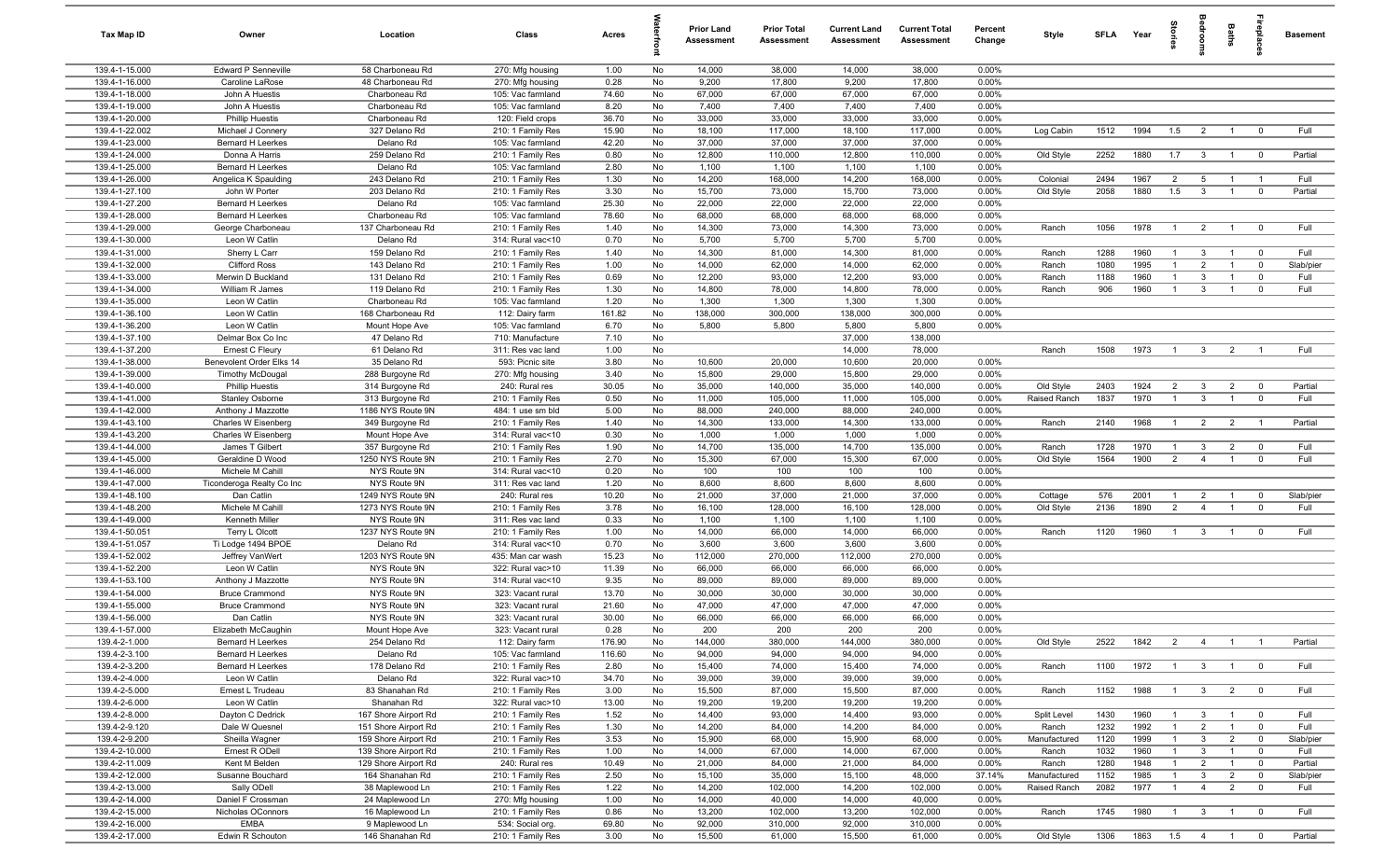| Tax Map ID                        | Owner                               | Location                               | Class                                  | Acres          |          | <b>Prior Land</b><br><b>Assessment</b> | <b>Prior Total</b><br>Assessment | <b>Current Land</b><br>Assessment | <b>Current Total</b><br><b>Assessment</b> | Percent<br>Change | Style                  |             | SFLA Year |                |                                  | Baths          |                         | <b>Basement</b>  |
|-----------------------------------|-------------------------------------|----------------------------------------|----------------------------------------|----------------|----------|----------------------------------------|----------------------------------|-----------------------------------|-------------------------------------------|-------------------|------------------------|-------------|-----------|----------------|----------------------------------|----------------|-------------------------|------------------|
| 139.4-2-18.000                    | Leon W Catlin                       | Shanahan Rd                            | 105: Vac farmland                      | 8.86           | No       | 8,000                                  | 8,000                            | 8,000                             | 8,000                                     | 0.00%             |                        |             |           |                |                                  |                |                         |                  |
| 139.4-2-19.110                    | Leon W Catlin                       | Delano Rd                              | 105: Vac farmland                      | 83.80          | No       | 53,000                                 | 53,000                           | 53,000                            | 53,000                                    | 0.00%             |                        |             |           |                |                                  |                |                         |                  |
| 139.4-2-19.120                    | Lee Catlin                          | Delano Rd                              | 322: Rural vac>10                      | 20.00          | No       | 7,500                                  | 7,500                            | 7,500                             | 7,500                                     | 0.00%             |                        |             |           |                |                                  |                |                         |                  |
| 139.4-2-19.200                    | Mark Nadeau                         | Delano Rd                              | 312: Vac w/imprv                       | 1.00           | No       | 2,100                                  | 4,100                            | 2,100                             | 4,100                                     | 0.00%             |                        |             |           |                |                                  |                |                         |                  |
| 139.4-2-20.000                    | Mark Nadeau                         | 68 Delano Rd                           | 210: 1 Family Res                      | 0.50           | No       | 10,600                                 | 39,000                           | 10,600                            | 39,000                                    | 0.00%             | Old Style              | 1380        | 1928      | 1.5            | $\mathbf{3}$                     |                | $\mathbf 0$             | Partial          |
| 139.4-2-21.000                    | Duane A Burger                      | 84 Delano Rd                           | 210: 1 Family Res                      | 3.10           | No       | 15,600                                 | 69,000<br>1,500                  | 15,600<br>1,500                   | 69,000                                    | 0.00%<br>0.00%    | Manufactured           | 1344        | 1996      |                | $\mathbf{3}$                     | $\overline{2}$ | $\mathbf 0$             | Slab/pier        |
| 139.4-2-22.000<br>139.4-2-23.000  | Duane A Burger<br>Leon W Catlin     | Delano Rd<br>Delano Rd                 | 314: Rural vac<10<br>105: Vac farmland | 0.40<br>9.84   | No<br>No | 1,500<br>8,900                         | 8,900                            | 8,900                             | 1,500<br>8,900                            | 0.00%             |                        |             |           |                |                                  |                |                         |                  |
| 139.4-3-1.002                     | Mary B Karkoski                     | 3482 NYS Route 74                      | 240: Rural res                         | 13.00          | No       | 19,200                                 | 85,000                           | 19,200                            | 85,000                                    | 0.00%             | Old Style              | 1733        | 1843      | 1.7            | $\overline{4}$                   | $\overline{2}$ | $\overline{1}$          | Full             |
| 139.4-3-1.100                     | Ann M Lamb                          | 3489 NYS Route 74                      | 240: Rural res                         | 43.20          | No       | 34,000                                 | 62,000                           | 34,000                            | 62,000                                    | 0.00%             | Old Style              | 910         | 1935      | 1.5            | $\mathbf{1}$                     | $\overline{1}$ | $\overline{0}$          | Slab/pier        |
| 139.15-1-1.100                    | <b>Reginald Curtis</b>              | 27 Warner Hill Rd                      | 210: 1 Family Res                      | 0.56           | No       | 11,400                                 | 72,000                           | 11,400                            | 72,000                                    | 0.00%             | Old Style              | 1131        | 1880      | 1.5            | $\overline{4}$                   | $\overline{1}$ | $\overline{0}$          | Partial          |
| 139.15-1-1.200                    | <b>Reginald Curtis</b>              | Warner Hill Rd                         | 314: Rural vac<10                      | 1.07           | No       | 8,500                                  | 8,500                            | 8,500                             | 8,500                                     | 0.00%             |                        |             |           |                |                                  |                |                         |                  |
| 139.15-1-2.000                    | Robert M Thompson Jr                | 23 Warner Hill Rd                      | 210: 1 Family Res                      | 0.50           | No       | 11,000                                 | 79,000                           | 11,000                            | 79,000                                    | 0.00%             | Bungalow               | 912         | 1953      | $\overline{1}$ | $\mathbf{3}$                     | $\overline{1}$ | $\overline{1}$          | Partial          |
| 139.15-1-3.000                    | Robert M Thompson Jr                | Warner Hill Rd                         | 314: Rural vac<10                      | 0.95           | No       | 8,200                                  | 8,200                            | 8,200                             | 8,200                                     | 0.00%             |                        |             |           |                |                                  |                |                         |                  |
| 139.15-1-4.000                    | Michael J Hollen                    | 17 Warner Hill Rd                      | 210: 1 Family Res                      | 1.56           | No       | 14,400                                 | 91,000                           | 14,400                            | 91,000                                    | 0.00%             | Old Style              | 1620        | 1920      | 1.5            | $\overline{4}$                   | $\overline{2}$ | - 1                     | Partial          |
| 139.15-1-5.110                    | Harold R Whitford Jr                | Warner Hill Rd                         | 311: Res vac land                      | 1.34           | No       | 400                                    | 400                              | 11,500                            | 11,500                                    | 2775.00%          |                        |             |           |                |                                  |                |                         |                  |
| 139.15-1-5.120                    | Fe Murphy                           | 3 Warner Hill Rd                       | 210: 1 Family Res                      | 1.25           | No       | 14,200                                 | 135,000                          | 14,200                            | 135,000                                   | 0.00%             | Colonial               | 2639        | 1848      | $\overline{2}$ | $\overline{4}$                   | $\overline{2}$ | $\mathbf 0$             | Full             |
| 139.15-1-6.000                    | Olde Schoolhouse Rest LLC           | 1523 NYS Route 9N                      | 421: Restaurant                        | 0.70           | No       | 56,000                                 | 180,000                          | 56,000                            | 180,000                                   | 0.00%             |                        |             |           |                |                                  |                |                         |                  |
| 139.15-1-7.000                    | Olde Schoolhouse Rest LLC           | 1521 NYS Route 9N                      | 484: 1 use sm bld                      | 0.10           | No       | 7,200                                  | 25,000                           | 7,200                             | 25,000                                    | 0.00%             |                        |             |           |                |                                  |                |                         |                  |
| 139.15-1-8.000<br>139.15-1-9.000  | Robert O Burris<br>Robert O Burris  | 1519 NYS Route 9N<br>1517 NYS Route 9N | 312: Vac w/imprv<br>210: 1 Family Res  | 0.10<br>0.70   | No<br>No | 7,200<br>12,200                        | 25,000<br>96,000                 | 7,200<br>12,200                   | 25,000<br>96,000                          | 0.00%<br>0.00%    | Old Style              | 1665        | 1883      | 1.5            | $\mathbf{3}$                     | $\overline{2}$ | $\overline{0}$          | Full             |
| 139.15-1-10.000                   | Carole M Ryan                       | 1513 NYS Route 9N                      | 210: 1 Family Res                      | 0.70           | No       | 12,200                                 | 104,000                          | 12,200                            | 104,000                                   | 0.00%             | Old Style              | 1658        | 1937      | $\overline{2}$ | $\mathbf{3}$                     | $\overline{1}$ | $\overline{0}$          | Full             |
| 139.15-1-11.000                   | Paul M Charboneau                   | 1511 NYS Route 9N                      | 210: 1 Family Res                      | 0.60           | No       | 11,600                                 | 71,000                           | 11,600                            | 71,000                                    | 0.00%             | Old Style              | 1379        | 1860      | 1.5            | $\mathbf{3}$                     | $\overline{1}$ | $\overline{0}$          | Partial          |
| 139.15-1-12.000                   | <b>Philip A Huestis</b>             | Veterans Rd                            | 314: Rural vac<10                      | 0.90           | No       | 900                                    | 900                              | 900                               | 900                                       | 0.00%             |                        |             |           |                |                                  |                |                         |                  |
| 139.15-1-13.000                   | Gordon L Rafferty                   | 20 Veterans Rd                         | 210: 1 Family Res                      | 1.60           | No       | 14,500                                 | 59,000                           | 14,500                            | 59,000                                    | 0.00%             | Old Style              | 1590        | 1835      | 1.5            | $\overline{4}$                   | $\overline{1}$ | $\overline{\mathbf{0}}$ | Partial          |
| 139.15-1-14.000                   | John A Huestis                      | Warner Hill Rd                         | 105: Vac farmland                      | 3.40           | No       | 3,100                                  | 3,100                            | 3,100                             | 3,100                                     | 0.00%             |                        |             |           |                |                                  |                |                         |                  |
| 139.15-2-1.000                    | Floyd M Scott                       | 19 Veterans Rd                         | 210: 1 Family Res                      | 1.20           | No       | 14,100                                 | 77,000                           | 14,100                            | 77,000                                    | 0.00%             | Old Style              | 1570        | 1850      | $\overline{2}$ | $\overline{4}$                   | $\overline{1}$ | $\overline{0}$          | Full             |
| 139.15-2-2.000                    | Norman T Blais                      | 17 Veterans Rd                         | 210: 1 Family Res                      | 0.57           | No       | 9,400                                  | 90,000                           | 9,400                             | 90,000                                    | 0.00%             | Cape Cod               | 1512        | 1970      | 1.7            | $\overline{4}$                   | $\overline{1}$ | $\mathbf 0$             | Full             |
| 139.15-2-3.000                    | Laura L Moffett                     | 13 Veterans Rd                         | 210: 1 Family Res                      | 0.74           | No       | 14,100                                 | 103,000                          | 14,100                            | 103,000                                   | 0.00%             | Cape Cod               | 1716        | 1960      | 1.5            | $\overline{4}$                   | $\overline{2}$ | $\mathbf 0$             | Full             |
| 139.15-2-4.000                    | John P Huestis                      | 1505 NYS Route 9N                      | 210: 1 Family Res                      | 0.45           | No       | 10,600                                 | 49,000                           | 10,600                            | 49,000                                    | 0.00%             | Old Style              | 1189        | 1900      | 1.5            | $\overline{\mathbf{3}}$          |                | $\mathbf 0$             | Full             |
| 139.15-2-5.000                    | John A Huestis                      | NYS Route 9N                           | 314: Rural vac<10                      | 3.10           | No       | 10,300                                 | 10,300                           | 10,300                            | 10,300                                    | 0.00%             |                        |             |           |                |                                  |                |                         |                  |
| 139.15-2-6.000                    | Julie Huestis M LaPointe            | 1493 NYS Route 9N                      | 210: 1 Family Res                      | 0.40           | No       | 10,200                                 | 49,000                           | 10,200                            | 49,000                                    | 0.00%             | Colonial               | 1300        | 1955      | $\overline{2}$ | $\mathbf{3}$                     |                | $\overline{0}$          | Full             |
| 139.15-2-7.000                    | Sally L Curtis                      | 1489 NYS Route 9N                      | 210: 1 Family Res                      | 2.80           | No       | 15,400                                 | 92,000                           | 15,400                            | 92,000                                    | 0.00%             | Old Style              | 2067        | 1850      | $\overline{2}$ | $5\overline{)}$                  | $\overline{1}$ | $\overline{1}$          | Partial          |
| 139.15-2-8.000                    | Walter R Porter                     | NYS Route 9N                           | 311: Res vac land                      | 1.29           | No       | 1,000                                  | 1,000                            | 1,000                             | 1,000                                     | 0.00%             |                        |             | 1940      | $\overline{1}$ |                                  | $\overline{1}$ | $\overline{1}$          |                  |
| 139.15-2-9.000<br>139.15-2-10.000 | Robert Thompson Jr<br>Evelyn Porter | 1485 NYS Route 9N<br>1479 NYS Route 9N | 210: 1 Family Res<br>210: 1 Family Res | 0.35<br>0.57   | No<br>No | 9,400<br>11,400                        | 48,000<br>94,000                 | 9,400<br>11,400                   | 48,000<br>94,000                          | 0.00%<br>0.00%    | Old Style<br>Old Style | 962<br>1603 | 1850      | 1.5            | $\overline{2}$<br>$\overline{4}$ | $\overline{2}$ | $\overline{0}$          | Crawl<br>Partial |
| 139.15-2-11.000                   | Susanne M Huestis                   | 1477 NYS Route 9N                      | 210: 1 Family Res                      | 0.33           | No       | 10,200                                 | 49,000                           | 10,200                            | 49,000                                    | 0.00%             | Manufactured           | 1269        | 2003      | $\overline{1}$ | $\mathbf{3}$                     | $\overline{1}$ | $\overline{0}$          | Slab/pier        |
| 139.15-2-12.000                   | Theodore C Peeters                  | 1471 NYS Route 9N                      | 210: 1 Family Res                      | 0.51           | No       | 10,200                                 | 65,000                           | 10,200                            | 65,000                                    | 0.00%             | Colonial               | 1450        | 1940      | $\overline{2}$ | $\mathbf{3}$                     | $\mathbf{1}$   | $\mathbf 0$             | Full             |
| 139.15-2-13.000                   | Reta Harrington                     | 1469 NYS Route 9N                      | 210: 1 Family Res                      | 0.36           | No       | 10,200                                 | 78,000                           | 10,200                            | 78,000                                    | 0.00%             | Cape Cod               | 1176        | 1938      | 1.5            | $\mathbf{3}$                     | -1             | $\mathbf 0$             | Full             |
| 139.15-2-14.002                   | Roxie L Breeyear                    | 1461 NYS Route 9N                      | 210: 1 Family Res                      | 1.14           | No       | 14,100                                 | 124,000                          | 14,100                            | 124,000                                   | 0.00%             | Ranch                  | 1792        | 2000      | $\mathbf{1}$   | $\mathbf{3}$                     | $\overline{2}$ | $\mathbf 0$             | Full             |
| 139.15-2-15.100                   | Robert J Palandrani Jr              | 1385 NYS Route 9N                      | 220: 2 Family Res                      | 12.91          | No       | 19,700                                 | 143,000                          | 19,700                            | 143,000                                   | 0.00%             | Old Style              | 2267        | 1920      | 1.7            | 5                                | 3              | $\overline{1}$          | Full             |
| 139.15-3-2.000                    | Colby Fahey                         | 1518 NYS Route 9N                      | 210: 1 Family Res                      | 0.70           | No       | 12,200                                 | 82,000                           | 12,200                            | 82,000                                    | 0.00%             | Old Style              | 1920        | 1820      | 1.5            | $\mathbf{3}$                     | $\overline{1}$ | $\mathbf 0$             | Partial          |
| 139.15-3-3.000                    | Jon Hinkamp                         | 1512 NYS Route 9N                      | 220: 2 Family Res                      | 8.10           | No       | 19,900                                 | 252,000                          | 19,900                            | 252,000                                   | 0.00%             | Old Style              | 2538        | 1880      | $\overline{2}$ | $\overline{4}$                   | 3              | $\overline{1}$          | Full             |
| 139.15-3-4.002                    | John A Huestis                      | 1500 NYS Route 9N                      | 210: 1 Family Res                      | 0.65           | No       | 11,900                                 | 39,000                           | 11,900                            | 39,000                                    | 0.00%             | Old Style              | 1062        | 1890      | 1.5            | $\overline{2}$                   |                | $\mathbf 0$             | Partial          |
| 139.15-3-5.110                    | <b>Phillip Huestis</b>              | 1490 NYS Route 9N                      | 112: Dairy farm                        | 69.00          | No       | 62,000                                 | 87,000                           | 62,000                            | 87,000                                    | 0.00%             |                        |             |           |                |                                  |                |                         |                  |
| 139.15-3-6.000<br>139.15-3-7.000  | John A Huestis<br>John A Huestis    | NYS Route 9N<br>Charboneau Rd          | 105: Vac farmland<br>105: Vac farmland | 18.40<br>24.80 | No<br>No | 16,600<br>22,000                       | 16,600<br>22,000                 | 16,600<br>22,000                  | 16,600<br>22,000                          | 0.00%<br>0.00%    |                        |             |           |                |                                  |                |                         |                  |
| 139.15-3-8.100                    | William Polihronakis                | NYS Route 9N                           | 312: Vac w/imprv                       | 15.90          | No       | 13,000                                 | 40,000                           | 13,000                            | 40,000                                    | 0.00%             |                        |             |           |                |                                  |                |                         |                  |
| 139.15-3-8.200                    | William Polihronakis                | 9 Charboneau Rd                        | 210: 1 Family Res                      | 4.40           | No       | 16,600                                 | 170,000                          | 16,600                            | 170,000                                   | 0.00%             | Contemporary           | 1852        | 1984      | $\overline{1}$ | $\mathbf{3}$                     | $\mathbf{3}$   | $\overline{1}$          | Full             |
| 139.15-3-9.000                    | Diana L Wood                        | 1422 NYS Route 9N                      | 210: 1 Family Res                      | 6.00           | No       | 17,800                                 | 74,000                           | 17,800                            | 74,000                                    | 0.00%             | Ranch                  | 999         | 1953      | $\mathbf{1}$   | $\overline{2}$                   | $\mathbf{1}$   | $\overline{0}$          | Full             |
| 139.15-3-10.000                   | <b>Tammy Tompkins</b>               | 1424 NYS Route 9N                      | 210: 1 Family Res                      | 0.50           | No       | 11,000                                 | 33,000                           | 11,000                            | 33,000                                    | 0.00%             | Cottage                | 780         | 1952      | $\mathbf{1}$   | $\overline{4}$                   | $\overline{1}$ | $\overline{0}$          | Full             |
| 139.15-3-11.000                   | William Polihronakis                | 1444 NYS Route 9N                      | 240: Rural res                         | 16.60          | No       | 26,000                                 | 149,000                          | 26,000                            | 149,000                                   | 0.00%             | Old Style              | 1872        | 1900      | $\overline{2}$ | $\mathbf{3}$                     | $\mathbf{1}$   | $\mathbf 0$             | Full             |
| 139.15-3-12.000                   | Pearl Sharrow                       | 1450 NYS Route 9N                      | 210: 1 Family Res                      | 0.40           | No       | 10,200                                 | 78,000                           | 10,200                            | 78,000                                    | 0.00%             | Old Style              | 1296        | 1930      | $\overline{2}$ | $\mathbf{3}$                     | $\mathbf{1}$   | $\overline{1}$          | Full             |
| 139.15-3-13.002                   | Sportster Realty Corp               | 1456 NYS Route 9N                      | 210: 1 Family Res                      | 1.30           | No       | 14,200                                 | 188,000                          | 14,200                            | 188,000                                   | 0.00%             | Old Style              | 3960        | 1880      | 2              | $\overline{4}$                   |                | $\mathbf 0$             | Slab/pier        |
| 139.48-1-1.100                    | Richard J Hurlburt                  | 126 Warner Hill Rd                     | 210: 1 Family Res                      | 1.66           | No       | 14,600                                 | 93,000                           | 14,600                            | 93,000                                    | 0.00%             | Ranch                  | 1400        | 1967      |                | $\mathbf{3}$                     |                | $\overline{1}$          | Full             |
| 139.48-1-2.304                    | Arthur G Watrous                    | 16 Dusty Ln                            | 210: 1 Family Res                      | 1.44           | No       | 14,300                                 | 59,000                           | 14,300                            | 59,000                                    | 0.00%             | Ranch                  | 672         | 1993      |                | $\overline{2}$                   |                | $\mathbf 0$             | Full             |
| 139.48-1-3.012                    | Robert L Fuller                     | 120 Warner Hill Rd                     | 210: 1 Family Res                      | 0.80           | No       | 12,800                                 | 120,000                          | 12,800                            | 125,000                                   | 4.17%             | Ranch                  | 1361        | 1968      |                | $\overline{4}$                   | $\overline{2}$ | $\mathbf 0$             | Full             |
| 139.48-1-4.015                    | <b>Calvin Cross</b>                 | 132 Warner Hill Rd                     | 210: 1 Family Res                      | 0.50           | No       | 11,000                                 | 68,000                           | 11,000                            | 68,000                                    | 0.00%             | Old Style              | 1508        | 1935      | $\overline{2}$ | $\mathbf{3}$                     | $\overline{1}$ | $\overline{1}$          | Full             |
| 139.48-1-5.000                    | Douglas R Spring                    | Warner Hill Rd                         | 314: Rural vac<10                      | 0.30           | No       | 400                                    | 400                              | 400                               | 400                                       | 0.00%             |                        |             |           |                |                                  |                |                         |                  |
| 139.48-1-6.000                    | Douglas R Spring                    | 8 Dusty Ln                             | 270: Mfg housing                       | 1.40           | No       | 14,300                                 | 37,000                           | 14,300                            | 37,000                                    | 0.00%             | Raised Ranch           | 1952        |           | $\overline{1}$ |                                  |                |                         | Full             |
| 139.48-1-7.000<br>139.48-1-8.000  | Lyndon J Johnson<br>Darwin A Tubbs  | 98 Warner Hill Rd<br>Warner Hill Rd    | 210: 1 Family Res<br>314: Rural vac<10 | 0.60<br>0.30   | No<br>No | 11,600<br>400                          | 112,000<br>400                   | 11,600<br>400                     | 112,000<br>400                            | 0.00%<br>0.00%    |                        |             | 1976      |                | $\mathbf{3}$                     | $\overline{2}$ | $\mathbf 0$             |                  |
| 139.48-1-9.000                    | Darwin A Tubbs                      | 110 Warner Hill Rd                     | 210: 1 Family Res                      | 0.30           | No       | 9,400                                  | 56,000                           | 9,400                             | 56,000                                    | 0.00%             | Ranch                  | 1040        | 1964      | $\overline{1}$ | $\overline{4}$                   |                | $\mathbf 0$             | Full             |
| 139.48-1-10.000                   | Lloyd A Laslow                      | 116 Warner Hill Rd                     | 210: 1 Family Res                      | 0.30           | No       | 9,400                                  | 61,000                           | 9,400                             | 61,000                                    | 0.00%             | Ranch                  | 960         | 1964      | $\overline{1}$ | $\overline{\mathbf{3}}$          |                | $\overline{0}$          | Full             |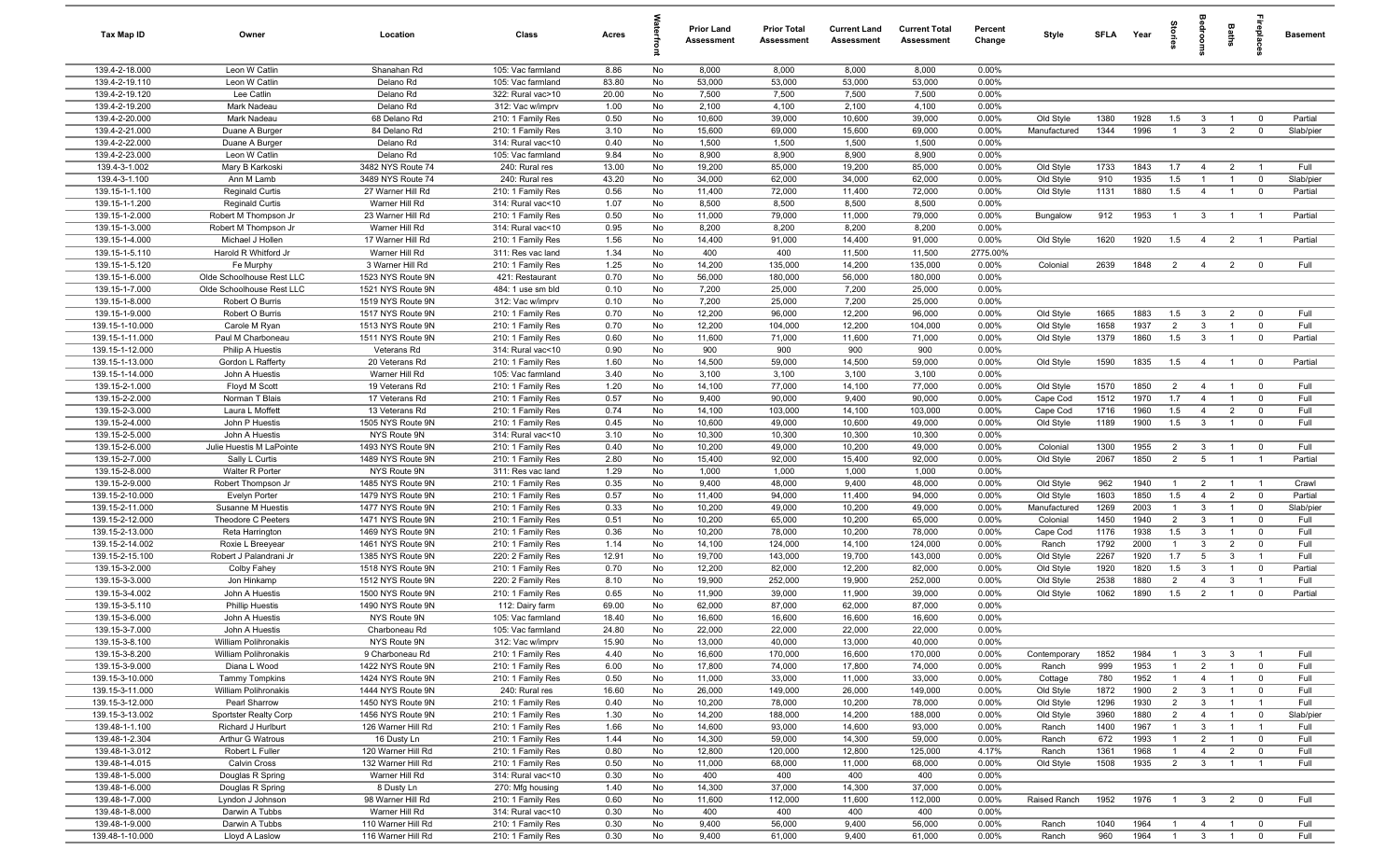| Tax Map ID                      | Owner                                       | Location                             | Class                                  | Acres            |            | <b>Prior Land</b><br><b>Assessment</b> | <b>Prior Total</b><br>Assessment | <b>Current Land</b><br>Assessment | <b>Current Total</b><br><b>Assessment</b> | Percent<br>Change | Style        | <b>SFLA</b> | Year         |                |                         | Baths          |                            | <b>Basement</b>   |
|---------------------------------|---------------------------------------------|--------------------------------------|----------------------------------------|------------------|------------|----------------------------------------|----------------------------------|-----------------------------------|-------------------------------------------|-------------------|--------------|-------------|--------------|----------------|-------------------------|----------------|----------------------------|-------------------|
| 139.48-1-11.000                 | <b>Michael Moses</b>                        | 7 Dusty Ln                           | 270: Mfg housing                       | 0.72             | No         | 12,300                                 | 32,000                           | 12,300                            | 32,000                                    | 0.00%             |              |             |              |                |                         |                |                            |                   |
| 140.1-1-1.001                   | International Paper Co                      | 466 Shore Airport Rd                 | 710: Manufacture                       | 531.30           | No         | 3,100,000                              | 64,000,000                       | 3,100,000                         | 61,000,000                                | $-4.69%$          |              |             |              |                |                         |                |                            |                   |
| 140.1-1-1.001/1                 | Specialty Minerals Inc                      | Shore Airport Rd                     | 710: Manufacture                       | 0.01             | No         | 100                                    | 790,240                          | 100                               | 790,240                                   | 0.00%             |              |             |              |                |                         |                |                            |                   |
| 140.1-1-2.002                   | Raymond H Cooper                            | 39 Lester Hack Rd                    | 210: 1 Family Res                      | 2.30             | No         | 13,000                                 | 40,000                           | 13,000                            | 40,000                                    | 0.00%             | Cottage      | 868         | 1958         | $\overline{1}$ | $\overline{2}$          |                | $\mathbf 0$                | Full              |
| 140.1-1-3.000                   | International Paper Co                      | Shore Airport Rd                     | 340: Vacant indus                      | 1.40             | No         | 3,500                                  | 3,500                            | 3,500                             | 3,500                                     | 0.00%             |              |             |              |                |                         |                |                            |                   |
| 140.1-1-4.000                   | International Paper Co                      | Shore Airport Rd                     | 710: Manufacture                       | 15.20            | No         | 56,000                                 | 680,000                          | 56,000                            | 680,000                                   | 0.00%             |              |             |              |                |                         |                |                            |                   |
| 140.1-1-5.100                   | Raymond H Cooper                            | Shore Airport Rd                     | 260: Seasonal res                      | 1.50             | Yes<br>Yes | 5,300                                  | 10,200                           | 5,300                             | 10,200                                    | 0.00%             |              |             |              |                |                         |                |                            |                   |
| 140.1-1-5.200<br>140.1-1-5.300  | Gordon R Cooper<br>Raymond H Cooper         | Shore Airport Rd<br>Shore Airport Rd | 313: Watrfrnt vac<br>313: Watrfrnt vac | 0.64<br>0.32     | Yes        | 6,100<br>3,700                         | 6,100<br>3,700                   | 6,100<br>3,700                    | 6,100<br>3,700                            | 0.00%<br>0.00%    |              |             |              |                |                         |                |                            |                   |
| 140.1-1-5.400                   | Marc A Cooper                               | Shore Airport Rd                     | 313: Watrfrnt vac                      | 1.00             | Yes        | 1,800                                  | 1,800                            | 1,800                             | 1,800                                     | 0.00%             |              |             |              |                |                         |                |                            |                   |
| 140.1-1-5.500                   | Marc A Cooper                               | Shore Airport Rd                     | 316: Wr vac w/imp                      | 0.66             | Yes        | 6,100                                  | 10,600                           | 6,100                             | 10,600                                    | 0.00%             |              |             |              |                |                         |                |                            |                   |
| 140.1-1-6.000                   | International Paper Co                      | Shore Airport Rd                     | 340: Vacant indus                      | 24.60            | No         | 492,000                                | 492,000                          | 492,000                           | 492,000                                   | 0.00%             |              |             |              |                |                         |                |                            |                   |
| 140.1-1-7.000/9                 | D&H Railway Corp                            | Shore Airport Rd                     | 260: Seasonal res                      | 0.01             | No         | $\mathbf 0$                            | 4,400                            | $\overline{0}$                    | 4,400                                     | 0.00%             | Cottage      | 440         | 1950         | $\overline{1}$ | $\mathbf 0$             | $\mathbf 0$    | $\mathbf 0$                | Slab/pier         |
| 140.1-1-8.000                   | International Paper Co                      | Shore Airport Rd                     | 340: Vacant indus                      | 16.20            | No         | 324,000                                | 324,000                          | 324,000                           | 324,000                                   | 0.00%             |              |             |              |                |                         |                |                            |                   |
| 140.3-1-1.000                   | International Paper Co                      | Shore Airport Rd                     | 340: Vacant indus                      | 145.20           | No         | 363,000                                | 363,000                          | 363,000                           | 363,000                                   | 0.00%             |              |             |              |                |                         |                |                            |                   |
| 140.3-1-2.000                   | International Paper Co                      | Shore Airport Rd                     | 340: Vacant indus                      | 168.46           | No         | 421,000                                | 421,000                          | 421,000                           | 421,000                                   | 0.00%             |              |             |              |                |                         |                |                            |                   |
| 140.3-1-3.000                   | International Paper Co                      | Shore Airport Rd                     | 314: Rural vac<10                      | 2.30             | No         | 5,800                                  | 5,800                            | 5,800                             | 5,800                                     | 0.00%             |              |             |              |                |                         |                |                            |                   |
| 140.3-1-4.110                   | International Paper Co                      | Shore Airport Rd                     | 340: Vacant indus                      | 302.09           | No         | 755,000                                | 755,000                          | 755,000                           | 755,000                                   | 0.00%             |              |             |              |                |                         |                |                            |                   |
| 140.3-1-4.120                   | Michael A Bush                              | Shore Airport Rd                     | 312: Vac w/imprv                       | 7.29             | No         | 18,700                                 | 77,000                           | 18,700                            | 77,000                                    | 0.00%             |              |             |              |                |                         |                |                            |                   |
| 140.3-1-4.130                   | Michael A Bush                              | 282 Shore Airport Rd                 | 270: Mfg housing                       | 2.00             | No         | 14,800                                 | 24,000                           | 14,800                            | 24,000                                    | 0.00%             |              |             |              |                |                         |                |                            |                   |
| 140.3-1-4.200                   | Michael A Bush                              | 287 Shore Airport Rd                 | 210: 1 Family Res                      | 1.00             | No         | 14,000                                 | 116,000                          | 14,000                            | 116,000                                   | 0.00%             | Old Style    | 2430        | 1800         | $\overline{2}$ | $\overline{4}$          | $\overline{1}$ | $\overline{0}$             | Full              |
| 140.3-1-5.000                   | Alvin L Bush                                | 281 Shore Airport Rd                 | 210: 1 Family Res                      | 0.81             | No         | 12,800                                 | 106,000                          | 12,800                            | 106,000                                   | 0.00%             | Old Style    | 1872        | 1845         | $\overline{2}$ | $\overline{4}$          | $\overline{1}$ | $\overline{1}$             | Full              |
| 140.3-1-6.002                   | John E Cooper                               | 232 Shore Airport Rd                 | 210: 1 Family Res                      | 14.65            | No         | 24,000                                 | 92,000                           | 24,000                            | 92,000                                    | 0.00%             | Ranch        | 1248        | 1993         | $\overline{1}$ | $\overline{2}$          | $\overline{2}$ | $\overline{0}$             | Crawl             |
| 140.3-1-6.111                   | Robert C Gautreau                           | 262 Shore Airport Rd                 | 240: Rural res                         | 11.16            | No         | 22,000                                 | 103,000                          | 22,000                            | 103,000                                   | $0.00\%$          | Old Style    | 2288        | 1860         | $\overline{2}$ | $\mathbf{3}$            | $\overline{1}$ | $\mathbf 0$                | Partial           |
| 140.3-1-6.200                   | Donald Maye                                 | 190 Shore Airport Rd                 | 280: Multiple res                      | 3.23             | No         | 29,000                                 | 152,000                          | 29,000                            | 152,000                                   | 0.00%             | Ranch        | 768         | 1983         | $\overline{1}$ | $\overline{1}$          | $\mathbf{1}$   | $\mathbf 0$                | Slab/pier         |
| 140.3-1-7.000                   | William Stone                               | Shore Airport Rd                     | 314: Rural vac<10                      | 1.38             | No         | 8,700                                  | 8,700                            | 8,700                             | 8,700                                     | 0.00%             |              |             |              |                |                         |                |                            |                   |
| 140.3-1-8.000                   | Steven W Whitford                           | 212 Shore Airport Rd                 | 210: 1 Family Res                      | 1.38             | No         | 14,300                                 | 85,000                           | 14,300                            | 85,000                                    | 0.00%             | Ranch        | 960         | 1960         | $\overline{1}$ | $\overline{2}$          | $\overline{1}$ | $\overline{1}$             | Full              |
| 140.3-1-9.000<br>140.3-1-10.100 | Fort Ti Assoc Inc<br>Mark Nadeau            | Shore Airport Rd                     | 314: Rural vac<10<br>210: 1 Family Res | 67.60<br>6.89    | No<br>No   | 28,000<br>18,400                       | 28,000<br>32,000                 | 28,000<br>18,400                  | 28,000<br>32,000                          | 0.00%<br>0.00%    | Old Style    | 1367        | 1860         | 1.5            | $\mathbf{3}$            | $\overline{1}$ | $\overline{0}$             | Full              |
| 140.3-1-10.200                  | Herbert Trainor Jr                          | 178 McCaughin Rd<br>McCaughin Rd     | 314: Rural vac<10                      | 1.01             | No         | 8,400                                  | 8,400                            | 8,400                             | 8,400                                     | 0.00%             |              |             |              |                |                         |                |                            |                   |
| 140.3-1-10.311                  | Mark Nadeau                                 | 222 McCaughin Rd                     | 270: Mfg housing                       | 3.81             | No         | 16,100                                 | 25,000                           | 16,100                            | 25,000                                    | 0.00%             |              |             |              |                |                         |                |                            |                   |
| 140.3-1-10.312                  | Mark T Nadeau                               | McCaughin Rd                         | 270: Mfg housing                       | 0.08             | No         | 4,800                                  | 19,000                           | 4,800                             | 19,000                                    | 0.00%             |              |             |              |                |                         |                |                            |                   |
| 140.3-1-10.321                  | Mark T Nadeau                               | McCaughin Rd                         | 311: Res vac land                      | 0.08             | No         | 100                                    | 100                              | 100                               | 100                                       | 0.00%             |              |             |              |                |                         |                |                            |                   |
| 140.3-1-10.322                  | Mark T Nadeau                               | McCaughin Rd                         | 311: Res vac land                      | 1.39             | No         | 8,700                                  | 8,700                            | 8,700                             | 8,700                                     | 0.00%             |              |             |              |                |                         |                |                            |                   |
| 140.3-1-11.000                  | <b>Herbert Trainor</b>                      | 200 McCaughin Rd                     | 475: Junkyard                          | 1.00             | No         | 16,000                                 | 51,000                           | 16,000                            | 51,000                                    | 0.00%             |              |             |              |                |                         |                |                            |                   |
| 140.3-1-12.000                  | Robert C Gautreau                           | Shore Airport Rd                     | 323: Vacant rural                      | 0.49             | No         | 400                                    | 400                              | 400                               | 400                                       | 0.00%             |              |             |              |                |                         |                |                            |                   |
| 140.3-2-1.000                   | International Paper Co                      | Shore Airport Rd                     | 340: Vacant indus                      | 10.20            | No         | 204,000                                | 204,000                          | 204,000                           | 204,000                                   | 0.00%             |              |             |              |                |                         |                |                            |                   |
| 140.3-2-2.000                   | International Paper Co                      | Shore Airport Rd                     | 340: Vacant indus                      | 12.70            | No         | 254,000                                | 254,000                          | 254,000                           | 254,000                                   | 0.00%             |              |             |              |                |                         |                |                            |                   |
| 140.3-2-3.000                   | Helen M Lange                               | 187 Kirby Pt                         | 280: Multiple res                      | 14.54            | Yes        | 103,000                                | 200,000                          | 103,000                           | 200,000                                   | 0.00%             | Old Style    | 1131        | 1950         | 1.5            | $\mathbf{3}$            | $\overline{1}$ | $\overline{0}$             | Crawl             |
| 140.3-2-4.000                   | Paul Gauger                                 | 150 Kirby Pt                         | 210: 1 Family Res                      | 0.88             | Yes        | 52,000                                 | 90,000                           | 52,000                            | 90,000                                    | 0.00%             | Old Style    | 891         | 1930         | $\mathbf{1}$   | $\overline{2}$          | $\mathbf{1}$   | $\mathbf 0$                | Full              |
| 140.3-2-5.100                   | Robert Landry                               | 146 Kirby Pt                         | 260: Seasonal res                      | 0.73             | Yes        | 22,000                                 | 73,000                           | 22,000                            | 73,000                                    | 0.00%             | Cottage      | 648         | 2003         | $\mathbf{1}$   | $\overline{2}$          |                | $\mathbf 0$                | Full              |
| 140.3-2-5.200                   | Brenda L Diehl                              | 146 Kirby Pt                         | 260: Seasonal res                      | 0.49             | Yes        | 16,600                                 | 29,000                           | 16,600                            | 29,000                                    | 0.00%             | Cottage      | 483         | 1940         |                | $\overline{1}$          | $\mathbf{1}$   | $\mathbf 0$                | Slab/pier         |
| 140.3-2-5.300                   | Dennis M Landry                             | 146 Kirby Pt                         | 260: Seasonal res                      | 0.50             | Yes        | 16,200                                 | 27,000                           | 16,200                            | 27,000                                    | 0.00%             | Cottage      | 420         | 1930         |                |                         |                | $^{\circ}$                 | Slab/pier         |
| 140.3-2-6.000<br>140.3-2-7.000  | Paul Gauger                                 | 168 Kirby Pt                         | 260: Seasonal res                      | 0.70             | Yes        | 36,000                                 | 37,000                           | 36,000                            | 37,000                                    | 0.00%             | Cottage      | 418<br>1008 | 1900<br>1996 |                |                         |                | $\mathbf 0$<br>$\mathbf 0$ | Slab/pier<br>Full |
| 140.3-2-8.000                   | James M Thompson<br>International Paper Co  | 158 Kirby Pt<br>Shore Airport Rd     | 210: 1 Family Res<br>340: Vacant indus | 0.40<br>44.43    | Yes<br>Yes | 27,000<br>140,000                      | 100,000<br>140,000               | 27,000<br>140,000                 | 100,000<br>140,000                        | 0.00%<br>0.00%    | Cape Cod     |             |              | 1.5            |                         |                |                            |                   |
| 140.3-2-9.000                   | Fort Ti Assoc Inc                           | McCaughin Rd                         | 313: Watrfrnt vac                      | 119.30           | Yes        | 326,000                                | 326,000                          | 326,000                           | 326,000                                   | 0.00%             |              |             |              |                |                         |                |                            |                   |
| 140.3-2-10.000                  | Fort Ti Assoc Inc                           | McCaughin Rd                         | 313: Watrfrnt vac                      | 57.20            | Yes        | 195,000                                | 195,000                          | 195,000                           | 195,000                                   | 0.00%             |              |             |              |                |                         |                |                            |                   |
| 149.-1-10.000                   | Donald W Smith                              | 368 Putts Pond Rd                    | 240: Rural res                         | 195.60           | No         | 108,000                                | 154,000                          | 108,000                           | 154,000                                   | 0.00%             | Old Style    | 352         | 1940         | $\overline{1}$ | $\overline{1}$          | $\overline{1}$ | $\mathbf 0$                | Full              |
| 149.-1-11.005                   | Shane M Gunning                             | 215 Putts Pond Rd                    | 240: Rural res                         | 152.15           | No         | 76,000                                 | 167,000                          | 76,000                            | 167,000                                   | 0.00%             | Old Style    | 1410        | 1890         | 2              | $\mathbf{3}$            | $\mathbf{1}$   | $\overline{0}$             | Partial           |
| 149.-1-11.120                   | James OBryan                                | 247 Putts Pond Rd                    | 210: 1 Family Res                      | 1.72             | No         | 14,500                                 | 156,000                          | 14,500                            | 156,000                                   | 0.00%             | Colonial     | 1992        | 1996         | $\overline{2}$ | $\overline{\mathbf{3}}$ | $\overline{2}$ | $\mathbf 0$                | Full              |
| 149.-1-12.100                   | Michael J Maheux                            | 250 Canfield Rd                      | 240: Rural res                         | 26.59            | No         | 26,000                                 | 139,000                          | 26,000                            | 139,000                                   | 0.00%             | Contemporary | 1698        | 1997         | 1.7            | $\overline{\mathbf{3}}$ | $\overline{2}$ | $\mathbf 0$                | Full              |
| 149.-1-12.200                   | Michael J Maheux                            | Canfield Rd                          | 323: Vacant rural                      | 5.20             | No         | 3,900                                  | 3,900                            | 3,900                             | 3,900                                     | 0.00%             |              |             |              |                |                         |                |                            |                   |
| 149.-1-13.000                   | Kyle Fillion                                | 260 Canfield Rd                      | 240: Rural res                         | 11.17            | No         | 33,000                                 | 140,000                          | 33,000                            | 140,000                                   | 0.00%             | Log Cabin    | 1224        | 1987         | 1.5            | $\overline{2}$          | $\overline{1}$ | $\mathbf 0$                | Full              |
| 149.-1-14.100                   | Charles R Gonyea                            | 278 Canfield Rd                      | 240: Rural res                         | 55.76            | No         | 37,000                                 | 93,000                           | 37,000                            | 93,000                                    | 0.00%             | Colonial     | 1440        | 1978         | 2              | $\overline{4}$          | $\overline{1}$ | $\mathbf 0$                | Full              |
| 149.-1-14.200                   | Henry Jordan                                | 288 Canfield Rd                      | 210: 1 Family Res                      | 5.00             | No         | 17,000                                 | 76,000                           | 17,000                            | 76,000                                    | 0.00%             | Raised Ranch | 1120        | 1985         |                | $\overline{4}$          |                | $\mathbf 0$                | Full              |
| 149.-1-15.110                   | Peter Mars                                  | 302 Canfield Rd                      | 280: Multiple res                      | 48.43            | No         | 54,000                                 | 207,000                          | 54,000                            | 207,000                                   | 0.00%             | Ranch        | 1920        | 1981         |                | $\overline{4}$          | $\overline{1}$ | $\overline{0}$             | Crawl             |
| 149.-1-15.120                   | Peter E Mars                                | Canfield Rd                          | 210: 1 Family Res                      | 2.50             | No         | 14,600                                 | 89,000                           | 14,600                            | 89,000                                    | 0.00%             | Ranch        | 1944        | 1989         | $\overline{1}$ | $\overline{4}$          | $\overline{2}$ | $\overline{0}$             | Crawl             |
| 149.-1-15.200                   | Michael Mars                                | 285 Canfield Rd                      | 210: 1 Family Res                      | 3.20             | No         | 15,700                                 | 65,000                           | 15,700                            | 65,000                                    | 0.00%             | Manufactured | 1344        | 2002         | $\overline{1}$ | $\mathbf{3}$            | $\overline{2}$ | $\overline{0}$             | Slab/pier         |
| 149.-1-16.000                   | Lance W Dixon                               | 231 Canfield Rd                      | 240: Rural res                         | 44.30            | No         | 33,000                                 | 166,000                          | 33,000                            | 166,000                                   | 0.00%             | Old Style    | 2918        | 1900         | $\overline{2}$ | $\overline{7}$          | 3              | $\overline{1}$             | Partial           |
| 149.-1-17.200<br>149.-1-18.000  | Shane Gunning<br>Lyme Adk Timberlands I LLC | Canfield Rd<br>Canfield Rd           | 322: Rural vac>10<br>910: Priv forest  | 153.27<br>100.00 | No<br>No   | 69,000<br>51,000                       | 69,000<br>51,000                 | 69,000<br>51,000                  | 69,000<br>51,000                          | 0.00%<br>0.00%    |              |             |              |                |                         |                |                            |                   |
| 149.-1-19.000                   | Lyme Adk Timberlands I LLC                  | Canfield Rd                          | 910: Priv forest                       | 92.60            | No         | 38,000                                 | 38,000                           | 38,000                            | 38,000                                    | 0.00%             |              |             |              |                |                         |                |                            |                   |
| 149.-1-20.000                   | Lyme Adk Timberlands I LLC                  | Canfield Rd                          | 910: Priv forest                       | 107.30           | No         | 46,000                                 | 46,000                           | 46,000                            | 46,000                                    | 0.00%             |              |             |              |                |                         |                |                            |                   |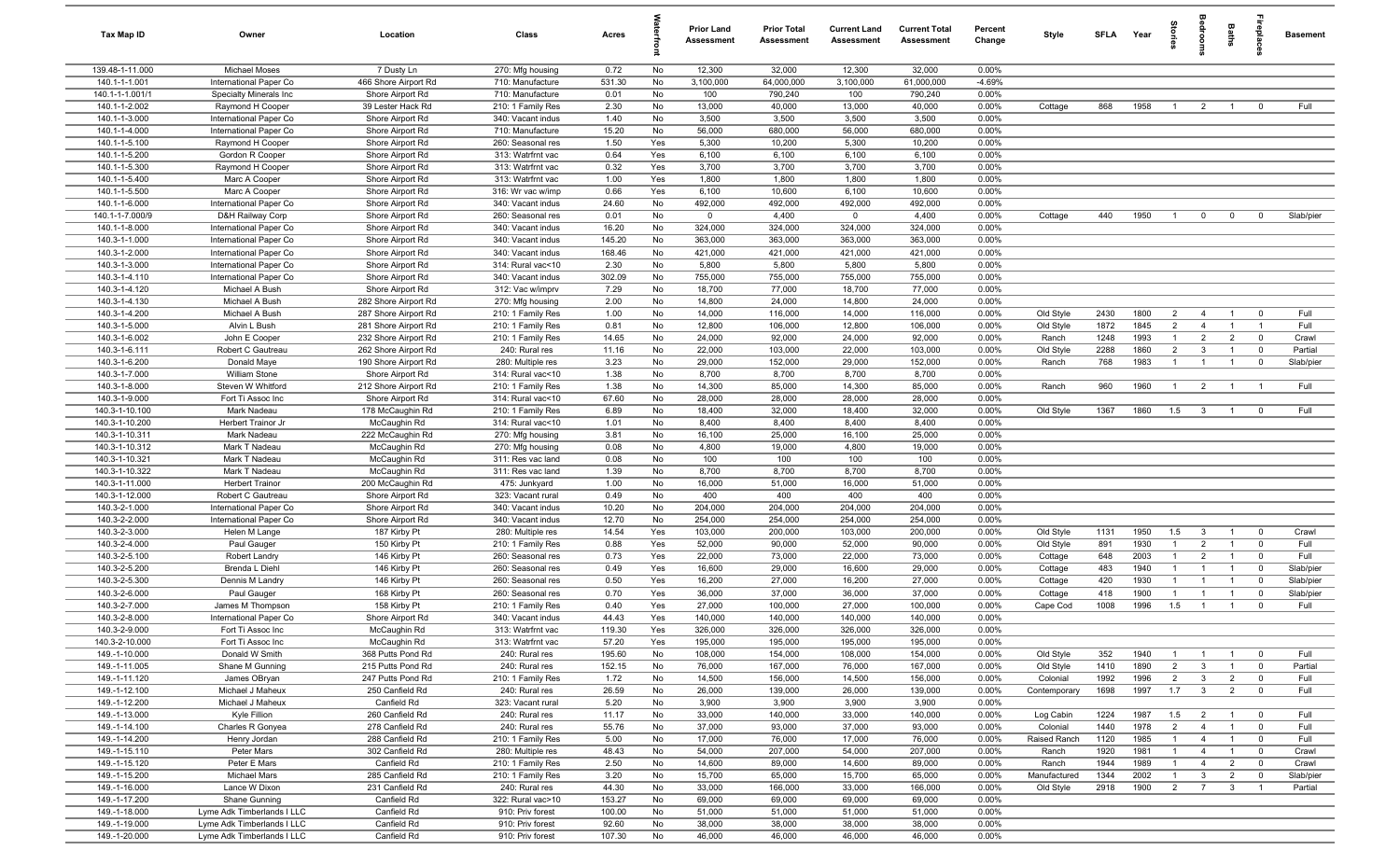| Tax Map ID                     | Owner                                      | Location                                | Class                                  | Acres           |          | <b>Prior Land</b><br>Assessment | <b>Prior Total</b><br>Assessment | <b>Current Land</b><br><b>Assessment</b> | <b>Current Total</b><br><b>Assessment</b> | Percent<br>Change | Style        | <b>SFI A</b> | Year | tories         |                         | Baths          | <b>E</b> pla            | <b>Basement</b> |
|--------------------------------|--------------------------------------------|-----------------------------------------|----------------------------------------|-----------------|----------|---------------------------------|----------------------------------|------------------------------------------|-------------------------------------------|-------------------|--------------|--------------|------|----------------|-------------------------|----------------|-------------------------|-----------------|
| 149.-1-21.000                  | Lyme Adk Timberlands I LLC                 | Canfield Rd                             | 910: Priv forest                       | 50.00           | No       | 15,900                          | 15,900                           | 15,900                                   | 15,900                                    | 0.00%             |              |              |      |                |                         |                |                         |                 |
| 149.-1-22.000                  | Lyme Adk Timberlands I LLC                 | Canfield Rd                             | 312: Vac w/imprv                       | 115.00          | No       | 33,000                          | 40,000                           | 33,000                                   | 40,000                                    | 0.00%             | Cottage      | 440          | 1987 | $\overline{1}$ | $\overline{2}$          | $\mathbf 0$    | $^{\circ}$              | Slab/pier       |
| 149.-1-23.000                  | Michael Porter                             | Canfield Rd                             | 910: Priv forest                       | 148.50          | No       | 59,000                          | 59,000                           | 59,000                                   | 59,000                                    | 0.00%             |              |              |      |                |                         |                |                         |                 |
| 149.-1-24.000                  | William F Scripter                         | Canfield Rd                             | 910: Priv forest                       | 50.53           | No       | 20,000                          | 20,000                           | 20,000                                   | 20,000                                    | 0.00%             |              |              |      |                |                         |                |                         |                 |
| 149.-1-25.000                  | Marguerite Morhouse                        | Canfield Rd                             | 323: Vacant rural                      | 52.50           | No       | 21,000                          | 21,000                           | 21,000                                   | 21,000                                    | 0.00%             |              |              |      |                |                         |                |                         |                 |
| 149.-1-26.000                  | Lois M Darley                              | Canfield Rd                             | 323: Vacant rural                      | 9.90            | No       | 4,000                           | 4,000                            | 4,000                                    | 4,000                                     | 0.00%             |              |              |      |                |                         |                |                         |                 |
| 149.-1-27.000                  | A Johnson Co                               | Putts Pond Rd                           | 323: Vacant rural                      | 100.00          | No       | 40,000                          | 40,000                           | 40,000                                   | 40,000                                    | 0.00%             |              |              |      |                |                         |                |                         |                 |
| 149.-1-28.000                  | Lyme Adk Timberlands I LLC                 | Canfield Rd                             | 910: Priv forest                       | 97.00           | No       | 29,000                          | 29,000                           | 29,000                                   | 29,000                                    | 0.00%             |              |              |      |                |                         |                |                         |                 |
| 149.-1-29.000                  | Lyme Adk Timberlands I LLC                 | Canfield Rd                             | 910: Priv forest                       | 93.00           | No       | 30,000                          | 30,000                           | 30,000                                   | 30,000                                    | 0.00%             |              |              |      |                |                         |                |                         |                 |
| 149.-1-30.000                  | Lyme Adk Timberlands I LLC                 | Canfield Rd                             | 910: Priv forest                       | 100.00          | No       | 30,000                          | 30,000                           | 30,000                                   | 30,000                                    | 0.00%             |              |              |      |                |                         |                |                         |                 |
| 149.-1-32.000                  | Cunningham Mgmnt Trust                     | <b>Bull Rock Rd</b>                     | 323: Vacant rural                      | 112.00          | No       | 45,000                          | 45,000                           | 45,000                                   | 45,000                                    | 0.00%             |              |              |      |                |                         |                |                         |                 |
| 149.-1-33.000<br>149.-1-34.110 | <b>Brant Secuna</b><br><b>Brant Secuna</b> | <b>Bull Rock Rd</b><br>195 Bull Rock Rd | 323: Vacant rural<br>240: Rural res    | 112.00<br>18.30 | No<br>No | 45,000<br>22,000                | 45,000<br>94,000                 | 45,000<br>22,000                         | 45,000<br>94,000                          | 0.00%<br>0.00%    | Old Style    | 1163         | 1898 | 1.5            | $\mathbf{3}$            | $\mathbf{1}$   | $\overline{0}$          | Full            |
| 149.-1-34.120                  | Keith F OConnor                            | <b>Bull Rock Rd</b>                     | 314: Rural vac<10                      | 6.50            | No       | 11,300                          | 11,300                           | 11,300                                   | 11,300                                    | 0.00%             |              |              |      |                |                         |                |                         |                 |
| 149.-1-34.200                  | <b>Brant Secuna</b>                        | 161 Bull Rock Rd                        | 312: Vac w/imprv                       | 87.17           | No       | 48,000                          | 53,000                           | 48,000                                   | 53,000                                    | 0.00%             |              |              |      |                |                         |                |                         |                 |
| 149.-1-37.000                  | Lyme Adk Timberlands I LLC                 | <b>Bull Rock Rd</b>                     | 312: Vac w/imprv                       | 110.30          | No       | 32,000                          | 42,000                           | 32,000                                   | 42,000                                    | 0.00%             | Old Style    | 1754         | 1950 | $\overline{1}$ | $\overline{2}$          | $\mathbf 0$    | $^{\circ}$              | Slab/pier       |
| 149.-1-38.000                  | Lyme Adk Timberlands I LLC                 | <b>Bull Rock Rd</b>                     | 910: Priv forest                       | 111.60          | No       | 28,000                          | 28,000                           | 28,000                                   | 28,000                                    | 0.00%             |              |              |      |                |                         |                |                         |                 |
| 149.-1-39.000                  | Lyme Adk Timberlands I LLC                 | <b>Bull Rock Rd</b>                     | 910: Priv forest                       | 110.60          | No       | 28,000                          | 28,000                           | 28,000                                   | 28,000                                    | 0.00%             |              |              |      |                |                         |                |                         |                 |
| 149.-1-40.000                  | Lyme Adk Timberlands I LLC                 | <b>Bull Rock Rd</b>                     | 910: Priv forest                       | 75.50           | No       | 21,000                          | 21,000                           | 21,000                                   | 21,000                                    | 0.00%             |              |              |      |                |                         |                |                         |                 |
| 149.-1-41.000                  | Lyme Adk Timberlands I LLC                 | <b>Bull Rock Rd</b>                     | 910: Priv forest                       | 78.90           | No       | 22,000                          | 22,000                           | 22,000                                   | 22,000                                    | 0.00%             |              |              |      |                |                         |                |                         |                 |
| 149.-1-47.000                  | Adrian Mars                                | 294 Canfield Rd                         | 322: Rural vac>10                      | 83.50           | No       | 33,000                          | 33,000                           | 33,000                                   | 33,000                                    | 0.00%             |              |              |      |                |                         |                |                         |                 |
| 149.-1-48.000                  | Keith R Osier                              | 487 Putts Pond Rd                       | 240: Rural res                         | 95.30           | No       | 53,000                          | 78,000                           | 53,000                                   | 78,000                                    | 0.00%             | Ranch        | 1169         | 1983 | $\overline{1}$ | $\overline{2}$          | $\overline{1}$ | $\overline{0}$          | Slab/pier       |
| 149.-1-48.000/1                | Keith R Osier                              | 496 Putts Pond Rd                       | 210: 1 Family Res                      | 0.01            | No       | 600                             | 40,000                           | 600                                      | 40,000                                    | 0.00%             | Old Style    | 895          | 1947 | $\overline{1}$ | $\mathbf{3}$            | $\overline{1}$ | $\mathbf 0$             | Full            |
| 149.-1-49.000                  | Sylvia Hunsdon                             | 517 Putts Pond Rd                       | 210: 1 Family Res                      | 1.80            | No       | 14,600                          | 62,000                           | 14,600                                   | 62,000                                    | 0.00%             | Old Style    | 1635         | 1820 | 1.5            | $\mathbf{3}$            | $\overline{1}$ | $\overline{0}$          | Full            |
| 149.-1-50.100                  | Amelia E Mielewski                         | 529 Putts Pond Rd                       | 312: Vac w/imprv                       | 89.61           | No       | 44,000                          | 63,000                           | 44,000                                   | 63,000                                    | 0.00%             |              |              |      |                |                         |                |                         |                 |
| 149.-1-51.000                  | James G Speer                              | 573 Putts Pond Rd                       | 260: Seasonal res                      | 10.63           | No       | 17,300                          | 70,000                           | 17,300                                   | 70,000                                    | 0.00%             | Old Style    | 1151         | 1920 | 1.5            | $\mathbf{3}$            | $\overline{1}$ | $\overline{1}$          | Slab/pier       |
| 149.-1-52.000                  | James G Speer                              | Putts Pond Rd                           | 323: Vacant rural                      | 20.22           | No       | 1,000                           | 1,000                            | 1,000                                    | 1,000                                     | 0.00%             |              |              |      |                |                         |                |                         |                 |
| 149.-1-53.100                  | Dennis S Hunsdon                           | Putts Pond Rd                           | 323: Vacant rural                      | 15.20           | No       | 6,100                           | 6,100                            | 6,100                                    | 6,100                                     | 0.00%             |              |              |      |                |                         |                |                         |                 |
| 149.-1-53.200                  | William R Hunsdon                          | Putts Pond Rd                           | 323: Vacant rural                      | 13.70           | No       | 5,500                           | 5,500                            | 5,500                                    | 5,500                                     | 0.00%             |              |              |      |                |                         |                |                         |                 |
| 149.-1-63.111                  | Simeon A Hunsdon                           | Putts Pond Rd                           | 314: Rural vac<10                      | 11.06           | No       | 4,400                           | 4,400                            | 4,400                                    | 4,400                                     | 0.00%             |              |              |      |                |                         |                |                         |                 |
| 149.-1-63.112                  | Linda M Tausinger                          | 591 Putts Pond Rd                       | 270: Mfg housing                       | 11.02           | No       | 19,400                          | 25,000                           | 19,400                                   | 25,000                                    | 0.00%             |              |              |      |                |                         |                |                         |                 |
| 149.-1-63.113                  | Edna M Newell                              | Putts Pond Rd                           | 322: Rural vac>10                      | 11.91           | No       | 12,800                          | 12,800                           | 12,800                                   | 12,800                                    | 0.00%             |              |              |      |                |                         |                |                         |                 |
| 149.-1-63.120                  | John Hunsdon                               | 613 Putts Pond Rd                       | 270: Mfg housing                       | 10.52           | No       | 19,200                          | 23,000                           | 19,200                                   | 23,000                                    | 0.00%             |              |              |      |                |                         |                |                         |                 |
| 149.-1-63.130                  | John W Hunsdon                             | 603 Putts Pond Rd                       | 210: 1 Family Res                      | 1.99            | No       | 14,700                          | 38,000                           | 14,700                                   | 38,000                                    | 0.00%             | Ranch        | 1440         | 1977 | $\overline{1}$ | $\mathbf{3}$            | $\overline{2}$ | $^{\circ}$              | Crawl           |
| 149.-1-63.141                  | Roselena G Evens                           | 633 Putts Pond Rd                       | 322: Rural vac>10                      | 12.54           | No       | 13,000                          | 13,000                           | 13,000                                   | 13,000                                    | 0.00%             |              |              |      |                |                         |                |                         |                 |
| 149.-1-63.142                  | Gabriel M Lahendro                         | Putts Pond Rd                           | 322: Rural vac>10                      | 12.54           | No       | 13,000                          | 13,000                           | 13,000                                   | 13,000                                    | 0.00%             |              |              |      |                |                         |                |                         |                 |
| 149.-1-63.143                  | Fred G Hunsdon                             | Putts Pond Rd                           | 322: Rural vac>10                      | 12.54           | No       | 13,000                          | 13,000                           | 13,000                                   | 13,000                                    | 0.00%             |              |              |      |                |                         |                |                         |                 |
| 149.-1-63.320                  | Robert L Hunsdon                           | 621 Putts Pond Rd                       | 240: Rural res                         | 12.63           | No       | 20,000                          | 121,000                          | 20,000                                   | 121,000                                   | 0.00%             | Raised Ranch | 2990         | 1997 | $\overline{1}$ | $\mathbf{3}$            | $\overline{1}$ | $\overline{\mathbf{0}}$ | Crawl           |
| 149.-1-64.000                  | James G Speer                              | Putts Pond Rd                           | 323: Vacant rural                      | 6.36            | No       | 1,300                           | 1,300                            | 1,300                                    | 1,300                                     | 0.00%             |              |              |      |                |                         |                |                         |                 |
| 149.-1-65.110                  | Gary R Osier                               | 566 Putts Pond Rd<br>602 Putts Pond Rd  | 240: Rural res                         | 86.50           | No       | 50,000                          | 101,000                          | 50,000                                   | 101,000                                   | 0.00%             | Manufactured | 1404         | 1996 | $\overline{1}$ | $\mathbf{3}$            | $\overline{2}$ | $\overline{0}$          | Slab/pier       |
| 149.-1-65.120<br>149.-1-65.200 | Kenneth R Osier                            | 594 Putts Pond Rd                       | 484: 1 use sm bld                      | 1.80<br>6.50    | No       | 14,600                          | 47,000                           | 14,600                                   | 47,000                                    | 0.00%             | Ranch        |              |      |                |                         |                |                         |                 |
| 149.-1-66.000                  | Kenneth R Osier                            | Putts Pond Rd                           | 210: 1 Family Res<br>323: Vacant rural | 100.00          | No<br>No | 18,100<br>48,000                | 53,000<br>48,000                 | 18,100<br>48,000                         | 53,000<br>48,000                          | 0.00%<br>0.00%    |              | 1125         | 1982 | $\overline{1}$ | $\overline{2}$          | $\overline{1}$ | $\overline{0}$          | Slab/pier       |
| 149.-1-69.000                  | Dean Russell<br>Michael N Mineau           | 668 Putts Pond Rd                       | 260: Seasonal res                      | 0.92            | No       | 13,400                          | 24,800                           | 13,400                                   | 24,800                                    | 0.00%             | Cottage      | 677          | 1940 | $\overline{1}$ | $\overline{1}$          | $\overline{1}$ | $\overline{1}$          | Slab/pier       |
| 149.-1-89.001                  | Fred G Hunsdon                             | Putts Pond Rd                           | 312: Vac w/imprv                       | 0.10            | No       | 400                             | 500                              | 400                                      | 500                                       | 0.00%             |              |              |      |                |                         |                |                         |                 |
| 149.-1-90.001                  | William R Hunsdon                          | Putts Pond Rd                           | 323: Vacant rural                      | 6.60            | No       | 2,600                           | 2,600                            | 2,600                                    | 2,600                                     | 0.00%             |              |              |      |                |                         |                |                         |                 |
| 150.1-1-1.000                  | Georgia L Hargett                          | Killicut Mountain Rd                    | 240: Rural res                         | 63.05           | No       | 33,000                          | 96,000                           | 33,000                                   | 96,000                                    | 0.00%             | Log Cabin    | 960          | 2004 | 1.5            |                         |                |                         |                 |
| 150.1-1-2.000                  | Lyme Adk Timberlands I LLC                 | Killicut Mountain Rd                    | 910: Priv forest                       | 48.26           | No       | 25,000                          | 25,000                           | 25,000                                   | 25,000                                    | 0.00%             |              |              |      |                |                         |                |                         |                 |
| 150.1-1-3.000                  | Lyme Adk Timberlands I LLC                 | Killicut Mountain Rd                    | 910: Priv forest                       | 44.53           | No       | 16,100                          | 16,100                           | 16,100                                   | 16,100                                    | 0.00%             |              |              |      |                |                         |                |                         |                 |
| 150.1-1-4.000                  | Lyme Adk Timberlands I LLC                 | Killicut Mountain Rd                    | 910: Priv forest                       | 62.80           | No       | 19,700                          | 19,700                           | 19,700                                   | 19,700                                    | 0.00%             |              |              |      |                |                         |                |                         |                 |
| 150.1-1-6.000                  | Lyon Mtn Properties LLC                    | Old Chilson Rd                          | 322: Rural vac>10                      | 100.00          | No       | 40,000                          | 40,000                           | 40,000                                   | 40,000                                    | 0.00%             |              |              |      |                |                         |                |                         |                 |
| 150.1-1-7.110                  | Lyon Mtn Properties LLC                    | Old Chilson Rd                          | 322: Rural vac>10                      | 112.30          | No       | 53,000                          | 53,000                           | 53,000                                   | 53,000                                    | 0.00%             |              |              |      |                |                         |                |                         |                 |
| 150.1-1-7.121                  | Rodney R Thompson                          | Old Chilson Rd                          | 322: Rural vac>10                      | 17.88           | No       | 17,600                          | 17,600                           | 17,600                                   | 17,600                                    | 0.00%             |              |              |      |                |                         |                |                         |                 |
| 150.1-1-7.122                  | Robert Fleury                              | 296 Old Chilson Rd                      | 210: 1 Family Res                      | 8.72            | No       | 19,800                          | 86,000                           | 19,800                                   | 86,000                                    | 0.00%             | Ranch        | 1092         | 1996 | $\overline{1}$ | $\overline{2}$          | $\overline{1}$ | $\overline{0}$          | Full            |
| 150.1-1-7.200                  | Mary Baker                                 | 326 Old Chilson Rd                      | 270: Mfg housing                       | 8.57            | No       | 18,400                          | 23,000                           | 18,400                                   | 23,000                                    | 0.00%             |              |              |      |                |                         |                |                         |                 |
| 150.1-1-8.000                  | Joseph Duval                               | 283 Old Chilson Rd                      | 210: 1 Family Res                      | 8.48            | No       | 18,400                          | 34,000                           | 18,400                                   | 34,000                                    | 0.00%             | Old Style    | 873          | 1900 | 1.5            | $\overline{\mathbf{3}}$ | $\mathbf{1}$   | $\overline{0}$          | Partial         |
| 150.1-1-9.000                  | Donna M Patnode                            | 303 Old Chilson Rd                      | 210: 1 Family Res                      | 0.60            | No       | 11,600                          | 95,000                           | 11,600                                   | 95,000                                    | 0.00%             | Ranch        | 1475         | 1980 | $\overline{1}$ | $\overline{\mathbf{3}}$ | $\overline{1}$ | $\overline{0}$          | Full            |
| 150.1-1-10.000/1               | Ticonderoga Fish & Game                    | 432 County Route 56                     | 534: Social org.                       | 0.01            | No       | $\mathbf 0$                     | 27,000                           | $\mathbf 0$                              | 27,000                                    | 0.00%             |              |              |      |                |                         |                |                         |                 |
| 150.1-1-12.000                 | Arnold Ross                                | 325 Old Chilson Rd                      | 210: 1 Family Res                      | 0.60            | No       | 11,600                          | 59,000                           | 11,600                                   | 59,000                                    | 0.00%             | Cottage      | 672          | 1967 | $\overline{1}$ | $\overline{2}$          | $\overline{1}$ | $\overline{\mathbf{0}}$ | Full            |
| 150.1-1-13.000                 | Debra M Prochorovas                        | 339 Old Chilson Rd                      | 210: 1 Family Res                      | 3.50            | No       | 15,900                          | 65,000                           | 15,900                                   | 65,000                                    | 0.00%             | Manufactured | 1344         | 2000 | $\overline{1}$ | $\overline{\mathbf{3}}$ | $\overline{2}$ | $\mathbf 0$             | Slab/pier       |
| 150.1-1-14.111                 | Anthony Reale                              | Old Chilson Rd                          | 322: Rural vac>10                      | 24.98           | No       | 18,000                          | 18,000                           | 18,000                                   | 18,000                                    | 0.00%             |              |              |      |                |                         |                |                         |                 |
| 150.1-1-14.112                 | Lyme Adk Timberlands I LLC                 | Old Chilson Rd                          | 910: Priv forest                       | 130.00          | No       | 63,000                          | 63,000                           | 63,000                                   | 63,000                                    | 0.00%             |              |              |      |                |                         |                |                         |                 |
| 150.1-1-14.120                 | Peter A Reale                              | 464 County Route 56                     | 240: Rural res                         | 10.82           | No       | 19,300                          | 148,000                          | 19,300                                   | 148,000                                   | 0.00%             | Split Level  | 2438         | 1991 | $\overline{1}$ | $\mathbf{3}$            | $\mathbf{3}$   | $\overline{\mathbf{0}}$ | Partial         |
| 150.1-1-14.200                 | Theodore J Reale                           | 3323 NYS Route 74                       | 465: Prof. bldg.                       | 3.53            | No       | 25,000                          | 220,000                          | 25,000                                   | 220,000                                   | 0.00%             |              |              |      |                |                         |                |                         |                 |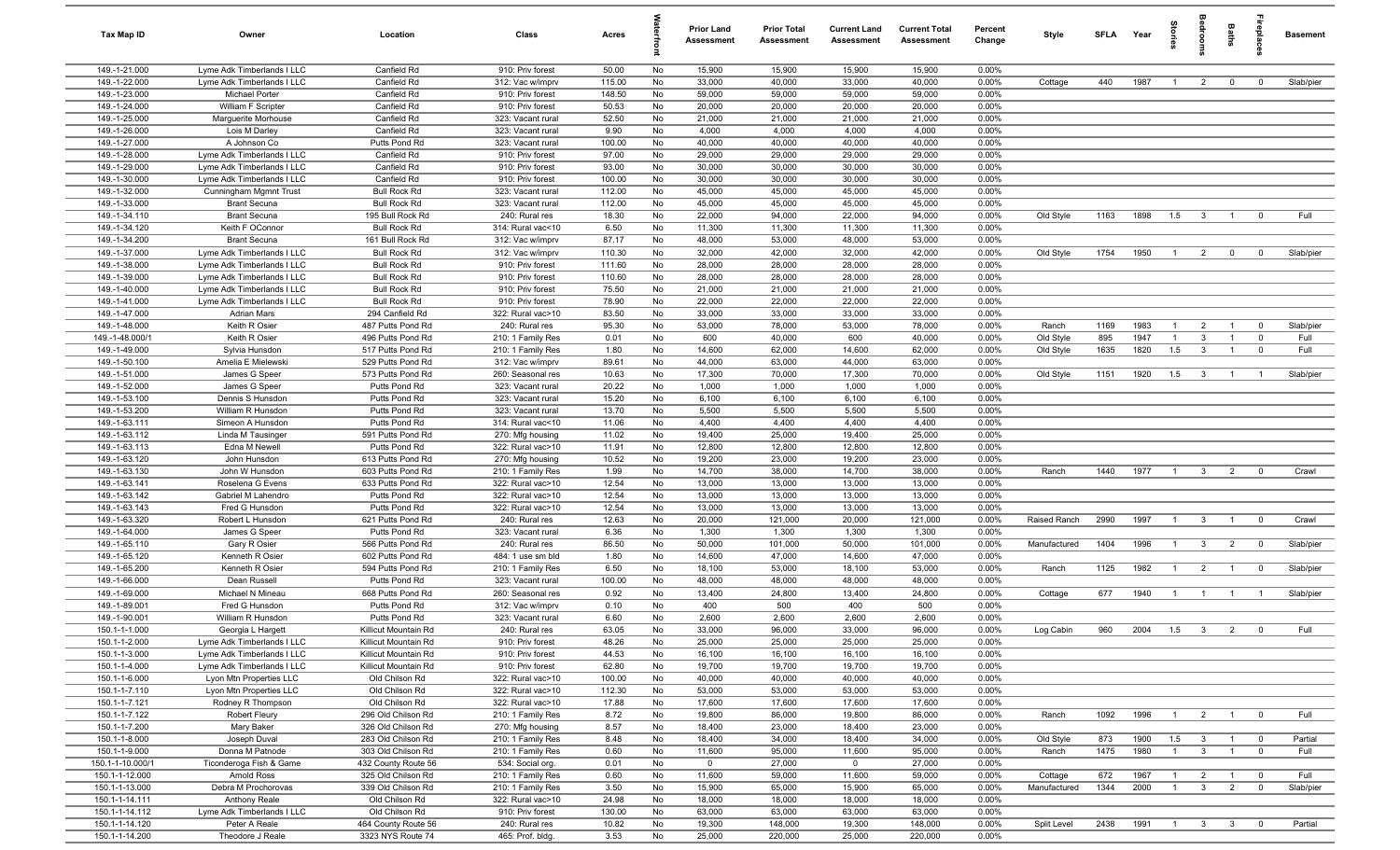| Tax Map ID                      | Owner                                                   | Location                             | Class                                  | Acres           |          | <b>Prior Land</b><br>Assessment | <b>Prior Total</b><br>Assessment | <b>Current Land</b><br><b>Assessment</b> | <b>Current Total</b><br>Assessment | Percent<br>Change | Style        | <b>SFLA</b> | Year | ĝ.             |                         | Baths          | eide.                   | <b>Basement</b> |
|---------------------------------|---------------------------------------------------------|--------------------------------------|----------------------------------------|-----------------|----------|---------------------------------|----------------------------------|------------------------------------------|------------------------------------|-------------------|--------------|-------------|------|----------------|-------------------------|----------------|-------------------------|-----------------|
| 150.1-1-15.000                  | James Snow                                              | Old Chilson Rd                       | 910: Priv forest                       | 20.80           | No       | 8,300                           | 8,300                            | 8,300                                    | 8,300                              | 0.00%             |              |             |      |                |                         |                |                         |                 |
| 150.1-1-16.000                  | <b>Bruce R Crammond</b>                                 | Old Chilson Rd                       | 105: Vac farmland                      | 1.20            | No       | 900                             | 900                              | 900                                      | 900                                | 0.00%             |              |             |      |                |                         |                |                         |                 |
| 150.1-1-17.000                  | Ronald C Bright                                         | Old Chilson Rd                       | 323: Vacant rural                      | 50.00           | No       | 20,000                          | 20,000                           | 20,000                                   | 20,000                             | 0.00%             |              |             |      |                |                         |                |                         |                 |
| 150.1-1-22.100                  | Lyme Adk Timberlands I LLC                              | Old Chilson Rd                       | 910: Priv forest                       | 779.81          | No       |                                 |                                  | 183,000                                  | 183,000                            |                   |              |             |      |                |                         |                |                         |                 |
| 150.1-1-22.200                  | Michael C Hayes                                         | NYS Route 9N                         | 322: Rural vac>10                      | 44.16           | No       |                                 |                                  | 25,700                                   | 25,700                             |                   |              |             |      |                |                         |                |                         |                 |
| 150.1-1-23.000                  | Lyme Adk Timberlands I LLC                              | Killicut Mountain Rd                 | 910: Priv forest                       | 175.00          | No       | 73,000                          | 73,000                           | 73,000                                   | 73,000                             | 0.00%             |              |             |      |                |                         |                |                         |                 |
| 150.1-1-24.000<br>150.1-2-1.100 | Lyme Adk Timberlands I LLC<br>Reale Construction Co Inc | Killicut Mountain Rd<br>NYS Route 74 | 910: Priv forest<br>322: Rural vac>10  | 167.00<br>17.48 | No<br>No | 64,000<br>14,900                | 64,000<br>14,900                 | 64,000<br>14,900                         | 64,000<br>14,900                   | 0.00%<br>0.00%    |              |             |      |                |                         |                |                         |                 |
| 150.1-2-1.200                   | David Kolysko                                           | 469 Old Chilson Rd                   | 240: Rural res                         | 37.62           | No       | 30,000                          | 92,000                           | 30,000                                   | 92,000                             | 0.00%             | Old Style    | 1716        | 1930 | 1.5            | $\overline{2}$          | $\overline{1}$ | $\overline{1}$          | Full            |
| 150.1-2-2.000                   | James Snow                                              | 503 Old Chilson Rd                   | 210: 1 Family Res                      | 2.00            | No       | 14,800                          | 93,000                           | 14,800                                   | 93,000                             | 0.00%             | Old Style    | 2210        | 1900 | 2              | $\overline{4}$          | $\overline{2}$ | $\overline{1}$          | Full            |
| 150.1-2-3.000                   | <b>Phyliss Bright</b>                                   | 508 Old Chilson Rd                   | 210: 1 Family Res                      | 5.00            | No       | 17,000                          | 66,000                           | 17,000                                   | 66,000                             | 0.00%             | Old Style    | 1275        | 1920 | 1.5            | $\overline{2}$          | $\overline{1}$ | $\overline{0}$          | Full            |
| 150.1-2-4.000                   | James Snow                                              | Old Chilson Rd                       | 322: Rural vac>10                      | 11.40           | No       | 12,900                          | 12,900                           | 12,900                                   | 12,900                             | 0.00%             |              |             |      |                |                         |                |                         |                 |
| 150.1-3-1.000                   | Douglas A Nadeau                                        | 729 NYS Route 9N                     | 270: Mfg housing                       | 150.20          | No       | 115,000                         | 159,000                          | 115,000                                  | 159,000                            | 0.00%             |              |             |      |                |                         |                |                         |                 |
| 150.1-3-2.000                   | Charles M Brighenti                                     | 741 NYS Route 9N                     | 210: 1 Family Res                      | 2.50            | No       | 22,000                          | 140,000                          | 22,000                                   | 140,000                            | 0.00%             | Old Style    | 2121        | 1850 | 1.5            | $\overline{4}$          | $\mathbf{3}$   | $\overline{\mathbf{0}}$ | Full            |
| 150.1-3-3.000                   | Edward I Dolback                                        | 757 NYS Route 9N                     | 210: 1 Family Res                      | 1.30            | No       | 21,000                          | 59,000                           | 21,000                                   | 59,000                             | 0.00%             | Old Style    | 996         | 1942 | 1.5            | $\mathbf{3}$            | $\overline{1}$ | $\overline{1}$          | Full            |
| 150.1-3-4.000                   | Jerome Harrington                                       | 740 NYS Route 9N                     | 270: Mfg housing                       | 1.00            | No       | 14,000                          | 20,000                           | 14,000                                   | 20,000                             | 0.00%             |              |             |      |                |                         |                |                         |                 |
| 150.1-3-5.000                   | Ronald L Hughes                                         | 2 Birchwood Dr                       | 240: Rural res                         | 41.30           | No       | 32,000                          | 144,000                          | 32,000                                   | 144,000                            | 0.00%             | Colonial     | 1904        | 1974 | $\overline{2}$ | $\overline{4}$          | $\overline{1}$ | $\overline{1}$          | Full            |
| 150.1-3-6.100                   | Robert J Palandrani Sr                                  | 730 NYS Route 9N                     | 210: 1 Family Res                      | 2.80            | No       |                                 |                                  | 14,500                                   | 180,000                            |                   | Colonial     | 3104        | 1880 | $\overline{2}$ | $\overline{4}$          | $\overline{1}$ | $\overline{0}$          | Partial         |
| 150.1-3-6.200                   | Michael C Stipo                                         | NYS Route 9N                         | 314: Rural vac<10                      | 17.66           | No       |                                 |                                  | 21,000                                   | 21,000                             |                   |              |             |      |                |                         |                |                         |                 |
| 150.1-3-7.000                   | Michael C Hayes                                         | 687 NYS Route 9N                     | 240: Rural res                         | 44.10           | No       | 43,000                          | 151,000                          | 43,000                                   | 151,000                            | 0.00%             | Cape Cod     | 1192        | 1950 | 1.5            | $\overline{2}$          | $\overline{1}$ | $\overline{1}$          | Partial         |
| 150.1-3-8.000<br>150.2-1-1.000  | <b>Melvin Pervais</b><br>Carl J Bevilacqua Jr           | 693 NYS Route 9N<br>Old Chilson Rd   | 314: Rural vac<10<br>314: Rural vac<10 | 3.22<br>1.50    | No<br>No | 8,700<br>9,700                  | 8,700<br>9,700                   | 8,700<br>9,700                           | 8,700<br>9,700                     | 0.00%<br>0.00%    |              |             |      |                |                         |                |                         |                 |
| 150.2-1-2.110                   | <b>Bruce R Crammond</b>                                 | 529 Old Chilson Rd                   | 112: Dairy farm                        | 137.99          | No       | 99,000                          | 126,000                          | 99,000                                   | 126,000                            | 0.00%             |              |             |      |                |                         |                |                         |                 |
| 150.2-1-2.121                   | RD Sargent Condit                                       | Commerce Dr                          | 330: Vacant comm                       | 3.98            | No       | 23,000                          | 23,000                           | 23,000                                   | 23,000                             | 0.00%             |              |             |      |                |                         |                |                         |                 |
| 150.2-1-2.122/1                 | <b>Essex County IDA</b>                                 | 5 Commerce Dr                        | 449: Warehouse                         | 0.01            | No       | $\mathbf 0$                     | 209,000                          | $\mathbf 0$                              | 209,000                            | 0.00%             |              |             |      |                |                         |                |                         |                 |
| 150.2-1-2.123                   | Craig S Merrell                                         | 9 Commerce Dr                        | 449: Warehouse                         | 3.43            | No       | 44,000                          | 700,000                          | 44,000                                   | 700,000                            | 0.00%             |              |             |      |                |                         |                |                         |                 |
| 150.2-1-2.131                   | <b>Bruce R Crammond</b>                                 | NYS Route 74                         | 105: Vac farmland                      | 32.54           | No       | 97,000                          | 97,000                           | 97,000                                   | 97,000                             | 0.00%             |              |             |      |                |                         |                |                         |                 |
| 150.2-1-2.132                   | <b>Bruce R Crammond</b>                                 | NYS Route 74                         | 322: Rural vac>10                      | 4.00            | No       | 1,000                           | 1,000                            | 1,000                                    | 1,000                              | 0.00%             |              |             |      |                |                         |                |                         |                 |
| 150.2-1-2.140                   | <b>Bruce R Crammond</b>                                 | NYS Route 74                         | 330: Vacant comm                       | 10.36           | No       | 44,000                          | 44,000                           | 44,000                                   | 44,000                             | 0.00%             |              |             |      |                |                         |                |                         |                 |
| 150.2-1-2.210                   | Carl J Bevilacqua Jr                                    | 525 Old Chilson Rd                   | 240: Rural res                         | 26.10           | No       | 25,000                          | 114,000                          | 25,000                                   | 114,000                            | 0.00%             | Old Style    | 4324        | 1850 | $\overline{2}$ | 8                       | $\overline{2}$ | $\overline{\mathbf{0}}$ | Partial         |
| 150.2-1-2.220                   | <b>Bruce R Crammond</b>                                 | Old Chilson Rd                       | 314: Rural vac<10                      | 1.00            | No       | 7,900                           | 7,900                            | 7,900                                    | 7,900                              | 0.00%             |              |             |      |                |                         |                |                         |                 |
| 150.2-1-3.000                   | Mary J Lester-Maher                                     | 590 Old Chilson Rd                   | 210: 1 Family Res                      | 0.80            | No       | 12,800                          | 22,000                           | 12,800                                   | 22,000                             | 0.00%             | Old Style    | 728         | 1920 | $\mathbf{1}$   | $\overline{2}$          | $\overline{1}$ | $\overline{0}$          | Partial         |
| 150.2-1-4.100                   | Hendrik Overbeek                                        | 19 Race Track Rd                     | 210: 1 Family Res                      | 2.00            | No       | 14,800                          | 89,000                           | 14,800                                   | 89,000                             | 0.00%             | Ranch        | 1152        | 1989 | $\overline{1}$ | 2                       | $\overline{1}$ | $\mathbf 0$             | Full            |
| 150.2-1-4.200                   | Joseph E Pratt                                          | 7 Race Track Rd                      | 210: 1 Family Res                      | 0.60            | No       | 9,300                           | 45,000                           | 9,300                                    | 45,000                             | 0.00%             | Manufactured | 1512        | 1992 | $\overline{1}$ | $\mathbf{3}$            | $\overline{2}$ | $\mathbf 0$             | Slab/pier       |
| 150.2-1-5.000<br>150.2-1-6.000  | Kurt Andreassen                                         | 57 Race Track Rd<br>Race Track Rd    | 710: Manufacture<br>340: Vacant indus  | 14.40<br>2.80   | No<br>No | 71,000<br>20,000                | 210,000<br>20,000                | 71,000<br>20,000                         | 210,000<br>20,000                  | 0.00%<br>0.00%    |              |             |      |                |                         |                |                         |                 |
| 150.2-1-7.000                   | Kurt Andreassen<br>June S Bigalow                       | NYS Route 74                         | 322: Rural vac>10                      | 14.00           | No       | 89,000                          | 89,000                           | 89,000                                   | 89,000                             | 0.00%             |              |             |      |                |                         |                |                         |                 |
| 150.2-1-8.000                   | Raymond Tolar                                           | 67 Race Track Rd                     | 270: Mfg housing                       | 0.50            | No       | 11,000                          | 24,000                           | 11,000                                   | 24,000                             | 0.00%             |              |             |      |                |                         |                |                         |                 |
| 150.2-1-9.100                   | Joseph M Abare                                          | 71 Race Track Rd                     | 210: 1 Family Res                      | 0.20            | No       | 8,000                           | 71,000                           | 8,000                                    | 71,000                             | 0.00%             | Ranch        | 960         | 1965 | $\overline{1}$ | $\mathbf{3}$            | $\overline{1}$ | $\mathbf 0$             | Full            |
| 150.2-1-9.200                   | Joseph M Abare                                          | Race Track Rd                        | 314: Rural vac<10                      | 0.20            | No       | 2,400                           | 2,400                            | 2,400                                    | 2,400                              | 0.00%             |              |             |      |                |                         |                |                         |                 |
| 150.2-1-10.000                  | Stanley E Cobb                                          | 79 Race Track Rd                     | 433: Auto body                         | 0.40            | No       | 10,200                          | 74,000                           | 10,200                                   | 74,000                             | 0.00%             |              |             |      |                |                         |                |                         |                 |
| 150.2-1-11.000                  | Edith M Jordan                                          | 85 Race Track Rd                     | 210: 1 Family Res                      | 0.50            | No       | 11,000                          | 85,000                           | 11,000                                   | 85,000                             | 0.00%             | Ranch        | 1337        | 1965 | $\overline{1}$ | $\mathbf{3}$            | $\overline{1}$ | $\overline{1}$          | Full            |
| 150.2-1-12.000                  | Ti Machine & Welding Corp                               | 56 Race Track Rd                     | 280: Multiple res                      | 1.60            | No       | 14,500                          | 99,000                           | 14,500                                   | 99,000                             | 0.00%             | Old Style    | 1200        | 1930 | $\overline{2}$ | $\overline{2}$          | $\mathbf{1}$   | $\mathbf 0$             | Partial         |
| 150.2-1-13.000                  | Patrick O Armstrong                                     | County Route 56                      | 322: Rural vac>10                      | 11.20           | No       | 16,100                          | 16,100                           | 16,100                                   | 16,100                             | 0.00%             |              |             |      |                |                         |                |                         |                 |
| 150.2-1-15.000                  | Richard S Chinski                                       | NYS Route 9N                         | 314: Rural vac<10                      | 1.00            | No       | 800                             | 800                              | 800                                      | 800                                | 0.00%             |              |             |      |                |                         |                |                         |                 |
| 150.2-1-16.000                  | Dorothy Osier                                           | NYS Route 9N                         | 314: Rural vac<10                      | 1.00            | No       | 800                             | 800                              | 800                                      | 800                                | 0.00%             |              |             |      |                |                         |                |                         |                 |
| 150.2-1-18.000                  | <b>Bruce R Crammond</b>                                 | NYS Route 9N                         | 105: Vac farmland                      | 37.90           | No       | 34,000                          | 34,000                           | 34,000                                   | 34,000                             | 0.00%             |              |             |      |                |                         |                |                         |                 |
| 150.2-1-19.000<br>150.2-2-1.100 | <b>Bruce R Crammond</b><br>RIC Ticonderoga Assoc LLC    | NYS Route 9N<br>1171 NYS Route 9N    | 105: Vac farmland<br>453: Large retail | 6.00<br>4.90    | No<br>No | 4,500<br>275,000                | 4,500<br>895,000                 | 4,500<br>275,000                         | 4,500<br>895,000                   | 0.00%<br>0.00%    |              |             |      |                |                         |                |                         |                 |
| 150.2-2-1.200                   | 1093 Group LLC                                          | 1171 NYS Route 9N                    | 454: Supermarket                       | 6.00            | No       | 396,000                         | 1,275,000                        | 396,000                                  | 810,000                            | $-36.47%$         |              |             |      |                |                         |                |                         |                 |
| 150.2-2-2.000                   | Ti Federal Credit Union                                 | 1178 NYS Route 9N                    | 462: Branch bank                       | 2.00            | No       | 160,000                         | 520,000                          | 160,000                                  | 520,000                            | 0.00%             |              |             |      |                |                         |                |                         |                 |
| 150.2-2-3.100                   | Maurice Babcock                                         | 1170 NYS Route 9N                    | 210: 1 Family Res                      | 1.78            | No       | 14,600                          | 125,000                          | 14,600                                   | 125,000                            | 0.00%             | Ranch        | 2446        | 1973 | $\overline{1}$ | $\overline{\mathbf{3}}$ | $\overline{2}$ | $\overline{2}$          | Full            |
| 150.2-2-3.210                   | <b>Phinney Properties</b>                               | 1172 NYS Route 9N                    | 330: Vacant comm                       | 0.43            | No       | 45,000                          | 45,000                           | 45,000                                   | 45,000                             | 0.00%             |              |             |      |                |                         |                |                         |                 |
| 150.2-2-3.220                   | Leonard F Charboneau                                    | 1172 NYS Route 9N                    | 484: 1 use sm bld                      | 0.50            | No       | 46,000                          | 100,000                          | 46,000                                   | 100,000                            | 0.00%             |              |             |      |                |                         |                |                         |                 |
| 150.2-2-4.100                   | Treadway J LLC                                          | NYS Route 22                         | 330: Vacant comm                       | 1.00            | No       | 40,000                          | 40,000                           | 40,000                                   | 40,000                             | 0.00%             |              |             |      |                |                         |                |                         |                 |
| 150.2-2-4.200                   | Treadway J LLC                                          | NYS Route 9N                         | 432: Gas station                       | 0.78            | No       | 78,000                          | 433,000                          | 78,000                                   | 433,000                            | 0.00%             |              |             |      |                |                         |                |                         |                 |
| 150.2-2-5.000                   | Leon W Catlin                                           | 301 Burgoyne Rd                      | 210: 1 Family Res                      | 6.80            | No       | 18,400                          | 54,000                           | 18,400                                   | 54,000                             | 0.00%             | Old Style    | 1665        | 1900 | 1.5            | $\overline{\mathbf{3}}$ | $\overline{1}$ | $\overline{0}$          | Full            |
| 150.2-2-6.003                   | Wal-Mart Real Estate                                    | 1134 Wicker St                       | 453: Large retail                      | 19.45           | No       | 1,250,000                       | 6,350,000                        | 1,250,000                                | 6,700,000                          | 5.51%             |              |             |      |                |                         |                |                         |                 |
| 150.2-2-6.111                   | Great Island Ti Prop Ltd                                | NYS Route 74                         | 330: Vacant comm                       | 4.07            | No       | 197,000                         | 197,000                          | 197,000                                  | 197,000                            | 0.00%             |              |             |      |                |                         |                |                         |                 |
| 150.2-2-6.113                   | Great Island Ti Prop Ltd                                | NYS Route 74                         | 330: Vacant comm                       | 1.04            | No       | 45,000                          | 45,000                           | 45,000                                   | 45,000                             | 0.00%             |              |             |      |                |                         |                |                         |                 |
| 150.2-2-6.120                   | John M Rayno                                            | NYS Route 74                         | 330: Vacant comm                       | 9.83            | No       | 92,000                          | 92,000                           | 92,000                                   | 92,000                             | 0.00%             |              |             |      |                |                         |                |                         |                 |
| 150.2-2-7.108<br>150.2-2-7.208  | McDonalds Corporation<br>Banta Realty 2001              | 1148 Wicker St<br>1144 Wicker St     | 426: Fast food<br>415: Motel           | 2.10<br>1.98    | No       | 210,000<br>158,000              | 650,000<br>1,340,000             | 210,000<br>158,000                       | 650,000<br>1,340,000               | 0.00%<br>0.00%    |              |             |      |                |                         |                |                         |                 |
| 150.2-2-8.012                   | June S Bigalow                                          | NYS Route 9N                         | 330: Vacant comm                       | 5.76            | No<br>No | 440,000                         | 440,000                          | 440,000                                  | 440,000                            | 0.00%             |              |             |      |                |                         |                |                         |                 |
|                                 |                                                         |                                      |                                        |                 |          |                                 |                                  |                                          |                                    |                   |              |             |      |                |                         |                |                         |                 |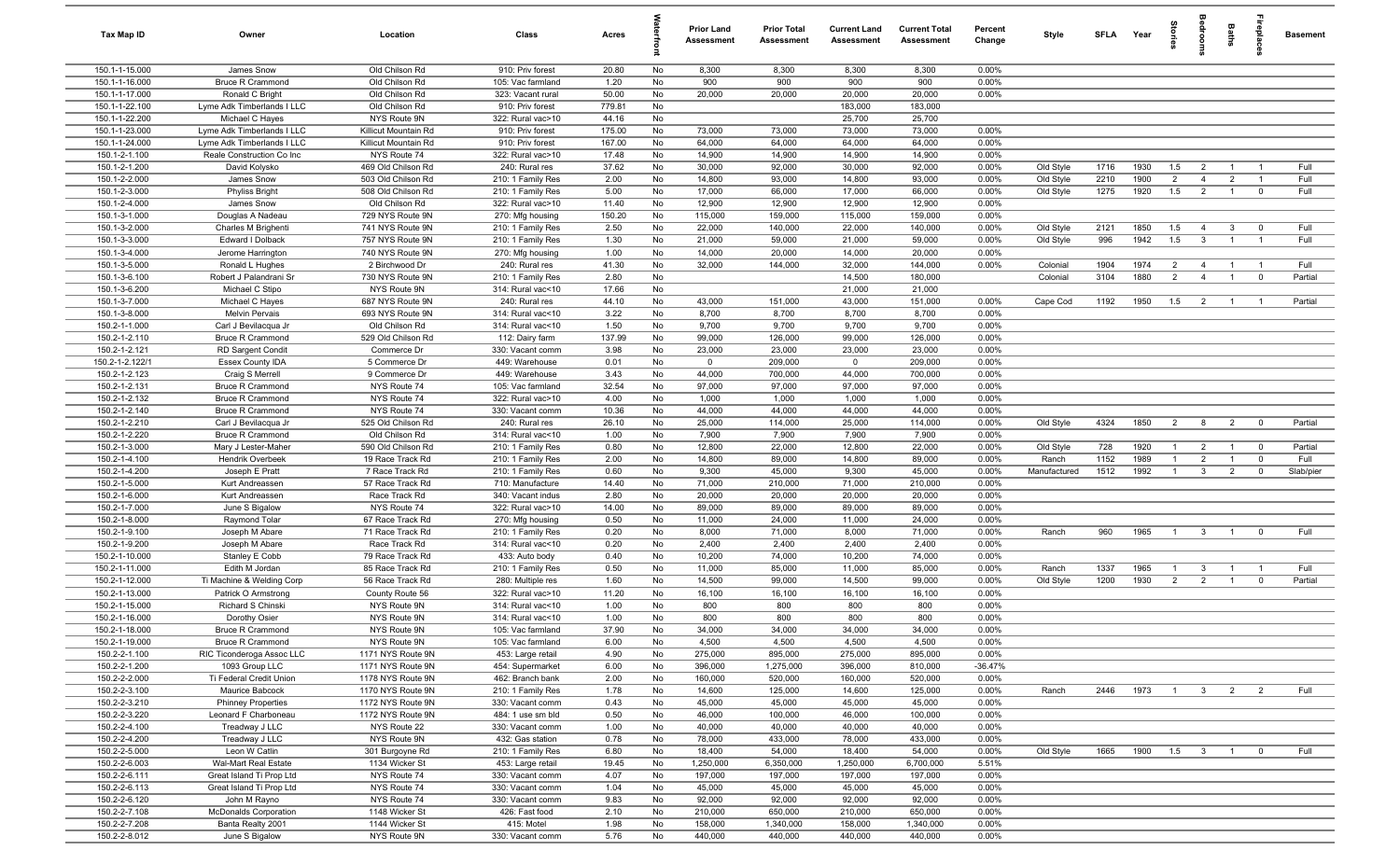| Tax Map ID                       | Owner                                          | Location                             | Class                                  | Acres        |          | <b>Prior Land</b><br>Assessment | <b>Prior Total</b><br>Assessment | <b>Current Land</b><br><b>Assessment</b> | <b>Current Total</b><br><b>Assessment</b> | Percent<br>Change | Style                 | <b>SFLA</b>  | Year            | ត្ត<br>ត                         |                         | Baths                            | 용<br>호                        | <b>Basement</b>  |
|----------------------------------|------------------------------------------------|--------------------------------------|----------------------------------------|--------------|----------|---------------------------------|----------------------------------|------------------------------------------|-------------------------------------------|-------------------|-----------------------|--------------|-----------------|----------------------------------|-------------------------|----------------------------------|-------------------------------|------------------|
| 150.2-2-9.000                    | <b>Wal-Mart Business Trust</b>                 | Wicker St                            | 330: Vacant comm                       | 0.34         | No       | 43,000                          | 43,000                           | 43,000                                   | 43,000                                    | 0.00%             |                       |              |                 |                                  |                         |                                  |                               |                  |
| 150.2-2-10.000                   | <b>Patrick Titus</b>                           | 1135 Wicker St                       | 426: Fast food                         | 0.34         | No       | 34,000                          | 110,000                          | 34,000                                   | 110,000                                   | 0.00%             |                       |              |                 |                                  |                         |                                  |                               |                  |
| 150.2-2-11.000                   | Pari Passu LLC                                 | 1141 Wicker St                       | 426: Fast food                         | 1.01         | No       | 81,000                          | 81,000                           | 92,000                                   | 396,000                                   | 388.89%           |                       |              |                 |                                  |                         |                                  |                               |                  |
| 150.2-2-12.000                   | Glens Falls Natl Bank Co                       | 1127 Wicker St                       | 462: Branch bank                       | 2.95         | No       | 230,000                         | 310,000                          | 230,000                                  | 310,000                                   | 0.00%             |                       |              |                 |                                  |                         |                                  |                               |                  |
| 150.2-2-13.100                   | Great Island Ti Prop Ltd                       | NYS Route 74                         | 330: Vacant comm                       | 1.57         | No       | 125,000                         | 125,000                          | 125,000                                  | 125,000                                   | 0.00%             |                       |              |                 |                                  |                         |                                  |                               |                  |
| 150.2-3-1.000                    | June S Bigalow                                 | NYS Route 9N                         | 311: Res vac land                      | 5.69         | No<br>No | 70,000                          | 70,000                           | 70,000                                   | 70,000                                    | 0.00%<br>0.00%    |                       |              |                 |                                  |                         |                                  |                               |                  |
| 150.2-3-2.000<br>150.2-3-3.000   | Famiglia Bella LLC<br>Great Island Ti Prop Ltd | 1111 Wicker St<br>Wicker St          | 431: Auto dealer<br>311: Res vac land  | 5.80<br>0.49 | No       | 260,000<br>26,000               | 480,000<br>26,000                | 260,000<br>26,000                        | 480,000<br>26,000                         | 0.00%             |                       |              |                 |                                  |                         |                                  |                               |                  |
| 150.2-3-4.100                    | Mildred R Wood                                 | 1114 Wicker St                       | 210: 1 Family Res                      | 0.91         | No       | 13,500                          | 73,000                           | 13,500                                   | 73,000                                    | 0.00%             | Old Style             | 1428         | 1930            | 1.7                              | $\overline{\mathbf{3}}$ | $\overline{1}$                   | $\overline{\mathbf{0}}$       | Partial          |
| 150.2-3-4.200                    | Mildred Wood                                   | <b>Wicker St</b>                     | 311: Res vac land                      | 0.06         | No       | 100                             | 100                              | 100                                      | 100                                       | 0.00%             |                       |              |                 |                                  |                         |                                  |                               |                  |
| 150.2-3-5.000                    | Mildred Wood                                   | Wicker St                            | 330: Vacant comm                       | 0.70         | No       | 56,000                          | 56,000                           | 56,000                                   | 56,000                                    | 0.00%             |                       |              |                 |                                  |                         |                                  |                               |                  |
| 150.2-3-6.000                    | Thomas Pike                                    | Third Ave                            | 311: Res vac land                      | 0.20         | No       | 8,000                           | 8,000                            | 8,000                                    | 8,000                                     | 0.00%             |                       |              |                 |                                  |                         |                                  |                               |                  |
| 150.2-3-7.110                    | Leon W Catlin                                  | 1096 Wicker St                       | 443: Feed sales                        | 2.53         | No       |                                 |                                  | 168,000                                  | 308,000                                   |                   |                       |              |                 |                                  |                         |                                  |                               |                  |
| 150.2-3-7.120                    | Leon W Catlin                                  | Wicker St                            | 330: Vacant comm                       | 0.75         | No       | 79,000                          | 79,000                           | 79,000                                   | 79,000                                    | 0.00%             |                       |              |                 |                                  |                         |                                  |                               |                  |
| 150.2-3-7.130                    | Leon W Catlin                                  | Wicker St                            | 311: Res vac land                      | 0.71         | No       |                                 |                                  | 10,700                                   | 10,700                                    |                   |                       |              |                 |                                  |                         |                                  |                               |                  |
| 150.2-3-7.140                    | Leon W Catlin                                  | Wicker St                            | 311: Res vac land                      | 0.19         | No       |                                 |                                  | 2,900                                    | 2,900                                     |                   |                       |              |                 |                                  |                         |                                  |                               |                  |
| 150.2-3-7.150                    | Leon W Catlin                                  | 1092 Wicker St                       | 322: Rural vac>10                      | 27.02        | No       |                                 |                                  | 502,000                                  | 502,000                                   |                   |                       |              |                 |                                  |                         |                                  |                               |                  |
| 150.2-3-7.200                    | John M Rayno                                   | NYS Route 74                         | 311: Res vac land                      | 0.67         | No       | 8,400                           | 8,400                            | 8,400                                    | 8,400                                     | 0.00%             |                       |              |                 |                                  |                         |                                  |                               |                  |
| 150.2-3-7.300                    | Leon W Catlin                                  | Wicker St                            | 323: Vacant rural                      | 0.22         | No       | 200                             | 200                              | 200                                      | 200                                       | 0.00%             |                       |              |                 |                                  |                         |                                  |                               |                  |
| 150.2-4-1.009                    | Richard S Chinski                              | 903 NYS Route 9N                     | 415: Motel                             | 7.00         | No       | 93,000                          | 233,000                          | 93,000                                   | 233,000                                   | 0.00%             |                       |              |                 |                                  |                         |                                  |                               |                  |
| 150.2-4-4.000                    | <b>RD Sargent Condit</b>                       | 963 NYS Route 9N<br>959 NYS Route 9N | 220: 2 Family Res                      | 2.17         | No       | 14,900                          | 88,000                           | 14,900                                   | 88,000                                    | 0.00%             | Old Style             | 2070         | 1919<br>1987    | $\overline{2}$<br>$\overline{1}$ | $\mathbf{3}$<br>3       | $\overline{2}$                   | $\overline{0}$<br>$\mathbf 0$ | Partial<br>Crawl |
| 150.2-4-5.000<br>150.2-4-6.000   | David Kirsner<br>Joan S Newhall                | 951 NYS Route 9N                     | 210: 1 Family Res<br>230: 3 Family Res | 0.40<br>0.60 | No<br>No | 10,200<br>11,600                | 30,000<br>124,000                | 10,200<br>11,600                         | 30,000<br>124,000                         | 0.00%<br>0.00%    | Manufactured<br>Ranch | 1152<br>1956 | 1950            | $\overline{1}$                   | 6                       | $\overline{2}$<br>$\mathbf{3}$   | $\overline{1}$                | Partial          |
| 150.2-4-7.000                    | John J Herbert                                 | 945 NYS Route 9N                     | 210: 1 Family Res                      | 0.80         | No       | 12,800                          | 133,000                          | 12,800                                   | 133,000                                   | 0.00%             | Contemporary          | 1988         | 1982            | $\overline{2}$                   | $\mathbf{3}$            | $\overline{2}$                   | $^{\circ}$                    | Full             |
| 150.2-5-1.000                    | <b>Bruce R Crammond</b>                        | NYS Route 9N                         | 105: Vac farmland                      | 79.80        | No       | 50,000                          | 50,000                           | 50,000                                   | 50,000                                    | 0.00%             |                       |              |                 |                                  |                         |                                  |                               |                  |
| 150.2-5-2.000                    | <b>Bruce R Crammond</b>                        | NYS Route 9N                         | 105: Vac farmland                      | 2.50         | No       | 1,900                           | 1,900                            | 1,900                                    | 1,900                                     | 0.00%             |                       |              |                 |                                  |                         |                                  |                               |                  |
| 150.2-5-3.000                    | Niagara Mohawk Power Corp                      | NYS Route 9N                         | 105: Vac farmland                      | 1.00         | No       | 203                             | 203                              | 203                                      | 203                                       | 0.00%             |                       |              |                 |                                  |                         |                                  |                               |                  |
| 150.2-5-4.000                    | Dorothy Osier                                  | 889 NYS Route 9N                     | 331: Com vac w/imp                     | 1.00         | No       | 50,000                          | 60,000                           | 50,000                                   | 60,000                                    | 0.00%             |                       |              |                 |                                  |                         |                                  |                               |                  |
| 150.2-5-5.122                    | <b>Timothy Whitford</b>                        | 791 NYS Route 9N                     | 210: 1 Family Res                      | 1.60         | No       | 21,000                          | 67,000                           | 21,000                                   | 67,000                                    | 0.00%             | Ranch                 | 984          | 1978            | $\overline{1}$                   | $\overline{2}$          | $\overline{1}$                   | $\overline{0}$                | Full             |
| 150.2-5-6.000                    | Kevin V Reyor                                  | 895 NYS Route 9N                     | 220: 2 Family Res                      | 0.30         | No       | 9,400                           | 57,000                           | 9,400                                    | 57,000                                    | $0.00\%$          | Old Style             | 1356         | 1930            | 1.7                              | $\mathbf{3}$            | $\overline{2}$                   | $^{\circ}$                    | Full             |
| 150.2-5-8.110                    | <b>CBGI LLC</b>                                | 749 NYS Route 9N                     | 240: Rural res                         | 34.30        | No       | 46,000                          | 210,000                          | 46,000                                   | 210,000                                   | 0.00%             | Raised Ranch          | 1872         | 1987            | $\overline{1}$                   | 3                       | $\overline{1}$                   | $^{\circ}$                    | Full             |
| 150.2-5-8.120                    | Frederick WJ Kenny                             | 767 NYS Route 9N                     | 210: 1 Family Res                      | 2.70         | No       | 15,300                          | 91,000                           | 15,300                                   | 91,000                                    | 0.00%             | Cape Cod              | 1404         | 1980            | 1.5                              | $\mathbf{3}$            | $\overline{1}$                   | $\mathbf 0$                   | Full             |
| 150.2-5-8.200                    | <b>Bruce R Crammond</b>                        | NYS Route 9N                         | 105: Vac farmland                      | 32.10        | No       | 36,000                          | 36,000                           | 36,000                                   | 36,000                                    | 0.00%             |                       |              |                 |                                  |                         |                                  |                               |                  |
| 150.2-5-8.312                    | Anna H Carney                                  | 847 NYS Route 9N                     | 557: Outdr sport                       | 9.44         | No       | 67,000                          | 70,000                           | 67,000                                   | 70,000                                    | 0.00%             |                       |              |                 |                                  |                         |                                  |                               |                  |
| 150.2-5-9.000                    | Joseph E Michalak                              | 827 NYS Route 9N                     | 210: 1 Family Res                      | 9.90         | No       | 28,000                          | 80,000                           | 28,000                                   | 80,000                                    | 0.00%             | Old Style             | 1630         | 1890            | 2                                | $\overline{4}$          | $\overline{1}$                   | $\overline{\mathbf{0}}$       | Partial          |
| 150.2-5-10.000<br>150.2-5-11.100 | James R LeFevre                                | NYS Route 9N                         | 314: Rural vac<10                      | 3.30         | No       | 10,400<br>15,600                | 10,400<br>94,000                 | 10,400                                   | 10,400<br>94,000                          | 0.00%<br>0.00%    |                       |              |                 |                                  | $\mathbf{3}$            |                                  | $\overline{0}$                | Full             |
| 150.2-5-11.200                   | Kenneth Costello<br>James E Marshall           | 799 NYS Route 9N<br>811 NYS Route 9N | 280: Multiple res<br>210: 1 Family Res | 3.13<br>5.55 | No<br>No | 24,000                          | 149,000                          | 15,600<br>24,000                         | 149,000                                   | 0.00%             | Old Style<br>Colonial | 1651<br>2240 | 1900<br>2003    | 1.5<br>$\overline{2}$            | $\overline{4}$          | $\overline{2}$<br>$\overline{2}$ | $\mathbf 0$                   | Full             |
| 150.2-5-12.100                   | Lorraine A Whitford                            | 791 NYS Route 9N                     | 240: Rural res                         | 10.70        | No       | 29,000                          | 80,000                           | 29,000                                   | 80,000                                    | 0.00%             | Ranch                 | 1012         | 1971            | $\overline{1}$                   | $\overline{2}$          | $\overline{1}$                   | $\mathbf 0$                   | Full             |
| 150.2-5-13.008                   | Patrick J Carney                               | NYS Route 9N                         | 312: Vac w/imprv                       | 3.20         | No       | 58,000                          | 68,000                           | 58,000                                   | 68,000                                    | 0.00%             |                       |              |                 |                                  |                         |                                  |                               |                  |
| 150.2-7-1.000                    | Gary A Davis                                   | 906 NYS Route 9N                     | 210: 1 Family Res                      | 0.71         | No       | 12,300                          | 65,000                           | 12,300                                   | 65,000                                    | 0.00%             | Ranch                 | 1175         | 1952            | $\overline{1}$                   | $\mathbf{3}$            | $\overline{1}$                   | $\overline{0}$                | Full             |
| 150.2-7-2.000                    | Famiglia Bella LLC                             | 914 NYS Route 9N                     | 433: Auto body                         | 1.20         | No       | 80,000                          | 159,000                          | 80,000                                   | 159,000                                   | 0.00%             |                       |              |                 |                                  |                         |                                  |                               |                  |
| 150.2-7-3.100                    | Elise M McClintock                             | 934 NYS Route 9N                     | 240: Rural res                         | 12.10        | No       | 22,000                          | 145,000                          | 22,000                                   | 145,000                                   | 0.00%             | Ranch                 | 1900         | 1996            | $\mathbf{1}$                     | $\mathbf{3}$            | $\overline{1}$                   | $^{\circ}$                    | Full             |
| 150.2-7-4.002                    | Matthew M Russell                              | 952 NYS Route 9N                     | 210: 1 Family Res                      | 1.00         | No       | 14,000                          | 77,000                           | 14,000                                   | 80,000                                    | 3.90%             | Old Style             | 1672         | 1920            | 1.5                              | $\overline{4}$          | $\overline{2}$                   | $\Omega$                      | Full             |
| 150.2-7-5.000                    | Thomas Karkoski                                | 960 NYS Route 9N                     | 210: 1 Family Res                      | 1.60         | No       | 14,500                          | 55,000                           | 14,500                                   | 55,000                                    | 0.00%             | Old Style             | 897          | 1910            | 1.5                              | $\mathbf{3}$            | $\overline{1}$                   | $\mathbf 0$                   | Full             |
| 150.2-7-7.000                    | Shanna Moran                                   | NYS Route 9N                         | 314: Rural vac<10                      | 1.70         | No       | 1,300                           | 1,300                            | 1,300                                    | 1,300                                     | 0.00%             |                       |              |                 |                                  |                         |                                  |                               |                  |
| 150.2-7-8.000                    | David P Hathaway                               | 22 Pearl St                          | 416: Mfg hsing pk                      | 27.90        | No       | 87,000                          | 234,000                          | 87,000                                   | 234,000                                   | 0.00%             |                       |              |                 |                                  |                         |                                  |                               |                  |
| 150.2-7-9.001                    | Kraig W Teriele                                | 16 Labounty Way                      | 210: 1 Family Res                      | 4.45         | No       | 23,000                          | 183,000                          | 23,000                                   | 183,000                                   | 0.00%             | Cape Cod              | 2156         | 1997            | 1.5                              | $\mathbf{3}$            | $\overline{2}$                   | $\overline{0}$                | Full             |
| 150.2-7-10.111                   | John L Tobin                                   | 65 Lord Howe St                      | 240: Rural res                         | 10.92        | No       | 21,000                          | 144,000                          | 21,000                                   | 144,000                                   | 0.00%             | Colonial              | 2624         | 1970            | $\overline{2}$                   | $\overline{4}$          | $\overline{2}$                   | $\overline{\mathbf{0}}$       | Full             |
| 150.2-7-10.112                   | John L Tobin                                   | 65 Lord Howe St                      | 210: 1 Family Res                      | 0.68         | No       | 12,000                          | 47,000                           | 12,000                                   | 47,000                                    | 0.00%             | Manufactured          | 1152         | 1998            | $\overline{1}$                   | $\mathbf{3}$            | $\overline{2}$                   | $\overline{0}$                | Slab/pier        |
| 150.2-7-10.120                   | Cora J Vreeland                                | Alexandria Ave                       | 314: Rural vac<10                      | 9.90         | No       | 15,100                          | 15,100                           | 15,100                                   | 15,100                                    | 0.00%             |                       |              |                 |                                  |                         |                                  |                               |                  |
| 150.2-7-10.200<br>150.2-7-11.000 | Dale W Quesnel Sr<br>Shirley A Walraven        | Lord Howe St<br>Alexandria Ave       | 314: Rural vac<10<br>314: Rural vac<10 | 0.20<br>0.10 | No<br>No | 200<br>100                      | 200<br>100                       | 200<br>100                               | 200<br>100                                | 0.00%<br>0.00%    |                       |              |                 |                                  |                         |                                  |                               |                  |
| 150.2-7-13.002                   | Rodney Stockmar                                | 39 Lord Howe St                      | 210: 1 Family Res                      | 4.08         | No       | 16,300                          | 80,000                           | 16,300                                   | 80,000                                    | 0.00%             | Raised Ranch          | 1040         | 2001            | $\overline{1}$                   | $\overline{\mathbf{3}}$ | $\overline{2}$                   | $\overline{0}$                | Full             |
| 150.2-7-14.000                   | Donald Clark Jr                                | Alexandria Ave                       | 323: Vacant rural                      | 0.55         | No       | 400                             | 400                              | 400                                      | 400                                       | 0.00%             |                       |              |                 |                                  |                         |                                  |                               |                  |
| 150.2-7-15.100                   | Adele M Gary                                   | Alexandria Ave                       | 323: Vacant rural                      | 0.09         | No       | 100                             | 100                              | 100                                      | 100                                       | 0.00%             |                       |              |                 |                                  |                         |                                  |                               |                  |
| 150.2-7-15.200                   | Randy A Mandy                                  | Alexandria Ave                       | 323: Vacant rural                      | 0.19         | No       | 100                             | 100                              | 100                                      | 100                                       | 0.00%             |                       |              |                 |                                  |                         |                                  |                               |                  |
| 150.2-7-17.100                   | Mountain Vista Assoc                           | 2 Vista Way                          | 411: Apartment                         | 5.43         | No       | 137,000                         | 587,000                          | 137,000                                  | 587,000                                   | 0.00%             |                       |              |                 |                                  |                         |                                  |                               |                  |
| 150.2-7-17.200                   | <b>Richard Dedrick Jr</b>                      | 41 Whitetail Way                     | 240: Rural res                         | 11.49        | No       | 22,000                          | 65,000                           | 22,000                                   | 65,000                                    | 0.00%             | Manufactured          | 1144         | 2003            | $\overline{1}$                   | $\mathbf{3}$            | $\overline{2}$                   | $\overline{\mathbf{0}}$       | Slab/pier        |
| 150.2-7-18.100                   | Christine L Overbeek                           | NYS Route 9N                         | 311: Res vac land                      | 1.26         | No       | 900                             | 900                              | 900                                      | 900                                       | 0.00%             |                       |              |                 |                                  |                         |                                  |                               |                  |
| 150.2-7-18.200                   | James H Ploof III                              | 23 Delorm Dr                         | 210: 1 Family Res                      | 3.00         | No       | 18,300                          | 125,000                          | 18,300                                   | 125,000                                   | 0.00%             | Log Cabin             | 1554         | 1994            | 1.7                              | $\overline{2}$          | $\overline{2}$                   | $\mathbf 0$                   | Full             |
| 150.2-7-18.310                   | Robert J LaBounty                              | 32 Labounty Way                      | 210: 1 Family Res                      | 3.34         | No       | 15,800                          | 155,000                          | 15,800                                   | 155,000                                   | 0.00%             | Colonial              | 2088         | 1995            | $\overline{2}$                   | $\overline{\mathbf{3}}$ | $\overline{2}$                   | $\mathbf 0$                   | Full             |
| 150.2-7-18.320                   | Robert J LaBounty                              | NYS Route 9N                         | 322: Rural vac>10                      | 22.16        | No       | 24,000                          | 24,000                           | 24,000                                   | 24,000                                    | 0.00%             |                       |              |                 |                                  |                         |                                  |                               |                  |
| 150.2-8-1.001                    | Donald R Putnam                                | 250 Montcalm St                      | 210: 1 Family Res                      | 1.40         | No       | 14,300                          | 55,000                           | 14,300                                   | 55,000                                    | 0.00%             | Old Style             | 1346         | 1900  1.7  3  1 |                                  |                         |                                  | $\overline{\mathbf{0}}$       | Partial          |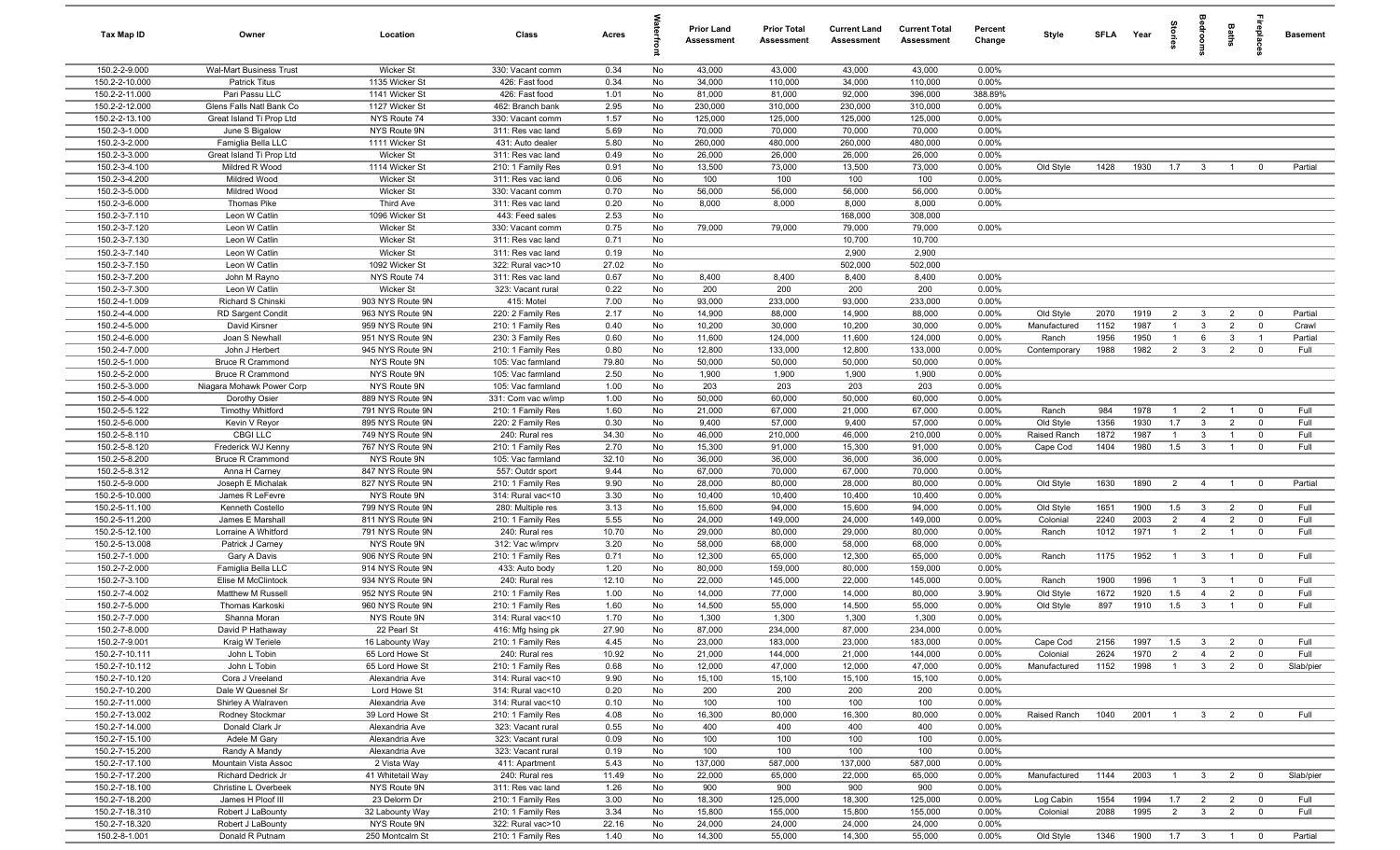| Tax Map ID                       | Owner                                  | Location                                | Class                                  | Acres          |          | Prior Land<br>Assessment | <b>Prior Total</b><br>Assessment | <b>Current Land</b><br><b>Assessment</b> | <b>Current Total</b><br><b>Assessment</b> | Percent<br>Change | Style        | <b>SFLA</b> | Year | gie            |                         | Baths          |                         | <b>Basement</b> |
|----------------------------------|----------------------------------------|-----------------------------------------|----------------------------------------|----------------|----------|--------------------------|----------------------------------|------------------------------------------|-------------------------------------------|-------------------|--------------|-------------|------|----------------|-------------------------|----------------|-------------------------|-----------------|
| 150.2-8-2.001                    | Fort Ti Assoc Inc                      | NYS Route 22                            | 322: Rural vac>10                      | 14.50          | No       | 32,000                   | 32,000                           | 32,000                                   | 32,000                                    | 0.00%             |              |             |      |                |                         |                |                         |                 |
| 150.2-8-3.011                    | Michael N Darius III                   | NYS Route 22                            | 314: Rural vac<10                      | 1.10           | No       | 5,900                    | 5,900                            | 5,900                                    | 5,900                                     | 0.00%             |              |             |      |                |                         |                |                         |                 |
| 150.2-8-5.000                    | Fort Ti Assoc Inc                      | NYS Route 22                            | 314: Rural vac<10                      | 4.20           | No       | 10,800                   | 10,800                           | 10,800                                   | 10,800                                    | 0.00%             |              |             |      |                |                         |                |                         |                 |
| 150.2-8-6.000                    | Henry C Keast Sr                       | 21 Keast Rd                             | 210: 1 Family Res                      | 0.30           | No       | 9,400                    | 57,000                           | 9,400                                    | 57,000                                    | 0.00%             | Old Style    | 1145        | 1949 | 1.7            | - 3                     |                | $^{\circ}$              | Partial         |
| 150.2-8-7.000                    | Lewis W Sanders                        | 8 Fort Ti Rd                            | 210: 1 Family Res                      | 1.40           | No       | 14,300                   | 215,000                          | 14,300                                   | 215,000                                   | 0.00%             | Contemporary | 3880        | 1986 | $\overline{2}$ | $\overline{4}$          | $\overline{2}$ | $\mathbf 0$             | Full            |
| 150.2-9-1.000                    | Fort Ti Assoc Inc                      | Montcalm St                             | 323: Vacant rural                      | 15.60          | No       | 19,400                   | 19,400                           | 19,400                                   | 19,400                                    | 0.00%             |              |             |      |                |                         |                |                         |                 |
| 150.2-9-2.000<br>150.2-9-5.002   | John Teriele<br><b>Richard Arthur</b>  | River Rd<br>Defiance St                 | 323: Vacant rural<br>311: Res vac land | 32.60<br>2.41  | No<br>No | 24,000<br>1,900          | 24,000<br>1,900                  | 24,000<br>1,900                          | 24,000<br>1,900                           | 0.00%<br>0.00%    |              |             |      |                |                         |                |                         |                 |
| 150.2-9-6.000                    | Mary F Austin                          | 91 Defiance St                          | 210: 1 Family Res                      | 3.40           | No       | 15,800                   | 68,000                           | 15,800                                   | 68,000                                    | 0.00%             | Old Style    | 1612        | 1940 | 2              | $\overline{4}$          | $\overline{1}$ | $^{\circ}$              | Partial         |
| 150.2-9-7.000                    | Fort Ti Assoc Inc                      | Defiance St                             | 311: Res vac land                      | 14.10          | No       | 18,200                   | 18,200                           | 18,200                                   | 18,200                                    | 0.00%             |              |             |      |                |                         |                |                         |                 |
| 150.2-9-8.000                    | Martha K Treadway                      | Defiance St                             | 311: Res vac land                      | 1.10           | No       | 4,800                    | 4,800                            | 4,800                                    | 4,800                                     | 0.00%             |              |             |      |                |                         |                |                         |                 |
| 150.3-1-1.000                    | Alvin B Figiel                         | 316 Bull Rock Rd                        | 260: Seasonal res                      | 130.00         | No       | 66,000                   | 94,000                           | 66,000                                   | 94,000                                    | 0.00%             | Cottage      | 840         | 1975 | $\overline{2}$ | $\overline{1}$          | $\mathbf 0$    | $\overline{0}$          | Crawl           |
| 150.3-1-2.110                    | Francis W Price Jr                     | 22 Price Rd                             | 120: Field crops                       | 163.80         | No       | 81,000                   | 144,000                          | 81,000                                   | 144,000                                   | 0.00%             | Old Style    | 1594        | 1866 | $\overline{2}$ | $\mathbf{3}$            | $\overline{1}$ | $\mathbf 0$             | Partial         |
| 150.3-1-2.120                    | <b>Brian Price</b>                     | 37 Price Rd                             | 210: 1 Family Res                      | 3.66           | No       | 10,400                   | 10,400                           | 16,000                                   | 70,000                                    | 573.08%           |              |             |      |                |                         |                |                         |                 |
| 150.3-1-2.200                    | David W Baird                          | 265 NYS Route 9N                        | 240: Rural res                         | 15.00          | No       | 21,000                   | 208,000                          | 21,000                                   | 208,000                                   | 0.00%             | Contemporary | 2028        | 1980 | 1.5            | $\overline{3}$          | $\overline{2}$ | $\overline{\mathbf{0}}$ | Full            |
| 150.3-1-3.000                    | <b>Clifton Thatcher</b>                | NYS Route 9N                            | 323: Vacant rural                      | 53.80          | No       | 28,000                   | 28,000                           | 28,000                                   | 28,000                                    | 0.00%             |              |             |      |                |                         |                |                         |                 |
| 150.3-1-4.000                    | Brian F Thatcher                       | 517 NYS Route 9N                        | 240: Rural res                         | 163.22         | No       | 88,000                   | 133,000                          | 88,000                                   | 133,000                                   | 0.00%             | Ranch        | 1400        | 1987 | $\overline{1}$ | $\overline{3}$          | $\overline{2}$ | $\overline{0}$          | Crawl           |
| 150.3-1-5.000                    | Clifton Thatcher                       | 522 NYS Route 9N                        | 210: 1 Family Res                      | 2.30           | No       | 15,000                   | 101,000                          | 15,000                                   | 101,000                                   | 0.00%             | Log Cabin    | 1296        | 1981 | 1.5            | $\mathbf{3}$            | $\overline{1}$ | $^{\circ}$              | Full            |
| 150.3-1-6.000                    | Dale K Rafferty                        | 531 NYS Route 9N                        | 210: 1 Family Res                      | 2.00           | No       | 14,800                   | 70,000                           | 14,800                                   | 70,000                                    | 0.00%             | Ranch        | 1428        | 1950 | $\overline{1}$ | $\mathbf{3}$            | $\overline{1}$ | $\overline{1}$          | Full            |
| 150.3-1-7.000                    | Leon Catlin                            | NYS Route 9N                            | 105: Vac farmland                      | 46.38          | No       | 34,000                   | 34,000                           | 34,000                                   | 34,000                                    | 0.00%             |              |             |      |                |                         |                |                         |                 |
| 150.3-1-8.000<br>150.3-1-9.001   | Ticonderoga Golf Corp                  | 609 NYS Route 9N<br>70 Bernetz Rd       | 553: Country club                      | 155.10         | No       | 419,000<br>14,600        | 1,050,000<br>27,000              | 419,000                                  | 1,100,000<br>27,000                       | 4.76%<br>0.00%    | Manufactured | 1152        | 1974 | $\overline{1}$ | 3                       | $\overline{1}$ | $^{\circ}$              | Slab/pier       |
| 150.3-1-10.000                   | <b>Andrew Sheets</b><br>William H Sola | NYS Route 9N                            | 210: 1 Family Res<br>323: Vacant rural | 1.75<br>151.00 | No<br>No | 52,000                   | 52,000                           | 14,600<br>52,000                         | 52,000                                    | 0.00%             |              |             |      |                |                         |                |                         |                 |
| 150.3-1-11.000                   | William H Sola                         | 592 NYS Route 9N                        | 210: 1 Family Res                      | 1.69           | No       | 14,500                   | 60,000                           | 14,500                                   | 60,000                                    | 0.00%             | Old Style    | 1309        | 1938 | 1.5            | $\overline{2}$          | $\overline{1}$ | $\overline{1}$          | Full            |
| 150.3-1-12.000                   | <b>Edward B Corliss</b>                | 488 NYS Route 9N                        | 210: 1 Family Res                      | 2.20           | No       | 14,900                   | 172,000                          | 14,900                                   | 172,000                                   | $0.00\%$          | Contemporary | 1882        | 1999 | $\overline{2}$ | $\overline{2}$          | $\overline{2}$ | $\mathbf 0$             | Full            |
| 150.3-1-13.100                   | Donald L Meserve                       | 418 NYS Route 9N                        | 280: Multiple res                      | 455.20         | No       | 166,000                  | 298,000                          | 166,000                                  | 298,000                                   | 0.00%             | Log Cabin    | 1200        | 1989 | 1.5            | $\mathbf{3}$            | $\mathbf{1}$   | $\mathbf 0$             | Full            |
| 150.3-1-13.200                   | Helen M Haughey                        | NYS Route 9N                            | 322: Rural vac>10                      | 45.90          | No       | 32,000                   | 32,000                           | 32,000                                   | 32,000                                    | 0.00%             |              |             |      |                |                         |                |                         |                 |
| 150.3-1-13.300                   | Emily J Mishann                        | 447 NYS Route 9N                        | 240: Rural res                         | 43.80          | No       | 45,000                   | 95,000                           | 45,000                                   | 95,000                                    | 0.00%             | Old Style    | 2409        | 1850 | 1.7            | 5                       |                |                         | Partial         |
| 150.3-1-14.000                   | Gravel Hill Inc                        | NYS Route 9N                            | 314: Rural vac<10                      | 0.43           | No       | 6,300                    | 6,300                            | 6,300                                    | 6,300                                     | 0.00%             |              |             |      |                |                         |                |                         |                 |
| 150.3-1-15.100                   | Randy Perkins                          | 369 NYS Route 9N                        | 240: Rural res                         | 37.10          | No       | 48,000                   | 288,000                          | 48,000                                   | 288,000                                   | 0.00%             | Colonial     | 2379        | 2000 | $\overline{2}$ | $\overline{4}$          | $\overline{2}$ | $\overline{0}$          | Full            |
| 150.3-1-15.210                   | Gravel Hill Inc                        | 370 NYS Route 9N                        | 314: Rural vac<10                      | 5.32           | No       | 11,600                   | 11,600                           | 11,600                                   | 11,600                                    | 0.00%             |              |             |      |                |                         |                |                         |                 |
| 150.3-1-15.220                   | Gravel Hill Inc                        | NYS Route 9N                            | 314: Rural vac<10                      | 5.14           | No       | 11,500                   | 11,500                           | 11,500                                   | 11,500                                    | 0.00%             |              |             |      |                |                         |                |                         |                 |
| 150.3-1-15.230                   | Gravel Hill Inc                        | NYS Route 9N                            | 314: Rural vac<10                      | 5.16           | No       | 11,500                   | 11,500                           | 11,500                                   | 11,500                                    | 0.00%             |              |             |      |                |                         |                |                         |                 |
| 150.3-1-15.240                   | Gravel Hill Inc                        | NYS Route 9N                            | 314: Rural vac<10                      | 6.31           | No       | 12,400                   | 12,400                           | 12,400                                   | 12,400                                    | 0.00%             |              |             |      |                |                         |                |                         |                 |
| 150.3-1-15.250<br>150.3-1-15.260 | Gravel Hill Inc<br>Gravel Hill Inc     | NYS Route 9N<br>NYS Route 9N            | 322: Rural vac>10<br>314: Rural vac<10 | 12.54          | No<br>No | 17,000<br>11,400         | 17,000<br>11,400                 | 17,000<br>11,400                         | 17,000<br>11,400                          | 0.00%<br>0.00%    |              |             |      |                |                         |                |                         |                 |
| 150.3-1-15.270                   | Gravel Hill Inc                        | NYS Route 9N                            | 322: Rural vac>10                      | 4.96<br>15.40  | No       | 19,200                   | 19,200                           | 19,200                                   | 19,200                                    | 0.00%             |              |             |      |                |                         |                |                         |                 |
| 150.3-1-15.280                   | Gravel Hill Inc                        | NYS Route 9N                            | 323: Vacant rural                      | 1.70           | No       | 900                      | 900                              | 900                                      | 900                                       | 0.00%             |              |             |      |                |                         |                |                         |                 |
| 150.3-1-16.000                   | Craig Lonergan                         | 337 NYS Route 9N                        | 280: Multiple res                      | 2.80           | No       | 15,400                   | 25,000                           | 15,400                                   | 47,000                                    | 88.00%            | Old Style    | 2060        | 1938 | $\overline{2}$ | $\mathbf{3}$            | $\overline{1}$ | $\overline{0}$          | Full            |
| 150.3-1-17.000                   | Delmar Box Co Inc                      | 323 NYS Route 9N                        | 210: 1 Family Res                      | 7.80           | No       | 26,000                   | 144,000                          | 26,000                                   | 144,000                                   | 0.00%             | Colonial     | 1650        | 1800 | $\overline{2}$ | $\overline{2}$          | $\overline{1}$ | $\mathbf 0$             | Partial         |
| 150.3-1-18.100                   | Dan E Catlin                           | <b>Bull Rock Rd</b>                     | 323: Vacant rural                      | 99.02          | No       | 40,000                   | 40,000                           | 45,000                                   | 45,000                                    | 12.50%            |              |             |      |                |                         |                |                         |                 |
| 150.3-1-18.200                   | David M Donohue                        | 72 Bernetz Rd                           | 210: 1 Family Res                      | 9.33           | No       | 18,700                   | 86,000                           | 18,700                                   | 86,000                                    | 0.00%             | Old Style    | 1450        | 1919 | $\overline{2}$ | $\overline{2}$          | $\overline{1}$ | $\overline{\mathbf{0}}$ | Partial         |
| 150.3-1-19.100                   | Leon W Catlin                          | 260 Bull Rock Rd                        | 210: 1 Family Res                      | 8.69           | No       | 18,500                   | 210,000                          | 18,500                                   | 210,000                                   | 0.00%             | Contemporary | 2850        | 1987 | $\overline{2}$ | $\overline{4}$          | $\overline{2}$ | $\mathbf 0$             | Full            |
| 150.3-1-19.200                   | Glen D Chapmar                         | 244 Bull Rock Rd                        | 210: 1 Family Res                      | 8.31           | No       | 18,300                   | 177,000                          | 18,300                                   | 177,000                                   | 0.00%             | Contemporary | 2697        | 1987 | $\overline{2}$ | $\overline{4}$          | $\overline{2}$ | $\overline{1}$          | Slab/pier       |
| 150.3-1-20.000                   | Glen Chapman                           | <b>Bull Rock Rd</b>                     | 314: Rural vac<10                      | 1.20           | No       | 8,600                    | 8,600                            | 8,600                                    | 8,600                                     | 0.00%             |              |             |      |                |                         |                |                         |                 |
| 150.3-1-21.110                   | Keith F OConnor                        | <b>Bull Rock Rd</b>                     | 314: Rural vac<10                      | 7.37           | No       | 13,200                   | 13,200                           | 13,200                                   | 13,200                                    | 0.00%             |              |             |      |                |                         |                |                         |                 |
| 150.3-1-21.120                   | Glen D Chapmar                         | <b>Bull Rock Rd</b>                     | 323: Vacant rural                      | 3.88           | No.      | 2,900                    | 2,900                            | 2,900                                    | 2,900                                     | 0.00%             |              |             |      |                |                         |                |                         |                 |
| 150.3-1-21.200<br>150.3-1-22.110 | Keith F OConnor<br>Dan E Catlin        | 206 Bull Rock Rd<br><b>Bull Rock Rd</b> | 210: 1 Family Res<br>322: Rural vac>10 | 1.00<br>11.71  | No<br>No | 14,000<br>16,400         | 56,000<br>16,400                 | 14,000<br>16,400                         | 56,000<br>16,400                          | 0.00%<br>0.00%    | Ranch        | 720         | 1981 | $\overline{1}$ | $\overline{2}$          | $\overline{1}$ | $\overline{0}$          | Full            |
| 150.3-1-22.120                   | Margaret E VanVoorhis                  | 249 Bull Rock Rd                        | 312: Vac w/imprv                       | 92.53          | No       | 60,000                   | 65,000                           | 60,000                                   | 65,000                                    | 0.00%             |              |             |      |                |                         |                |                         |                 |
| 150.3-1-22.200                   | Susan M Peters                         | 235 Bull Rock Rd                        | 210: 1 Family Res                      | 2.61           | No       | 22,000                   | 102,800                          | 22,000                                   | 102,800                                   | 0.00%             | Ranch        | 1740        | 1970 | $\overline{1}$ | $\overline{4}$          | $\overline{1}$ | $\overline{0}$          | Slab/pier       |
| 150.4-1-1.000                    | Patrick McVeigh                        | 194 Alexandria Ave                      | 323: Vacant rural                      | 88.40          | No       | 39,000                   | 39,000                           | 39,000                                   | 39,000                                    | 0.00%             |              |             |      |                |                         |                |                         |                 |
| 150.4-1-2.000                    | Stella K Burrows                       | 94 Alexandria Ave                       | 210: 1 Family Res                      | 5.70           | No       | 17,500                   | 45,000                           | 17,500                                   | 45,000                                    | 0.00%             | Manufactured | 1120        | 1989 | $\overline{1}$ | $\overline{2}$          | $\overline{2}$ | $\overline{0}$          | Slab/pier       |
| 150.4-1-4.000                    | Linda Kapatos                          | <b>Baldwin Rd</b>                       | 323: Vacant rural                      | 30.67          | No       | 16,100                   | 16,100                           | 16,100                                   | 16,100                                    | 0.00%             |              |             |      |                |                         |                |                         |                 |
| 150.4-1-5.100                    | Leo Gayzur                             | 104 Baldwin Rd                          | 240: Rural res                         | 16.66          | No       | 25,000                   | 113,000                          | 25,000                                   | 113,000                                   | 0.00%             | Old Style    | 1757        | 1880 | $\overline{2}$ | $\mathbf{3}$            | $\overline{1}$ | $\overline{\mathbf{0}}$ | Partial         |
| 150.4-1-5.200                    | Evelyn Gayzur                          | 99 Baldwin Rd                           | 210: 1 Family Res                      | 3.34           | No       | 15,800                   | 50,000                           | 15,800                                   | 50,000                                    | 0.00%             | Manufactured | 1152        | 1992 | $\overline{1}$ | $\mathbf{3}$            | $\overline{2}$ | $\overline{0}$          | Slab/pier       |
| 150.4-1-7.110                    | Dale Quesnel Jr                        | 122 Baldwin Rd                          | 240: Rural res                         | 24.70          | No       | 35,000                   | 112,000                          | 35,000                                   | 112,000                                   | 0.00%             | Ranch        | 1247        | 1985 | $\overline{1}$ | $\mathbf{3}$            | $\overline{2}$ | $\overline{0}$          | Full            |
| 150.4-1-7.120                    | Douglas S Quesnel                      | Baldwin Rd                              | 311: Res vac land                      | 2.00           | No       | 14,800                   | 14,800                           | 14,800                                   | 14,800                                    | 0.00%             |              |             |      |                |                         |                |                         |                 |
| 150.4-1-7.130                    | <b>Ricky Quesnel</b>                   | Baldwin Rd                              | 311: Res vac land                      | 8.08           | No       | 19,300                   | 19,300                           | 19,300                                   | 19,300                                    | 0.00%             |              |             |      |                |                         |                |                         |                 |
| 150.4-1-7.140                    | <b>Bruce Quesnel</b>                   | <b>Baldwin Rd</b>                       | 210: 1 Family Res                      | 0.24           | No       | 8,800                    | 29,000                           | 8,800                                    | 29,000                                    | 0.00%             | Old Style    | 2287        | 1830 | $\overline{2}$ | 5                       | $\overline{1}$ | $\overline{\mathbf{0}}$ | Partial         |
| 150.4-1-7.200                    | <b>Ricky S Quesnel</b>                 | 113 Baldwin Rd<br>174 Baldwin Rd        | 210: 1 Family Res                      | 0.98           | No       | 13,900                   | 105,000                          | 13,900                                   | 105,000                                   | 0.00%             | Ranch        | 1463        | 1984 | $\overline{1}$ | $\mathbf{3}$            | $\overline{2}$ | $\overline{0}$          | Full            |
| 150.4-1-8.100<br>150.4-1-8.210   | Earl L Hanley<br><b>Terry Brannock</b> | Baldwin Rd                              | 240: Rural res<br>322: Rural vac>10    | 57.59<br>26.85 | No<br>No | 40,000<br>28,000         | 78,000<br>28,000                 | 40,000<br>28,000                         | 78,000<br>28,000                          | 0.00%<br>0.00%    | Old Style    | 1472        | 1930 | $\overline{2}$ | $\overline{\mathbf{3}}$ | $\overline{1}$ | $\mathbf 0$             |                 |
| 150.4-1-9.000                    | Dean Dushane                           | 196 Baldwin Rd                          | 210: 1 Family Res                      | 1.20           | No       | 14,200                   | 79,000                           | 14,200                                   | 79,000                                    | 0.00%             | Ranch        | 1071        | 1966 |                |                         | 1 3 1          | $\blacksquare$ 1        | Full            |
|                                  |                                        |                                         |                                        |                |          |                          |                                  |                                          |                                           |                   |              |             |      |                |                         |                |                         |                 |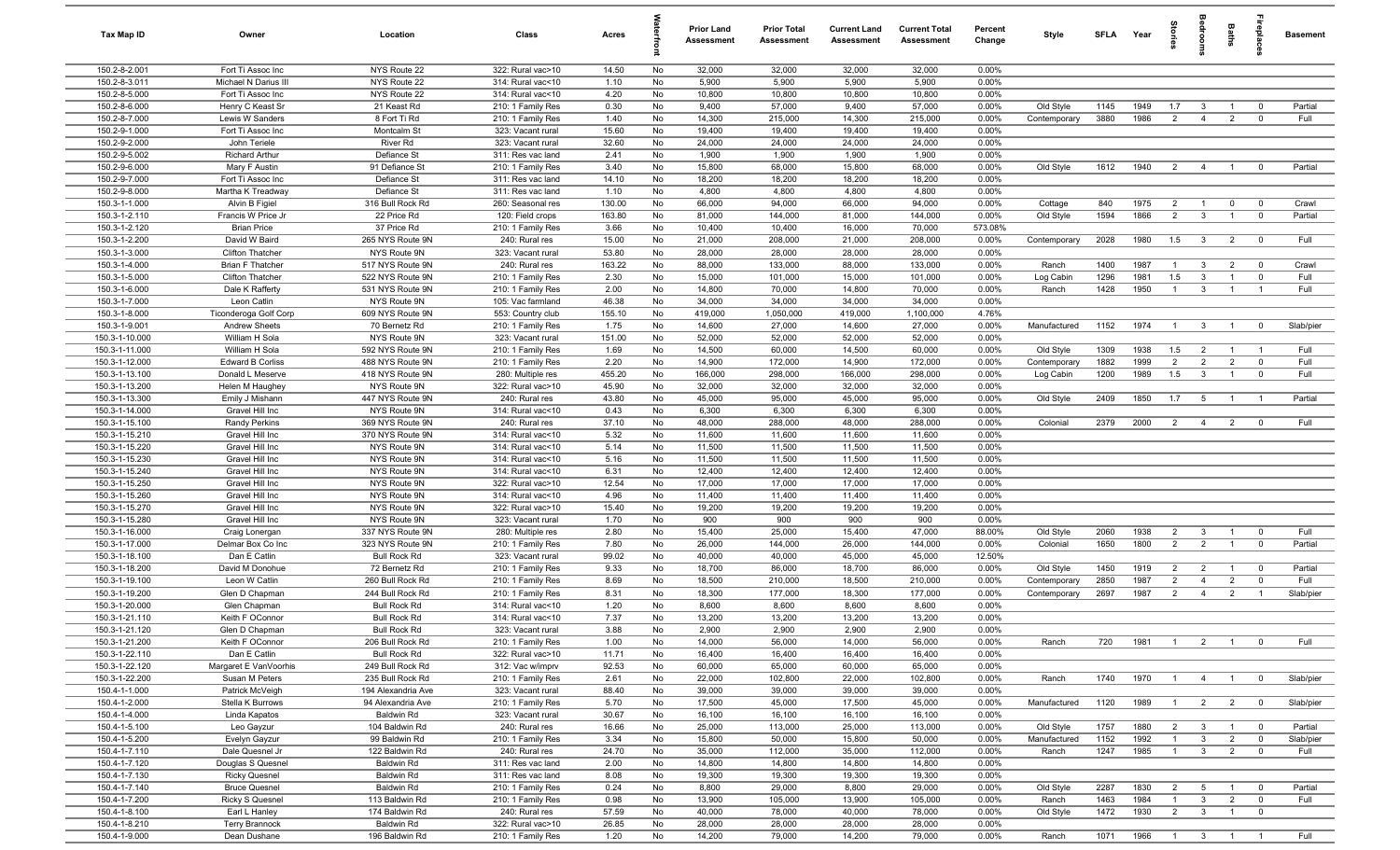| Tax Map ID                       | Owner                                    | Location                               | Class                                  | Acres         |            | <b>Prior Land</b><br><b>Assessment</b> | <b>Prior Total</b><br><b>Assessment</b> | <b>Current Land</b><br><b>Assessment</b> | <b>Current Total</b><br><b>Assessment</b> | Percent<br>Change | Style                     | <b>SFLA</b>  | Year         | tories                           | drooi                            | Baths                            | ebia                             | <b>Basement</b> |
|----------------------------------|------------------------------------------|----------------------------------------|----------------------------------------|---------------|------------|----------------------------------------|-----------------------------------------|------------------------------------------|-------------------------------------------|-------------------|---------------------------|--------------|--------------|----------------------------------|----------------------------------|----------------------------------|----------------------------------|-----------------|
| 150.4-1-10.111                   | Raymond Thatcher                         | 242 Baldwin Rd                         | 240: Rural res                         | 16.80         | No         | 56,000                                 | 219,000                                 | 56,000                                   | 219,000                                   | 0.00%             | Colonial                  | 2268         | 1991         | $\overline{2}$                   | $\overline{4}$                   | $\overline{2}$                   | $\overline{0}$                   | Full            |
| 150.4-1-10.112                   | William Granger                          | 230 Baldwin Rd                         | 210: 1 Family Res                      | 1.20          | No         | 22,000                                 | 89,000                                  | 22,000                                   | 89,000                                    | 0.00%             | Cape Cod                  | 1296         | 1994         | 1.5                              | $\overline{2}$                   |                                  | $\mathbf 0$                      | Crawl           |
| 150.4-1-10.120                   | Robert Kohaut                            | 4 Caldwell Cir                         | 210: 1 Family Res                      | 0.92          | Yes        | 339,000                                | 608,000                                 | 339,000                                  | 608,000                                   | 0.00%             | Contemporary              | 2571         | 1989         | $\overline{2}$                   | $\overline{4}$                   | $\overline{2}$                   | $\overline{1}$                   | Full            |
| 150.4-1-12.000                   | Raymond Thatcher                         | <b>Baldwin Rd</b>                      | 323: Vacant rural                      | 35.10         | No         | 17,800                                 | 17,800                                  | 17,800                                   | 17,800                                    | 0.00%             |                           |              |              |                                  |                                  |                                  |                                  |                 |
| 150.4-1-13.000                   | Pamela Nolan                             | <b>Baldwin Rd</b>                      | 323: Vacant rural                      | 5.60          | No         | 4,200                                  | 4,200                                   | 4,200                                    | 4,200                                     | 0.00%             |                           |              |              |                                  |                                  |                                  |                                  |                 |
| 150.4-1-14.100                   | Earl L Hanley                            | <b>Baldwin Rd</b>                      | 323: Vacant rural                      | 157.36        | No         | 67,000                                 | 67,000                                  | 67,000                                   | 67,000                                    | 0.00%             |                           |              |              |                                  |                                  |                                  |                                  |                 |
| 150.4-1-14.210<br>150.4-1-15.000 | <b>Terry Brannock</b><br>Dale Quesnel Jr | <b>Baldwin Rd</b><br><b>Baldwin Rd</b> | 322: Rural vac>10<br>323: Vacant rural | 87.06<br>1.40 | No<br>No   | 42,000<br>1,100                        | 42,000<br>1,100                         | 42,000<br>1,100                          | 42,000<br>1,100                           | 0.00%<br>0.00%    |                           |              |              |                                  |                                  |                                  |                                  |                 |
| 150.4-1-16.000                   | Dale Quesnel Jr                          | <b>Baldwin Rd</b>                      | 323: Vacant rural                      | 40.50         | No         | 20,000                                 | 20,000                                  | 20,000                                   | 20,000                                    | 0.00%             |                           |              |              |                                  |                                  |                                  |                                  |                 |
| 150.4-1-17.000                   | Dale Quesnel Jr                          | <b>Baldwin Rd</b>                      | 323: Vacant rural                      | 86.80         | No         | 39,000                                 | 39,000                                  | 39,000                                   | 39,000                                    | 0.00%             |                           |              |              |                                  |                                  |                                  |                                  |                 |
| 150.4-1-18.000                   | Linda Kapatos                            | <b>Baldwin Rd</b>                      | 323: Vacant rural                      | 5.10          | No         | 3,800                                  | 3,800                                   | 3,800                                    | 3,800                                     | 0.00%             |                           |              |              |                                  |                                  |                                  |                                  |                 |
| 150.4-1-19.000                   | Phillip J Rizzuto                        | 12 Caldwell Cir                        | 210: 1 Family Res                      | 0.80          | Yes        | 314,000                                | 810,000                                 | 314,000                                  | 810,000                                   | 0.00%             | Contemporary              | 4147         | 1988         | 1.7                              | $\overline{4}$                   | $\mathbf{3}$                     | $\overline{2}$                   | Full            |
| 150.4-1-20.000                   | Joseph Turi Jr                           | 229 Baldwin Rd                         | 210: 1 Family Res                      | 1.09          | Yes        | 307,000                                | 503,000                                 | 307,000                                  | 503,000                                   | 0.00%             | Contemporary              | 2156         | 1989         | 1.5                              | $\overline{4}$                   | $\overline{2}$                   | $\mathbf 0$                      | Full            |
| 150.4-1-21.000                   | Stephen J Dunn                           | 10 Caldwell Cir                        | 210: 1 Family Res                      | 0.63          | Yes        | 289,000                                | 501,000                                 | 289,000                                  | 501,000                                   | 0.00%             | Contemporary              | 2058         | 1994         | $\overline{2}$                   | $\mathbf{3}$                     | $\mathbf{3}$                     | $\overline{1}$                   | Full            |
| 150.4-1-22.000                   | Michael Coleman                          | 6 Caldwell Cir                         | 210: 1 Family Res                      | 0.66          | Yes        | 308,000                                | 717,000                                 | 308,000                                  | 717,000                                   | 0.00%             | Contemporary              | 3873         | 1999         | 1.7                              | $\overline{3}$                   | 3                                | $\overline{1}$                   | Full            |
| 150.4-1-23.000                   | Richard D Wray                           | 8 Caldwell Cir                         | 210: 1 Family Res                      | 0.72          | Yes        | 307,000                                | 457,000                                 | 307,000                                  | 457,000                                   | 0.00%             | Contemporary              | 2452         | 1989         | $\overline{2}$                   | $\overline{4}$                   | $\overline{2}$                   | $\overline{1}$                   | Crawl           |
| 150.4-1-24.000                   | Richard J Barney                         | 54 Stoughton Dr                        | 210: 1 Family Res                      | 1.42          | Yes        | 418,000                                | 662,000                                 | 418,000                                  | 662,000                                   | 0.00%             | Contemporary              | 2480         | 1994         | $\overline{2}$                   | $\mathbf{3}$                     | $\overline{2}$                   | $\overline{1}$                   | Slab/pier       |
| 150.4-1-25.000                   | Dorothy V Harro                          | 18 Stoughton Dr                        | 210: 1 Family Res                      | 1.08          | Yes        | 363,000                                | 526,000                                 | 363,000                                  | 526,000                                   | 0.00%             | Log Cabin                 | 1788         | 1989         | $\overline{1}$                   | $\mathbf{3}$                     | $\mathbf{3}$                     | $\overline{0}$                   | Full            |
| 150.4-1-26.000                   | John A Olexa                             | Stoughton Dr                           | 313: Watrfrnt vac                      | 1.04          | Yes        | 337,000                                | 337,000                                 | 337,000                                  | 337,000                                   | 0.00%             |                           |              |              |                                  |                                  |                                  |                                  |                 |
| 150.4-1-27.000                   | Richard Zaleski                          | <b>Baldwin Rd</b>                      | 313: Watrfrnt vac                      | 1.06          | Yes        | 322,000                                | 322,000                                 | 322,000                                  | 322,000                                   | 0.00%             |                           |              |              |                                  |                                  |                                  |                                  |                 |
| 150.4-1-28.000                   | <b>Edward Markiewicz</b>                 | 31 Stoughton Dr                        | 210: 1 Family Res                      | 1.30          | No         | 65,000                                 | 304,000                                 | 65,000                                   | 333,000                                   | 9.54%             | Colonial                  | 2606         | 1989         | $\overline{2}$                   | $\mathbf{3}$                     | $\overline{2}$                   | $\overline{0}$                   | Full            |
| 150.4-1-29.000                   | John J Nolan                             | 225 Baldwin Rd                         | 210: 1 Family Res                      | 1.12          | Yes        | 306,000                                | 438,000                                 | 306,000                                  | 438,000                                   | 0.00%             | Ranch                     | 2066         | 1999         | $\overline{1}$                   | $\mathbf{3}$                     | $\overline{2}$                   | $\mathbf 0$                      | Full            |
| 150.4-1-30.000                   | Alfred D DeFuria                         | 40 Stoughton Dr                        | 210: 1 Family Res                      | 1.18          | Yes        | 394,000                                | 792,000                                 | 394,000                                  | 792,000                                   | 0.00%             | Log Cabin                 | 4168         | 1999         | $\overline{2}$                   | $\overline{4}$                   | $\overline{4}$                   | $\overline{1}$                   | Full            |
| 150.4-1-31.000                   | Carole L Burns                           | 217 Baldwin Rd                         | 210: 1 Family Res                      | 1.06          | Yes        | 345,000                                | 575,000                                 | 345,000                                  | 575,000                                   | 0.00%             | Contemporary              | 2744         | 1989         | $\overline{2}$                   | $\overline{4}$                   | $\overline{2}$                   | $\overline{1}$                   | Full            |
| 150.4-1-32.000                   | Mark J Harrison                          | 209 Baldwin Rd                         | 210: 1 Family Res                      | 1.20          | Yes        | 322,000<br>395,000                     | 438,000                                 | 322,000                                  | 554,000                                   | 26.48%            | Colonial<br>Contemporary  | 2888         | 2005<br>1997 | $\overline{2}$<br>$\mathbf{1}$   | $\overline{4}$<br>5              | 3<br>$\overline{2}$              | $\overline{0}$<br>$\overline{1}$ | Full            |
| 150.4-1-33.000<br>150.4-1-34.000 | James M Toomey<br>Anastasia Rusu         | 34 Stoughton Dr<br>50 Stoughton Dr     | 210: 1 Family Res<br>210: 1 Family Res | 1.06<br>1.38  | Yes<br>Yes | 396,000                                | 670,000<br>648,000                      | 395,000<br>396,000                       | 670,000<br>648,000                        | 0.00%<br>0.00%    | Contemporary              | 2488<br>2211 | 1994         | $\overline{2}$                   | $\mathbf{3}$                     | $\overline{2}$                   | $\overline{1}$                   | Partial<br>Full |
| 150.4-1-35.000                   | William W OConnor                        | 52 Stoughton Dr                        | 210: 1 Family Res                      | 1.36          | Yes        | 433,000                                | 646,000                                 | 433,000                                  | 646,000                                   | 0.00%             | Contemporary              | 2106         | 1989         | $\overline{2}$                   | $\overline{3}$                   |                                  | $\mathbf 0$                      | Slab/pier       |
| 150.4-1-36.000                   | Donald F Ladd                            | 26 Stoughton Dr                        | 210: 1 Family Res                      | 1.06          | Yes        | 390,000                                | 715,000                                 | 390,000                                  | 715,000                                   | 0.00%             | Contemporary              | 3207         | 1989         | $\overline{2}$                   | $\overline{4}$                   | $\overline{2}$                   | $\overline{0}$                   | Full            |
| 150.4-1-37.000                   | Samuel M lorio                           | Stoughton Dr                           | 313: Watrfrnt vac                      | 1.90          | Yes        | 340,000                                | 340,000                                 | 340,000                                  | 340,000                                   | 0.00%             |                           |              |              |                                  |                                  |                                  |                                  |                 |
| 150.4-1-38.000                   | Roger J Nolfe                            | 17 Stoughton Dr                        | 210: 1 Family Res                      | 1.18          | No         | 66,000                                 | 330,000                                 | 66,000                                   | 330,000                                   | 0.00%             | Ranch                     | 2646         | 2004         | $\overline{1}$                   | $\overline{2}$                   | $\overline{2}$                   | $\overline{0}$                   | Full            |
| 150.4-1-39.000                   | Roger J Nolfe                            | 56 Stoughton Dr                        | 316: Wr vac w/imp                      | 1.30          | Yes        | 24,000                                 | 27,000                                  | 24,000                                   | 27,000                                    | 0.00%             |                           |              |              |                                  |                                  |                                  |                                  |                 |
| 150.4-1-40.000                   | Alexander W VanDuzer                     | 207 Baldwin Rd                         | 210: 1 Family Res                      | 1.59          | Yes        | 345,000                                | 647,000                                 | 345,000                                  | 647,000                                   | 0.00%             | Log Cabin                 | 2486         | 2000         | 1.7                              | $\overline{2}$                   | $\overline{2}$                   | $\mathbf 0$                      | Full            |
| 150.4-1-41.000                   | Gary Histed                              | 27 Stoughton Dr                        | 210: 1 Family Res                      | 1.10          | No         | 64,000                                 | 243,000                                 | 64,000                                   | 243,000                                   | 0.00%             | Contemporary              | 1728         | 1999         | $\overline{2}$                   | $\overline{3}$                   | $\overline{2}$                   | $\overline{1}$                   | Full            |
| 150.4-1-42.000                   | Robert D Missel                          | <b>Baldwin Rd</b>                      | 314: Rural vac<10                      | 1.80          | No         | 70,000                                 | 70,000                                  | 70,000                                   | 70,000                                    | 0.00%             |                           |              |              |                                  |                                  |                                  |                                  |                 |
| 150.4-1-43.000                   | Linda Kapatos                            | Alexandria Ave                         | 314: Rural vac<10                      | 9.50          | No         | 20,000                                 | 20,000                                  | 20,000                                   | 20,000                                    | 0.00%             |                           |              |              |                                  |                                  |                                  |                                  |                 |
| 150.4-2-3.000                    | Lake Bear Partners LLC                   | Alexandria Ave                         | 314: Rural vac<10                      | 0.02          | No         | 100                                    | 100                                     | 100                                      | 100                                       | 0.00%             |                           |              |              |                                  |                                  |                                  |                                  |                 |
| 150.4-2-4.100                    | Linda Kapatos                            | <b>Baldwin Rd</b>                      | 323: Vacant rural                      | 3.53          | No         | 15,900                                 | 15,900                                  | 15,900                                   | 15,900                                    | 0.00%             |                           |              |              |                                  |                                  |                                  |                                  |                 |
| 150.4-2-4.200                    | Linda Kapatos                            | <b>Baldwin Rd</b>                      | 323: Vacant rural                      | 0.65          | No         | 500                                    | 500                                     | 500                                      | 500                                       | 0.00%             |                           |              |              |                                  |                                  |                                  |                                  |                 |
| 150.4-2-4.300                    | Linda Kapatos                            | <b>Baldwin Rd</b>                      | 323: Vacant rural                      | 6.46          | No         | 4,800                                  | 4,800                                   | 4,800                                    | 4,800                                     | 0.00%             |                           |              |              |                                  |                                  |                                  |                                  |                 |
| 150.4-2-5.000<br>150.4-2-6.000   | Lester D Harpp                           | <b>Baldwin Rd</b><br>46 Baldwin Rd     | 323: Vacant rural<br>210: 1 Family Res | 0.17<br>1.00  | No<br>No   | 100<br>14,000                          | 100<br>86,000                           | 100<br>14,000                            | 100<br>86,000                             | 0.00%<br>0.00%    | Old Style                 | 1816         | 1880         | 1.7                              | $\overline{\mathbf{3}}$          | -1                               | $\overline{\mathbf{0}}$          | Crawl           |
| 150.4-2-7.000                    | Andrzej Bengsz<br>Linda Kapatos          | <b>Baldwin Rd</b>                      | 314: Rural vac<10                      | 8.00          | No         | 19,300                                 | 19,300                                  | 19,300                                   | 19,300                                    | 0.00%             |                           |              |              |                                  |                                  |                                  |                                  |                 |
| 150.4-3-1.000                    | Michael J OConnor                        | <b>Black Point Rd</b>                  | 323: Vacant rural                      | 17.74         | No         | 7,100                                  | 7,100                                   | 7,100                                    | 7,100                                     | 0.00%             |                           |              |              |                                  |                                  |                                  |                                  |                 |
| 150.4-3-2.000                    | John R LaTour                            | <b>Black Point Rd</b>                  | 322: Rural vac>10                      | 73.12         | No         | 29,000                                 | 29,000                                  | 29,000                                   | 29,000                                    | 0.00%             |                           |              |              |                                  |                                  |                                  |                                  |                 |
| 150.4-3-3.100                    | Doren Rockhill                           | <b>Black Point Rd</b>                  | 322: Rural vac>10                      | 37.90         | No         | 15,200                                 | 15,200                                  | 15,200                                   | 15,200                                    | 0.00%             |                           |              |              |                                  |                                  |                                  |                                  |                 |
| 150.4-3-3.200                    | David G Bechard                          | <b>Black Point Rd</b>                  | 322: Rural vac>10                      | 54.50         | No         | 43,000                                 | 43,000                                  | 43,000                                   | 43,000                                    | 0.00%             |                           |              |              |                                  |                                  |                                  |                                  |                 |
| 150.4-3-4.004                    | Jane R Bassett                           | 85 Black Point Rd                      | 240: Rural res                         | 59.61         | No         | 45,000                                 | 184,000                                 | 45,000                                   | 184,000                                   | 0.00%             | Colonial                  | 2344         | 1990         | $\overline{2}$                   | $\overline{4}$                   | $\mathbf{3}$                     | $\overline{0}$                   | Full            |
| 150.4-3-5.000                    | Dennis J Natale Sr                       | <b>Black Point Rd</b>                  | 313: Watrfrnt vac                      | 32.70         | Yes        | 156,000                                | 156,000                                 | 156,000                                  | 156,000                                   | 0.00%             |                           |              |              |                                  |                                  |                                  |                                  |                 |
| 150.4-3-6.000                    | Thomas A Whalen                          | <b>Black Point Rd</b>                  | 323: Vacant rural                      | 55.40         | No         | 26,000                                 | 26,000                                  | 26,000                                   | 26,000                                    | 0.00%             |                           |              |              |                                  |                                  |                                  |                                  |                 |
| 150.4-3-7.000                    | Marquerite Morhouse                      | <b>Black Point Rd</b>                  | 323: Vacant rural                      | 80.20         | No         | 36,000                                 | 36,000                                  | 36,000                                   | 36,000                                    | 0.00%             |                           |              |              |                                  |                                  |                                  |                                  |                 |
| 150.4-3-8.000                    | Thomas A Whalen                          | <b>Black Point Rd</b>                  | 323: Vacant rural                      | 2.88          | No         | 1,200                                  | 1,200                                   | 1,200                                    | 1,200                                     | 0.00%             |                           |              |              |                                  |                                  |                                  |                                  |                 |
| 150.11-1-1.000                   | Kenneth F Olcott                         | Alexandria Ave                         | 314: Rural vac<10                      | 0.38          | No         | 1,800                                  | 1,800                                   | 1,800                                    | 1,800                                     | 0.00%             |                           |              |              |                                  |                                  |                                  |                                  |                 |
| 150.11-1-2.000                   | Kenneth F Olcott                         | 13 Alexandria Ave                      | 210: 1 Family Res                      | 0.40          | No         | 10,200                                 | 79,000                                  | 10,200                                   | 79,000                                    | 0.00%             | Ranch                     | 1168         | 1961         | $\overline{1}$                   | $\overline{2}$                   |                                  | $\overline{0}$                   | Partial         |
| 150.11-1-3.000                   | Patrick F Moore                          | 820 NYS Route 9N                       | 270: Mfg housing                       | 0.80          | No<br>No   | 12,800                                 | 28,000                                  | 12,800                                   | 28,000                                    | 0.00%             |                           |              |              |                                  |                                  |                                  | $\overline{0}$                   |                 |
| 150.11-1-4.000<br>150.11-1-5.000 | Jackie Burlingame<br>Bruce L Geraw Jr    | 826 NYS Route 9N<br>832 NYS Route 9N   | 210: 1 Family Res<br>210: 1 Family Res | 2.15<br>1.20  | No         | 14,400<br>17,700                       | 57,000<br>72,000                        | 14,400<br>17,700                         | 57,000<br>72,000                          | 0.00%<br>0.00%    | Old Style<br>Manufactured | 1272<br>1568 | 1890<br>2000 | $\overline{2}$<br>$\overline{1}$ | $\overline{4}$<br>3 <sup>3</sup> | $\overline{1}$<br>$\overline{2}$ | $\overline{0}$                   | Partial<br>Full |
| 150.11-1-6.000                   | Michael Witherbee                        | NYS Route 9N                           | 311: Res vac land                      | 0.22          | No         | 400                                    | 400                                     | 400                                      | 400                                       | 0.00%             |                           |              |              |                                  |                                  |                                  |                                  |                 |
| 150.11-1-7.000                   | Mary B Rowe                              | 21 Alexandria Ave                      | 210: 1 Family Res                      | 0.40          | No         | 15,000                                 | 105,000                                 | 15,000                                   | 105,000                                   | 0.00%             | Ranch                     | 1168         | 1960         | $\overline{1}$                   | $\mathbf{3}$                     | $\overline{1}$                   | $\overline{\mathbf{0}}$          | Full            |
| 150.11-1-8.000                   | Leonard Charboneau Jr                    | 25 Alexandria Ave                      | 210: 1 Family Res                      | 0.88          | No         | 19,000                                 | 104,000                                 | 19,000                                   | 104,000                                   | 0.00%             | Ranch                     | 1184         | 1965         | $\overline{1}$                   | $\mathbf{3}$                     | $\mathbf{1}$                     | $\overline{0}$                   | Full            |
| 150.11-1-9.000                   | Gerald Fleming                           | 33 Alexandria Ave                      | 210: 1 Family Res                      | 0.30          | No         | 14,000                                 | 87,000                                  | 14,000                                   | 87,000                                    | 0.00%             | Ranch                     | 1056         | 1962         | $\overline{1}$                   | $\overline{4}$                   | 2                                | $\overline{1}$                   | Full            |
| 150.11-1-10.000                  | Gerald Fleming                           | Alexandria Ave                         | 314: Rural vac<10                      | 0.40          | No         | 7,700                                  | 7,700                                   | 7,700                                    | 7,700                                     | 0.00%             |                           |              |              |                                  |                                  |                                  |                                  |                 |
| 150.11-1-11.000                  | Gerald T Fleming                         | Alexandria Ave                         | 314: Rural vac<10                      | 0.40          | No         | 7,700                                  | 7,700                                   | 7,700                                    | 7,700                                     | 0.00%             |                           |              |              |                                  |                                  |                                  |                                  |                 |
| 150.11-1-12.000                  | Dorothy A Morehouse                      | 41 Alexandria Ave                      | 210: 1 Family Res                      | 0.40          | No         | 15,000                                 | 74,000                                  | 15,000                                   | 74,000                                    | 0.00%             | Ranch                     | 1026         | 1960         |                                  | $1 \quad 2 \quad 1$              |                                  | $\overline{1}$                   | Full            |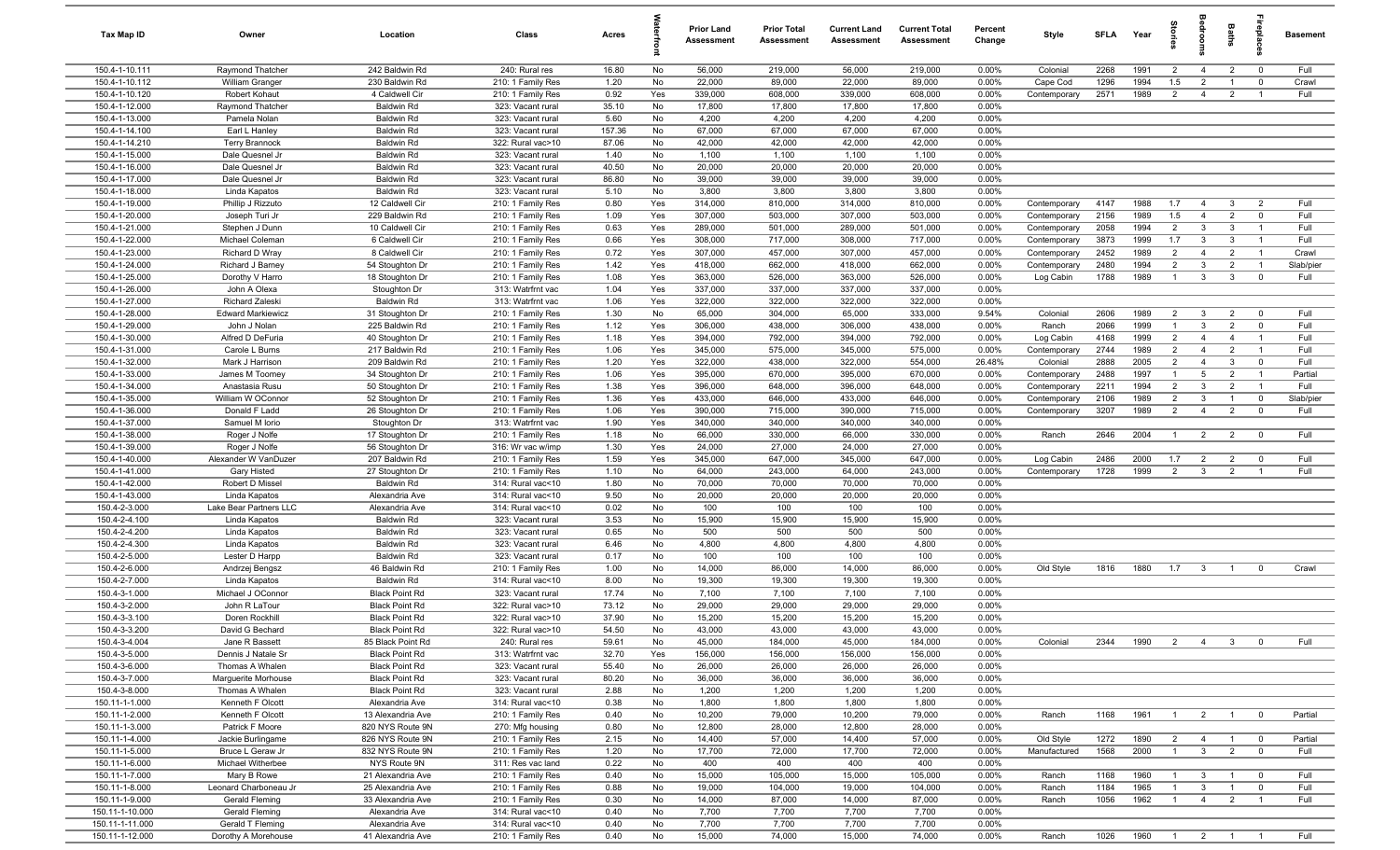| Tax Map ID                         | Owner                                   | Location                               | Class                                  | Acres        |          | <b>Prior Land</b><br>Assessment | <b>Prior Total</b><br>Assessment | <b>Current Land</b><br>Assessment | <b>Current Total</b><br>Assessment | Percent<br>Change | Style                    | <b>SFLA</b>  | Year         | Stories                          | droom                          | Baths                            |                                           | <b>Basement</b>        |
|------------------------------------|-----------------------------------------|----------------------------------------|----------------------------------------|--------------|----------|---------------------------------|----------------------------------|-----------------------------------|------------------------------------|-------------------|--------------------------|--------------|--------------|----------------------------------|--------------------------------|----------------------------------|-------------------------------------------|------------------------|
| 150.11-1-13.000                    | Leona Badke                             | 45 Alexandria Ave                      | 210: 1 Family Res                      | 0.40         | No       | 15,000                          | 90,000                           | 15,000                            | 90,000                             | 0.00%             | Ranch                    | 1170         | 1962         | $\overline{1}$                   | $\mathbf{3}$                   | $\overline{2}$                   | $\overline{0}$                            | Full                   |
| 150.11-1-14.000                    | Douglas E MacAlpine                     | 51 Alexandria Ave                      | 210: 1 Family Res                      | 0.80         | No       | 18,400                          | 111,000                          | 18,400                            | 111,000                            | 0.00%             | Cape Cod                 | 1608         | 1988         | 1.7                              | $\mathbf{3}$                   | $\overline{1}$                   | $\overline{0}$                            | Full                   |
| 150.11-1-15.000                    | Michael Witherbee                       | 832 NYS Route 9N                       | 210: 1 Family Res                      | 7.54         | No       | 18,900                          | 38,000                           | 18,900                            | 38,000                             | 0.00%             | Manufactured             | 1248         | 1971         | $\overline{1}$                   | $\mathbf{3}$                   | $\overline{1}$                   | $\overline{0}$                            | Partial                |
| 150.11-1-16.000                    | John D St Andrews                       | 836 NYS Route 9N                       | 270: Mfg housing                       | 2.25         | No       | 14,900                          | 22,000                           | 14,900                            | 22,000                             | 0.00%             |                          |              |              |                                  |                                |                                  |                                           |                        |
| 150.11-1-17.000                    | Elizabeth Ann Prop Inc                  | 852 NYS Route 9N                       | 210: 1 Family Res                      | 2.00         | No       | 14,800                          | 98,000                           | 14,800                            | 98,000                             | 0.00%             | Ranch                    | 936          | 1970         | $\overline{1}$                   | $\mathbf{3}$                   | $\overline{1}$                   | $\overline{0}$                            | Full                   |
| 150.11-1-18.000                    | Elizabeth Ann Prop Inc                  | NYS Route 9N                           | 323: Vacant rural                      | 0.83         | No       | 17,500                          | 17,500                           | 17,500                            | 17,500                             | 0.00%             |                          |              |              |                                  |                                |                                  |                                           |                        |
| 150.11-1-19.000                    | Gary Parot                              | 28 Valley Dr                           | 210: 1 Family Res                      | 3.21         | No       | 19,200                          | 78,000                           | 19,200                            | 78,000                             | 0.00%             | Ranch                    | 1184         | 1995         | $\mathbf{1}$                     | $\overline{2}$                 |                                  | $\mathbf 0$                               | Full                   |
| 150.11-1-20.000                    | George B Brown IV                       | 27 Valley Dr                           | 210: 1 Family Res                      | 3.43         | No       | 19,300                          | 121,000                          | 19,300                            | 121,000                            | 0.00%             | Contemporary             | 1344         | 1992         | 1.5                              | $\mathbf{3}$                   | 3                                | $\mathbf 0$                               | Full                   |
| 150.11-1-21.000                    | Frederick J LaVallie                    | 15 Valley Dr                           | 210: 1 Family Res                      | 1.43         | No       | 21,000                          | 152,000                          | 21,000                            | 152,000                            | 0.00%             | Colonial                 | 1984         | 1997         | 2                                | $\mathbf{3}$                   | $\overline{2}$                   | $\mathbf 0$                               | Full                   |
| 150.11-1-22.000                    | Clinton A Kohaut                        | 860 NYS Route 9N                       | 449: Warehouse                         | 1.00         | No       | 80,000                          | 133,000                          | 80,000                            | 133,000                            | 0.00%             |                          |              |              |                                  |                                |                                  |                                           |                        |
| 150.11-1-23.000                    | Thomas G Cronan                         | 868 NYS Route 9N                       | 421: Restaurant                        | 4.90         | No       | 88,000                          | 135,000                          | 88,000                            | 135,000                            | 0.00%             |                          |              |              |                                  |                                |                                  |                                           |                        |
| 150.11-1-24.000                    | Donald R Gijanto                        | 878 NYS Route 9N                       | 541: Bowlng alley                      | 1.30         | No       | 80,000                          | 244,000                          | 80,000                            | 244,000                            | 0.00%             |                          |              |              |                                  |                                |                                  |                                           |                        |
| 150.11-1-25.000<br>150.11-1-26.000 | PBRE2 Corporation<br>Patrick Ida        | 884 NYS Route 9N<br>896 NYS Route 9N   | 444: Lumber yd/m<br>210: 1 Family Res  | 1.94<br>3.46 | No<br>No | 80,000<br>22,800                | 368,000<br>209,000               | 80,000<br>22,800                  | 368,000<br>209,000                 | 0.00%<br>0.00%    | Colonial                 | 3592         | 1975         | $\overline{2}$                   | $\mathbf{3}$                   | $\mathbf{3}$                     | $\overline{1}$                            |                        |
| 150.11-1-27.000                    | Christine L Overbeek                    | 40 Delorm Dr                           | 240: Rural res                         | 13.30        | No       | 23,500                          | 103,000                          | 23,500                            | 103,000                            | 0.00%             | Ranch                    | 1568         | 1968         | $\mathbf{1}$                     | $\overline{2}$                 | $\overline{1}$                   | $\mathbf 0$                               | Crawl<br>Full          |
| 150.11-1-28.000                    | Gerald F Cooper                         | 37 Delorm Dr                           | 210: 1 Family Res                      | 2.90         | No       | 15,800                          | 80,000                           | 15,800                            | 80,000                             | 0.00%             | Ranch                    | 1144         | 1970         | $\overline{1}$                   | $\mathbf{3}$                   | $\overline{1}$                   | $\mathbf 0$                               | Full                   |
| 150.11-1-29.000                    | <b>Ricky Quesnel</b>                    | Alexandria Ave                         | 312: Vac w/imprv                       | 24.10        | No       | 26,000                          | 32,000                           | 26,000                            | 32,000                             | 0.00%             |                          |              |              |                                  |                                |                                  |                                           |                        |
| 150.11-1-30.000                    | Susan C Cooke                           | 59 Alexandria Ave                      | 270: Mfg housing                       | 3.43         | No       | 15,800                          | 25,000                           | 15,800                            | 25,000                             | 0.00%             |                          |              |              |                                  |                                |                                  |                                           |                        |
| 150.11-1-31.000                    | Kenneth J Buckley                       | Alexandria Ave                         | 314: Rural vac<10                      | 1.24         | No       | 14,000                          | 14,000                           | 14,000                            | 14,000                             | 0.00%             |                          |              |              |                                  |                                |                                  |                                           |                        |
| 150.11-1-32.000                    | Kenneth Buckley                         | 69 Alexandria Ave                      | 210: 1 Family Res                      | 1.00         | No       | 14,000                          | 103,000                          | 14,000                            | 103,000                            | 0.00%             | Cape Cod                 | 1728         | 1968         | 1.7                              | $\mathbf{3}$                   |                                  | $\mathbf 0$                               | Full                   |
| 150.11-1-33.000                    | Thomas Barber                           | 73 Alexandria Ave                      | 210: 1 Family Res                      | 1.30         | No       | 14,000                          | 102,000                          | 14,000                            | 102,000                            | 0.00%             | Ranch                    | 1672         | 1953         | $\overline{1}$                   | $\overline{4}$                 | $\overline{1}$                   | $\mathbf 0$                               | Partial                |
| 150.11-1-34.000                    | Albert Rivers Sr                        | 85 Alexandria Ave                      | 270: Mfg housing                       | 1.08         | No       | 14,000                          | 19,000                           | 14,000                            | 19,000                             | 0.00%             |                          |              |              |                                  |                                |                                  |                                           |                        |
| 150.11-1-35.000                    | John Rivers                             | Alexandria Ave                         | 314: Rural vac<10                      | 1.73         | No       | 14,500                          | 14,500                           | 14,500                            | 14,500                             | 0.00%             |                          |              |              |                                  |                                |                                  |                                           |                        |
| 150.11-1-36.000                    | <b>Ricky Quesnel</b>                    | 99 Alexandria Ave                      | 270: Mfg housing                       | 2.37         | No       | 15,000                          | 21,000                           | 15,000                            | 21,000                             | 0.00%             |                          |              |              |                                  |                                |                                  |                                           |                        |
| 150.11-1-37.000                    | Elizabeth Ann Prop Inc                  | Eichen St                              | 312: Vac w/imprv                       | 0.08         | No       | 1,200                           | 11,600                           | 1,200                             | 11,600                             | 0.00%             |                          |              |              |                                  |                                |                                  |                                           |                        |
| 150.11-1-38.000                    | William R DiCenzo                       | Eichen St                              | 311: Res vac land                      | 0.08         | No       | 1,200                           | 1,200                            | 1,200                             | 1,200                              | 0.00%             |                          |              |              |                                  |                                |                                  |                                           |                        |
| 150.11-1-39.000                    | Elizabeth Ann Prop Inc                  | Eichen St                              | 311: Res vac land                      | 0.05         | No       | 800                             | 800                              | 800                               | 800                                | 0.00%             |                          |              |              |                                  |                                |                                  |                                           |                        |
| 150.11-1-40.000                    | William R DiCenzo                       | Eichen St                              | 311: Res vac land                      | 0.05         | No       | 800                             | 800                              | 800                               | 800                                | 0.00%             |                          |              |              |                                  |                                |                                  |                                           |                        |
| 150.11-1-41.000                    | William R DiCenzo                       | Eichen St                              | 311: Res vac land                      | 0.05         | No       | 800                             | 800                              | 800                               | 800                                | 0.00%             |                          |              |              |                                  |                                |                                  |                                           |                        |
| 150.11-1-42.000                    | William R DiCenzo                       | Eichen St                              | 311: Res vac land                      | 0.05         | No       | 800                             | 800                              | 800                               | 800                                | 0.00%             |                          |              |              |                                  |                                |                                  |                                           |                        |
| 150.11-1-43.000                    | William R DiCenzo                       | Eichen St                              | 311: Res vac land                      | 0.06         | No       | 800                             | 800                              | 800                               | 800                                | 0.00%             |                          |              |              |                                  |                                |                                  |                                           |                        |
| 150.11-1-44.000                    | Howard I Peters                         | 6 Eichen St                            | 210: 1 Family Res                      | 0.27         | No       | 9,200                           | 75,000                           | 9,200                             | 75,000                             | 0.00%             | Town House               | 1420         | 1988         | 2                                | $\overline{3}$                 |                                  | $\overline{0}$                            | Slab/pier              |
| 150.11-1-45.000                    | Kyle R Whitford                         | 8 Eichen St                            | 210: 1 Family Res                      | 0.06         | No       | 3,600                           | 70,000                           | 3,600                             | 70,000                             | 0.00%             | Town House               | 1420         | 1988         | $\overline{2}$                   | $\mathbf{3}$                   |                                  | $\mathbf 0$                               | Slab/pier              |
| 150.11-1-46.000                    | Elizabeth Ann Properties Inc            | 10 Eichen St                           | 210: 1 Family Res                      | 0.06         | No       | 3,600                           | 70,000                           | 3,600                             | 70,000                             | 0.00%             | Town House               | 1420         | 1988         | 2                                | $\mathbf{3}$                   | $\overline{1}$                   | $\mathbf 0$                               | Slab/pier              |
| 150.11-1-47.000                    | Stephen M Forkas                        | 12 Eichen St                           | 210: 1 Family Res                      | 0.10         | No       | 6,000                           | 72,000                           | 6,000                             | 72,000                             | 0.00%             | Town House               | 1420         | 1988         | $\overline{2}$                   | $\overline{3}$                 | $\overline{1}$                   | $\overline{0}$                            | Slab/pier              |
| 150.11-1-48.000                    | Peter T Borho                           | 14 Eichen St                           | 210: 1 Family Res                      | 0.10         | No       | 6,000                           | 72,000                           | 6,000                             | 72,000                             | 0.00%             | Town House               | 1420         | 1988         | $\overline{2}$                   | $\overline{\mathbf{3}}$        | $\overline{1}$                   | $\mathbf 0$                               | Slab/pier              |
| 150.11-1-49.000                    | Mary L Baker                            | 16 Eichen St                           | 210: 1 Family Res                      | 0.06         | No       | 3,600                           | 70,000                           | 3,600                             | 70,000                             | 0.00%             | Town House               | 1420         | 1988         | 2                                | $\mathbf{3}$                   | $\overline{1}$<br>$\overline{1}$ | $\overline{0}$                            | Slab/pier              |
| 150.11-1-50.000<br>150.11-1-51.000 | Ernest M Carroll                        | 18 Eichen St                           | 210: 1 Family Res                      | 0.06<br>0.10 | No       | 3,600<br>6,000                  | 70,000<br>72,000                 | 3,600<br>6,000                    | 70,000<br>72,000                   | 0.00%<br>0.00%    | Town House<br>Town House | 1420<br>1420 | 1988<br>1988 | $\overline{2}$<br>$\overline{2}$ | $\overline{3}$<br>$\mathbf{3}$ | $\mathbf{1}$                     | $\mathbf 0$<br>$\mathbf 0$                | Slab/pier              |
| 150.11-1-52.000                    | James V Sharkey<br>Joseph S DeFayette   | 20 Eichen St<br>22 Eichen St           | 210: 1 Family Res<br>210: 1 Family Res | 0.10         | No<br>No | 6,000                           | 72,000                           | 6,000                             | 72,000                             | 0.00%             | Town House               | 1420         | 1988         | $\overline{2}$                   | $\mathbf{3}$                   | $\mathbf{1}$                     | $\mathbf 0$                               | Slab/pier<br>Slab/pier |
| 150.11-1-53.000                    | Michael M Parent                        | 24 Eichen St                           | 210: 1 Family Res                      | 0.06         | No       | 6,000                           | 72,000                           | 6,000                             | 72,000                             | 0.00%             | Town House               | 1420         | 1988         | $\overline{2}$                   | $\mathbf{3}$                   | -1                               | $\mathbf 0$                               | Slab/pier              |
| 150.11-1-54.000                    | Elizabeth Ann Prop Inc                  | 26 Eichen St                           | 210: 1 Family Res                      | 0.06         | No       | 3,600                           | 70,000                           | 3,600                             | 70,000                             | 0.00%             | Town House               | 1420         | 1988         | $\overline{2}$                   | $\overline{\mathbf{3}}$        |                                  | $\mathbf 0$                               | Slab/pier              |
| 150.11-1-55.000                    | Ann M Morette                           | 28 Eichen St                           | 210: 1 Family Res                      | 0.11         | No       | 6,000                           | 72,000                           | 6,000                             | 72,000                             | 0.00%             | Town House               | 1420         | 1988         | $\overline{2}$                   | $\overline{\mathbf{3}}$        |                                  | $\mathbf 0$                               | Slab/pier              |
| 150.11-1-56.000                    | <b>Albert Rivers</b>                    | 139 Alexandria Ave                     | 449: Warehouse                         | 6.60         | No       | 31,000                          | 149,000                          | 31,000                            | 149,000                            | 0.00%             |                          |              |              |                                  |                                |                                  |                                           |                        |
| 150.11-1-57.000                    | Elizabeth Ann Prop Inc                  | 36 Eichen St                           | 312: Vac w/imprv                       | 0.68         | No       | 12,100                          | 61,000                           | 12,100                            | 61,000                             | 0.00%             |                          |              |              |                                  |                                |                                  |                                           |                        |
| 150.11-1-58.000                    | <b>Ricky Quesnel</b>                    | Alexandria Ave                         | 323: Vacant rural                      | 0.07         | No       | 1,100                           | 1,100                            | 1,100                             | 1,100                              | 0.00%             |                          |              |              |                                  |                                |                                  |                                           |                        |
| 150.11-2-1.000                     | Robert R Porter                         | 794 NYS Route 9N                       | 484: 1 use sm bld                      | 0.80         | No       | 64,000                          | 82,000                           | 64,000                            | 82,000                             | 0.00%             |                          |              |              |                                  |                                |                                  |                                           |                        |
| 150.11-2-2.000                     | Robert R Porter                         | 7 Birchwood Dr                         | 210: 1 Family Res                      | 1.30         | No       | 14,200                          | 70,000                           | 14,200                            | 70,000                             | 0.00%             | Ranch                    | 1224         | 1940         | $\overline{1}$                   | $\overline{2}$                 | $\overline{1}$                   | $\overline{0}$                            | Full                   |
| 150.11-2-3.000                     | Mohammad Z UI-Islam                     | Alexandria Ave                         | 314: Rural vac<10                      | 1.07         | No       | 14,100                          | 14,100                           | 14,100                            | 14,100                             | 0.00%             |                          |              |              |                                  |                                |                                  |                                           |                        |
| 150.11-2-5.000                     | Francis S Fontana                       | 17 Birchwood Dr                        | 210: 1 Family Res                      | 0.74         | No       | 17,900                          | 138,000                          | 17,900                            | 138,000                            | 0.00%             | Ranch                    | 1491         | 1988         | $\overline{1}$                   | $\mathbf{3}$                   | $\overline{2}$                   | $\overline{1}$                            | Full                   |
| 150.11-2-6.000                     | James G Donovan                         | Alexandria Ave                         | 323: Vacant rural                      | 0.30         | No       | 500                             | 500                              | 500                               | 500                                | 0.00%             |                          |              |              |                                  |                                |                                  |                                           |                        |
| 150.11-2-7.000                     | Marshall G Rocque                       | 22 Alexandria Ave                      | 210: 1 Family Res                      | 0.66         | No       | 12,000                          | 170,000                          | 12,000                            | 170,000                            | 0.00%             | Ranch                    | 1644         | 1998         | -1                               | $\mathbf{3}$                   | $\overline{2}$                   | $\overline{0}$                            | Full                   |
| 150.11-2-8.000                     | Steven R Yaw                            | 6 Kennedy Dr                           | 210: 1 Family Res                      | 0.60         | No       | 11,600                          | 102,000                          | 11,600                            | 102,000                            | 0.00%             | Ranch                    | 1419         | 1968         |                                  | $\mathbf{3}$                   |                                  | $\overline{0}$                            | Full                   |
| 150.11-2-9.000                     | William F Scripter                      | 10 Kennedy Dr                          | 210: 1 Family Res                      | 0.69         | No       | 17,500                          | 102,000                          | 17,500                            | 102,000                            | 0.00%             | Split Level              | 1594         | 1969         | $\mathbf{1}$                     | $\mathbf{3}$                   | $\overline{1}$                   | $\overline{0}$                            | Full                   |
| 150.11-2-10.000                    | Francis S Fontana                       | Birchwood Dr                           | 314: Rural vac<10                      | 0.40         | No       | 9,000                           | 9,000                            | 9,000                             | 9,000                              | 0.00%             |                          |              |              |                                  |                                |                                  |                                           |                        |
| 150.11-2-11.000                    | David B Shelmidine                      | 17 Kennedy Dr                          | 220: 2 Family Res                      | 0.30         | No       | 14,000                          | 159,000                          | 14,000                            | 159,000                            | 0.00%             | Colonial                 | 2568         | 1982         | $\overline{2}$                   | $\overline{4}$                 | $\mathbf{3}$                     | $\overline{\mathbf{0}}$                   | Partial                |
| 150.11-2-12.000                    | William Morse                           | Kennedy Dr                             | 314: Rural vac<10                      | 0.32         | No       | 4,800                           | 4,800                            | 4,800                             | 4,800                              | 0.00%             |                          |              |              |                                  |                                |                                  |                                           |                        |
| 150.11-2-13.000                    | <b>William Morse</b>                    | 9 Kennedy Dr                           | 210: 1 Family Res                      | 0.36         | No       | 15,000                          | 100,000                          | 15,000                            | 100,000                            | 0.00%             | Cape Cod                 | 1482         | 1968         | 1.5                              | $\mathbf{3}$                   | $\overline{2}$                   | $\overline{1}$                            | Full                   |
| 150.11-2-14.000                    | James G Donovan                         | Kennedy Dr                             | 314: Rural vac<10                      | 0.60         | No       | 11,600                          | 11,600                           | 11,600                            | 11,600                             | 0.00%             |                          |              |              |                                  |                                |                                  |                                           |                        |
| 150.11-2-16.000                    | Antoinette Mott                         | 54 Alexandria Ave                      | 210: 1 Family Res                      | 1.00         | No       | 14,000                          | 33,000                           | 14,000                            | 33,000                             | 0.00%             | Manufactured             | 920          | 1968         | $\overline{1}$                   | $\mathbf{3}$                   | $\overline{1}$                   | $\overline{0}$                            | Full                   |
| 150.11-2-17.000                    | John J Stanley                          | 48 Alexandria Ave                      | 210: 1 Family Res                      | 2.03         | No<br>No | 14,700<br>14,000                | 72,000<br>30,000                 | 14,700<br>14,000                  | 72,000                             | 0.00%             |                          | 678          |              | $\overline{1}$                   | $\overline{1}$                 | $\overline{1}$                   |                                           |                        |
| 150.11-2-18.000<br>150.11-2-19.000 | <b>Frances Hutchins</b><br>John T Hardy | 62 Alexandria Ave<br>66 Alexandria Ave | 210: 1 Family Res<br>210: 1 Family Res | 1.00<br>0.50 | No       | 11,000                          | 70,000                           | 11,000                            | 30,000<br>70,000                   | 0.00%<br>0.00%    | Cottage<br>Bungalow      | 1388         | 1950<br>1940 | $\overline{1}$                   | $\mathbf{3}$                   | $\mathbf{1}$                     | $\overline{\mathbf{0}}$<br>$\overline{0}$ | Partial<br>Partial     |
| 150.11-2-20.000                    | Mark I Tucker                           | 68 Alexandria Ave                      | 210: 1 Family Res                      | 0.50         | No       | 11,000                          | 46,000                           | 11,000                            | 46,000                             | 0.00%             | Ranch                    | 1105         | 1940         | $\overline{1}$                   | $\overline{2}$                 | $\overline{1}$                   | $\mathbf 0$                               | Partial                |
|                                    |                                         |                                        |                                        |              |          |                                 |                                  |                                   |                                    |                   |                          |              |              |                                  |                                |                                  |                                           |                        |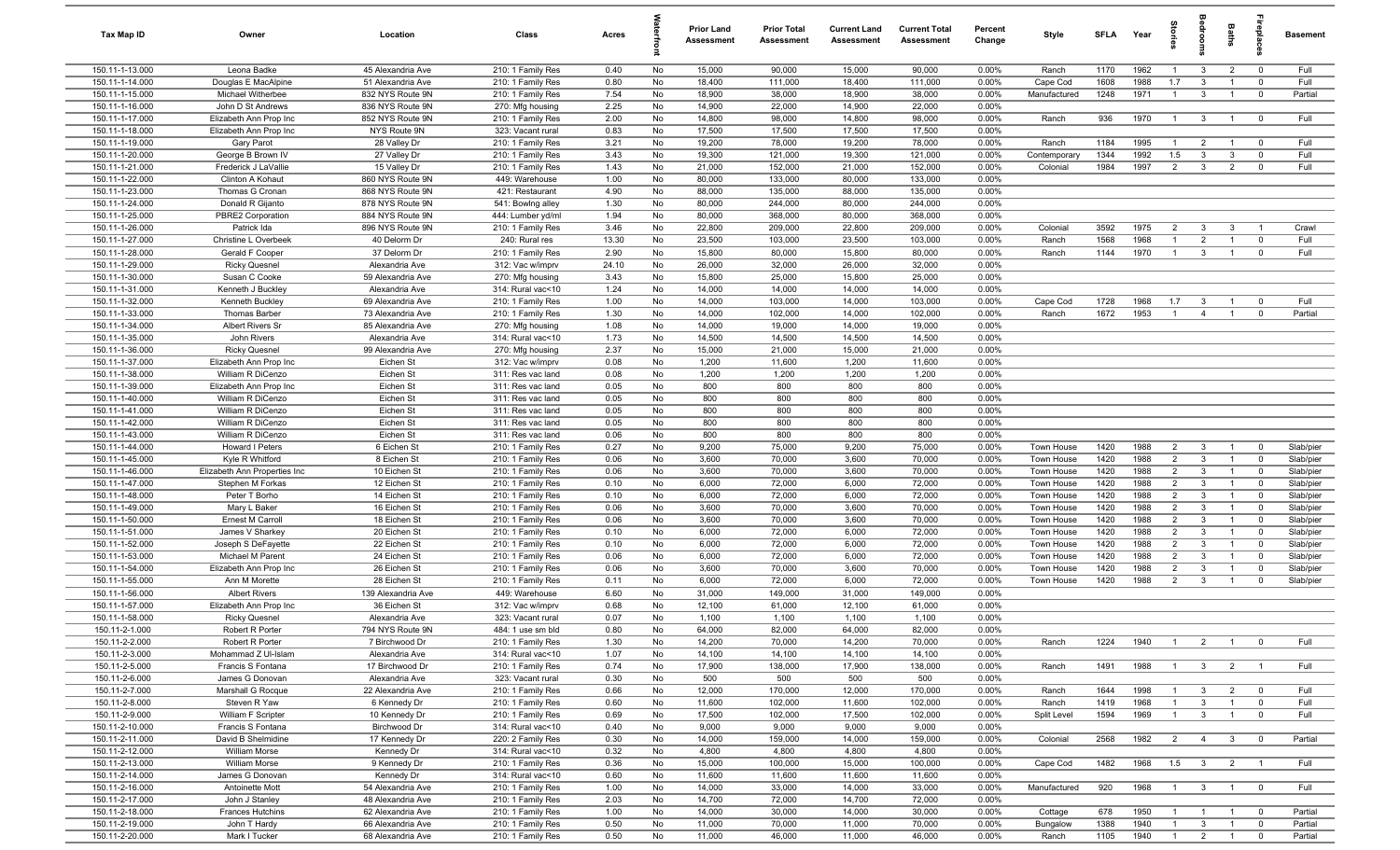| Tax Map ID                         | Owner                                  | Location                                 | Class                                  | Acres         |          | <b>Prior Land</b><br>Assessment | <b>Prior Total</b><br>Assessment | <b>Current Land</b><br>Assessment | <b>Current Total</b><br>Assessment | Percent<br>Change  | Style                 | SFLA         | Year         |                       |                                | Baths                            |                                | <b>Basement</b> |
|------------------------------------|----------------------------------------|------------------------------------------|----------------------------------------|---------------|----------|---------------------------------|----------------------------------|-----------------------------------|------------------------------------|--------------------|-----------------------|--------------|--------------|-----------------------|--------------------------------|----------------------------------|--------------------------------|-----------------|
| 150.11-2-21.000                    | Stephen Fastzkie                       | 72 Alexandria Ave                        | 210: 1 Family Res                      | 0.47          | No       | 10,800                          | 88,000                           | 10,800                            | 93,000                             | 5.68%              | Cottage               | 1476         | 1940         | $\overline{1}$        | $\overline{1}$                 | $\overline{1}$                   | $\mathbf 0$                    | Full            |
| 150.11-2-22.000                    | James G Donovan                        | 34 Birchwood Dr                          | 314: Rural vac<10                      | 2.58          | No       | 13,600                          | 13,600                           | 13,600                            | 13,600                             | 0.00%              |                       |              |              |                       |                                |                                  |                                |                 |
| 150.11-2-23.000                    | James G Donovan                        | Birchwood Dr                             | 314: Rural vac<10                      | 5.20          | No       | 16,200                          | 16,200                           | 16,200                            | 16,200                             | 0.00%              |                       |              |              |                       |                                |                                  |                                |                 |
| 150.11-2-24.000                    | Nicole M Kissel                        | 26 Birchwood Dr                          | 314: Rural vac<10                      | 0.52          | No       | 9,600                           | 9,600                            | 9,600                             | 9,600                              | 0.00%              |                       |              |              |                       |                                |                                  |                                |                 |
| 150.11-2-25.000                    | Nicole M Kissel                        | 26 Birchwood Dr                          | 220: 2 Family Res                      | 0.40          | No       | 15,000                          | 109,000                          | 15,000                            | 109,000                            | 0.00%              | Ranch                 | 1352         | 1971         | $\overline{1}$        | $\overline{4}$                 | $\overline{2}$                   | $\overline{1}$                 | Full            |
| 150.11-2-26.000<br>150.11-2-27.000 | Nelson S Shapiro<br>James G Donovan    | 18 Birchwood Dr<br>Birchwood Dr          | 210: 1 Family Res<br>322: Rural vac>10 | 0.82          | No<br>No | 18,600                          | 156,000                          | 18,600                            | 156,000                            | 0.00%<br>0.00%     | Cape Cod              | 2247         | 1975         | 1.7                   | $\mathbf{3}$                   | $\mathbf{3}$                     | $^{\circ}$                     | Full            |
| 150.11-2-28.000                    | Stephen Fastzkie                       | Alexandria Ave                           | 314: Rural vac<10                      | 17.75<br>0.06 | No       | 29,000<br>800                   | 29,000<br>800                    | 29,000<br>800                     | 29,000<br>800                      | 0.00%              |                       |              |              |                       |                                |                                  |                                |                 |
| 150.27-1-1.000                     | Dan E Catlin                           | NYS Route 74                             | 311: Res vac land                      | 1.30          | No       | 20,300                          | 20,300                           | 20,300                            | 20,300                             | 0.00%              |                       |              |              |                       |                                |                                  |                                |                 |
| 150.27-1-2.002                     | Robert J Porter                        | 111 Park Ave                             | 210: 1 Family Res                      | 0.69          | No       | 17,500                          | 95,000                           | 17,500                            | 95,000                             | 0.00%              | Ranch                 | 1359         | 1961         | $\overline{1}$        | -3                             | $\overline{1}$                   | $\overline{1}$                 | Crawl           |
| 150.27-1-3.001                     | Darran J Johnson                       | 89 Park Ave                              | 210: 1 Family Res                      | 0.50          | No       | 16,000                          | 73,000                           | 16,000                            | 73,000                             | 0.00%              | Old Style             | 1652         | 1935         | 2                     | $\overline{2}$                 | $\overline{2}$                   | $\overline{0}$                 | Full            |
| 150.27-1-4.000                     | Victor Scuderi                         | 103 Park Ave                             | 210: 1 Family Res                      | 0.30          | No       | 14,000                          | 43,000                           | 14,000                            | 43,000                             | 0.00%              | Ranch                 | 832          | 1955         | $\overline{1}$        | $\overline{2}$                 | $\overline{1}$                   | $\overline{0}$                 | Partial         |
| 150.27-1-5.000                     | Dan E Catlin                           | Park Ave                                 | 311: Res vac land                      | 0.10          | No       | 8,000                           | 8,000                            | 8,000                             | 8,000                              | 0.00%              |                       |              |              |                       |                                |                                  |                                |                 |
| 150.27-1-6.000                     | Robert Ballard Jr                      | 97 Park Ave                              | 220: 2 Family Res                      | 0.30          | No       | 14,000                          | 69,000                           | 14,000                            | 69,000                             | 0.00%              | Cape Cod              | 1820         | 1970         | 1.7                   | $\overline{4}$                 | $\overline{2}$                   | $\mathbf 0$                    | Crawl           |
| 150.27-1-7.002                     | Nicole M Gibbs                         | 91 Park Ave                              | 210: 1 Family Res                      | 1.07          | No       | 20,100                          | 69,000                           | 20,100                            | 69,000                             | 0.00%              | Old Style             | 1309         | 1940         | 1.7                   | 3                              | $\overline{1}$                   | $\overline{1}$                 | Partial         |
| 150.27-1-8.000                     | Benjamin W Nutt                        | 83 Park Ave                              | 210: 1 Family Res                      | 0.50          | No       | 16,000                          | 78,000                           | 16,000                            | 78,000                             | 0.00%              | Cottage               | 895          | 1949         | 1.5                   | $\overline{1}$                 | $\mathbf{1}$                     | $\mathbf 0$                    | Partial         |
| 150.27-1-9.100                     | Leon W Catlin                          | Park Ave                                 | 311: Res vac land                      | 0.30          | No       | 14,000                          | 14,000                           | 14,000                            | 14,000                             | 0.00%              |                       |              |              |                       |                                |                                  |                                |                 |
| 150.27-1-9.200                     | Benjamin W Nutt                        | Park Ave                                 | 311: Res vac land                      | 0.50          | No       | 16,000                          | 16,000                           | 16,000                            | 16,000                             | 0.00%              |                       |              |              |                       |                                |                                  |                                |                 |
| 150.27-1-10.000                    | Fredrick Hammann                       | 65 Park Ave                              | 270: Mfg housing                       | 0.30          | No       | 14,000                          | 22,000                           | 14,000                            | 22,000                             | 0.00%              |                       |              |              |                       |                                |                                  |                                |                 |
| 150.27-1-11.100                    | <b>Mildred Frasier</b>                 | Park Ave                                 | 314: Rural vac<10                      | 0.13          | No       | 500                             | 500                              | 500                               | 500                                | 0.00%              |                       |              |              |                       |                                |                                  |                                |                 |
| 150.27-1-11.200<br>150.27-2-1.000  | Mary L Bessette<br>Richard T Gasser    | 61 Park Ave                              | 210: 1 Family Res<br>484: 1 use sm bld | 0.40<br>0.80  | No<br>No | 15,000<br>18,400                | 45,000<br>75,000                 | 15,000<br>18,400                  | 45,000<br>75,000                   | 0.00%<br>0.00%     | Ranch                 | 1120         | 1988         | $\overline{1}$        | $\mathbf{3}$                   | $\overline{2}$                   | $\overline{0}$                 | Crawl           |
| 150.27-2-2.000                     | Leathernecks 791 Mrn Corp              | 270 Burgoyne Rd<br>Burgoyne Rd           | 330: Vacant comm                       | 1.20          | No       | 20,200                          | 20,200                           | 20,200                            | 20,200                             | 0.00%              |                       |              |              |                       |                                |                                  |                                |                 |
| 150.27-2-3.100                     | S&W Ticonderoga Inc                    | 260 Burgoyne Rd                          | 330: Vacant comm                       | 2.81          | No       | 21,800                          | 21,800                           | 21,800                            | 21,800                             | 0.00%              |                       |              |              |                       |                                |                                  |                                |                 |
| 150.27-2-3.200                     | S&W Ticonderoga Inc                    | Burgoyne Rd                              | 330: Vacant comm                       | 1.59          | No       | 20,600                          | 20,600                           | 20,600                            | 20,600                             | 0.00%              |                       |              |              |                       |                                |                                  |                                |                 |
| 150.27-2-4.000                     | David Ross                             | Delano Rd                                | 314: Rural vac<10                      | 0.20          | No       | 11,000                          | 11,000                           | 11,000                            | 11,000                             | 0.00%              |                       |              |              |                       |                                |                                  |                                |                 |
| 150.27-2-5.100                     | <b>Ted Teriele</b>                     | 141 Mount Hope Ave                       | 210: 1 Family Res                      | 0.29          | No       | 13,700                          | 75,000                           | 13,700                            | 75,000                             | 0.00%              | Ranch                 | 1288         | 1974         | $\overline{1}$        | $\overline{\mathbf{3}}$        | $\overline{1}$                   | $\overline{0}$                 | Full            |
| 150.27-2-5.200                     | David Ross                             | 143 Mount Hope Ave                       | 473: Greenhouse                        | 0.34          | No       | 14,500                          | 85,000                           | 14,500                            | 85,000                             | 0.00%              |                       |              |              |                       |                                |                                  |                                |                 |
| 150.27-2-6.000                     | Carol P Alteri                         | 137 Mount Hope Ave                       | 210: 1 Family Res                      | 0.38          | No       | 14,000                          | 58,000                           | 14,000                            | 58,000                             | 0.00%              | Manufactured          | 1344         | 2002         | $\overline{1}$        | $\mathbf{3}$                   | 2                                | $\mathbf 0$                    | Slab/pier       |
| 150.27-2-7.100                     | John Bak                               | 133 Mount Hope Ave                       | 270: Mfg housing                       | 0.39          | No       | 14,900                          | 25,000                           | 14,900                            | 25,000                             | 0.00%              |                       |              |              |                       |                                |                                  |                                |                 |
| 150.27-2-8.000                     | <b>Charles Frasier</b>                 | 127 Mount Hope Ave                       | 270: Mfg housing                       | 0.40          | No       | 15,000                          | 21,900                           | 15,000                            | 21,900                             | 0.00%              |                       |              |              |                       |                                |                                  |                                |                 |
| 150.27-2-9.100                     | Leslie R Foshay                        | 121 Mount Hope Ave                       | 210: 1 Family Res                      | 0.38          | No       | 14,800                          | 39,000                           | 14,800                            | 39,000                             | 0.00%              | Ranch                 | 1085         | 1958         | $\overline{1}$        | $\overline{2}$                 | $\overline{1}$                   | $\overline{0}$                 | Crawl           |
| 150.27-2-9.200                     | Vicki Frasier                          | Delano Rd                                | 311: Res vac land                      | 0.10          | No       | 3,000                           | 3,000                            | 3,000                             | 3,000                              | 0.00%              |                       |              |              |                       |                                |                                  |                                |                 |
| 150.27-2-10.000                    | Gloria Marie C Stenback                | 122 Mount Hope Ave                       | 210: 1 Family Res                      | 0.60          | No       | 16,800                          | 29,000                           | 16,800                            | 29,000                             | 0.00%              | Manufactured          | 800          | 1960         | $\overline{1}$        | $\overline{2}$                 | $\overline{1}$                   | $\mathbf 0$                    | Crawl           |
| 150.27-2-11.000                    | Louis M Abare                          | 226 Burgoyne Rd                          | 210: 1 Family Res                      | 0.50          | No       | 16,000                          | 63,000                           | 16,000                            | 63,000                             | 0.00%              | Ranch                 | 1040         | 1964         | $\overline{1}$        | $\overline{4}$                 | $\overline{2}$                   | $\overline{1}$                 | Full            |
| 150.27-2-12.000<br>150.27-2-13.000 | Daniel F Foster                        | 138 Mount Hope Ave<br>142 Mount Hope Ave | 210: 1 Family Res                      | 0.50<br>0.80  | No<br>No | 16,000<br>18,400                | 120,000<br>78,000                | 16,000<br>18,400                  | 120,000<br>65,000                  | 0.00%<br>$-16.67%$ | Colonial<br>Old Style | 1556<br>2414 | 1999<br>1890 | $\overline{2}$<br>1.7 | $\mathbf{3}$<br>$\overline{4}$ | $\overline{2}$<br>$\overline{2}$ | $\overline{0}$<br>$\mathbf{0}$ | Full<br>Full    |
| 150.27-2-14.000                    | Martha J Wright<br>James Coombs        | Delano Rd                                | 220: 2 Family Res<br>330: Vacant comm  | 1.00          | No       | 20,000                          | 20,000                           | 20,000                            | 20,000                             | 0.00%              |                       |              |              |                       |                                |                                  |                                |                 |
| 150.27-2-15.100                    | William Nadeau                         | 204 Burgoyne Rd                          | 240: Rural res                         | 23.47         | No       | 43,000                          | 144,000                          | 43,000                            | 144,000                            | 0.00%              | Raised Ranch          | 2296         | 1980         | $\overline{1}$        | $\mathbf{3}$                   | $\overline{2}$                   | $\mathbf 0$                    | Full            |
| 150.27-2-15.200                    | James R McKee                          | 134 Mount Hope Ave                       | 210: 1 Family Res                      | 2.23          | No       | 21,200                          | 82,000                           | 21,200                            | 82,000                             | 0.00%              | Manufactured          | 1360         | 1998         | $\overline{1}$        | $\mathbf{3}$                   | $\overline{2}$                   | $\overline{1}$                 | Slab/pier       |
| 150.27-3-1.110                     | Claude J Fuller                        | 108 Park Ave                             | 210: 1 Family Res                      | 0.57          | No       | 16,600                          | 16,600                           | 16,600                            | 92,000                             | 454.22%            | Ranch                 | 1120         | 2006         | $\mathbf{1}$          | $\mathbf{3}$                   | $\overline{1}$                   | $\mathbf 0$                    | Crawl           |
| 150.27-3-1.120                     | Sharon L Mitchell                      | 98 Park Ave                              | 210: 1 Family Res                      | 0.47          | No       | 15,700                          | 97,000                           | 15,700                            | 97,000                             | 0.00%              | Ranch                 | 1664         | 2004         | $\mathbf{1}$          | $\mathbf{3}$                   | $\overline{2}$                   | $\mathbf 0$                    | Full            |
| 150.27-3-1.130                     | Paul I Pockett                         | 94 Park Ave                              | 210: 1 Family Res                      | 0.46          | No       | 15,600                          | 15,600                           | 15,600                            | 78,000                             | 400.00%            | Manufactured          | 1188         | 2006         | $\mathbf{1}$          | 3                              | $\overline{2}$                   | $\mathbf 0$                    | Crawl           |
| 150.27-3-1.200                     | Noah Heald                             | 88 Park Ave                              | 210: 1 Family Res                      | 0.49          | No       | 15,900                          | 66,000                           | 15,900                            | 66,000                             | 0.00%              | Old Style             | 1256         | 1930         | 1.7                   | $\mathbf{3}$                   | $\overline{1}$                   | $\mathbf 0$                    | Full            |
| 150.27-3-2.000                     | Clifford J Rafferty                    | 78 Park Ave                              | 210: 1 Family Res                      | 1.00          | No       | 20,000                          | 48,000                           | 20,000                            | 48,000                             | 0.00%              | Ranch                 | 1508         | 1961         | $\overline{1}$        | 3                              | $\overline{1}$                   | $\mathbf 0$                    | Partial         |
| 150.27-3-3.100                     | John Crossman                          | Burgoyne Rd                              | 311: Res vac land                      | 0.47          | No       | 4,000                           | 4,000                            | 4,000                             | 4,000                              | 0.00%              |                       |              |              |                       |                                |                                  |                                |                 |
| 150.27-3-3.200                     | John Crossman                          | 7 Sunset Dr                              | 210: 1 Family Res                      | 0.47          | No       | 15,700                          | 83,000                           | 15,700                            | 83,000                             | 0.00%              | Manufactured          | 1442         | 2005         | $\overline{1}$        | $\mathcal{R}$                  | $\overline{2}$                   |                                | Full            |
| 150.27-3-4.100                     | <b>Grant Spaulding</b>                 | 241 Burgoyne Rd                          | 210: 1 Family Res                      | 5.10          | No       | 24,100                          | 78,000                           | 24,100                            | 78,000                             | 0.00%              | Old Style             | 1575         | 1940         | 1.5                   | $\overline{2}$                 | $\overline{1}$                   | $\mathbf 0$                    | Partial         |
| 150.27-3-5.002                     | Claude Forand Jr                       | 105 Mount Hope Ave                       | 210: 1 Family Res                      | 1.20          | No       | 20,200                          | 46,000                           | 20,200                            | 46,000                             | 0.00%              | Manufactured          | 1344         | 1973         | $\overline{1}$        | $\mathbf{3}$                   | $\overline{2}$                   | $\overline{0}$                 | Full            |
| 150.27-3-6.000                     | Paul F Jebb                            | 23 Sunset Dr                             | 210: 1 Family Res                      | 1.60          | No       | 20,600                          | 91,000                           | 20,600                            | 91,000                             | 0.00%              | Old Style             | 1860         | 1920         | $\overline{2}$        | $\overline{3}$                 | $\overline{1}$                   | $\overline{0}$                 | Partial         |
| 150.27-3-7.000<br>150.27-3-8.001   | William R Grinnell<br>Lauren D Russell | Mount Hope Ave<br>Park Ave               | 311: Res vac land<br>311: Res vac land | 0.70<br>0.14  | No<br>No | 17,600<br>9,200                 | 17,600<br>9,200                  | 17,600<br>9,200                   | 17,600<br>9,200                    | 0.00%<br>0.00%     |                       |              |              |                       |                                |                                  |                                |                 |
| 150.27-3-9.002                     | Nathan Tuthill                         | 6 Grace Ave                              | 270: Mfg housing                       | 0.26          | No       | 12,800                          | 73,000                           | 12,800                            | 73,000                             | 0.00%              |                       |              |              |                       |                                |                                  |                                |                 |
| 150.27-3-10.002                    | Daniel O Morrison Sr                   | 114 Mount Hope Ave                       | 210: 1 Family Res                      | 1.28          | No       | 20,300                          | 113,000                          | 20,300                            | 113,000                            | 0.00%              | Ranch                 | 1472         | 2000         | $\overline{1}$        | $\overline{\mathbf{3}}$        | $\overline{2}$                   | $\overline{0}$                 | Full            |
| 150.27-3-11.000                    | William McCaughin                      | Burgoyne Rd                              | 311: Res vac land                      | 0.20          | No       | 11,000                          | 11,000                           | 11,000                            | 11,000                             | 0.00%              |                       |              |              |                       |                                |                                  |                                |                 |
| 150.27-3-12.000                    | Bruce W Burns Sr                       | 221 Burgoyne Rd                          | 270: Mfg housing                       | 0.30          | No       | 14,000                          | 35,000                           | 14,000                            | 35,000                             | 0.00%              |                       |              |              |                       |                                |                                  |                                |                 |
| 150.27-3-13.000                    | Bruce W Burns Sr                       | 16 Bennett Rd                            | 311: Res vac land                      | 0.60          | No       | 14,400                          | 14,400                           | 14,400                            | 14,400                             | 0.00%              |                       |              |              |                       |                                |                                  |                                |                 |
| 150.27-3-14.000                    | Bruce W Burns Sr                       | 16 Bennett Rd                            | 210: 1 Family Res                      | 0.30          | No       | 14,000                          | 75,000                           | 14,000                            | 75,000                             | 0.00%              | Old Style             | 1744         | 1910         | 1.7                   | $\overline{4}$                 | $\overline{2}$                   | $\overline{\mathbf{0}}$        | Full            |
| 150.27-3-15.002                    | Elton R Phillips                       | 19 Bennett Rd                            | 270: Mfg housing                       | 1.10          | No       | 20,100                          | 41,000                           | 20,100                            | 41,000                             | 0.00%              |                       |              |              |                       |                                |                                  |                                |                 |
| 150.27-3-16.001                    | <b>Bruce Burns</b>                     | <b>Bennett Rd</b>                        | 311: Res vac land                      | 0.06          | No       | 100                             | 100                              | 100                               | 100                                | 0.00%              |                       |              |              |                       |                                |                                  |                                |                 |
| 150.27-3-17.000                    | Albert Wiktorko                        | 215 Burgoyne Rd                          | 210: 1 Family Res                      | 0.30          | No       | 14,000                          | 64,000                           | 14,000                            | 64,000                             | 0.00%              | Old Style             | 1293         | 1900         | 1.7                   | $\mathbf{3}$                   | $\overline{1}$                   | $\overline{0}$                 | Partial         |
| 150.27-3-18.000                    | Elton R Phillips                       | 211 Burgoyne Rd                          | 210: 1 Family Res                      | 0.30          | No       | 14,000                          | 44,000                           | 14,000                            | 44,000                             | 0.00%              | Old Style             | 1720         | 1886         | $\overline{2}$        | $\overline{3}$                 | $\overline{1}$                   | $\overline{0}$                 | Partial         |
| 150.27-3-19.000                    | Jeffrey Burns                          | 207 Burgoyne Rd                          | 210: 1 Family Res                      | 0.50          | No       | 16,000                          | 76,000                           | 16,000                            | 76,000                             | 0.00%              | Old Style             | 1486         | 1900         | $\overline{2}$        | $\overline{4}$                 | $\overline{1}$                   | $\overline{0}$                 | Partial         |
| 150.27-3-20.000                    | Russell G Burns                        | 201 Burgoyne Rd                          | 210: 1 Family Res                      | 0.10          | No       | 8,000                           | 35,000                           | 8,000                             | 35,000                             | 0.00%              | Old Style             | 1027         | 1900         | 1.5                   | $\overline{\mathbf{3}}$        | $\overline{1}$                   | $\mathbf 0$                    | Full            |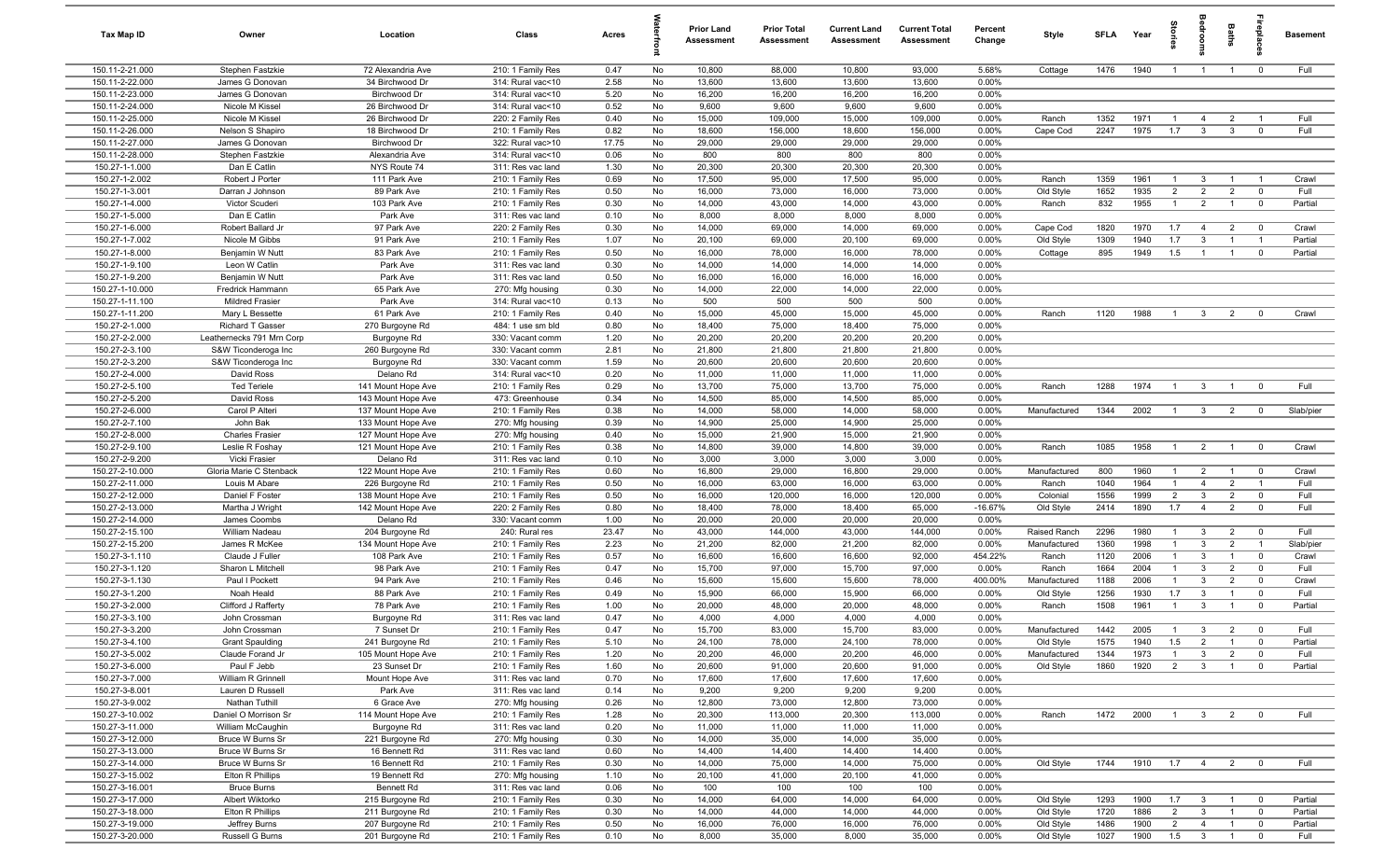| Tax Map ID                         | Owner                                      | Location                         | Class                                  | Acres        |          | <b>Prior Land</b><br>Assessment | <b>Prior Total</b><br>Assessment | <b>Current Land</b><br>Assessment | <b>Current Total</b><br>Assessment | Percent<br>Change | Style                 | <b>SFLA</b>  | Year         | ğ                                | edroo                            | Baths                            | repla                            | <b>Basement</b> |
|------------------------------------|--------------------------------------------|----------------------------------|----------------------------------------|--------------|----------|---------------------------------|----------------------------------|-----------------------------------|------------------------------------|-------------------|-----------------------|--------------|--------------|----------------------------------|----------------------------------|----------------------------------|----------------------------------|-----------------|
| 150.27-3-21.000                    | Russell G Burns                            | 199 Burgoyne Rd                  | 270: Mfg housing                       | 0.30         | No       | 14,000                          | 28,000                           | 14,000                            | 28,000                             | 0.00%             |                       |              |              |                                  |                                  |                                  |                                  |                 |
| 150.27-3-23.000                    | Gordon P Bennett                           | 16 Village Ln                    | 311: Res vac land                      | 0.10         | No       | 300                             | 300                              | 300                               | 300                                | 0.00%             |                       |              |              |                                  |                                  |                                  |                                  |                 |
| 150.27-3-24.000                    | Bruce W Burns Sr                           | 16 Bennett Rd                    | 311: Res vac land                      | 1.30         | No       | 14,300                          | 14,300                           | 14,300                            | 14,300                             | 0.00%             |                       |              |              |                                  |                                  |                                  |                                  |                 |
| 150.27-3-25.000                    | Douglas A Ross                             | Mount Hope Ave                   | 311: Res vac land                      | 0.10         | No       | 200                             | 200                              | 200                               | 200                                | 0.00%             |                       |              |              |                                  |                                  |                                  |                                  |                 |
| 150.27-3-26.000                    | William R Grinnell                         | Mount Hope Ave                   | 311: Res vac land                      | 0.10         | No       | 200                             | 200                              | 200                               | 200                                | 0.00%             |                       |              |              |                                  |                                  |                                  |                                  |                 |
| 150.27-3-27.000                    | William R Grinnell                         | Mount Hope Ave                   | 311: Res vac land                      | 0.90         | No       | 19,200                          | 19,200                           | 19,200                            | 19,200                             | 0.00%             |                       |              |              |                                  |                                  |                                  |                                  |                 |
| 150.27-3-28.000<br>150.27-3-30.001 | Rollin J Bezio<br>Jeffrey N Nowc           | Delano Rd<br>68 Park Ave         | 210: 1 Family Res<br>210: 1 Family Res | 0.30<br>0.40 | No<br>No | 14,000<br>15,000                | 103,000<br>67,000                | 14,000<br>15,000                  | 103,000<br>67,000                  | 0.00%<br>0.00%    | Ranch<br>Old Style    | 1856<br>1223 | 1960<br>1901 | $\mathbf{1}$<br>1.7              | $\overline{1}$<br>$\mathbf{3}$   | $\overline{1}$<br>$\overline{1}$ | $\overline{0}$                   | Full<br>Partial |
| 150.27-3-31.002                    | Joel A DeLlair                             | 5 Grace Ave                      | 210: 1 Family Res                      | 0.51         | No       | 16,100                          | 67,000                           | 16,100                            | 78,000                             | 16.42%            | Old Style             | 1430         | 1887         | 1.7                              | $\overline{\mathbf{3}}$          | $\overline{1}$                   | $\overline{\mathbf{0}}$          | Partial         |
| 150.28-1-2.000                     | <b>EMBA</b>                                | Shore Airport Rd                 | 314: Rural vac<10                      | 7.10         | No       | 15,800                          | 15,800                           | 15,800                            | 15,800                             | 0.00%             |                       |              |              |                                  |                                  |                                  |                                  |                 |
| 150.28-1-3.002                     | Florence Olivadati                         | 53 Shore Airport Rd              | 210: 1 Family Res                      | 1.70         | No       | 14,500                          | 72,000                           | 14,500                            | 72,000                             | 0.00%             | Old Style             | 2608         | 1900         | $\overline{2}$                   | 5                                | $\overline{1}$                   | $\overline{\mathbf{0}}$          | Partial         |
| 150.28-1-4.000                     | Napoleon LaPoint                           | 39 Shore Airport Rd              | 210: 1 Family Res                      | 0.50         | No       | 11,000                          | 72,000                           | 11,000                            | 72,000                             | 0.00%             | Old Style             | 1592         | 1920         | $\overline{2}$                   | $\mathbf{3}$                     | $\overline{1}$                   | $\overline{0}$                   | Partial         |
| 150.28-1-5.100                     | Derek P LaFrance                           | Shore Airport Rd                 | 311: Res vac land                      | 0.34         | No       | 7,800                           | 7,800                            | 7,800                             | 7,800                              | 0.00%             |                       |              |              |                                  |                                  |                                  |                                  |                 |
| 150.28-1-5.200                     | Derek P LaFrance                           | Shore Airport Rd                 | 210: 1 Family Res                      | 0.25         | No       | 9,000                           | 98,000                           | 9,000                             | 98,000                             | 0.00%             | Ranch                 | 1815         | 1969         | $\overline{1}$                   | $\overline{4}$                   | $\overline{2}$                   | $\overline{1}$                   | Full            |
| 150.28-1-6.100                     | James A Mack                               | Shore Airport Rd                 | 314: Rural vac<10                      | 1.55         | No       | 14,000                          | 14,000                           | 14,000                            | 14,000                             | 0.00%             |                       |              |              |                                  |                                  |                                  |                                  |                 |
| 150.28-1-6.200                     | Derek P LaFrance                           | Shore Airport Rd                 | 314: Rural vac<10                      | 0.21         | No       | 2,900                           | 2,900                            | 2,900                             | 2,900                              | 0.00%             |                       |              |              |                                  |                                  |                                  |                                  |                 |
| 150.28-1-7.001                     | John LaConte                               | 60 Shore Airport Rd              | 210: 1 Family Res                      | 1.80         | No       | 14,600                          | 104,000                          | 14,600                            | 104,000                            | 0.00%             | Ranch                 | 1485         | 1978         | $\overline{1}$                   | $\overline{3}$                   | $\overline{1}$                   | $\mathbf 0$                      | Full            |
| 150.28-1-8.200                     | Alan C Forgette                            | Burgoyne Rd                      | 314: Rural vac<10                      | 2.02         | No       | 11,000                          | 11,000                           | 11,000                            | 11,000                             | 0.00%             |                       |              |              |                                  |                                  |                                  |                                  |                 |
| 150.28-1-9.000                     | James A Mack                               | 11 Shore Airport Rd              | 472: Kennel / vet                      | 1.20         | No       | 65,000                          | 138,000                          | 65,000                            | 138,000                            | 0.00%             |                       |              |              |                                  |                                  |                                  |                                  |                 |
| 150.28-1-10.000                    | Craig Lonergan                             | Burgoyne Rd                      | 311: Res vac land                      | 0.20         | No       | 4,500                           | 4,500                            | 4,500                             | 4,500                              | 0.00%             |                       |              |              |                                  |                                  |                                  |                                  |                 |
| 150.28-1-11.000<br>150.34-1-1.002  | Craig M Lonergan                           | 10 Burgoyne Rd                   | 210: 1 Family Res                      | 8.10         | No       | 22,000                          | 45,000                           | 22,000                            | 45,000                             | 0.00%             | Old Style             | 1614         | 1830         | 1.5                              | $\mathbf{3}$                     | $\overline{1}$                   | $\overline{0}$                   | Partial         |
| 150.34-1-2.000                     | Frederick A Wendell<br>Christopher W Burns | 1048 Wicker St<br>1046 Wicker St | 210: 1 Family Res<br>210: 1 Family Res | 0.54<br>0.50 | No<br>No | 16,300<br>16,000                | 59,000<br>62,000                 | 16,300<br>16,000                  | 59,000<br>62,000                   | 0.00%<br>0.00%    | Bungalow<br>Old Style | 1032<br>1457 | 1930<br>1904 | $\overline{1}$<br>1.7            | $\overline{1}$<br>$\mathbf{3}$   | $\overline{2}$<br>$\overline{1}$ | $\overline{0}$<br>$\overline{1}$ | Full<br>Partial |
| 150.34-1-3.000                     | Francis F Lamb                             | 1042 Wicker St                   | 210: 1 Family Res                      | 0.30         | No       | 14,000                          | 62,000                           | 14,000                            | 62,000                             | 0.00%             | Old Style             | 1116         | 1930         | 1.5                              | $\mathbf{3}$                     | $\overline{1}$                   | $\overline{0}$                   | Partial         |
| 150.34-1-4.000                     | William G Dolback                          | 1038 Wicker St                   | 210: 1 Family Res                      | 0.50         | No       | 16,000                          | 71,000                           | 16,000                            | 71,000                             | 0.00%             | Old Style             | 1112         | 1800         | 1.5                              | $5\overline{5}$                  | $\overline{1}$                   | $\mathbf{0}$                     | Partial         |
| 150.34-1-5.000                     | William G Dolback                          | 3 Saint Clair St                 | 210: 1 Family Res                      | 0.30         | No       | 14,000                          | 69,000                           | 14,000                            | 69,000                             | 0.00%             | Old Style             | 1197         | 1914         | 1.7                              | $\mathbf{3}$                     | $\overline{2}$                   | $\overline{0}$                   | Full            |
| 150.34-1-6.000                     | Norma Dickerson                            | 9 Saint Clair St                 | 210: 1 Family Res                      | 0.60         | No       | 16,800                          | 69,000                           | 16,800                            | 69,000                             | 0.00%             | Old Style             | 1498         | 1920         | 1.5                              | $\overline{4}$                   | $\overline{1}$                   | $\overline{0}$                   | Partial         |
| 150.34-1-8.001                     | Michael D Powers                           | 43 Third Ave                     | 210: 1 Family Res                      | 0.50         | No       | 16,000                          | 93,000                           | 16,000                            | 93,000                             | 0.00%             | Ranch                 | 1242         | 1965         | $\overline{1}$                   | $\overline{4}$                   | $\overline{2}$                   | $\mathbf 0$                      | Full            |
| 150.34-1-9.002                     | Robert H Vannier                           | 21 Saint Clair St                | 210: 1 Family Res                      | 1.47         | No       | 20,500                          | 67,000                           | 20,500                            | 67,000                             | 0.00%             | Cape Cod              | 1517         | 1940         | 1.5                              | $\mathbf{3}$                     | 2                                | $\mathbf 0$                      | Full            |
| 150.34-1-10.000                    | Wayne D Swinyer                            | 23 Saint Clair St                | 210: 1 Family Res                      | 0.30         | No       | 14,000                          | 65,000                           | 14,000                            | 65,000                             | 0.00%             | Cape Cod              | 1377         | 1930         | 1.5                              | $\overline{2}$                   | $\overline{2}$                   | $\mathbf 0$                      | Full            |
| 150.34-1-11.000                    | Kimberly Ferguson                          | 25 Saint Clair St                | 210: 1 Family Res                      | 0.20         | No       | 11,000                          | 73,000                           | 11,000                            | 73,000                             | 0.00%             | Old Style             | 1560         | 1942         | 1.5                              | $\overline{4}$                   | $\overline{1}$                   | $\Omega$                         | Full            |
| 150.34-1-12.000                    | Jeffrey Cook                               | 29 Saint Clair St                | 210: 1 Family Res                      | 0.20         | No       | 11,000                          | 64,000                           | 11,000                            | 64,000                             | 0.00%             | Old Style             | 1344         | 1948         | 1.5                              | $\overline{4}$                   | $\overline{1}$                   | $\Omega$                         | Full            |
| 150.34-1-13.001                    | John McCarthy                              | 37 Third Ave                     | 210: 1 Family Res                      | 0.50         | No       | 16,000                          | 66,000                           | 16,000                            | 66,000                             | 0.00%             | Raised Ranch          | 1868         | 1960         | $\mathbf{1}$                     | $\overline{4}$                   | $\overline{1}$                   | $\overline{1}$                   | Full            |
| 150.34-1-14.023                    | <b>Bernard H Leerkes</b>                   | 47 Third Ave                     | 220: 2 Family Res                      | 0.50         | No       | 16,000                          | 150,000                          | 16,000                            | 150,000                            | 0.00%             | Ranch                 | 2371         | 1958         | $\overline{1}$                   | $\mathbf{3}$                     | $\overline{2}$                   | $\mathbf 0$                      | Full            |
| 150.34-1-15.003                    | Teresa Pearson                             | 9 Third Ave                      | 270: Mfg housing                       | 0.65         | No       | 17,200                          | 26,000                           | 17,200                            | 26,000                             | 0.00%             |                       |              |              |                                  |                                  |                                  |                                  |                 |
| 150.34-1-16.000<br>150.34-1-17.100 | Dale Snyder                                | 13 Third Ave                     | 210: 1 Family Res                      | 0.40<br>0.20 | No       | 15,000                          | 128,000                          | 15,000                            | 132,000                            | 3.12%<br>0.00%    | Ranch                 | 1620<br>1248 | 1990<br>2003 | $\overline{1}$<br>$\overline{1}$ | $\mathbf{3}$<br>$\mathbf{3}$     | $\overline{2}$<br>$\overline{1}$ | $\overline{1}$<br>$\mathbf{0}$   | Full<br>Full    |
| 150.34-1-17.200                    | John Nelson<br>Barbara J Handy             | 19 Third Ave<br>21 Third Ave     | 210: 1 Family Res<br>210: 1 Family Res | 0.40         | No<br>No | 11,000<br>15,000                | 96,000<br>56,000                 | 11,000<br>15,000                  | 96,000<br>56,000                   | 0.00%             | Ranch<br>Bungalow     | 936          | 1935         | $\overline{1}$                   | $\mathbf{3}$                     | $\overline{1}$                   | $\mathbf 0$                      | Full            |
| 150.34-1-18.000                    | Barbara Handy                              | Third Ave                        | 311: Res vac land                      | 0.20         | No       | 9,900                           | 9,900                            | 9,900                             | 9,900                              | 0.00%             |                       |              |              |                                  |                                  |                                  |                                  |                 |
| 150.34-1-19.000                    | Claude Letson                              | 27 Third Ave                     | 210: 1 Family Res                      | 0.50         | No       | 16,000                          | 46,000                           | 16,000                            | 46,000                             | 0.00%             | Old Style             | 1044         | 1888         | 1.5                              | $\mathbf{3}$                     | $\overline{1}$                   | $\mathbf 0$                      | Partial         |
| 150.34-1-20.000                    | Randie G Woods                             | 33 Third Ave                     | 210: 1 Family Res                      | 0.70         | No       | 17,600                          | 75,000                           | 17,600                            | 75,000                             | 0.00%             | Old Style             | 1462         | 1930         | $\overline{2}$                   | $\overline{2}$                   | $\overline{1}$                   | $\mathbf 0$                      | Full            |
| 150.34-2-1.000                     | Deso Family Trust                          | 46 Third Ave                     | 210: 1 Family Res                      | 0.30         | No       | 14,000                          | 83,000                           | 14,000                            | 83,000                             | 0.00%             | Ranch                 | 1305         | 1962         | $\overline{1}$                   | $\mathbf{3}$                     | $\overline{1}$                   | $\mathbf 0$                      | Full            |
| 150.34-2-2.000                     | John E Cooper                              | 42 Third Ave                     | 210: 1 Family Res                      | 0.40         | No       | 15,000                          | 99,000                           | 15,000                            | 99,000                             | 0.00%             | Ranch                 | 1649         | 1959         | $\overline{1}$                   | $\mathbf{3}$                     | $\mathbf{1}$                     | $\mathbf{0}$                     | Full            |
| 150.34-2-3.000                     | Peter Besson                               | 38 Third Ave                     | 210: 1 Family Res                      | 0.30         | No       | 14,000                          | 82,000                           | 14,000                            | 82,000                             | 0.00%             | Ranch                 | 1323         | 1958         | $\mathbf{1}$                     | $\mathbf{3}$                     | $\overline{\mathbf{1}}$          | $\overline{1}$                   | Full            |
| 150.34-2-4.000                     | Martin Gallo                               | 32 Third Ave                     | 210: 1 Family Res                      | 0.50         | No       | 16,000                          | 95,000                           | 16,000                            | 95,000                             | 0.00%             | Ranch                 | 1484         | 1957         | $\mathbf{1}$                     | $\mathbf{3}$                     | -1                               | $\mathbf 0$                      | Full            |
| 150.34-2-5.000                     | Mourison G House                           | 26 Third Ave                     | 210: 1 Family Res                      | 0.30         | No       | 14,000                          | 88,000                           | 14,000                            | 88,000                             | 0.00%             | Ranch                 | 1608         | 1947         | $\overline{1}$                   | $\overline{2}$                   | $\overline{2}$                   | $\overline{0}$                   | Full            |
| 150.34-2-6.100                     | Scott M Tierney                            | Summit St                        | 311: Res vac land                      | 1.23         | No       | 20,200                          | 20,200                           | 20,200                            | 20,200                             | 0.00%             |                       |              |              |                                  |                                  |                                  |                                  |                 |
| 150.34-2-7.000                     | Richard E LaBounty                         | 99 Wayne Ave                     | 210: 1 Family Res                      | 0.52         | No       | 16,200                          | 73,000                           | 16,200                            | 73,000                             | 0.00%             | Old Style             | 1041         | 1900         | 1.5                              | $\overline{\mathbf{3}}$          | $\overline{1}$                   | $\overline{\mathbf{0}}$          | Full            |
| 150.34-2-8.000                     | Scott Tierney                              | 89 Wayne Ave                     | 210: 1 Family Res                      | 0.50         | No       | 16,000                          | 95,000                           | 16,000                            | 95,000                             | 0.00%             | Old Style             | 1736         | 1895         | $\overline{2}$                   | $\mathbf{3}$                     | $\overline{1}$                   | $\mathbf 0$                      | Full            |
| 150.34-3-1.000                     | Jody L King                                | 20 Third Ave                     | 210: 1 Family Res                      | 0.20         | No       | 11,000                          | 88,000                           | 11,000                            | 88,000                             | 0.00%             | Ranch                 | 1250         | 1958         | $\overline{1}$                   | $\overline{2}$                   | $\overline{1}$                   | $\overline{1}$                   | Full            |
| 150.34-3-2.000<br>150.34-3-3.000   | <b>Marion Trainor</b>                      | 6 Summit St<br>10 Summit St      | 210: 1 Family Res<br>210: 1 Family Res | 0.37<br>0.30 | No<br>No | 14,700<br>14,000                | 92,000<br>92,000                 | 14,700<br>14,000                  | 92,000<br>92,000                   | 0.00%<br>0.00%    | Ranch<br>Ranch        | 1354<br>1339 | 1954<br>1968 | $\overline{1}$<br>$\overline{1}$ | $\overline{2}$<br>$\overline{3}$ | $\overline{1}$<br>$\overline{2}$ | $\overline{1}$<br>$\overline{1}$ | Full<br>Full    |
| 150.34-3-4.000                     | James Guyette<br>James J Guyette           | Summit St                        | 311: Res vac land                      | 0.50         | No       | 2,400                           | 2,400                            | 2,400                             | 2,400                              | 0.00%             |                       |              |              |                                  |                                  |                                  |                                  |                 |
| 150.34-3-5.000                     | Charles A Goff Jr                          | 14 Summit St                     | 210: 1 Family Res                      | 0.35         | No       | 14,500                          | 90,000                           | 14,500                            | 90,000                             | 0.00%             | Ranch                 | 1196         | 1965         | $\mathbf{1}$                     | $\overline{\mathbf{3}}$          | $\overline{1}$                   | $\overline{1}$                   | Full            |
| 150.34-3-6.000                     | Kevin R Bright                             | 85 Wayne Ave                     | 210: 1 Family Res                      | 0.35         | No       | 14,500                          | 48,000                           | 14,500                            | 48,000                             | 0.00%             | Bungalow              | 971          | 1919         | 1.5                              | $\overline{2}$                   | $\overline{1}$                   | $\overline{0}$                   | Full            |
| 150.34-3-7.000                     | Dayne Schryer                              | 77 Wayne Ave                     | 210: 1 Family Res                      | 0.40         | No       | 15,000                          | 87,000                           | 15,000                            | 87,000                             | 0.00%             | Old Style             | 2070         | 1800         | $\overline{2}$                   | $\overline{4}$                   | $\overline{2}$                   | $\overline{0}$                   | Partial         |
| 150.34-3-8.000                     | Vickie L Drinkwine                         | Summit St                        | 311: Res vac land                      | 0.70         | No       | 2,600                           | 2,600                            | 2,600                             | 2,600                              | 0.00%             |                       |              |              |                                  |                                  |                                  |                                  |                 |
| 150.34-3-9.000                     | Kyle K Porter                              | 73 Wayne Ave                     | 210: 1 Family Res                      | 0.30         | No       | 14,000                          | 70,000                           | 14,000                            | 70,000                             | 0.00%             | Bungalow              | 1102         | 1930         | $\mathbf{1}$                     | $\overline{\mathbf{3}}$          | $\overline{1}$                   | $\overline{0}$                   | Full            |
| 150.34-3-10.000                    | Peter WD Besson                            | 51 Saint Clair St                | 210: 1 Family Res                      | 0.30         | No       | 14,000                          | 95,000                           | 14,000                            | 95,000                             | 0.00%             | Old Style             | 1732         | 1920         | $\overline{2}$                   | $\overline{4}$                   | $\overline{1}$                   | $\overline{1}$                   | Full            |
| 150.34-3-11.000                    | Michael J Shaw                             | 49 Saint Clair St                | 210: 1 Family Res                      | 0.20         | No       | 11,000                          | 70,000                           | 11,000                            | 70,000                             | 0.00%             | Old Style             | 1202         | 1927         | 1.7                              | $\overline{2}$                   | $\overline{1}$                   | $\overline{\mathbf{0}}$          | Full            |
| 150.34-3-12.000                    | Frederick M Horner Jr                      | 45 Saint Clair St                | 210: 1 Family Res                      | 0.30         | No       | 14,000                          | 79,000                           | 14,000                            | 79,000                             | 0.00%             | Cape Cod              | 1125         | 1940         | 1.5                              | $\overline{2}$                   | $\overline{1}$                   | $\overline{0}$                   | Full            |
| 150.34-3-13.000                    | Joseph M Carroll                           | 41 Saint Clair St                | 210: 1 Family Res                      | 1.00         | No       | 20,000                          | 72,000                           | 20,000                            | 72,000                             | 0.00%             | Ranch                 | 925          | 1958         | $\overline{1}$                   | $\mathbf{3}$                     | $\overline{1}$                   | $\mathbf 0$                      | Full            |
| 150.34-3-14.000                    | Nancy J Cox                                | 4 Third Ave                      | 210: 1 Family Res                      | 0.30         | No       | 14,000                          | 65,000                           | 14,000                            | 65,000                             | 0.00%             | Old Style             | 1406         | 1888         | 1.5                              | $\overline{2}$                   | $\overline{2}$                   | $\mathbf 0$                      | Full            |
| 150.34-3-15.000                    | Karen M Sheehan                            | 6 Third Ave                      | 210: 1 Family Res                      | 0.30         | No       | 14,000                          | 57,000                           | 14,000                            | 57,000                             | 0.00%             | Old Style             | 1211         | 1888         | 1.5                              | $\overline{\mathbf{3}}$          | $\overline{1}$                   | $\mathbf 0$                      | Full            |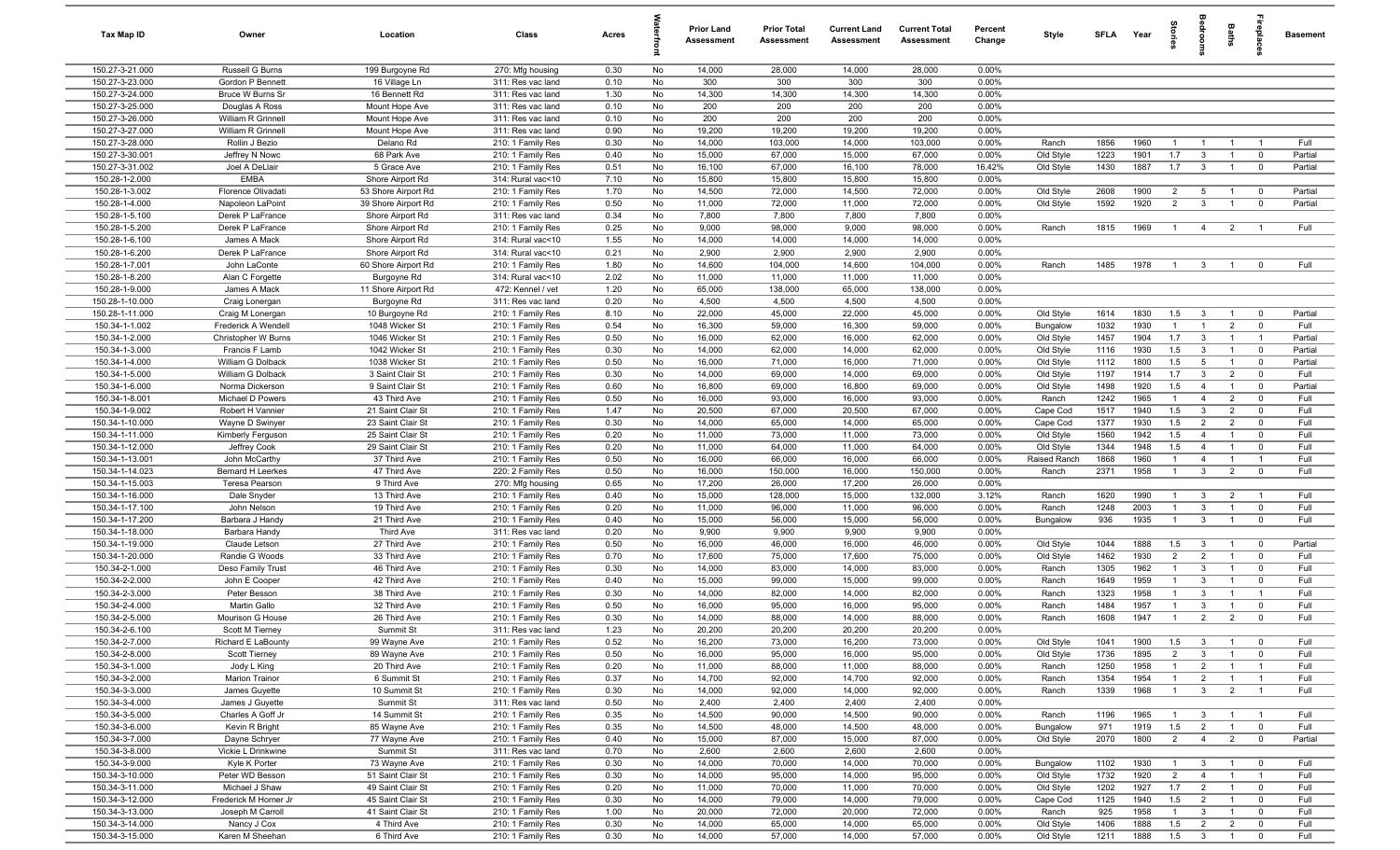| Tax Map ID                        | Owner                           | Location                         | Class                                  | Acres        |          | <b>Prior Land</b><br>Assessment | <b>Prior Total</b><br>Assessment | <b>Current Land</b><br>Assessment | <b>Current Total</b><br>Assessment | Percent<br>Change | Style     | <b>SFLA</b>  | Year         | ğ              | edroo                   | Baths                          | epla                          | <b>Basement</b> |
|-----------------------------------|---------------------------------|----------------------------------|----------------------------------------|--------------|----------|---------------------------------|----------------------------------|-----------------------------------|------------------------------------|-------------------|-----------|--------------|--------------|----------------|-------------------------|--------------------------------|-------------------------------|-----------------|
| 150.34-3-16.000                   | Ronald Olcott                   | 12 Third Ave                     | 210: 1 Family Res                      | 0.16         | No       | 9,800                           | 75,000                           | 9,800                             | 75,000                             | 0.00%             | Ranch     | 1150         | 1956         | $\overline{1}$ | 3                       | $\overline{1}$                 | $\overline{0}$                | Full            |
| 150.34-3-17.000                   | William P Frazier               | 14 Third Ave                     | 210: 1 Family Res                      | 0.21         | No       | 11,300                          | 70,000                           | 11,300                            | 70,000                             | 0.00%             | Ranch     | 1124         | 1959         | $\mathbf{1}$   | $\mathbf{3}$            | $\overline{1}$                 | $\mathbf 0$                   | Full            |
| 150.34-4-1.000                    | Carole P Jordan                 | Saint Clair St                   | 311: Res vac land                      | 0.30         | No       | 7,000                           | 7,000                            | 7,000                             | 7,000                              | 0.00%             |           |              |              |                |                         |                                |                               |                 |
| 150.34-4-2.020                    | <b>Barbara Cossey</b>           | Hinds St                         | 311: Res vac land                      | 0.40         | No       | 7,500                           | 7,500                            | 7,500                             | 7,500                              | 0.00%             |           |              |              |                |                         |                                |                               |                 |
| 150.34-4-3.002                    | William F Bessette Sr           | 24 Saint Clair St                | 210: 1 Family Res                      | 0.27         | No       | 13,100                          | 77,000                           | 13,100                            | 77,000                             | 0.00%             | Old Style | 1287         | 1930         | 1.5            | $\mathbf{3}$            | $\overline{1}$                 | $\Omega$                      | Full            |
| 150.34-4-4.000                    | Laurie A Hens                   | 26 Saint Clair St                | 210: 1 Family Res                      | 0.20         | No       | 11,000                          | 145,000                          | 11,000                            | 145,000                            | 0.00%             | Colonial  | 2088         | 1991         | $\overline{2}$ | $\overline{4}$          | $\overline{2}$                 | $\mathbf 0$                   | Full            |
| 150.34-4-5.000                    | Lois Danzig                     | 30 Saint Clair St                | 210: 1 Family Res                      | 0.50         | No       | 16,000                          | 45,000                           | 16,000                            | 45,000                             | 0.00%             | Old Style | 1029         | 1930         | 1.7            | $\mathbf{3}$            | $\overline{1}$                 | $\overline{0}$                | Full            |
| 150.34-4-6.100                    | <b>Adrian Mars</b>              | 34 Saint Clair St                | 311: Res vac land                      | 0.17         | No       | 8,200                           | 8,200                            | 8,200                             | 8,200                              | 0.00%             |           |              |              |                |                         |                                |                               |                 |
| 150.34-4-6.200                    | <b>Adrian Mars</b>              | Saint Clair St                   | 210: 1 Family Res                      | 0.35         | No       | 14,500                          | 55,000                           | 14,500                            | 55,000                             | 0.00%             | Bungalow  | 1030         | 1920         | $\overline{1}$ | $\overline{2}$          | $\overline{1}$                 | $\overline{0}$                | Full            |
| 150.34-4-7.000                    | Gregory D Johnson               | 8 Second Ave                     | 210: 1 Family Res                      | 0.40         | No       | 15,000                          | 115,000                          | 15,000                            | 115,000                            | 0.00%             | Ranch     | 1200         | 1991         | $\overline{1}$ | $\mathbf{3}$            | $\overline{1}$                 | $\overline{0}$                | Full            |
| 150.34-4-8.000                    | Richard S Smith                 | 38 Saint Clair St                | 210: 1 Family Res                      | 0.50         | No       | 15,000                          | 135,000                          | 15,000                            | 152,000                            | 12.59%            | Old Style | 2616         | 1870         | $\overline{2}$ | $\overline{4}$          | $\overline{1}$                 | $\mathbf 0$                   | Full            |
| 150.34-4-9.000                    | John W Ihrig                    | 48 Saint Clair St                | 210: 1 Family Res                      | 0.40         | No       | 15,000                          | 76,000                           | 15,000                            | 76,000                             | 0.00%             | Old Style | 1676         | 1920         | $\overline{2}$ | $\overline{4}$          | $\overline{1}$                 | $\overline{1}$                | Full            |
| 150.34-4-10.000                   | Dannae E Hall                   | 52 Saint Clair St                | 210: 1 Family Res                      | 0.30         | No       | 14,000                          | 145,000                          | 14,000                            | 145,000                            | 0.00%             | Cape Cod  | 2660         | 1956         | 1.5            | 5                       | $\mathbf{3}$                   | $\overline{1}$                | Full            |
| 150.34-4-11.000                   | Kevin W Kuhl                    | 57 Wayne Ave                     | 210: 1 Family Res                      | 0.20         | No       | 11,000                          | 83,000                           | 11,000                            | 83,000                             | 0.00%             | Old Style | 1488         | 1906         | $\overline{2}$ | $\mathbf{3}$            | $\overline{1}$                 | $\overline{0}$                | Full            |
| 150.34-4-12.000                   | Francis J Trudeau Jr            | 5 Second Ave                     | 210: 1 Family Res                      | 0.20         | No       | 11,000                          | 63,000                           | 11,000                            | 63,000                             | 0.00%             | Old Style | 1463         | 1913         | 2              | $\mathbf{3}$            | $\overline{2}$                 | $\mathbf 0$                   | Full            |
| 150.34-4-13.002                   | Francis Trudeau                 | Second Ave                       | 311: Res vac land                      | 0.31         | No       | 14,100                          | 14,100                           | 14,100                            | 14,100                             | 0.00%             |           |              |              |                |                         |                                |                               |                 |
| 150.34-4-14.000                   | George C Sperry                 | 53 Wayne Ave                     | 220: 2 Family Res                      | 0.30         | No       | 14,000                          | 94,000                           | 14,000                            | 94,000                             | 0.00%             | Old Style | 1922         | 1920         | 1.7            | $\overline{2}$          | $\overline{2}$                 | $\overline{1}$                | Full            |
| 150.34-4-15.000                   | Cheryl Burris                   | 49 Wayne Ave                     | 210: 1 Family Res                      | 0.20         | No       | 11,000                          | 78,000                           | 11,000                            | 78,000                             | 0.00%             | Ranch     | 1050         | 1958         | $\overline{1}$ | $\overline{2}$          | $\overline{1}$                 | $\mathbf 0$                   | Full            |
| 150.34-4-16.100                   | Shaine T Porter                 | Second Ave                       | 311: Res vac land                      | 0.31         | No       | 9,100                           | 9,100                            | 9,100                             | 9,100                              | 0.00%             |           |              |              |                |                         |                                |                               |                 |
| 150.34-4-17.000                   | Shaine T Porter                 | Second Ave                       | 311: Res vac land                      | 2.93         | No       | 2,600                           | 2,600                            | 2,600                             | 2,600                              | 0.00%             |           |              |              |                |                         |                                |                               |                 |
| 150.34-4-18.000                   | <b>Barbara Cossey</b>           | 17 Hinds St                      | 210: 1 Family Res                      | 0.30         | No       | 14,000                          | 78,000                           | 14,000                            | 78,000                             | 0.00%             | Old Style | 1451         | 1925         | 1.5            | $\mathbf{3}$            | $\overline{1}$                 | $\overline{0}$                | Full            |
| 150.34-4-19.000                   | Thomas R Porter                 | 6 Grove Ave                      | 210: 1 Family Res                      | 0.40         | No       | 15,000                          | 71,000                           | 15,000                            | 71,000                             | 0.00%             | Old Style | 1599         | 1888         | 1.5            | $\mathbf{3}$            | $\overline{1}$                 | $\overline{1}$                | Full            |
| 150.34-5-1.000                    | Mary Gauger                     | 1030 Wicker St                   | 220: 2 Family Res                      | 0.20         | No       | 11,000                          | 69,000                           | 11,000                            | 69,000                             | 0.00%             | Old Style | 1813         | 1880         | 2.5            | $5\overline{5}$         | $\overline{2}$                 | $\mathbf 0$                   | Crawl           |
| 150.34-5-2.100                    | Kevin J Signor                  | 6 Saint Clair St                 | 210: 1 Family Res                      | 0.20         | No       | 11,000                          | 53,000                           | 11,000                            | 53,000                             | 0.00%             | Old Style | 1061         | 1930         | 1.5            | $\overline{1}$          | $\overline{1}$                 | $\overline{0}$                | Partial         |
| 150.34-5-2.200                    | Mary S Tobin                    | Saint Clair St                   | 311: Res vac land                      | 0.10         | No       | 4,000                           | 4,000                            | 4,000                             | 4,000                              | 0.00%             |           |              |              |                |                         |                                |                               |                 |
| 150.34-5-3.000                    | Chester C Peters                | 12 Saint Clair St                | 210: 1 Family Res                      | 0.20         | No       | 11,000                          | 46,000                           | 11,000                            | 46,000                             | 0.00%             | Old Style | 1212         | 1904         | 1.5            | $\overline{4}$          | $\overline{1}$                 | $\Omega$                      | Partial         |
| 150.34-5-4.000                    | Stephen L DeFayette             | 9 Grove Ave                      | 210: 1 Family Res                      | 0.30         | No       | 14,000                          | 92,000                           | 14,000                            | 92,000                             | 0.00%             | Old Style | 1692         | 1930         | $\overline{2}$ | $\mathbf{3}$            | $\overline{1}$                 | $\overline{0}$                | Partial         |
| 150.34-5-5.000                    | Albert F Pelerin Jr             | 7 Grove Ave                      | 210: 1 Family Res                      | 0.27         | No       | 13,100                          | 64,000                           | 13,100                            | 64,000                             | 0.00%             | Old Style | 1041         | 1930         | 1.7            | $\mathbf{3}$            | $\overline{1}$                 | $\mathbf 0$                   | Full            |
| 150.34-5-6.000                    | Timothy R Smith                 | 9 Hinds St                       | 210: 1 Family Res                      | 0.33         | No       | 14,300                          | 56,000                           | 14,300                            | 56,000                             | 0.00%             | Old Style | 1068         | 1890         | 1.5            | $\mathbf{3}$            | $\overline{1}$                 | $\mathbf 0$                   | Full            |
| 150.34-5-8.000<br>150.34-5-9.000  | Derrick C Pelerin               | 1024 Wicker St                   | 210: 1 Family Res                      | 0.40<br>0.30 | No       | 15,000<br>14,000                | 42,000<br>52,000                 | 15,000<br>14,000                  | 42,000                             | 0.00%<br>0.00%    | Old Style | 1245<br>1208 | 1920<br>1925 | 1.5<br>1.5     | $\mathbf{3}$            | $\mathbf{1}$<br>$\overline{1}$ | $\mathbf 0$<br>$\overline{0}$ | Full<br>Full    |
|                                   | Mary Tobin                      | 1026 Wicker St<br>1028 Wicker St | 210: 1 Family Res                      |              | No       | 11,000                          |                                  | 11,000                            | 52,000                             |                   | Old Style | 1009         | 1910         | 1.7            | $\overline{4}$          | $\overline{1}$                 | $\Omega$                      | Crawl           |
| 150.34-5-10.000<br>150.34-6-1.000 | Wilburta Reale                  | 1035 Wicker St                   | 210: 1 Family Res<br>210: 1 Family Res | 0.20<br>0.20 | No<br>No | 11,000                          | 62,000<br>62,000                 | 11,000                            | 62,000<br>62,000                   | 0.00%<br>0.00%    | Old Style | 1901         | 1940         | 1.5            | 3<br>$\mathbf{3}$       | $\overline{1}$                 | $\overline{0}$                | Full            |
| 150.34-6-2.000                    | Douglas V Trudeau<br>John Croto | 1037 Wicker St                   |                                        | 0.30         | No       | 14,000                          | 69,000                           | 14,000                            | 69,000                             | 0.00%             | Old Style | 1636         | 1910         | 1.7            |                         | $\overline{1}$                 | $\overline{0}$                | Partial         |
| 150.34-9-1.100                    | John A Kroner                   | 1087 Wicker St                   | 210: 1 Family Res<br>415: Motel        | 8.70         | No       | 390,000                         | 440,000                          | 390,000                           | 440,000                            | 0.00%             | Old Style |              |              |                | $\overline{4}$          |                                |                               |                 |
| 150.34-9-1.200                    | John A Kroner                   | 1081 Wicker St                   | 210: 1 Family Res                      | 0.90         | No       | 19,200                          | 77,000                           | 19,200                            | 77,000                             | 0.00%             | Old Style | 2802         | 1936         | $\overline{2}$ | $\overline{4}$          | $\overline{1}$                 | $\overline{\mathbf{0}}$       | Partial         |
| 150.34-9-2.000                    | <b>Bruce Crammond</b>           | County Route 56                  | 311: Res vac land                      | 0.30         | No       | 9,400                           | 9,400                            | 9,400                             | 9,400                              | 0.00%             |           |              |              |                |                         |                                |                               |                 |
| 150.34-9-3.000                    | Joyce Holmes                    | County Route 56                  | 311: Res vac land                      | 0.30         | No       | 9,400                           | 9,400                            | 9,400                             | 9,400                              | 0.00%             |           |              |              |                |                         |                                |                               |                 |
| 150.34-9-4.100                    | <b>Charles Eisenberg</b>        | 146 Race Track Rd                | 210: 1 Family Res                      | 1.00         | No       | 20,000                          | 82,000                           | 20,000                            | 82,000                             | 0.00%             | Old Style | 1404         | 1930         | 1.5            | $\mathbf{3}$            | $\overline{2}$                 | $^{\circ}$                    | Full            |
| 150.34-9-4.200                    | Raymond C Thatcher              | 1065 Wicker St                   | 421: Restaurant                        | 0.90         | No       | 36,000                          | 110,000                          | 36,000                            | 110,000                            | 0.00%             |           |              |              |                |                         |                                |                               |                 |
| 150.34-9-5.000                    | Mary J Lester-Maher             | 1061 Wicker St                   | 312: Vac w/imprv                       | 0.10         | No       | 6,000                           | 16,000                           | 6,000                             | 16,000                             | 0.00%             |           |              |              |                |                         |                                |                               |                 |
| 150.34-9-6.000                    | Mary J Lester-Maher             | 1053 Wicker St                   | 220: 2 Family Res                      | 0.50         | No       | 16,000                          | 84,000                           | 16,000                            | 84,000                             | 0.00%             | Old Style | 2912         | 1800         | $\overline{2}$ | $5\overline{)}$         | $\overline{2}$                 | $\overline{0}$                | Full            |
| 150.34-9-7.000                    | Mary J Lester-Maher             | 1051 Wicker St                   | 312: Vac w/imprv                       | 0.40         | No       | 40,000                          | 44,000                           | 40,000                            | 44,000                             | 0.00%             |           |              |              |                |                         |                                |                               |                 |
| 150.34-9-8.000                    | Linda Kearns                    | 1049 Wicker St                   | 210: 1 Family Res                      | 0.40         | No       | 15,000                          | 74,000                           | 15,000                            | 74,000                             | 0.00%             | Old Style | 1470         | 1935         | 1.7            | $\mathbf{3}$            | $\overline{1}$                 | $\overline{0}$                | Full            |
| 150.34-9-9.000                    | Paul I Pockett                  | 1039 Wicker St                   | 210: 1 Family Res                      | 0.40         | No       | 15,000                          | 89,000                           | 15,000                            | 89,000                             | 0.00%             | Old Style | 1728         | 1920         | $\overline{2}$ | $\overline{4}$          | $\overline{1}$                 | $\Omega$                      | Crawl           |
| 150.34-9-12.000                   | <b>Helen H Stanley</b>          | Race Track Rd                    | 311: Res vac land                      | 1.90         | No       | 3,900                           | 3,900                            | 3,900                             | 3,900                              | 0.00%             |           |              |              |                |                         |                                |                               |                 |
| 150.34-9-13.001                   | Geraldine A White               | 99 Race Track Rd                 | 210: 1 Family Res                      | 0.70         | No       | 12,200                          | 91,000                           | 12,200                            | 91,000                             | 0.00%             | Cape Cod  | 1698         | 1955 1.7 3   |                |                         | $\overline{2}$                 |                               | Full            |
| 150.34-9-14.002                   | <b>Bruce Burns</b>              | 109 Race Track Rd                | 210: 1 Family Res                      | 0.65         | No       | 11,900                          | 67,000                           | 11,900                            | 67,000                             | 0.00%             | Ranch     | 1420         | 1950         | $\overline{1}$ | $\mathbf{3}$            | $\overline{1}$                 | $\overline{1}$                | Partial         |
| 150.34-9-15.001                   | Donald B Hardy                  | 116 Race Track Rd                | 210: 1 Family Res                      | 0.61         | No       | 11,700                          | 91,000                           | 11,700                            | 91,000                             | 0.00%             | Cape Cod  | 1946         | 1948         | 1.7            | $\mathbf{3}$            | $\overline{1}$                 | $\overline{1}$                | Full            |
| 150.34-9-16.021                   | Patrick O Armstrong             | 120 Race Track Rd                | 210: 1 Family Res                      | 5.10         | No       | 31,000                          | 177,000                          | 31,000                            | 177,000                            | 0.00%             | Cape Cod  | 2037         | 1946         | 1.7            | 6                       | $\overline{1}$                 | $\overline{1}$                | Partial         |
| 150.34-9-17.022                   | Timothy W Ryan                  | 124 Race Track Rd                | 210: 1 Family Res                      | 1.10         | No       | 17,600                          | 64,000                           | 17,600                            | 64,000                             | 0.00%             | Cape Cod  | 948          | 1987         | 1.5            | $\overline{1}$          | $\overline{1}$                 | $\mathbf 0$                   | Full            |
| 150.34-9-18.019                   | Hudson Headwaters Health        | 102 Race Track Rd                | 465: Prof. bldg.                       | 1.39         | No       | 88,000                          | 422,000                          | 88,000                            | 422,000                            | 0.00%             |           |              |              |                |                         |                                |                               |                 |
| 150.34-9-18.019/2                 | William J Eichner               | Race Track Rd                    | 465: Prof. bldg.                       | 0.64         | No       | 41,000                          | 194,000                          | 41,000                            | 194,000                            | 0.00%             |           |              |              |                |                         |                                |                               |                 |
| 150.34-9-18.019/3                 | Hayyat MA LLC                   | Race Track Rd                    | 465: Prof. bldg.                       | 0.18         | No       | 14,400                          | 54,000                           | 14,400                            | 54,000                             | 0.00%             |           |              |              |                |                         |                                |                               |                 |
| 150.34-10-1.000                   | Wicker Ford Inc                 | 1080 Wicker St                   | 431: Auto dealer                       | 2.40         | No       | 130,000                         | 410,000                          | 130,000                           | 410,000                            | 0.00%             |           |              |              |                |                         |                                |                               |                 |
| 150.34-10-2.000                   | <b>Burlin G Wells</b>           | 1076 Wicker St                   | 210: 1 Family Res                      | 0.70         | No       | 17,600                          | 51,000                           | 17,600                            | 51,000                             | 0.00%             | Old Style | 1243         | 1900         | 1.5            | $\mathbf{3}$            | $\overline{1}$                 | $\mathbf 0$                   | Partial         |
| 150.34-10-3.000                   | Mohammad Afzal                  | 1068 Wicker St                   | 210: 1 Family Res                      | 1.00         | No       | 20,000                          | 172,000                          | 20,000                            | 172,000                            | 0.00%             | Colonial  | 2536         | 1995         | $\overline{2}$ | $\overline{4}$          | $3^{\circ}$                    | $\overline{0}$                | Full            |
| 150.34-10-4.000                   | Shahnaz Bibi                    | 1062 Wicker St                   | 486: Mini-mart                         | 1.00         | No       | 40,000                          | 180,000                          | 40,000                            | 180,000                            | 0.00%             |           |              |              |                |                         |                                |                               |                 |
| 150.34-10-5.100                   | Robert R Reiss                  | 1056 Wicker St                   | 484: 1 use sm bld                      | 1.26         | No       | 55,000                          | 150,000                          | 55,000                            | 150,000                            | 0.00%             |           |              |              |                |                         |                                |                               |                 |
| 150.34-11-1.000                   | Thomas Pike                     | 64 Third Ave                     | 210: 1 Family Res                      | 0.70         | No       | 17,600                          | 109,000                          | 17,600                            | 109,000                            | 0.00%             | Ranch     | 1522         | 1955         | $\overline{1}$ | $\overline{\mathbf{3}}$ | $\overline{1}$                 | $\overline{0}$                | Full            |
| 150.34-11-2.000                   | Angeline Cooper                 | Third Ave                        | 311: Res vac land                      | 0.40         | No       | 15,000                          | 15,000                           | 15,000                            | 15,000                             | 0.00%             |           |              |              |                |                         |                                |                               |                 |
| 150.34-11-3.000                   | Richard C Varmette Jr           | 53 Third Ave                     | 210: 1 Family Res                      | 0.40         | No       | 15,000                          | 104,000                          | 15,000                            | 104,000                            | 0.00%             | Ranch     | 1464         | 1968         | $\overline{1}$ | $\overline{\mathbf{3}}$ | $\overline{1}$                 | $\mathbf 0$                   | Full            |
| 150.34-11-5.000                   | Christy L Barber                | 58 Third Ave                     | 210: 1 Family Res                      | 0.30         | No       | 14,000                          | 44,000                           | 14,000                            | 44,000                             | 0.00%             | Ranch     | 864          | 1972         | $\overline{1}$ | $\overline{2}$          | $\overline{1}$                 | $\mathbf 0$                   | Slab/pier       |
| 150.34-11-6.000                   | Matthew Hansen                  | 62 Third Ave                     | 210: 1 Family Res                      | 0.30         | No       | 14,000                          | 64,000                           | 14,000                            | 64,000                             | 0.00%             | Ranch     | 960          | 1973         | $\overline{1}$ | $\overline{2}$          | $\overline{1}$                 | $\mathbf 0$                   | Full            |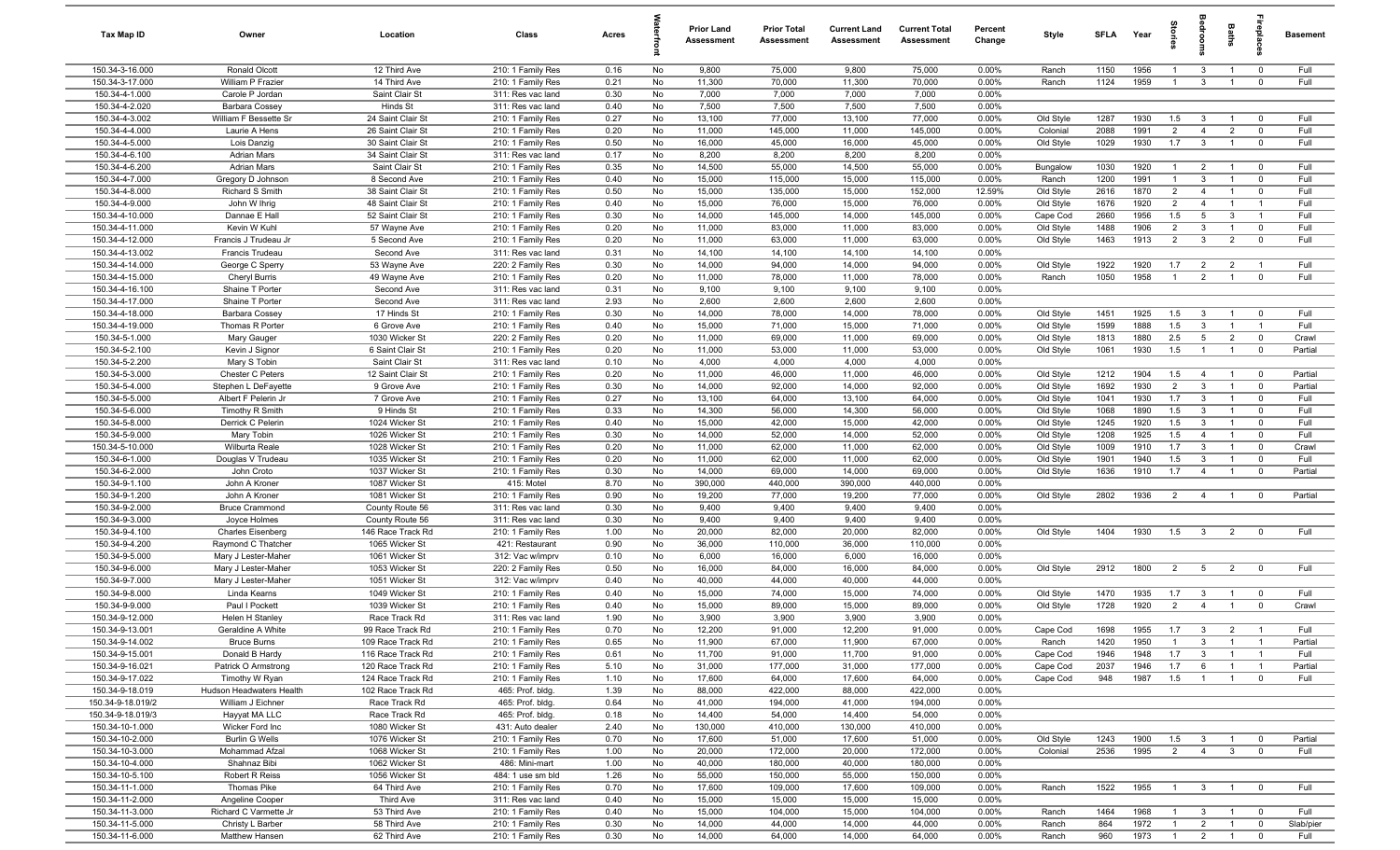| Tax Map ID                         | Owner                                    | Location                        | Class                                  | Acres        |          | <b>Prior Land</b><br>Assessment | <b>Prior Total</b><br>Assessment | <b>Current Land</b><br>Assessment | <b>Current Total</b><br>Assessment | Percent<br>Change | Style                  | SFLA         | Year         |                                  |                                           | Baths                            |                                  | <b>Basement</b> |
|------------------------------------|------------------------------------------|---------------------------------|----------------------------------------|--------------|----------|---------------------------------|----------------------------------|-----------------------------------|------------------------------------|-------------------|------------------------|--------------|--------------|----------------------------------|-------------------------------------------|----------------------------------|----------------------------------|-----------------|
| 150.34-11-7.000                    | Laura G Benjamin                         | 68 Third Ave                    | 210: 1 Family Res                      | 0.30         | No       | 14,000                          | 77,000                           | 14,000                            | 77,000                             | 0.00%             | Ranch                  | 1056         | 1988         | $\overline{1}$                   | $\mathbf{3}$                              | $\overline{1}$                   | $\overline{0}$                   | Full            |
| 150.34-11-8.100                    | John M Rayno                             | Wayne Ave                       | 311: Res vac land                      | 7.12         | No       | 26,200                          | 26,200                           | 26,200                            | 26,200                             | 0.00%             |                        |              |              |                                  |                                           |                                  |                                  |                 |
| 150.34-11-8.200                    | Brian J Mattison                         | 105 Wayne Ave                   | 210: 1 Family Res                      | 0.61         | No       | 16,900                          | 73,000                           | 16,900                            | 204,000                            | 179.45%           | Colonial               | 2360         | 2005         | $\overline{2}$                   | $\overline{\mathbf{3}}$                   | $\overline{2}$                   | $\overline{0}$                   | Full            |
| 150.34-11-8.300                    | Richard E LaBounty                       | 103 Wayne Ave                   | 311: Res vac land                      | 0.61         | No       | 16,900                          | 16,900                           | 16,900                            | 16,900                             | 0.00%             |                        |              |              |                                  |                                           |                                  |                                  |                 |
| 150.34-11-9.000                    | Lawrence Matte                           | 52 Third Ave                    | 210: 1 Family Res                      | 0.30         | No       | 14,000                          | 92,000                           | 14,000                            | 92,000                             | 0.00%             | Ranch                  | 1278         | 1967         | $\mathbf{1}$                     | $\mathbf{3}$                              | $\overline{1}$                   | $\overline{1}$                   | Full            |
| 150.35-1-1.000                     | <b>Brandon W Coulter</b>                 | 100 Wayne Ave                   | 210: 1 Family Res                      | 0.30         | No       | 14,000                          | 78,000                           | 14,000                            | 78,000                             | 0.00%             | Old Style              | 1178         | 1880         | $\overline{2}$                   | $\overline{2}$                            | $\overline{1}$                   | $\mathbf 0$                      | Full            |
| 150.35-1-2.000<br>150.35-1-3.000   | Aileen M Pozzouli<br>Keri J Rhebergen    | 41 Park Ave<br>37 Park Ave      | 210: 1 Family Res<br>210: 1 Family Res | 0.20<br>0.20 | No<br>No | 11,000<br>11,000                | 50,000<br>98,000                 | 11,000<br>11,000                  | 50,000<br>98,000                   | 0.00%<br>0.00%    | Old Style<br>Ranch     | 1192<br>1397 | 1890<br>1960 | $\overline{2}$<br>$\overline{1}$ | $\mathbf{3}$<br>$\mathbf{3}$              | $\overline{1}$<br>$\overline{2}$ | $\mathbf 0$<br>$\mathbf 0$       | Full<br>Full    |
| 150.35-1-4.000                     | John P Dreimiller                        | 33 Park Ave                     | 210: 1 Family Res                      | 0.40         | No       | 15,000                          | 83,000                           | 15,000                            | 83,000                             | 0.00%             | Old Style              | 1367         | 1930         | $\overline{2}$                   | $\mathbf{3}$                              | $\overline{1}$                   | $\mathbf 0$                      | Full            |
| 150.35-1-5.000                     | Matthew Maneri                           | 29 Summit St                    | 220: 2 Family Res                      | 0.70         | No       | 17,600                          | 108,000                          | 17,600                            | 108,000                            | 0.00%             | Old Style              | 2148         | 1900         | $\overline{2}$                   | $\overline{4}$                            | $\overline{2}$                   | $\mathbf 0$                      | Partial         |
| 150.35-1-6.000                     | Michael R Edson                          | 28 Summit St                    | 210: 1 Family Res                      | 0.20         | No       | 11,000                          | 117,000                          | 11,000                            | 117,000                            | 0.00%             | Old Style              | 2234         | 1888         | 2                                | $\overline{3}$                            | $\overline{1}$                   | $\overline{1}$                   | Full            |
| 150.35-1-7.000                     | Michael R Edson                          | 32 Summit St                    | 220: 2 Family Res                      | 0.20         | No       | 11,000                          | 89,000                           | 11,000                            | 89,000                             | 0.00%             | Ranch                  | 1512         | 1956         | $\overline{1}$                   | $\mathbf{3}$                              | 2                                | $\overline{0}$                   | Partial         |
| 150.35-1-8.000                     | Michael R Edson                          | Park Ave                        | 311: Res vac land                      | 0.14         | No       | 9,200                           | 9,200                            | 9,200                             | 9,200                              | 0.00%             |                        |              |              |                                  |                                           |                                  |                                  |                 |
| 150.35-1-9.000                     | Lynda K Mackey                           | 13 Park Ave                     | 210: 1 Family Res                      | 0.40         | No       | 15,000                          | 62,000                           | 15,000                            | 62,000                             | 0.00%             | Old Style              | 1248         | 1910         | $\overline{2}$                   | $\mathbf{3}$                              | $\overline{1}$                   | $\mathbf 0$                      | Full            |
| 150.35-1-10.001                    | Robert R White                           | 94 Wayne Ave                    | 210: 1 Family Res                      | 0.23         | No       | 11,900                          | 80,000                           | 11,900                            | 80,000                             | 0.00%             | Ranch                  | 1026         | 1958         | $\overline{1}$                   | 3                                         | $\overline{1}$                   | $\mathbf 0$                      | Full            |
| 150.35-1-11.002                    | Timothy C Cook                           | 9 Park Ave                      | 210: 1 Family Res                      | 0.35         | No       | 14,500                          | 98,000                           | 14,500                            | 98,000                             | 0.00%             | Old Style              | 2397         | 1910         | $\overline{2}$                   | $\mathbf{3}$                              | $\overline{2}$                   | $\mathbf 0$                      | Crawl           |
| 150.35-1-12.000                    | Farley P Tierney                         | 7 Park Ave                      | 210: 1 Family Res                      | 0.17         | No       | 10,100                          | 45,000                           | 10,100                            | 45,000                             | 0.00%             | Old Style              | 1064         | 1920         | 1.5                              | 3                                         |                                  | $\mathbf 0$                      | Full            |
| 150.35-1-13.000                    | Michael McLaughlin                       | 5 Park Ave                      | 210: 1 Family Res                      | 0.10         | No       | 8,000                           | 57,000                           | 8,000                             | 57,000                             | 0.00%             | Old Style              | 1200         | 1939         | 1.5                              | $\mathbf{3}$                              | $\overline{1}$                   | $\overline{0}$                   | Partial         |
| 150.35-1-14.000                    | Randolph J Nadeau                        | 3 Park Ave                      | 411: Apartment                         | 0.20         | No       | 11,000                          | 104,000                          | 11,000                            | 104,000                            | 0.00%             |                        |              |              |                                  |                                           |                                  |                                  |                 |
| 150.35-1-15.000                    | Linda L Rich                             | 57 Saint Clair St               | 210: 1 Family Res                      | 0.30         | No       | 14,000                          | 75,000                           | 14,000                            | 75,000                             | 0.00%             | Old Style              | 1492         | 1932         | $\mathbf{1}$                     | $\overline{3}$                            | $\overline{1}$                   | $\overline{0}$                   | Partial         |
| 150.35-1-16.000                    | <b>Francis Sheridan</b>                  | 72 Wayne Ave                    | 210: 1 Family Res                      | 0.20         | No       | 11,000                          | 81,000                           | 11,000                            | 81,000                             | 0.00%             | Old Style              | 1512         | 1900<br>1885 | $\overline{2}$                   | $\mathbf{3}$                              | $\overline{1}$                   | $\mathbf 0$                      | Partial         |
| 150.35-1-17.100<br>150.35-1-17.200 | Nancy Tierney<br>Scott M Tierney         | 74 Wayne Ave<br>78 Wayne Ave    | 210: 1 Family Res<br>210: 1 Family Res | 0.17<br>0.17 | No<br>No |                                 |                                  | 10,100<br>10,100                  | 104,000<br>25,300                  |                   | Old Style<br>Ranch     | 2183<br>988  | 2006         | $\overline{2}$<br>$\overline{1}$ | $\overline{4}$<br>$\overline{2}$          | $\overline{1}$<br>$\overline{1}$ | $\mathbf 0$<br>$\mathbf 0$       | Partial<br>Full |
| 150.35-1-18.001                    | <b>Brandon W Coulter</b>                 | Wayne Ave                       | 311: Res vac land                      | 0.16         | No       | 9,800                           | 9,800                            | 9,800                             | 9,800                              | 0.00%             |                        |              |              |                                  |                                           |                                  |                                  |                 |
| 150.35-1-19.000                    | Wendy S Geiser                           | 24 Summit St                    | 210: 1 Family Res                      | 0.20         | No       | 11,000                          | 57,000                           | 11,000                            | 57,000                             | 0.00%             | Ranch                  | 925          | 1955         | $\mathbf{1}$                     | $\overline{2}$                            | $\overline{1}$                   | $\mathbf 0$                      | Slab/pier       |
| 150.35-1-20.000                    | Thomas G McKeown                         | 90 Wayne Ave                    | 210: 1 Family Res                      | 0.10         | No       | 8,000                           | 87,000                           | 8,000                             | 87,000                             | 0.00%             | Cape Cod               | 1350         | 1968         | 1.5                              | $\mathbf{3}$                              | $\overline{2}$                   | $\mathbf 0$                      | Crawl           |
| 150.35-2-1.000                     | Paul Morris                              | Park Ave                        | 311: Res vac land                      | 0.10         | No       | 200                             | 200                              | 200                               | 200                                | 0.00%             |                        |              |              |                                  |                                           |                                  |                                  |                 |
| 150.35-2-2.000                     | Betty J LaRock                           | Grace Ave                       | 311: Res vac land                      | 0.26         | No       | 9,600                           | 9,600                            | 9,600                             | 9,600                              | 0.00%             |                        |              |              |                                  |                                           |                                  |                                  |                 |
| 150.35-2-3.000                     | Cory S Phinney                           | 38 Grace Ave                    | 210: 1 Family Res                      | 0.37         | No       | 14,700                          | 110,000                          | 14,700                            | 110,000                            | 0.00%             | Ranch                  | 1568         | 1990         | $\mathbf{1}$                     | $\mathbf{3}$                              | $\overline{2}$                   | $\mathbf 0$                      | Full            |
| 150.35-2-4.000                     | Valerie M Stormer                        | 42 Grace Ave                    | 210: 1 Family Res                      | 0.20         | No       | 11,000                          | 45,000                           | 11,000                            | 45,000                             | 0.00%             | Manufactured           | 1120         | 1998         | $\mathbf{1}$                     | $\overline{2}$                            | $\overline{1}$                   | $^{\circ}$                       | Slab/pier       |
| 150.35-2-5.000                     | Ritch L Waldron                          | 46 Grace Ave                    | 210: 1 Family Res                      | 0.40         | No       | 15,000                          | 88,000                           | 15,000                            | 88,000                             | 0.00%             | Old Style              | 1519         | 1900         | 1.7                              | $\overline{4}$                            | $\overline{1}$                   | $\mathbf 0$                      | Partial         |
| 150.35-2-6.002                     | Wayne E Taylor                           | 52 Grace Ave                    | 210: 1 Family Res                      | 0.46         | No       | 15,600                          | 114,000                          | 15,600                            | 114,000                            | 0.00%             | Old Style              | 1925         | 1890         | 1.7                              | 5                                         | $\overline{1}$                   | $\mathbf 0$                      | Partial         |
| 150.35-2-7.001                     | George J Riper Jr                        | 38 Park Ave                     | 210: 1 Family Res                      | 0.50         | No       | 16,000                          | 48,000                           | 16,000                            | 48,000                             | 0.00%             | Old Style              | 1017         | 1940         | $\overline{2}$                   | $\overline{3}$                            | $\overline{1}$                   | $\overline{0}$                   | Full            |
| 150.35-2-8.023                     | Douglas Cossey                           | Grace Ave                       | 311: Res vac land                      | 0.10         | No       | 800                             | 800                              | 800                               | 800                                | 0.00%             |                        |              |              |                                  |                                           |                                  |                                  |                 |
| 150.35-2-9.000                     | <b>Walter Thorne</b>                     | 64 Grace Ave                    | 210: 1 Family Res                      | 0.40         | No       | 15,000                          | 116,000                          | 15,000                            | 116,000                            | 0.00%             | Old Style              | 2297         | 1900         | $\overline{2}$                   | $\overline{4}$                            | $\overline{2}$                   | $\overline{0}$                   | Full            |
| 150.35-2-10.000                    | Thomas Provoncha                         | 68 Grace Ave                    | 210: 1 Family Res                      | 0.30         | No       | 14,000                          | 140,000                          | 14,000                            | 140,000                            | 0.00%             | Old Style              | 2244         | 1910         | $\overline{2}$                   | $\mathbf{3}$                              | $\overline{1}$                   | $\mathbf 0$                      | Full            |
| 150.35-2-11.000<br>150.35-2-12.000 | Antoinette M OBryan<br>James R Whitty    | 67 Saint Clair St<br>8 Park Ave | 210: 1 Family Res<br>210: 1 Family Res | 0.30<br>0.20 | No<br>No | 14,000<br>11,000                | 90,000<br>73,000                 | 14,000<br>11,000                  | 90,000<br>73,000                   | 0.00%<br>0.00%    | Old Style<br>Old Style | 2152<br>1380 | 1900<br>1900 | 2<br>$\overline{2}$              | $\overline{4}$<br>$\mathbf{3}$            | $\overline{2}$<br>$\overline{1}$ | $\overline{0}$<br>$\mathbf 0$    | Partial<br>Full |
| 150.35-2-13.000                    | Maureen A Stormer                        | 10 Park Ave                     | 210: 1 Family Res                      | 0.34         | No       | 14,400                          | 62,000                           | 14,400                            | 62,000                             | 0.00%             | Old Style              | 1521         | 1890         | $\overline{2}$                   | $\mathbf{3}$                              | $\overline{1}$                   | $\mathbf 0$                      | Full            |
| 150.35-2-14.815                    | Stephen E Blanchard                      | 14 Park Ave                     | 210: 1 Family Res                      | 0.72         | No       | 17,800                          | 85,000                           | 17,800                            | 85,000                             | 0.00%             | Old Style              | 1542         | 1930         | $\overline{2}$                   | $\mathbf{3}$                              | $\overline{1}$                   | $\mathbf 0$                      | Partial         |
| 150.35-2-15.022                    | Douglas Morse                            | 28 Grace Ave                    | 210: 1 Family Res                      | 0.30         | No       | 14,000                          | 94,000                           | 14,000                            | 94,000                             | 0.00%             | Ranch                  | 1260         | 1970         | $\mathbf{1}$                     | $\mathbf{3}$                              | $\overline{1}$                   | $\mathbf 0$                      | Full            |
| 150.35-2-16.000                    | Duane A Mattison Jr                      | 20 Park Ave                     | 210: 1 Family Res                      | 0.30         | No       | 14,000                          | 124,000                          | 14,000                            | 124,000                            | 0.00%             | Colonial               | 2044         | 1968         | $\overline{2}$                   | $\overline{4}$                            | $\overline{2}$                   | $\overline{1}$                   | Full            |
| 150.35-2-17.000                    | Matteck B Michalak                       | 26 Park Ave                     | 210: 1 Family Res                      | 0.50         | No       | 16,000                          | 77,000                           | 16,000                            | 77,000                             | 0.00%             | Cape Cod               | 1122         | 1950         | 1.5                              | 3                                         |                                  | $^{\circ}$                       | Full            |
| 150.35-2-18.000                    | Vickie L Carr                            | 32 Park Ave                     | 210: 1 Family Res                      | 0.20         | No       | 11,000                          | 70,000                           | 11,000                            | 70,000                             | 0.00%             | Old Style              | 1480         | 1923         | $\overline{2}$                   | 3                                         | $\overline{1}$                   | $^{\circ}$                       | Full            |
| 150.35-2-19.000                    | Alan White                               | 34 Park Ave                     | 210: 1 Family Res                      | 0.20         | No       | 11,000                          | 56,000                           | 11,000                            | 56,000                             | 0.00%             | Old Style              | 1356         | 1910         | $\overline{2}$                   | $\mathbf{3}$                              | $\overline{1}$                   | $\Omega$                         | Full            |
| 150.35-2-20.000                    | Alan White                               | Park Ave                        | 312: Vac w/imprv                       | 0.10         | No       | 2,400                           | 6,000                            | 2,400                             | 6,000                              | 0.00%             |                        |              |              |                                  |                                           |                                  |                                  |                 |
| 150.35-3-1.002                     | Edward J LaRock                          | 77 Mount Hope Ave               | 210: 1 Family Res                      | 0.32         | No       | 14,200                          | 86,000                           | 14,200                            | 86,000                             | 0.00%             | Colonial               | 1620         | 1950         | $\overline{2}$                   | $\overline{a}$                            | $\overline{1}$                   |                                  | Full            |
| 150.35-3-2.100                     | Joseph F Vilardo                         | Mount Hope Ave                  | 311: Res vac land                      | 0.63         | No       | 17,000                          | 17,000                           | 17,000                            | 17,000                             | 0.00%             |                        |              |              |                                  |                                           |                                  |                                  |                 |
| 150.35-3-2.200                     | Sharon V Maneri                          | Grace Ave                       | 311: Res vac land                      | 0.62         | No       | 17,000                          | 17,000                           | 17,000                            | 17,000                             | 0.00%             |                        |              |              |                                  |                                           |                                  |                                  |                 |
| 150.35-3-3.000                     | Joseph F Vilardo                         | 67 Mount Hope Ave               | 210: 1 Family Res                      | 0.50         | No       | 16,000                          | 92,000                           | 16,000                            | 92,000                             | 0.00%             | Old Style<br>Old Style | 2098<br>1784 | 1890<br>1900 | 1.7<br>$\overline{2}$            | $\overline{\mathbf{3}}$<br>$\overline{4}$ | $\overline{1}$<br>$\overline{1}$ | $\overline{1}$<br>$\overline{1}$ | Full<br>Full    |
| 150.35-3-4.000<br>150.35-3-5.100   | Michael J Vilardo Sr<br>Joseph F Vilardo | 65 Mount Hope Ave<br>Grace Ave  | 210: 1 Family Res<br>311: Res vac land | 0.50<br>0.01 | No<br>No | 16,000<br>100                   | 80,000<br>100                    | 16,000<br>100                     | 80,000<br>100                      | 0.00%<br>0.00%    |                        |              |              |                                  |                                           |                                  |                                  |                 |
| 150.35-4-1.000                     | Howard A Smith                           | 35 Grace Ave                    | 210: 1 Family Res                      | 0.40         | No       | 15,000                          | 83,000                           | 15,000                            | 83,000                             | 0.00%             | Ranch                  | 1014         | 1989         | $\overline{1}$                   | 2 2                                       |                                  | $\overline{1}$                   | Full            |
| 150.35-4-2.000                     | <b>Essex County</b>                      | Mount Hope Ave                  | 311: Res vac land                      | 0.20         | No       | 1,200                           | 1,200                            | 1,200                             | 1,200                              | 0.00%             |                        |              |              |                                  |                                           |                                  |                                  |                 |
| 150.35-4-3.000                     | Christopher D Fox                        | 57 Mount Hope Ave               | 210: 1 Family Res                      | 0.80         | No       | 23,000                          | 114,000                          | 23,000                            | 114,000                            | 0.00%             | Old Style              | 1759         | 1880         | $\overline{2}$                   | $\overline{4}$                            | $\sim$ 1                         | $\overline{\mathbf{0}}$          | Partial         |
| 150.35-4-4.000                     | Christopher D Fox                        | Mount Hope Ave                  | 311: Res vac land                      | 1.00         | No       | 5,000                           | 5,000                            | 5,000                             | 5,000                              | 0.00%             |                        |              |              |                                  |                                           |                                  |                                  |                 |
| 150.35-4-5.000                     | Farley P Tierney III                     | 41 Mount Hope Ave               | 210: 1 Family Res                      | 1.00         | No       | 18,000                          | 88,000                           | 18,000                            | 88,000                             | 0.00%             | Old Style              | 2456         | 1905         | $\overline{2}$                   | $\overline{4}$                            | $\overline{1}$                   | $\overline{1}$                   | Partial         |
| 150.35-4-6.000                     | Richard L Bessett                        | 7 Morhous Dr                    | 210: 1 Family Res                      | 0.60         | No       | 16,800                          | 116,000                          | 16,800                            | 116,000                            | 0.00%             | Old Style              | 2157         | 1900         | $\overline{2}$                   | $\overline{3}$                            | $\overline{1}$                   | $\overline{0}$                   | Full            |
| 150.35-4-7.000                     | Michaell S Troyer                        | 5 Morhous Dr                    | 210: 1 Family Res                      | 0.40         | No       | 15,000                          | 90,000                           | 15,000                            | 90,000                             | 0.00%             | Old Style              | 2434         | 1920         | $\overline{2}$                   | $\overline{4}$                            | $\overline{1}$                   | $\overline{0}$                   | Full            |
| 150.35-4-8.000                     | Gerald E Abbott                          | 47 Grace Ave                    | 210: 1 Family Res                      | 1.00         | No       | 22,000                          | 96,000                           | 22,000                            | 96,000                             | 0.00%             | Ranch                  | 1238         | 1947         | $\overline{1}$                   | $\overline{2}$                            | $\overline{1}$                   | $\mathbf 0$                      | Full            |
| 150.35-4-9.000                     | Nancy P Fortier                          | 41 Grace Ave                    | 210: 1 Family Res                      | 0.41         | No       | 16,600                          | 65,000                           | 16,600                            | 65,000                             | 0.00%             | Ranch                  | 884          | 1953         | $\overline{1}$                   | $\overline{2}$                            | $\overline{2}$                   | $\overline{0}$                   | Full            |
| 150.35-5-1.000                     | William R Grinnell                       | 80 Mount Hope Ave               | 210: 1 Family Res                      | 0.40         | No       | 15,000                          | 66,000                           | 15,000                            | 66,000                             | 0.00%             | Old Style              | 1472         | 1920         | $\overline{2}$                   | $\mathbf{3}$                              | $\overline{1}$                   | $\mathbf 0$                      | Full            |
| 150.35-5-2.000                     | William R Grinnell                       | Mount Hope Ave                  | 311: Res vac land                      | 0.50         | No       | 800                             | 800                              | 800                               | 800                                | 0.00%             |                        |              |              |                                  |                                           |                                  |                                  |                 |
| 150.35-5-4.000                     | Nathan S Yaw                             | 22 Village Ln                   | 210: 1 Family Res                      | 0.50         | No       | 16,000                          | 122,000                          | 16,000                            | 122,000                            | 0.00%             | Raised Ranch           | 1874         | 1977         | $\overline{1}$                   | $\overline{\mathbf{3}}$                   | $\overline{1}$                   | $\overline{0}$                   | Full            |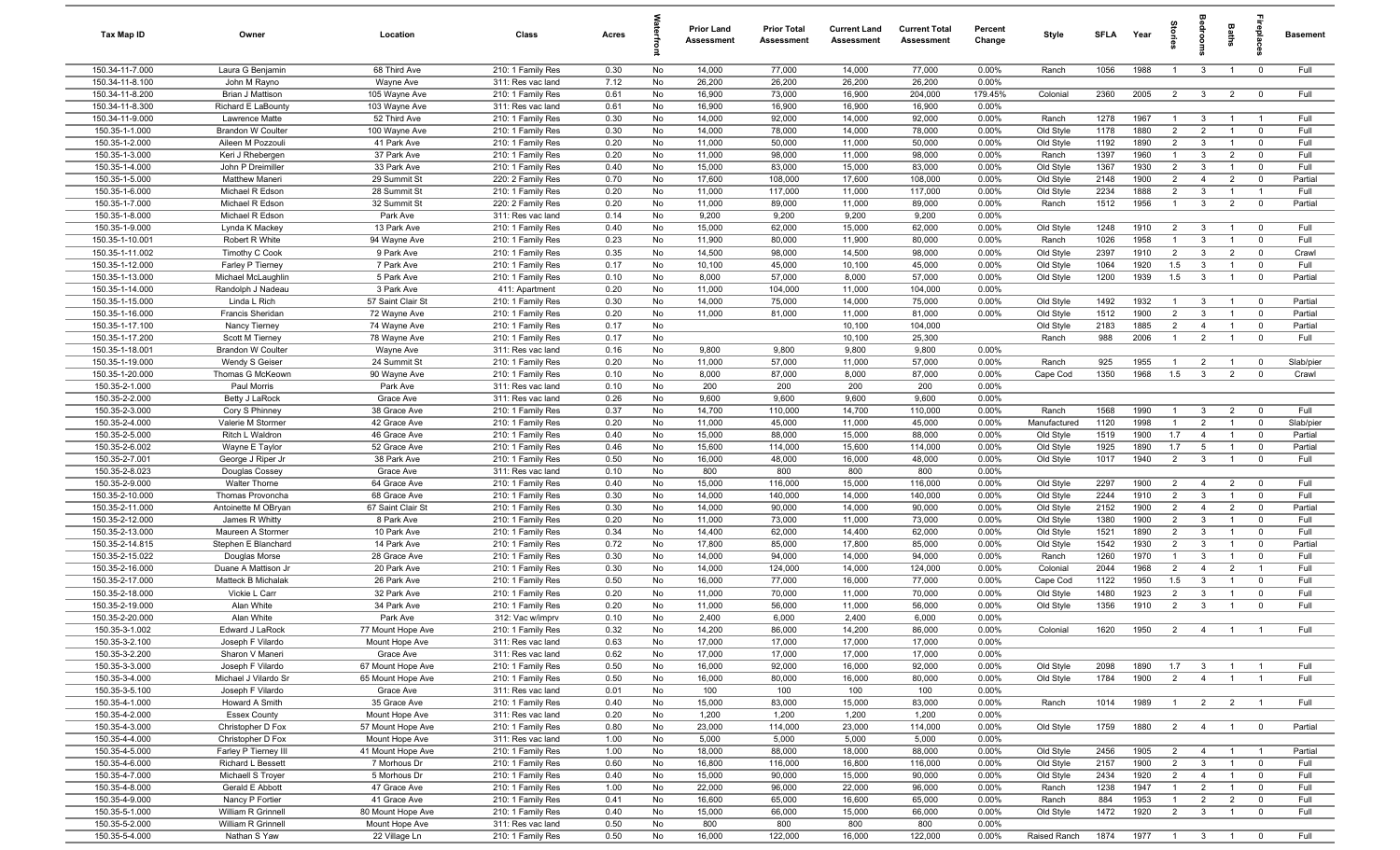| Tax Map ID                         | Owner                                          | Location                               | Class                                  | Acres        |          | <b>Prior Land</b><br>Assessment | <b>Prior Total</b><br>Assessment | <b>Current Land</b><br>Assessment | <b>Current Total</b><br>Assessment | Percent<br>Change  | Style                | <b>SFLA</b> | Year         | 흨              | eroo                           | Baths                            | repla                            | <b>Basement</b> |
|------------------------------------|------------------------------------------------|----------------------------------------|----------------------------------------|--------------|----------|---------------------------------|----------------------------------|-----------------------------------|------------------------------------|--------------------|----------------------|-------------|--------------|----------------|--------------------------------|----------------------------------|----------------------------------|-----------------|
| 150.35-5-5.000                     | Bruce W Burns Sr                               | 16 Bennett Rd                          | 311: Res vac land                      | 0.30         | No       | 8,400                           | 8,400                            | 8,400                             | 8,400                              | 0.00%              |                      |             |              |                |                                |                                  |                                  |                 |
| 150.35-5-6.000                     | Gordon P Bennett                               | 16 Village Ln                          | 210: 1 Family Res                      | 0.20         | No       | 11,000                          | 23,000                           | 11,000                            | 23,000                             | 0.00%              | Old Style            | 1540        | 1900         | 2              | 5                              | $\overline{1}$                   | $^{\circ}$                       | Partial         |
| 150.35-5-7.000                     | Russell G Burns                                | Burgoyne Rd                            | 311: Res vac land                      | 0.10         | No       | 100                             | 100                              | 100                               | 100                                | 0.00%              |                      |             |              |                |                                |                                  |                                  |                 |
| 150.35-5-9.000                     | Jade E McKinstry                               | 183 Burgoyne Rd                        | 210: 1 Family Res                      | 0.50         | No       | 16,000                          | 43,000                           | 16,000                            | 43,000                             | 0.00%              | Old Style            | 932         | 1930         | 1.5            | $\overline{\mathbf{3}}$        | $\overline{1}$                   | $\overline{0}$                   | Full            |
| 150.35-5-10.000                    | Michael A Andersen                             | 179 Burgoyne Rd                        | 311: Res vac land                      | 2.93         | No       | 21,900                          | 21,900                           | 21,900                            | 21,900                             | 0.00%              |                      |             |              |                |                                |                                  |                                  |                 |
| 150.35-5-11.000<br>150.35-5-14.000 | Karlton Beeman<br>James M Lonergan             | 159 Burgoyne Rd                        | 270: Mfg housing<br>311: Res vac land  | 0.60<br>0.24 | No<br>No | 12,600<br>9,800                 | 40,000<br>9,800                  | 12,600<br>9,800                   | 19,400<br>9,800                    | $-51.50%$<br>0.00% |                      |             |              |                |                                |                                  |                                  |                 |
| 150.35-5-15.002                    | Elizabeth R Morin                              | Burgoyne Rd<br>127 Burgoyne Rd         | 210: 1 Family Res                      | 0.31         | No       | 14,100                          | 76,000                           | 14,100                            | 76,000                             | 0.00%              | Ranch                | 984         | 1992         | $\mathbf{1}$   | $\overline{2}$                 | $\overline{1}$                   | $\Omega$                         | Full            |
| 150.35-5-16.001                    | Douglas A Ross                                 | 24 Village Ln                          | 311: Res vac land                      | 0.30         | No       | 12,600                          | 12,600                           | 12,600                            | 12,600                             | 0.00%              |                      |             |              |                |                                |                                  |                                  |                 |
| 150.35-5-17.000                    | Emma Merfeld                                   | 123 Burgoyne Rd                        | 210: 1 Family Res                      | 0.20         | No       | 11,000                          | 44,000                           | 11,000                            | 44,000                             | 0.00%              | Old Style            | 1027        | 1940         | 1.5            | $\mathbf{3}$                   | $\overline{2}$                   | $\overline{0}$                   | Partial         |
| 150.35-5-18.000                    | Tammy M Bessette                               | Burgoyne Rd                            | 311: Res vac land                      | 0.06         | No       | 900                             | 900                              | 900                               | 900                                | 0.00%              |                      |             |              |                |                                |                                  |                                  |                 |
| 150.35-5-19.000                    | Bonnie Leigh Motel LLC                         | 117 Burgoyne Rd                        | 421: Restaurant                        | 0.50         | No       | 25,000                          | 190,000                          | 25,000                            | 190,000                            | 0.00%              |                      |             |              |                |                                |                                  |                                  |                 |
| 150.35-5-22.000                    | Allen W Baker                                  | Wiley St                               | 311: Res vac land                      | 0.02         | No       | 200                             | 200                              | 200                               | 200                                | 0.00%              |                      |             |              |                |                                |                                  |                                  |                 |
| 150.35-5-23.000                    | Samuel A Bowman II                             | 8 Mount Hope Ave                       | 210: 1 Family Res                      | 0.10         | No       | 8,000                           | 34,000                           | 8,000                             | 34,000                             | 0.00%              | Old Style            | 916         | 1900         | 1.5            | $\overline{2}$                 | $\overline{1}$                   | $\overline{0}$                   | Partial         |
| 150.35-5-24.000                    | Nigel J Bousfield                              | 10 Mount Hope Ave                      | 210: 1 Family Res                      | 0.10         | No       | 8,000                           | 42,000                           | 8,000                             | 42,000                             | 0.00%              | Old Style            | 935         | 1890         | 1.5            | $\overline{2}$                 | $\overline{1}$                   | $\mathbf{0}$                     | Full            |
| 150.35-5-25.000                    | William K Gibbs                                | 14 Mount Hope Ave                      | 312: Vac w/imprv                       | 0.20         | No       | 11,000                          | 26,000                           | 11,000                            | 26,000                             | 0.00%              |                      |             |              |                |                                |                                  |                                  |                 |
| 150.35-5-26.000                    | Brian J Mattison                               | 20 Mount Hope Ave                      | 210: 1 Family Res                      | 0.20         | No       | 11,000                          | 48,000                           | 11,000                            | 48,000                             | 0.00%              | Old Style            | 1055        | 1900         | 1.5            | $\mathbf{3}$                   | $\overline{1}$                   | $\overline{0}$                   | Full            |
| 150.35-5-27.100                    | David Burke                                    | 26 Mount Hope Ave                      | 210: 1 Family Res                      | 0.75         | No       | 18,000                          | 95,000                           | 18,000                            | 95,000                             | 0.00%              | Old Style            | 2373        | 1950         | $\overline{2}$ | $\overline{3}$                 | $\overline{1}$                   | $\mathbf 0$                      | Full            |
| 150.35-5-27.200                    | Francine Burke                                 | 24 Mount Hope Ave                      | 484: 1 use sm bld                      | 0.67         | No       | 17,400                          | 61,000                           | 17,400                            | 61,000                             | 0.00%              |                      |             |              |                |                                |                                  |                                  |                 |
| 150.35-5-28.200                    | Farrelly Ezzo                                  | Mount Hope Ave                         | 311: Res vac land                      | 0.71         | No       | 5,300                           | 5,300                            | 5,300                             | 5,300                              | 0.00%              |                      |             |              |                |                                |                                  |                                  |                 |
| 150.35-5-29.100                    | Natalie Tucker                                 | 32 Mount Hope Ave                      | 220: 2 Family Res                      | 0.18         | No       | 10,400                          | 106,000                          | 10,400                            | 106,000                            | 0.00%              | Old Style            | 2440        | 1900         | 2              | 6                              | $\mathbf{3}$                     | $\overline{1}$                   | Full            |
| 150.35-5-29.200                    | Sheri L Nadeau                                 | 34 Mount Hope Ave                      | 210: 1 Family Res                      | 0.27         | No       | 13,100                          | 99,000                           | 13,100                            | 99,000                             | 0.00%              | Ranch                | 1408        | 1979         | $\mathbf{1}$   | $\mathbf{3}$                   | $\overline{2}$                   | $\overline{1}$                   | Full            |
| 150.35-5-30.000                    | A Gary Altbrandt                               | 38 Mount Hope Ave                      | 210: 1 Family Res                      | 0.34         | No       | 11,000                          | 69,000                           | 11,000                            | 69,000                             | 0.00%              | Ranch                | 962         | 1970         | $\mathbf{1}$   | $\overline{2}$                 | $\overline{1}$                   | $\overline{0}$                   | Full            |
| 150.35-5-32.100                    | Richard White Jr                               | 46 Mount Hope Ave                      | 210: 1 Family Res                      | 0.39         | No       | 14,900                          | 54,000                           | 14,900                            | 85,000                             | 57.41%             | Old Style            | 2072        | 1900         | $\overline{2}$ | $\mathbf{3}$                   | 2                                | $\overline{0}$                   | Full            |
| 150.35-5-33.000<br>150.35-5-36.000 | Joseph L Namer                                 | 50 Mount Hope Ave                      | 210: 1 Family Res                      | 0.40<br>0.50 | No<br>No | 15,000<br>16,000                | 70,000                           | 15,000                            | 70,000<br>102,000                  | 0.00%<br>0.00%     | Old Style            | 1019        | 1920         | 1.5            | $\overline{2}$                 | $\overline{1}$                   | $\mathbf{0}$                     | Full            |
| 150.35-5-37.000                    | Richard M Nock<br>Farrelly C Ezzo              | 64 Mount Hope Ave<br>68 Mount Hope Ave | 411: Apartment<br>210: 1 Family Res    | 0.90         | No       | 19,200                          | 102,000<br>107,000               | 16,000<br>19,200                  | 107,000                            | 0.00%              | Old Style            | 1624        | 1900         | $\overline{2}$ | $\overline{4}$                 | $\overline{2}$                   | $\overline{0}$                   | Partial         |
| 150.35-5-38.000                    | Gary W Knight                                  | 72 Mount Hope Ave                      | 210: 1 Family Res                      | 0.50         | No       | 16,000                          | 77,000                           | 16,000                            | 77,000                             | 0.00%              | Cape Cod             | 910         | 1953         | 1.5            | $\overline{2}$                 | $\overline{1}$                   | $\overline{1}$                   | Full            |
| 150.35-5-39.000                    | Joann Trombley                                 | 76 Mount Hope Ave                      | 210: 1 Family Res                      | 0.20         | No       | 11,000                          | 96,000                           | 11,000                            | 96,000                             | 0.00%              | Old Style            | 1711        | 1920         | $\overline{2}$ | $\overline{2}$                 | $\overline{1}$                   | $\mathbf 0$                      | Full            |
| 150.35-5-40.000                    | Tammy M Bessette                               | 121 Burgoyne Rd                        | 210: 1 Family Res                      | 0.10         | No       | 8,000                           | 24,000                           | 8,000                             | 24,000                             | 0.00%              | Old Style            | 801         | 1900         | 1.5            | $\mathbf{3}$                   | $\overline{1}$                   | $\mathbf 0$                      | Full            |
| 150.35-5-41.000                    | Dominic P Veneto                               | 42 Mount Hope Ave                      | 210: 1 Family Res                      | 0.42         | No       | 15,200                          | 90,000                           | 15,200                            | 90,000                             | 0.00%              | Old Style            | 1880        | 1920         | $\overline{2}$ | $\mathbf{3}$                   | $\overline{1}$                   | $\mathbf 0$                      | Full            |
| 150.35-5-42.000                    | William F Michalak                             | 21 Village Ln                          | 210: 1 Family Res                      | 0.40         | No       | 15,000                          | 128,000                          | 15,000                            | 128,000                            | 0.00%              | Raised Ranch         | 2391        | 1977         | $\mathbf{1}$   | $5\overline{5}$                | $\overline{2}$                   | $\Omega$                         | Full            |
| 150.35-5-43.002                    | Christopher D Dostie                           | 36 Village Ln                          | 210: 1 Family Res                      | 0.57         | No       | 16,600                          | 91,000                           | 16,600                            | 91,000                             | 0.00%              | Ranch                | 1120        | 1976         | $\mathbf{1}$   | $\overline{4}$                 | $\overline{1}$                   | $\Omega$                         | Full            |
| 150.35-5-44.001                    | Douglas A Ross                                 | 24 Village Ln                          | 210: 1 Family Res                      | 0.40         | No       | 15,000                          | 91,000                           | 15,000                            | 91,000                             | 0.00%              | Ranch                | 1080        | 1977         | $\mathbf{1}$   | $\mathbf{3}$                   | $\overline{1}$                   | $\Omega$                         | Full            |
| 150.35-5-45.002                    | Terence V Connors                              | 34 Village Ln                          | 210: 1 Family Res                      | 0.70         | No       | 17,600                          | 79,000                           | 17,600                            | 79,000                             | 0.00%              | Ranch                | 1248        | 1976         | $\overline{1}$ | $\mathbf{3}$                   | $\overline{1}$                   | $\overline{0}$                   | Full            |
| 150.35-5-46.002                    | Nancy Rich                                     | 32 Village Ln                          | 210: 1 Family Res                      | 0.90         | No       | 19,300                          | 150,000                          | 19,300                            | 150,000                            | 0.00%              | Colonial             | 2248        | 1979         | $\overline{2}$ | $\overline{4}$                 | $\overline{1}$                   | $\overline{0}$                   | Crawl           |
| 150.35-5-48.000                    | Gary Vosburg                                   | 28 Village Ln                          | 311: Res vac land                      | 0.40         | No       | 15,000                          | 15,000                           | 15,000                            | 15,000                             | 0.00%              |                      |             |              |                |                                |                                  |                                  |                 |
| 150.35-5-49.000                    | Gary L Vosburg                                 | 28 Village Ln                          | 210: 1 Family Res                      | 0.40         | No       | 15,000                          | 150,000                          | 15,000                            | 150,000                            | 0.00%              | Raised Ranch         | 2697        | 1977         | $\overline{1}$ | $\mathbf{3}$                   | $\overline{2}$                   | $\overline{1}$                   | Full            |
| 150.35-6-3.100                     | David Woods                                    | 12 Heather Hts                         | 280: Multiple res                      | 11.97        | No       | 69,000                          | 326,000                          | 69,000                            | 326,000                            | 0.00%              | Ranch                | 2046        | 1973         | $\mathbf{1}$   | $\mathbf{3}$                   | $\overline{2}$                   | $\overline{2}$                   | Full            |
| 150.35-6-3.200                     | David Woods                                    | 12 Heather Hts                         | 210: 1 Family Res                      | 0.15         | No       | 9,500                           | 45,000                           | 9,500                             | 45,000                             | 0.00%              | Ranch                | 864         | 1991         | $\overline{1}$ | $\overline{2}$                 | $\overline{1}$                   | $\overline{0}$                   | Crawl           |
| 150.35-6-4.000                     | Darrin J McDonough                             | 12 Lonergan Ln                         | 210: 1 Family Res                      | 0.30         | No       | 14,000                          | 54,000                           | 14,000                            | 62,000                             | 14.81%             | Manufactured         | 2144        | 1980         | $\overline{1}$ | 6                              | 3                                | $\mathbf 0$                      | Partial         |
| 150.35-6-5.110                     | Scott Gordon                                   | 92 Burgoyne Rd                         | 210: 1 Family Res                      | 0.31         | No       | 14,100                          | 45,000                           | 14,100                            | 45,000                             | 0.00%              | Manufactured         | 1120        | 1993         | $\overline{1}$ | $\mathbf{3}$                   | $\overline{2}$                   | $\mathbf 0$                      | Slab/pier       |
| 150.35-6-5.120<br>150.35-6-5.200   | <b>Irving Holland</b><br><b>Irving Holland</b> | Burgoyne Rd<br>84 Burgoyne Rd          | 311: Res vac land<br>270: Mfg housing  | 0.22<br>0.56 | No<br>No | 5,800<br>16,500                 | 5,800<br>22,800                  | 5,800<br>16,500                   | 5,800<br>22,800                    | 0.00%<br>0.00%     |                      |             |              |                |                                |                                  |                                  |                 |
| 150.35-6-6.000                     | Thomas G Burke                                 | 88 Burgoyne Rd                         | 210: 1 Family Res                      | 0.20         | No       | 11,000                          | 58,000                           | 11,000                            | 58,000                             | 0.00%              | Manufactured         | 1392        | 2000         |                | -4                             | 2                                | $\Omega$                         | Slab/pier       |
| 150.35-6-7.100                     | David St Denis                                 | 104 Burgoyne Rd                        | 210: 1 Family Res                      | 1.00         | No       | 20,000                          | 78,000                           | 20,000                            | 78,000                             | 0.00%              | Old Style            | 1381        | 1900         | 1.5            | 5                              | $\overline{2}$                   | $\Omega$                         | Full            |
| 150.35-6-7.200                     | David Hurlburt                                 | 100 Burgoyne Rd                        | 210: 1 Family Res                      | 0.43         | No       | 15,300                          | 39,000                           | 15,300                            | 39,000                             | 0.00%              | Manufactured         | 1344        | 1989         |                | $\mathbf{r}$                   |                                  |                                  | Slab/pier       |
| 150.35-6-8.000                     | Wilfred J St Denis                             | 106 Burgoyne Rd                        | 210: 1 Family Res                      | 0.28         | No       | 13,400                          | 82,000                           | 13,400                            | 82,000                             | 0.00%              | Old Style            | 1914        | 1880         | $\overline{2}$ | $\overline{4}$                 | $\overline{1}$                   | $\overline{0}$                   | Partial         |
| 150.35-6-9.000                     | Scott Manning                                  | 110 Burgoyne Rd                        | 210: 1 Family Res                      | 0.32         | No       | 15,000                          | 89,000                           | 15,000                            | 89,000                             | 0.00%              | Old Style            | 1623        | 1900         | 1.5            | $\overline{4}$                 | $\overline{1}$                   | $\mathbf 0$                      | Full            |
| 150.35-6-10.028                    | Marleen K Butler                               | Burgoyne Rd                            | 311: Res vac land                      | 0.04         | No       | 100                             | 100                              | 100                               | 100                                | 0.00%              |                      |             |              |                |                                |                                  |                                  |                 |
| 150.35-6-11.010                    | Carl D Woodard                                 | 114 Burgoyne Rd                        | 210: 1 Family Res                      | 0.99         | No       | 19,400                          | 75,000                           | 19,400                            | 75,000                             | 0.00%              | Manufactured         | 1344        | 2005         | $\overline{1}$ | $\overline{3}$                 | $\overline{2}$                   | $\overline{\mathbf{0}}$          | Crawl           |
| 150.35-6-12.000                    | State of NY Mtg Agency                         | 118 Burgoyne Rd                        | 210: 1 Family Res                      | 0.30         | No       | 14,000                          | 65,000                           | 14,000                            | 65,000                             | 0.00%              | Old Style            | 1832        | 1900         | $\overline{2}$ | $\overline{4}$                 | $\overline{1}$                   | $\overline{1}$                   | Full            |
| 150.35-6-13.000                    | Carl F Donovan Jr                              | 120 Burgoyne Rd                        | 210: 1 Family Res                      | 0.50         | No       | 16,000                          | 99,000                           | 16,000                            | 99,000                             | 0.00%              | Old Style            | 2393        | 1890         | $\overline{2}$ | $\overline{4}$                 | $\overline{1}$                   | $\overline{0}$                   | Partial         |
| 150.35-6-14.000                    | Martha L Backus                                | 128 Burgoyne Rd                        | 210: 1 Family Res                      | 0.70         | No       | 17,600                          | 41,000                           | 17,600                            | 41,000                             | 0.00%              | Old Style            | 1579        | 1900         | $\overline{2}$ | $\overline{4}$                 | $\overline{1}$                   | $\mathbf 0$                      | Full            |
| 150.35-6-15.111                    | David Woods                                    | Burgoyne Rd                            | 311: Res vac land                      | 0.63         | No       | 17,000                          | 17,000                           | 17,000                            | 17,000                             | 0.00%              |                      |             |              |                |                                |                                  |                                  |                 |
| 150.35-6-15.112                    | David Woods                                    | Burgoyne Rd                            | 311: Res vac land                      | 0.89         | No       | 19,100                          | 19,100                           | 19,100                            | 19,100                             | 0.00%              |                      |             |              |                |                                |                                  |                                  |                 |
| 150.35-6-15.120                    | Janice Robbins                                 | Burgoyne Rd                            | 311: Res vac land                      | 0.13         | No       | 8,900                           | 8,900                            | 8,900                             | 8,900                              | 0.00%              |                      |             |              |                |                                |                                  |                                  |                 |
| 150.35-6-16.000                    | John H Williams                                | 140 Burgoyne Rd                        | 210: 1 Family Res                      | 0.30         | No       | 14,000                          | 52,000                           | 14,000                            | 52,000                             | 0.00%              | Old Style            | 1258        | 1900         | 1.5            | $\mathbf{3}$                   |                                  | $\mathbf 0$                      | Partial         |
| 150.35-6-17.000                    | Richard D Avery                                | 2 Lonergan Ln                          | 311: Res vac land                      | 0.20         | No       | 11,000                          | 11,000                           | 11,000                            | 11,000                             | 0.00%              |                      |             |              |                |                                |                                  |                                  |                 |
| 150.35-6-18.000                    | Richard D Avery                                | 2 Lonergan Ln                          | 210: 1 Family Res                      | 0.20         | No       | 11,000                          | 42,000                           | 11,000                            | 42,000                             | 0.00%<br>0.00%     | Old Style            | 810         | 1900         | 1.5            | $\overline{2}$                 | $\overline{1}$<br>$\overline{1}$ | $\overline{0}$                   | Full            |
| 150.35-6-19.002<br>150.35-6-20.000 | William C Butler<br>Lisa VanderWiele           | 6 Lonergan Ln<br>3 Lonergan Ln         | 210: 1 Family Res<br>210: 1 Family Res | 0.13<br>0.40 | No<br>No | 8,900<br>15,000                 | 15,600<br>37,000                 | 8,900<br>15,000                   | 15,600<br>37,000                   | 0.00%              | Cottage<br>Old Style | 512<br>625  | 1900<br>1890 | 1.5<br>1.7     | $\mathbf{1}$<br>$\overline{1}$ | $\overline{1}$                   | $\overline{0}$<br>$\overline{0}$ | Partial<br>Full |
| 150.35-6-21.000                    | <b>Richard R Porter</b>                        | 9 Lonergan Ln                          | 210: 1 Family Res                      | 0.50         | No       | 16,000                          | 46,000                           | 16,000                            | 46,000                             | 0.00%              | Old Style            | 1222        | 1900         | $\overline{2}$ | $\overline{3}$                 | $\overline{1}$                   | $\overline{0}$                   | Full            |
| 150.35-6-22.000                    | David Woods                                    | Lonergan Ln                            | 311: Res vac land                      | 0.15         | No       | 2,800                           | 2,800                            | 2,800                             | 2,800                              | 0.00%              |                      |             |              |                |                                |                                  |                                  |                 |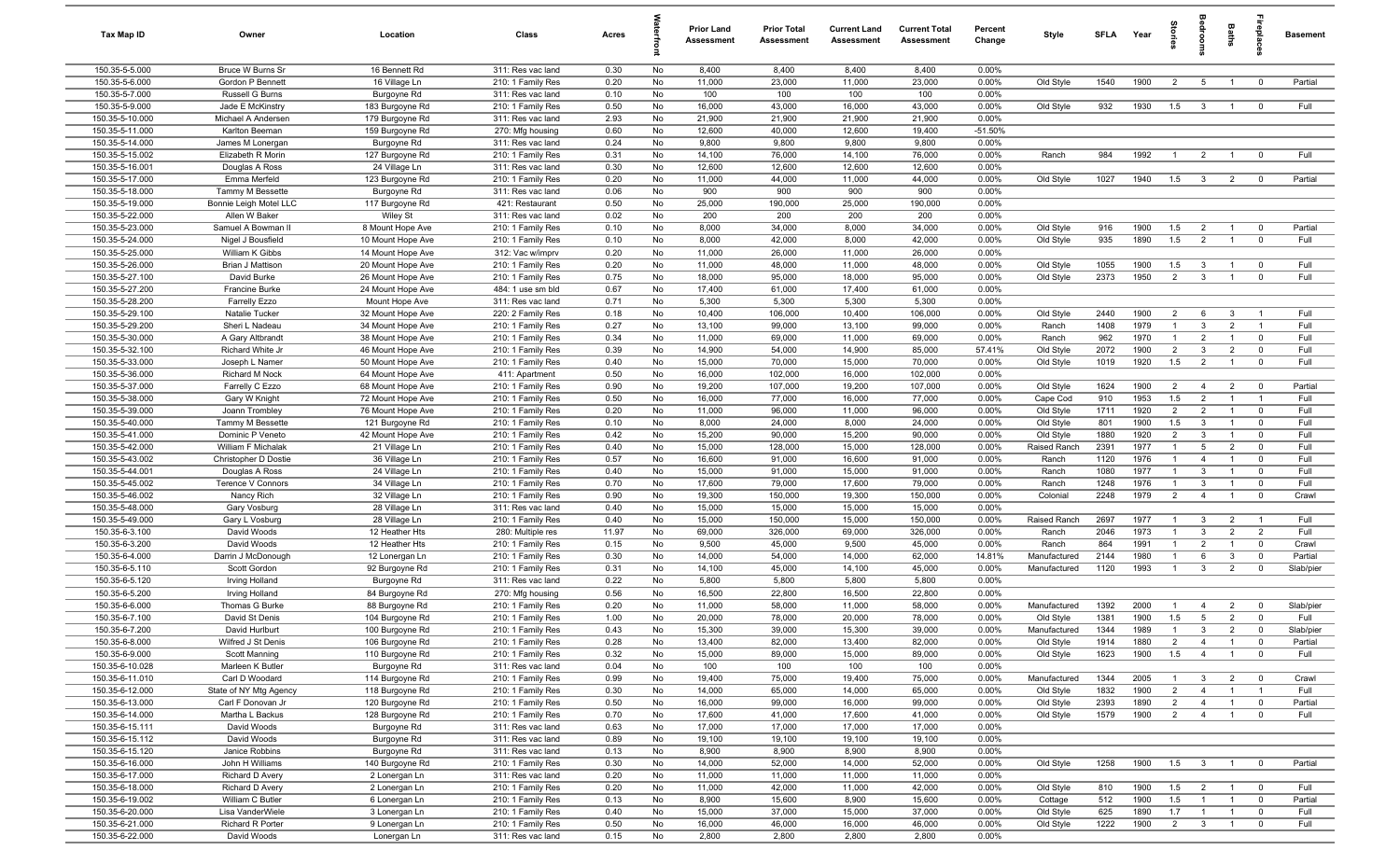| Tax Map ID                         | Owner                                   | Location                   | Class                                  | Acres        |          | <b>Prior Land</b><br>Assessment | <b>Prior Total</b><br><b>Assessment</b> | <b>Current Land</b><br>Assessment | <b>Current Total</b><br>Assessment | Percent<br>Change | Style        | SFI A        | Year         | tories                           |                         | Baths                            | erdeu            | <b>Basement</b> |
|------------------------------------|-----------------------------------------|----------------------------|----------------------------------------|--------------|----------|---------------------------------|-----------------------------------------|-----------------------------------|------------------------------------|-------------------|--------------|--------------|--------------|----------------------------------|-------------------------|----------------------------------|------------------|-----------------|
| 150.35-6-23.000                    | Richard D Avery                         | Burgoyne Rd                | 311: Res vac land                      | 0.10         | No       | 300                             | 300                                     | 300                               | 300                                | 0.00%             |              |              |              |                                  |                         |                                  |                  |                 |
| 150.35-6-24.001                    | Sharon Borden                           | 134 Burgoyne Rd            | 230: 3 Family Res                      | 0.28         | No       | 13,400                          | 90,000                                  | 13,400                            | 90,000                             | 0.00%             | Old Style    | 2790         | 1890         | 1.7                              | $\overline{4}$          | $\mathbf{3}$                     | $\overline{0}$   | Partial         |
| 150.35-6-25.000                    | Marleen Vaillancourt                    | 10 Lonergan Ln             | 270: Mfg housing                       | 0.33         | No       | 14,300                          | 18,800                                  | 14,300                            | 18,800                             | 0.00%             |              |              |              |                                  |                         |                                  |                  |                 |
| 150.35-7-1.000                     | <b>OBrien Family Trust</b>              | 58 Saint Clair St          | 220: 2 Family Res                      | 0.30         | No       | 14,000                          | 117,000                                 | 14,000                            | 117,000                            | 0.00%             | Colonial     | 2052         | 1977         | $\overline{2}$                   | $\overline{4}$          | $\overline{2}$                   | $^{\circ}$       | Full            |
| 150.35-7-2.000                     | Elizabeth A Rutkowski                   | 64 Saint Clair St          | 210: 1 Family Res                      | 0.30         | No       | 14,000                          | 59,000                                  | 14,000                            | 59,000                             | 0.00%             | Ranch        | 910          | 1953         | $\overline{1}$                   | $\overline{2}$          | $\mathbf{1}$                     | $\mathbf 0$      | Full            |
| 150.35-7-3.000                     | Elizabeth A Rutkowski                   | Saint Clair St             | 311: Res vac land                      | 0.20         | No       | 2,800                           | 2,800                                   | 2,800                             | 2,800                              | 0.00%             |              |              |              |                                  |                         |                                  |                  |                 |
| 150.35-7-4.000<br>150.35-7-5.000   | Martin Borho                            | Grace Ave<br>76 Grace Ave  | 311: Res vac land<br>210: 1 Family Res | 0.40<br>0.20 | No<br>No | 15,000<br>11,000                | 15,000<br>78,000                        | 15,000<br>11,000                  | 15,000<br>78,000                   | 0.00%<br>0.00%    | Old Style    | 1876         | 1900         | $\overline{2}$                   | $\mathbf{3}$            | $\overline{1}$                   | $^{\circ}$       | Full            |
| 150.35-7-6.000                     | Angeline J Cross<br>Martin Borho        | 78 Grace Ave               | 210: 1 Family Res                      | 0.20         | No       | 11,000                          | 112,000                                 | 11,000                            | 112,000                            | 0.00%             | Old Style    | 2029         | 1900         | $\overline{2}$                   | $\overline{4}$          | $\overline{2}$                   | $\overline{1}$   | Full            |
| 150.35-7-7.000                     | Thomas Sola                             | 82 Grace Ave               | 210: 1 Family Res                      | 0.20         | No       | 11,000                          | 95,000                                  | 11,000                            | 95,000                             | 0.00%             | Cape Cod     | 1802         | 1927         | 1.7                              | $\overline{4}$          | $\overline{2}$                   | $\overline{1}$   | Full            |
| 150.35-7-8.000                     | Norman F Provoncha                      | 84 Grace Ave               | 210: 1 Family Res                      | 0.20         | No       | 11,000                          | 101,000                                 | 11,000                            | 101,000                            | 0.00%             | Old Style    | 1813         | 1930         | 1.5                              | $\overline{4}$          | $\mathbf{1}$                     | $\overline{1}$   | Full            |
| 150.35-7-9.000                     | Norma S Sage                            | Grace Ave                  | 311: Res vac land                      | 0.20         | No       | 11,000                          | 11,000                                  | 11,000                            | 11,000                             | 0.00%             |              |              |              |                                  |                         |                                  |                  |                 |
| 150.35-7-10.000                    | Norma S Sage                            | 90 Grace Ave               | 210: 1 Family Res                      | 0.20         | No       | 11,000                          | 89,000                                  | 11,000                            | 89,000                             | 0.00%             | Cape Cod     | 1426         | 1930         | 1.5                              | $\mathbf{3}$            | $\overline{1}$                   | $\overline{0}$   | Full            |
| 150.35-7-11.100                    | Mary B Charlton                         | 12 Callahan Dr             | 210: 1 Family Res                      | 0.70         | No       | 17,600                          | 109,000                                 | 17,600                            | 109,000                            | 0.00%             | Raised Ranch | 2391         | 1972         | $\overline{1}$                   | $\overline{4}$          | $\overline{1}$                   | $\mathbf 0$      | Full            |
| 150.35-7-11.200                    | Jay A Fortino                           | Callahan Dr                | 311: Res vac land                      | 0.18         | No       | 6,800                           | 6,800                                   | 6,800                             | 6,800                              | 0.00%             |              |              |              |                                  |                         |                                  |                  |                 |
| 150.35-7-12.000                    | Michael A Vigliotti                     | Wayne Ave                  | 311: Res vac land                      | 0.50         | No       | 8,000                           | 8,000                                   | 8,000                             | 8,000                              | 0.00%             |              |              |              |                                  |                         |                                  |                  |                 |
| 150.35-7-13.002                    | Michael A Vigliotti                     | 44 Wayne Ave               | 210: 1 Family Res                      | 0.19         | No       | 10,700                          | 86,000                                  | 10,700                            | 86,000                             | 0.00%             | Other Style  | 1800         | 1987         | $\overline{2}$                   | $\overline{2}$          | $\overline{1}$                   | $\mathbf 0$      | Slab/pier       |
| 150.35-7-14.020                    | Michael A Vigliotti                     | 7 Callahan Dr              | 411: Apartment                         | 0.71         | No       | 17,700                          | 91,000                                  | 17,700                            | 91,000                             | 0.00%             |              |              |              |                                  |                         |                                  |                  |                 |
| 150.35-7-15.000                    | Maryann Andrushko                       | 48 Wayne Ave               | 210: 1 Family Res                      | 0.20         | No       | 11,000                          | 83,000                                  | 11,000                            | 83,000                             | 0.00%             | Ranch        | 1056         | 1960         | $\overline{1}$                   | $\overline{2}$          | $\overline{1}$                   | $\overline{0}$   | Full            |
| 150.35-7-16.000                    | Raymond Strong                          | 52 Wayne Ave               | 210: 1 Family Res                      | 0.30         | No       | 14,000                          | 79,000                                  | 14,000                            | 79,000                             | 0.00%             | Ranch        | 984          | 1960         | $\mathbf{1}$                     | $\mathbf{3}$            | $\overline{1}$                   | $\mathbf 0$      | Full            |
| 150.35-7-17.000<br>150.35-7-18.000 | Salvatore C Barnao                      | 56 Wayne Ave               | 210: 1 Family Res                      | 0.40         | No       | 15,000                          | 145,000<br>88,000                       | 15,000                            | 145,000                            | 0.00%<br>0.00%    | Old Style    | 3191<br>1289 | 1900<br>1959 | $\overline{2}$<br>$\overline{1}$ | $5\overline{5}$         | $\overline{2}$<br>$\overline{1}$ | $\overline{1}$   | Full<br>Full    |
| 150.35-7-19.000                    | Edith M Brown<br>Thomas Sola            | 60 Wayne Ave               | 210: 1 Family Res<br>311: Res vac land | 0.20<br>0.57 | No<br>No | 11,000<br>8,300                 | 8,300                                   | 11,000<br>8,300                   | 88,000<br>8,300                    | 0.00%             | Ranch        |              |              |                                  | $\mathbf{3}$            |                                  | $\mathbf 0$      |                 |
| 150.35-7-20.212                    | Mary B Charlton                         | Wayne Ave<br>Callahan Dr   | 311: Res vac land                      | 0.20         | No       | 1,500                           | 1,500                                   | 1,500                             | 1,500                              | 0.00%             |              |              |              |                                  |                         |                                  |                  |                 |
| 150.35-7-21.100                    | Thomas Sola                             | Wayne Ave                  | 311: Res vac land                      | 0.20         | No       | 1,500                           | 1,500                                   | 1,500                             | 1,500                              | 0.00%             |              |              |              |                                  |                         |                                  |                  |                 |
| 150.35-8-1.000                     | James L Bergeron                        | 67 Grace Ave               | 220: 2 Family Res                      | 0.20         | No       | 11,000                          | 91,000                                  | 11,000                            | 91,000                             | 0.00%             | Old Style    | 3105         | 1900         | 2                                | 6                       | $\overline{2}$                   | 2                | Full            |
| 150.35-8-2.000                     | Derek J McKeown                         | 8 Morhous Dr               | 210: 1 Family Res                      | 0.20         | No       | 11,000                          | 56,000                                  | 11,000                            | 56,000                             | 0.00%             | Raised Ranch | 1300         | 1970         | $\overline{1}$                   | 2                       | $\overline{1}$                   | $\mathbf 0$      | Full            |
| 150.35-8-3.000                     | Robert N Williams                       | 25 Mount Hope Ave          | 230: 3 Family Res                      | 0.30         | No       | 14,000                          | 133,000                                 | 14,000                            | 133,000                            | 0.00%             | Cape Cod     | 1785         | 1991         | 1.7                              | $5\overline{5}$         | $\mathbf{3}$                     | $\mathbf 0$      | Full            |
| 150.35-8-4.000                     | William K Gibbs                         | 17 Mount Hope Ave          | 210: 1 Family Res                      | 0.40         | No       | 15,000                          | 128,000                                 | 15,000                            | 128,000                            | 0.00%             | Ranch        | 1904         | 1968         | $\mathbf{1}$                     | $\mathbf{3}$            | $\overline{2}$                   | $\mathbf 0$      | Full            |
| 150.35-8-5.000                     | William K Gibbs                         | Mount Hope Ave             | 311: Res vac land                      | 0.10         | No       | 4,000                           | 4,000                                   | 4,000                             | 4,000                              | 0.00%             |              |              |              |                                  |                         |                                  |                  |                 |
| 150.35-8-6.000                     | Patricia A Gibbs                        | 5 Mount Hope Ave           | 210: 1 Family Res                      | 0.20         | No       | 11,000                          | 112,000                                 | 11,000                            | 112,000                            | 0.00%             | Old Style    | 2040         | 1900         | $\overline{2}$                   | $\overline{4}$          | $\overline{1}$                   | $\overline{0}$   | Partial         |
| 150.35-8-7.000                     | Robert J Bartlett                       | 87 Grace Ave               | 210: 1 Family Res                      | 0.20         | No       | 11,000                          | 80,000                                  | 11,000                            | 80,000                             | 0.00%             | Old Style    | 1680         | 1920         | $\overline{2}$                   | $\mathbf{3}$            | $\overline{2}$                   | $\mathbf 0$      | Partial         |
| 150.35-8-8.000                     | Design Directors JAW LLC                | 21 Wiley St                | 230: 3 Family Res                      | 0.30         | No       | 14,000                          | 84,000                                  | 14,000                            | 84,000                             | 0.00%             | Old Style    | 2406         | 1910         | $\overline{2}$                   | $5\overline{)}$         | $\mathbf{3}$                     | $\overline{0}$   | Partial         |
| 150.35-8-9.000                     | <b>Edward J Bessett</b>                 | 3 Mount Hope Ave           | 230: 3 Family Res                      | 0.47         | No       | 15,700                          | 99,000                                  | 15,700                            | 99,000                             | 0.00%             | Old Style    | 2386         | 1900         | $\overline{2}$                   | $\overline{7}$          | $\mathbf{3}$                     | $\mathbf 0$      | Partial         |
| 150.35-8-10.000                    | Robert E Campinell                      | 26 Wiley St                | 220: 2 Family Res                      | 0.20         | No       | 11,000                          | 83,000                                  | 11,000                            | 83,000                             | 0.00%             | Cape Cod     | 2161<br>3284 | 1900<br>1920 | 1.7                              | $\overline{4}$          | $\overline{2}$                   | $\mathbf 0$      | Full<br>Full    |
| 150.35-8-11.000<br>150.35-8-12.000 | Andrea M McDonald<br><b>Bruce Tubbs</b> | 30 Wiley St<br>34 Wiley St | 210: 1 Family Res<br>411: Apartment    | 0.80<br>0.50 | No<br>No | 18,400<br>16,000                | 210,000<br>198,000                      | 18,400<br>16,000                  | 210,000<br>198,000                 | 0.00%<br>0.00%    | Old Style    |              |              | $\overline{2}$                   | $5\overline{5}$         | $\mathbf{3}$                     | $\mathbf 0$      |                 |
| 150.35-8-13.000                    | Helen H Gibbs                           | 38 Wiley St                | 411: Apartment                         | 0.20         | No       | 11,000                          | 98,000                                  | 11,000                            | 98,000                             | 0.00%             |              |              |              |                                  |                         |                                  |                  |                 |
| 150.35-9-1.000                     | Darrell Frasier                         | Park Ave                   | 311: Res vac land                      | 0.10         | No       | 3,000                           | 3,000                                   | 3,000                             | 3,000                              | 0.00%             |              |              |              |                                  |                         |                                  |                  |                 |
| 150.35-9-2.002                     | <b>Darrell Frasier</b>                  | 59 Park Ave                | 270: Mfg housing                       | 0.36         | No       | 14,600                          | 24,000                                  | 14,600                            | 24,000                             | 0.00%             |              |              |              |                                  |                         |                                  |                  |                 |
| 150.35-9-2.200                     | Mary L Bessette                         | 61 Park Ave                | 311: Res vac land                      | 0.13         | No       | 4,500                           | 4,500                                   | 4,500                             | 4,500                              | 0.00%             |              |              |              |                                  |                         |                                  |                  |                 |
| 150.35-9-3.000                     | <b>Mildred Frasier</b>                  | 57 Park Ave                | 270: Mfg housing                       | 0.20         | No       | 11,000                          | 18,000                                  | 11,000                            | 18,000                             | 0.00%             |              |              |              |                                  |                         |                                  |                  |                 |
| 150.35-9-4.000                     | Jerry H Lang                            | 53 Park Ave                | 210: 1 Family Res                      | 0.20         | No       | 11,000                          | 33,000                                  | 11,000                            | 33,000                             | 0.00%             | Cottage      | 806          | 1965         | $\overline{1}$                   | $\overline{2}$          | $\overline{1}$                   | $\overline{0}$   | Crawl           |
| 150.35-9-5.000                     | Jerry H Lang                            | Park Ave                   | 311: Res vac land                      | 0.30         | No       | 14,000                          | 14,000                                  | 14,000                            | 14,000                             | 0.00%             |              |              |              |                                  |                         |                                  |                  |                 |
| 150.35-9-6.000                     | Darrell W LaFrance                      | 51 Park Ave                | 210: 1 Family Res                      | 0.20         | No       | 11,000                          | 55,000                                  | 11,000                            | 55,000                             | 0.00%             | Ranch        | 1138         | 1970         | $\mathbf{1}$                     | -3                      |                                  | $^{\circ}$       | Partial         |
| 150.35-9-7.000                     | Philip J Ives                           | 47 Park Ave                | 210: 1 Family Res                      | 0.50         | No       | 16,000                          | 58,000                                  | 16,000                            | 58,000                             | 0.00%             | Ranch        | 864          | 1973         | $\overline{1}$                   | $\mathbf{3}$            | $\overline{1}$                   | $^{\circ}$       | Full            |
| 150.35-9-8.000                     | <b>Brandon W Coulter</b>                | Wayne Ave                  | 311: Res vac land                      | 0.10         | No       | 200                             | 200                                     | 200                               | 200                                | 0.00%             |              |              |              |                                  |                         |                                  |                  |                 |
| 150.35-9-9.000                     | Aileen M Pozzouli                       | Park Ave                   | 311: Res vac land                      | 0.50         | No       | 8,000                           | 8,000                                   | 8,000                             | 8,000                              | 0.00%             |              |              |              |                                  |                         |                                  |                  |                 |
| 150.35-9-10.000<br>150.35-10-1.000 | Phillip J Ives<br>Lauren D Russell      | Park Ave<br>62 Park Ave    | 311: Res vac land<br>270: Mfg housing  | 0.30<br>0.30 | No<br>No | 7,000<br>14,000                 | 7,000<br>39,000                         | 7,000<br>14,000                   | 7,000<br>39,000                    | 0.00%<br>0.00%    |              |              |              |                                  |                         |                                  |                  |                 |
| 150.35-10-2.002                    | Stanford L Young Jr                     | 14 Grace Ave               | 210: 1 Family Res                      | 0.53         | No       | 16,200                          | 134,000                                 | 16,200                            | 134,000                            | 0.00%             | Colonial     | 2146         | 1972         |                                  | 2 4                     | $\overline{1}$                   | $\blacksquare$ 1 | Full            |
| 150.35-10-3.110                    | William R Grinnell                      | Grace Ave                  | 311: Res vac land                      | 0.26         | No       | 12,800                          | 12,800                                  | 12,800                            | 12,800                             | 0.00%             |              |              |              |                                  |                         |                                  |                  |                 |
| 150.35-10-3.120                    | Richard W Grinnell Jr                   | Grace Ave                  | 311: Res vac land                      | 0.26         | No       | 12,800                          | 12,800                                  | 12,800                            | 12,800                             | 0.00%             |              |              |              |                                  |                         |                                  |                  |                 |
| 150.35-10-3.200                    | Douglas R Cossey                        | 26 Grace Ave               | 210: 1 Family Res                      | 0.26         | No       | 12,800                          | 127,000                                 | 12,800                            | 127,000                            | 0.00%             | Cape Cod     | 1827         | 1988 1.7 3   |                                  |                         | $\mathbf{1}$                     | $\overline{0}$   | Full            |
| 150.35-10-4.000                    | Douglas Morse                           | Grace Ave                  | 311: Res vac land                      | 0.10         | No       | 100                             | 100                                     | 100                               | 100                                | 0.00%             |              |              |              |                                  |                         |                                  |                  |                 |
| 150.35-10-5.000                    | George J Riper Jr                       | Park Ave                   | 311: Res vac land                      | 0.10         | No       | 100                             | 100                                     | 100                               | 100                                | 0.00%             |              |              |              |                                  |                         |                                  |                  |                 |
| 150.35-10-6.000                    | Phillip J Ives                          | Park Ave                   | 311: Res vac land                      | 0.30         | No       | 14,000                          | 14,000                                  | 14,000                            | 14,000                             | 0.00%             |              |              |              |                                  |                         |                                  |                  |                 |
| 150.35-10-7.001                    | John E Michalak                         | 58 Park Ave                | 210: 1 Family Res                      | 0.41         | No       | 15,100                          | 78,000                                  | 15,100                            | 78,000                             | 0.00%             | Ranch        | 968          | 1970         | $\overline{1}$                   | $\overline{2}$          | $\mathbf{1}$                     | $\overline{1}$   | Full            |
| 150.35-10-8.002                    | Richard H Quigley Jr                    | 52 Park Ave                | 210: 1 Family Res                      | 0.44         | No       | 15,400                          | 57,000                                  | 15,400                            | 57,000                             | 0.00%             | Old Style    | 1429         | 1908         | 1.5                              | $\mathbf{3}$            | $\mathbf{1}$                     | $\mathbf 0$      | Full            |
| 150.35-11-1.002                    | Diane L Gijanto                         | 11 Grace Ave               | 210: 1 Family Res                      | 0.45         | No       | 15,500                          | 67,000                                  | 15,500                            | 67,000                             | 0.00%             | Old Style    | 1060         | 1890         | 1.7                              | $\overline{\mathbf{3}}$ | $\mathbf{1}$                     | $\mathbf 0$      | Partial         |
| 150.35-11-2.000                    | Rollin J Bezio                          | 85 Mount Hope Ave          | 312: Vac w/imprv                       | 0.20         | No       | 6,600                           | 16,000                                  | 6,600                             | 16,000                             | 0.00%             |              |              |              |                                  |                         |                                  |                  |                 |
| 150.35-11-3.000                    | Kelly O Rafferty                        | 81 Mount Hope Ave          | 210: 1 Family Res                      | 0.30         | No       | 14,000                          | 82,000                                  | 14,000                            | 82,000                             | 0.00%             | Colonial     | 1652         | 1948         | $\overline{2}$                   | $\overline{4}$          | $\overline{1}$                   | $\overline{1}$   | Full            |
| 150.35-11-4.001<br>150.35-11-6.000 | Deborah C Mars<br>Richard W Grinnell Jr | Grace Ave<br>17 Grace Ave  | 311: Res vac land<br>210: 1 Family Res | 0.30<br>0.30 | No<br>No | 14,000<br>14,000                | 14,000<br>141,000                       | 14,000<br>14,000                  | 14,000<br>141,000                  | 0.00%<br>0.00%    | Ranch        | 2155         | 1975         |                                  |                         |                                  | $\blacksquare$ 1 | Full            |
|                                    |                                         |                            |                                        |              |          |                                 |                                         |                                   |                                    |                   |              |              |              |                                  | $1 \quad 4 \quad 1$     |                                  |                  |                 |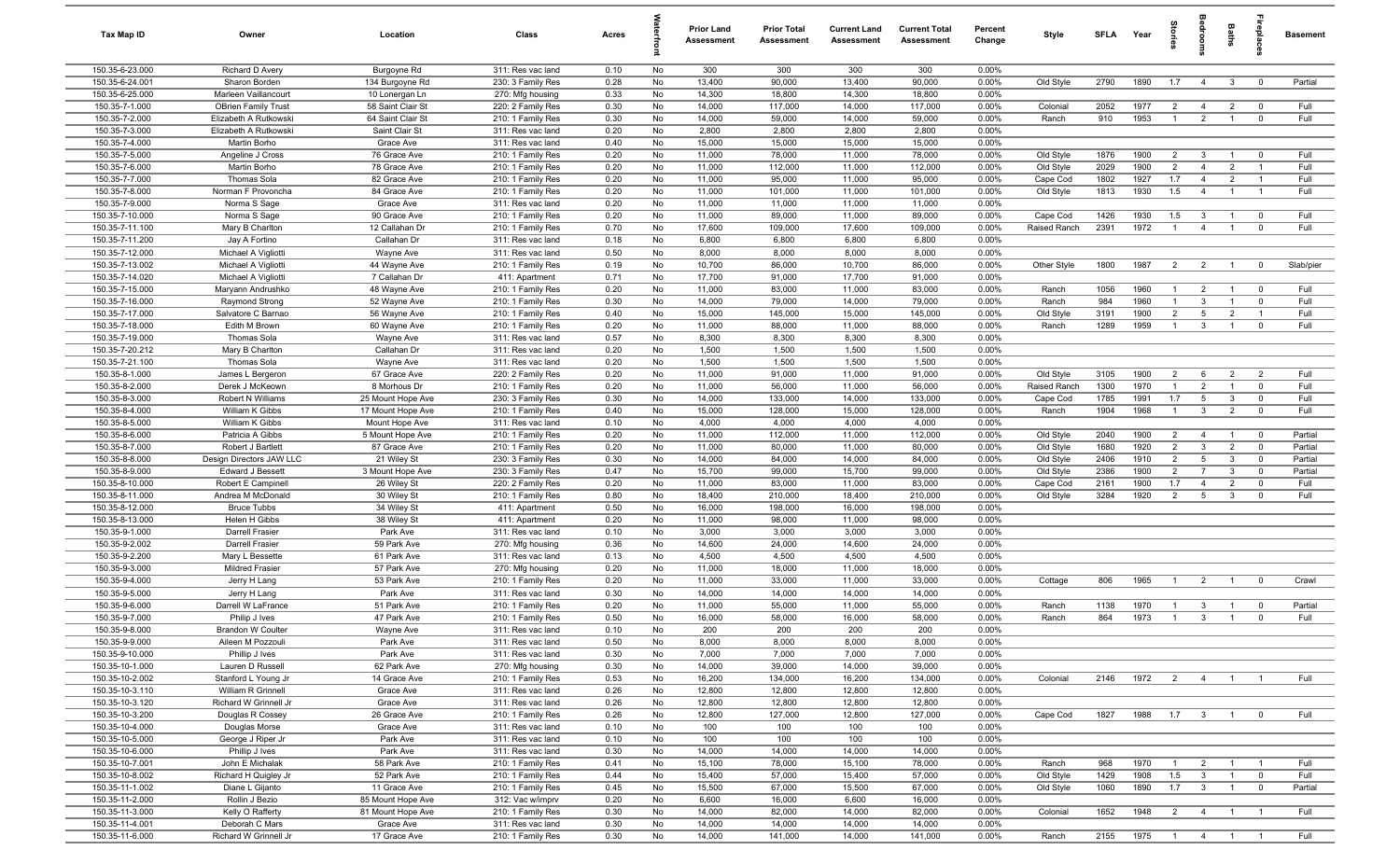| Tax Map ID                         | Owner                                 | Location                         | Class                                  | Acres        |          | <b>Prior Land</b><br><b>Assessment</b> | <b>Prior Total</b><br>Assessment | <b>Current Land</b><br>Assessment | <b>Current Total</b><br><b>Assessment</b> | Percent<br>Change | Style                  | <b>SFLA</b> | Year         | na<br>Fe       |                                | Baths                            |                            | <b>Basement</b> |
|------------------------------------|---------------------------------------|----------------------------------|----------------------------------------|--------------|----------|----------------------------------------|----------------------------------|-----------------------------------|-------------------------------------------|-------------------|------------------------|-------------|--------------|----------------|--------------------------------|----------------------------------|----------------------------|-----------------|
| 150.36-1-1.000                     | Vincent Kolysko                       | 38 Burgoyne Rd                   | 210: 1 Family Res                      | 1.40         | No       | 20,400                                 | 61,000                           | 20,400                            | 61,000                                    | 0.00%             | Old Style              | 874         | 1969         | $\mathbf{1}$   | $\overline{2}$                 | $\overline{1}$                   | $\overline{0}$             | Full            |
| 150.36-1-2.000                     | Donald M Barber                       | 40 Burgoyne Rd                   | 210: 1 Family Res                      | 0.50         | No       | 16,000                                 | 90,000                           | 16,000                            | 90,000                                    | 0.00%             | Old Style              | 1748        | 1920         | 1.7            | 5                              | $\mathbf{1}$                     | $\mathbf 0$                | Full            |
| 150.36-1-3.000                     | Donald M Barber                       | Burgoyne Rd                      | 311: Res vac land                      | 0.20         | No       | 11,000                                 | 11,000                           | 11,000                            | 11,000                                    | 0.00%             |                        |             |              |                |                                |                                  |                            |                 |
| 150.36-1-4.000                     | Anna Robbins                          | 50 Burgoyne Rd                   | 270: Mfg housing                       | 0.30         | No       | 14,000                                 | 23,000                           | 14,000                            | 23,000                                    | 0.00%             |                        |             |              |                |                                |                                  |                            |                 |
| 150.36-1-5.000                     | David Woods                           | 58 Burgoyne Rd                   | 210: 1 Family Res                      | 0.60         | No       | 16,800                                 | 40,000                           | 16,800                            | 40,000                                    | 0.00%             | Cottage                | 672         | 1947         | $\mathbf{1}$   | $\overline{2}$                 | $\overline{1}$                   | $\overline{0}$             | Full            |
| 150.36-2-1.000                     | Anthony LaBatore                      | 23 Burgoyne Rd                   | 210: 1 Family Res                      | 0.59         | No       | 16,700                                 | 30,000                           | 16,700                            | 30,000                                    | 0.00%             | Old Style              | 1080        | 1890         | 1.5            | $\overline{4}$                 | $\overline{1}$                   | $\mathbf 0$                | Crawl           |
| 150.36-2-2.000                     | Amy L McCoy                           | 27 Burgoyne Rd                   | 210: 1 Family Res                      | 0.20         | No       | 11,000                                 | 42,000                           | 11,000                            | 42,000                                    | 0.00%             | Old Style              | 972         | 1888         | 1.5            | $\overline{4}$                 | $\overline{1}$                   | $\mathbf 0$                | Full            |
| 150.36-2-3.000                     | Melissa M Fuller                      | 29 Burgoyne Rd                   | 220: 2 Family Res                      | 0.40         | No       | 15,000                                 | 55,000                           | 15,000                            | 55,000                                    | 0.00%             | Old Style              | 1119        | 1900         | 1.5            | $\overline{4}$                 | $\overline{2}$                   | $\mathbf 0$                | Full            |
| 150.36-2-4.000                     | Patricia A Parent                     | 31 Burgoyne Rd                   | 210: 1 Family Res                      | 0.60         | No       | 16,800                                 | 48,000                           | 16,800                            | 48,000                                    | 0.00%             | Old Style              | 1112        | 1900         | 1.5            | $\overline{4}$                 | $\overline{1}$                   | $\mathbf 0$                | Full            |
| 150.36-2-5.000                     | Jeffrey B MacMakin                    | 39 Burgoyne Rd                   | 210: 1 Family Res                      | 0.30         | No       | 14,000                                 | 31,000                           | 14,000                            | 31,000                                    | 0.00%             | Old Style              | 932         | 1900         | 1.5            | $\overline{2}$                 | $\overline{1}$                   | $\mathbf 0$                | Full            |
| 150.36-2-6.000<br>150.36-2-7.000   | Ronald F Gonyo                        | 41 Burgoyne Rd                   | 210: 1 Family Res                      | 0.40         | No       | 15,000                                 | 58,000                           | 15,000                            | 58,000                                    | 0.00%             | Old Style              | 1350        | 1928         | 1.5            | $\mathbf{3}$                   | $\overline{1}$                   | $^{\circ}$                 | Crawl           |
| 150.36-2-8.000                     | Mark W Belden                         | 45 Burgoyne Rd                   | 210: 1 Family Res                      | 0.40         | No<br>No | 15,000<br>20,100                       | 74,000<br>50,000                 | 15,000                            | 74,000<br>50,000                          | 0.00%<br>0.00%    | Old Style              | 1293<br>914 | 1872<br>1930 | 1.5<br>1.5     | $\overline{2}$<br>$\mathbf{3}$ | $\overline{1}$<br>$\overline{1}$ | $\mathbf 0$<br>$\mathbf 0$ | Partial<br>Full |
| 150.36-2-10.000                    | Kelly H Porter<br>Walter Wiktorko     | 53 Burgoyne Rd<br>63 Burgoyne Rd | 210: 1 Family Res<br>210: 1 Family Res | 1.10<br>0.90 | No       | 19,200                                 | 74,000                           | 20,100<br>19,200                  | 74,000                                    | 0.00%             | Old Style<br>Old Style | 1309        | 1900         | 1.5            | $\mathbf{3}$                   | $\overline{1}$                   | $\mathbf 0$                | Partial         |
| 150.36-2-12.000                    | Henry C Keast Sr                      | Montcalm St                      | 311: Res vac land                      | 0.01         | No       | 100                                    | 100                              | 100                               | 100                                       | 0.00%             |                        |             |              |                |                                |                                  |                            |                 |
| 150.36-3-1.000                     | Gladys Sage                           | 74 Burgoyne Rd                   | 270: Mfg housing                       | 0.70         | No       | 17,600                                 | 36,000                           | 17,600                            | 36,000                                    | 0.00%             |                        |             |              |                |                                |                                  |                            |                 |
| 150.36-3-2.000                     | Russell Sage                          | 78 Burgoyne Rd                   | 210: 1 Family Res                      | 0.20         | No       | 11,000                                 | 57,000                           | 11,000                            | 57,000                                    | 0.00%             | Old Style              | 1100        | 1930         | $\mathbf{1}$   | 2                              |                                  | $^{\circ}$                 | Full            |
| 150.36-3-3.000                     | Kimberlee J Budwick                   | 80 Burgoyne Rd                   | 210: 1 Family Res                      | 0.30         | No       | 14,000                                 | 52,000                           | 14,000                            | 52,000                                    | 0.00%             | Cottage                | 818         | 1929         | $\overline{1}$ | $\overline{2}$                 | $\overline{1}$                   | $\overline{0}$             | Full            |
| 150.42-2-1.000                     | Tammy S Perry                         | 2 Hinds St                       | 484: 1 use sm bld                      | 0.20         | No       | 24,000                                 | 73,000                           | 24,000                            | 73,000                                    | 0.00%             |                        |             |              |                |                                |                                  |                            |                 |
| 150.42-2-2.000                     | Faith E Whitford                      | 6 Hinds St                       | 280: Multiple res                      | 0.10         | No       | 8,000                                  | 75,000                           | 8,000                             | 75,000                                    | 0.00%             | Old Style              | 1166        | 1880         | 1.5            | $\mathbf{3}$                   | $\overline{1}$                   | $\mathbf 0$                | Full            |
| 150.42-2-3.002                     | Glen S Greenough                      | 10 Hinds St                      | 210: 1 Family Res                      | 0.40         | No       | 15,000                                 | 64,000                           | 15,000                            | 64,000                                    | 0.00%             | Old Style              | 1093        | 1888         | 1.5            | $\mathbf{3}$                   | $\overline{1}$                   | $\mathbf 0$                | Partial         |
| 150.42-2-4.001                     | Joseph Geiser                         | 9 Montcalm St                    | 415: Motel                             | 0.50         | No       | 48,000                                 | 250,000                          | 48,000                            | 250,000                                   | 0.00%             |                        |             |              |                |                                |                                  |                            |                 |
| 150.42-2-6.005                     | Patrick McVeigh                       | 14 Hinds St                      | 210: 1 Family Res                      | 0.26         | No       | 12,800                                 | 64,000                           | 12,800                            | 64,000                                    | 0.00%             | Old Style              | 1203        | 1900         | 1.5            | $\mathbf{3}$                   | $\overline{1}$                   | $\overline{0}$             | Full            |
| 150.42-2-7.002                     | Charles H Smith                       | 16 Hinds St                      | 210: 1 Family Res                      | 0.80         | No       | 18,400                                 | 52,000                           | 18,400                            | 52,000                                    | 0.00%             | Old Style              | 972         | 1900         | 1.5            | $\mathbf{3}$                   | $\overline{1}$                   | $\overline{0}$             | Full            |
| 150.42-2-8.002                     | Joseph Geiser                         | Montcalm St                      | 330: Vacant comm                       | 0.30         | No       | 32,000                                 | 32,000                           | 32,000                            | 32,000                                    | 0.00%             |                        |             |              |                |                                |                                  |                            |                 |
| 150.42-2-9.000                     | Mark E Duross                         | 45 Wayne Ave                     | 210: 1 Family Res                      | 0.40         | No       | 15,000                                 | 162,000                          | 15,000                            | 162,000                                   | 0.00%             | Colonial               | 2608        | 1970         | $\overline{2}$ | 5                              | $\overline{2}$                   | $\mathbf 0$                | Partial         |
| 150.42-2-10.002                    | Willard Sanders                       | 39 Wayne Ave                     | 210: 1 Family Res                      | 0.35         | No       | 14,500                                 | 63,000                           | 14,500                            | 63,000                                    | 0.00%             | Ranch                  | 1024        | 1952         | $\overline{1}$ | 2                              | $\overline{1}$                   | $\mathbf 0$                | Full            |
| 150.42-2-11.100                    | Darren Geiser                         | 35 Montcalm St                   | 411: Apartment                         | 0.50         | No       | 48,000                                 | 137,000                          | 48,000                            | 137,000                                   | 0.00%             |                        |             |              |                |                                |                                  |                            |                 |
| 150.42-2-12.000                    | Gail M Snyder                         | 33 Montcalm St                   | 210: 1 Family Res                      | 0.53         | No       | 16,200                                 | 77,000                           | 16,200                            | 77,000                                    | 0.00%             | Old Style              | 1798        | 1900         | $\overline{2}$ | $\mathbf{3}$                   | $\overline{1}$                   | $\mathbf 0$                | Full            |
| 150.42-2-13.000                    | Jeam M Rayno                          | 31 Montcalm St                   | 210: 1 Family Res                      | 0.20         | No       | 11,000                                 | 83,000                           | 11,000                            | 83,000                                    | 0.00%             | Old Style              | 1545        | 1890         | 1.5            | $\mathbf{3}$                   | $\mathbf{1}$                     | $^{\circ}$                 | Partial         |
| 150.42-2-14.000                    | John Reale                            | 27 Montcalm St                   | 220: 2 Family Res                      | 0.40         | No       | 15,000                                 | 58,000                           | 15,000                            | 58,000                                    | 0.00%             | Old Style              | 1163        | 1936         | 1.5            | $\overline{2}$                 | $\overline{2}$                   | $\overline{1}$             | Crawl           |
| 150.42-2-15.000                    | Richard W Crossman                    | 25 Montcalm St                   | 485: >1use sm bld                      | 0.60         | No       | 56,000                                 | 101,000                          | 56,000                            | 101,000                                   | 0.00%             |                        |             |              |                |                                |                                  |                            |                 |
| 150.42-2-16.000                    | Arthur T Morrison                     | Montcalm St                      | 311: Res vac land                      | 0.10         | No       | 8,000                                  | 8,000                            | 8,000                             | 8,000                                     | 0.00%             |                        |             |              |                |                                |                                  |                            |                 |
| 150.42-2-17.000                    | Arthur T Morrison                     | 19 Montcalm St                   | 210: 1 Family Res                      | 0.70         | No       | 65,000                                 | 156,000                          | 65,000                            | 156,000                                   | 0.00%             | Cape Cod               | 1938        | 1992         | 1.5            | $\overline{4}$                 | $\overline{2}$                   | $^{\circ}$                 | Full            |
| 150.42-2-18.000                    | Maria L Stitt                         | 15 Montcalm St                   | 483: Converted Res                     | 0.80         | No       | 72,000                                 | 154,000                          | 72,000                            | 154,000                                   | 0.00%             |                        |             |              |                |                                |                                  |                            |                 |
| 150.42-2-19.000                    | Joseph H Geiser                       | 13 Montcalm St                   | 415: Motel                             | 0.30         | No       | 32,000                                 | 79,000                           | 32,000                            | 79,000                                    | 0.00%             |                        |             |              |                |                                |                                  |                            |                 |
| 150.42-3-2.000<br>150.42-3-3.000   | Jerome M Greer<br>Masonic Temple F&AM | 6 Montcalm St<br>10 Montcalm St  | 415: Motel<br>534: Social org.         | 0.60<br>0.40 | No<br>No | 56,000<br>40,000                       | 251,000<br>165,000               | 56,000<br>40,000                  | 280,000<br>165,000                        | 11.55%<br>0.00%   |                        |             |              |                |                                |                                  |                            |                 |
| 150.42-3-4.000                     | Craig D Dixon                         | 14 Montcalm St                   | 421: Restaurant                        | 0.20         | No       | 22,000                                 | 135,000                          | 22,000                            | 135,000                                   | 0.00%             |                        |             |              |                |                                |                                  |                            |                 |
| 150.42-3-5.000                     | Charles W Lender                      | 16 Montcalm St                   | 482: Det row bldg                      | 0.19         | No       | 21,000                                 | 97,000                           | 21,000                            | 97,000                                    | 0.00%             |                        |             |              |                |                                |                                  |                            |                 |
| 150.42-3-7.000                     | Indian Kettles Dev Corp               | 20 Montcalm St                   | 415: Motel                             | 1.00         | No       | 88,000                                 | 130,000                          | 88,000                            | 130,000                                   | 0.00%             |                        |             |              |                |                                |                                  |                            |                 |
| 150.42-3-8.000                     | Stewarts Ice Cream Co Inc             | 26 Montcalm St                   | 486: Mini-mart                         | 0.70         | No       | 65,000                                 | 340,000                          | 65,000                            | 340,000                                   | 0.00%             |                        |             |              |                |                                |                                  |                            |                 |
| 150.42-3-9.000                     | Stewarts Ice Cream Co Inc             | Montcalm St                      | 486: Mini-mart                         | 0.80         | No       | 72,000                                 | 72,000                           | 72,000                            | 120,000                                   | 66.67%            |                        |             |              |                |                                |                                  |                            |                 |
| 150.42-3-10.000                    | Joseph Geiser                         | 27 Wayne Ave                     | 210: 1 Family Res                      | 0.20         | No       | 11,000                                 | 108,000                          | 11,000                            | 108,000                                   | 0.00%             | Old Style              | 3182        | 1924         | $\overline{2}$ | $\overline{2}$                 | $\mathbf{3}$                     | $\Omega$                   | Partial         |
| 150.42-3-11.000                    | Danielle M Johnson                    | 25 Wayne Ave                     | 210: 1 Family Res                      | 0.20         | No       | 11,000                                 | 85,000                           | 11,000                            | 85,000                                    | 0.00%             | Old Style              | 1756        | 1900         | $\overline{2}$ | $\overline{4}$                 | $\mathbf{1}$                     | $\Omega$                   | Full            |
| 150.42-3-12.000                    | Michael L Hendrix                     | 23 Wayne Ave                     | 210: 1 Family Res                      | 0.10         | No       | 8,000                                  | 93,000                           | 8,000                             | 93,000                                    | 0.00%             | Cape Cod               | 1446        | 1958         | 1.7            | $\overline{2}$                 | $\overline{1}$                   | $\mathbf 0$                | Full            |
| 150.42-3-13.000                    | David Cheney                          | 19 Wayne Ave                     | 210: 1 Family Res                      | 0.20         | No       | 11,000                                 | 57,000                           | 11,000                            | 57,000                                    | 0.00%             | Old Style              | 1918        | 1900         | 2              | $\overline{a}$                 | $\overline{2}$                   | 0                          | Partial         |
| 150.42-3-14.000                    | <b>Eric Rafferty</b>                  | 17 Wayne Ave                     | 230: 3 Family Res                      | 0.30         | No       | 14,000                                 | 78,000                           | 14,000                            | 78,000                                    | 0.00%             | Old Style              | 3140        | 1900         | $\overline{2}$ | 8                              | $\mathbf{3}$                     | $\mathbf 0$                | Partial         |
| 150.42-3-15.025                    | Fred P Namer                          | 15 Wayne Ave                     | 210: 1 Family Res                      | 0.19         | No       | 10,700                                 | 68,000                           | 10,700                            | 68,000                                    | 0.00%             | Old Style              | 1624        | 1900         | $\overline{2}$ | $\overline{4}$                 | $\overline{1}$                   | $\overline{0}$             | Partial         |
| 150.42-3-16.000                    | James Pockett                         | 13 Wayne Ave                     | 210: 1 Family Res                      | 0.40         | No       | 15,000                                 | 76,000                           | 15,000                            | 76,000                                    | 0.00%             | Old Style              | 1467        | 1900         | 1.5            | $\overline{4}$                 | $\mathbf{1}$                     | $\overline{0}$             | Partial         |
| 150.42-3-17.000                    | <b>Bruce Barber</b>                   | 11 Wayne Ave                     | 210: 1 Family Res                      | 0.10         | No       | 8,000                                  | 79,000                           | 8,000                             | 79,000                                    | 0.00%             | Old Style              | 1980        | 1916         | $\overline{2}$ | $\overline{4}$                 | $\overline{1}$                   | $\overline{0}$             | Full            |
| 150.42-3-18.000                    | Mark A Palmer                         | 9 Wayne Ave                      | 210: 1 Family Res                      | 0.20         | No       | 11,000                                 | 80,000                           | 11,000                            | 80,000                                    | 0.00%             | Old Style              | 1512        | 1893         | $\overline{2}$ | $\overline{3}$                 | $\overline{1}$                   | $\overline{0}$             | Partial         |
| 150.42-3-19.000                    | Karen Kelly                           | 35 Schuyler St                   | 210: 1 Family Res                      | 0.20         | No       | 11,000                                 | 58,000                           | 11,000                            | 58,000                                    | 0.00%             | Old Style              | 1368        | 1900         | 1.5            | $\overline{3}$                 | $\mathbf{1}$                     | $\overline{0}$             | Partial         |
| 150.42-3-20.000                    | Bernard Jordon Jr                     | 33 Schuyler St                   | 210: 1 Family Res                      | 0.20         | No       | 11,000                                 | 49,000                           | 11,000                            | 49,000                                    | 0.00%             | Old Style              | 1018        | 1900         | 1.5            | $\mathbf{3}$                   | $\overline{1}$                   | $\overline{0}$             | Full            |
| 150.42-3-21.000                    | Leslie Teriele                        | 31 Schuyler St                   | 210: 1 Family Res                      | 0.20         | No       | 11,000                                 | 90,000                           | 11,000                            | 90,000                                    | 0.00%             | Old Style              | 1771        | 1890         | $\overline{2}$ | $\overline{3}$                 | $\mathbf{1}$                     | $\overline{0}$             | Partial         |
| 150.42-3-22.000                    | Pamela Palandrani                     | 27 John St                       | 220: 2 Family Res                      | 0.20         | No       | 11,000                                 | 86,000                           | 11,000                            | 93,000                                    | 8.14%             | Old Style              | 2304        | 1910         | $\overline{2}$ | $\overline{4}$                 | $\overline{2}$                   | $\mathbf 0$                | Full            |
| 150.42-3-23.000                    | George F Mackey                       | 23 John St                       | 210: 1 Family Res                      | 0.40         | No       | 15,000                                 | 76,000                           | 15,000                            | 76,000                                    | 0.00%             | Old Style              | 1515        | 1890         | 1.7            | $\overline{4}$                 | $\mathbf{1}$                     | $\mathbf 0$                | Partial         |
| 150.42-3-24.000                    | Janice D Kohrman                      | 21 John St                       | 210: 1 Family Res                      | 0.30         | No       | 14,000                                 | 61,000                           | 14,000                            | 61,000                                    | 0.00%             | Old Style              | 1312        | 1920         | $\overline{2}$ | $\mathbf{3}$                   | $\overline{1}$                   | $\mathbf 0$                | Full            |
| 150.42-3-25.100<br>150.42-3-25.200 | Frederika Sharpe<br>Lisa D Coley      | George St<br>19 George St        | 323: Vacant rural<br>270: Mfg housing  | 0.23<br>0.51 | No<br>No | 700<br>16,100                          | 700<br>27,000                    | 700<br>16,100                     | 700<br>27,000                             | 0.00%<br>0.00%    |                        |             |              |                |                                |                                  |                            |                 |
| 150.42-3-26.000                    | Margaret J Lamb                       | 22 George St                     | 220: 2 Family Res                      | 0.20         | No       | 11,000                                 | 62,000                           | 11,000                            | 62,000                                    | 0.00%             | Old Style              | 1116        | 1900         | 1.5            | $\mathbf{3}$                   | $\overline{2}$                   | $\overline{0}$             | Partial         |
| 150.42-3-27.000                    | Richard A Nadeau                      | 17 John St                       | 210: 1 Family Res                      | 0.20         | No       | 11,000                                 | 88,000                           | 11,000                            | 88,000                                    | 0.00%             | Old Style              | 1715        | 1892         | 1.5            | $\overline{4}$                 | $\overline{2}$                   | $\overline{0}$             | Partial         |
| 150.42-3-28.000                    | Jeanette N Meehan                     | 15 John St                       | 210: 1 Family Res                      | 0.20         | No       | 11,000                                 | 72,000                           | 11,000                            | 72,000                                    | 0.00%             | Old Style              | 1349        | 1910         | 1.5            | $\mathbf{3}$                   | $\overline{1}$                   | $\overline{1}$             | Full            |
| 150.42-3-29.000                    | Robert Cawley                         | 9 John St                        | 210: 1 Family Res                      | 0.40         | No       | 15,000                                 | 51,000                           | 15,000                            | 51,000                                    | 0.00%             | Old Style              | 1093        | 1920         | 1.5            | $\overline{\mathbf{3}}$        | $\overline{1}$                   | $\overline{0}$             | Partial         |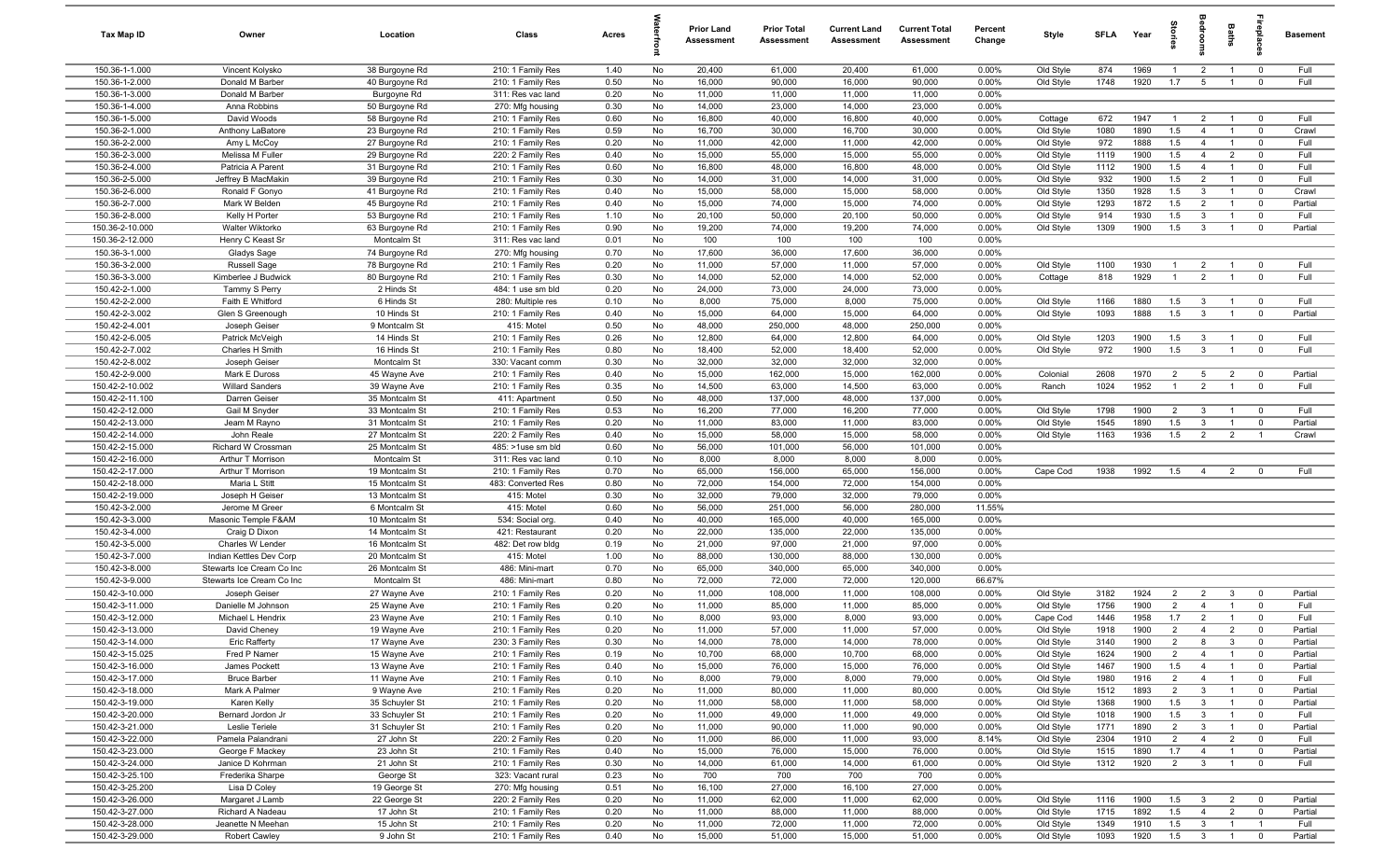| Tax Map ID                       | Owner                                 | Location                         | Class                                  | Acres        |          | <b>Prior Land</b><br>Assessment | <b>Prior Total</b><br>Assessment | <b>Current Land</b><br>Assessment | <b>Current Total</b><br>Assessment | Percent<br>Change | Style        | SFLA         | Year         | Stori          | groom                   | Baths                          |                         | <b>Basement</b> |
|----------------------------------|---------------------------------------|----------------------------------|----------------------------------------|--------------|----------|---------------------------------|----------------------------------|-----------------------------------|------------------------------------|-------------------|--------------|--------------|--------------|----------------|-------------------------|--------------------------------|-------------------------|-----------------|
| 150.42-3-30.000                  | <b>Treadway Realty LLC</b>            | 7 John St                        | 220: 2 Family Res                      | 0.20         | No       | 11,000                          | 98,000                           | 11,000                            | 98,000                             | $0.00\%$          | Old Style    | 2064         | 1910         | $\overline{2}$ | $\overline{4}$          | $\overline{2}$                 | $\overline{\mathbf{0}}$ | Partial         |
| 150.42-3-31.000                  | Mary R Thompson                       | 3 John St                        | 210: 1 Family Res                      | 0.20         | No       | 11,000                          | 46,000                           | 11,000                            | 46,000                             | 0.00%             | Old Style    | 1104         | 1898         | 1.5            | 2                       | $\overline{1}$                 | $\overline{0}$          | Full            |
| 150.42-3-32.000                  | Treadway Realty LLC                   | 154 Lord Howe St                 | 220: 2 Family Res                      | 0.20         | No       | 11,000                          | 68,000                           | 11,000                            | 68,000                             | 0.00%             | Old Style    | 1813         | 1920         | $\overline{2}$ | $\overline{4}$          | $\overline{2}$                 | $\mathbf 0$             | Full            |
| 150.42-3-33.000                  | Carol A Ferguson                      | 2 George St                      | 210: 1 Family Res                      | 0.40         | No       | 15,000                          | 69,000                           | 15,000                            | 69,000                             | 0.00%             | Old Style    | 1452         | 1900         | 1.7            | $\mathbf{3}$            | $\overline{1}$                 | $\mathbf 0$             | Full            |
| 150.42-3-34.000                  | Charles N Nadeau                      | 8 George St                      | 210: 1 Family Res                      | 0.20         | No       | 11,000                          | 62,000                           | 11,000                            | 62,000                             | 0.00%             | Old Style    | 1082         | 1900         | 1.5            | $\mathbf{3}$            |                                | $\mathbf 0$             | Full            |
| 150.42-3-35.000                  | Mildred Bain                          | 12 George St                     | 210: 1 Family Res                      | 0.40         | No       | 15,000                          | 114,000                          | 15,000                            | 114,000                            | 0.00%             | Ranch        | 1763         | 1973         | $\mathbf{1}$   | $\mathbf{3}$            |                                | -1                      | Partial         |
| 150.42-3-36.000                  | John M Russell                        | 16 George St                     | 210: 1 Family Res                      | 0.20         | No       | 11,000                          | 58,000                           | 11,000                            | 58,000                             | 0.00%             | Old Style    | 1159         | 1910         | 1.5            | $\mathbf{3}$            |                                | $\mathbf 0$             | Partial         |
| 150.42-3-37.000                  | David W Burrows                       | 9 George St                      | 210: 1 Family Res                      | 0.30         | No       | 14,000                          | 49,000                           | 14,000                            | 49,000                             | 0.00%             | Old Style    | 765          | 1895         | 1.5            | $\overline{2}$          |                                | $\mathbf 0$             | Full            |
| 150.42-3-38.000                  | <b>Richard B DeRosia</b>              | 5 George St                      | 210: 1 Family Res                      | 0.40         | No       | 15,000                          | 55,000                           | 15,000                            | 55,000                             | 0.00%             | Old Style    | 1532         | 1859         | 1.7            | 2                       | $\overline{1}$                 | $\mathbf 0$             | Full            |
| 150.42-3-39.000                  | James A Leavens                       | 166 Lord Howe St                 | 210: 1 Family Res                      | 0.20         | No       | 11,000                          | 55,000                           | 11,000                            | 55,000                             | 0.00%             | Old Style    | 1482         | 1900         | $\overline{2}$ | $\mathbf{3}$            | $\overline{1}$                 | $\overline{0}$          | Partial         |
| 150.42-3-40.000                  | Jerome M Greer                        | 170 Lord Howe St                 | 415: Motel                             | 0.40         | No       | 40,000                          | 96,000                           | 40,000                            | 96,000                             | 0.00%             |              |              |              |                |                         |                                |                         |                 |
| 150.42-4-1.100                   | Gardner H Denno                       | 2 John St                        | 210: 1 Family Res                      | 0.18         | No       | 10,400                          | 59,000                           | 10,400                            | 59,000                             | 0.00%             | Old Style    | 1195         | 1900         | 1.5            | $\mathbf{3}$            | $\overline{1}$                 | $\overline{0}$          | Full            |
| 150.42-4-1.200<br>150.42-4-2.000 | Charles L Eisenberg<br>John E Fleury  | 146 Lord Howe St<br>6 John St    | 449: Warehouse<br>210: 1 Family Res    | 0.12<br>0.20 | No<br>No | 14,400<br>11,000                | 25,000<br>53,000                 | 14,400<br>11,000                  | 25,000<br>53,000                   | 0.00%<br>0.00%    | Old Style    | 891          | 1926         | 1.5            | $\overline{2}$          | $\overline{1}$                 | $\mathbf 0$             | Full            |
| 150.42-4-3.000                   | Sarah Morin                           | 8 John St                        | 210: 1 Family Res                      | 0.20         | No       | 11,000                          | 60,000                           | 11,000                            | 60,000                             | 0.00%             | Old Style    | 1452         | 1890         | $\overline{2}$ | $\mathbf{3}$            | $\mathbf{1}$                   | $\overline{\mathbf{0}}$ | Full            |
| 150.42-4-4.000                   | Scott Gijanto                         | 10 John St                       | 210: 1 Family Res                      | 0.20         | No       | 11,000                          | 47,000                           | 11,000                            | 47,000                             | 0.00%             | Old Style    | 1053         | 1920         | 1.5            | $\mathbf{3}$            | $\overline{1}$                 | $\overline{0}$          | Partial         |
| 150.42-4-5.000                   | Josephine E Paquin                    | 14 John St                       | 210: 1 Family Res                      | 0.20         | No       | 11,000                          | 49,000                           | 11,000                            | 49,000                             | 0.00%             | Ranch        | 768          | 1954         | $\mathbf{1}$   | $\overline{2}$          |                                | $\mathbf 0$             | Partial         |
| 150.42-4-6.000                   | Joseph Coley Jr                       | 16 John St                       | 210: 1 Family Res                      | 0.30         | No       | 14,000                          | 69,000                           | 14,000                            | 69,000                             | 0.00%             | Old Style    | 1580         | 1910         | $\overline{2}$ | $\overline{4}$          | $\overline{2}$                 | $\mathbf 0$             | Full            |
| 150.42-4-7.000                   | Richard Johndrow                      | 18 John St                       | 270: Mfg housing                       | 0.10         | No       | 8,000                           | 15,800                           | 8,000                             | 15,800                             | 0.00%             |              |              |              |                |                         |                                |                         |                 |
| 150.42-4-8.000                   | Richard Johndrow                      | 24 John St                       | 210: 1 Family Res                      | 0.40         | No       | 15,000                          | 75,000                           | 15,000                            | 75,000                             | 0.00%             | Old Style    | 1746         | 1910         | $\overline{2}$ | $\overline{4}$          |                                | $\mathbf 0$             | Partial         |
| 150.42-4-9.000                   | Jodi A Henry                          | 27 Schuyler St                   | 210: 1 Family Res                      | 0.20         | No       | 11,000                          | 71,000                           | 11,000                            | 71,000                             | 0.00%             | Old Style    | 1380         | 1900         | $\overline{2}$ | $\mathbf{3}$            |                                | $\mathbf 0$             | Full            |
| 150.42-4-10.000                  | Lawrence C Crammond                   | 25 Schuyler St                   | 210: 1 Family Res                      | 0.20         | No       | 11,000                          | 52,000                           | 11,000                            | 52,000                             | 0.00%             | Old Style    | 1038         | 1900         | 1.5            | $\mathbf{3}$            | $\overline{1}$                 | $\mathbf 0$             | Full            |
| 150.42-4-11.000                  | <b>Richard G Osier</b>                | 23 Schuyler St                   | 210: 1 Family Res                      | 0.10         | No       | 8,000                           | 49,000                           | 8,000                             | 49,000                             | 0.00%             | Cottage      | 744          | 1890         | 1.5            | $\mathbf{3}$            | $\overline{1}$                 | $\overline{0}$          | Full            |
| 150.42-4-12.000                  | David M Scupien                       | 21 Schuyler St                   | 210: 1 Family Res                      | 0.10         | No       | 8,000                           | 42,000                           | 8,000                             | 42,000                             | 0.00%             | Old Style    | 822          | 1900         | 1.5            | $\overline{2}$          | $\mathbf{1}$                   | $\overline{0}$          | Partial         |
| 150.42-4-13.000                  | John H Watts                          | 19 Schuyler St                   | 210: 1 Family Res                      | 0.10         | No       | 8,000                           | 42,000                           | 8,000                             | 42,000                             | 0.00%             | Old Style    | 702          | 1900         | 1.5            | $\overline{2}$          | $\overline{1}$                 | $\mathbf 0$             | Crawl           |
| 150.42-4-14.000                  | Thomas J Burroughs                    | 17 Schuyler St                   | 210: 1 Family Res                      | 0.10         | No       | 8,000                           | 27,000                           | 8,000                             | 27,000                             | 0.00%             | Old Style    | 1044         | 1890         | 1.5            | $\overline{2}$          | $\overline{1}$                 | $\overline{\mathbf{0}}$ | Crawl           |
| 150.42-4-15.000                  | Thomas Charboneau                     | 15 Schuyler St                   | 210: 1 Family Res                      | 0.10         | No       | 8,000                           | 32,000                           | 8,000                             | 32,000                             | 0.00%             | Old Style    | 702          | 1900         | 1.5            | $\overline{4}$          | $\overline{1}$                 | $\overline{0}$          | Partial         |
| 150.42-4-16.000                  | Jay R Larsen II                       | 13 Schuyler St                   | 210: 1 Family Res                      | 0.10         | No       | 8,000                           | 54,000                           | 8,000                             | 54,000                             | 0.00%             | Old Style    | 949          | 1880         | 1.5            | $\mathbf{3}$            | -1                             | $\mathbf 0$             | Partial         |
| 150.42-4-17.000                  | Michael Fuller                        | 11 Schuyler St                   | 210: 1 Family Res                      | 0.20         | No       | 11,000                          | 50,000                           | 11,000                            | 50,000                             | 0.00%             | Old Style    | 1153         | 1890         | 1.5            | $\mathbf{3}$            | $\overline{1}$                 | $\mathbf 0$             | Partial         |
| 150.42-4-18.000                  | <b>Howard Fuller</b>                  | 9 Schuyler St                    | 210: 1 Family Res                      | 0.33         | No       | 14,300                          | 82,000                           | 14,300                            | 82,000                             | 0.00%             | Old Style    | 1533         | 1920         | 1.5            | $\mathbf{3}$            |                                | $\mathbf 0$             | Partial         |
| 150.42-4-19.000                  | Lura A Fuller                         | 5 Schuyler St                    | 210: 1 Family Res                      | 0.20         | No       | 11,000                          | 48,000                           | 11,000                            | 48,000                             | 0.00%             | Old Style    | 1067         | 1879         | 1.5            | $\mathbf{3}$            | $\overline{1}$                 | $\mathbf 0$             | Partial         |
| 150.42-4-20.000                  | Neil R Coley                          | 3 Schuyler St                    | 210: 1 Family Res                      | 0.20         | No       | 11,000                          | 46,000                           | 11,000                            | 46,000                             | 0.00%             | Old Style    | 1082         | 1880         | 1.5            | $\mathbf{3}$            |                                | $\mathbf 0$             | Partial         |
| 150.42-4-21.000                  | Daniel J McLaughlin                   | 138 Lord Howe St                 | 210: 1 Family Res                      | 0.10         | No       | 8,000                           | 58,000                           | 8,000                             | 58,000                             | 0.00%             | Old Style    | 1241         | 1879         | 1.5            | $\mathbf{3}$            | $\overline{1}$                 | $\mathbf 0$             | Partial         |
| 150.42-4-22.000                  | Peter W LaFountain                    | 140 Lord Howe St                 | 210: 1 Family Res                      | 0.20         | No       | 11,000                          | 41,000                           | 11,000                            | 41,000                             | 0.00%             | Old Style    | 969          | 1910         | 1.5            | $\mathbf{3}$            | $\overline{1}$                 | $\mathbf 0$             | Partial         |
| 150.42-4-23.000                  | Donald H Sweigart                     | 144 Lord Howe St                 | 210: 1 Family Res                      | 0.20         | No       | 11,000                          | 34,000                           | 11,000                            | 34,000                             | 0.00%             | Old Style    | 837          | 1890         | 1.5            | $\overline{1}$          | $\overline{1}$                 | $\overline{0}$          | Partial         |
| 150.42-5-1.000                   | Tanya L Bessette                      | 2 Schuyler St                    | 210: 1 Family Res                      | 0.30         | No       | 14,000                          | 50,000                           | 14,000                            | 50,000                             | 0.00%             | Old Style    | 741          | 1900         | $\overline{1}$ | $\overline{2}$          | $\overline{1}$                 | $\mathbf 0$             | Full            |
| 150.42-5-2.000                   | Bernice R Buckman                     | 8 Schuyler St                    | 210: 1 Family Res                      | 0.50         | No       | 16,000                          | 31,000                           | 16,000                            | 31,000                             | 0.00%             | Old Style    | 984          | 1920         | $\overline{1}$ | $\mathbf{3}$            | $\overline{1}$                 | $\mathbf 0$             | Full            |
| 150.42-5-3.000                   | Linda Vanauken                        | 10 Schuyler St                   | 210: 1 Family Res                      | 0.30         | No       | 14,000                          | 75,000                           | 14,000                            | 75,000                             | 0.00%             | Old Style    | 1307         | 1890         | 1.5            | $\overline{2}$          | $\overline{1}$                 | $\mathbf 0$             | Full            |
| 150.42-5-4.000<br>150.42-5-5.000 | Arlene N Capicotto<br>Edward T Pullar | Schuyler St                      | 311: Res vac land                      | 0.20<br>0.30 | No<br>No | 11,000                          | 11,000<br>57,000                 | 11,000<br>14,000                  | 11,000<br>57,000                   | 0.00%<br>0.00%    | Old Style    |              | 1900         |                | $\mathbf{3}$            |                                | $\mathbf 0$             | Full            |
| 150.42-5-6.000                   | Jason Joiner                          | 20 Schuyler St<br>26 Schuyler St | 210: 1 Family Res<br>210: 1 Family Res | 0.40         | No       | 14,000<br>15,000                | 85,000                           | 15,000                            | 85,000                             | 0.00%             | Old Style    | 1217<br>1785 | 1928         | 1.5<br>1.7     | $\mathbf{3}$            | $\overline{1}$<br>$\mathbf{1}$ | $\mathbf 0$             | Full            |
| 150.42-5-7.000                   | Khoi D Nguyen                         | 28 Schuyler St                   | 210: 1 Family Res                      | 0.49         | No       | 14,300                          | 65,000                           | 14,300                            | 65,000                             | 0.00%             | Old Style    | 1494         | 1890         | $\overline{2}$ | $\mathbf{3}$            |                                | $\mathbf 0$             | Full            |
| 150.42-6-2.000                   | Sammis Angela Inc                     | NYS Route 9N                     | 311: Res vac land                      | 0.10         | No       | 300                             | 300                              | 300                               | 300                                | 0.00%             |              |              |              |                |                         |                                |                         |                 |
| 150.42-6-3.000                   | Sammis Angela Inc                     | 992 NYS Route 9N                 | 464: Office bldg                       | 0.60         | No       | 36,000                          | 88,000                           | 36,000                            | 88,000                             | 0.00%             |              |              |              |                |                         |                                |                         |                 |
| 150.42-6-5.000                   | Bonita L Hood                         | 169 Lord Howe St                 | 210: 1 Family Res                      | 0.50         | No       | 16,000                          | 67,000                           | 16,000                            | 67,000                             | 0.00%             | Old Style    | 1153         | 1920         | 1.5            | $\mathbf{3}$            |                                | $^{\circ}$              | Full            |
| 150.42-6-6.000                   | <b>Beverly Norton</b>                 | 167 Lord Howe St                 | 210: 1 Family Res                      | 0.30         | No       | 14,000                          | 62,000                           | 14,000                            | 62,000                             | 0.00%             | Cottage      | 825          | 1951         | $\overline{1}$ | $\mathbf{3}$            |                                | $\Omega$                | Full            |
| 150.42-6-7.000                   | Shanna Moran                          | 163 Lord Howe St                 | 210: 1 Family Res                      | 4.40         | No       | 23,400                          | 70,000                           | 23,400                            | 70,000                             | 0.00%             | Old Style    | 1173         | 1900         | 1.5            | $\mathbf{3}$            |                                | $\Omega$                | Full            |
| 150.42-6-8.100                   | John C Sheehan                        | 153 Lord Howe St                 | 270: Mfg housing                       | 0.33         | No       | 14,300                          | 19,800                           | 14,300                            | 19,800                             | 0.00%             |              |              |              |                |                         |                                |                         |                 |
| 150.42-6-8.200                   | John C Sheehan                        | 157 Lord Howe St                 | 210: 1 Family Res                      | 0.16         | No       | 9,800                           | 86,000                           | 9,800                             | 86,000                             | 0.00%             | Old Style    | 1545         | 1845         | 1.7            | $\overline{4}$          | $\overline{2}$                 | $\overline{\mathbf{0}}$ | Partial         |
| 150.42-6-9.000                   | Kellie L Trombley                     | 149 Lord Howe St                 | 210: 1 Family Res                      | 0.20         | No       | 11,000                          | 41,000                           | 11,000                            | 41,000                             | 0.00%             | Old Style    | 969          | 1900         | 1.5            | $\overline{2}$          | $\overline{1}$                 | $\mathbf 0$             | Full            |
| 150.42-6-10.000                  | Keith W Brannock                      | 147 Lord Howe St                 | 210: 1 Family Res                      | 0.20         | No       | 11,000                          | 47,000                           | 11,000                            | 47,000                             | 0.00%             | Old Style    | 1056         | 1920         | 1.5            | $\mathbf{3}$            | $\overline{1}$                 | $\overline{0}$          | Full            |
| 150.42-6-11.000                  | Juanita M Varmette                    | 145 Lord Howe St                 | 210: 1 Family Res                      | 0.20         | No       | 11,000                          | 50,000                           | 11,000                            | 50,000                             | 0.00%             | Old Style    | 1872         | 1910         | $\overline{2}$ | $\mathbf{3}$            | $\mathbf{1}$                   | $\overline{0}$          | Full            |
| 150.42-6-12.000                  | Ralph E Crossman                      | 143 Lord Howe St                 | 210: 1 Family Res                      | 0.20         | No       | 11,000                          | 41,000                           | 11,000                            | 41,000                             | 0.00%             | Manufactured | 1232         | 1988         | $\mathbf{1}$   | $\overline{\mathbf{3}}$ | $\overline{2}$                 | $\overline{0}$          | Full            |
| 150.42-6-13.000                  | Tammy L Worth                         | 141 Lord Howe St                 | 210: 1 Family Res                      | 0.30         | No       | 11,000                          | 42,000                           | 11,000                            | 42,000                             | 0.00%             | Old Style    | 1207         | 1910         | 1.5            | $\mathbf{3}$            |                                | $\overline{1}$          | Full            |
| 150.42-6-15.000                  | Keith Harrington                      | 137 Lord Howe St                 | 210: 1 Family Res                      | 0.20         | No       | 11,000                          | 53,000                           | 11,000                            | 53,000                             | 0.00%             | Old Style    | 1176         | 1900         | 1.5            | $\overline{\mathbf{3}}$ | $\mathbf{1}$                   | $\overline{0}$          | Partial         |
| 150.42-6-16.000                  | John Taft                             | 133 Lord Howe St                 | 220: 2 Family Res                      | 0.30         | No       | 14,000                          | 45,000                           | 14,000                            | 45,000                             | 0.00%             | Old Style    | 1850         | 1900         | $\overline{2}$ | $\overline{4}$          | $\overline{2}$                 | $\mathbf 0$             | Full            |
| 150.43-1-1.002                   | Michael A Vigliotti                   | 43 Montcalm St                   | 415: Motel                             | 0.43         | No       | 40,000                          | 150,000                          | 40,000                            | 155,000                            | 3.33%             |              |              |              |                |                         |                                |                         |                 |
| 150.43-1-2.000                   | Adirondack Manor                      | 45 Montcalm St                   | 633: Aged - home                       | 1.00         | No       | 88,000                          | 412,000                          | 88,000                            | 412,000                            | 0.00%             |              |              |              |                |                         |                                |                         |                 |
| 150.43-1-3.132                   | Jeffrey F Wells                       | 53 Montcalm St                   | 210: 1 Family Res                      | 0.45         | No       | 15,500                          | 180,000                          | 15,500                            | 180,000                            | 0.00%             | Old Style    | 2737         | 1918<br>1910 | 1.5            | $\overline{4}$          | $\overline{2}$                 | $\overline{1}$          | Full<br>Full    |
| 150.43-1-4.000<br>150.43-1-5.000 | Jay Fortino                           | 55 Montcalm St<br>59 Montcalm St | 210: 1 Family Res<br>421: Restaurant   | 0.30<br>0.40 | No<br>No | 14,000<br>40,000                | 107,000<br>78,000                | 14,000<br>40,000                  | 107,000<br>78,000                  | 0.00%<br>0.00%    | Old Style    | 2527         |              | $\overline{2}$ | 6                       | $\overline{2}$                 | $\overline{0}$          |                 |
| 150.43-1-6.000                   | Jay Fortino<br>Geraldine Morett       | 63 Montcalm St                   | 483: Converted Res                     | 0.42         | No       | 42,000                          | 128,000                          | 42,000                            | 128,000                            | 0.00%             |              |              |              |                |                         |                                |                         |                 |
| 150.43-1-7.000                   | Jay Fortino                           | 98 Grace Ave                     | 220: 2 Family Res                      | 0.30         | No       | 14,000                          | 72,000                           | 14,000                            | 72,000                             | 0.00%             | Old Style    | 1668         | 1900         | $\overline{2}$ | $\overline{\mathbf{3}}$ | $\overline{2}$                 | $\mathbf 0$             | Full            |
| 150.43-1-8.000                   | Martin J Yaw                          | 92 Grace Ave                     | 210: 1 Family Res                      | 0.20         | No       | 11,000                          | 74,000                           | 11,000                            | 74,000                             | 0.00%             | Cape Cod     | 1328         | 1956         | 1.7            | $\overline{\mathbf{3}}$ | $\overline{1}$                 | $\mathbf 0$             | Full            |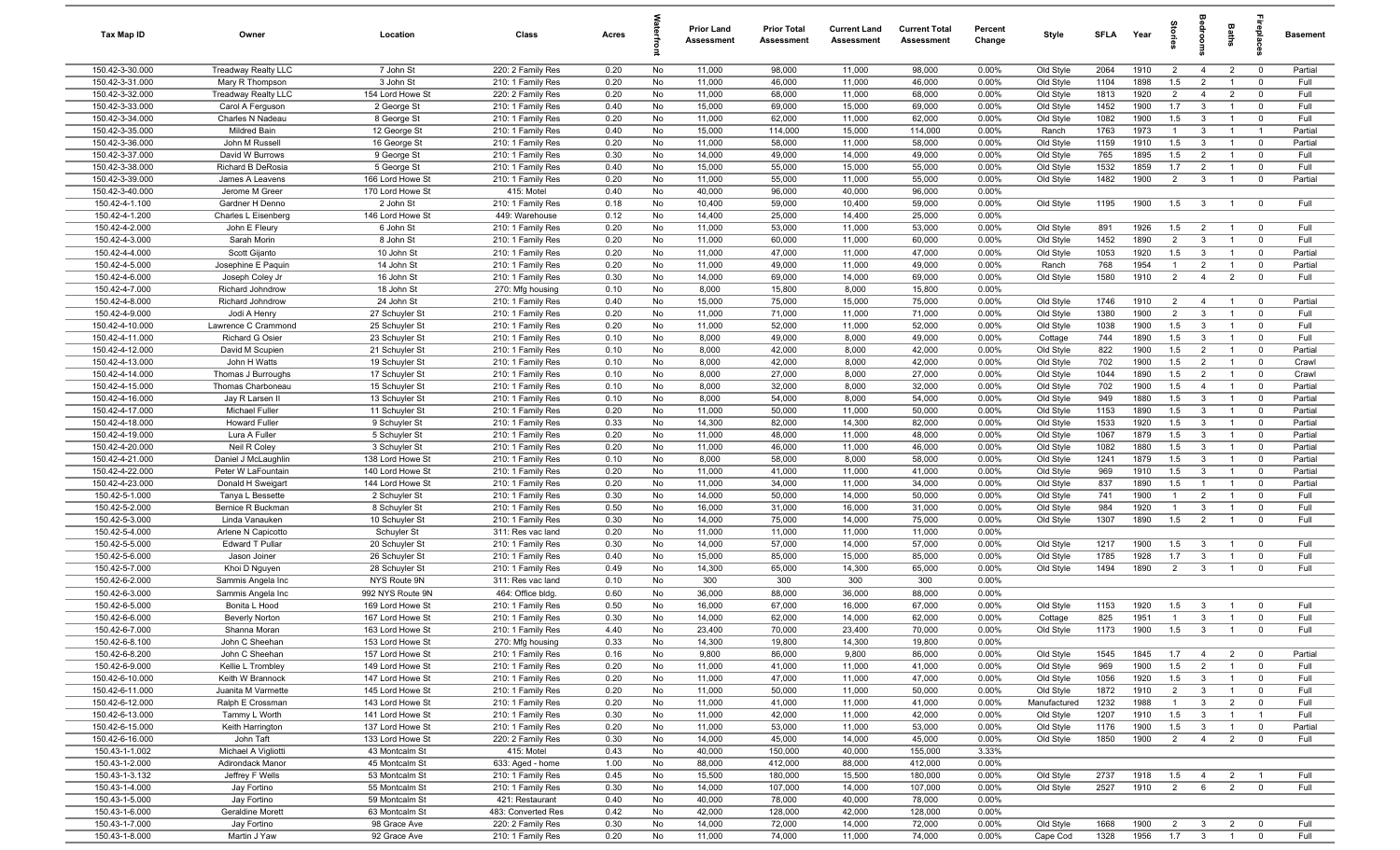| Tax Map ID                         | Owner                                      | Location                       | Class                                   | Acres        |          | <b>Prior Land</b><br>Assessment | <b>Prior Total</b><br>Assessment | <b>Current Land</b><br><b>Assessment</b> | <b>Current Total</b><br><b>Assessment</b> | Percent<br>Change | Style                  | <b>SFLA</b>  | Year         | na<br>Fe              | groo                           | Baths                            | 윤                                                  | <b>Basement</b> |
|------------------------------------|--------------------------------------------|--------------------------------|-----------------------------------------|--------------|----------|---------------------------------|----------------------------------|------------------------------------------|-------------------------------------------|-------------------|------------------------|--------------|--------------|-----------------------|--------------------------------|----------------------------------|----------------------------------------------------|-----------------|
| 150.43-1-9.000                     | Douglas C Paquin                           | 91 Grace Ave                   | 210: 1 Family Res                       | 0.20         | No       | 11,000                          | 75,000                           | 11,000                                   | 75,000                                    | 0.00%             | Old Style              | 1456         | 1930         | $\overline{2}$        | $\mathbf{3}$                   | $\overline{1}$                   | $\overline{0}$                                     | Full            |
| 150.43-1-10.000                    | Douglas Paguin Jr                          | 93 Grace Ave                   | 220: 2 Family Res                       | 0.20         | No       | 11,000                          | 70,000                           | 11,000                                   | 70,000                                    | 0.00%             | Old Style              | 2401         | 1910         | 2                     | $5\overline{5}$                | $\overline{2}$                   | $\mathbf 0$                                        | Partial         |
| 150.43-1-11.000                    | <b>Richard Nock</b>                        | 97 Grace Ave                   | 270: Mfg housing                        | 0.20         | No       | 11,000                          | 17,600                           | 11,000                                   | 17,600                                    | 0.00%             |                        |              |              |                       |                                |                                  |                                                    |                 |
| 150.43-1-12.100                    | Robert Benjamin                            | Montcalm St                    | 311: Res vac land                       | 0.01         | No       | 100                             | 100                              | 100                                      | 100                                       | 0.00%             |                        |              |              |                       |                                |                                  |                                                    |                 |
| 150.43-1-12.200                    | 4-G Properties Inc                         | 65 Montcalm St                 | 481: Att row bldg                       | 0.13         | No       | 15,600                          | 84,000                           | 15,600                                   | 84,000                                    | 0.00%             |                        |              |              |                       |                                |                                  |                                                    |                 |
| 150.43-1-13.000                    | Joseph A Rochon                            | 67 Montcalm St                 | 481: Att row bldg                       | 0.20         | No       | 24,000                          | 76,000                           | 24,000                                   | 76,000                                    | 0.00%             |                        |              |              |                       |                                |                                  |                                                    |                 |
| 150.43-1-14.000                    | Khalid M Chadder                           | 69 Montcalm St                 | 486: Mini-mart                          | 0.30         | No       | 32,000                          | 127,000                          | 32,000                                   | 127,000                                   | 0.00%             |                        |              |              |                       |                                |                                  |                                                    |                 |
| 150.43-1-15.000                    | Wade M Gutreuter                           | 7 Wiley St                     | 210: 1 Family Res                       | 0.10         | No       | 8,000                           | 49,000                           | 8,000                                    | 49,000                                    | 0.00%             | Old Style              | 1056         | 1888         | 1.7                   | $\overline{4}$                 | $\overline{1}$                   | $\overline{\mathbf{0}}$                            | Full            |
| 150.43-1-16.000<br>150.43-1-17.000 | Vincent J Trombley<br>Robert Fogg          | 9 Wiley St<br>13 Wiley St      | 210: 1 Family Res<br>210: 1 Family Res  | 0.20<br>0.40 | No<br>No | 11,000<br>15,000                | 84,000<br>90,000                 | 11,000<br>15,000                         | 84,000<br>90,000                          | 0.00%<br>0.00%    | Old Style<br>Old Style | 1696<br>1503 | 1942<br>1940 | $\overline{2}$<br>1.7 | $\overline{4}$<br>$\mathbf{3}$ | $\overline{2}$<br>$\overline{1}$ | $\mathbf 0$<br>$\overline{1}$                      | Partial<br>Full |
| 150.43-2-1.002                     | Calvin W Cross Jr                          | 6 Wiley St                     | 210: 1 Family Res                       | 0.21         | No       | 11,300                          | 71,000                           | 11,300                                   | 71,000                                    | 0.00%             | Old Style              | 1450         | 1935         | 1.7                   | $\overline{4}$                 | $\overline{1}$                   | $\overline{1}$                                     | Full            |
| 150.43-2-2.003                     | Antonio Olivera                            | 75 Montcalm St                 | 220: 2 Family Res                       | 0.10         | No       | 8,000                           | 92,000                           | 8,000                                    | 92,000                                    | 0.00%             | Old Style              | 2510         | 1930         | $\overline{2}$        | 6                              | $\overline{2}$                   | $\mathbf 0$                                        | Full            |
| 150.43-3-1.000                     | Carmine M Gijanto                          | 79 Montcalm St                 | 482: Det row bldg                       | 0.10         | No       | 12,000                          | 76,000                           | 12,000                                   | 76,000                                    | 0.00%             |                        |              |              |                       |                                |                                  |                                                    |                 |
| 150.43-3-2.003                     | William K Gibbs                            | 81 Montcalm St                 | 481: Att row bldg                       | 0.22         | No       | 26,000                          | 128,000                          | 26,000                                   | 128,000                                   | 0.00%             |                        |              |              |                       |                                |                                  |                                                    |                 |
| 150.43-4-1.000                     | Jonathan M Bernstein                       | 85 Montcalm St                 | 481: Att row bldg                       | 0.20         | No       | 24,000                          | 69,000                           | 24,000                                   | 69,000                                    | 0.00%             |                        |              |              |                       |                                |                                  |                                                    |                 |
| 150.43-4-2.000                     | Jian Rong Zhang                            | 87 Montcalm St                 | 481: Att row bldg                       | 0.04         | No       | 10,000                          | 39,000                           | 10,000                                   | 39,000                                    | 0.00%             |                        |              |              |                       |                                |                                  |                                                    |                 |
| 150.43-4-3.000                     | JP Morgan Chase Bank                       | 89 Montcalm St                 | 481: Att row bldg                       | 0.10         | No       | 12,000                          | 99,000                           | 12,000                                   | 99,000                                    | 0.00%             |                        |              |              |                       |                                |                                  |                                                    |                 |
| 150.43-4-4.000                     | Scott Hay                                  | Montcalm St                    | 330: Vacant comm                        | 0.20         | No       | 24,000                          | 24,000                           | 24,000                                   | 24,000                                    | 0.00%             |                        |              |              |                       |                                |                                  |                                                    |                 |
| 150.43-4-5.001                     | <b>BPOE #1494</b>                          | 5 Tower Ave                    | 534: Social org.                        | 0.10         | No       | 12,000                          | 129,000                          | 12,000                                   | 129,000                                   | 0.00%             |                        |              |              |                       |                                |                                  |                                                    |                 |
| 150.43-4-6.028                     | Knights Of Columbus                        | Montcalm St                    | 330: Vacant comm                        | 0.43         | No       | 22,000                          | 22,000                           | 22,000                                   | 22,000                                    | 0.00%             |                        |              |              |                       |                                |                                  |                                                    |                 |
| 150.43-4-7.003                     | Comm Net Lease Realty                      | 93 Montcalm St                 | 484: 1 use sm bld                       | 0.43         | No       | 43,000                          | 558,000                          | 43,000                                   | 558,000                                   | 0.00%             |                        |              |              |                       |                                |                                  |                                                    |                 |
| 150.43-4-9.120                     | RD Sargent Condit                          | 6 Carnegie Pl                  | 438: Parking lot                        | 0.28         | No       | 16,000                          | 39,000                           | 16,000                                   | 39,000                                    | 0.00%             |                        |              |              |                       |                                |                                  |                                                    |                 |
| 150.43-4-9.200                     | Knights Of Columbus                        | Carnegie PI                    | 330: Vacant comm                        | 0.10         | No       | 3,000                           | 3,000                            | 3,000                                    | 3,000                                     | 0.00%             |                        |              |              |                       |                                |                                  |                                                    |                 |
| 150.43-4-10.000                    | Irene McCann                               | 101 Montcalm St                | 482: Det row bldg                       | 0.10         | No       | 10,000                          | 124,000                          | 10,000                                   | 124,000                                   | 0.00%             |                        |              |              |                       |                                |                                  |                                                    |                 |
| 150.43-4-11.000                    | Knights Of Columbus                        | 103 Montcalm St                | 481: Att row bldg                       | 0.20         | No       | 24,000                          | 188,000                          | 24,000                                   | 188,000                                   | 0.00%             |                        |              |              |                       |                                |                                  |                                                    |                 |
| 150.43-4-12.000<br>150.43-4-13.000 | Pamela M Bedard                            | 105 Montcalm St                | 481: Att row bldg                       | 0.20         | No       | 24,000                          | 120,000                          | 24,000                                   | 120,000                                   | 0.00%             |                        |              |              |                       |                                |                                  |                                                    |                 |
| 150.43-4-14.000/1                  | Richard Arthur<br>Pride Of Ticonderoga Inc | 109 Montcalm St<br>Montcalm St | 481: Att row bldg<br>482: Det row bldg  | 0.10<br>0.01 | No<br>No | 12,000<br>$\mathbf 0$           | 94,000<br>25,000                 | 12,000<br>$\mathbf 0$                    | 94,000<br>25,000                          | 0.00%<br>0.00%    |                        |              |              |                       |                                |                                  |                                                    |                 |
| 150.43-4-16.000                    | Theodoros G Vlamis                         | 115 Montcalm St                | 481: Att row bldg                       | 0.10         | No       | 12,000                          | 73,000                           | 12,000                                   | 73,000                                    | 0.00%             |                        |              |              |                       |                                |                                  |                                                    |                 |
| 150.43-4-17.000                    | CRE JV 5 Branch Holdings LLC               | 117 Montcalm St                | 481: Att row bldg                       | 0.10         | No       | 12,000                          | 95,000                           | 12,000                                   | 95,000                                    | 0.00%             |                        |              |              |                       |                                |                                  |                                                    |                 |
| 150.43-4-18.000                    | Carrie J Reale                             | 119 Montcalm St                | 481: Att row bldg                       | 0.20         | No       | 24,000                          | 170,000                          | 24,000                                   | 170,000                                   | 0.00%             |                        |              |              |                       |                                |                                  |                                                    |                 |
| 150.43-4-19.000                    | Burliegh Pharmacy Inc                      | 121 Montcalm St                | 482: Det row bldg                       | 0.20         | No       | 24,000                          | 118,000                          | 24,000                                   | 118,000                                   | 0.00%             |                        |              |              |                       |                                |                                  |                                                    |                 |
| 150.43-4-20.000                    | Glens Falls Ntnl Bank Co                   | 123 Montcalm St                | 461: Bank                               | 0.10         | No       | 24,000                          | 272,000                          | 24,000                                   | 272,000                                   | 0.00%             |                        |              |              |                       |                                |                                  |                                                    |                 |
| 150.43-4-21.000                    | AP Reale Family LP                         | Montcalm St                    | 330: Vacant comm                        | 0.10         | No       | 24,000                          | 24,000                           | 24,000                                   | 24,000                                    | 0.00%             |                        |              |              |                       |                                |                                  |                                                    |                 |
| 150.43-4-22.000                    | AP Reale Family LP                         | Champlain Ave                  | 438: Parking lot                        | 0.10         | No       | 12,000                          | 12,000                           | 12,000                                   | 12,000                                    | 0.00%             |                        |              |              |                       |                                |                                  |                                                    |                 |
| 150.43-4-23.000                    | AP Reale Family LP                         | Montcalm St                    | 438: Parking lot                        | 0.20         | No       | 24,000                          | 24,000                           | 24,000                                   | 24,000                                    | 0.00%             |                        |              |              |                       |                                |                                  |                                                    |                 |
| 150.43-4-24.000                    | AP Reale Family LP                         | Montcalm St                    | 438: Parking lot                        | 0.10         | No       | 12,000                          | 12,000                           | 12,000                                   | 12,000                                    | 0.00%             |                        |              |              |                       |                                |                                  |                                                    |                 |
| 150.43-4-25.000                    | Aubuchon Realty Co Inc                     | 131 Montcalm St                | 482: Det row bldg                       | 0.30         | No       | 32,000                          | 270,000                          | 32,000                                   | 270,000                                   | 0.00%             |                        |              |              |                       |                                |                                  |                                                    |                 |
| 150.43-4-26.000                    | Olde Mill Cafe LLC                         | 133 Montcalm St                | 483: Converted Res                      | 0.13         | No       | 15,600                          | 80,000                           | 15,600                                   | 80,000                                    | 0.00%             |                        |              |              |                       |                                |                                  |                                                    |                 |
| 150.43-5-1.000                     | Luigi Chiaravalle                          | 24 Wayne Ave                   | 418: Inn/lodge                          | 0.40         | No       | 40,000                          | 220,000                          | 40,000                                   | 245,000                                   | 11.36%            |                        |              |              |                       |                                |                                  |                                                    |                 |
| 150.43-5-2.000                     | Shawn Henry                                | 46 Montcalm St                 | 210: 1 Family Res                       | 0.39         | No       | 13,400                          | 139,000                          | 13,400                                   | 139,000                                   | 0.00%             | Old Style              | 2751         | 1890         | $\overline{2}$        | $\overline{4}$                 | $\overline{3}$                   |                                                    | Partial         |
| 150.43-5-3.000<br>150.43-5-4.100   | Eugene H Frost<br>Frederick V Provoncha    | 50 Montcalm St<br>20 Wayne Ave | 483: Converted Res<br>230: 3 Family Res | 0.40<br>0.13 | No<br>No | 32,000                          | 121,000                          | 32,000<br>8,900                          | 121,000<br>83,000                         | 0.00%             | Old Style              | 3312         | 1900         | $\overline{2}$        | $\overline{4}$                 | $\mathbf{3}$                     | $\Omega$                                           | Full            |
| 150.43-5-4.200                     | Shawn M Henry                              | Wayne Ave                      | 311: Res vac land                       | 0.10         | No       |                                 |                                  | 8,000                                    | 8,000                                     |                   |                        |              |              |                       |                                |                                  |                                                    |                 |
| 150.43-5-6.000                     | Tie Montcalm LLC                           | 66 Montcalm St                 | 486: Mini-mart                          | 0.20         | No       | 28,000                          | 120,000                          | 28,000                                   | 120,000                                   | 0.00%             |                        |              |              |                       |                                |                                  |                                                    |                 |
| 150.43-5-7.000                     | Burley W Henry                             | Schuyler St                    | 311: Res vac land                       | 0.20         | No       | 11,000                          | 11,000                           | 11,000                                   | 11,000                                    | 0.00%             |                        |              |              |                       |                                |                                  |                                                    |                 |
| 150.43-5-8.000                     | Burley W Henry                             | 53 Schuyler St                 | 210: 1 Family Res                       | 0.10         | No       | 8,000                           | 53,000                           | 8,000                                    | 53,000                                    | 0.00%             | Old Style              | 1146         | 1910         | 1.5                   | $\overline{\mathbf{3}}$        |                                  |                                                    | Partial         |
| 150.43-5-9.000                     | Robert J Myers                             | 47 Schuyler St                 | 210: 1 Family Res                       | 0.10         | No       | 8,000                           | 45,000                           | 8,000                                    | 45,000                                    | 0.00%             | Old Style              | 961          | 1900         | 1.5                   | $\overline{\mathbf{3}}$        | $\overline{1}$                   | $\mathbf 0$                                        | Full            |
| 150.43-5-10.000                    | <b>Burley Henry</b>                        | Schuyler St                    | 311: Res vac land                       | 0.10         | No       | 8,000                           | 8,000                            | 8,000                                    | 8,000                                     | 0.00%             |                        |              |              |                       |                                |                                  |                                                    |                 |
| 150.43-5-11.000                    | Burley W Henry                             | 49 Schuyler St                 | 210: 1 Family Res                       | 0.10         | No       | 8,000                           | 66,000                           | 8,000                                    | 66,000                                    | 0.00%             | Old Style              | 1653         | 1910         | $\overline{2}$        | $\overline{4}$                 | $\overline{2}$                   | $\overline{0}$                                     | Full            |
| 150.43-5-12.000                    | Donald L Maye                              | 4 Wayne Ave                    | 210: 1 Family Res                       | 0.30         | No       | 14,000                          | 60,000                           | 14,000                                   | 60,000                                    | 0.00%             | Old Style              | 1546         | 1900         | 1.5                   | $\overline{\mathbf{3}}$        | $\overline{1}$                   | $\mathbf 0$                                        | Full            |
| 150.43-5-13.000                    | Lawrence E Barber                          | 6 Wayne Ave                    | 210: 1 Family Res                       | 0.30         | No       | 14,000                          | 73,000                           | 14,000                                   | 73,000                                    | 0.00%             | Old Style              | 1312         | 1895         | $\overline{2}$        | $\overline{4}$                 | $\overline{1}$                   | $\overline{0}$                                     | Full            |
| 150.43-5-14.000                    | Carol Perry                                | 8 Wayne Ave                    | 210: 1 Family Res                       | 0.20         | No       | 11,000                          | 65,000                           | 11,000                                   | 65,000                                    | 0.00%             | Old Style              | 1834         | 1900         | $\overline{2}$        | $\overline{4}$                 | $\overline{1}$                   | $\overline{0}$                                     | Partial         |
| 150.43-5-15.000                    | George H Cox                               | 10 Wayne Ave                   | 210: 1 Family Res                       | 0.30         | No       | 14,000                          | 75,000                           | 14,000                                   | 75,000                                    | 0.00%             | Old Style              | 1974         | 1900         | $\overline{2}$        | $\overline{4}$                 | $\overline{2}$                   | $\overline{0}$                                     | Partial         |
| 150.43-5-16.000                    | Donna Bessett                              | 12 Wayne Ave                   | 210: 1 Family Res                       | 0.20         | No       | 11,000                          | 65,000                           | 11,000                                   | 65,000                                    | 0.00%             | Old Style              | 1306         | 1900         | 1.5                   | $\overline{3}$                 | $\overline{1}$                   | $\overline{\mathbf{0}}$                            | Full            |
| 150.43-6-1.000<br>150.43-6-2.000   | <b>Marion Catlin</b><br>Barbara A Smith    | 7 Wayne Ave                    | 210: 1 Family Res                       | 0.12         | No       | 8,600                           | 68,000                           | 8,600<br>8,000                           | 68,000                                    | 0.00%<br>0.00%    | Old Style              | 1448         | 1900         | $\overline{2}$        | $\mathbf{3}$                   | $\overline{1}$                   | $\overline{\mathbf{0}}$                            | Partial         |
| 150.43-6-3.000                     | Jeanette A Clark                           | 3 Wayne Ave<br>39 Schuyler St  | 210: 1 Family Res<br>210: 1 Family Res  | 0.10<br>0.10 | No<br>No | 8,000<br>8,000                  | 41,000<br>59,000                 | 8,000                                    | 41,000<br>59,000                          | 0.00%             | Old Style<br>Old Style | 1028<br>1236 | 1890<br>1890 | 1.5<br>$\overline{2}$ | $\overline{2}$<br>$\mathbf{3}$ | $\overline{1}$<br>$\overline{1}$ | $\overline{\mathbf{0}}$<br>$\overline{\mathbf{0}}$ | Partial<br>Full |
| 150.43-6-4.000                     | Carmine S Fosco                            | 37 Schuyler St                 | 210: 1 Family Res                       | 0.10         | No       | 11,000                          | 58,000                           | 11,000                                   | 58,000                                    | 0.00%             | Old Style              | 1320         | 1890         | 1.7                   | $\overline{3}$                 | $\overline{1}$                   | $\overline{1}$                                     | Full            |
| 150.43-6-5.000                     | Ronald L Cossey                            | 42 Schuyler St                 | 210: 1 Family Res                       | 0.50         | No       | 24,000                          | 85,000                           | 24,000                                   | 85,000                                    | 0.00%             | Old Style              | 1454         | 1910         | 1.5                   | $\mathbf{3}$                   | $\overline{2}$                   | $\overline{0}$                                     | Partial         |
| 150.43-6-6.000                     | Jonathan E Facteau                         | 38 Schuyler St                 | 210: 1 Family Res                       | 0.20         | No       | 16,500                          | 56,000                           | 16,500                                   | 56,000                                    | 0.00%             | Old Style              | 1347         | 1880         | 1.5                   | $\overline{4}$                 | $\overline{2}$                   | $\mathbf 0$                                        | Full            |
| 150.43-6-7.000                     | Robert E Campinell                         | 36 Schuyler St                 | 210: 1 Family Res                       | 0.30         | No       | 21,000                          | 73,000                           | 21,000                                   | 73,000                                    | 0.00%             | Old Style              | 1223         | 1880         | 1.5                   | $\mathbf{3}$                   | $\overline{1}$                   | $\overline{0}$                                     | Full            |
| 150.43-6-8.002                     | Perry ONeil                                | 34 Schuyler St                 | 210: 1 Family Res                       | 0.62         | No       | 25,000                          | 78,000                           | 25,000                                   | 78,000                                    | 0.00%             | Old Style              | 1265         | 1900         | 1.7                   | $\overline{3}$                 | $\overline{1}$                   | $\mathbf 0$                                        | Full            |
| 150.43-6-9.000                     | Ronald L Cossey                            | Schuyler St                    | 311: Res vac land                       | 0.90         | No       | 28,800                          | 28,800                           | 28,800                                   | 28,800                                    | 0.00%             |                        |              |              |                       |                                |                                  |                                                    |                 |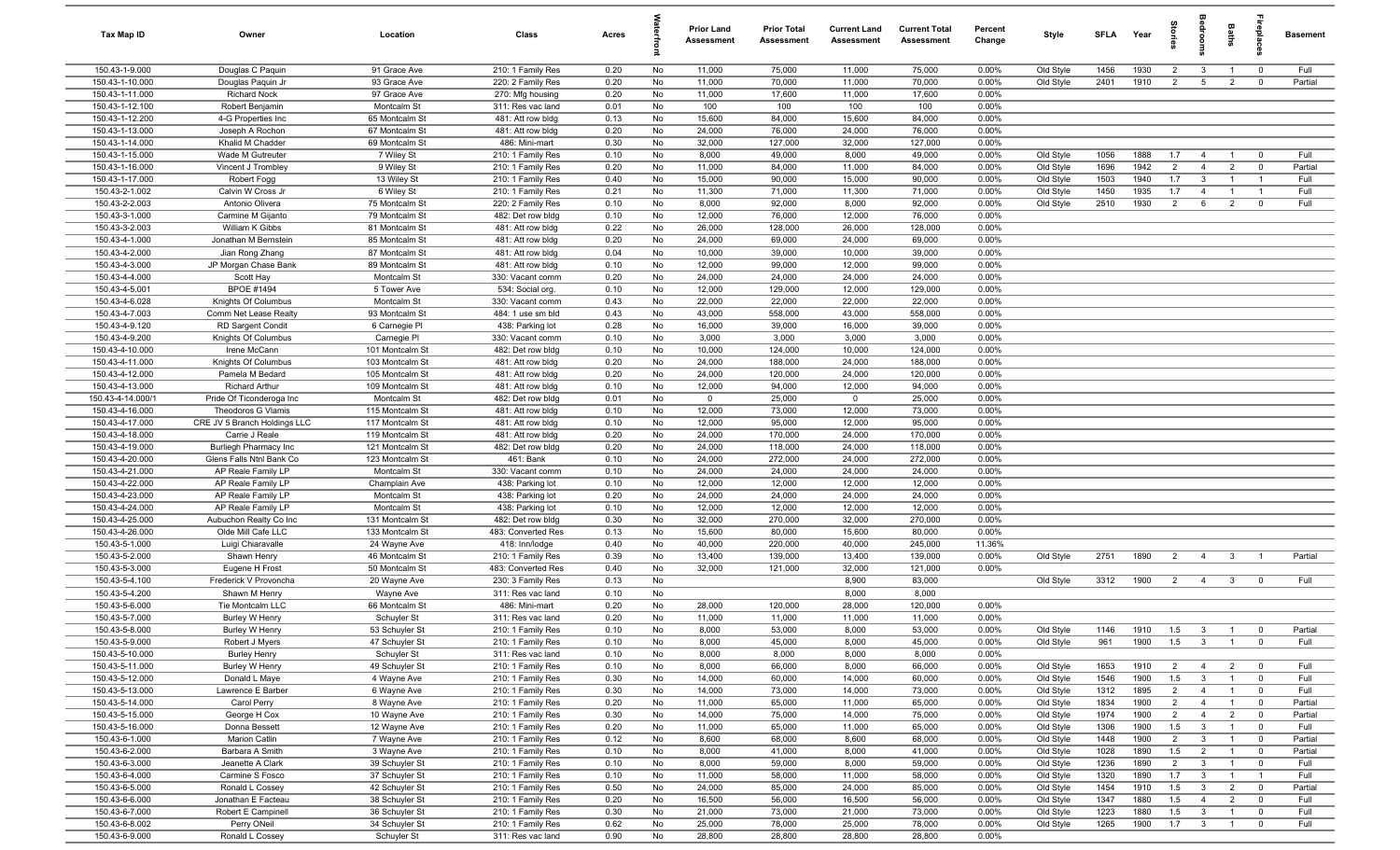| Tax Map ID                         | Owner                                          | Location                                   | Class                                  | Acres        |          | <b>Prior Land</b><br>Assessment | <b>Prior Total</b><br>Assessment | <b>Current Land</b><br>Assessment | <b>Current Total</b><br>Assessment | Percent<br>Change | Style              | <b>SFLA</b> | Year         | tories                | edroo                        | Baths                            | epla                          | <b>Basement</b> |
|------------------------------------|------------------------------------------------|--------------------------------------------|----------------------------------------|--------------|----------|---------------------------------|----------------------------------|-----------------------------------|------------------------------------|-------------------|--------------------|-------------|--------------|-----------------------|------------------------------|----------------------------------|-------------------------------|-----------------|
| 150.43-7-1.000                     | Lance Dixon                                    | 76 Montcalm St                             | 484: 1 use sm bld                      | 0.14         | No       | 16,800                          | 61,000                           | 16,800                            | 61,000                             | 0.00%             |                    |             |              |                       |                              |                                  |                               |                 |
| 150.43-7-2.000                     | Douglas Spaulding                              | 74 Montcalm St                             | 482: Det row bldg                      | 0.50         | No       | 48,000                          | 86,000                           | 48,000                            | 86,000                             | 0.00%             |                    |             |              |                       |                              |                                  |                               |                 |
| 150.43-7-3.004                     | RB Motors Inc                                  | 66 Schuyler St                             | 432: Gas station                       | 0.32         | No       | 30,000                          | 83,000                           | 30,000                            | 83,000                             | 0.00%             |                    |             |              |                       |                              |                                  |                               |                 |
| 150.43-7-4.000                     | RB Motors Inc                                  | 62 Schuyler St                             | 220: 2 Family Res                      | 0.21         | No       | 17,000                          | 80,000                           | 17,000                            | 80,000                             | 0.00%             | Old Style          | 1922        | 1910         | 2                     | $5\overline{5}$              | $\overline{2}$                   | $\Omega$                      | Full            |
| 150.43-7-5.000                     | Archie W Sanders                               | 60 Schuyler St                             | 210: 1 Family Res                      | 0.20         | No       | 16,500                          | 70,000                           | 16,500                            | 70,000                             | 0.00%             | Old Style          | 1564        | 1910         | 1.5                   | $\overline{4}$               | $\overline{2}$                   | $\mathbf{0}$                  | Full            |
| 150.43-7-6.000                     | Rikki-Jeanne Bennett                           | 58 Schuyler St                             | 210: 1 Family Res                      | 0.38         | No       | 22,200                          | 76,000                           | 22,200                            | 76,000                             | 0.00%             | Old Style          | 1127        | 1910         | 1.7                   | $\mathbf{3}$                 | $\overline{1}$                   | $\mathbf 0$                   | Crawl           |
| 150.43-8-1.000<br>150.43-8-2.000   | Evolve Holding Co LLC                          | 84 Montcalm St                             | 484: 1 use sm bld                      | 0.39<br>0.53 | No<br>No | 39,000<br>50,000                | 131,000                          | 39,000<br>50,000                  | 131,000                            | 0.00%<br>0.00%    |                    |             |              |                       |                              |                                  |                               |                 |
| 150.43-8-3.000                     | Keith Wrigley<br>John A Lovett                 | 171 Lake George Ave<br>165 Lake George Ave | 482: Det row bldg<br>210: 1 Family Res | 0.21         | No       | 8,000                           | 285,000<br>61,000                | 8,000                             | 285,000<br>61,000                  | 0.00%             | Old Style          | 1281        | 1910         | 1.7                   | $\overline{3}$               | $\overline{2}$                   | $\overline{0}$                | Partial         |
| 150.43-8-4.000                     | Lester W Bilow                                 | 163 Lake George Ave                        | 210: 1 Family Res                      | 0.28         | No       | 16,100                          | 100,000                          | 16,100                            | 100,000                            | 0.00%             | Colonial           | 1843        | 1900         | 2                     | $\overline{4}$               | $\overline{1}$                   | $\mathbf 0$                   | Crawl           |
| 150.43-8-5.000                     | Audrey M Sandberg                              | 159 Lake George Ave                        | 210: 1 Family Res                      | 0.27         | No       | 15,700                          | 68,000                           | 15,700                            | 68,000                             | 0.00%             | Cape Cod           | 1362        | 1930         | 1.5                   | $\mathbf{3}$                 | $\overline{1}$                   | $\overline{1}$                | Full            |
| 150.43-8-6.000                     | William J Grogan                               | 155 Lake George Ave                        | 210: 1 Family Res                      | 0.13         | No       | 11,000                          | 93,000                           | 11,000                            | 93,000                             | 0.00%             | Old Style          | 1656        | 1919         | $\overline{2}$        | $\overline{\mathbf{3}}$      | $\overline{1}$                   | $\mathbf 0$                   | Full            |
| 150.43-8-7.000                     | Carl R VanHoesen                               | 151 Lake George Ave                        | 210: 1 Family Res                      | 0.10         | No       | 8,000                           | 88,000                           | 8,000                             | 88,000                             | 0.00%             | Old Style          | 1560        | 1919         | 2                     | $\mathbf{3}$                 | $\overline{1}$                   | $\Omega$                      | Full            |
| 150.43-8-8.000                     | Dale Dolbeck                                   | 147 Lake George Ave                        | 210: 1 Family Res                      | 0.10         | No       | 8,000                           | 112,000                          | 8,000                             | 112,000                            | 0.00%             | Old Style          | 2014        | 1919         | $\overline{2}$        | $\overline{4}$               | $\overline{1}$                   | $\mathbf 0$                   | Full            |
| 150.43-8-10.000                    | Theodoros Vlamis                               | 3 Lake George Ave                          | 210: 1 Family Res                      | 0.18         | No       | 10,400                          | 108,000                          | 10,400                            | 108,000                            | 0.00%             | Old Style          | 1932        | 1920         | $\overline{2}$        | $\mathbf{3}$                 | $\overline{2}$                   | $\mathbf 0$                   | Full            |
| 150.43-8-11.000                    | Laurie A Gentles                               | 139 Lake George Ave                        | 210: 1 Family Res                      | 0.20         | No       | 11,000                          | 70,000                           | 11,000                            | 70,000                             | 0.00%             | Old Style          | 1276        | 1900         | 1.7                   | $\overline{\mathbf{3}}$      | $\overline{1}$                   | $\mathbf 0$                   | Partial         |
| 150.43-8-12.000                    | Anthony LaBatore                               | 135 Lake George Ave                        | 210: 1 Family Res                      | 0.20         | No       | 11,000                          | 43,000                           | 11,000                            | 43,000                             | 0.00%             | Old Style          | 800         | 1820         | $\overline{2}$        | $\overline{1}$               | $\mathbf{1}$                     | $\mathbf 0$                   | Crawl           |
| 150.43-9-1.000                     | Jeffrey D VanWert                              | 88 Montcalm St                             | 482: Det row bldg                      | 0.13         | No       | 25,000                          | 215,000                          | 25,000                            | 215,000                            | 0.00%             |                    |             |              |                       |                              |                                  |                               |                 |
| 150.43-9-2.000                     | Kenneth Miller                                 | 92 Montcalm St                             | 482: Det row bldg                      | 0.20         | No       | 24,000                          | 54,000                           | 24,000                            | 54,000                             | 0.00%             |                    |             |              |                       |                              |                                  |                               |                 |
| 150.43-9-3.000                     | Thomas V Valenti                               | 94 Montcalm St                             | 464: Office bldg                       | 0.40         | No       | 40,000                          | 145,000                          | 40,000                            | 145,000                            | 0.00%             |                    |             |              |                       |                              |                                  |                               |                 |
| 150.43-9-4.100                     | Thomas Valenti                                 | 11 Algonkin St                             | 471: Funeral home                      | 0.27         | No       | 30,000                          | 142,000                          | 30,000                            | 142,000                            | 0.00%             |                    |             |              |                       |                              |                                  |                               |                 |
| 150.43-9-4.200                     | Ruth A Granger                                 | 98 Montcalm St                             | 464: Office bldg.                      | 0.23         | No       | 27,000                          | 160,000                          | 27,000                            | 160,000                            | 0.00%             |                    |             |              |                       |                              |                                  |                               |                 |
| 150.43-9-5.000                     | John M Silvestri                               | 102 Montcalm St                            | 483: Converted Res                     | 0.40         | No       | 40,000                          | 135,000                          | 40,000                            | 135,000                            | 0.00%             |                    |             |              |                       |                              |                                  |                               |                 |
| 150.43-9-7.000                     | Paradox Lake Properties LLC                    | 106 Montcalm St                            | 482: Det row bldg                      | 0.10         | No       | 18,000                          | 100,000                          | 18,000                            | 100,000                            | 0.00%             |                    |             |              |                       |                              |                                  |                               |                 |
| 150.43-9-8.000                     | Hacker Boat Company Inc                        | 108 Montcalm St                            | 481: Att row bldg                      | 0.54         | No       | 51,000                          | 151,000                          | 51,000                            | 151,000                            | 0.00%             |                    |             |              |                       |                              |                                  |                               |                 |
| 150.43-9-9.000                     | Howard W Rathbun Jr                            | 110 Montcalm St                            | 481: Att row bldg                      | 0.06         | No       | 10,000                          | 40,000                           | 10,000                            | 40,000                             | 0.00%             |                    |             |              |                       |                              |                                  |                               |                 |
| 150.43-9-10.000                    | <b>Bedard Properties LLC</b>                   | 112 Montcalm St                            | 438: Parking lot                       | 0.25         | No       | 26,000                          | 26,000                           | 26,000                            | 26,000                             | 0.00%             |                    |             |              |                       |                              |                                  |                               |                 |
| 150.43-9-11.000                    | <b>Bedard Properties LLC</b>                   | Montcalm St                                | 438: Parking lot                       | 0.27         | No       | 28,000                          | 28,000                           | 28,000                            | 28,000                             | 0.00%             |                    |             |              |                       |                              |                                  |                               |                 |
| 150.43-9-12.000                    | <b>Charles Eisenberg</b>                       | 116 Montcalm St                            | 482: Det row bldg                      | 0.20         | No       | 24,000                          | 171,000                          | 24,000                            | 171,000                            | 0.00%             |                    |             |              |                       |                              |                                  |                               |                 |
| 150.43-9-13.000<br>150.43-9-17.000 | Kim T Vilardo<br>Cyril J Treadway              | 120 Montcalm St                            | 421: Restaurant<br>482: Det row bldg   | 0.20<br>0.10 | No<br>No | 48,000<br>18,000                | 120,000<br>55,000                | 48,000<br>18,000                  | 120,000<br>55,000                  | 0.00%<br>0.00%    |                    |             |              |                       |                              |                                  |                               |                 |
| 150.43-9-18.000                    |                                                | 165 Champlain Ave                          |                                        | 0.39         | No       | 39,000                          | 168,000                          | 39,000                            | 168,000                            | 0.00%             |                    |             |              |                       |                              |                                  |                               |                 |
| 150.43-9-19.100                    | <b>Bedard Properties LLC</b><br>Michael Porter | Algonkin St<br>19 Algonkin St              | 484: 1 use sm bld<br>210: 1 Family Res | 0.10         | No       | 8,000                           | 64,000                           | 8,000                             | 64,000                             | 0.00%             | Old Style          | 1497        | 1910         | 1.5                   | $\mathbf{3}$                 | $\overline{1}$                   | $\overline{1}$                | Full            |
| 150.43-9-19.200                    | Gloria J Noel                                  | 21 Algonkin St                             | 210: 1 Family Res                      | 0.11         | No       | 8,000                           | 51,000                           | 8,000                             | 51,000                             | 0.00%             | Ranch              | 960         | 2000         | $\mathbf{1}$          | $\mathbf{1}$                 | $\overline{1}$                   | $\mathbf 0$                   | Slab/pier       |
| 150.43-9-20.000                    | Gerald A Williams Jr                           | 17 Algonkin St                             | 210: 1 Family Res                      | 0.20         | No       | 8,000                           | 47,000                           | 8,000                             | 47,000                             | 0.00%             | Old Style          | 1067        | 1880         | 1.5                   | $\mathbf{3}$                 | $\overline{1}$                   | $\overline{0}$                | Crawl           |
| 150.43-9-21.000                    | Diane R Valenti                                | 15 Algonkin St                             | 210: 1 Family Res                      | 0.10         | No       | 8,000                           | 74,000                           | 8,000                             | 74,000                             | 0.00%             | Old Style          | 2856        | 1900         | $\overline{2}$        | $\overline{4}$               | $\overline{2}$                   | $\overline{1}$                | Full            |
| 150.43-9-22.100                    | Bonita L Perry                                 | 6 Dudlyville Dr                            | 210: 1 Family Res                      | 0.03         | No       | 2,400                           | 34,000                           | 2,400                             | 34,000                             | 0.00%             | Old Style          | 1235        | 1880         | 2                     | $\overline{2}$               | $\overline{1}$                   | $\mathbf 0$                   | Partial         |
| 150.43-9-22.200                    | Ruth A Granger                                 | Algonkin St                                | 438: Parking lot                       | 0.03         | No       | 1,800                           | 1,800                            | 1,800                             | 1,800                              | 0.00%             |                    |             |              |                       |                              |                                  |                               |                 |
| 150.43-9-23.000                    | lan T Kelley                                   | 5 Dudlyville Dr                            | 220: 2 Family Res                      | 0.10         | No       | 8,000                           | 43,000                           | 8,000                             | 43,000                             | 0.00%             | Old Style          | 1263        | 1880         | 1.5                   | -4                           | $\overline{2}$                   | $\overline{\mathbf{0}}$       | Partial         |
| 150.43-9-24.000                    | Joseph H Husereau                              | 13 Algonkin St                             | 210: 1 Family Res                      | 0.10         | No       | 8,000                           | 36,000                           | 8,000                             | 36,000                             | 0.00%             | Old Style          | 1244        | 1910         | 1.5                   | $\mathbf{3}$                 | $\overline{1}$                   | $\overline{1}$                | Full            |
| 150.43-9-25.000                    | Robert J Cawley Jr                             | 174 Lake George Ave                        | 482: Det row bldg                      | 0.40         | No       | 48,000                          | 230,000                          | 48,000                            | 230,000                            | 0.00%             |                    |             |              |                       |                              |                                  |                               |                 |
| 150.43-10-1.000                    | Jeff VanWert                                   | Lake George Ave                            | 311: Res vac land                      | 0.50         | No       | 14,000                          | 14,000                           | 14,000                            | 14,000                             | 0.00%             |                    |             |              |                       |                              |                                  |                               |                 |
| 150.43-10-2.000                    | Thomas Valenti                                 | Algonkin St                                | 311: Res vac land                      | 0.30         | No       | 11,200                          | 11,200                           | 11,200                            | 11,200                             | 0.00%             |                    |             |              |                       |                              |                                  |                               |                 |
| 150.43-10-3.000                    | Thomas Valenti                                 | 10 Algonkin St                             | 220: 2 Family Res                      | 0.30         | No       | 11,200                          | 84,000                           | 11,200                            | 84,000                             | 0.00%             | Old Style          | 2244        | 1860         | $\overline{2}$        | $\overline{4}$               | $\overline{2}$                   | $\overline{0}$                | Partial         |
| 150.43-10-4.000                    | <b>Richard G Lidell</b>                        | 12 Algonkin St                             | 210: 1 Family Res                      | 0.30         | No       | 14,000                          | 72,000                           | 14,000                            | 72,000                             | 0.00%             | Old Style          | 1653        | 1890         | $\overline{2}$        | $\mathbf{3}$                 | $\mathbf{1}$                     | $\Omega$                      | Partial         |
| 150.43-10-5.000                    | <b>Robert Norton</b>                           | 18 Algonkin St                             | 210: 1 Family Res                      | 0.30         | No       | 14,000                          | 50,000                           | 14,000                            | 50,000                             | 0.00%             | Old Style          | 1219        | 1880         | 1.5                   | $\mathbf{3}$                 | $\overline{1}$                   | $\overline{\mathbf{0}}$       | Partial         |
| 150.43-10-6.000                    | Stephen Thompson                               | 20 Algonkin St                             | 210: 1 Family Res                      | 0.60         | No       | 16,800                          | 78,000                           | 16,800                            | 78,000                             | 0.00%             | Old Style          | 1847        | 1880         | 1.5                   | $\overline{4}$               | $\overline{2}$                   |                               | Partial         |
| 150.43-10-7.000<br>150.43-10-8.000 | Barbara G Kennon<br>Linda L Turner             | 22 Algonkin St<br>24 Algonkin St           | 210: 1 Family Res                      | 0.20<br>0.20 | No<br>No | 8,800<br>8,800                  | 62,000<br>48,000                 | 8,800<br>8,800                    | 62,000<br>48,000                   | 0.00%<br>0.00%    | Ranch<br>Old Style | 960<br>986  | 1965<br>1880 | $\overline{1}$<br>1.5 | $\mathbf{3}$<br>$\mathbf{1}$ | $\overline{1}$<br>$\overline{1}$ | $\overline{0}$<br>$\mathbf 0$ | Full<br>Partial |
| 150.43-10-9.000                    | Martina Mallette                               | 26 Algonkin St                             | 210: 1 Family Res<br>230: 3 Family Res | 0.10         | No       | 8,000                           | 94,000                           | 8,000                             | 94,000                             | 0.00%             | Old Style          | 4050        | 1900         | 2.5                   | $\overline{7}$               | $\mathbf{3}$                     | $\overline{0}$                | Full            |
| 150.43-10-10.000                   | James Winnie                                   | 30 Algonkin St                             | 210: 1 Family Res                      | 0.10         | No       | 8,000                           | 41,000                           | 8,000                             | 41,000                             | 0.00%             | Old Style          | 1294        | 1900         | $\overline{2}$        | $\overline{3}$               | $\overline{1}$                   | $\mathbf 0$                   | Slab/pier       |
| 150.43-10-11.000                   | Alan L Brown                                   | 161 Champlain Ave                          | 482: Det row bldg                      | 0.10         | No       | 12,000                          | 67,000                           | 12,000                            | 67,000                             | 0.00%             |                    |             |              |                       |                              |                                  |                               |                 |
| 150.43-10-12.000                   | Bank of New York                               | 159 Champlain Ave                          | 220: 2 Family Res                      | 0.09         | No       | 7,200                           | 73,000                           | 7,200                             | 73,000                             | 0.00%             | Old Style          | 2078        | 1900         | $\overline{2}$        | $\overline{4}$               | $\overline{2}$                   | $\overline{\mathbf{0}}$       | Full            |
| 150.43-10-13.000                   | Varonica Mika                                  | 157 Champlain Ave                          | 210: 1 Family Res                      | 0.27         | No       | 13,100                          | 36,000                           | 13,100                            | 36,000                             | 0.00%             | Old Style          | 1644        | 1900         | 1.5                   | $\overline{4}$               | 2                                | $\mathbf 0$                   | Partial         |
| 150.43-10-14.000                   | Abbott Presby                                  | 155 Champlain Ave                          | 411: Apartment                         | 0.20         | No       | 12,000                          | 115,000                          | 12,000                            | 115,000                            | 0.00%             |                    |             |              |                       |                              |                                  |                               |                 |
| 150.43-10-15.000                   | <b>Thomas Malaney</b>                          | 153 Champlain Ave                          | 210: 1 Family Res                      | 0.21         | No       | 11,000                          | 93,000                           | 11,000                            | 93,000                             | 0.00%             | Old Style          | 2240        | 1900         | $\overline{2}$        | $\overline{4}$               | $\overline{1}$                   | $\overline{\mathbf{0}}$       | Partial         |
| 150.43-10-16.000                   | Robert K Elling                                | 149 Champlain Ave                          | 210: 1 Family Res                      | 0.43         | No       | 16,000                          | 118,000                          | 16,000                            | 118,000                            | 0.00%             | Old Style          | 2766        | 1910         | $\overline{2}$        | $\overline{4}$               | $\overline{2}$                   | $\overline{1}$                | Full            |
| 150.43-10-17.000                   | Dawn M Millington                              | 29 Father Jogues PI                        | 210: 1 Family Res                      | 0.30         | No       | 14,000                          | 61,000                           | 14,000                            | 61,000                             | 0.00%             | Old Style          | 1426        | 1900         | $\overline{2}$        | $\overline{\mathbf{3}}$      | $\overline{1}$                   | $\mathbf 0$                   | Full            |
| 150.43-10-18.000                   | William J Brennan Jr                           | 27 Father Jogues PI                        | 411: Apartment                         | 0.30         | No       | 23,000                          | 174,000                          | 23,000                            | 174,000                            | 0.00%             |                    |             |              |                       |                              |                                  |                               |                 |
| 150.43-10-19.000                   | William J Brennan                              | 23 Father Joques Pl                        | 483: Converted Res                     | 0.30         | No       | 23,000                          | 149,000                          | 23,000                            | 149,000                            | 0.00%             |                    |             |              |                       |                              |                                  |                               |                 |
| 150.43-10-20.000                   | Philip Fregon                                  | 19 Father Joques Pl                        | 210: 1 Family Res                      | 0.30         | No       | 14,000                          | 119,000                          | 14,000                            | 119,000                            | 0.00%             | Old Style          | 3318        | 1880         | $\overline{2}$        | $5\overline{)}$              | $\overline{2}$                   |                               | Full            |
| 150.43-10-21.000                   | Dominick J Viscardi                            | 15 Father Jogues PI                        | 483: Converted Res                     | 0.30         | No       | 14,000                          | 71,000                           | 14,000                            | 71,000                             | 0.00%             |                    |             |              |                       |                              |                                  |                               |                 |
| 150.43-10-22.000                   | Leslie R Foshay                                | 13 Father Jogues PI                        | 210: 1 Family Res                      | 0.40         | No       | 15,000                          | 76,000                           | 15,000                            | 76,000                             | 0.00%             | Old Style          | 2168        | 1942         | $\overline{2}$        | $\overline{4}$               | $\overline{2}$                   | $\overline{0}$                | Partial         |
| 150.43-10-23.000                   | Brenda L Moore                                 | 9 Father Jogues PI                         | 210: 1 Family Res                      | 0.10         | No       | 8,000                           | 76,000                           | 8,000                             | 76,000                             | 0.00%             | Old Style          | 1472        | 1900         | 1.7                   | $\overline{\mathbf{3}}$      | $\overline{1}$                   | $\mathbf 0$                   | Full            |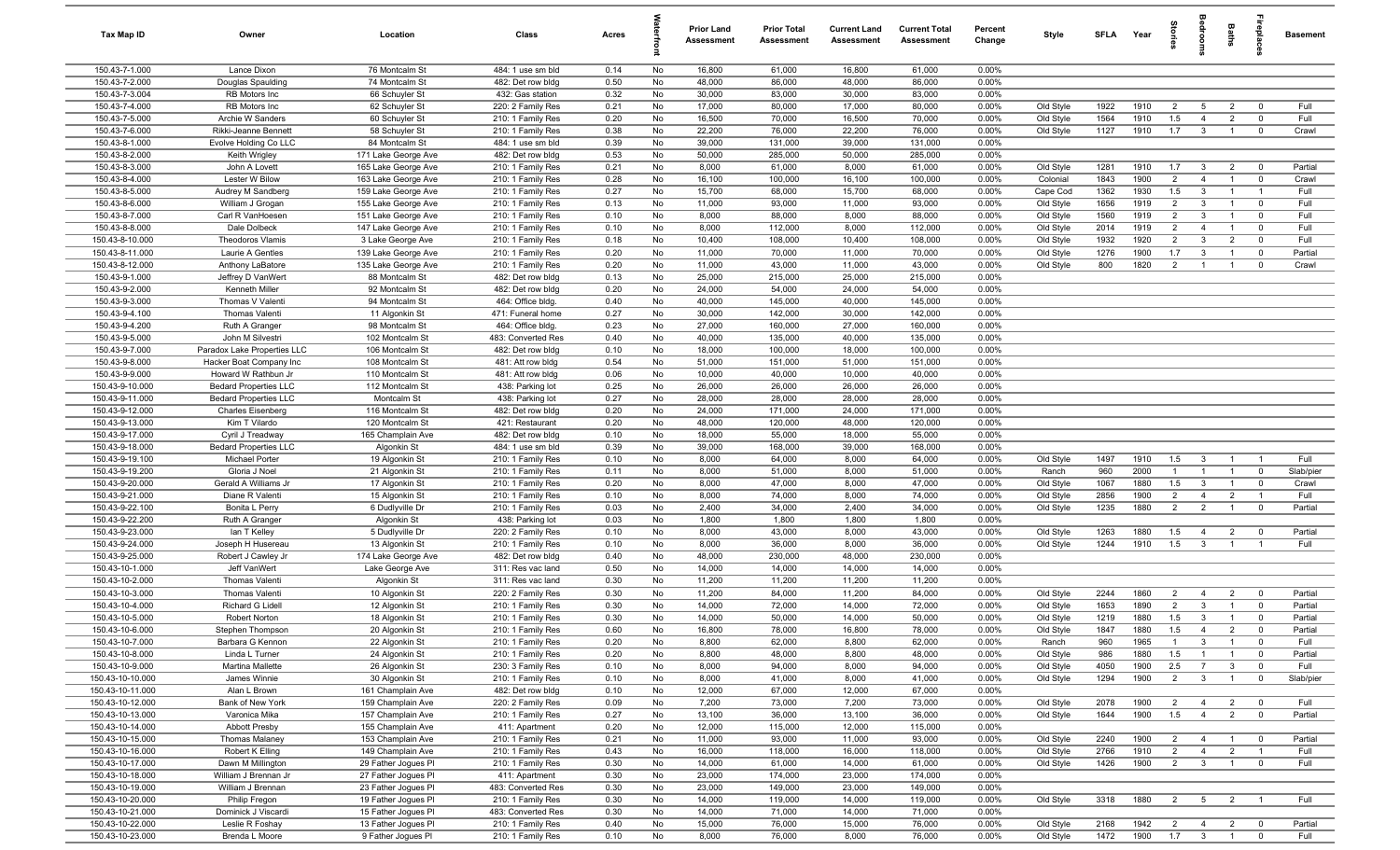| Tax Map ID                           | Owner                                                      | Location                                  | Class                                   | Acres        |          | <b>Prior Land</b><br>Assessment | <b>Prior Total</b><br>Assessment | <b>Current Land</b><br>Assessment | <b>Current Total</b><br><b>Assessment</b> | Percent<br>Change | Style                 | <b>SFLA</b>  | Year         | g                                |                                           | Baths                            | 윤                                         | <b>Basement</b>        |
|--------------------------------------|------------------------------------------------------------|-------------------------------------------|-----------------------------------------|--------------|----------|---------------------------------|----------------------------------|-----------------------------------|-------------------------------------------|-------------------|-----------------------|--------------|--------------|----------------------------------|-------------------------------------------|----------------------------------|-------------------------------------------|------------------------|
| 150.43-10-24.000                     | Gary A Davis                                               | 7 Father Jogues PI                        | 210: 1 Family Res                       | 0.20         | No       | 11,000                          | 69,000                           | 11,000                            | 69,000                                    | 0.00%             | Old Style             | 1430         | 1900         | 1.7                              | $\mathbf{3}$                              | $\overline{1}$                   | $\overline{0}$                            | Full                   |
| 150.43-10-25.000                     | Dominick J Viscardi                                        | 5 Father Joques Pl                        | 210: 1 Family Res                       | 0.50         | No       | 16,000                          | 160,000                          | 16,000                            | 210,000                                   | 31.25%            | Old Style             | 3179         | 1857         | 2                                | $5\overline{5}$                           | $\overline{2}$                   | $\overline{2}$                            | Partial                |
| 150.43-11-1.000                      | Sandri Realty Inc                                          | 128 Montcalm St                           | 432: Gas station                        | 0.30         | No       | 64,000                          | 240,000                          | 64,000                            | 240,000                                   | 0.00%             |                       |              |              |                                  |                                           |                                  |                                           |                        |
| 150.43-11-2.000                      | Sandri Realty Inc                                          | Champlain Ave                             | 438: Parking lot                        | 0.10         | No       | 12,000                          | 12,000                           | 12,000                            | 12,000                                    | 0.00%             |                       |              |              |                                  |                                           |                                  |                                           |                        |
| 150.43-11-3.000                      | Mary A Andrushko                                           | 174 Champlain Ave                         | 481: Att row bldg                       | 0.10         | No       | 12,000                          | 55,000                           | 12,000                            | 55,000                                    | 0.00%             |                       |              |              |                                  |                                           |                                  |                                           |                        |
| 150.43-11-4.000<br>150.43-11-5.000   | <b>KLW LLC</b>                                             | 172 Champlain Ave                         | 481: Att row bldg                       | 0.10         | No       | 15,000                          | 152,000                          | 15,000<br>12,000                  | 152,000                                   | 0.00%<br>0.00%    |                       |              |              |                                  |                                           |                                  |                                           |                        |
| 150.43-11-9.002                      | <b>Harkris Realty Corp</b><br>Francis P Varney             | 170 Champlain Ave<br>41 Treadway St       | 481: Att row bldg<br>210: 1 Family Res  | 0.10<br>0.68 | No<br>No | 12,000<br>17,400                | 117,000<br>115,000               | 17,400                            | 117,000<br>115,000                        | 0.00%             | Ranch                 | 1792         | 1999         | $\overline{1}$                   | $\mathbf{3}$                              | $\overline{2}$                   | $\overline{\mathbf{0}}$                   | Full                   |
| 150.43-11-10.001                     | Noel Trust                                                 | 144 Cannonball Path                       | 210: 1 Family Res                       | 0.13         | No       | 8,900                           | 123,000                          | 8,900                             | 123,000                                   | 0.00%             | Ranch                 | 1030         | 1999         | $\overline{1}$                   | $\overline{2}$                            | $\overline{1}$                   | $\mathbf 0$                               | Slab/pier              |
| 150.43-11-11.000                     | Robert J LaBounty                                          | <b>Treadway St</b>                        | 311: Res vac land                       | 0.30         | No       | 10,500                          | 10,500                           | 10,500                            | 10,500                                    | 0.00%             |                       |              |              |                                  |                                           |                                  |                                           |                        |
| 150.43-11-12.000                     | William Charboneau                                         | 39 Treadway St                            | 210: 1 Family Res                       | 0.10         | No       | 8,000                           | 73,000                           | 8,000                             | 73,000                                    | 0.00%             | Old Style             | 1325         | 1923         | 1.5                              | $\mathbf{3}$                              | $\overline{1}$                   | $\Omega$                                  | Full                   |
| 150.43-11-13.000                     | William Charboneau                                         | Treadway St                               | 312: Vac w/imprv                        | 0.10         | No       | 4,800                           | 4,900                            | 4,800                             | 4,900                                     | 0.00%             |                       |              |              |                                  |                                           |                                  |                                           |                        |
| 150.43-11-14.000                     | William Charboneau                                         | <b>Treadway St</b>                        | 311: Res vac land                       | 0.30         | No       | 7,000                           | 7,000                            | 7,000                             | 7,000                                     | 0.00%             |                       |              |              |                                  |                                           |                                  |                                           |                        |
| 150.43-11-15.000                     | Debbie J Treadway                                          | 19 Treadway St                            | 210: 1 Family Res                       | 0.60         | No       | 16,800                          | 74,000                           | 16,800                            | 74,000                                    | 0.00%             | Old Style             | 1339         | 1900         | $\overline{2}$                   | $\mathbf{3}$                              | $\overline{1}$                   | $\mathbf 0$                               | Full                   |
| 150.43-11-16.000                     | Steven H Burroughs                                         | 17 Treadway St                            | 210: 1 Family Res                       | 0.20         | No       | 11,000                          | 71,000                           | 11,000                            | 71,000                                    | 0.00%             | Old Style             | 1736         | 1900         | 2                                | $5\overline{5}$                           | $\overline{2}$                   | $\mathbf 0$                               | Full                   |
| 150.43-11-17.000                     | Raymond J Burroughs                                        | Treadway St                               | 311: Res vac land                       | 0.40         | No       | 13,500                          | 13,500                           | 13,500                            | 13,500                                    | 0.00%             |                       |              |              |                                  |                                           |                                  |                                           |                        |
| 150.43-11-18.000                     | Jeanne I Nels                                              | 11 Treadway St                            | 210: 1 Family Res                       | 0.30         | No       | 14,000                          | 56,000                           | 14,000                            | 56,000                                    | 0.00%             | Old Style             | 1321         | 1920         | 2                                | $\mathbf{3}$                              | $\overline{1}$                   | $\overline{0}$                            | Partial                |
| 150.43-11-19.000                     | Russell Gallo                                              | 7 Treadway St                             | 210: 1 Family Res                       | 0.20         | No       | 11,000                          | 65,000                           | 11,000                            | 65,000                                    | 0.00%             | Old Style             | 1492         | 1900         | $\overline{2}$                   | $\mathbf{3}$                              | $\overline{1}$                   | $\overline{0}$                            | Partial                |
| 150.43-11-20.000                     | Tonya M Thompson                                           | 194 The Portage                           | 210: 1 Family Res                       | 0.58         | No       | 16,600                          | 84,000                           | 16,600                            | 84,000                                    | 0.00%             | Old Style             | 2548         | 1880         | $\overline{2}$                   | $\overline{4}$                            | $\overline{2}$                   | $\overline{1}$                            | Full                   |
| 150.43-11-21.000                     | Ronald E Donovan                                           | 196 The Portage                           | 210: 1 Family Res                       | 0.20         | No       | 11,000                          | 79,000                           | 11,000                            | 79,000                                    | 0.00%             | Old Style             | 2184         | 1880         | $\overline{2}$                   | $5\overline{5}$                           | $\overline{1}$                   | $\overline{0}$                            | Full                   |
| 150.43-11-22.000                     | Gary K Ward                                                | 200 The Portage                           | 210: 1 Family Res                       | 0.30         | No       | 14,000<br>267,000               | 65,000                           | 14,000                            | 65,000                                    | 0.00%<br>0.00%    | Old Style             | 1568<br>500  | 1886         | $\overline{2}$<br>$\overline{1}$ | $\mathbf{3}$                              | $\overline{1}$                   | $\overline{0}$<br>$\mathbf 0$             | Partial                |
| 150.43-11-25.004<br>150.43-11-25.200 | Parkview At Ticonderoga LLC<br>Parkview At Ticonderoga LLC | 48 Cannonball Path<br>Cannonball Path     | 210: 1 Family Res<br>311: Res vac land  | 5.82<br>0.20 | No<br>No | 200                             | 640,000<br>200                   | 583,000<br>200                    | 640,000<br>200                            | 0.00%             | Ranch                 |              | 1995         |                                  | $\mathbf{1}$                              | $\overline{1}$                   |                                           | Slab/pier              |
| 150.43-11-25.310                     | Parkview At Ticonderoga LLC                                | Cannonball Path                           | 311: Res vac land                       | 0.43         | No       |                                 |                                  | 22,900                            | 22,900                                    |                   |                       |              |              |                                  |                                           |                                  |                                           |                        |
| 150.43-11-25.320                     | Russell Beebe                                              | 154 Cannonball Path                       | 210: 1 Family Res                       | 0.27         | No       |                                 |                                  | 13,100                            | 110,000                                   |                   | Ranch                 | 1044         | 1995         | $\overline{1}$                   | $\overline{2}$                            | $\overline{1}$                   | $\overline{0}$                            | Slab/pier              |
| 150.43-11-26.000                     | Thomas Hanson                                              | 146 Champlain Ave                         | 220: 2 Family Res                       | 1.20         | No       | 20,200                          | 131,000                          | 20,200                            | 131,000                                   | 0.00%             | Old Style             | 3031         | 1890         | $\overline{2}$                   | $5\overline{5}$                           | $\overline{2}$                   | $\mathbf{1}$                              | Full                   |
| 150.43-11-27.000                     | John P Reale                                               | 156 Champlain Ave                         | 220: 2 Family Res                       | 1.10         | No       | 20,100                          | 87,000                           | 20,100                            | 87,000                                    | 0.00%             | Old Style             | 1792         | 1930         | 1.5                              | $5\overline{5}$                           | $\overline{2}$                   | $\mathbf 0$                               | Full                   |
| 150.43-11-28.300                     | Ticonderoga Emergency Squad In                             | Depot St                                  | 311: Res vac land                       | 0.03         | No       | 900                             | 900                              | 900                               | 900                                       | 0.00%             |                       |              |              |                                  |                                           |                                  |                                           |                        |
| 150.43-11-29.001                     | John J Leiper                                              | 148 Cannonball Path                       | 210: 1 Family Res                       | 0.15         | No       | 9,500                           | 124,000                          | 9,500                             | 124,000                                   | 0.00%             | Ranch                 | 1044         | 1995         | $\overline{1}$                   | $\overline{2}$                            | $\overline{1}$                   | $\mathbf 0$                               | Slab/pier              |
| 150.43-11-30.001                     | Frederick K Schlamp                                        | 122 Cannonball Path                       | 210: 1 Family Res                       | 0.10         | No       | 8,000                           | 123,000                          | 8,000                             | 123,000                                   | 0.00%             | Ranch                 | 1030         | 1995         | $\mathbf{1}$                     | $\mathbf{1}$                              | $\overline{1}$                   | $\Omega$                                  | Slab/pier              |
| 150.43-11-31.001                     | Henry B Rowland                                            | 152 Cannonball Path                       | 210: 1 Family Res                       | 0.14         | No       | 9,200                           | 123,000                          | 9,200                             | 123,000                                   | 0.00%             | Ranch                 | 1030         | 1995         | $\mathbf{1}$                     | $\overline{1}$                            | $\overline{1}$                   | $\overline{0}$                            | Slab/pier              |
| 150.43-11-32.001                     | Ruth P Allen                                               | 60 Cannonball Path                        | 210: 1 Family Res                       | 0.08         | No       | 6,400                           | 123,000                          | 6,400                             | 123,000                                   | 0.00%             | Ranch                 | 1030         | 1995         | $\mathbf{1}$                     | $\mathbf{1}$                              | $\overline{1}$                   | $\Omega$                                  | Slab/pier              |
| 150.43-11-33.001                     | Richard F Clark                                            | 56 Cannonball Path                        | 210: 1 Family Res                       | 0.21         | No       | 11,300                          | 124,000                          | 11,300                            | 124,000                                   | 0.00%             | Ranch                 | 1044         | 1995         | $\overline{1}$                   | $\overline{2}$                            | $\overline{1}$                   | $\overline{0}$                            | Slab/pier              |
| 150.43-11-34.001                     | Sarah J Vandersea                                          | 64 Cannonball Path                        | 210: 1 Family Res                       | 0.11         | No       | 8,300                           | 123,000                          | 8,300                             | 123,000                                   | 0.00%             | Ranch                 | 1030         | 1995         | $\overline{1}$                   | $\overline{1}$                            | $\overline{1}$                   | $\overline{0}$                            | Slab/pier              |
| 150.43-11-35.002                     | Doris M Letson                                             | Cannonball Path                           | 210: 1 Family Res                       | 0.11         | No       | 8,300                           | 123,000                          | 8,300                             | 123,000                                   | 0.00%             | Ranch                 | 1030         | 1995         | $\overline{1}$                   | $\overline{1}$                            | $\overline{1}$                   | $\Omega$                                  | Slab/pier              |
| 150.43-11-36.001<br>150.43-11-37.001 | <b>Fowler Family Trust</b><br>Doris L Finn                 | Cannonball Path<br>118 Cannonball Path    | 210: 1 Family Res                       | 0.16<br>0.19 | No<br>No | 9,800<br>10,700                 | 123,000<br>123,000               | 9,800<br>10,700                   | 123,000<br>123,000                        | 0.00%<br>0.00%    | Town House<br>Ranch   | 1030<br>1030 | 1995<br>1995 | $\overline{1}$<br>$\mathbf{1}$   | $\overline{2}$<br>$\overline{1}$          | $\overline{1}$<br>$\overline{1}$ | $^{\circ}$<br>$^{\circ}$                  | Slab/pier<br>Slab/pier |
| 150.43-11-38.000                     | Essex County IDA                                           | 11 Hawkeye Trl                            | 210: 1 Family Res<br>613: College/univ  | 6.84         | No       | 374,000                         | 2,800,000                        | 374,000                           | 2,800,000                                 | 0.00%             |                       |              |              |                                  |                                           |                                  |                                           |                        |
| 150.43-12-1.000                      | Margaret Marotta                                           | 133 Lake George Ave                       | 210: 1 Family Res                       | 0.30         | No       | 14,000                          | 106,000                          | 14,000                            | 106,000                                   | 0.00%             | Old Style             | 1901         | 1920         | $\overline{2}$                   | $\mathbf{3}$                              | $\overline{1}$                   | $\mathbf 0$                               | Full                   |
| 150.43-12-2.000                      | Daniel Dorsett                                             | 131 Lake George Ave                       | 210: 1 Family Res                       | 0.30         | No       | 14,000                          | 110,000                          | 14,000                            | 110,000                                   | 0.00%             | Old Style             | 1901         | 1920         | $\overline{2}$                   | $\mathbf{3}$                              | $\overline{1}$                   | $\mathbf 0$                               | Full                   |
| 150.43-12-3.000                      | Elliot A Shaw                                              | 127 Lake George Ave                       | 210: 1 Family Res                       | 0.30         | No       | 14,000                          | 104,000                          | 14,000                            | 104,000                                   | 0.00%             | Old Style             | 1810         | 1920         | $\overline{2}$                   | $\mathbf{3}$                              | $\overline{1}$                   | $\overline{1}$                            | Full                   |
| 150.43-12-4.000                      | Evan F Glading                                             | 125 Lake George Ave                       | 210: 1 Family Res                       | 0.30         | No       | 14,000                          | 119,000                          | 14,000                            | 119,000                                   | 0.00%             | Old Style             | 2126         | 1920         | $\overline{2}$                   | $\overline{\mathbf{3}}$                   | $\overline{1}$                   | $\overline{0}$                            | Full                   |
| 150.43-12-5.000                      | Steve Arzberger                                            | 121 Lake George Ave                       | 210: 1 Family Res                       | 0.30         | No       | 14,000                          | 122,000                          | 14,000                            | 122,000                                   | 0.00%             | Old Style             | 2174         | 1920         | $\overline{2}$                   | $\mathbf{3}$                              | $\overline{\mathbf{1}}$          | $\Omega$                                  | Full                   |
| 150.43-12-6.000                      | Ernest J Tobin                                             | 117 Lake George Ave                       | 210: 1 Family Res                       | 0.22         | No       | 11,600                          | 122,000                          | 11,600                            | 122,000                                   | 0.00%             | Old Style             | 2256         | 1920         | $\overline{2}$                   | $\overline{4}$                            | $\overline{1}$                   | $\overline{1}$                            | Full                   |
| 150.43-12-7.000                      | Ernest J Tobin                                             | 115 Lake George Ave                       | 210: 1 Family Res                       | 0.78         | No       | 18,200                          | 126,000                          | 18,200                            | 126,000                                   | 0.00%             | Old Style             | 2256         | 1920         | $\overline{2}$                   | 3                                         | $\overline{1}$                   | $\overline{1}$                            | Full                   |
| 150.43-12-8.000                      | Jason C Pressley                                           | 113 Lake George Ave                       | 210: 1 Family Res                       | 0.30         | No       | 14,000                          | 63,000                           | 14,000                            | 63,000                                    | 0.00%             | Old Style             | 1045         | 1900         | 1.5                              | $\overline{\mathbf{3}}$                   | $\overline{1}$                   | $\mathbf 0$                               | Crawl                  |
| 150.43-12-9.000                      | Raymond R Borho                                            | 6 Stanton St                              | 411: Apartment                          | 0.90         | No       | 19,200                          | 134,000                          | 19,200                            | 134,000                                   | 0.00%             |                       |              |              |                                  |                                           |                                  |                                           |                        |
| 150.43-13-1.000                      | Paul D Connery                                             | 2 Father Jogues PI                        | 471: Funeral home                       | 0.20         | No       | 11,000                          | 82,000                           | 11,000                            | 82,000                                    | 0.00%             |                       |              |              |                                  |                                           |                                  |                                           |                        |
| 150.43-13-2.000                      | Paul D Connery                                             | 4 Father Jogues PI                        | 471: Funeral home                       | 0.30         | No       | 14,000                          | 169,000                          | 14,000                            | 169,000                                   | 0.00%             |                       |              |              |                                  |                                           |                                  |                                           |                        |
| 150.43-13-3.000                      | Dennis C Hens                                              | 6 Father Jogues PI                        | 483: Converted Res                      | 0.30         | No       | 14,000                          | 108,000                          | 14,000                            | 108,000                                   | 0.00%             |                       |              |              |                                  |                                           |                                  |                                           |                        |
| 150.43-13-4.000<br>150.43-13-5.000   | Julie LaPointe<br>Leonard C Huntington                     | 8 Father Jogues PI<br>10 Father Jogues PI | 210: 1 Family Res                       | 0.40<br>0.30 | No<br>No | 15,000<br>14,000                | 128,000<br>143,000               | 15,000<br>14,000                  | 128,000<br>143,000                        | 0.00%<br>0.00%    | Colonial<br>Old Style | 3084<br>2539 | 1927<br>1898 | $\overline{2}$<br>2              | $\overline{4}$<br>$\overline{\mathbf{3}}$ | $\overline{2}$<br>$\overline{1}$ | $\overline{\mathbf{3}}$<br>$\overline{1}$ | Partial<br>Full        |
| 150.43-13-6.000                      | Patrick J Carney                                           | 12 Father Jogues PI                       | 210: 1 Family Res<br>483: Converted Res | 0.50         | No       | 16,000                          | 178,000                          | 16,000                            | 178,000                                   | 0.00%             |                       |              |              |                                  |                                           |                                  |                                           |                        |
| 150.43-13-7.000                      | Nevada OConnor                                             | 63 Amherst Ave                            | 210: 1 Family Res                       | 0.20         | No       | 11,000                          | 67,000                           | 11,000                            | 67,000                                    | 0.00%             | Old Style             | 1281         | 1890         | 1.7                              | $\mathbf{3}$                              | $\overline{1}$                   | $\overline{\mathbf{0}}$                   | Partial                |
| 150.43-13-8.000                      | Michael DePaoli                                            | 13 Iroquois St                            | 280: Multiple res                       | 0.20         | No       | 11,000                          | 108,000                          | 11,000                            | 108,000                                   | 0.00%             | Old Style             | 1574         | 1900         | $\overline{2}$                   | $\overline{\mathbf{3}}$                   | $\overline{1}$                   | $\overline{\mathbf{0}}$                   | Full                   |
| 150.43-13-9.000                      | <b>Edward Chappell</b>                                     | 11 Iroquois St                            | 210: 1 Family Res                       | 0.20         | No       | 11,000                          | 50,000                           | 11,000                            | 50,000                                    | 0.00%             | Old Style             | 1144         | 1910         | $\overline{2}$                   | $\mathbf{3}$                              | $\overline{1}$                   | $\overline{\mathbf{0}}$                   | Full                   |
| 150.43-13-10.000                     | Mary K Glazer                                              | 144 Lake George Ave                       | 220: 2 Family Res                       | 0.30         | No       | 14,000                          | 109,000                          | 14,000                            | 109,000                                   | 0.00%             | Old Style             | 2257         | 1930         | $\overline{2}$                   | $5\phantom{.0}$                           | $\overline{\mathbf{3}}$          | $\overline{1}$                            | Full                   |
| 150.43-13-11.000                     | Mary Gallo                                                 | 146 Lake George Ave                       | 220: 2 Family Res                       | 0.30         | No       | 14,000                          | 102,000                          | 14,000                            | 102,000                                   | 0.00%             | Old Style             | 1960         | 1880         | $\overline{2}$                   | $\mathbf{3}$                              | $\overline{2}$                   | $\overline{0}$                            | Full                   |
| 150.43-14-1.000                      | Maria Bagneschi                                            | 138 Lake George Ave                       | 210: 1 Family Res                       | 0.20         | No       | 11,000                          | 64,000                           | 11,000                            | 64,000                                    | 0.00%             | Old Style             | 1414         | 1820         | $\overline{2}$                   | $5\overline{5}$                           | $\overline{1}$                   | $\overline{1}$                            | Partial                |
| 150.43-14-2.000                      | William Crossman                                           | 6 Iroquois St                             | 210: 1 Family Res                       | 0.30         | No       | 14,000                          | 57,000                           | 14,000                            | 57,000                                    | 0.00%             | Old Style             | 1074         | 1900         | 1.5                              | $\mathbf{3}$                              | $\overline{1}$                   | $\mathbf 0$                               | Partial                |
| 150.43-14-3.000                      | Faye H Storer                                              | 6 Holcomb Ave                             | 210: 1 Family Res                       | 0.30         | No       | 14,000                          | 68,000                           | 14,000                            | 68,000                                    | 0.00%             | Old Style             | 1209         | 1900         | 1.5                              | $\overline{2}$                            | $\overline{1}$                   | $\overline{0}$                            | Crawl                  |
| 150.43-14-4.000                      | Robert O Burris                                            | 8 Holcomb Ave                             | 210: 1 Family Res                       | 0.30         | No       | 14,000                          | 54,000                           | 14,000                            | 54,000                                    | 0.00%             | Old Style             | 958          | 1880         | 1.5                              | $\overline{2}$                            | $\overline{1}$                   | $\overline{1}$                            | Partial                |
| 150.43-14-5.000                      | William Trombly                                            | 10 Holcomb Ave                            | 220: 2 Family Res                       | 0.30         | No       | 14,000                          | 98,000                           | 14,000                            | 98,000                                    | 0.00%             | Old Style             | 1984         | 1890         | 1.7                              | $\overline{4}$                            | $\overline{2}$                   | $\overline{0}$                            | Partial                |
| 150.43-14-6.000                      | John K Wade                                                | 14 Holcomb Ave                            | 210: 1 Family Res                       | 0.30         | No       | 14,000                          | 60,000                           | 14,000                            | 60,000                                    | 0.00%             | Old Style             | 1361         | 1900         | $\overline{2}$                   | $\overline{\mathbf{3}}$                   | $\overline{1}$                   | $\mathbf 0$                               | Full                   |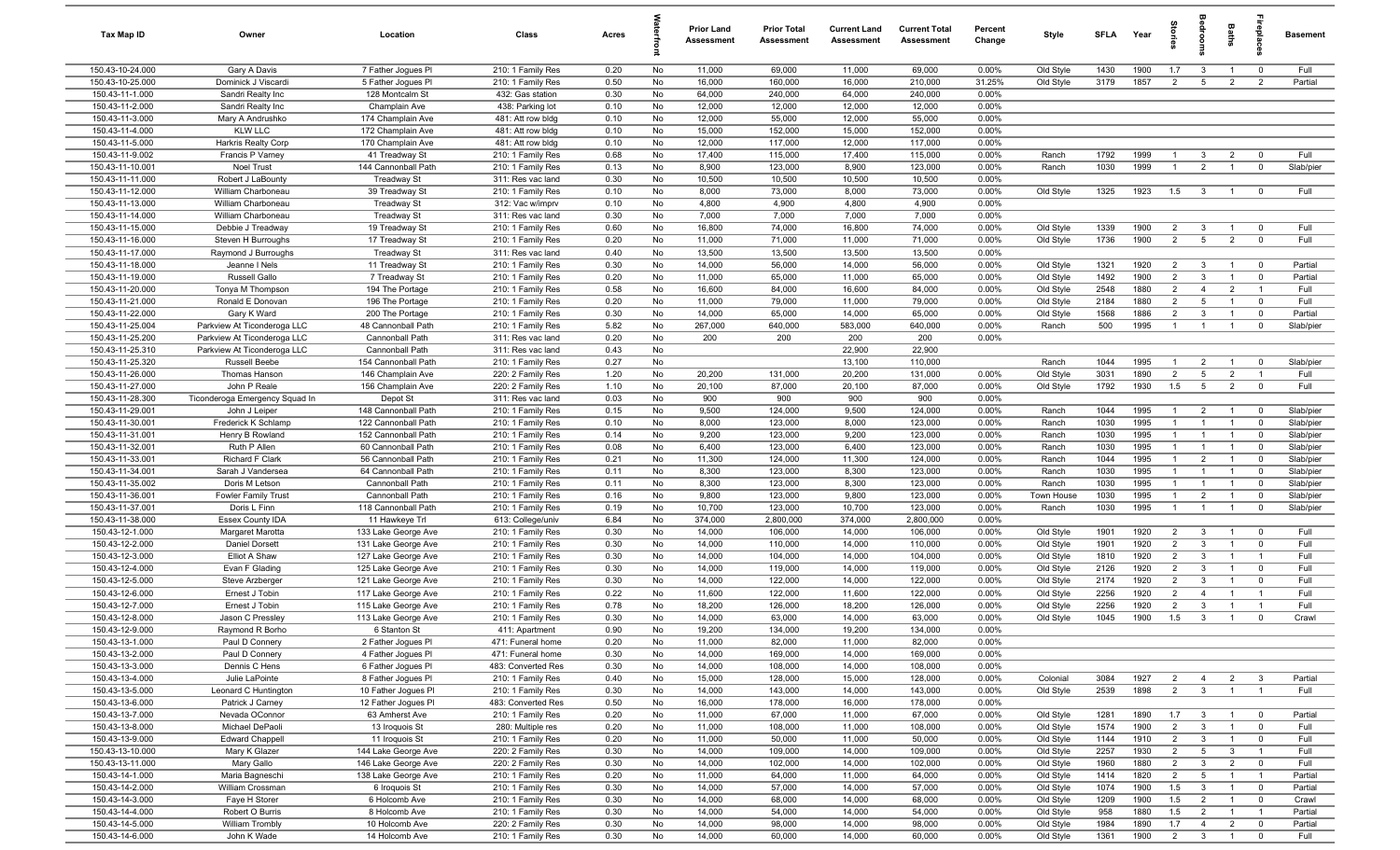| Tax Map ID                           | Owner                                    | Location                              | Class                                  | Acres        |          | <b>Prior Land</b><br>Assessment | <b>Prior Total</b><br>Assessment | <b>Current Land</b><br>Assessment | <b>Current Total</b><br>Assessment | Percent<br>Change | Style                  | SFLA         | Year         | Ŝ                                | groom                          | Baths                          |                                  | <b>Basement</b> |
|--------------------------------------|------------------------------------------|---------------------------------------|----------------------------------------|--------------|----------|---------------------------------|----------------------------------|-----------------------------------|------------------------------------|-------------------|------------------------|--------------|--------------|----------------------------------|--------------------------------|--------------------------------|----------------------------------|-----------------|
| 150.43-14-7.000                      | Michael Andersen                         | 16 Holcomb Ave                        | 210: 1 Family Res                      | 0.30         | No       | 14,000                          | 97,000                           | 14,000                            | 97,000                             | $0.00\%$          | Old Style              | 1888         | 1906         | $\overline{2}$                   | $\overline{4}$                 | $\overline{1}$                 | $\overline{0}$                   | Full            |
| 150.43-14-8.000                      | Joan Charboneau                          | 18 Holcomb Ave                        | 210: 1 Family Res                      | 0.13         | No       | 8,900                           | 62,000                           | 8,900                             | 62,000                             | 0.00%             | Old Style              | 1167         | 1890         | 1.7                              | $\mathbf{3}$                   | $\overline{1}$                 | $\overline{0}$                   | Full            |
| 150.43-14-9.000                      | Paul A LaRock                            | 20 Holcomb Ave                        | 210: 1 Family Res                      | 0.10         | No       | 8,000                           | 48,000                           | 8,000                             | 48,000                             | 0.00%             | Old Style              | 977          | 1880         | 1.5                              | $\mathbf{3}$                   | $\overline{1}$                 | $\mathbf 0$                      | Full            |
| 150.43-14-10.001                     | Dennis Henthorn                          | 136 Lake George Ave                   | 210: 1 Family Res                      | 0.20         | No       | 11,000                          | 64,000                           | 11,000                            | 64,000                             | 0.00%             | Old Style              | 1090         | 1900         | 1.5                              | $\mathbf{3}$                   | -1                             | $\mathbf 0$                      | Full            |
| 150.43-14-11.002                     | John W Bartlett                          | 22 Holcomb Ave                        | 210: 1 Family Res                      | 0.19         | No       | 10,700                          | 48,000                           | 10,700                            | 48,000                             | 0.00%             | Old Style              | 997          | 1900         | 1.5                              | $\overline{2}$                 |                                | $\overline{1}$                   | Full            |
| 150.43-14-12.000                     | Dean A Nadeau                            | 24 Holcomb Ave                        | 210: 1 Family Res                      | 0.30         | No       | 14,000                          | 64,000                           | 14,000                            | 64,000                             | 0.00%             | Old Style              | 1467         | 1890         | $\overline{2}$                   | $\mathbf{3}$                   |                                | $^{\circ}$                       | Full            |
| 150.43-14-13.000                     | <b>Bernard Schlogl</b>                   | 114 Lake George Ave                   | 210: 1 Family Res                      | 0.34         | No       | 14,400                          | 83,000                           | 14,400                            | 83,000                             | 0.00%             | Old Style              | 1848         | 1900         | $\overline{2}$                   | $\overline{4}$                 |                                | $^{\circ}$                       | Full            |
| 150.43-14-14.000                     | David E Rudgers                          | 118 Lake George Ave                   | 210: 1 Family Res                      | 0.50         | No       | 16,000                          | 86,000                           | 16,000                            | 86,000                             | 0.00%             | Old Style              | 1962         | 1880         | $\overline{2}$                   | $\overline{4}$                 | $\overline{2}$                 | $\mathbf 0$                      | Full            |
| 150.43-14-15.000                     | John Woodard Jr                          | 120 Lake George Ave                   | 210: 1 Family Res                      | 0.29         | No       | 13,700                          | 46,000                           | 13,700                            | 46,000                             | 0.00%             | Manufactured           | 1152         | 1996         | $\overline{1}$                   | $\mathbf{3}$                   | $\overline{2}$                 | $\mathbf 0$                      | Slab/pier       |
| 150.43-14-16.000                     | Robert J LaBounty                        | 124 Lake George Ave                   | 210: 1 Family Res                      | 0.13         | No       | 8,900                           | 40,000                           | 8,900                             | 40,000                             | 0.00%             | Old Style              | 913          | 1900         | 1.5                              | $\overline{2}$                 | $\overline{1}$                 | $\overline{0}$                   | Partial         |
| 150.43-14-17.000                     | Reeves E Gijanto                         | 126 Lake George Ave                   | 220: 2 Family Res                      | 0.13         | No       | 8,900                           | 66,000                           | 8,900                             | 66,000                             | 0.00%             | Old Style              | 2260         | 1900         | $\overline{2}$                   | $\overline{4}$                 | $\overline{2}$                 | $\overline{0}$                   | Full<br>Full    |
| 150.43-14-18.000                     | John Duross                              | 128 Lake George Ave                   | 220: 2 Family Res                      | 0.52         | No       | 16,200                          | 112,000                          | 16,200                            | 112,000                            | 0.00%             | Old Style              | 3320         | 1900         | 2.5                              | 6                              | 3<br>$\overline{2}$            | $\mathbf 0$                      |                 |
| 150.43-14-19.000<br>150.43-15-1.000  | Donald Gijanto<br><b>Francis Wendell</b> | 132 Lake George Ave<br>16 Iroquois St | 210: 1 Family Res<br>210: 1 Family Res | 0.30<br>0.20 | No<br>No | 14,000<br>11,000                | 79,000<br>58,000                 | 14,000<br>11,000                  | 79,000<br>58,000                   | 0.00%<br>0.00%    | Old Style<br>Old Style | 1615<br>1284 | 1900<br>1890 | 1.5<br>1.5                       | $\overline{4}$<br>$\mathbf{3}$ | $\overline{1}$                 | $\mathbf 0$<br>$\overline{1}$    | Full<br>Full    |
| 150.43-15-2.000                      | Mark D Wendell                           | 18 Iroquois St                        | 210: 1 Family Res                      | 0.10         | No       | 8,000                           | 65,000                           | 8,000                             | 65,000                             | 0.00%             | Old Style              | 1483         | 1880         | $\overline{2}$                   | $\mathbf{3}$                   | $\mathbf{1}$                   | $\mathbf 0$                      | Full            |
| 150.43-15-3.000                      | Frank R Bangma Jr                        | 57 Amherst Ave                        | 210: 1 Family Res                      | 0.20         | No       | 11,000                          | 75,000                           | 11,000                            | 75,000                             | 0.00%             | Old Style              | 1748         | 1880         | $\overline{2}$                   | $\mathbf{3}$                   | $\mathbf{1}$                   | $\mathbf 0$                      | Full            |
| 150.43-15-4.000                      | Chad S Brown                             | 53 Amherst Ave                        | 210: 1 Family Res                      | 0.26         | No       | 12,800                          | 69,000                           | 12,800                            | 69,000                             | 0.00%             | Old Style              | 1586         | 1880         | $\overline{2}$                   | $\overline{4}$                 |                                | $\mathbf 0$                      | Full            |
| 150.43-15-6.000                      | William W Barnhart                       | 49 Amherst Ave                        | 210: 1 Family Res                      | 0.40         | No       | 15,000                          | 106,000                          | 15,000                            | 106,000                            | 0.00%             | Old Style              | 2545         | 1919         | $\overline{2}$                   | 5                              |                                | $\overline{1}$                   | Full            |
| 150.43-15-7.000                      | John P Blanchard                         | 45 Amherst Ave                        | 210: 1 Family Res                      | 0.20         | No       | 11,000                          | 68,000                           | 11,000                            | 68,000                             | 0.00%             | Old Style              | 1586         | 1900         | $\overline{2}$                   | $\overline{4}$                 |                                | $^{\circ}$                       | Full            |
| 150.43-15-8.000                      | PHH Mortgage Corp                        | 43 Amherst Ave                        | 210: 1 Family Res                      | 0.20         | No       | 11,000                          | 70,000                           | 11,000                            | 70,000                             | 0.00%             | Old Style              | 1652         | 1890         | $\overline{2}$                   | $\overline{4}$                 | $\overline{2}$                 | $\mathbf 0$                      | Full            |
| 150.43-15-9.000                      | Gary Rich                                | 41 Amherst Ave                        | 230: 3 Family Res                      | 0.30         | No       | 14,000                          | 126,000                          | 14,000                            | 126,000                            | 0.00%             | Old Style              | 1719         | 1900         | $\overline{2}$                   | $\overline{4}$                 | 3                              | $\mathbf 0$                      | Full            |
| 150.43-15-10.000                     | Jodi L Auborn                            | 39 Amherst Ave                        | 210: 1 Family Res                      | 0.20         | No       | 11,000                          | 38,000                           | 11,000                            | 45,000                             | 18.42%            | Bungalow               | 700          | 1930         | $\overline{1}$                   | $\overline{1}$                 | $\overline{1}$                 | $\overline{1}$                   | Full            |
| 150.43-15-11.000                     | William D Quinn Jr                       | 37 Amherst Ave                        | 220: 2 Family Res                      | 0.20         | No       | 11,000                          | 78,000                           | 11,000                            | 78,000                             | 0.00%             | Old Style              | 1830         | 1890         | 2                                | $\overline{4}$                 | $\overline{2}$                 | $\mathbf 0$                      | Full            |
| 150.43-15-12.000                     | Pamela M Dattilio                        | 23 Holcomb Ave                        | 210: 1 Family Res                      | 0.20         | No       | 11,000                          | 67,000                           | 11,000                            | 67,000                             | 0.00%             | Old Style              | 1524         | 1920         | 1.7                              | $\mathbf{3}$                   | $\overline{2}$                 | $\mathbf 0$                      | Full            |
| 150.43-15-13.000                     | Heather A Alkinburgh                     | 19 Holcomb Ave                        | 210: 1 Family Res                      | 0.10         | No       | 8,000                           | 94,000                           | 8,000                             | 94,000                             | 0.00%             | Old Style              | 1680         | 1900         | $\overline{2}$                   | $\overline{4}$                 | $\overline{2}$                 | $\mathbf 0$                      | Full            |
| 150.43-15-14.100                     | William Trombley                         | Holcomb Ave                           | 311: Res vac land                      | 0.15         | No       | 11,000                          | 11,000                           | 11,000                            | 11,000                             | 0.00%             |                        |              |              |                                  |                                |                                |                                  |                 |
| 150.43-15-14.200                     | <b>Beth Wright</b>                       | Holcomb Ave                           | 210: 1 Family Res                      | 0.20         | No       | 9,500                           | 63,000                           | 9,500                             | 63,000                             | 0.00%             | Manufactured           | 1512         | 2001         | $\overline{1}$                   | $\mathbf{3}$                   | $\overline{2}$                 | $\mathbf 0$                      | Slab/pier       |
| 150.43-15-15.002                     | Raymond D Hebert                         | 15 Holcomb Ave                        | 210: 1 Family Res                      | 0.11         | No       | 8,300                           | 73,000                           | 8,300                             | 73,000                             | 0.00%             | Old Style              | 1334         | 1890         | $\overline{2}$                   | $\overline{2}$                 |                                | $\mathbf 0$                      | Full            |
| 150.43-15-16.000                     | Francis T Wendell                        | 13 Holcomb Ave                        | 210: 1 Family Res                      | 0.10         | No       | 8,000                           | 44,000                           | 8,000                             | 44,000                             | 0.00%             | Old Style              | 785          | 1913         | 1.5                              | $\mathbf{3}$                   | $\overline{1}$                 | $\overline{1}$                   | Crawl           |
| 150.43-16-2.000                      | Lorna G Shelton                          | 143 Champlain Ave                     | 411: Apartment                         | 0.30         | No       | 18,000                          | 136,000                          | 18,000                            | 136,000                            | 0.00%             |                        |              |              |                                  |                                |                                |                                  |                 |
| 150.43-16-3.000                      | George LaPointe                          | 141 Champlain Ave                     | 210: 1 Family Res                      | 0.30         | No       | 14,000                          | 80,000                           | 14,000                            | 80,000                             | 0.00%             | Old Style              | 1820         | 1930         | 1.5                              | $\mathbf{3}$                   | $\overline{1}$                 | $\overline{1}$                   | Full            |
| 150.43-16-4.000                      | Thomas F Burleigh                        | 135 Champlain Ave                     | 210: 1 Family Res                      | 0.90         | No       | 19,200                          | 117,000                          | 19,200                            | 117,000                            | 0.00%             | Old Style              | 3794         | 1900         | $\overline{2}$                   | 8                              | 3                              | $\overline{2}$                   | Full            |
| 150.43-16-5.000/1                    | Episcopal Church                         | 308 Amherst Ave                       | 210: 1 Family Res                      | 0.01         | No       | $\mathbf 0$                     | 107,000                          | $\mathbf 0$                       | 107,000                            | 0.00%             | Old Style              | 2210         | 1900         | $\overline{2}$                   | $\overline{4}$                 | $\overline{2}$                 | $\mathbf 0$                      | Full            |
| 150.43-16-7.000                      | Susan E Barber                           | 117 Champlain Ave                     | 210: 1 Family Res                      | 1.20         | No       | 20,200                          | 169,000                          | 20,200                            | 169,000                            | 0.00%             | Old Style              | 2830         | 1891         | $\overline{2}$                   | $\overline{4}$                 | $\overline{2}$                 | $\mathbf 0$                      | Full            |
| 150.43-16-9.000                      | Ruth Eaton                               | 111 Champlain Ave                     | 210: 1 Family Res                      | 0.20         | No       | 11,000                          | 72,000                           | 11,000                            | 72,000                             | 0.00%             | Old Style              | 1769         | 1900         | $\overline{2}$                   | $\mathbf{3}$                   | $\overline{1}$                 | $\overline{0}$                   | Full            |
| 150.43-16-10.000                     | Michael P Rogers                         | 109 Champlain Ave                     | 210: 1 Family Res                      | 0.40         | No       | 15,000                          | 106,000                          | 15,000                            | 106,000                            | 0.00%             | Old Style              | 2436         | 1840         | $\overline{2}$                   | $\mathbf{3}$                   | $\overline{2}$                 | $\overline{1}$                   | Partial         |
| 150.43-16-11.000                     | Evelyn R Bush                            | 36 Amherst Ave                        | 210: 1 Family Res                      | 0.50         | No       | 16,000                          | 100,000                          | 16,000                            | 100,000                            | 0.00%             | Old Style              | 2312         | 1933         | 2                                | $\overline{4}$                 | $\overline{1}$                 | $\mathbf 0$                      | Full            |
| 150.43-16-12.000                     | Mark McIntyre                            | 40 Amherst Ave                        | 210: 1 Family Res                      | 0.40         | No       | 15,000                          | 136,000                          | 15,000                            | 136,000                            | 0.00%             | Old Style              | 2294         | 1919         | $\overline{2}$                   | $\overline{4}$                 | $\overline{2}$                 | $\overline{1}$                   | Full            |
| 150.43-16-13.000                     | Fay H Clemons                            | 42 Amherst Ave                        | 210: 1 Family Res                      | 0.30         | No       | 14,000                          | 116,000                          | 14,000                            | 116,000<br>126,000                 | 0.00%             | Old Style              | 2149         | 1919<br>1921 | $\overline{2}$                   | $\mathbf{3}$<br>$\overline{4}$ | $\mathbf{1}$                   | $\overline{1}$<br>$\overline{1}$ | Full<br>Full    |
| 150.43-16-14.000<br>150.43-16-15.000 | Robert Donohue                           | 44 Amherst Ave                        | 210: 1 Family Res                      | 0.23<br>0.90 | No<br>No | 11,900<br>19,200                | 126,000<br>128,000               | 11,900<br>19,200                  | 128,000                            | 0.00%<br>0.00%    | Old Style<br>Old Style | 2246<br>2527 | 1919         | $\overline{2}$<br>$\overline{2}$ | $\overline{4}$                 | $\mathbf{1}$<br>$\overline{2}$ | $\mathbf 0$                      | Full            |
| 150.43-16-16.000                     | Anne Charboneau<br>Paul R Dixon Jr       | 46 Amherst Ave<br>54 Amherst Ave      | 210: 1 Family Res<br>210: 1 Family Res | 0.30         | No       | 14,000                          | 121,000                          | 14,000                            | 121,000                            | 0.00%             | Old Style              | 2788         | 1883         | 1.7                              | 5                              | $\overline{2}$                 | $\overline{2}$                   | Partial         |
| 150.43-17-2.000                      | Leslie R Foshay                          | 110 Champlain Ave                     | 220: 2 Family Res                      | 0.50         | No       | 16,000                          | 85,000                           | 16,000                            | 85,000                             | 0.00%             | Old Style              | 3974         | 1890         | 2.5                              | 8                              | 3                              | $\mathbf 0$                      | Full            |
| 150.43-17-3.000                      | Kelly E Wright                           | 181 The Portage                       | 220: 2 Family Res                      | 0.30         | No       | 14,000                          | 112,000                          | 14,000                            | 112,000                            | 0.00%             | Old Style              | 3044         | 1880         | $\overline{2}$                   | 6                              | $\mathbf{3}$                   | $\overline{1}$                   | Full            |
| 150.43-17-4.000                      | Leslie R Foshay                          | 186 The Portage                       | 411: Apartment                         | 0.30         | No       | 14,000                          | 92,000                           | 14,000                            | 92,000                             | 0.00%             |                        |              |              |                                  |                                |                                |                                  |                 |
| 150.43-17-5.000                      | Daniel R Cross                           | 180 The Portage                       | 210: 1 Family Res                      | 0.50         | No       | 16,000                          | 119,000                          | 16,000                            | 119,000                            | 0.00%             | Old Style              | 2761         | 1890         | $\overline{2}$                   | $\overline{4}$                 |                                |                                  | Full            |
| 150.43-17-6.000                      | Joseph W Liddell                         | 10 Treadway St                        | 210: 1 Family Res                      | 0.30         | No       | 14,000                          | 51,000                           | 14,000                            | 51,000                             | 0.00%             | Old Style              | 1478         | 1900         | $\overline{2}$                   | 3                              | $\overline{2}$                 |                                  | Full            |
| 150.43-17-7.000                      | Lawrence E Trudeau                       | 12 Treadway St                        | 220: 2 Family Res                      | 0.30         | No       | 14,000                          | 90,000                           | 14,000                            | 90,000                             | 0.00%             | Old Style              | 2640         | 1890         | $\overline{2}$                   | 6                              | $\overline{2}$                 | $\mathbf 0$                      | Full            |
| 150.43-17-8.000                      | Jacqueline A Porth                       | 16 Treadway St                        | 210: 1 Family Res                      | 0.20         | No       | 11,000                          | 89,000                           | 11,000                            | 89,000                             | 0.00%             | Old Style              | 1584         | 1915         | $\overline{2}$                   | $\overline{4}$                 | $\overline{1}$                 | $\overline{0}$                   | Partial         |
| 150.43-17-9.000                      | Maria E Berube                           | 18 Treadway St                        | 210: 1 Family Res                      | 0.30         | No       | 14,000                          | 40,000                           | 14,000                            | 40,000                             | 0.00%             | Cottage                | 657          | 1920         | $\overline{1}$                   | $\overline{2}$                 | $\mathbf{1}$                   | $\mathbf 0$                      | Full            |
| 150.43-17-10.100                     | David G Bechard                          | Treadway St                           | 311: Res vac land                      | 0.35         | No       | 15,500                          | 15,500                           | 2,500                             | 2,500                              | $-83.87%$         |                        |              |              |                                  |                                |                                |                                  |                 |
| 150.43-17-10.200                     | David A Bechard Sr                       | 20 Treadway St                        | 210: 1 Family Res                      | 0.45         | No       | 14,500                          | 58,000                           | 14,500                            | 71,000                             | 22.41%            | Bungalow               | 875          | 1940         | $\overline{1}$                   | $\overline{2}$                 | $\overline{1}$                 | $\mathbf 0$                      | Full            |
| 150.43-17-11.000                     | Pauline C Bechard                        | 30 Treadway St                        | 210: 1 Family Res                      | 0.70         | No       | 17,600                          | 96,000                           | 17,600                            | 96,000                             | 0.00%             | Old Style              | 1564         | 1920         | 1.5                              | $\mathbf{3}$                   | $\overline{2}$                 | $\overline{0}$                   | Full            |
| 150.43-17-12.000                     | Newton J Brown                           | 32 Treadway St                        | 210: 1 Family Res                      | 0.20         | No       | 11,000                          | 62,000                           | 11,000                            | 62,000                             | 0.00%             | Old Style              | 1287         | 1890         | $\overline{2}$                   | $\mathbf{3}$                   |                                | $\mathbf 0$                      | Full            |
| 150.43-17-13.000                     | Earl F Barber                            | 34 Treadway St                        | 210: 1 Family Res                      | 0.20         | No       | 11,000                          | 63,000                           | 11,000                            | 63,000                             | 0.00%             | Old Style              | 1134         | 1890         | $\overline{2}$                   | $\mathbf{3}$                   | $\mathbf{1}$                   | $\mathbf 0$                      | Full            |
| 150.43-17-14.000                     | Gary L Barber                            | 36 Treadway St                        | 210: 1 Family Res                      | 0.20         | No       | 11,000                          | 54,000                           | 11,000                            | 54,000                             | 0.00%             | Old Style              | 1040         | 1890         | $\overline{2}$                   | $\mathbf{3}$                   |                                | $\mathbf 0$                      | Full            |
| 150.43-17-15.000                     | Mark E Fosco                             | 42 Treadway St                        | 210: 1 Family Res                      | 0.10         | No       | 8,000                           | 51,000                           | 8,000                             | 51,000                             | 0.00%             | Old Style              | 1176         | 1900         | 1.7                              | $\overline{4}$                 | $\overline{2}$                 | $\mathbf 0$                      | Full            |
| 150.44-1-1.000                       | James Mingo                              | 202 Montcalm St                       | 210: 1 Family Res                      | 0.16         | No       | 9,800                           | 48,000                           | 9,800                             | 48,000                             | 0.00%             | Old Style              | 897          | 1900         | 1.5                              | $\overline{2}$                 | $\overline{1}$                 | $\mathbf 0$                      | Crawl           |
| 150.44-1-2.000                       | John St Andrews                          | 204 Montcalm St                       | 210: 1 Family Res                      | 0.10         | No       | 8,000                           | 43,000                           | 8,000                             | 43,000                             | 0.00%             | Old Style              | 1012         | 1889         | 1.5                              | $\mathbf{3}$                   | $\overline{2}$                 | $\overline{\mathbf{0}}$          | Crawl           |
| 150.44-1-3.000                       | James Russell                            | 208 Montcalm St                       | 210: 1 Family Res                      | 0.12         | No       | 8,000                           | 42,000                           | 8,000                             | 42,000                             | 0.00%             | Old Style              | 791          | 1900         | 1.5                              | $\overline{2}$                 | $\overline{1}$                 | $\overline{0}$                   | Crawl           |
| 150.44-1-4.000                       | Leo G Fuller Jr                          | 212 Montcalm St                       | 210: 1 Family Res                      | 0.60         | No       | 16,800                          | 78,000                           | 16,800                            | 78,000                             | 0.00%             | Old Style              | 1447         | 1940         | 1.7                              | $\overline{4}$                 | $\overline{1}$                 | $\overline{0}$                   | Full            |
| 150.44-1-5.000                       | Leo D Fuller Jr                          | 107 Cossey St                         | 311: Res vac land                      | 0.40         | No       | 15,000                          | 15,000                           | 15,000                            | 15,000                             | 0.00%             |                        |              |              |                                  |                                |                                |                                  |                 |
| 150.44-1-6.000                       | Richard E Slater Jr                      | 105 Cossey St                         | 210: 1 Family Res                      | 0.60         | No       | 16,800                          | 50,000                           | 16,800                            | 50,000                             | 0.00%             | Old Style              | 1302         | 1900         | 1.5                              | $\overline{4}$                 | $\overline{1}$                 | $\mathbf 0$                      | Partial         |
| 150.44-1-7.000                       | <b>Grant Manning</b>                     | 34 Overlook Dr                        | 210: 1 Family Res                      | 0.30         | No       | 14,000                          | 51,000                           | 14,000                            | 51,000                             | 0.00%             | Old Style              | 1081         | 1940         | 1.5                              | $\overline{\mathbf{3}}$        | $\overline{1}$                 | $\mathbf 0$                      | Full            |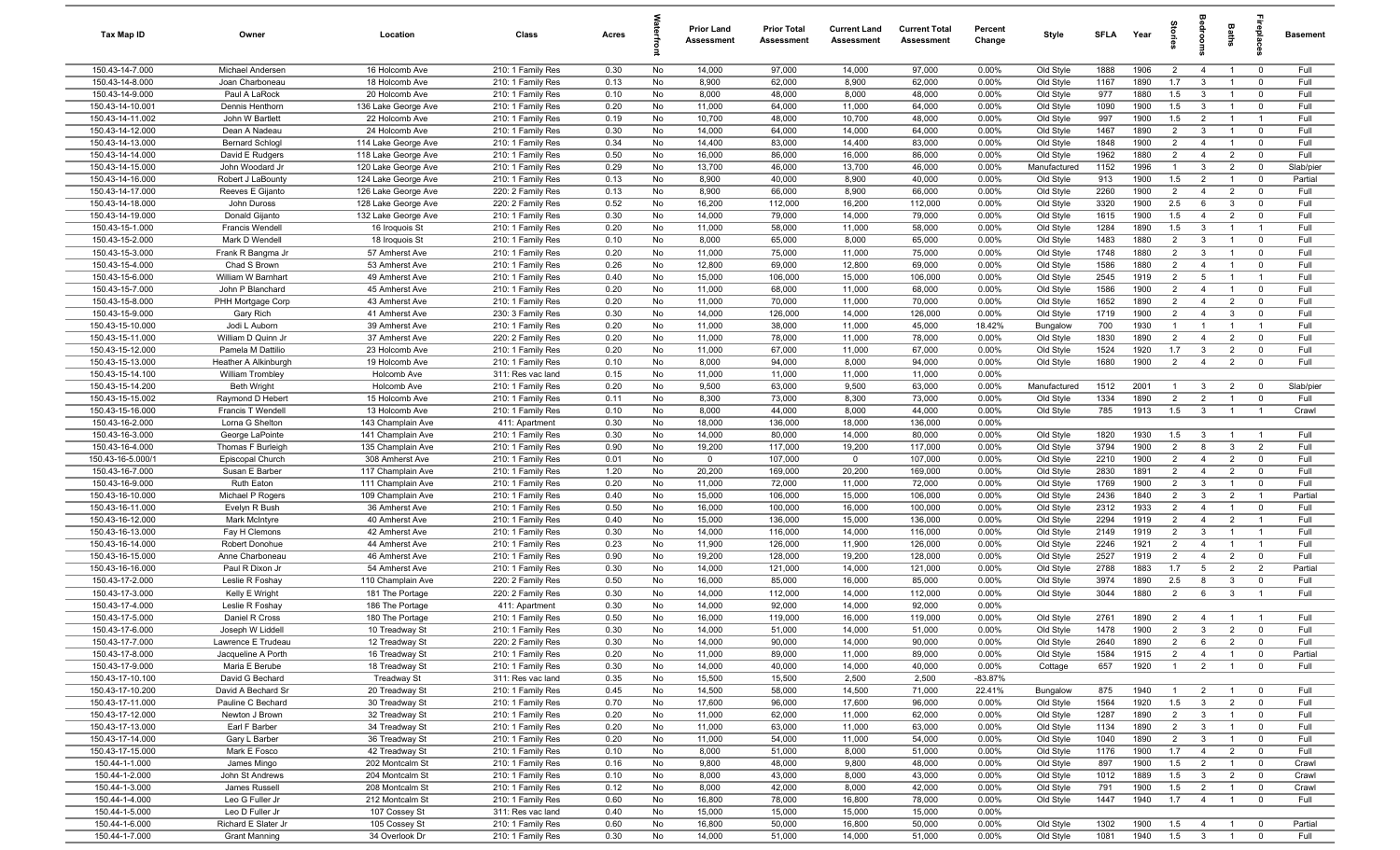| Tax Map ID                         | Owner                                           | Location                     | Class                                  | Acres        |          | <b>Prior Land</b><br>Assessment | <b>Prior Total</b><br>Assessment | <b>Current Land</b><br>Assessment | <b>Current Total</b><br><b>Assessment</b> | Percent<br>Change | Style                   | <b>SFLA</b>  | Year         | ទ្ទ                              | aroo                           | Baths                            | 융                                     | <b>Basement</b>  |
|------------------------------------|-------------------------------------------------|------------------------------|----------------------------------------|--------------|----------|---------------------------------|----------------------------------|-----------------------------------|-------------------------------------------|-------------------|-------------------------|--------------|--------------|----------------------------------|--------------------------------|----------------------------------|---------------------------------------|------------------|
| 150.44-1-8.000                     | <b>Ernest Fleury</b>                            | 91 Cossey St                 | 210: 1 Family Res                      | 0.30         | No       | 14,000                          | 34,000                           | 14,000                            | 34,000                                    | 0.00%             | Cottage                 | 753          | 1940         | 1.5                              | $\overline{2}$                 | $\overline{1}$                   | $\overline{0}$                        | Full             |
| 150.44-2-1.000                     | William Rafferty                                | Overlook Dr                  | 311: Res vac land                      | 0.76         | No       | 15,000                          | 15,000                           | 15,000                            | 15,000                                    | 0.00%             |                         |              |              |                                  |                                |                                  |                                       |                  |
| 150.44-2-2.000                     | Helen Manning                                   | 85 Cossey St                 | 210: 1 Family Res                      | 0.10         | No       | 8,000                           | 35,000                           | 8,000                             | 35,000                                    | 0.00%             | Old Style               | 625          | 1945         | $\overline{1}$                   | $\overline{1}$                 | $\overline{1}$                   | $\overline{0}$                        | Crawl            |
| 150.44-2-3.000                     | William M Rafferty                              | Cossey St                    | 210: 1 Family Res                      | 0.20         | No       | 11,000                          | 64,000                           | 11,000                            | 64,000                                    | 0.00%             | Ranch                   | 924          | 1960         | $\mathbf{1}$                     | $\mathbf{3}$                   | $\overline{1}$                   | $\mathbf 0$                           | Full             |
| 150.44-2-4.100<br>150.44-2-4.200   | <b>William Rafferty</b><br><b>Brad Rafferty</b> | 81 Cossey St<br>75 Cossey St | 210: 1 Family Res                      | 0.47<br>0.14 | No<br>No | 15,700<br>9,200                 | 42,000<br>47,000                 | 15,700<br>9,200                   | 42,000<br>47,000                          | 0.00%<br>0.00%    | Cottage<br>Manufactured | 672<br>1350  | 1947<br>2000 | $\mathbf{1}$<br>$\mathbf{1}$     | $\overline{1}$<br>$\mathbf{3}$ | $\overline{1}$<br>$\overline{2}$ | $^{\circ}$<br>$\overline{\mathbf{0}}$ | Full<br>Crawl    |
| 150.44-2-5.001                     | Joseph D Gunning                                | 36 Overlook Dr               | 210: 1 Family Res<br>210: 1 Family Res | 0.10         | No       | 8,000                           | 59,000                           | 8,000                             | 35,000                                    | -40.68%           | Old Style               | 1324         | 1880         | 1.5                              | $\overline{4}$                 | $\overline{1}$                   | $\overline{\mathbf{0}}$               | Partial          |
| 150.44-2-6.000                     | <b>Grant Manning</b>                            | 101 Cossey St                | 210: 1 Family Res                      | 0.30         | No       | 14,000                          | 56,000                           | 14,000                            | 56,000                                    | 0.00%             | Old Style               | 1291         | 1900         | 1.7                              | $\overline{4}$                 | $\overline{1}$                   | $\mathbf{0}$                          | Partial          |
| 150.44-2-7.000                     | Robert J Cawley                                 | Cossey St                    | 311: Res vac land                      | 0.10         | No       | 4,000                           | 4,000                            | 4,000                             | 4,000                                     | 0.00%             |                         |              |              |                                  |                                |                                  |                                       |                  |
| 150.44-2-8.000                     | Thomas T Fleury                                 | 69 Cossey St                 | 210: 1 Family Res                      | 0.30         | No       | 14,000                          | 56,000                           | 14,000                            | 56,000                                    | 0.00%             | Old Style               | 1332         | 1900         | 1.7                              | $\mathbf{3}$                   | $\overline{2}$                   | $\overline{0}$                        | Full             |
| 150.44-2-9.000                     | Lenore Curtis                                   | 67 Cossey St                 | 210: 1 Family Res                      | 0.29         | No       | 13,700                          | 63,000                           | 13,700                            | 63,000                                    | 0.00%             | Old Style               | 951          | 1891         | 1.5                              | $\overline{4}$                 | $\overline{1}$                   | $\Omega$                              | Full             |
| 150.44-2-10.000                    | Susan Mattison                                  | 61 Cossey St                 | 210: 1 Family Res                      | 0.60         | No       | 16,800                          | 67,000                           | 16,800                            | 67,000                                    | 0.00%             | Old Style               | 1252         | 1900         | 1.5                              | $\mathbf{3}$                   | $\overline{2}$                   | $^{\circ}$                            | Full             |
| 150.44-2-11.000                    | Richard A McCoy                                 | 59 Cossey St                 | 210: 1 Family Res                      | 0.20         | No       | 11,000                          | 49,000                           | 11,000                            | 49,000                                    | 0.00%             | Old Style               | 1223         | 1900         | 1.7                              | $\mathbf{3}$                   | $\overline{1}$                   | $\mathbf 0$                           | Partial          |
| 150.44-2-13.000                    | Eugene Alteri Jr                                | 32 Overlook Dr               | 210: 1 Family Res                      | 0.20         | No       | 11,000                          | 38,000                           | 11,000                            | 38,000                                    | 0.00%             | Old Style               | 832          | 1940         | 1.5                              | $\mathbf{3}$                   | $\overline{1}$                   | $\mathbf 0$                           | Partial          |
| 150.44-3-1.001                     | Henry C Tyrell                                  | 64 Cossey St                 | 210: 1 Family Res                      | 0.20         | No       | 11,000                          | 46,000                           | 11,000                            | 46,000                                    | 0.00%             | Old Style               | 1131         | 1900         | 1.5                              | $\mathbf{3}$                   | $\overline{1}$                   | $\mathbf 0$                           | Full             |
| 150.44-3-2.001                     | Henry Tyrell                                    | Cossey St                    | 311: Res vac land                      | 0.02         | No       | 100                             | 100                              | 100                               | 100                                       | 0.00%             |                         |              |              |                                  |                                |                                  |                                       |                  |
| 150.44-3-3.001                     | Town of Ticonderoga                             | Cossey St                    | 311: Res vac land                      | 1.00         | No       | 10,000                          | 10,000                           | 10,000                            | 10,000                                    | 0.00%             |                         |              |              |                                  |                                |                                  |                                       |                  |
| 150.44-3-4.000                     | Nicholas OConnor                                | Cossey St                    | 312: Vac w/imprv                       | 0.30         | No       | 8,400                           | 17,400                           | 8,400                             | 17,400                                    | 0.00%             |                         |              |              |                                  |                                |                                  |                                       |                  |
| 150.44-4-1.000                     | Frank Sheldon                                   | Cossey St                    | 311: Res vac land                      | 0.30         | No       | 14,000                          | 14,000                           | 14,000                            | 14,000                                    | 0.00%             |                         |              |              |                                  |                                |                                  |                                       |                  |
| 150.44-4-2.000                     | <b>Brian Schlogl</b>                            | 54 Cossey St                 | 210: 1 Family Res                      | 0.44         | No       | 15,400                          | 59,000                           | 15,400                            | 59,000                                    | 0.00%             | Old Style               | 1162         | 1910         | 1.5                              | $\mathbf{3}$                   | $\overline{1}$                   | $\overline{0}$                        | Crawl            |
| 150.44-4-3.000                     | Darren A Fleury                                 | 48 Cossey St                 | 210: 1 Family Res                      | 0.10         | No       | 8,000                           | 34,000                           | 8,000                             | 34,000                                    | 0.00%             | Cottage                 | 690          | 1940         | 1.5                              | $\overline{2}$                 | $\overline{1}$                   | $\mathbf 0$                           | Crawl            |
| 150.44-4-4.000                     | Anthony T Morette                               | 44 Cossey St                 | 210: 1 Family Res                      | 0.16         | No       | 7,400                           | 56,000                           | 7,400                             | 56,000                                    | 0.00%             | Old Style               | 834          | 1900         | 1.5                              | $\mathbf{3}$                   | $\overline{2}$                   | $\overline{0}$                        | Full             |
| 150.44-5-1.000                     | Christopher S Bazan                             | Cossey St                    | 311: Res vac land                      | 0.10         | No       | 600                             | 600                              | 600                               | 600                                       | 0.00%             |                         |              |              |                                  |                                |                                  |                                       |                  |
| 150.44-5-2.000                     | <b>Brian Smith</b>                              | 34 Cossey St                 | 210: 1 Family Res                      | 0.50         | No       | 16,000                          | 59,000                           | 16,000                            | 59,000                                    | 0.00%             | Old Style               | 1524         | 1885         | 2                                | $\overline{4}$                 | $\overline{1}$                   | $\overline{0}$                        | Crawl            |
| 150.44-5-3.000                     | Dean W Frasier                                  | 30 Cossey St                 | 210: 1 Family Res                      | 0.50         | No       | 16,000                          | 53,000                           | 16,000                            | 53,000                                    | 0.00%             | Old Style               | 1170         | 1925         | 1.5                              | $\mathbf{3}$                   | $\overline{1}$                   | $\mathbf 0$                           | Partial          |
| 150.44-5-4.000<br>150.44-5-5.000   | Michael E Austin                                | 24 Cossey St                 | 210: 1 Family Res                      | 1.20         | No<br>No | 20,200                          | 77,000                           | 20,200                            | 77,000                                    | 0.00%             | Old Style               | 1604<br>1864 | 1900<br>1940 | $\overline{2}$<br>$\overline{2}$ | $\mathbf{3}$<br>$\overline{4}$ | $\overline{1}$<br>$\overline{1}$ | $\mathbf 0$<br>$\mathbf 0$            | Crawl<br>Partial |
| 150.44-6-1.000                     | Christopher S Bazan<br>Cynthia A Knight         | 14 Cossey St<br>29 Cossey St | 210: 1 Family Res<br>210: 1 Family Res | 1.10<br>0.30 | No       | 20,100<br>14,000                | 85,000<br>67,000                 | 20,100<br>14,000                  | 85,000<br>67,000                          | 0.00%<br>0.00%    | Old Style<br>Old Style  | 1278         | 1900         | 1.5                              | $\mathbf{3}$                   | $\overline{1}$                   | $\mathbf 0$                           | Full             |
| 150.44-6-2.100                     | Henry Jordan                                    | 23 Cossey St                 | 210: 1 Family Res                      | 0.49         | No       | 14,000                          | 21,000                           | 14,000                            | 21,000                                    | 0.00%             | Old Style               | 1123         | 1954         | $\mathbf{1}$                     | $\mathbf{3}$                   | $\overline{1}$                   | $\Omega$                              | Partial          |
| 150.44-6-3.000                     | Wesley Corson Sr                                | 17 Cossey St                 | 210: 1 Family Res                      | 0.40         | No       | 15,000                          | 24,000                           | 15,000                            | 24,000                                    | 0.00%             | Old Style               | 525          | 1940         | $\mathbf{1}$                     | $\mathbf{1}$                   | $\overline{1}$                   | $\mathbf 0$                           | Slab/pier        |
| 150.44-6-4.000                     | Wesley Corson Sr                                | Cossey St                    | 311: Res vac land                      | 0.40         | No       | 1,500                           | 1,500                            | 1,500                             | 1,500                                     | 0.00%             |                         |              |              |                                  |                                |                                  |                                       |                  |
| 150.44-6-5.000                     | Julie Mosier                                    | Cossey St                    | 311: Res vac land                      | 0.40         | No       | 3,800                           | 3,800                            | 3,800                             | 3,800                                     | 0.00%             |                         |              |              |                                  |                                |                                  |                                       |                  |
| 150.44-7-1.000                     | Timothy J Wallace                               | 19 Woody Ln                  | 280: Multiple res                      | 0.20         | No       | 11,000                          | 70,000                           | 11,000                            | 70,000                                    | 0.00%             | Old Style               | 817          | 1900         | 1.5                              | $\overline{2}$                 | $\overline{1}$                   | $\overline{\mathbf{0}}$               | Full             |
| 150.44-7-2.000                     | Paul J Fosco                                    | 17 Woody Ln                  | 210: 1 Family Res                      | 0.20         | No       | 11,000                          | 54,000                           | 11,000                            | 54,000                                    | 0.00%             | Old Style               | 994          | 1900         | 1.5                              | $\mathbf{3}$                   | $\overline{1}$                   | $\overline{0}$                        | Full             |
| 150.44-7-3.000                     | Thomas W Meaker                                 | 3 Timber St                  | 210: 1 Family Res                      | 0.10         | No       | 8,000                           | 50,000                           | 8,000                             | 50,000                                    | 0.00%             | Old Style               | 988          | 1930         | 1.5                              | $\mathbf{3}$                   | $\overline{1}$                   | $\overline{\mathbf{0}}$               | Partial          |
| 150.44-7-4.000                     | Lawrence LaPann                                 | 13 Woody Ln                  | 210: 1 Family Res                      | 0.10         | No       | 8,000                           | 59,000                           | 8,000                             | 59,000                                    | 0.00%             | Old Style               | 1236         | 1914         | 1.5                              | $\mathbf{3}$                   | $\overline{1}$                   | $^{\circ}$                            | Full             |
| 150.44-7-5.000                     | <b>Charles Eisenberg</b>                        | 11 Woody Ln                  | 210: 1 Family Res                      | 0.20         | No       | 11,000                          | 46,000                           | 11,000                            | 46,000                                    | 0.00%             | Old Style               | 787          | 1909         | 1.5                              | $\overline{2}$                 | $\overline{1}$                   | $\mathbf{0}$                          | Crawl            |
| 150.44-7-6.000                     | Carolyn B White                                 | 9 Woody Ln                   | 210: 1 Family Res                      | 0.20         | No       | 11,000                          | 48,000                           | 11,000                            | 48,000                                    | 0.00%             | Old Style               | 1216         | 1930         | 1.5                              | $\overline{4}$                 | $\overline{1}$                   | $\mathbf 0$                           | Partial          |
| 150.44-7-7.000                     | William L Vradenburg                            | 47 Treadway St               | 210: 1 Family Res                      | 0.20         | No       | 11,000                          | 25,000                           | 11,000                            | 25,000                                    | 0.00%             | Old Style               | 741          | 1930         | 1.5                              | $\overline{2}$                 | $\overline{1}$                   | $\mathbf 0$                           | Slab/pier        |
| 150.44-7-8.000                     | William Benway                                  | 48 Treadway St               | 210: 1 Family Res                      | 0.20         | No       | 11,000                          | 82,000                           | 11,000                            | 82,000                                    | 0.00%             | Old Style               | 1856         | 1930         | $\overline{2}$                   | $\mathbf{3}$                   | $\overline{1}$                   | $\mathbf 0$                           | Partial          |
| 150.44-7-9.000                     | Henry Drinkwine Jr                              | 3 Woody Ln                   | 210: 1 Family Res                      | 0.50         | No       | 16,000                          | 99,000                           | 16,000                            | 99,000                                    | 0.00%             | Ranch                   | 1280         | 1988         | $\overline{1}$                   | 3                              | $\overline{1}$                   | $\Omega$                              | Full             |
| 150.44-7-10.100                    | <b>Howard Smith</b>                             | 6 Woody Ln                   | 210: 1 Family Res                      | 0.70         | No       | 17,600                          | 97,000                           | 17,600                            | 97,000                                    | 0.00%             | Old Style               | 1752         | 1880         | 1.5                              | $5\overline{5}$                | $\overline{1}$                   | $\mathbf{0}$                          | Partial          |
| 150.44-7-10.200                    | <b>Brian K Smith</b>                            | 2 Woody Ln                   | 270: Mfg housing                       | 0.17         | No       | 10,100                          | 13,700                           | 10,100                            | 13,700                                    | 0.00%             |                         |              |              |                                  |                                |                                  |                                       |                  |
| 150.44-7-11.000<br>150.44-7-12.000 | John ODell                                      | 10 Rock St                   | 210: 1 Family Res                      | 0.23         | No<br>No | 11,900                          | 89,000                           | 11,900                            | 89,000                                    | 0.00%             | Old Style               | 1650         | 1925         | $\overline{2}$                   | $\overline{3}$                 | $\overline{1}$                   | $\overline{0}$                        | Crawl            |
| 150.44-7-13.000                    | John W ODell                                    | 10 Rock St<br>20 Rock St     | 311: Res vac land<br>210: 1 Family Res | 0.40<br>0.20 | No       | 15,000<br>11,000                | 15,000<br>55,000                 | 15,000<br>11,000                  | 15,000<br>55,000                          | 0.00%<br>0.00%    | Old Style               | 1174         | 1890         | 1.5                              | $\overline{4}$                 |                                  | $\mathbf 0$                           | Crawl            |
| 150.44-7-14.000                    | Paul Bessler<br>Richard E Slater                | 24 Rock St                   | 210: 1 Family Res                      | 0.10         | No       | 8,000                           | 46,000                           | 8,000                             | 46,000                                    | 0.00%             | Old Style               | 1088         | 1910         | 1.5                              | $\mathbf{3}$                   | $\overline{1}$<br>$\overline{1}$ |                                       | Crawl            |
| 150.44-8-1.000                     | James Bevins                                    | 26 Woody Ln                  | 210: 1 Family Res                      | 0.21         | No       | 11,000                          | 36,000                           | 11,000                            | 36,000                                    | 0.00%             | Old Style               | 1173         | 1910         | 1.5                              | $\overline{\mathbf{3}}$        | $\overline{1}$                   | $\overline{0}$                        | Partial          |
| 150.44-8-2.100                     | James F OBryan                                  | Overlook Dr                  | 311: Res vac land                      | 0.32         | No       | 14,200                          | 14,200                           | 14,200                            | 14,200                                    | 0.00%             |                         |              |              |                                  |                                |                                  |                                       |                  |
| 150.44-8-2.200                     | Sec Veterans Affairs                            | 7 Overlook Dr                | 210: 1 Family Res                      | 0.14         | No       | 9,200                           | 28,000                           | 9,200                             | 28,000                                    | 0.00%             | Old Style               | 641          | 1900         | $\overline{1}$                   | $\overline{2}$                 | $\overline{1}$                   | $\mathbf 0$                           | Full             |
| 150.44-8-3.000                     | John E Hurlburt                                 | Cossey St                    | 311: Res vac land                      | 0.20         | No       | 11,000                          | 11,000                           | 11,000                            | 11,000                                    | 0.00%             |                         |              |              |                                  |                                |                                  |                                       |                  |
| 150.44-8-4.000                     | John Hurlburt                                   | 51 Cossey St                 | 210: 1 Family Res                      | 0.20         | No       | 11,000                          | 68,000                           | 11,000                            | 68,000                                    | 0.00%             | Old Style               | 1680         | 1900         | $\overline{2}$                   | $\overline{4}$                 | $\overline{1}$                   | $\overline{0}$                        | Crawl            |
| 150.44-8-5.000                     | Josh J Frasier                                  | 49 Cossey St                 | 210: 1 Family Res                      | 0.10         | No       | 8,000                           | 25,000                           | 8,000                             | 25,000                                    | 0.00%             | Old Style               | 900          | 1900         | 1.5                              | $\overline{\mathbf{3}}$        | $\overline{1}$                   | $\overline{0}$                        | Partial          |
| 150.44-8-6.000                     | David S Slater                                  | 23 Rock St                   | 210: 1 Family Res                      | 0.10         | No       | 11,000                          | 37,000                           | 11,000                            | 37,000                                    | 0.00%             | Old Style               | 937          | 1900         | 1.5                              | $\overline{2}$                 | $\overline{1}$                   | $\overline{0}$                        | Partial          |
| 150.44-8-7.200                     | Robert L Fenimore                               | 8 Overlook Dr                | 312: Vac w/imprv                       | 0.40         | No       | 15,000                          | 34,000                           | 15,000                            | 34,000                                    | 0.00%             |                         |              |              |                                  |                                |                                  |                                       |                  |
| 150.44-8-8.000                     | John H Woodard Sr                               | 9 Rock St                    | 210: 1 Family Res                      | 0.50         | No       | 8,300                           | 42,000                           | 8,300                             | 42,000                                    | 0.00%             | Old Style               | 943          | 1900         | 1.7                              | $\overline{2}$                 | $\overline{1}$                   | $\overline{\mathbf{0}}$               | Full             |
| 150.44-8-9.000                     | Cory DeZalia                                    | 12 Woody Ln                  | 210: 1 Family Res                      | 0.24         | No       | 12,200                          | 68,000                           | 12,200                            | 77,000                                    | 13.24%            | Old Style               | 1389         | 1892         | 1.7                              | $\overline{2}$                 | $\overline{1}$                   | $\overline{0}$                        | Partial          |
| 150.44-8-10.000                    | Dennis D Johnson                                | 16 Woody Ln                  | 210: 1 Family Res                      | 0.40         | No       | 15,000                          | 55,000                           | 15,000                            | 55,000                                    | 0.00%             | Old Style               | 1246         | 1900         | 1.7                              | $\overline{3}$                 | $\overline{1}$                   | $\overline{0}$                        | Full             |
| 150.44-8-11.000                    | Mary A Guilianelli                              | 22 Woody Ln                  | 210: 1 Family Res                      | 0.30         | No       | 14,000                          | 60,000                           | 14,000                            | 60,000                                    | 0.00%             | Old Style               | 1428         | 1900         | $\overline{2}$                   | $\overline{3}$                 | $\overline{1}$                   | $\overline{0}$                        | Full             |
| 150.44-8-12.000                    | James F OBryan                                  | Woody Ln                     | 311: Res vac land                      | 0.03         | No       | 100                             | 100                              | 100                               | 100                                       | 0.00%             |                         |              |              |                                  |                                |                                  |                                       |                  |
| 150.44-9-1.002                     | Scott S LaFountain                              | 45 Overlook Dr               | 210: 1 Family Res                      | 0.43         | No       | 15,300                          | 67,000                           | 15,300                            | 67,000                                    | 0.00%             | Old Style               | 1187         | 1880         | 1.5                              | $\mathbf{3}$                   | $\overline{1}$                   | $\overline{\mathbf{0}}$               | Partial          |
| 150.44-9-2.100                     | Burgess R Field Jr                              | 16 Overlook Dr               | 210: 1 Family Res                      | 0.97         | No       | 16,800                          | 16,800                           | 19,800                            | 84,000                                    | 400.00%           | Old Style               | 2002         | 1940         | 1.7                              | $\overline{4}$                 | $\overline{1}$                   | $\mathbf 0$                           | Full             |
| 150.44-9-2.200                     | <b>Richard McCoy</b>                            | Cossey St                    | 314: Rural vac<10                      | 0.07         | No       | 100                             | 100                              | 100                               | 100                                       | 0.00%             |                         |              |              |                                  |                                |                                  |                                       |                  |
| 150.44-9-2.300                     | John Hurlburt                                   | Cossey St                    | 314: Rural vac<10                      | 0.07         | No       | 100                             | 100                              | 100                               | 100                                       | $0.00\%$          |                         |              |              |                                  |                                |                                  |                                       |                  |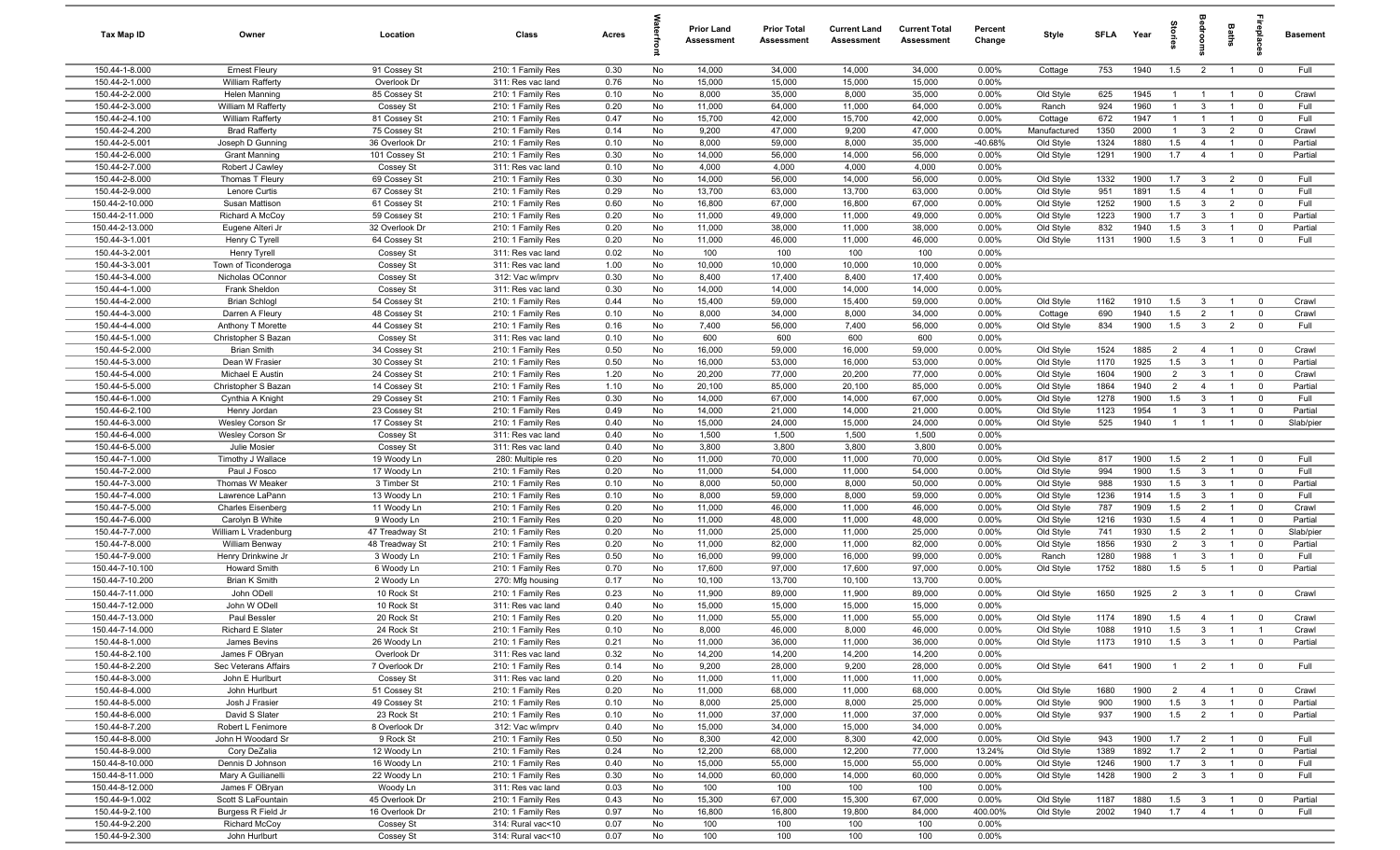| Tax Map ID                           | Owner                                       | Location                                         | Class                                  | Acres        |          | <b>Prior Land</b><br>Assessment | <b>Prior Total</b><br>Assessment | <b>Current Land</b><br><b>Assessment</b> | <b>Current Total</b><br><b>Assessment</b> | Percent<br>Change | Style        | SFLA | Year | ğ              | eroo                    | Baths          | <b>G</b> bla            | <b>Basement</b> |
|--------------------------------------|---------------------------------------------|--------------------------------------------------|----------------------------------------|--------------|----------|---------------------------------|----------------------------------|------------------------------------------|-------------------------------------------|-------------------|--------------|------|------|----------------|-------------------------|----------------|-------------------------|-----------------|
| 150.44-9-2.400                       | Henry Tyrell                                | Cossey St                                        | 314: Rural vac<10                      | 0.21         | No       | 1,200                           | 1,200                            | 1,200                                    | 1,200                                     | 0.00%             |              |      |      |                |                         |                |                         |                 |
| 150.44-9-3.120                       | Larry Foote                                 | Montcalm St                                      | 210: 1 Family Res                      | 0.44         | No       | 15,500                          | 78,000                           | 15,500                                   | 78,000                                    | 0.00%             | Manufactured | 1680 | 2004 | $\mathbf{1}$   | $\mathbf{3}$            | $\overline{2}$ | $^{\circ}$              | Slab/pier       |
| 150.44-9-4.100                       | William M Rafferty                          | Montcalm St                                      | 311: Res vac land                      | 1.00         | No       | 10,000                          | 10,000                           | 10,000                                   | 10,000                                    | 0.00%             |              |      |      |                |                         |                |                         |                 |
| 150.44-10-2.008                      | Angeline H Dedrick                          | 73 River Rd                                      | 311: Res vac land                      | 1.10         | No       | 1,100                           | 1,100                            | 1,100                                    | 1,100                                     | 0.00%             |              |      |      |                |                         |                |                         |                 |
| 150.44-10-3.000                      | Dale Belden                                 | Montcalm St                                      | 311: Res vac land                      | 0.50         | No       | 500                             | 500                              | 500                                      | 500                                       | 0.00%             |              |      |      |                |                         |                |                         |                 |
| 150.44-10-4.000                      | Terrence R Smith                            | Montcalm St                                      | 311: Res vac land                      | 0.10         | No       | 200                             | 200                              | 200                                      | 200                                       | 0.00%             |              |      |      |                |                         |                |                         |                 |
| 150.44-10-5.000<br>150.44-10-6.000   | <b>Terrence R Smith</b><br>Terrence R Smith | 50 River Rd<br>Montcalm St                       | 210: 1 Family Res<br>311: Res vac land | 0.20<br>0.80 | No<br>No | 11,000<br>11,000                | 67,000<br>11,000                 | 11,000<br>11,000                         | 67,000<br>11,000                          | 0.00%<br>0.00%    | Old Style    | 1078 | 1883 | 1.5            | $\overline{\mathbf{3}}$ | $\overline{1}$ | $\mathbf 0$             | Full            |
| 150.44-10-7.000                      | John Teriele                                | NYS Route 22                                     | 311: Res vac land                      | 1.10         | No       | 12,100                          | 12,100                           | 12,100                                   | 12,100                                    | 0.00%             |              |      |      |                |                         |                |                         |                 |
| 150.44-11-1.000                      | Les R Foshay                                | 4 Myers St                                       | 210: 1 Family Res                      | 0.20         | No       | 11,000                          | 30,000                           | 11,000                                   | 30,000                                    | 0.00%             | Old Style    | 637  | 1880 | 1.5            | $\overline{2}$          | $\overline{1}$ | $\overline{0}$          | Full            |
| 150.44-11-2.001                      | John Teriele                                | 27 River Rd                                      | 210: 1 Family Res                      | 0.91         | No       | 19,200                          | 61,000                           | 19,200                                   | 61,000                                    | 0.00%             | Old Style    | 1853 | 1900 | 1.7            | 6                       | $\overline{1}$ | $\overline{1}$          | Full            |
| 150.44-11-3.006                      | Albert Pelerin                              | 90 Cossey St                                     | 210: 1 Family Res                      | 0.35         | No       | 14,500                          | 50,000                           | 14,500                                   | 50,000                                    | 0.00%             | Old Style    | 928  | 1920 | 1.5            | $\mathbf{3}$            | $\overline{1}$ | $\mathbf 0$             | Full            |
| 150.44-11-4.001                      | Dale Belden                                 | 43 River Rd                                      | 210: 1 Family Res                      | 0.76         | No       | 18,400                          | 69,000                           | 18,400                                   | 69,000                                    | 0.00%             | Old Style    | 1098 | 1870 | 1.7            | $\overline{2}$          | $\overline{1}$ | $\mathbf 0$             | Partial         |
| 150.44-11-5.000                      | Town of Ticonderoga                         | Cossey St                                        | 311: Res vac land                      | 0.20         | No       | 600                             | 600                              | 600                                      | 600                                       | 0.00%             |              |      |      |                |                         |                |                         |                 |
| 150.44-11-6.000                      | Henry Tyrell                                | Cossey St                                        | 311: Res vac land                      | 0.10         | No       | 400                             | 400                              | 400                                      | 400                                       | 0.00%             |              |      |      |                |                         |                |                         |                 |
| 150.44-11-7.000                      | Erma Brown                                  | 66 Cossey St                                     | 210: 1 Family Res                      | 0.60         | No       | 16,800                          | 38,000                           | 16,800                                   | 38,000                                    | 0.00%             | Old Style    | 1783 | 1900 | 2              | $\overline{\mathbf{3}}$ | $\overline{1}$ | $\mathbf{0}$            | Partial         |
| 150.44-11-8.000                      | Artemus Teriele                             | Cossey St                                        | 311: Res vac land                      | 0.60         | No       | 4,200                           | 4,200                            | 4,200                                    | 4,200                                     | 0.00%             |              |      |      |                |                         |                |                         |                 |
| 150.44-11-9.200                      | Harold A Palmer                             | 16 Myers St                                      | 270: Mfg housing                       | 0.14         | No       | 9,200                           | 22,000                           | 9,200                                    | 22,000                                    | 0.00%             |              |      |      |                |                         |                |                         |                 |
| 150.44-11-10.000                     | Steven Smith                                | Myers St                                         | 314: Rural vac<10                      | 0.20         | No       | 3,000                           | 3,000                            | 3,000                                    | 3,000                                     | 0.00%             |              |      |      |                |                         |                |                         |                 |
| 150.44-11-11.000                     | <b>Mildred Colby</b>                        | 3 Myers St                                       | 270: Mfg housing                       | 0.20         | No       | 11,000                          | 19,200                           | 11,000                                   | 19,200                                    | 0.00%             |              |      |      |                |                         |                |                         |                 |
| 150.44-11-12.000                     | Steven M Smith                              | 7 Myers St                                       | 210: 1 Family Res                      | 0.50         | No       | 16,000                          | 72,000                           | 16,000                                   | 72,000                                    | 0.00%             | Old Style    | 1447 | 1935 | 1.7            | $\mathbf{3}$            | $\overline{1}$ | $\mathbf{0}$            | Full            |
| 150.44-11-13.000                     | Raymond F Hurlburt Jr                       | 9 Myers St                                       | 270: Mfg housing                       | 0.20         | No       | 11,000                          | 21,500                           | 11,000                                   | 21,500                                    | 0.00%             |              |      |      |                |                         |                |                         |                 |
| 150.44-11-14.000                     | <b>Richard Harker</b>                       | 17 Myers St                                      | 270: Mfg housing                       | 1.00         | No       | 20,000                          | 29,000                           | 20,000                                   | 29,000                                    | 0.00%             |              |      |      |                |                         |                |                         |                 |
| 150.44-11-15.000                     | Artemus J Teriele                           | 23 Myers St                                      | 210: 1 Family Res                      | 0.40         | No       | 15,000                          | 69,000                           | 15,000                                   | 69,000                                    | 0.00%             | Ranch        | 1200 | 1995 | $\overline{1}$ | $\overline{4}$          | $\overline{1}$ | $\Omega$                | Full<br>Full    |
| 150.44-11-16.000<br>150.44-11-17.000 | <b>Theodore Teriele</b>                     | 29 Myers St                                      | 210: 1 Family Res                      | 0.40<br>0.20 | No<br>No | 15,000<br>8,300                 | 50,000                           | 15,000                                   | 50,000                                    | 0.00%<br>0.00%    | Split Level  | 1584 | 1979 | $\overline{1}$ | $\mathbf{3}$            | $\overline{1}$ | $\mathbf 0$             |                 |
| 150.44-11-18.000                     | William Brown<br>William E Brown            | 17 Browns Trailer Park<br>21 Browns Trailer Park | 271: Mfg housings<br>271: Mfg housings | 2.20         | No       | 19,200                          | 13,700<br>26,000                 | 8,300<br>19,200                          | 13,700<br>26,000                          | 0.00%             |              |      |      |                |                         |                |                         |                 |
| 150.44-11-19.000                     | Dale W Belden                               | Montcalm St                                      | 311: Res vac land                      | 1.10         | No       | 5,800                           | 5,800                            | 5,800                                    | 5,800                                     | 0.00%             |              |      |      |                |                         |                |                         |                 |
| 150.44-11-20.000                     | Dale W Belden                               | 87 River Rd                                      | 210: 1 Family Res                      | 1.60         | No       | 15,600                          | 43,000                           | 15,600                                   | 43,000                                    | 0.00%             | Ranch        | 825  | 1965 | $\overline{1}$ | $\overline{2}$          | $\overline{1}$ | $\mathbf 0$             | Full            |
| 150.44-11-21.000                     | Angeline H Dedrick                          | 73 River Rd                                      | 210: 1 Family Res                      | 1.40         | No       | 18,400                          | 57,000                           | 18,400                                   | 57,000                                    | 0.00%             | Old Style    | 880  | 1943 | 1.5            | $\overline{\mathbf{3}}$ | $\overline{1}$ | $\mathbf 0$             | Partial         |
| 150.44-11-23.000                     | Leon H Hurlburt                             | 65 River Rd                                      | 270: Mfg housing                       | 1.70         | No       | 18,700                          | 32,000                           | 18,700                                   | 32,000                                    | 0.00%             |              |      |      |                |                         |                |                         |                 |
| 150.44-11-24.000                     | Dale W Belden                               | Montcalm St                                      | 311: Res vac land                      | 1.30         | No       | 8,100                           | 8,100                            | 8,100                                    | 8,100                                     | 0.00%             |              |      |      |                |                         |                |                         |                 |
| 150.44-11-25.000                     | Dale W Belden                               | Montcalm St                                      | 210: 1 Family Res                      | 0.70         | No       | 10,500                          | 10,600                           | 10,500                                   | 10,600                                    | 0.00%             | Old Style    | 802  | 1860 | 1.5            | $\overline{1}$          | $\mathbf{0}$   | $\overline{0}$          | Slab/pier       |
| 150.44-11-26.000                     | Dale Belden                                 | Montcalm St                                      | 311: Res vac land                      | 0.40         | No       | 6,000                           | 6,000                            | 6,000                                    | 6,000                                     | 0.00%             |              |      |      |                |                         |                |                         |                 |
| 150.44-12-1.000                      | Frank Sheldon                               | 58 Cossey St                                     | 210: 1 Family Res                      | 1.20         | No       | 20,200                          | 52,000                           | 20,200                                   | 52,000                                    | 0.00%             | Other Style  | 864  | 1990 | $\overline{1}$ | $\overline{2}$          | $\overline{1}$ | $\overline{0}$          | Slab/pier       |
| 150.44-12-2.000                      | Darren A Fleury                             | Cossey St                                        | 311: Res vac land                      | 0.02         | No       | 100                             | 100                              | 100                                      | 100                                       | 0.00%             |              |      |      |                |                         |                |                         |                 |
| 150.44-12-3.000                      | <b>Brian Schlogl</b>                        | Cossey St                                        | 311: Res vac land                      | 0.30         | No       | 4,200                           | 4,200                            | 4,200                                    | 4,200                                     | 0.00%             |              |      |      |                |                         |                |                         |                 |
| 150.44-13-1.000                      | Christopher S Bazan                         | Cossey St                                        | 311: Res vac land                      | 4.60         | No       | 9,600                           | 9,600                            | 9,600                                    | 9,600                                     | 0.00%             |              |      |      |                |                         |                |                         |                 |
| 150.50-1-1.000                       | Leslie A Taylor Jr                          | 119 Lord Howe St                                 | 210: 1 Family Res                      | 0.10         | No       | 8,000                           | 25,000                           | 8,000                                    | 25,000                                    | 0.00%             | Old Style    | 1144 | 1940 | $\overline{1}$ | 3                       | $\overline{1}$ | $\Omega$                | Crawl           |
| 150.50-1-2.000<br>150.50-1-3.000     | Leslie A Taylor Jr<br>Arnold W LaFountain   | Lord Howe St                                     | 311: Res vac land                      | 0.30<br>0.30 | No<br>No | 10,200<br>9,000                 | 10,200<br>9,000                  | 10,200<br>9,000                          | 10,200<br>9,000                           | 0.00%<br>0.00%    |              |      |      |                |                         |                |                         |                 |
| 150.50-1-4.000                       | Arnold W LaFountain                         | 111 Lord Howe St<br>8 Pearl St                   | 311: Res vac land<br>210: 1 Family Res | 0.40         | No       | 15,000                          | 22,000                           | 15,000                                   | 22,000                                    | 0.00%             | Old Style    | 957  | 1918 | 1.5            | $3^{\circ}$             | $\overline{1}$ | $\mathbf 0$             | Partial         |
| 150.50-1-5.000                       | David P Hathaway                            | Pearl St                                         | 311: Res vac land                      | 2.10         | No       | 21,200                          | 21,200                           | 21,200                                   | 21,200                                    | 0.00%             |              |      |      |                |                         |                |                         |                 |
| 150.50-1-6.000                       | Edward Jordan                               | 11 Pearl St                                      | 210: 1 Family Res                      | 0.30         | No       | 14,000                          | 34,000                           | 14,000                                   | 34,000                                    | 0.00%             | Old Style    | 1557 | 1935 | 1.5            | $\mathbf{3}$            | $\overline{1}$ | $\mathbf 0$             | Crawl           |
| 150.50-1-7.000                       | Arnold LaFountain                           | 7 Pearl St                                       | 210: 1 Family Res                      | 0.40         | No       | 15,000                          | 65,000                           | 15,000                                   | 65,000                                    | 0.00%             | Bungalow     | 1174 | 1952 |                | $\overline{2}$          |                | $\Omega$                | Partial         |
| 150.50-1-8.000                       | Darcee J Slack                              | 107 Lord Howe St                                 | 210: 1 Family Res                      | 0.30         | No       | 14,000                          | 40,000                           | 14,000                                   | 40,000                                    | 0.00%             | Old Style    | 865  | 1880 | 1.5            | $\mathbf{3}$            | $\overline{1}$ | $\Omega$                | Full            |
| 150.50-1-9.000                       | Ann L Morse                                 | 101 Lord Howe St                                 | 210: 1 Family Res                      | 0.30         | No       | 14,000                          | 35,000                           | 14,000                                   | 35,000                                    | 0.00%             | Old Style    | 746  | 1900 |                | $\mathcal{P}$           |                |                         | Slab/pier       |
| 150.50-1-10.000                      | Darwin A Tubbs                              | 99 Lord Howe St                                  | 210: 1 Family Res                      | 0.20         | No       | 11,000                          | 62,000                           | 11,000                                   | 62,000                                    | 0.00%             | Old Style    | 1084 | 1930 | 1.5            | $\mathbf{3}$            | $\overline{1}$ | $\overline{\mathbf{0}}$ | Full            |
| 150.50-1-11.000                      | James O Gabler                              | 97 Lord Howe St                                  | 210: 1 Family Res                      | 0.20         | No       | 11,000                          | 78,000                           | 11,000                                   | 78,000                                    | 0.00%             | Old Style    | 1749 | 1940 | 1.5            | $\overline{4}$          | $\overline{1}$ | $\overline{\mathbf{0}}$ | Crawl           |
| 150.50-1-12.000                      | Lila E Fuller                               | 95 Lord Howe St                                  | 210: 1 Family Res                      | 0.59         | No       | 15,000                          | 49,000                           | 15,000                                   | 49,000                                    | 0.00%             | Ranch        | 768  | 2005 | $\overline{1}$ | $\overline{2}$          | $\overline{1}$ | $\overline{0}$          | Crawl           |
| 150.50-1-14.000                      | Ruth Varmette                               | 93 Lord Howe St                                  | 210: 1 Family Res                      | 0.30         | No       | 14,000                          | 74,000                           | 14,000                                   | 74,000                                    | 0.00%             | Old Style    | 1500 | 1880 | 1.5            | $5\overline{)}$         | $\overline{1}$ | $\mathbf 0$             | Partial         |
| 150.50-1-15.000                      | William S Nadeau                            | 91 Lord Howe St                                  | 210: 1 Family Res                      | 0.50         | No       | 16,000                          | 48,000                           | 16,000                                   | 48,000                                    | 0.00%             | Old Style    | 1284 | 1900 | 1.5            | $\overline{4}$          | $\overline{2}$ | $\overline{0}$          | Slab/pier       |
| 150.50-1-16.000                      | Thomas W Meaker                             | 85 Lord Howe St                                  | 210: 1 Family Res                      | 0.30         | No       | 14,000                          | 28,000                           | 14,000                                   | 28,000                                    | 0.00%             | Old Style    | 1012 | 1930 | 1.5            | $\mathbf{3}$            | $\overline{1}$ | $\overline{0}$          | Crawl           |
| 150.50-1-17.000                      | Mark R Belden                               | 81 Lord Howe St                                  | 210: 1 Family Res                      | 0.30         | No       | 14,000                          | 44,000                           | 14,000                                   | 44,000                                    | 0.00%             | Old Style    | 858  | 1930 | 1.5            | $\mathbf{3}$            | $\overline{1}$ | $\overline{0}$          | Full            |
| 150.50-1-18.002                      | Richard R Belden                            | 87 Lord Howe St                                  | 270: Mfg housing                       | 1.45         | No       | 20,500                          | 26,500                           | 20,500                                   | 26,500                                    | 0.00%             |              |      |      |                |                         |                |                         |                 |
| 150.50-1-19.110<br>150.50-1-19.120   | John L Tobin<br>John L Tobin                | Lord Howe St<br>Lord Howe St                     | 323: Vacant rural<br>323: Vacant rural | 0.06<br>0.22 | No<br>No | 100<br>5,300                    | 100<br>5,300                     | 100<br>5,300                             | 100<br>5,300                              | 0.00%<br>0.00%    |              |      |      |                |                         |                |                         |                 |
| 150.50-1-19.200                      | Cora J Vreeland                             | 67 Lord Howe St                                  | 210: 1 Family Res                      | 2.53         | No       | 21,500                          | 43,000                           | 21,500                                   | 43,000                                    | 0.00%             | Cottage      | 672  | 1981 | 1.5            | $\overline{2}$          | $\overline{1}$ | $\mathbf 0$             | Slab/pier       |
| 150.50-1-20.000                      | Michael C DeLong                            | 63 Lord Howe St                                  | 270: Mfg housing                       | 1.10         | No       | 20,100                          | 33,000                           | 20,100                                   | 33,000                                    | 0.00%             |              |      |      |                |                         |                |                         |                 |
| 150.50-1-21.000                      | Shirley A Walraven                          | 51 Lord Howe St                                  | 270: Mfg housing                       | 0.66         | No       | 17,300                          | 40,000                           | 17,300                                   | 40,000                                    | 0.00%             |              |      |      |                |                         |                |                         |                 |
| 150.50-1-22.000                      | Dale W Quesnel Sr                           | 45 Lord Howe St                                  | 270: Mfg housing                       | 0.50         | No       | 16,000                          | 27,000                           | 16,000                                   | 27,000                                    | 0.00%             |              |      |      |                |                         |                |                         |                 |
| 150.50-1-23.002                      | Gifford L Sharrow                           | 41 Lord Howe St                                  | 210: 1 Family Res                      | 0.51         | No       | 16,100                          | 112,000                          | 16,100                                   | 112,000                                   | 0.00%             | Cape Cod     | 1716 | 1996 | 1.5            | $\overline{\mathbf{c}}$ | $\overline{1}$ | $\overline{0}$          | Full            |
| 150.50-1-24.000                      | Michael DeLong                              | 79 Lord Howe St                                  | 270: Mfg housing                       | 0.20         | No       | 11,000                          | 26,000                           | 11,000                                   | 26,000                                    | 0.00%             |              |      |      |                |                         |                |                         |                 |
| 150.50-1-25.021                      | Dale Quesnel                                | 57 Lord Howe St                                  | 270: Mfg housing                       | 0.36         | No       | 14,600                          | 27,000                           | 14,600                                   | 27,000                                    | 0.00%             |              |      |      |                |                         |                |                         |                 |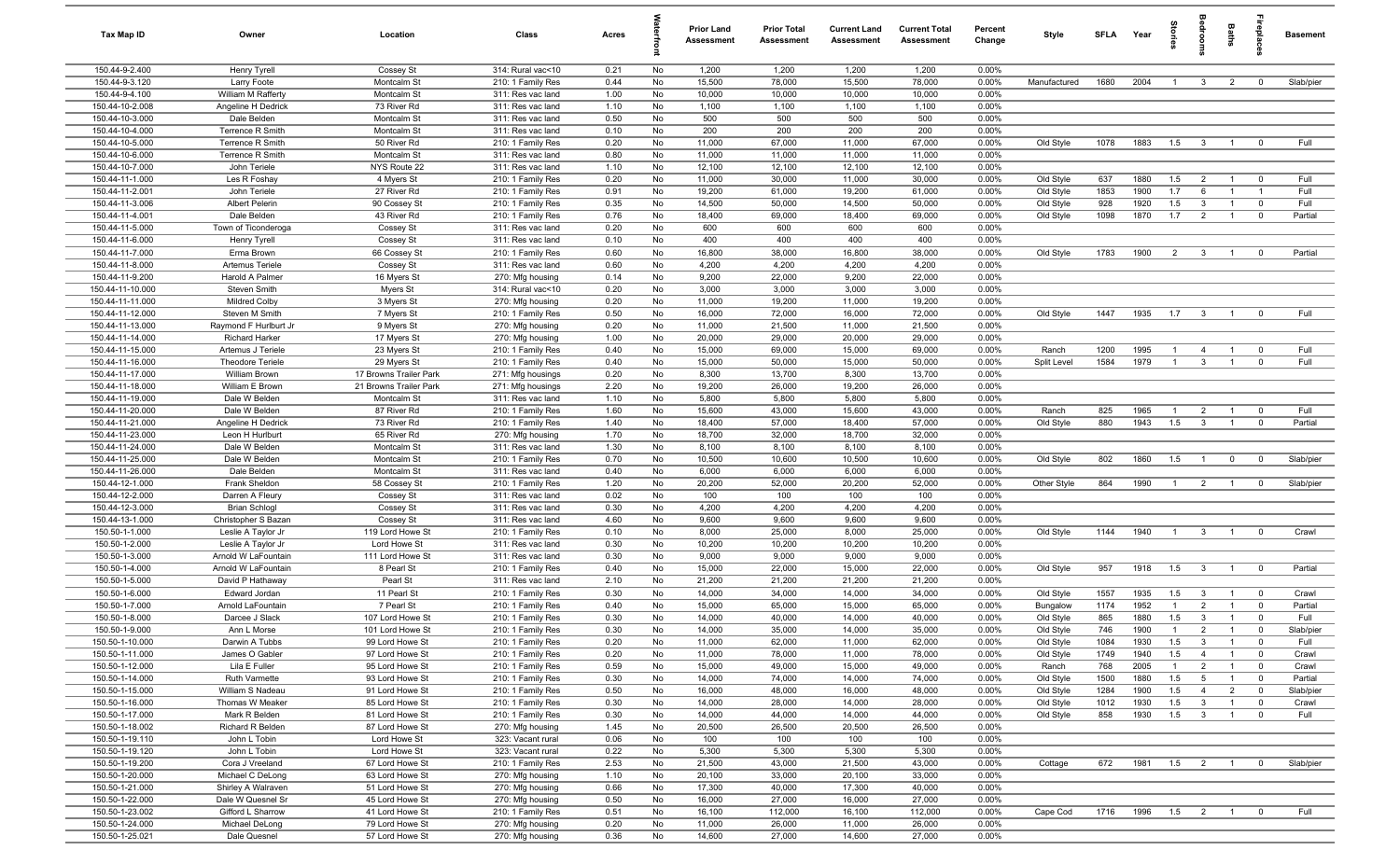| Tax Map ID                         | Owner                                  | Location                                 | Class                                  | Acres        |          | <b>Prior Land</b><br>Assessment | <b>Prior Total</b><br>Assessment | <b>Current Land</b><br>Assessment | <b>Current Total</b><br><b>Assessment</b> | Percent<br>Change | Style                  | <b>SFLA</b>  | Year         |                                  |                                   | Baths                            | 융                                         | <b>Basement</b>    |
|------------------------------------|----------------------------------------|------------------------------------------|----------------------------------------|--------------|----------|---------------------------------|----------------------------------|-----------------------------------|-------------------------------------------|-------------------|------------------------|--------------|--------------|----------------------------------|-----------------------------------|----------------------------------|-------------------------------------------|--------------------|
| 150.51-1-1.000                     | Sean P Greene                          | 8 Stanton St                             | 210: 1 Family Res                      | 0.50         | No       | 16,000                          | 80,000                           | 16,000                            | 80,000                                    | 0.00%             | Old Style              | 2147         | 1880         | $\overline{2}$                   | $5\overline{5}$                   | $\overline{2}$                   | $\overline{0}$                            | Full               |
| 150.51-1-2.000                     | Annette Greene                         | 12 Stanton St                            | 210: 1 Family Res                      | 0.40         | No       | 15,000                          | 70,000                           | 15,000                            | 70,000                                    | 0.00%             | Old Style              | 2364         | 1900         | $\overline{2}$                   | $\overline{4}$                    | $\overline{2}$                   | $\mathbf{0}$                              | Full               |
| 150.51-1-3.000                     | Ramona J McCaughin                     | 14 Stanton St                            | 210: 1 Family Res                      | 0.30         | No       | 14,000                          | 84,000                           | 14,000                            | 84,000                                    | 0.00%             | Old Style              | 1704         | 1905         | $\overline{2}$                   | $\mathbf{3}$                      | $\overline{1}$                   | $\overline{0}$                            | Partial            |
| 150.51-1-4.000                     | Jonathan R Akers                       | 16 Stanton St                            | 210: 1 Family Res                      | 0.40         | No       | 15,000                          | 79,000                           | 15,000                            | 79,000                                    | 0.00%             | Old Style              | 1589         | 1880         | 1.5                              | $\mathbf{3}$                      | $\overline{1}$                   | $\overline{\mathbf{0}}$                   | Partial            |
| 150.51-1-5.000                     | Patrick T Hendrix                      | 103 Lake George Ave                      | 210: 1 Family Res                      | 0.20         | No       | 11,000                          | 58,000                           | 11,000                            | 58,000                                    | 0.00%             | Old Style              | 1134         | 1884         | 1.7                              | $\overline{2}$                    | $\overline{2}$                   | $\Omega$                                  | Full               |
| 150.51-1-6.000                     | Sarah P Dunning                        | 99 Lake George Ave                       | 210: 1 Family Res                      | 0.30         | No       | 11,000                          | 105,000                          | 11,000                            | 105,000                                   | 0.00%<br>0.00%    | Old Style              | 2302         | 1887         | 2.5<br>1.5                       | $5\overline{5}$<br>$\overline{4}$ | $\mathbf{3}$<br>$\overline{1}$   | $\overline{\mathbf{0}}$                   | Partial            |
| 150.51-1-7.000<br>150.51-1-8.000   | Marcus L Wright<br>Raymond D Hebert    | 97 Lake George Ave<br>93 Lake George Ave | 210: 1 Family Res<br>210: 1 Family Res | 0.20<br>0.20 | No<br>No | 11,000<br>11,000                | 62,000<br>84,000                 | 11,000<br>11,000                  | 62,000<br>84,000                          | 0.00%             | Old Style<br>Old Style | 1270<br>1576 | 1910<br>1910 | 1.7                              | $\mathbf{3}$                      | $\overline{2}$                   | $\overline{0}$<br>$\overline{0}$          | Partial<br>Partial |
| 150.51-1-9.000                     | Raymond Borho                          | 91 Lake George Ave                       | 210: 1 Family Res                      | 0.30         | No       | 14,000                          | 92,000                           | 14,000                            | 92,000                                    | 0.00%             | Old Style              | 2634         | 1880         | $\overline{2}$                   | $\mathbf{3}$                      | $\overline{1}$                   | $\overline{\mathbf{0}}$                   | Full               |
| 150.51-1-10.000                    | Young Living Trust                     | 89 Lake George Ave                       | 210: 1 Family Res                      | 0.40         | No       | 15,000                          | 61,000                           | 15,000                            | 61,000                                    | 0.00%             | Old Style              | 1475         | 1910         | 1.5                              | $\mathbf{3}$                      | $\overline{1}$                   | $\overline{2}$                            | Partial            |
| 150.51-1-11.000                    | Ralph A Blowers                        | 85 Lake George Ave                       | 210: 1 Family Res                      | 0.40         | No       | 15,000                          | 64,000                           | 15,000                            | 64,000                                    | 0.00%             | Old Style              | 1326         | 1920         | 1.5                              | $\mathbf{3}$                      | $\overline{1}$                   | $\mathbf 0$                               | Partial            |
| 150.51-1-12.000                    | Thomas D Allen                         | 83 Lake George Ave                       | 311: Res vac land                      | 0.30         | No       | 14,000                          | 14,000                           | 14,000                            | 14,000                                    | 0.00%             |                        |              |              |                                  |                                   |                                  |                                           |                    |
| 150.51-1-13.000                    | Keith Brannock                         | 79 Lake George Ave                       | 210: 1 Family Res                      | 0.20         | No       | 11,000                          | 65,000                           | 11,000                            | 65,000                                    | 0.00%             | Old Style              | 1525         | 1920         | 1.5                              | $\mathbf{3}$                      | $\overline{1}$                   | $\Omega$                                  | Full               |
| 150.51-1-14.000                    | Loralie Ledger                         | 75 Lake George Ave                       | 210: 1 Family Res                      | 0.20         | No       | 11,000                          | 102,000                          | 11,000                            | 102,000                                   | 0.00%             | Old Style              | 1884         | 1876         | 1.5                              | $\mathbf{3}$                      | $\overline{1}$                   | $\mathbf 0$                               | Partial            |
| 150.51-1-15.100                    | Robin J Montgomery                     | 73 Lake George Ave                       | 210: 1 Family Res                      | 1.51         | No       |                                 |                                  | 20,600                            | 81,000                                    |                   | Old Style              | 1731         | 1910         | $\overline{2}$                   | $\mathbf{3}$                      | $\overline{1}$                   | $\mathbf 0$                               | Full               |
| 150.51-1-15.200                    | <b>Thomas Allen</b>                    | Lake George Ave                          | 311: Res vac land                      | 0.11         | No       |                                 |                                  | 8,300                             | 8,300                                     |                   |                        |              |              |                                  |                                   |                                  |                                           |                    |
| 150.51-1-16.100                    | Keith W Kuhl                           | Lake George Ave                          | 210: 1 Family Res                      | 0.78         | No       | 18,200                          | 153,000                          | 18,200                            | 153,000                                   | 0.00%             | Ranch                  | 1542         | 2001         | $\mathbf{1}$                     | $\overline{4}$                    | $\overline{2}$                   | $\overline{0}$                            | Full               |
| 150.51-1-18.100                    | Robin J Michalak                       | Lake George Ave                          | 311: Res vac land                      | 0.30         | No       | 14,000                          | 14,000                           | 14,000                            | 14,000                                    | 0.00%             |                        |              |              |                                  |                                   |                                  |                                           |                    |
| 150.51-1-18.200                    | Robin J Michalak                       | 61 Lake George Ave                       | 210: 1 Family Res                      | 0.21         | No       | 11,300                          | 103,000                          | 11,300                            | 103,000                                   | 0.00%             | Old Style              | 1376         | 1850         | 1.5                              | $\mathbf{3}$                      | $\overline{1}$                   | $\overline{0}$                            | Partial            |
| 150.51-1-19.000<br>150.51-2-1.000  | Timothy T Stanilka                     | 57 Lake George Ave                       | 210: 1 Family Res                      | 0.30<br>0.27 | No<br>No | 14,000<br>13,100                | 57,000<br>69,000                 | 14,000<br>13,100                  | 57,000<br>69,000                          | 0.00%<br>0.00%    | Old Style              | 1393<br>2082 | 1890<br>1930 | $\overline{2}$<br>$\overline{2}$ | $\mathbf{3}$<br>$5\overline{5}$   | $\overline{1}$<br>$\overline{1}$ | $\overline{\mathbf{0}}$<br>$\overline{0}$ | Partial<br>Full    |
| 150.51-2-2.000                     | Michael D Thompson<br>Christine Barnao | 110 Lake George Ave<br>31 Amherst Ave    | 210: 1 Family Res<br>210: 1 Family Res | 0.50         | No       | 16,000                          | 119,000                          | 16,000                            | 119,000                                   | 0.00%             | Old Style<br>Old Style | 2194         | 1911         | $\overline{2}$                   | $\overline{4}$                    | $\overline{1}$                   | $\mathbf 0$                               | Full               |
| 150.51-2-3.000                     | Patrick Kelly                          | 25 Amherst Ave                           | 210: 1 Family Res                      | 0.40         | No       | 15,000                          | 112,000                          | 15,000                            | 112,000                                   | 0.00%             | Old Style              | 2849         | 1930         | 2                                | $\overline{4}$                    | $\overline{2}$                   | $\overline{1}$                            | Full               |
| 150.51-2-4.000                     | Kristin E Coyner                       | 19 Amherst Ave                           | 210: 1 Family Res                      | 0.40         | No       | 15,000                          | 138,000                          | 15,000                            | 138,000                                   | 0.00%             | Old Style              | 2605         | 1925         | 2                                | $\overline{4}$                    | $\overline{2}$                   | $\overline{1}$                            | Full               |
| 150.51-2-5.000                     | Sandra L McIntyre                      | 17 Amherst Ave                           | 210: 1 Family Res                      | 0.20         | No       | 11,000                          | 57,000                           | 11,000                            | 57,000                                    | 0.00%             | Cottage                | 896          | 1950         | $\overline{1}$                   | $\overline{2}$                    | $\overline{1}$                   | $\mathbf 0$                               | Full               |
| 150.51-2-6.007                     | Daniel L Padula                        | 13 Amherst Ave                           | 210: 1 Family Res                      | 0.37         | No       | 14,700                          | 117,000                          | 14,700                            | 117,000                                   | 0.00%             | Old Style              | 2318         | 1930         | $\overline{2}$                   | $5\overline{5}$                   | $\overline{1}$                   | $\Omega$                                  | Full               |
| 150.51-2-9.000                     | <b>Holly Parrott</b>                   | 92 Lake George Ave                       | 210: 1 Family Res                      | 0.30         | No       | 14,000                          | 118,000                          | 14,000                            | 118,000                                   | 0.00%             | Old Style              | 1909         | 1910         | $\overline{2}$                   | $\overline{4}$                    | $\overline{1}$                   | $\mathbf 0$                               | Full               |
| 150.51-2-10.000                    | John P Streeter                        | 94 Lake George Ave                       | 210: 1 Family Res                      | 0.26         | No       | 12,800                          | 105,000                          | 12,800                            | 105,000                                   | 0.00%             | Old Style              | 2427         | 1910         | $\overline{2}$                   | $\overline{4}$                    | $\overline{2}$                   | $\mathbf 0$                               | Full               |
| 150.51-2-11.000                    | Allen D Geisel                         | 98 Lake George Ave                       | 210: 1 Family Res                      | 0.30         | No       | 14,000                          | 129,000                          | 14,000                            | 129,000                                   | 0.00%             | Old Style              | 4620         | 1911         | $\overline{2}$                   | 6                                 | $\overline{2}$                   | $\mathbf 0$                               | Full               |
| 150.51-2-12.000                    | Walter J McCauley                      | 100 Lake George Ave                      | 210: 1 Family Res                      | 0.30         | No       | 14,000                          | 105,000                          | 14,000                            | 105,000                                   | 0.00%             | Old Style              | 2050         | 1901         | 2                                | $\overline{4}$                    | $\overline{2}$                   | $\Omega$                                  | Full               |
| 150.51-2-13.000                    | Randy L Fleury                         | 104 Lake George Ave                      | 210: 1 Family Res                      | 0.30         | No       | 14,000                          | 71,000                           | 14,000                            | 71,000                                    | 0.00%             | Old Style              | 1482         | 1910         | $\overline{2}$                   | $\mathbf{3}$                      | $\overline{1}$                   | $\overline{\mathbf{0}}$                   | Full               |
| 150.51-2-14.000                    | Mark Wood                              | 106 Lake George Ave                      | 230: 3 Family Res                      | 0.30         | No       | 14,000                          | 108,000                          | 14,000                            | 108,000                                   | 0.00%             | Old Style              | 3191         | 1910         | 2.5                              | $5\overline{5}$                   | $\mathbf{3}$                     | $\overline{0}$                            | Full               |
| 150.51-2-15.000                    | Sandy DeLong                           | 108 Lake George Ave                      | 210: 1 Family Res                      | 0.28         | No       | 14,000                          | 110,000                          | 14,000                            | 110,000                                   | 0.00%             | Old Style              | 2210         | 1880         | $\overline{2}$                   | $\overline{4}$                    | $\overline{1}$                   | $\overline{\mathbf{0}}$                   | Full               |
| 150.51-3-1.000<br>150.51-3-2.000   | <b>Richard M Strum</b>                 | 34 Amherst Ave<br>105 Champlain Ave      | 210: 1 Family Res<br>210: 1 Family Res | 0.30<br>1.70 | No<br>No | 14,000<br>20,700                | 158,000<br>96,000                | 14,000<br>20,700                  | 158,000<br>96,000                         | 0.00%<br>0.00%    | Old Style<br>Old Style | 2443<br>2081 | 1930<br>1920 | $\overline{2}$<br>2              | $\overline{4}$<br>$5\overline{5}$ | $\overline{1}$<br>$\overline{1}$ | $\overline{1}$<br>$\overline{1}$          | Full<br>Full       |
| 150.51-3-3.000                     | Patrick J Graney<br>Graydon J Densmore | Champlain Ave                            | 311: Res vac land                      | 0.30         | No       | 12,600                          | 12,600                           | 12,600                            | 12,600                                    | 0.00%             |                        |              |              |                                  |                                   |                                  |                                           |                    |
| 150.51-3-4.000                     | Graydon J Densmore                     | 95 Champlain Ave                         | 210: 1 Family Res                      | 0.20         | No       | 11,000                          | 89,000                           | 11,000                            | 89,000                                    | 0.00%             | Old Style              | 2488         | 1900         | 2                                | $\overline{4}$                    | $\overline{2}$                   | $\Omega$                                  | Full               |
| 150.51-3-5.000                     | John F Lenhart                         | 93 Champlain Ave                         | 210: 1 Family Res                      | 0.30         | No       | 14,000                          | 121,000                          | 14,000                            | 121,000                                   | 0.00%             | Colonial               | 2318         | 1906         | $\overline{2}$                   | $\overline{4}$                    | $\overline{2}$                   | $\overline{1}$                            | Full               |
| 150.51-3-6.000                     | George J Dobler                        | 89 Champlain Ave                         | 210: 1 Family Res                      | 0.28         | No       | 11,000                          | 129,000                          | 11,000                            | 129,000                                   | 0.00%             | Old Style              | 2521         | 1906         | $\overline{2}$                   | $\overline{4}$                    | $\overline{2}$                   | $\overline{1}$                            | Full               |
| 150.51-3-7.000                     | Scott Hearburg                         | 85 Champlain Ave                         | 220: 2 Family Res                      | 0.60         | No       | 16,800                          | 132,000                          | 16,800                            | 132,000                                   | 0.00%             | Old Style              | 3784         | 1901         | $\overline{2}$                   | 6                                 | $\overline{2}$                   | $\overline{1}$                            | Full               |
| 150.51-3-8.000                     | Patrick J Putnam                       | 81 Champlain Ave                         | 210: 1 Family Res                      | 0.30         | No       | 14,000                          | 85,000                           | 14,000                            | 85,000                                    | 0.00%             | Old Style              | 1862         | 1890         | $\overline{2}$                   | $\overline{4}$                    | $\mathbf{1}$                     | $\mathbf{0}$                              | Partial            |
| 150.51-3-9.000                     | John Fernbacker                        | 79 Champlain Ave                         | 210: 1 Family Res                      | 0.30         | No       | 14,000                          | 97,000                           | 14,000                            | 97,000                                    | 0.00%             | Old Style              | 2200         | 1900         | $\overline{2}$                   | $\overline{4}$                    | $\overline{2}$                   | $\overline{1}$                            | Full               |
| 150.51-3-10.000                    | James L Wells                          | 73 Champlain Ave                         | 210: 1 Family Res                      | 0.50         | No       | 16,000                          | 89,000                           | 16,000                            | 89,000                                    | 0.00%             | Old Style              | 1991         | 1865         | $\overline{2}$                   | 3                                 | $\overline{\mathbf{1}}$          | $\Omega$                                  | Full               |
| 150.51-3-11.003                    | Eugene Lobdell                         | 4 Amherst Ave                            | 210: 1 Family Res                      | 2.00         | No       | 21,000                          | 94,000                           | 21,000                            | 94,000                                    | 0.00%             | Cape Cod               | 1344         | 1987         | 1.5                              | $\mathbf{3}$                      | $\overline{1}$                   | $\Omega$                                  | Full               |
| 150.51-3-12.021                    | Gerald F Cooper                        | 32 Amherst Ave                           | 210: 1 Family Res                      | 0.30         | No       | 14,000                          | 168,000                          | 14,000                            | 168,000                                   | 0.00%             | Old Style              | 2359         | 1920         | $\overline{2}$                   | $\overline{4}$                    | $\overline{1}$                   |                                           | Full               |
| 150.51-3-13.001<br>150.51-3-14.000 | Margaret M Townsend<br>Edward F Nolan  | 28 Amherst Ave<br>8 Amherst Ave          | 210: 1 Family Res                      | 0.30<br>0.20 | No<br>No | 14,000<br>11,000                | 92,000<br>58,000                 | 14,000<br>11,000                  | 92,000<br>58,000                          | 0.00%<br>0.00%    | Old Style<br>Old Style | 2097<br>1615 | 1927<br>1920 | $\overline{2}$<br>$\mathcal{P}$  | $\mathbf{3}$<br>$\Delta$          | $\overline{2}$<br>$\overline{1}$ | $\overline{1}$<br>$\Omega$                | Partial<br>Full    |
| 150.51-3-15.000                    | Lacy L Rivers                          | 12 Amherst Ave                           | 210: 1 Family Res<br>210: 1 Family Res | 0.70         | No       | 17,600                          | 85,000                           | 17,600                            | 85,000                                    | 0.00%             | Old Style              | 1198         | 1925         | 1.5                              | $\overline{4}$                    | $\overline{2}$                   | $\overline{1}$                            | Full               |
| 150.51-3-16.000                    | Michael W Moser                        | 16 Amherst Ave                           | 210: 1 Family Res                      | 1.40         | No       | 20,400                          | 155,000                          | 20,400                            | 155,000                                   | 0.00%             | Cape Cod               | 2157         | 1950         | 1.7                              | $5\overline{)}$                   | $\mathbf{3}$                     | $\overline{1}$                            | Full               |
| 150.51-3-19.000                    | James P Cunningham                     | 26 Amherst Ave                           | 210: 1 Family Res                      | 0.60         | No       | 16,800                          | 130,000                          | 16,800                            | 130,000                                   | 0.00%             | Old Style              | 1921         | 1920         | 1.7                              | $\mathbf{3}$                      | $\overline{1}$                   | $\overline{1}$                            | Full               |
| 150.51-4-1.000                     | Douglas J Wilson                       | 108 Champlain Ave                        | 210: 1 Family Res                      | 0.30         | No       | 14,000                          | 47,000                           | 14,000                            | 47,000                                    | 0.00%             | Old Style              | 1089         | 1882         | 1.5                              | $\overline{2}$                    | $\overline{1}$                   | $\overline{0}$                            | Partial            |
| 150.51-4-2.000                     | James L Bergeron                       | 179 The Portage                          | 220: 2 Family Res                      | 0.30         | No       | 14,000                          | 80,000                           | 14,000                            | 80,000                                    | 0.00%             | Old Style              | 2856         | 1870         | $\overline{2}$                   | $\overline{4}$                    | $\overline{2}$                   | $\overline{0}$                            | Partial            |
| 150.51-4-3.000                     | Jason S Bennett                        | 175 The Portage                          | 210: 1 Family Res                      | 0.40         | No       | 15,000                          | 70,000                           | 15,000                            | 46,000                                    | $-34.29%$         | Old Style              | 793          | 1870         | $\overline{2}$                   | $\overline{4}$                    | $\overline{1}$                   | $\overline{0}$                            | Full               |
| 150.51-4-4.100                     | Scott A Montville                      | 303 The Portage                          | 311: Res vac land                      | 0.43         | No       | 7,600                           | 7,600                            | 7,600                             | 7,600                                     | 0.00%             |                        |              |              |                                  |                                   |                                  |                                           |                    |
| 150.51-4-4.200                     | Scott Montville                        | The Portage                              | 311: Res vac land                      | 0.60         | No       | 6,700                           | 6,700                            | 6,700                             | 6,700                                     | 0.00%             |                        |              |              |                                  |                                   |                                  |                                           |                    |
| 150.51-4-5.000                     | Richard M Nock                         | 171 The Portage                          | 210: 1 Family Res                      | 0.20         | No       | 11,000                          | 52,000                           | 11,000                            | 52,000                                    | 0.00%             | Old Style              | 1560         | 1900         | $\overline{2}$                   | $\overline{4}$                    | $\overline{1}$                   | $\overline{\mathbf{0}}$                   | Full               |
| 150.51-4-6.000                     | <b>Richard Nock</b>                    | 173 The Portage                          | 220: 2 Family Res                      | 0.20         | No       | 11,000                          | 71,000                           | 11,000                            | 71,000                                    | 0.00%             | Old Style              | 2210         | 1870         | $\overline{2}$                   | $\mathbf{3}$                      | $\mathbf{3}$                     | $\overline{0}$                            | Full               |
| 150.51-4-7.100                     | John B Cross                           | 176 The Portage                          | 210: 1 Family Res                      | 0.30         | No       | 14,000                          | 112,000                          | 14,000                            | 112,000                                   | 0.00%             | Old Style              | 2175         | 1900         | $\overline{2}$                   | $\overline{4}$                    | $\overline{1}$                   | $\overline{0}$                            | Full               |
| 150.51-4-8.002                     | Susan B Malaney                        | 5 Defiance St                            | 210: 1 Family Res                      | 0.79         | No       | 18,300                          | 68,000                           | 18,300                            | 68,000                                    | 0.00%             | Ranch                  | 1040         | 1992         | $\mathbf{1}$                     | $\overline{3}$                    | $\overline{1}$                   | $\overline{0}$                            | Full               |
| 150.51-4-9.000<br>150.51-4-10.100  | Dean L Cook<br>David H Wright          | 3 Defiance St<br>169 The Portage         | 465: Prof. bldg.<br>220: 2 Family Res  | 0.30<br>0.14 | No<br>No | 17,500<br>9,200                 | 168,000<br>71,000                | 17,500<br>9,200                   | 168,000<br>71,000                         | 0.00%<br>0.00%    | Old Style              | 1943         | 1860         | $\overline{2}$                   | $\mathbf{3}$                      | $\overline{2}$                   | $\overline{\mathbf{0}}$                   | Full               |
| 150.51-4-11.000                    | David H Wright                         | 167 The Portage                          | 210: 1 Family Res                      | 0.20         | No       | 11,000                          | 45,000                           | 11,000                            | 45,000                                    | 0.00%             | Manufactured           | 1152         | 1997         | $\overline{1}$                   | $\mathbf{3}$                      | $\overline{2}$                   | $\overline{0}$                            | Slab/pier          |
| 150.51-4-12.000                    | Timothy D Bishop                       | 100 Champlain Ave                        | 210: 1 Family Res                      | 0.70         | No       | 17,600                          | 85,000                           | 17,600                            | 85,000                                    | 0.00%             | Old Style              | 2086         | 1940         | 1.7                              | $\overline{4}$                    | $\overline{1}$                   | $\mathbf 0$                               | Full               |
| 150.51-4-13.000                    | David H Wright                         | The Portage                              | 311: Res vac land                      | 0.70         | No       | 14,100                          | 14,100                           | 14,100                            | 14,100                                    | 0.00%             |                        |              |              |                                  |                                   |                                  |                                           |                    |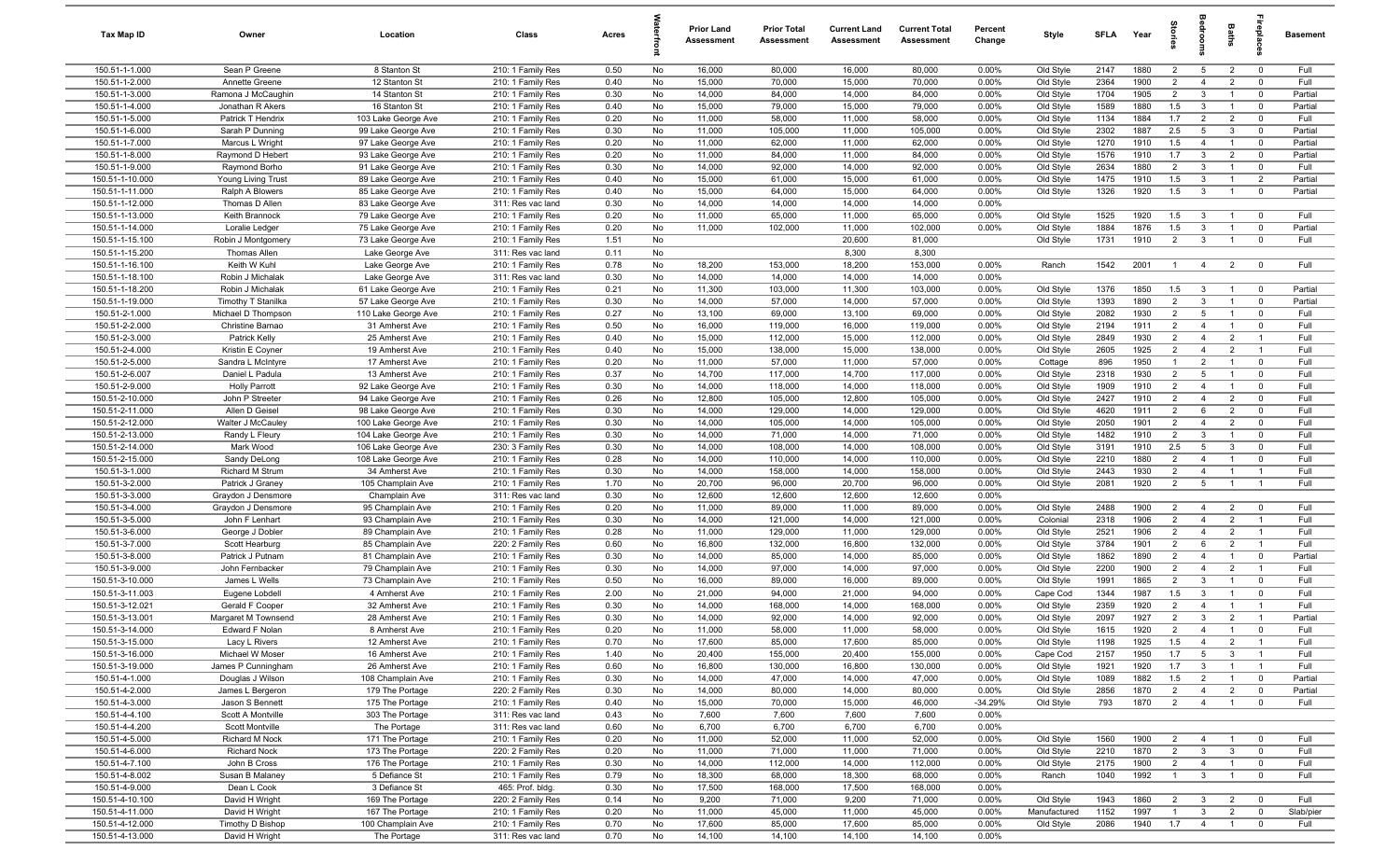| Tax Map ID                        | Owner                                  | Location                           | Class                                  | Acres        |          | <b>Prior Land</b><br>Assessment | <b>Prior Total</b><br>Assessment | <b>Current Land</b><br>Assessment | <b>Current Total</b><br>Assessment | Percent<br>Change | Style                  | SFI A        | Year         | $\frac{1}{2}$                    |                                  | Baths                            |                               | Basement        |
|-----------------------------------|----------------------------------------|------------------------------------|----------------------------------------|--------------|----------|---------------------------------|----------------------------------|-----------------------------------|------------------------------------|-------------------|------------------------|--------------|--------------|----------------------------------|----------------------------------|----------------------------------|-------------------------------|-----------------|
| 150.51-4-14.000                   | Joseph Gunning                         | 66 Champlain Ave                   | 210: 1 Family Res                      | 0.11         | No       | 8,300                           | 42,000                           | 8,300                             | 42,000                             | 0.00%             | Old Style              | 1291         | 1915         | 1.7                              | $\overline{4}$                   | $\overline{1}$                   | $\overline{\mathbf{0}}$       | Crawl           |
| 150.51-4-15.000                   | Melanie B Marshall                     | 70 Champlain Ave                   | 210: 1 Family Res                      | 0.50         | No       | 16,000                          | 255,000                          | 16,000                            | 255,000                            | 0.00%             | Raised Ranch           | 4288         | 1996         | $\overline{1}$                   | 5                                | $\mathbf{3}$                     | $\overline{1}$                | Full            |
| 150.51-4-16.000                   | Juan Rodriguez                         | 74 Champlain Ave                   | 210: 1 Family Res                      | 0.40         | No       | 15,000                          | 82,000                           | 15,000                            | 82,000                             | 0.00%             | Old Style              | 1804         | 1905         | $\overline{2}$                   | $\overline{4}$                   | $\overline{1}$                   | $\overline{1}$                | Crawl           |
| 150.51-4-17.000                   | Douglas R Spring                       | Champlain Ave                      | 311: Res vac land                      | 0.40         | No       | 15,000                          | 15,000                           | 15,000                            | 15,000                             | 0.00%             |                        |              |              |                                  |                                  |                                  |                               |                 |
| 150.51-4-18.000                   | Douglas R Spring                       | 80 Champlain Ave                   | 210: 1 Family Res                      | 0.37         | No       | 14,700                          | 62,000                           | 14,700                            | 62,000                             | 0.00%             | Old Style              | 1410         | 1915         | 1.7                              | $\mathbf{3}$                     | $\overline{1}$                   | $\mathbf 0$                   | Full            |
| 150.51-4-19.000                   | Charles F Kelly                        | 82 Champlain Ave                   | 210: 1 Family Res                      | 0.36         | No       | 14,600                          | 78,000                           | 14,600                            | 78,000                             | 0.00%             | Split Level            | 1368         | 1979         | $\mathbf{1}$                     | 3                                | $\mathbf{1}$                     | $\mathbf 0$                   | Full            |
| 150.51-4-20.000                   | Valentine Ryan                         | Depot St                           | 311: Res vac land                      | 0.34         | No       | 14,400                          | 14,400                           | 14,400                            | 14,400                             | 0.00%             |                        |              |              |                                  |                                  |                                  |                               |                 |
| 150.51-4-21.000                   | Maletta A Hourigan                     | 86 Champlain Ave                   | 210: 1 Family Res                      | 0.32         | No       | 14,200                          | 103,000                          | 14,200                            | 103,000                            | 0.00%             | Cape Cod               | 1810         | 1950         | 1.7                              | $\overline{4}$                   | $\overline{2}$                   | $\overline{1}$                | Full            |
| 150.51-4-22.000                   | John P Sharrow Jr                      | 90 Champlain Ave                   | 210: 1 Family Res                      | 0.31         | No       | 14,100                          | 76,000                           | 14,100                            | 76,000                             | 0.00%             | Old Style              | 1456         | 1880         | $\overline{2}$                   | $\mathbf{3}$                     | $\overline{1}$                   | $\mathbf 0$                   | Full            |
| 150.51-4-23.000                   | Frederick Raymon                       | 92 Champlain Ave                   | 210: 1 Family Res                      | 0.30         | No       | 14,000                          | 109,000                          | 14,000                            | 109,000                            | 0.00%             | Old Style              | 2397         | 1905         | $\overline{2}$                   | $\overline{4}$                   | $\overline{1}$                   | $\mathbf 0$                   | Full            |
| 150.51-4-24.000                   | Carl J Bevilacqua                      | 96 Champlain Ave                   | 210: 1 Family Res                      | 0.30         | No       | 14,000                          | 125,000                          | 14,000                            | 125,000                            | 0.00%             | Old Style              | 2428         | 1925         | $\overline{2}$                   | $\overline{4}$                   | $\overline{1}$                   | $\mathbf 0$                   | Full            |
| 150.51-4-25.000                   | Lisa S Lutts                           | 98 Champlain Ave                   | 210: 1 Family Res                      | 0.10         | No       | 8,000                           | 122,000                          | 8,000                             | 122,000                            | 0.00%             | Old Style              | 1678         | 1913         | $\overline{2}$                   | 3                                | $\overline{1}$                   | $\overline{1}$                | Full            |
| 150.51-4-26.002                   | James P Cummings                       | 102 Champlain Ave                  | 210: 1 Family Res                      | 0.57         | No       | 16,600                          | 59,000                           | 16,600                            | 59,000                             | 0.00%             | Old Style              | 1167         | 1924         | 1.7                              | $\mathbf{3}$                     | $\overline{1}$                   | $\mathbf 0$                   | Full            |
| 150.51-4-27.000                   | Sharon Dorsett                         | 104 Champlain Ave                  | 210: 1 Family Res                      | 0.27         | No       | 14,000                          | 70,000                           | 14,000                            | 70,000                             | 0.00%             | Old Style              | 1645         | 1873         | 1.7                              | $\mathbf{3}$                     | $\overline{2}$                   | $\mathbf 0$                   | Partial         |
| 150.51-4-28.000                   | George Webb                            | 106 Champlain Ave                  | 210: 1 Family Res                      | 0.20         | No       | 11,000                          | 62,000                           | 11,000                            | 62,000                             | 0.00%             | Old Style              | 2018         | 1890         | $\overline{2}$                   | $\mathbf{3}$                     | $\overline{1}$                   | $\overline{0}$                | Partial         |
| 150.51-5-1.001                    | 99 Realty Ltd Co                       | Defiance St                        | 311: Res vac land                      | 0.14         | No       | 9,200                           | 9,200                            | 9,200                             | 9,200                              | 0.00%             |                        |              |              |                                  |                                  |                                  |                               | Full            |
| 150.51-5-2.002                    | Karen A Bennett                        | 15 Defiance St                     | 220: 2 Family Res                      | 0.27         | No<br>No | 13,100                          | 63,000                           | 13,100                            | 63,000                             | 0.00%             | Old Style<br>Old Style | 2093         | 1900<br>1900 | $\overline{2}$<br>1.5            | 5<br>$\mathbf{3}$                | $\overline{2}$<br>$\overline{1}$ | $\mathbf 0$<br>$\mathbf 0$    | Partial         |
| 150.51-5-3.000<br>150.51-5-4.000  | Michael J Buckman<br>Michael G Diskin  | 19 Defiance St<br>Defiance St      | 210: 1 Family Res                      | 0.20<br>1.00 | No       | 11,000<br>16,000                | 59,000<br>18,000                 | 11,000<br>16,000                  | 59,000<br>18,000                   | 0.00%<br>0.00%    |                        | 1374         |              |                                  |                                  |                                  |                               |                 |
| 150.51-5-5.000                    | Gary A DeLorme                         | 24 Defiance St                     | 312: Vac w/imprv<br>210: 1 Family Res  | 0.40         | No       | 15,000                          | 63,000                           | 15,000                            | 63,000                             | 0.00%             | Old Style              | 1443         | 1900         | 1.5                              | $\mathbf{3}$                     | $\overline{1}$                   | $\overline{0}$                | Full            |
| 150.51-5-6.000                    |                                        | <b>Battery St</b>                  | 311: Res vac land                      | 0.60         | No       | 16,800                          | 16,800                           | 16,800                            | 16,800                             | 0.00%             |                        |              |              |                                  |                                  |                                  |                               |                 |
| 150.51-5-7.000                    | Maureen Stacy<br>Arthur R Ryan         | 15 Battery St                      | 210: 1 Family Res                      | 0.20         | No       | 11,000                          | 68,000                           | 11,000                            | 68,000                             | 0.00%             | Old Style              | 1426         | 1940         | $\overline{2}$                   | $\mathbf{3}$                     | $\overline{1}$                   | $\overline{0}$                | Full            |
| 150.51-5-8.000                    | Maurice J OConnor                      | 13 Battery St                      | 210: 1 Family Res                      | 0.20         | No       | 11,000                          | 58,000                           | 11,000                            | 58,000                             | 0.00%             | Old Style              | 1113         | 1940         | 1.5                              | $\mathbf{3}$                     | $\overline{1}$                   | $\mathbf 0$                   | Partial         |
| 150.51-5-9.000                    | Paul J Sharkey                         | 20 Defiance St                     | 210: 1 Family Res                      | 0.40         | No       | 15,000                          | 42,000                           | 15,000                            | 42,000                             | 0.00%             | Manufactured           | 960          | 1986         | $\overline{1}$                   | 3                                | $\overline{1}$                   | $\mathbf 0$                   | Full            |
| 150.51-5-10.000                   | Judy L LaBounty                        | 9 Battery St                       | 210: 1 Family Res                      | 0.51         | No       | 16,100                          | 37,000                           | 16,100                            | 37,000                             | 0.00%             | Old Style              | 1113         | 1940         | 1.5                              | $\mathbf{3}$                     | $\overline{1}$                   | $\overline{0}$                | Partial         |
| 150.51-5-11.000                   | Cheryl Schimpf                         | 158 The Portage                    | 210: 1 Family Res                      | 0.90         | No       | 19,200                          | 73,000                           | 19,200                            | 73,000                             | 0.00%             | Old Style              | 2402         | 1870         | $\overline{2}$                   | $\overline{4}$                   | $\overline{2}$                   | $\overline{1}$                | Partial         |
| 150.51-5-12.100                   | 99 Realty Ltd Co                       | 162 The Portage                    | 449: Warehouse                         | 0.33         | No       | 17,500                          | 108,000                          | 17,500                            | 108,000                            | 0.00%             |                        |              |              |                                  |                                  |                                  |                               |                 |
| 150.51-6-1.000                    | Joyce Crammond                         | 6 Battery St                       | 210: 1 Family Res                      | 0.20         | No       | 11,000                          | 59,000                           | 11,000                            | 59,000                             | 0.00%             | Old Style              | 1212         | 1900         | 1.5                              | $\mathbf{3}$                     | $\overline{1}$                   | $\mathbf 0$                   | Full            |
| 150.51-6-2.000                    | Francis Price Jr                       | 150 The Portage                    | 210: 1 Family Res                      | 0.18         | No       | 10,400                          | 61,000                           | 10,400                            | 61,000                             | 0.00%             | Old Style              | 1335         | 1940         | 1.5                              | $\mathbf{3}$                     | $\overline{1}$                   | $\mathbf 0$                   | Partial         |
| 150.51-6-3.000                    | Wayne W Wagner                         | 148 The Portage                    | 210: 1 Family Res                      | 0.21         | No       | 11,300                          | 57,000                           | 11,300                            | 57,000                             | 0.00%             | Old Style              | 1322         | 1870         | 1.5                              | $\mathbf{3}$                     | $\overline{1}$                   | $\mathbf 0$                   | Crawl           |
| 150.51-6-4.021                    | Beatrice Jordon                        | 104 The Portage                    | 220: 2 Family Res                      | 0.30         | No       | 14,000                          | 82,000                           | 14,000                            | 82,000                             | 0.00%             | Old Style              | 1816         | 1920         | $\overline{2}$                   | $\overline{2}$                   | $\overline{2}$                   | $\mathbf 0$                   | Full            |
| 150.51-6-5.100                    | Sean Stoddard                          | 144 The Portage                    | 270: Mfg housing                       | 0.12         | No       | 8,600                           | 12,100                           | 8,600                             | 12,100                             | 0.00%             |                        |              |              |                                  |                                  |                                  |                               |                 |
| 150.51-6-5.200                    | Sean Stoddard                          | The Portage                        | 210: 1 Family Res                      | 0.65         | No       | 17,200                          | 91,000                           | 17,200                            | 91,000                             | 0.00%             | Old Style              | 2146         | 1805         | $\overline{2}$                   | $\overline{4}$                   | $\overline{1}$                   | $\mathbf 0$                   | Partial         |
| 150.51-6-6.000                    | <b>Steven Pratt</b>                    | 8 Battery St                       | 210: 1 Family Res                      | 0.20         | No       | 11,000                          | 73,000                           | 11,000                            | 73,000                             | 0.00%             | Old Style              | 1435         | 1927         | 1.5                              | $\overline{2}$                   | $\overline{1}$                   | $\mathbf 0$                   | Full            |
| 150.51-6-7.000                    | Michael Bartmon                        | 12 Battery St                      | 210: 1 Family Res                      | 0.30         | No       | 14,000                          | 73,000                           | 14,000                            | 73,000                             | 0.00%             | Old Style              | 1609         | 1920         | 1.5                              | $\overline{4}$                   | $\overline{1}$                   | $\mathbf 0$                   | Full            |
| 150.51-6-8.000                    | <b>Edward Kearns</b>                   | 14 Battery St                      | 210: 1 Family Res                      | 0.60         | No       | 16,800                          | 67,000                           | 16,800                            | 67,000                             | 0.00%             | Old Style              | 1164         | 1910         | 1.5                              | $\overline{2}$                   | $\overline{1}$                   | $\mathbf 0$                   | Full            |
| 150.51-6-9.000                    | James J Martin                         | 20 Battery St                      | 210: 1 Family Res                      | 0.50         | No       | 16,000                          | 78,000                           | 16,000                            | 78,000                             | 0.00%             | Old Style              | 1200         | 1930         | 1.7                              | $\overline{2}$                   | $\overline{1}$                   | $\mathbf 0$                   | Partial         |
| 150.51-6-11.000                   | Gerardus Peeters                       | 140 The Portage                    | 210: 1 Family Res                      | 1.00         | No       | 20,000                          | 98,000                           | 20,000                            | 98,000                             | 0.00%             | Manufactured           | 1512         | 2003         | $\overline{1}$                   | $\mathbf{3}$                     | $\overline{2}$                   | $^{\circ}$                    | Full            |
| 150.51-6-12.100                   | Gerardus Peeters                       | 134 The Portage                    | 210: 1 Family Res                      | 2.30         | No       | 21,300                          | 36,000                           | 21,300                            | 36,000                             | 0.00%             | Cottage                | 552          | 1940         | $\mathbf{1}$                     | $\overline{2}$                   | $\overline{1}$                   | $\mathbf 0$                   | Full            |
| 150.51-6-12.200                   | Stephen J Thompson                     | 130 The Portage                    | 230: 3 Family Res                      | 0.60         | No       | 16,800                          | 79,000                           | 16,800                            | 79,000                             | 0.00%             | Old Style              | 2898         | 1910         | 1.5                              | $\overline{4}$                   | $\mathbf{3}$                     | $\overline{1}$                | Full            |
| 150.51-6-13.014                   | Stephen N Patnode                      | 128 The Portage                    | 210: 1 Family Res                      | 1.00         | No       | 20,000                          | 69,000                           | 20,000                            | 69,000                             | 0.00%             | Old Style              | 1458         | 1930         | 1.5                              | $\overline{4}$                   | $\overline{1}$                   | $\mathbf 0$                   | Partial         |
| 150.51-6-14.022                   | Michelle E Shaw                        | 98 The Portage                     | 230: 3 Family Res                      | 1.20         | No       | 20,200                          | 95,000                           | 20,200                            | 95,000                             | 0.00%             | Ranch                  | 2132         | 1945         | $\mathbf{1}$                     | $\overline{4}$                   | $\mathbf{3}$                     | $\mathbf 0$                   | Full            |
| 150.51-6-15.000                   | Shannon Backus                         | 122 The Portage                    | 210: 1 Family Res                      | 1.40         | No       | 20,400                          | 101,000                          | 20,400                            | 101,000                            | 0.00%             | Old Style              | 2112         | 1917         | $\overline{2}$                   | $\overline{4}$                   | $\overline{1}$                   | $\overline{1}$                | Full            |
| 150.51-6-16.000                   | Paul M Joubert                         | 118 The Portage                    | 210: 1 Family Res                      | 0.30         | No       | 14,000                          | 85,000                           | 14,000                            | 85,000                             | 0.00%             | Old Style              | 1521         | 1888         | $\overline{2}$                   | $\overline{2}$                   | $\overline{2}$                   | $\mathbf 0$                   | Partial         |
| 150.51-6-17.000                   | Lawrence A DeBettencourt               | 116 The Portage                    | 210: 1 Family Res                      | 1.40         | No       | 20,400                          | 102,000                          | 20,400                            | 102,000                            | 0.00%             | Old Style              | 1560         | 1780         | 1.5                              | -3                               | $\mathbf{1}$                     | $^{\circ}$                    | Partial         |
| 150.51-6-18.000                   | Damion Thompson                        | 112 The Portage<br>110 The Portage | 210: 1 Family Res                      | 0.30         | No       | 14,000                          | 65,000                           | 14,000                            | 65,000                             | 0.00%             | Old Style              | 1302         | 1920         | 1.7<br>$\overline{2}$            | $\mathbf{3}$<br>$\mathbf{3}$     | $\overline{1}$                   | $^{\circ}$                    | Full            |
| 150.51-6-19.000                   | DC Renovations LLC                     |                                    | 220: 2 Family Res                      | 0.40         | No       | 15,000                          | 88,000                           | 15,000                            | 42,000                             | $-52.27%$         | Old Style              | 2583         | 1920         |                                  |                                  | $\overline{2}$                   |                               | Partial         |
| 150.51-6-20.000<br>150.51-7-1.000 | Larry A Phillips<br>Christian Thompson | 106 The Portage<br>153 The Portage | 210: 1 Family Res<br>220: 2 Family Res | 0.70<br>0.10 | No<br>No | 17,600<br>8,000                 | 140,000<br>103,000               | 17,600<br>8,000                   | 140,000<br>103,000                 | 0.00%<br>0.00%    | Old Style<br>Old Style | 3598<br>2530 | 1930<br>1890 | $\overline{2}$<br>$\overline{2}$ | $\overline{4}$<br>$\overline{4}$ | $\mathbf{3}$<br>$\overline{2}$   | $\overline{1}$<br>$\mathbf 0$ | Partial<br>Full |
| 150.51-7-2.000                    | Scott Montville                        | 151 The Portage                    | 220: 2 Family Res                      | 0.20         | No       | 11,000                          | 95,000                           | 11,000                            | 95,000                             | 0.00%             | Old Style              | 2930         | 1900         | $\overline{2}$                   | $5\overline{5}$                  | $\mathbf{3}$                     | $\mathbf 0$                   | Full            |
| 150.51-7-3.000                    | John W Burroughs                       | 149 The Portage                    | 210: 1 Family Res                      | 0.23         | No       | 11,000                          | 61,000                           | 11,000                            | 61,000                             | 0.00%             | Old Style              | 1375         | 1900         | 1.5                              | $\mathbf{3}$                     | $\mathbf{1}$                     | $\overline{0}$                | Full            |
| 150.51-7-4.000                    | Fred W Viault                          | 145 The Portage                    | 210: 1 Family Res                      | 0.25         | No       | 12,500                          | 99,000                           | 12,500                            | 99,000                             | 0.00%             | Old Style              | 2231         | 1880         | 1.5                              | $5\overline{5}$                  | $\mathbf{1}$                     | $\overline{0}$                | Partial         |
| 150.51-7-5.001                    | Norman P Warden                        | 5 Carillon Rd                      | 411: Apartment                         | 1.00         | No       | 20,000                          | 134,000                          | 20,000                            | 134,000                            | 0.00%             |                        |              |              |                                  |                                  |                                  |                               |                 |
| 150.51-7-6.002                    | Jack M Nestor                          | 143 The Portage                    | 210: 1 Family Res                      | 0.57         | No       | 16,600                          | 52,000                           | 16,600                            | 52,000                             | 0.00%             | Old Style              | 1458         | 1920         | $\overline{2}$                   | $\mathbf{3}$                     | $\overline{1}$                   | $\overline{0}$                | Partial         |
| 150.51-7-7.000                    | Janet Perron                           | 139 The Portage                    | 210: 1 Family Res                      | 0.40         | No       | 15,000                          | 72,000                           | 15,000                            | 72,000                             | 0.00%             | Old Style              | 1389         | 1890         | $\overline{2}$                   | $\overline{4}$                   | $\overline{2}$                   | $\overline{0}$                | Partial         |
| 150.51-7-8.000                    | Mark A Munson                          | 135 The Portage                    | 210: 1 Family Res                      | 0.80         | No       | 18,400                          | 97,000                           | 18,400                            | 97,000                             | 0.00%             | Raised Ranch           | 1552         | 1981         | $\mathbf{1}$                     | $\overline{4}$                   | $\overline{1}$                   | $\overline{0}$                | Full            |
| 150.51-7-9.000                    | Scott A Manning                        | 131 The Portage                    | 210: 1 Family Res                      | 0.30         | No       | 14,000                          | 67,000                           | 14,000                            | 67,000                             | 0.00%             | Old Style              | 1635         | 1920         | $\overline{2}$                   | $\overline{4}$                   | $\overline{1}$                   | $\overline{0}$                | Partial         |
| 150.51-7-10.000                   | <b>Bruce Burdick</b>                   | 129 The Portage                    | 210: 1 Family Res                      | 0.33         | No       | 14,300                          | 126,000                          | 14,300                            | 126,000                            | 0.00%             | Old Style              | 1989         | 1930         | $\overline{2}$                   | $\overline{4}$                   | $\overline{2}$                   | $\overline{1}$                | Full            |
| 150.51-7-11.000                   | Thomas Y LaPointe                      | 23 Carillon Rd                     | 210: 1 Family Res                      | 0.40         | No       | 15,000                          | 65,000                           | 15,000                            | 65,000                             | 0.00%             | Old Style              | 1387         | 1932         | $\overline{2}$                   | $\mathbf{3}$                     | $\overline{1}$                   | $\overline{1}$                | Full            |
| 150.51-7-12.000                   | Margery A Pote                         | 17 Carillon Rd                     | 210: 1 Family Res                      | 2.00         | No       | 21,000                          | 170,000                          | 21,000                            | 170,000                            | 0.00%             | Old Style              | 3432         | 1925         | $\overline{2}$                   | $\overline{7}$                   | $\overline{2}$                   | $\overline{1}$                | Full            |
| 150.51-8-1.100                    | James Kolysko                          | 4 Carillon Rd                      | 210: 1 Family Res                      | 0.61         | No       | 16,900                          | 145,000                          | 16,900                            | 145,000                            | 0.00%             | Cape Cod               | 1770         | 2003         | 1.5                              | $\overline{2}$                   | $\overline{2}$                   | $\mathbf 0$                   | Full            |
| 150.51-8-1.200                    | Alicia M Vilardo                       | 8 Carillon Rd                      | 210: 1 Family Res                      | 0.36         | No       | 14,600                          | 70,000                           | 14,600                            | 70,000                             | 0.00%             | Old Style              | 1450         | 1950         | 1.5                              | $\mathbf{3}$                     | $\overline{1}$                   | $\overline{0}$                | Full            |
| 150.51-8-2.000                    | Susan J Rathbun                        | 12 Carillon Rd                     | 210: 1 Family Res                      | 0.70         | No       | 17,600                          | 116,000                          | 17,600                            | 116,000                            | 0.00%             | Old Style              | 2504         | 1927         | $\overline{2}$                   | 6                                | $\overline{2}$                   | $\overline{1}$                | Partial         |
| 150.51-8-3.000                    | James T Hall                           | 16 Carillon Rd                     | 210: 1 Family Res                      | 0.30         | No       | 14,000                          | 112,000                          | 14,000                            | 112,000                            | 0.00%             | Old Style              | 2147         | 1890         | $\overline{2}$                   | $\overline{4}$                   | $\overline{1}$                   | $\mathbf 0$                   | Full            |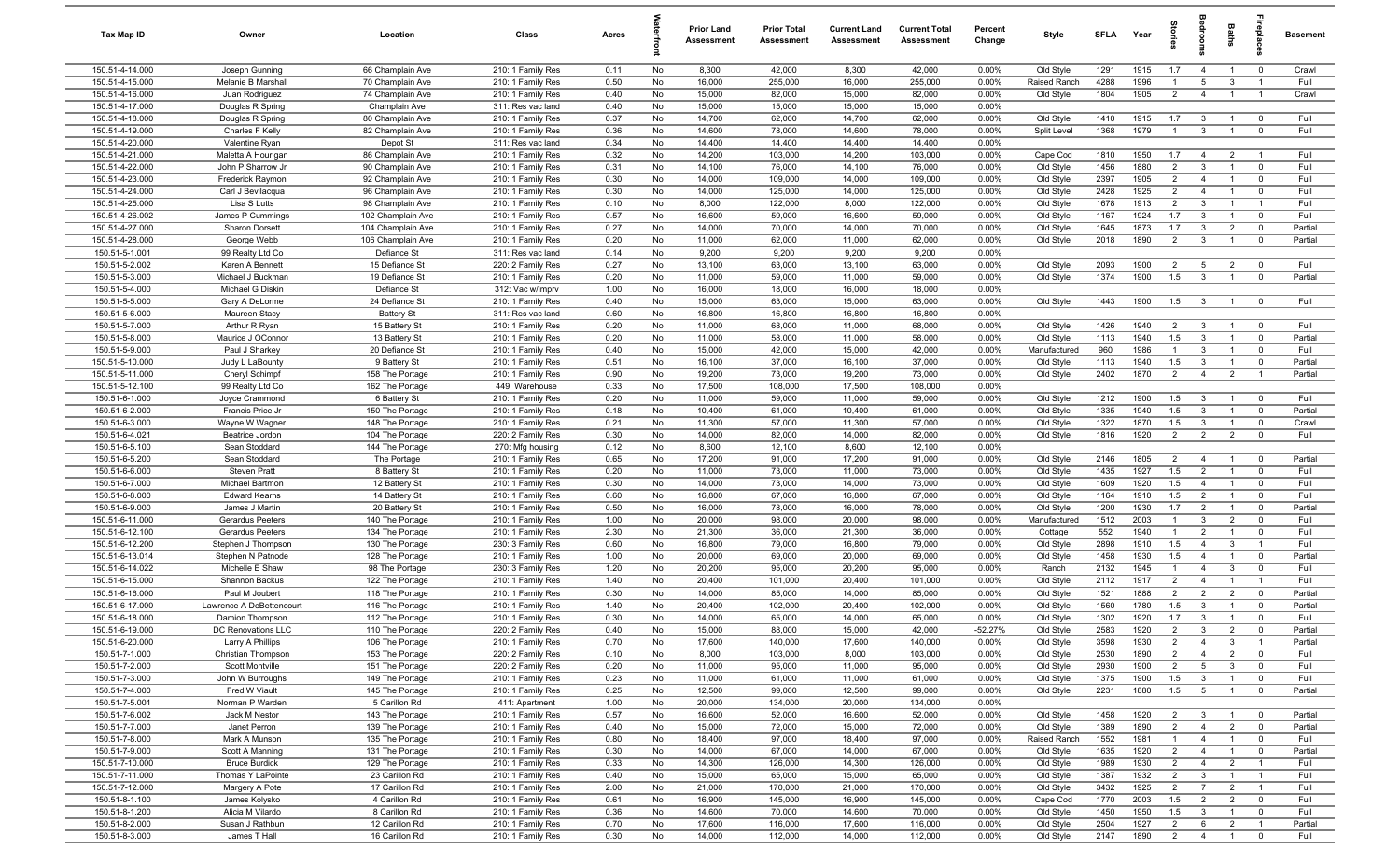| Tax Map ID                           | Owner                                | Location                           | Class                                  | Acres        |          | <b>Prior Land</b><br>Assessment | <b>Prior Total</b><br>Assessment | <b>Current Land</b><br><b>Assessment</b> | <b>Current Total</b><br>Assessment | Percent<br>Change | Style                  | <b>SFLA</b>  | Year         | 흨                     | anoo                             | <b>Baths</b>                     | <b>G</b> bla                  | <b>Basement</b>  |
|--------------------------------------|--------------------------------------|------------------------------------|----------------------------------------|--------------|----------|---------------------------------|----------------------------------|------------------------------------------|------------------------------------|-------------------|------------------------|--------------|--------------|-----------------------|----------------------------------|----------------------------------|-------------------------------|------------------|
| 150.51-8-4.000                       | Steven C Beuerman                    | 18 Carillon Rd                     | 210: 1 Family Res                      | 0.38         | No       | 14,800                          | 118,000                          | 14,800                                   | 118,000                            | 0.00%             | Old Style              | 1872         | 1900         | $\overline{2}$        | $\mathbf{3}$                     | $\overline{2}$                   | $\overline{1}$                | Full             |
| 150.51-8-5.000                       | <b>Richard Harker</b>                | 119 The Portage                    | 220: 2 Family Res                      | 0.23         | No       | 11,900                          | 124,000                          | 11,900                                   | 124,000                            | 0.00%             | Old Style              | 2390         | 1900         | 2                     | $\overline{4}$                   | $\overline{2}$                   | $\overline{1}$                | Partial          |
| 150.51-8-6.000                       | Alan C Trombley                      | 115 The Portage                    | 210: 1 Family Res                      | 0.60         | No       | 16,800                          | 95,000                           | 16,800                                   | 95,000                             | 0.00%             | Old Style              | 2045         | 1880         | $\overline{2}$        | $\overline{4}$                   | $\overline{2}$                   | $\overline{0}$                | Full             |
| 150.51-8-7.000                       | David Millard                        | 109 The Portage                    | 210: 1 Family Res                      | 0.20         | No       | 11,000                          | 73,000                           | 11,000                                   | 73,000                             | 0.00%             | Old Style              | 1434         | 1919         | 1.7                   | $\overline{4}$                   | $\overline{2}$                   | $\overline{0}$                | Full             |
| 150.51-8-8.000                       | Ralph L Brown                        | 65 Highland St                     | 210: 1 Family Res                      | 0.20         | No       | 11,000                          | 85,000                           | 11,000                                   | 85,000                             | 0.00%             | Ranch                  | 1462         | 1958         | $\overline{1}$        | $\mathbf{3}$                     | $\overline{1}$                   | $\mathbf 0$                   | Slab/pier        |
| 150.51-8-9.000                       | Michele A Barber                     | 61 Highland St                     | 210: 1 Family Res                      | 0.30         | No       | 14,000                          | 69,000                           | 14,000                                   | 69,000                             | 0.00%             | Ranch                  | 1035         | 1977         | $\overline{1}$        | $\mathbf{3}$                     | $\overline{1}$                   | $\mathbf{1}$                  | Full             |
| 150.51-8-10.100                      | Shawn Hayes                          | 49 Highland St                     | 210: 1 Family Res                      | 0.51         | No       | 16,100                          | 106,000                          | 16,100                                   | 106,000                            | 0.00%             | Ranch                  | 1300         | 1983         | $\overline{1}$        | $\mathbf{3}$                     | $\overline{1}$                   | $\mathbf 0$                   | Full             |
| 150.51-8-10.200                      | Charles F Holman                     | 57 Highland St                     | 210: 1 Family Res                      | 0.58         | No       | 16,600                          | 71,000                           | 16,600                                   | 71,000                             | 0.00%             | Old Style              | 1219         | 1900         | 1.5                   | $\overline{2}$                   | $\mathbf{1}$                     | $\Omega$                      | Full             |
| 150.51-8-11.000                      | Joseph J Banish                      | 42 Champlain Ave                   | 210: 1 Family Res                      | 0.50         | No       | 16,000                          | 49,000                           | 16,000                                   | 49,000                             | 0.00%             | Old Style              | 1181         | 1900         | 1.5                   | $\mathbf{3}$                     | $\overline{1}$                   | $\overline{0}$                | Partial          |
| 150.51-9-1.001                       | Sarah M Aunchman                     | 99 The Portage                     | 210: 1 Family Res                      | 0.20         | No       | 11,000                          | 84,000                           | 11,000                                   | 84,000                             | 0.00%             | Old Style              | 1733         | 1890         | $\overline{2}$        | $\mathbf{3}$                     | $\overline{1}$                   | $\overline{0}$                | Partial          |
| 150.51-9-2.002                       | Nancy Connery                        | 3 Ell St                           | 210: 1 Family Res                      | 0.32         | No       | 14,200                          | 84,000                           | 14,200                                   | 84,000                             | 0.00%             | Old Style              | 1816         | 1900         | $\overline{2}$        | $\mathbf{3}$                     | $\overline{1}$                   | $\overline{\mathbf{0}}$       | Partial          |
| 150.51-9-3.000                       | Gillette C Bartlett                  | 28 Highland St                     | 210: 1 Family Res                      | 0.30         | No       | 14,000                          | 72,000                           | 14,000                                   | 72,000                             | 0.00%             | Old Style              | 1650         | 1920         | $\overline{2}$        | $\overline{4}$                   | $\overline{1}$                   | $\overline{0}$                | Partial          |
| 150.51-9-4.000                       | Janice C Fleury                      | 30 Highland St                     | 210: 1 Family Res                      | 0.89         | No       | 19,100                          | 69,000                           | 19,100                                   | 69,000                             | 0.00%             | Old Style              | 1150         | 1909         | $\overline{2}$        | $\mathbf{3}$                     | $\overline{1}$                   | $\overline{1}$                | Partial          |
| 150.51-9-5.000                       | Ronnie L Shaw                        | 38 Highland St                     | 210: 1 Family Res                      | 0.30         | No       | 14,000                          | 82,000                           | 14,000                                   | 82,000                             | 0.00%             | Old Style              | 1934         | 1940         | $\overline{2}$        | $\overline{4}$                   | $\overline{2}$                   | $\mathbf 0$                   | Full             |
| 150.51-9-6.000                       | Kevin Bartlett                       | 40 Highland St                     | 210: 1 Family Res                      | 0.32         | No       | 14,200                          | 84,000                           | 14,200                                   | 84,000                             | 0.00%             | Old Style              | 1664         | 1920         | 2                     | $\mathbf{3}$                     | $\overline{1}$                   | $\overline{0}$                | Full             |
| 150.51-9-7.100                       | Mary L Mattison                      | 46 Highland St                     | 210: 1 Family Res                      | 0.25         | No       | 12,500                          | 54,000                           | 12,500                                   | 54,000                             | 0.00%             | Cape Cod               | 942          | 1940         | 1.5                   | $\overline{2}$                   | $\overline{1}$                   | $\overline{0}$                | Full             |
| 150.51-9-7.200<br>150.51-9-8.000     | Mary L Mattison                      | <b>Highland St</b>                 | 311: Res vac land                      | 0.30         | No<br>No | 14,000                          | 14,000                           | 14,000                                   | 14,000                             | 0.00%             |                        |              |              | $\overline{2}$        | $\overline{4}$                   | $\overline{2}$                   | $\mathbf 0$                   | Partial          |
| 150.51-9-9.000                       | Michael P Sharkey<br>Martin Anderson | 50 Highland St<br>54 Highland St   | 210: 1 Family Res<br>210: 1 Family Res | 0.30<br>0.57 | No       | 14,000<br>16,600                | 111,000<br>140,000               | 14,000<br>16,600                         | 113,000<br>140,000                 | 1.80%<br>0.00%    | Colonial<br>Old Style  | 1992<br>2332 | 1973<br>1900 | $\overline{2}$        | 5                                | $\overline{1}$                   | $\overline{0}$                | Partial          |
| 150.51-9-10.000                      | Anthony J Paniccia Jr                | 60 Highland St                     | 210: 1 Family Res                      | 0.30         | No       | 14,000                          | 81,000                           | 14,000                                   | 81,000                             | 0.00%             | Ranch                  | 1352         | 1960         | $\mathbf{1}$          | $\mathbf{3}$                     | $\overline{1}$                   | $\overline{0}$                | Full             |
| 150.51-9-11.000                      | Shane Thelen                         | 103 The Portage                    | 210: 1 Family Res                      | 0.20         | No       | 11,000                          | 95,000                           | 11,000                                   | 95,000                             | 0.00%             | Old Style              | 1417         | 1935         | $\overline{2}$        | 3                                | $\overline{\mathbf{1}}$          | $\overline{1}$                | Full             |
| 150.51-10-1.000                      | Dale R Barber                        | 74 Lake George Ave                 | 210: 1 Family Res                      | 0.10         | No       | 8,000                           | 79,000                           | 8,000                                    | 79,000                             | 0.00%             | Old Style              | 1599         | 1890         | 1.5                   | $\overline{2}$                   | $\overline{2}$                   | $\overline{0}$                | Partial          |
| 150.51-10-2.000                      | Donald R Putnam                      | 6 Calkins Pl                       | 210: 1 Family Res                      | 0.10         | No       | 8,000                           | 49,000                           | 8,000                                    | 49,000                             | 0.00%             | Old Style              | 1142         | 1920         | 1.5                   | $\mathbf{3}$                     | $\overline{1}$                   | $\overline{0}$                | Full             |
| 150.51-10-3.000                      | <b>Harold Palmer</b>                 | 8 Calkins Pl                       | 220: 2 Family Res                      | 0.10         | No       | 12,000                          | 71,000                           | 12,000                                   | 71,000                             | 0.00%             | Old Style              | 2208         | 1958         | $\overline{2}$        | $\overline{4}$                   | 2                                | $\overline{0}$                | Slab/pier        |
| 150.51-10-4.000                      | <b>Frances Kelley</b>                | 12 Calkins Pl                      | 210: 1 Family Res                      | 0.20         | No       | 11,000                          | 65,000                           | 11,000                                   | 65,000                             | 0.00%             | Old Style              | 1369         | 1865         | 1.5                   | $\overline{2}$                   | $\overline{2}$                   | $\overline{0}$                | Partial          |
| 150.51-10-5.000                      | Mourison House                       | 4 Newton St                        | 270: Mfg housing                       | 0.10         | No       | 8,000                           | 11,800                           | 8,000                                    | 11,800                             | 0.00%             |                        |              |              |                       |                                  |                                  |                               |                  |
| 150.51-10-6.000                      | <b>Terence R Smith</b>               | 16 Calkins PI                      | 210: 1 Family Res                      | 0.40         | No       | 15,000                          | 53,000                           | 15,000                                   | 53,000                             | 0.00%             | Old Style              | 1134         | 1865         | 1.5                   | $\overline{4}$                   | $\overline{1}$                   | $\overline{0}$                | Partial          |
| 150.51-10-7.000                      | Richard J Holmberg                   | 7 Newton St                        | 210: 1 Family Res                      | 0.20         | No       | 11,000                          | 55,000                           | 11,000                                   | 55,000                             | 0.00%             | Old Style              | 1083         | 1900         | 1.5                   | $\mathbf{3}$                     | $\overline{1}$                   | $\mathbf{0}$                  | Full             |
| 150.51-10-8.000                      | Richard J Holmberg                   | Newton St                          | 311: Res vac land                      | 0.20         | No       | 11,000                          | 11,000                           | 11,000                                   | 11,000                             | 0.00%             |                        |              |              |                       |                                  |                                  |                               |                  |
| 150.51-10-9.000                      | Brian M Veneto                       | 15 Newton St                       | 210: 1 Family Res                      | 1.20         | No       | 20,200                          | 146,000                          | 20,200                                   | 146,000                            | 0.00%             | Ranch                  | 1904         | 2005         | $\overline{1}$        | $\mathbf{3}$                     | $\overline{2}$                   | $\overline{1}$                | Full             |
| 150.51-10-10.000                     | Russell G Burns                      | 26 Calkins Pl                      | 449: Warehouse                         | 1.70         | No       | 24,000                          | 83,000                           | 24,000                                   | 83,000                             | 0.00%             |                        |              |              |                       |                                  |                                  |                               |                  |
| 150.51-10-11.000                     | David Silva                          | 22 Calkins PI                      | 220: 2 Family Res                      | 0.20         | No       | 11,000                          | 78,000                           | 11,000                                   | 78,000                             | 0.00%             | Old Style              | 1815         | 1900         | 1.7                   | $5\overline{5}$                  | $\overline{2}$                   | $\overline{0}$                | Partial          |
| 150.51-10-12.000                     | David Rudolph                        | 24 Calkins Pl                      | 230: 3 Family Res                      | 0.46         | No       | 15,000                          | 102,000                          | 15,000                                   | 102,000                            | 0.00%             | Old Style              | 3304         | 1942         | 2                     | 6                                | $\mathbf{3}$                     | $\Omega$                      | Full             |
| 150.51-10-13.100                     | Thomas W Meaker                      | 4 Oak St                           | 220: 2 Family Res                      | 0.19         | No       | 10,700                          | 66,000                           | 10,700                                   | 66,000                             | 0.00%             | Old Style              | 1552         | 1925         | 1.5                   | $\overline{4}$                   | $\overline{2}$                   | $\Omega$                      | Full             |
| 150.51-10-13.200                     | Kathleen J Dennin                    | 8 Oak St                           | 210: 1 Family Res                      | 0.19         | No       | 10,700                          | 67,000                           | 10,700                                   | 67,000                             | 0.00%             | Ranch                  | 1120         | 1991         | $\overline{1}$        | $\mathbf{3}$                     | $\overline{1}$                   | $\overline{0}$                | Crawl            |
| 150.51-10-13.300                     | Thomas W Meaker                      | Oak St                             | 311: Res vac land                      | 0.13         | No       | 8,900                           | 8,900                            | 8,900                                    | 8,900                              | 0.00%             |                        |              |              |                       |                                  |                                  |                               |                  |
| 150.51-10-14.000                     | John W Duross                        | 10 Oak St                          | 210: 1 Family Res                      | 0.25         | No       | 12,500                          | 40,000                           | 12,500                                   | 40,000                             | 0.00%             | Old Style              | 1627         | 1920         | 1.5                   | $\mathbf{3}$                     | $\overline{1}$                   | $\overline{0}$                | Partial          |
| 150.51-10-15.000                     | John T Walls                         | 11 Oak St                          | 210: 1 Family Res                      | 0.61         | No       | 16,900                          | 82,000                           | 16,900                                   | 82,000                             | 0.00%             | Old Style              | 1642         | 1920         | $\overline{2}$        | $\mathbf{3}$                     | $\overline{1}$                   | $\overline{\mathbf{0}}$       | Full             |
| 150.51-10-16.017                     | Vanessa Granger                      | 32 Calkins Pl                      | 210: 1 Family Res                      | 0.60         | No       | 16,800                          | 81,000                           | 16,800                                   | 81,000                             | 0.00%             | Old Style              | 1845         | 1898         | 2                     | $\overline{4}$                   | 2                                | $\overline{0}$                | Partial          |
| 150.51-10-17.049                     | Desiree A Ryan                       | 72 Lake George Ave                 | 210: 1 Family Res                      | 0.10         | No       | 8,000                           | 74,000                           | 8,000                                    | 74,000                             | 0.00%             | Old Style              | 1340         | 1900         | 1.7                   | $\overline{4}$                   | $\overline{2}$                   | $\overline{1}$                | Partial          |
| 150.51-10-18.000                     | Robert F Charboneau                  | 65 Champlain Ave                   | 210: 1 Family Res                      | 0.80         | No       | 18,400                          | 78,000                           | 18,400                                   | 78,000                             | 0.00%             | Old Style              | 1743         | 1870         | 1.5                   | $\overline{4}$                   | 2                                | $\overline{0}$                | Full             |
| 150.51-10-20.000                     | <b>Tracy Smith</b>                   | Champlain Ave                      | 311: Res vac land                      | 1.20         | No       | 20,200                          | 20,200                           | 20,200                                   | 20,200                             | 0.00%             |                        |              |              |                       |                                  |                                  |                               |                  |
| 150.51-10-21.000                     | Sam Bowman                           | 53 Champlain Ave                   | 220: 2 Family Res                      | 0.20         | No       | 11,000                          | 67,000                           | 11,000                                   | 67,000                             | 0.00%             | Old Style              | 2160         | 1900         | $\overline{2}$        | 6                                | $\overline{2}$                   | $\mathbf 0$                   | Full             |
| 150.51-10-22.000                     | Donald J Reed                        | 51 Champlain Ave                   | 210: 1 Family Res                      | 0.10         | No       | 8,000                           | 43,000                           | 8,000                                    | 43,000                             | 0.00%             | Old Style              | 955          | 1930         | 1.5                   | $\overline{2}$                   | $\mathbf{1}$                     | $\Omega$                      | Crawl            |
| 150.51-10-23.000                     | Patrick J OConnor                    | 49 Champlain Ave                   | 210: 1 Family Res                      | 0.20         | No       | 11,000                          | 71,000                           | 11,000                                   | 71,000                             | 0.00%             | Old Style              | 1730         | 1845         | 2                     | 3                                |                                  | $\Omega$                      | Full             |
| 150.51-10-24.000                     | Kimberly A McLoughlin                | 45 Champlain Ave                   | 210: 1 Family Res                      | 0.20         | No       | 11,000                          | 76,000                           | 11,000                                   | 76,000                             | 0.00%             | Old Style              | 1558         | 1910         | 2                     | $\mathbf{3}$<br>$\mathcal{R}$    | $\overline{1}$                   | $\mathbf{1}$                  | Full             |
| 150.51-10-25.000                     | Alfred Bevilacqua                    | 43 Champlain Ave                   | 210: 1 Family Res                      | 0.30         | No       | 14,000                          | 116,000                          | 14,000                                   | 116,000                            | 0.00%<br>0.00%    | Old Style              | 2160         | 1920         |                       |                                  |                                  |                               | Full             |
| 150.51-10-26.000<br>150.51-10-27.000 | Joseph A Gunning<br>Tracy R Smith    | 39 Champlain Ave<br>35 Highland St | 210: 1 Family Res<br>210: 1 Family Res | 0.20<br>0.30 | No<br>No | 11,000<br>14,000                | 84,000<br>68,000                 | 11,000<br>14,000                         | 84,000<br>68,000                   | 0.00%             | Old Style<br>Old Style | 2097<br>1572 | 1930<br>1900 | $\overline{2}$<br>1.5 | $\overline{4}$<br>$\overline{2}$ | $\overline{2}$<br>$\overline{1}$ | $\mathbf 0$<br>$\overline{1}$ | Partial<br>Crawl |
| 150.51-10-28.000                     | Gary Crammond                        | 33 Highland St                     | 210: 1 Family Res                      | 0.30         | No       | 14,000                          | 50,000                           | 14,000                                   | 50,000                             | 0.00%             | Old Style              | 1020         | 1890         | 1.5                   | $\mathbf{3}$                     | $\overline{1}$                   | $\overline{0}$                | Partial          |
| 150.51-10-29.000                     | Bernard J Trudeau Sr                 | 29 Highland St                     | 210: 1 Family Res                      | 0.37         | No       | 14,700                          | 50,000                           | 14,700                                   | 50,000                             | 0.00%             | Manufactured           | 1344         | 1995         | $\overline{1}$        | $\mathbf{3}$                     | $\overline{2}$                   | $\overline{0}$                | Slab/pier        |
| 150.51-10-30.031                     | Phillip J Langey                     | 25 Highland St                     | 210: 1 Family Res                      | 0.52         | No       | 16,200                          | 84,000                           | 16,200                                   | 84,000                             | 0.00%             | Old Style              | 1344         | 1930         | 1.7                   | $\mathbf{3}$                     | $\overline{1}$                   | $\mathbf 0$                   | Partial          |
| 150.51-10-31.048                     | <b>Matthew Watts</b>                 | 8 Newton St                        | 210: 1 Family Res                      | 0.23         | No       | 11,900                          | 55,000                           | 11,900                                   | 55,000                             | 0.00%             | Ranch                  | 1680         | 1991         | $\mathbf{1}$          | $\mathbf{3}$                     | $\overline{2}$                   | $\mathbf 0$                   | Crawl            |
| 150.51-10-32.000                     | David Hathaway                       | 23 Highland St                     | 220: 2 Family Res                      | 0.30         | No       | 14,000                          | 82,000                           | 14,000                                   | 82,000                             | 0.00%             | Old Style              | 1511         | 1920         | 1.7                   | $\overline{4}$                   | $\overline{2}$                   | $\overline{0}$                | Partial          |
| 150.51-10-33.000                     | Stephen E Boyce                      | 13 Highland St                     | 210: 1 Family Res                      | 1.10         | No       | 20,100                          | 110,000                          | 20,100                                   | 110,000                            | 0.00%             | Old Style              | 2091         | 1900         | 1.7                   | $\overline{4}$                   | $\overline{1}$                   | $\mathbf 0$                   | Full             |
| 150.51-10-34.000                     | Richard H Quigley II                 | 17 Highland St                     | 210: 1 Family Res                      | 0.30         | No       | 14,000                          | 70,000                           | 14,000                                   | 70,000                             | 0.00%             | Old Style              | 1152         | 1890         | 1.7                   | $\mathbf{3}$                     | $\overline{1}$                   | $\overline{0}$                | Partial          |
| 150.51-10-35.000                     | Kasey E Warren                       | 15 Highland St                     | 210: 1 Family Res                      | 0.25         | No       | 14,000                          | 75,000                           | 14,000                                   | 152,000                            | 102.67%           | Cape Cod               | 1524         | 2006         | 1.5                   | $\overline{1}$                   | $\overline{1}$                   | $\mathbf 0$                   | Full             |
| 150.51-10-36.000                     | MP Enterprises LLC                   | 36 Lake George Ave                 | 570: Marina                            | 0.90         | No       | 25,000                          | 200,000                          | 25,000                                   | 200,000                            | 0.00%             |                        |              |              |                       |                                  |                                  |                               |                  |
| 150.51-10-37.000                     | Raymond J Scott                      | 41 Lake George Ave                 | 312: Vac w/imprv                       | 0.30         | No       | 14,000                          | 20,000                           | 14,000                                   | 20,000                             | 0.00%             |                        |              |              |                       |                                  |                                  |                               |                  |
| 150.51-10-38.000                     | Barbara C Smith                      | Lake George Ave                    | 443: Feed sales                        | 0.30         | No       | 14,000                          | 43,000                           | 14,000                                   | 43,000                             | 0.00%             |                        |              |              |                       |                                  |                                  |                               |                  |
| 150.51-10-39.000                     | <b>Richard Nock</b>                  | 48 Lake George Ave                 | 411: Apartment                         | 0.60         | No       | 18,000                          | 120,000                          | 18,000                                   | 120,000                            | 0.00%             |                        |              |              |                       |                                  |                                  |                               |                  |
| 150.51-10-40.000                     | <b>Esther Williams</b>               | 52 Lake George Ave                 | 220: 2 Family Res                      | 0.50         | No       | 16,000                          | 68,000                           | 16,000                                   | 68,000                             | 0.00%             | Old Style              | 2373         | 1900         | 1.5                   | $5\overline{5}$                  | $\overline{2}$                   | $\overline{\mathbf{0}}$       | Partial          |
| 150.51-10-41.000                     | Anna E Wells                         | 56 Lake George Ave                 | 220: 2 Family Res                      | 0.50         | No       | 16,000                          | 62,000                           | 16,000                                   | 62,000                             | 0.00%             | Old Style              | 2232         | 1900         | 1.5                   | $\overline{4}$                   | $\overline{2}$                   | $\overline{0}$                | Partial          |
| 150.51-10-42.000                     | Joseph Wells                         | 19 Newton St                       | 210: 1 Family Res                      | 0.92         | No       | 19,400                          | 47,000                           | 19,400                                   | 47,000                             | 0.00%             | Cape Cod               | 1008         | 1996         | 1.5                   | $\overline{2}$                   | $\overline{1}$                   | $\overline{0}$                | Full             |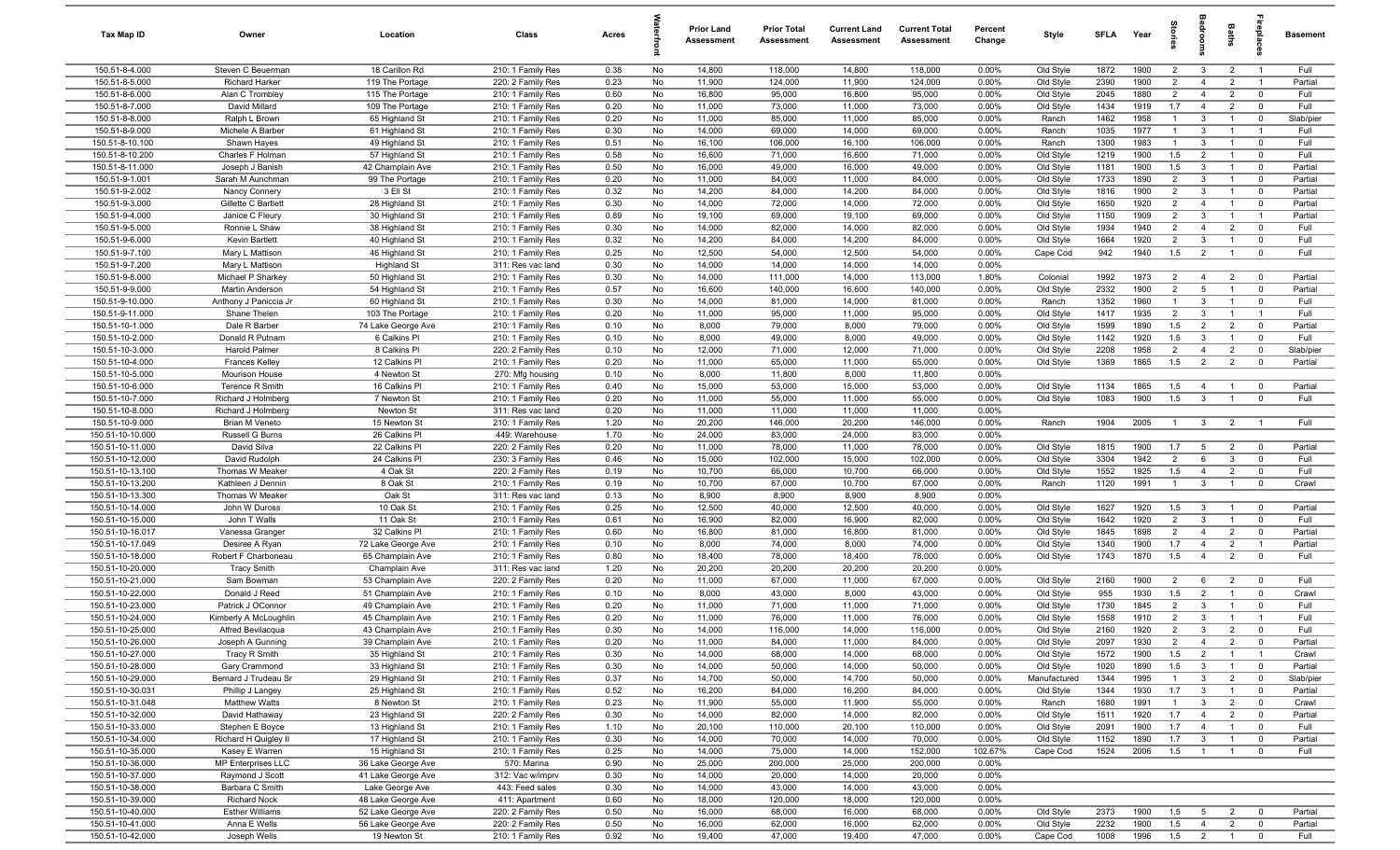| Tax Map ID                       | Owner                             | Location                             | Class                                  | Acres        |          | <b>Prior Land</b><br>Assessment | <b>Prior Total</b><br>Assessment | <b>Current Land</b><br>Assessment | <b>Current Total</b><br>Assessment | Percent<br>Change | Style        | <b>SFLA</b>  | Year         | ğ              | edroo                        | Baths                            | epla                             | <b>Basement</b>  |
|----------------------------------|-----------------------------------|--------------------------------------|----------------------------------------|--------------|----------|---------------------------------|----------------------------------|-----------------------------------|------------------------------------|-------------------|--------------|--------------|--------------|----------------|------------------------------|----------------------------------|----------------------------------|------------------|
| 150.51-10-43.000                 | John M Stanilka                   | 58 Lake George Ave                   | 220: 2 Family Res                      | 0.30         | No       | 14,000                          | 60,000                           | 14,000                            | 60,000                             | 0.00%             | Old Style    | 2516         | 1870         | 1.7            | $\overline{4}$               | $\overline{2}$                   | $\overline{0}$                   | Crawl            |
| 150.51-10-44.000                 | Corinna Woods                     | 62 Lake George Ave                   | 210: 1 Family Res                      | 0.40         | No       | 15,000                          | 52,000                           | 15,000                            | 52,000                             | 0.00%             | Old Style    | 1181         | 1900         | 1.5            | 3                            | $\overline{1}$                   | $\overline{0}$                   | Partial          |
| 150.51-10-45.100                 | Thomas W Burns                    | 64 Lake George Ave                   | 210: 1 Family Res                      | 0.20         | No       | 11,000                          | 11,000                           | 11,000                            | 56,000                             | 409.09%           | Manufactured | 1056         | 2007         | $\overline{1}$ | $\mathbf{3}$                 | $\overline{2}$                   | $\mathbf 0$                      | Crawl            |
| 150.51-10-45.200                 | William E Rooker                  | Newton St                            | 311: Res vac land                      | 0.24         | No       | 8,500                           | 8,500                            | 8,500                             | 8,500                              | 0.00%             |              |              |              |                |                              |                                  |                                  |                  |
| 150.51-10-46.000                 | Kevin W Kuhl                      | Lake George Ave                      | 311: Res vac land                      | 0.40         | No       | 15,000                          | 15,000                           | 15,000                            | 15,000                             | 0.00%             |              |              |              |                |                              |                                  |                                  |                  |
| 150.51-10-47.000                 | Jane E Kuhl                       | 70 Lake George Ave                   | 220: 2 Family Res                      | 0.30         | No       | 14,000                          | 70,000                           | 14,000                            | 70,000                             | 0.00%             | Old Style    | 1467         | 1900         | 1.5            | $\overline{4}$               | $\overline{2}$                   | $\Omega$                         | Partial          |
| 150.51-11-1.000                  | Stephen N Patnode                 | The Portage                          | 314: Rural vac<10                      | 0.10         | No       | 100                             | 100                              | 100                               | 100                                | 0.00%             |              |              |              |                |                              |                                  |                                  |                  |
| 150.51-11-2.000                  | Shannon Backus                    | 122 The Portage                      | 323: Vacant rural                      | 0.20         | No       | 200                             | 200                              | 200                               | 200                                | 0.00%             |              |              |              |                |                              |                                  |                                  |                  |
| 150.51-11-3.000                  | Lawrence A DeBettencourt          | The Portage                          | 314: Rural vac<10                      | 1.60         | No       | 6,600                           | 6,600                            | 6,600                             | 6,600                              | 0.00%             |              |              |              |                |                              |                                  |                                  |                  |
| 150.51-11-4.000                  | Larry A Phillips                  | The Portage                          | 314: Rural vac<10                      | 0.31         | No       | 300                             | 300                              | 300                               | 300                                | 0.00%             |              |              |              |                |                              |                                  |                                  |                  |
| 150.51-11-5.000                  | Michelle E Shaw                   | The Portage                          | 314: Rural vac<10                      | 2.90         | No       | 7,900                           | 7,900                            | 7,900                             | 7,900                              | 0.00%             |              |              |              |                |                              |                                  |                                  |                  |
| 150.52-1-1.000                   | Ronald T Drinkwine                | 29 Defiance St                       | 210: 1 Family Res                      | 0.90         | No       | 19,200<br>9,800                 | 110,000                          | 19,200                            | 110,000                            | 0.00%<br>0.00%    | Old Style    | 1993<br>1596 | 1900<br>1948 | 1.7<br>2       | $\mathbf{3}$<br>$\mathbf{3}$ | $\overline{1}$<br>$\overline{2}$ | $\overline{1}$<br>$\overline{0}$ | Partial<br>Crawl |
| 150.52-1-2.100<br>150.52-1-2.200 | Ann M Gray<br>Julie Mosier        | 11 Cossey St<br>13 Cossey St         | 210: 1 Family Res<br>311: Res vac land | 0.16<br>0.25 | No<br>No | 12,500                          | 79,000<br>12,500                 | 9,800<br>12,500                   | 79,000<br>12,500                   | 0.00%             | Old Style    |              |              |                |                              |                                  |                                  |                  |
| 150.52-1-3.000                   | Chris Bazan                       | 9 Cossey St                          | 210: 1 Family Res                      | 0.40         | No       | 15,000                          | 53,000                           | 15,000                            | 53,000                             | 0.00%             | Old Style    | 1053         | 1935         | 1.5            | $\mathbf{3}$                 | $\overline{1}$                   | $\overline{0}$                   | Partial          |
| 150.52-1-4.000                   | Irven J Fleury                    | 7 Cossey St                          | 210: 1 Family Res                      | 0.40         | No       | 15,000                          | 38,000                           | 15,000                            | 38,000                             | 0.00%             | Old Style    | 1080         | 1948         | 1.5            | $\mathbf{3}$                 | $\overline{1}$                   | $\mathbf 0$                      | Full             |
| 150.52-1-5.000                   | Irven J Fleury                    | Cossey St                            | 311: Res vac land                      | 0.20         | No       | 11,000                          | 11,000                           | 11,000                            | 11,000                             | 0.00%             |              |              |              |                |                              |                                  |                                  |                  |
| 150.52-1-6.000                   | Martin F Barber                   | 39 Defiance St                       | 210: 1 Family Res                      | 0.19         | No       | 11,000                          | 68,000                           | 11,000                            | 68,000                             | 0.00%             | Manufactured | 1148         | 2003         | $\overline{1}$ | $\mathbf{3}$                 | $\overline{2}$                   | $\mathbf 0$                      | Slab/pier        |
| 150.52-1-7.000                   | William E Upright                 | 33 Defiance St                       | 210: 1 Family Res                      | 0.20         | No       | 11,000                          | 33,000                           | 11,000                            | 33,000                             | 0.00%             | Bungalow     | 990          | 1900         | 1.5            | $\mathbf{3}$                 | $\overline{1}$                   | $\mathbf 0$                      | Full             |
| 150.52-2-1.000                   | Maureen Stacy                     | Defiance St                          | 311: Res vac land                      | 0.20         | No       | 11,000                          | 11,000                           | 11,000                            | 11,000                             | 0.00%             |              |              |              |                |                              |                                  |                                  |                  |
| 150.52-2-2.000                   | Maureen L Stacy                   | 19 Battery St                        | 210: 1 Family Res                      | 0.90         | No       | 19,200                          | 103,000                          | 19,200                            | 103,000                            | 0.00%             | Old Style    | 1746         | 1860         | 1.5            | $\mathbf{3}$                 | $\overline{1}$                   | $\overline{0}$                   | Full             |
| 150.52-2-3.000                   | Maureen Stacy                     | 32 Defiance St                       | 210: 1 Family Res                      | 0.20         | No       | 11,000                          | 37,000                           | 11,000                            | 37,000                             | 0.00%             | Old Style    | 891          | 1900         | 1.5            | $\mathbf{3}$                 | $\overline{1}$                   | $\overline{0}$                   | Full             |
| 150.52-2-4.000                   | Brian P Hood                      | 34 Defiance St                       | 210: 1 Family Res                      | 0.30         | No       | 14,000                          | 64,000                           | 14,000                            | 64,000                             | 0.00%             | Old Style    | 1344         | 1935         | $\overline{2}$ | $\mathbf{3}$                 | $\overline{1}$                   | $\overline{0}$                   | Full             |
| 150.52-2-5.000                   | Martha K Treadway                 | 40 Defiance St                       | 210: 1 Family Res                      | 0.40         | No       | 15,000                          | 65,000                           | 15,000                            | 65,000                             | 0.00%             | Old Style    | 1362         | 1900         | 1.5            | $\overline{4}$               | $\overline{1}$                   | $\mathbf{0}$                     | Full             |
| 150.52-4-1.000                   | Beverly A Burke                   | 12 Cossey St                         | 210: 1 Family Res                      | 0.10         | No       | 8,000                           | 68,000                           | 8,000                             | 68,000                             | 0.00%             | Old Style    | 1654         | 1900         | $\overline{2}$ | $\mathbf{3}$                 | $\overline{1}$                   | $\mathbf 0$                      | Full             |
| 150.52-4-2.000                   | <b>Sherry Clark</b>               | 8 Cossey St                          | 210: 1 Family Res                      | 0.10         | No       | 8,000                           | 43,000                           | 8,000                             | 43,000                             | 0.00%             | Old Style    | 912          | 1900         | 2              | $\mathbf{3}$                 | $\overline{1}$                   | $\Omega$                         | Full             |
| 150.52-4-3.000                   | Winifred S Leshner                | 43 Defiance St                       | 210: 1 Family Res                      | 0.20         | No       | 11,000                          | 43,000                           | 11,000                            | 43,000                             | 0.00%             | Old Style    | 1023         | 1900         | 1.5            | $\mathbf{3}$                 | $\overline{1}$                   | $\mathbf 0$                      | Partial          |
| 150.52-4-4.000                   | Timothy F Malaney                 | 45 Defiance St                       | 210: 1 Family Res                      | 0.50         | No       | 16,000                          | 94,000                           | 16,000                            | 94,000                             | 0.00%             | Old Style    | 1544         | 1860         | $\overline{2}$ | $\mathbf{3}$                 | $\overline{1}$                   | $\mathbf 0$                      | Crawl            |
| 150.52-4-5.000                   | Edward G Trudeau                  | 47 Defiance St                       | 210: 1 Family Res                      | 0.40         | No       | 15,000                          | 65,000                           | 15,000                            | 65,000                             | 0.00%             | Ranch        | 1040         | 1960         | $\overline{1}$ | $\mathbf{3}$                 | $\overline{1}$                   | $\mathbf 0$                      | Full             |
| 150.52-4-6.000                   | Robert C Dedrick                  | 51 Defiance St                       | 210: 1 Family Res                      | 0.50         | No       | 16,000                          | 100,000                          | 16,000                            | 100,000                            | 0.00%             | Old Style    | 1914         | 1940         | 1.7            | $\overline{4}$               | $\mathbf{1}$                     | $\mathbf 0$                      | Partial          |
| 150.52-4-7.000                   | Warren C Trudeau                  | 55 Defiance St                       | 210: 1 Family Res                      | 0.30         | No       | 14,000                          | 52,000                           | 14,000                            | 52,000                             | 0.00%             | Old Style    | 1354         | 1900         | 1.5            | $\overline{4}$               | $\overline{1}$                   | $\overline{0}$                   | Crawl            |
| 150.52-4-8.000                   | Willa Ryan                        | 53 Defiance St                       | 210: 1 Family Res                      | 0.50         | No       | 16,000                          | 58,000                           | 16,000                            | 58,000                             | 0.00%             | Old Style    | 984          | 1890         | 1.5            | $\mathbf{3}$                 | $\overline{1}$                   | $\Omega$                         | Full             |
| 150.52-4-9.000                   | Robert K Carr                     | 52 Defiance St                       | 210: 1 Family Res                      | 0.30         | No       | 14,000                          | 41,000                           | 14,000                            | 41,000                             | 0.00%             | Old Style    | 750          | 1900         | 1.5            | $\overline{2}$               | $\overline{1}$                   | $\overline{0}$                   | Crawl            |
| 150.52-4-10.000                  | Raymond J Burroughs               | 50 Defiance St                       | 210: 1 Family Res                      | 0.30         | No       | 14,000                          | 57,000                           | 14,000                            | 57,000                             | 0.00%             | Old Style    | 1440         | 1900         | $\overline{2}$ | $\mathbf{3}$                 | $\overline{1}$                   | $\overline{0}$                   | Full             |
| 150.52-4-11.000                  | David G Bechard                   | 46 Defiance St                       | 210: 1 Family Res                      | 0.92         | No       | 19,400                          | 50,000                           | 19,400                            | 50,000                             | 0.00%             | Old Style    | 991          | 1900         | 1.5            | $\mathbf{3}$                 | $\overline{1}$                   | $\overline{0}$                   | Partial          |
| 150.52-4-12.000                  | <b>Brian F Price</b>              | 42 Defiance St                       | 210: 1 Family Res                      | 0.50         | No       | 16,000                          | 58,000                           | 16,000                            | 58,000                             | 0.00%             | Old Style    | 1188         | 1880         | $\overline{2}$ | 3                            | $\overline{1}$                   | $\mathbf{0}$                     | Full             |
| 150.58-1-1.002                   | Eric J Trudeau                    | 39 Lord Howe St                      | 210: 1 Family Res                      | 1.44         | No       | 20,400                          | 105,000                          | 20,400                            | 135,000                            | 28.57%            | Ranch        | 1760         | 2000         | $\overline{1}$ | $\overline{4}$               | $\overline{2}$                   | $\mathbf 0$                      | Partial          |
| 150.58-1-2.002                   | Andrew J Powvorznik               | Lord Howe St                         | 311: Res vac land                      | 2.20         | No       | 21,200                          | 21,200                           | 21,200                            | 21,200                             | 0.00%             |              |              |              |                |                              |                                  |                                  |                  |
| 150.58-1-3.000                   | Helen Johnson                     | 235 Alexandria Ave                   | 270: Mfg housing                       | 1.00         | No       | 20,000                          | 33,000                           | 20,000                            | 33,000                             | 0.00%             |              |              |              |                |                              |                                  |                                  |                  |
| 150.58-1-4.000                   | Helen Johnson                     | 241 Alexandria Ave                   | 210: 1 Family Res                      | 0.30         | No       | 14,000                          | 75,000                           | 14,000                            | 75,000                             | 0.00%             | Old Style    | 1242         | 1880         | 1.5            | $\overline{4}$               | $\overline{1}$                   | $\mathbf 0$                      | Partial          |
| 150.58-1-5.000<br>150.58-1-6.100 | Sandra Hayford<br>Marjorie R Lyon | 229 Alexandria Ave<br>Alexandria Ave | 270: Mfg housing<br>311: Res vac land  | 0.30<br>0.10 | No<br>No | 14,000<br>2,000                 | 47,000<br>2,000                  | 14,000<br>2,000                   | 47,000<br>2,000                    | 0.00%<br>0.00%    |              |              |              |                |                              |                                  |                                  |                  |
| 150.58-1-6.200                   |                                   | Alexandria Ave                       | 311: Res vac land                      | 0.44         | No       | 11,600                          | 11,600                           | 11,600                            | 11,600                             | 0.00%             |              |              |              |                |                              |                                  |                                  |                  |
| 150.58-1-7.000                   | Sandra Hayford<br>Sheila Clark    | 223 Alexandria Ave                   | 271: Mfg housings                      | 0.60         | No       | 16,800                          | 21,600                           | 16,800                            | 21,600                             | 0.00%             |              |              |              |                |                              |                                  |                                  |                  |
| 150.58-1-8.000                   | Victor Stacy                      | 219 Alexandria Ave                   | 210: 1 Family Res                      | 0.50         | No       | 16,000                          | 36,000                           | 16,000                            | 36,000                             | 0.00%             | Ranch        | 1316         | 1969         | -1             | 3                            | $\overline{1}$                   | $\Omega$                         | Partial          |
| 150.58-1-9.100                   | Adele M Gary                      | 209 Alexandria Ave                   | 210: 1 Family Res                      | 0.68         | No       | 17,400                          | 112,000                          | 17,400                            | 112,000                            | 0.00%             | Ranch        | 1404         | 2001         | $\overline{1}$ | $\mathbf{3}$                 | $\overline{1}$                   | $\Omega$                         | Full             |
| 150.58-1-9.200                   | Randy A Mandy                     | Alexandria Ave                       | 210: 1 Family Res                      | 0.81         | No       | 18,500                          | 110,000                          | 18,500                            | 110,000                            | 0.00%             | Old Style    | 2140         | 1948         | $\overline{2}$ | 3                            | $\mathbf{1}$                     |                                  | Full             |
| 150.58-2-1.100                   | Daniel J Hopkins                  | 212 Alexandria Ave                   | 210: 1 Family Res                      | 2.38         | No       | 21,400                          | 95,000                           | 21,400                            | 95,000                             | 0.00%             | Ranch        | 1224         | 1968         | $\overline{1}$ | $\overline{\mathbf{3}}$      | $\overline{1}$                   | $\overline{0}$                   | Full             |
| 150.58-2-1.200                   | Richard T Gasser                  | Alexandria Ave                       | 314: Rural vac<10                      | 2.61         | No       | 21,600                          | 21,600                           | 21,600                            | 21,600                             | 0.00%             |              |              |              |                |                              |                                  |                                  |                  |
| 150.58-2-2.000                   | Lake Bear Partners LLC            | 222 Alexandria Ave                   | 434: Auto carwash                      | 4.19         | No       | 50,000                          | 84,000                           | 50,000                            | 84,000                             | 0.00%             |              |              |              |                |                              |                                  |                                  |                  |
| 150.58-2-3.100                   | Stellar Propane Svc Corp          | 232 Alexandria Ave                   | 441: Fuel Store&Dist                   | 1.17         | No       | 31,000                          | 143,000                          | 31,000                            | 143,000                            | 0.00%             |              |              |              |                |                              |                                  |                                  |                  |
| 150.58-2-3.200                   | Ultramar Energy Inc               | Alexandria Ave                       | 311: Res vac land                      | 0.39         | No       | 37,000                          | 37,000                           | 37,000                            | 37,000                             | 0.00%             |              |              |              |                |                              |                                  |                                  |                  |
| 150.58-2-4.000                   | Linda Kapatos                     | <b>Baldwin Rd</b>                    | 311: Res vac land                      | 0.50         | No       | 1,000                           | 1,000                            | 1,000                             | 1,000                              | 0.00%             |              |              |              |                |                              |                                  |                                  |                  |
| 150.58-3-1.110                   | Jessica Stonitsch                 | 16 Baldwin Rd                        | 210: 1 Family Res                      | 0.50         | No       | 16,000                          | 28,000                           | 16,000                            | 28,000                             | 0.00%             | Old Style    | 972          | 1888         | 1.5            | $\overline{\mathbf{2}}$      | $\overline{1}$                   | $\mathbf 0$                      | Full             |
| 150.58-3-1.120                   | Jessica Stonitsch                 | Alexandria Ave                       | 311: Res vac land                      | 0.30         | No       | 1,400                           | 1,400                            | 1,400                             | 1,400                              | 0.00%             |              |              |              |                |                              |                                  |                                  |                  |
| 150.58-3-1.200                   | Roderick M Moore                  | 12 Baldwin Rd                        | 210: 1 Family Res                      | 0.40         | No       | 15,000                          | 40,000                           | 15,000                            | 40,000                             | 0.00%             | Ranch        | 1064         | 1975         | $\overline{1}$ | $\overline{\mathbf{3}}$      | $\overline{2}$                   | $\overline{\mathbf{0}}$          | Crawl            |
| 150.58-3-1.300                   | Jessica Stonitsch                 | <b>Baldwin Rd</b>                    | 311: Res vac land                      | 0.55         | No       | 2,200                           | 2,200                            | 2,200                             | 2,200                              | 0.00%             |              |              |              |                |                              |                                  |                                  |                  |
| 150.58-3-2.000                   | Joan St Denis                     | 22 Baldwin Rd                        | 270: Mfg housing                       | 0.70         | No       | 17,600                          | 34,000                           | 17,600                            | 34,000                             | 0.00%             |              |              |              |                |                              |                                  |                                  |                  |
| 150.58-3-3.000                   | Linda Kapatos                     | 36 Baldwin Rd                        | 210: 1 Family Res                      | 2.80         | No       | 21,800                          | 57,000                           | 21,800                            | 67,000                             | 17.54%            | Ranch        | 720          | 1992         | $\overline{1}$ | $\overline{1}$               | $\overline{1}$                   | $\overline{0}$                   | Full             |
| 150.58-4-2.000                   | Jessica Stonitsch                 | <b>Baldwin Rd</b>                    | 323: Vacant rural                      | 0.47         | No       | 600                             | 600                              | 600                               | 600                                | 0.00%             |              |              |              |                |                              |                                  |                                  |                  |
| 150.59-1-2.000                   | Richard M Nock                    | 21 Lake George Ave                   | 515: Media studio                      | 0.34         | No       | 14,400                          | 67,000                           | 14,400                            | 67,000                             | 0.00%             |              |              |              |                |                              |                                  |                                  |                  |
| 150.59-1-3.000                   | Robert Melrose                    | 17 Lake George Ave                   | 485: >1use sm bld                      | 0.46         | No       | 25,000                          | 100,000                          | 25,000                            | 100,000                            | 0.00%             |              |              |              |                |                              |                                  |                                  |                  |
| 150.59-1-4.002                   | David A Patnode                   | 9 Lake George Ave                    | 280: Multiple res                      | 0.43         | No       | 15,300                          | 112,000                          | 15,300                            | 112,000                            | 0.00%             | Old Style    | 2310         | 1900         | $\overline{2}$ | $\overline{4}$               | $\overline{2}$                   | $\mathbf 0$                      | Crawl            |
| 150.59-1-5.001                   | Robert J LaBounty                 | Lake George Ave                      | 311: Res vac land                      | 0.30         | No       | 14,000                          | 14,000                           | 14,000                            | 14,000                             | 0.00%             |              |              |              |                |                              |                                  |                                  |                  |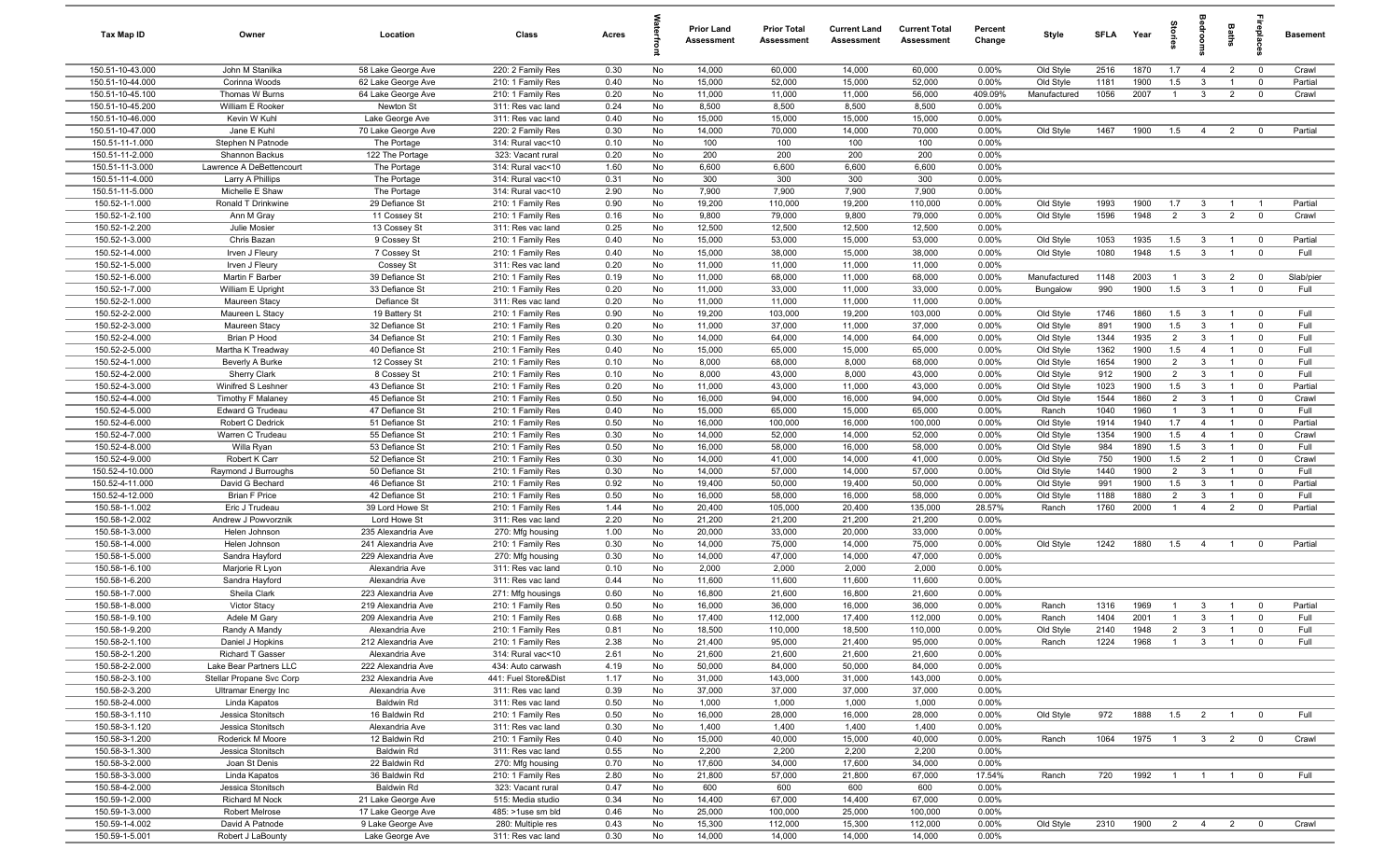| Tax Map ID                         | Owner                                    | Location                                 | Class                                  | Acres        |          | <b>Prior Land</b><br>Assessment | <b>Prior Total</b><br>Assessment | <b>Current Land</b><br>Assessment | <b>Current Total</b><br>Assessment | Percent<br>Change | Style                  | <b>SFLA</b>  | Year         | $\overline{5}$        |                              | Baths                            |                                  | Basement        |
|------------------------------------|------------------------------------------|------------------------------------------|----------------------------------------|--------------|----------|---------------------------------|----------------------------------|-----------------------------------|------------------------------------|-------------------|------------------------|--------------|--------------|-----------------------|------------------------------|----------------------------------|----------------------------------|-----------------|
| 150.59-2-1.000                     | Robert J LaBounty                        | 32 Lake George Ave                       | 210: 1 Family Res                      | 0.20         | No       | 11,000                          | 72,000                           | 11,000                            | 72,000                             | 0.00%             | Old Style              | 1308         | 1920         | 1.5                   | $\mathbf{3}$                 | $\overline{1}$                   | $\overline{0}$                   | Partial         |
| 150.59-2-2.000                     | Victor J Blowers                         | 6 Highland St                            | 210: 1 Family Res                      | 0.20         | No       | 11,000                          | 66,000                           | 11,000                            | 66,000                             | 0.00%             | Old Style              | 1355         | 1920         | 1.7                   | $\mathbf{3}$                 | $\overline{2}$                   | $\mathbf 0$                      | Partial         |
| 150.59-2-3.000                     | Homer Swan                               | 8 Highland St                            | 210: 1 Family Res                      | 0.10         | No       | 8,000                           | 41,000                           | 8,000                             | 41,000                             | 0.00%             | Old Style              | 913          | 1920         | 1.7                   | $\overline{2}$               | $\mathbf{1}$                     | $\overline{1}$                   | Full            |
| 150.59-2-4.000                     | <b>Timothy S Benedict</b>                | 10 Highland St                           | 210: 1 Family Res                      | 0.20         | No       | 11,000                          | 56,000                           | 11,000                            | 56,000                             | 0.00%             | Old Style              | 1287         | 1920         | 1.5                   | $\overline{2}$               | $\overline{1}$                   | $\mathbf 0$                      | Partial         |
| 150.59-2-5.000                     | Richard A Hudak Jr                       | 12 Highland St                           | 210: 1 Family Res                      | 0.30         | No       | 14,000                          | 64,000                           | 14,000                            | 64,000                             | 0.00%             | Old Style              | 1530         | 1922         | 1.5                   | $\overline{4}$               | $\overline{1}$                   | $\mathbf 0$                      | Partial         |
| 150.59-2-6.000                     | Penny Bushey                             | 14 Highland St                           | 210: 1 Family Res                      | 0.10         | No       | 8,000                           | 67,000                           | 8,000                             | 67,000                             | 0.00%             | Old Style              | 1340         | 1890         | 1.7                   | $\mathbf{3}$                 | $\overline{2}$                   | $^{\circ}$                       | Full            |
| 150.59-2-7.000                     | Peter Beuerlein                          | 16 Highland St                           | 210: 1 Family Res                      | 0.10         | No       | 8,000                           | 51,000                           | 8,000                             | 51,000                             | 0.00%             | Old Style              | 1073         | 1908         | 1.5                   | $\mathbf{3}$                 | $\overline{2}$                   | $^{\circ}$                       | Slab/pier       |
| 150.59-2-8.000                     | Richard A Hudak Sr                       | 18 Highland St                           | 210: 1 Family Res                      | 0.50         | No       | 16,000                          | 47,000                           | 16,000                            | 47,000                             | 0.00%             | Old Style              | 937          | 1919         | 1.5                   | $\overline{2}$               | $\overline{1}$                   | $\mathbf 0$                      | Full            |
| 150.59-2-9.000                     | Julie Rooker                             | Ell St<br>14 Ell St                      | 311: Res vac land<br>210: 1 Family Res | 0.55         | No       | 3,500                           | 3,500                            | 3,500                             | 3,500                              | 0.00%             |                        |              |              |                       |                              |                                  | $\overline{1}$                   | Full            |
| 150.59-2-10.000<br>150.59-2-11.000 | Juliann Rooker<br>Juliann Rooker         | Ell St                                   | 311: Res vac land                      | 0.20<br>1.10 | No<br>No | 11,000<br>8,000                 | 77,000<br>8,000                  | 11,000<br>8,000                   | 77,000<br>8,000                    | 0.00%<br>0.00%    | Old Style              | 1274         | 1920         | 1.7                   | $\mathbf{3}$                 | $\overline{1}$                   |                                  |                 |
| 150.59-2-12.100                    | Thomas Fish                              | 18 Ell St                                | 210: 1 Family Res                      | 0.60         | No       | 16,800                          | 88,000                           | 16,800                            | 88,000                             | 0.00%             | Ranch                  | 1148         | 1988         | $\overline{1}$        | $\mathbf{3}$                 | $\overline{2}$                   | $\overline{0}$                   | Crawl           |
| 150.59-2-12.200                    | Eileen Contarino                         | 24 Ell St                                | 210: 1 Family Res                      | 0.30         | No       | 14,000                          | 82,000                           | 14,000                            | 82,000                             | $0.00\%$          | Old Style              | 1570         | 1920         | 1.5                   | $\overline{4}$               | $\overline{1}$                   | $^{\circ}$                       | Full            |
| 150.59-2-13.000                    | James E Bessett                          | 19 Champlain Ave                         | 210: 1 Family Res                      | 0.30         | No       | 14,000                          | 80,000                           | 14,000                            | 80,000                             | 0.00%             | Cape Cod               | 1446         | 1950         | 1.5                   | 3                            | $\overline{1}$                   | $\overline{0}$                   | Partial         |
| 150.59-2-14.000                    | Nancy A Cossey                           | 15 Champlain Ave                         | 210: 1 Family Res                      | 0.40         | No       | 15,000                          | 82,000                           | 15,000                            | 82,000                             | 0.00%             | Old Style              | 1445         | 1918         | 1.7                   | $\mathbf{3}$                 | $\overline{1}$                   | $\overline{1}$                   | Partial         |
| 150.59-2-15.000                    | Russell Montbriand                       | 11 Champlain Ave                         | 210: 1 Family Res                      | 0.40         | No       | 15,000                          | 99,000                           | 15,000                            | 99,000                             | 0.00%             | Old Style              | 1323         | 1900         | 1.7                   | $\mathbf{3}$                 | $\mathbf{1}$                     | $\mathbf 0$                      | Full            |
| 150.59-2-16.000                    | John G Gonyea                            | 9 Champlain Ave                          | 210: 1 Family Res                      | 0.40         | No       | 15,000                          | 91,000                           | 15,000                            | 91,000                             | 0.00%             | Ranch                  | 1400         | 1988         | $\mathbf{1}$          | $\mathbf{3}$                 | $\overline{2}$                   | $\mathbf 0$                      | Full            |
| 150.59-2-17.000                    | Robert E Noel                            | Champlain Ave                            | 311: Res vac land                      | 0.10         | No       | 3,000                           | 3,000                            | 3,000                             | 3,000                              | 0.00%             |                        |              |              |                       |                              |                                  |                                  |                 |
| 150.59-2-18.000                    | Robert E Noel                            | 309 Alexandria Ave                       | 210: 1 Family Res                      | 0.10         | No       | 8,000                           | 63,000                           | 8,000                             | 63,000                             | 0.00%             | Old Style              | 1338         | 1900         | $\overline{2}$        | $\overline{4}$               | $\overline{1}$                   | $\overline{0}$                   | Partial         |
| 150.59-2-19.000                    | Charles M Campney                        | 307 Alexandria Ave                       | 210: 1 Family Res                      | 0.30         | No       | 14,000                          | 90,000                           | 14,000                            | 90,000                             | 0.00%             | Old Style              | 1837         | 1919         | $\overline{2}$        | $5\overline{5}$              | $\overline{2}$                   | $\mathbf 0$                      | Full            |
| 150.59-2-20.000                    | Bank of New York                         | 305 Alexandria Ave                       | 210: 1 Family Res                      | 0.20         | No       | 11,000                          | 52,000                           | 11,000                            | 52,000                             | 0.00%             | Old Style              | 1812         | 1900         | $\overline{2}$        | 5                            | $\overline{2}$                   | $\mathbf 0$                      | Partial         |
| 150.59-2-21.000                    | James E Vradenburg                       | 301 Alexandria Ave                       | 210: 1 Family Res                      | 0.50         | No       | 16,000                          | 56,000                           | 16,000                            | 56,000                             | 0.00%             | Old Style              | 1528         | 1862         | 1.5                   | $\mathbf{3}$                 | $\overline{1}$                   | $\overline{0}$                   | Partial         |
| 150.59-2-22.000                    | Stuart G Baker                           | 297 Alexandria Ave                       | 210: 1 Family Res                      | 0.30         | No       | 14,000                          | 87,000                           | 14,000                            | 87,000                             | 0.00%             | Old Style              | 1680         | 1900         | $\overline{2}$        | 3                            | $\overline{1}$                   | $\mathbf 0$                      | Partial         |
| 150.59-2-23.000                    | Milford Palmer                           | 289 Alexandria Ave                       | 210: 1 Family Res                      | 2.70         | No       | 21,700                          | 76,000                           | 21,700                            | 76,000                             | 0.00%             | Old Style              | 1644         | 1920         | $\overline{2}$        | $\overline{4}$               | $\overline{1}$                   | $\mathbf 0$                      | Partial         |
| 150.59-2-24.000                    | Robert J LaBounty                        | 285 Alexandria Ave                       | 210: 1 Family Res                      | 0.40         | No       | 15,000                          | 73,000                           | 15,000                            | 20,400                             | $-72.05%$         | Old Style              | 1912         | 1839         | 1.5                   | $\overline{4}$               | $\overline{1}$                   | $\overline{0}$                   | Crawl           |
| 150.59-2-25.000                    | Timothy C Bush                           | 281 Alexandria Ave                       | 210: 1 Family Res                      | 0.40         | No       | 15,000                          | 74,000                           | 15,000                            | 74,000                             | 0.00%             | Old Style              | 1599         | 1900         | $\overline{2}$        | $5^{\circ}$                  | $\overline{2}$                   | $^{\circ}$                       | Partial         |
| 150.59-2-26.000                    | Robert J LaBounty                        | 277 Alexandria Ave                       | 230: 3 Family Res                      | 0.70         | No       | 17,600                          | 50,000                           | 17,600                            | 50,000                             | 0.00%             | Old Style              | 2943         | 1900         | $\overline{2}$        | 6                            | $\mathbf{3}$                     | $\overline{1}$                   | Partial         |
| 150.59-2-27.000                    | John P Sharrow Sr                        | 14 Lake George Ave                       | 210: 1 Family Res                      | 0.60         | No       | 16,800                          | 50,000                           | 16,800                            | 50,000                             | 0.00%             | Old Style              | 1421         | 1950         | $\overline{1}$        | $\overline{4}$               | $\overline{1}$                   | $\mathbf 0$                      | Full            |
| 150.59-2-28.100                    | MP Enterprises LLC                       | 20 Lake George Ave                       | 449: Warehouse                         | 1.93         | No       | 25,000                          | 99,000                           | 25,000                            | 99,000                             | 0.00%             |                        |              |              |                       |                              |                                  |                                  |                 |
| 150.59-2-28.200                    | Gordon F Cawley                          | Lake George Ave                          | 311: Res vac land                      | 0.15         | No       | 4,500                           | 4,500                            | 4,500                             | 4,500                              | 0.00%             |                        |              |              |                       |                              |                                  |                                  |                 |
| 150.59-2-29.000                    | Gordon Cawley                            | 28 Lake George Ave                       | 210: 1 Family Res                      | 0.30         | No       | 14,000                          | 72,000                           | 14,000                            | 72,000                             | 0.00%             | Old Style              | 1827         | 1880         | 1.7                   | $\mathbf{3}$                 | $\overline{1}$<br>$\mathbf{1}$   | $\overline{0}$                   | Partial         |
| 150.59-2-30.000<br>150.59-3-1.000  | Shari L Brannock<br>Gail Z Mattox        | 30 Lake George Ave<br>5 Ell St           | 210: 1 Family Res<br>210: 1 Family Res | 0.10<br>0.40 | No<br>No | 8,000<br>15,000                 | 42,000<br>83,000                 | 8,000<br>15,000                   | 42,000<br>83,000                   | 0.00%<br>0.00%    | Old Style<br>Ranch     | 852<br>1208  | 1920<br>1955 | 1.5<br>$\mathbf{1}$   | $\overline{2}$<br>3          | $\overline{1}$                   | $\mathbf 0$<br>$\mathbf 0$       | Full<br>Partial |
| 150.59-3-2.000                     |                                          | 17 Ell St                                | 210: 1 Family Res                      | 0.20         | No       | 11,000                          | 70,000                           | 11,000                            | 70,000                             | 0.00%             | Manufactured           | 1248         | 1999         | $\mathbf{1}$          | $\mathbf{3}$                 | $\overline{2}$                   | $\mathbf 0$                      | Slab/pier       |
| 150.59-3-3.000                     | James J Gijanto<br>William S Java        | 19 Ell St                                | 210: 1 Family Res                      | 0.20         | No       | 11,000                          | 78,000                           | 11,000                            | 78,000                             | 0.00%             | Ranch                  | 1189         | 1960         | $\overline{1}$        | $\mathbf{3}$                 | $\overline{1}$                   | $\overline{1}$                   | Crawl           |
| 150.59-3-4.000                     | Adele F Jones                            | 23 Ell St                                | 210: 1 Family Res                      | 0.20         | No       | 11,000                          | 79,000                           | 11,000                            | 79,000                             | 0.00%             | Ranch                  | 1140         | 1970         | $\overline{1}$        | $\overline{2}$               | $\overline{1}$                   | $\overline{1}$                   | Full            |
| 150.59-3-5.000                     | Maurice R Fitzgerald                     | 27 Ell St                                | 210: 1 Family Res                      | 0.40         | No       | 15,000                          | 66,000                           | 15,000                            | 66,000                             | 0.00%             | Old Style              | 1514         | 1920         | $\overline{2}$        | $\overline{4}$               | $\overline{1}$                   | $\mathbf 0$                      | Full            |
| 150.59-4-1.000                     | <b>Elbert Hanchett</b>                   | 22 Champlain Ave                         | 210: 1 Family Res                      | 1.70         | No       | 20,700                          | 71,000                           | 20,700                            | 71,000                             | 0.00%             | Old Style              | 1242         | 1918         | $\overline{2}$        | $\mathbf{3}$                 | $\overline{2}$                   | $^{\circ}$                       | Full            |
| 150.59-4-2.000                     | Robert E Allen                           | 97 The Portage                           | 210: 1 Family Res                      | 0.60         | No       | 16,800                          | 64,000                           | 16,800                            | 64,000                             | 0.00%             | Old Style              | 1242         | 1880         | $\overline{2}$        | $\mathbf{3}$                 | $\overline{1}$                   | $\mathbf 0$                      | Full            |
| 150.59-4-3.000                     | Jeffrey P Knight                         | 93 The Portage                           | 210: 1 Family Res                      | 0.30         | No       | 14,000                          | 66,000                           | 14,000                            | 66,000                             | 0.00%             | Old Style              | 1443         | 1880         | $\overline{2}$        | $\overline{2}$               | $\overline{2}$                   | $\mathbf 0$                      | Full            |
| 150.59-4-4.000                     | Barry F Schmidt                          | 89 The Portage                           | 210: 1 Family Res                      | 0.50         | No       | 16,000                          | 115,000                          | 16,000                            | 115,000                            | 0.00%             | Ranch                  | 1499         | 1960         | $\mathbf{1}$          | $\mathbf{3}$                 | $\overline{1}$                   | $\overline{1}$                   | Full            |
| 150.59-4-5.000                     | Rolland H Yaw                            | 83 The Portage                           | 210: 1 Family Res                      | 0.50         | No       | 16,000                          | 82,000                           | 16,000                            | 82,000                             | 0.00%             | Ranch                  | 1147         | 1958         | $\mathbf{1}$          | 3                            | $\overline{1}$                   | $\overline{1}$                   | Full            |
| 150.59-4-6.000                     | Shirley Cunningham                       | 79 The Portage                           | 210: 1 Family Res                      | 0.40         | No       | 15,000                          | 125,000                          | 15,000                            | 125,000                            | 0.00%             | Old Style              | 2441         | 1900         | $\overline{2}$        | $\overline{4}$               | $\overline{2}$                   | $\mathbf 0$                      | Partial         |
| 150.59-4-7.000                     | Jodi L Connors                           | 75 The Portage                           | 210: 1 Family Res                      | 0.50         | No       | 16,000                          | 86,000                           | 16,000                            | 86,000                             | 0.00%             | Old Style              | 1727         | 1850         | $\overline{2}$        | 3                            | $\overline{1}$                   | $^{\circ}$                       | Full            |
| 150.59-4-8.000                     | <b>Steven Teriele</b>                    | 71 The Portage                           | 210: 1 Family Res                      | 0.10         | No       | 8,000                           | 52,000                           | 8,000                             | 52,000                             | 0.00%             | Old Style              | 966          | 1900         | 1.5                   | 0                            |                                  | $^{\circ}$                       | Partial         |
| 150.59-4-9.000                     | <b>Taft Properties LLC</b>               | 321 Alexandria Ave                       | 220: 2 Family Res                      | 0.10         | No       | 8,000                           | 62,000                           | 8,000                             | 62,000                             | 0.00%             | Old Style              | 2280         | 1938         | $\overline{2}$        | $\overline{2}$               | $\overline{2}$                   | $^{\circ}$                       | Full            |
| 150.59-4-10.000                    | Rose M Allen                             | 319 Alexandria Ave                       | 210: 1 Family Res                      | 0.10         | No       | 8,000                           | 55,000                           | 8,000                             | 55,000                             | 0.00%             | Old Style              | 1288         | 1910         | $\overline{2}$        | 3                            | $\overline{1}$                   |                                  | Full            |
| 150.59-4-11.000                    | Laurence R Raveche                       | 317 Alexandria Ave                       | 220: 2 Family Res                      | 0.30         | No       | 14,000                          | 80,000                           | 14,000                            | 80,000                             | 0.00%             | Old Style              | 1789         | 1922         | $\overline{2}$        | $5\overline{5}$              | $\overline{2}$                   | $\overline{0}$                   | Partial         |
| 150.59-4-12.000<br>150.59-4-13.000 | Jerome M Greer<br>Christopher R Fingland | 315 Alexandria Ave<br>313 Alexandria Ave | 210: 1 Family Res                      | 0.30         | No       | 14,000                          | 104,000                          | 14,000                            | 104,000                            | 0.00%             | Old Style              | 1720         | 1920         | $\overline{2}$<br>1.7 | 3                            | $\overline{1}$<br>$\overline{1}$ | $\overline{1}$<br>$\overline{1}$ | Full            |
| 150.59-4-14.000                    | Albert F Thompson Jr                     | 10 Champlain Ave                         | 210: 1 Family Res<br>210: 1 Family Res | 0.30<br>0.50 | No<br>No | 14,000<br>16,000                | 57,000<br>93,000                 | 14,000<br>16,000                  | 57,000<br>93,000                   | 0.00%<br>0.00%    | Old Style<br>Old Style | 1357<br>1487 | 1920<br>1946 | $\overline{1}$        | $\mathbf{3}$<br>$\mathbf{3}$ | $\overline{1}$                   | $\overline{0}$                   | Full<br>Partial |
| 150.59-4-15.000                    | Donald Carr                              | 14 Champlain Ave                         | 210: 1 Family Res                      | 0.30         | No       | 14,000                          | 66,000                           | 14,000                            | 66,000                             | 0.00%             | Old Style              | 1418         | 1920         | $\overline{2}$        | $\mathbf{3}$                 | $\overline{1}$                   | $\mathbf 0$                      | Full            |
| 150.59-4-16.000                    | Carl W Thompson                          | 16 Champlain Ave                         | 210: 1 Family Res                      | 0.30         | No       | 14,000                          | 77,000                           | 14,000                            | 77,000                             | 0.00%             | Old Style              | 1468         | 1920         | $\overline{2}$        | $\overline{4}$               | $\overline{2}$                   | $\overline{1}$                   | Full            |
| 150.59-4-17.000                    | Dennis S Towne                           | 20 Champlain Ave                         | 210: 1 Family Res                      | 0.30         | No       | 14,000                          | 47,000                           | 14,000                            | 47,000                             | 0.00%             | Old Style              | 1008         | 1940         | 1.5                   | $\mathbf{3}$                 | $\overline{1}$                   | $\overline{1}$                   | Crawl           |
| 150.59-5-1.000                     | Alan C Trombley                          | 96 The Portage                           | 210: 1 Family Res                      | 0.40         | No       | 15,000                          | 60,000                           | 15,000                            | 60,000                             | 0.00%             | Old Style              | 1325         | 1888         | 1.5                   | $\overline{4}$               | $\mathbf{1}$                     | $\overline{0}$                   | Partial         |
| 150.59-5-2.100                     | Jay Wells                                | 90 The Portage                           | 210: 1 Family Res                      | 0.84         | No       | 18,700                          | 74,000                           | 18,700                            | 74,000                             | 0.00%             | Old Style              | 1023         | 1926         | 1.7                   | $\mathbf{3}$                 |                                  | $\overline{1}$                   | Full            |
| 150.59-5-3.000                     | Edward J Bessett                         | 88 The Portage                           | 210: 1 Family Res                      | 0.40         | No       | 15,000                          | 59,000                           | 15,000                            | 59,000                             | 0.00%             | Old Style              | 938          | 1925         | 1.7                   | $\mathbf{3}$                 | $\mathbf{1}$                     | $\overline{0}$                   | Full            |
| 150.59-5-4.000                     | Roger E Pfund                            | 84 The Portage                           | 210: 1 Family Res                      | 0.50         | No       | 16,000                          | 65,000                           | 16,000                            | 65,000                             | 0.00%             | Old Style              | 1319         | 1925         | 1.7                   | $\mathbf{3}$                 | $\overline{1}$                   | $\overline{1}$                   | Full            |
| 150.59-5-5.000                     | Margaret K Huseman                       | 13 Crown Hts                             | 210: 1 Family Res                      | 0.30         | No       | 14,000                          | 89,000                           | 14,000                            | 89,000                             | 0.00%             | Ranch                  | 1258         | 1955         | $\mathbf{1}$          | $\mathbf{3}$                 | $\overline{1}$                   | $\overline{1}$                   | Full            |
| 150.59-5-6.000                     | Michael G Keegan                         | 19 Crown Hts                             | 210: 1 Family Res                      | 0.20         | No       | 11,000                          | 99,000                           | 11,000                            | 99,000                             | 0.00%             | Ranch                  | 1600         | 1964         | $\overline{1}$        | $\overline{4}$               | $\overline{2}$                   | $\mathbf 0$                      | Full            |
| 150.59-5-7.000                     | Kelley A Bennett                         | 21 Crown Hts                             | 210: 1 Family Res                      | 0.20         | No       | 11,000                          | 76,000                           | 11,000                            | 76,000                             | 0.00%             | Ranch                  | 999          | 1980         | $\overline{1}$        | $\overline{2}$               | $\overline{1}$                   | $\mathbf 0$                      | Full            |
| 150.59-5-8.000                     | Richard F Arthur                         | 25 Crown Hts                             | 210: 1 Family Res                      | 0.20         | No       | 11,000                          | 112,000                          | 11,000                            | 112,000                            | 0.00%             | Ranch                  | 1588         | 1955         | $\overline{1}$        | $\overline{2}$               | $\overline{1}$                   | $\mathbf 0$                      | Full            |
| 150.59-5-9.000                     | Kenneth MacAlpine                        | 29 Crown Hts                             | 210: 1 Family Res                      | 0.20         | No       | 11,000                          | 82,000                           | 11,000                            | 82,000                             | 0.00%             | Ranch                  | 1344         | 1960         | $\overline{1}$        | $\mathbf{3}$                 | $\overline{1}$                   | $\mathbf 0$                      | Full            |
| 150.59-5-10.000                    | Anthony P Ezzo Sr                        | 30 Crown Hts                             | 210: 1 Family Res                      | 0.20         | No       | 11,000                          | 66,000                           | 11,000                            | 66,000                             | 0.00%             | Ranch                  | 962          | 1957         | $\overline{1}$        | $\overline{\mathbf{3}}$      | $\overline{1}$                   | $\mathbf 0$                      | Full            |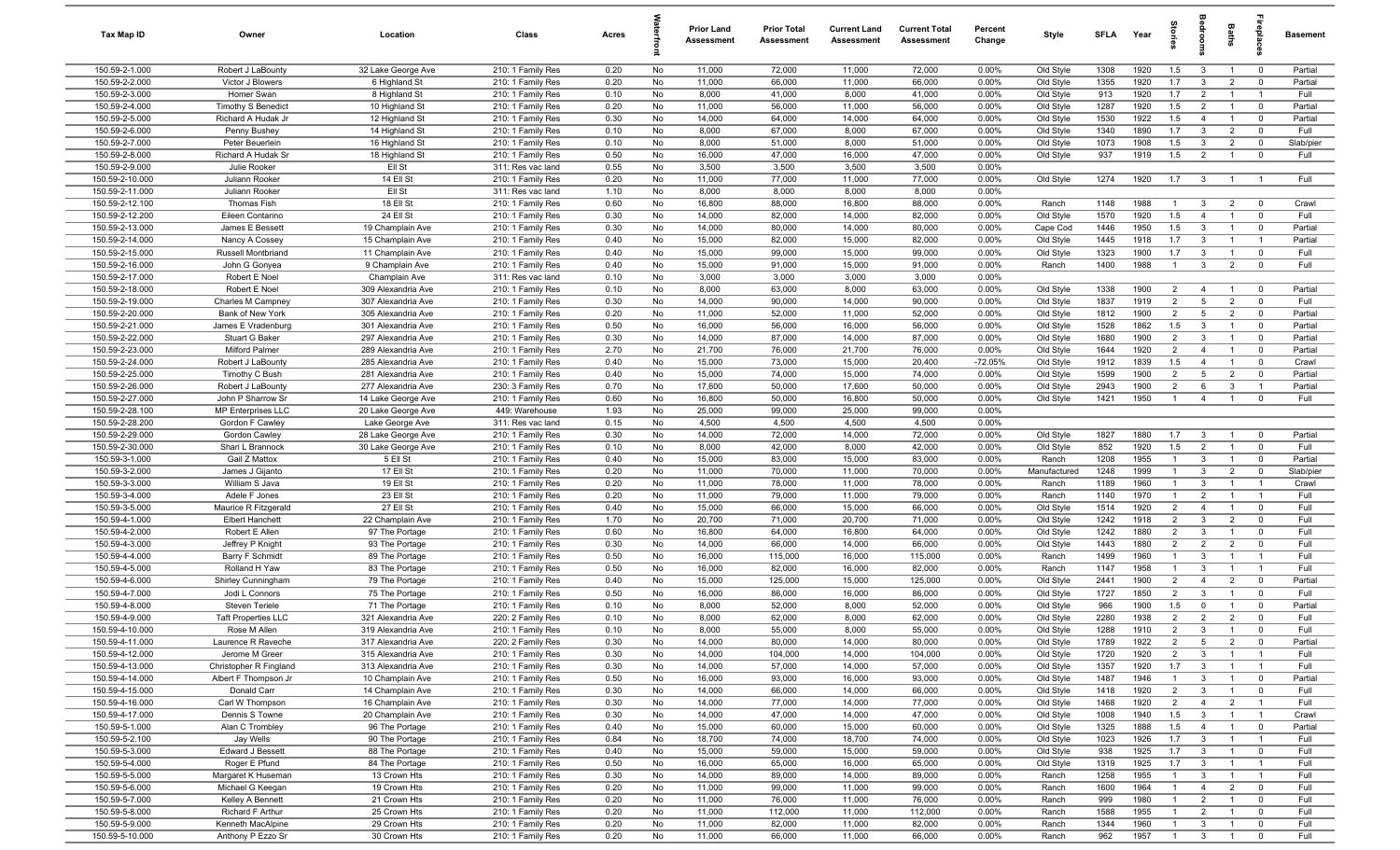| Tax Map ID                         | Owner                                 | Location                              | Class                                  | Acres        |          | <b>Prior Land</b><br>Assessment | <b>Prior Total</b><br>Assessment | <b>Current Land</b><br>Assessment | <b>Current Total</b><br><b>Assessment</b> | Percent<br>Change | Style        | <b>SFLA</b> | Year | g                     |                                | Baths                            | 응                                         | <b>Basement</b> |
|------------------------------------|---------------------------------------|---------------------------------------|----------------------------------------|--------------|----------|---------------------------------|----------------------------------|-----------------------------------|-------------------------------------------|-------------------|--------------|-------------|------|-----------------------|--------------------------------|----------------------------------|-------------------------------------------|-----------------|
| 150.59-5-11.000                    | Emmett R Handy Jr                     | 28 Crown Hts                          | 210: 1 Family Res                      | 0.20         | No       | 11,000                          | 102,000                          | 11,000                            | 102,000                                   | 0.00%             | Ranch        | 1323        | 1968 | $\overline{1}$        | $\mathbf{3}$                   | $\overline{1}$                   | $\overline{0}$                            | Full            |
| 150.59-5-12.000                    | Christopher N Bogart                  | 22 Crown Hts                          | 210: 1 Family Res                      | 0.20         | No       | 11,000                          | 89,000                           | 11,000                            | 89,000                                    | 0.00%             | Ranch        | 1064        | 1963 | $\overline{1}$        | $\mathbf{3}$                   | $\overline{1}$                   | $\overline{1}$                            | Full            |
| 150.59-5-13.000                    | Joseph P Gilbo                        | 20 Crown Hts                          | 210: 1 Family Res                      | 0.20         | No       | 11,000                          | 63,000                           | 11,000                            | 63,000                                    | 0.00%             | Ranch        | 792         | 1976 | $\overline{1}$        | $\overline{2}$                 | $\overline{1}$                   | $\mathbf 0$                               | Full            |
| 150.59-5-14.000                    | Fayette O Spring                      | 14 Crown Hts                          | 210: 1 Family Res                      | 0.30         | No       | 14,000                          | 86,000                           | 14,000                            | 86,000                                    | 0.00%             | Ranch        | 1000        | 1959 | $\overline{1}$        | $\mathbf{3}$                   | $\overline{1}$                   | $\mathbf 0$                               | Full            |
| 150.59-5-15.000                    | Michael LaVallie                      | 78 The Portage                        | 311: Res vac land                      | 0.10         | No       | 4,000                           | 4,000                            | 4,000                             | 4,000                                     | 0.00%             |              |             |      |                       |                                |                                  |                                           |                 |
| 150.59-5-16.000                    | Michael LaVallie                      | 520 The Portage                       | 210: 1 Family Res                      | 0.40         | No       | 15,000                          | 83,000                           | 15,000                            | 83,000                                    | 0.00%             | Ranch        | 1260        | 1953 | $\overline{1}$        | $\overline{2}$                 | $\overline{1}$                   | $\overline{0}$                            | Full            |
| 150.59-5-17.000                    | Thomas M Malaney                      | 74 The Portage                        | 210: 1 Family Res                      | 0.70         | No       | 17,600                          | 119,000                          | 17,600                            | 119,000                                   | 0.00%             | Old Style    | 1825        | 1890 | 1.7                   | $\mathbf{3}$                   | $\overline{1}$                   | $\overline{0}$                            | Partial         |
| 150.59-5-18.000                    | Craig P Fernandez                     | 68 The Portage                        | 210: 1 Family Res                      | 0.60         | No       | 16,800                          | 106,000                          | 16,800                            | 106,000                                   | 0.00%             | Old Style    | 1942        | 1926 | $\overline{2}$        | $\mathbf{3}$                   | $\overline{1}$                   | $\overline{1}$                            | Partial         |
| 150.59-5-19.100                    | Daniel J Shaw                         | 64 The Portage                        | 230: 3 Family Res                      | 0.40         | No       | 15,000                          | 137,000                          | 15,000                            | 137,000                                   | 0.00%             | Old Style    | 3008        | 1918 | $\overline{2}$        | 5                              | $\overline{3}$                   | $\overline{0}$                            | Partial         |
| 150.59-5-19.200                    | Clayton A McDougal<br>Marc J Yaw      | 9 Abercrombie St<br>13 Abercrombie St | 210: 1 Family Res                      | 0.19         | No       | 10,700                          | 40,000                           | 10,700                            | 40,000                                    | 0.00%             | Ranch        | 918         | 1959 | $\overline{1}$        | $\overline{2}$                 | $\overline{1}$                   | $\mathbf{0}$                              | Partial         |
| 150.59-5-20.000<br>150.59-5-21.000 | Fayette O Spring                      | Crown Hts                             | 270: Mfg housing<br>311: Res vac land  | 0.20<br>0.10 | No<br>No | 11,000<br>4,000                 | 20,000<br>4,000                  | 11,000<br>4,000                   | 20,000<br>4,000                           | 0.00%<br>0.00%    |              |             |      |                       |                                |                                  |                                           |                 |
| 150.59-5-22.000                    | Antonia Fuller                        | 15 Abercrombie St                     | 210: 1 Family Res                      | 0.20         | No       | 11,000                          | 57,000                           | 11,000                            | 57,000                                    | 0.00%             | Old Style    | 1008        | 1930 | $\overline{1}$        | $\mathbf{3}$                   | $\overline{1}$                   | $\overline{0}$                            | Partial         |
| 150.59-5-23.000                    | John E Peterson                       | 17 Abercrombie St                     | 210: 1 Family Res                      | 0.40         | No       | 15,000                          | 112,000                          | 15,000                            | 112,000                                   | 0.00%             | Old Style    | 2004        | 1949 | 1.5                   | $\mathbf{3}$                   | $\overline{1}$                   | $\overline{1}$                            | Partial         |
| 150.59-5-24.000                    | Chad M DeZalia                        | 27 Abercrombie St                     | 210: 1 Family Res                      | 0.40         | No       | 15,000                          | 78,000                           | 15,000                            | 78,000                                    | 0.00%             | Cottage      | 855         | 1959 | $\overline{1}$        | $\overline{2}$                 | $\overline{1}$                   | $\overline{0}$                            | Slab/pier       |
| 150.59-5-25.000                    | Edgar P Moore                         | 29 Abercrombie St                     | 210: 1 Family Res                      | 0.21         | No       | 11,300                          | 52,000                           | 11,300                            | 52,000                                    | 0.00%             | Ranch        | 755         | 1950 | $\overline{1}$        | $\overline{2}$                 | $\overline{1}$                   | $\overline{0}$                            | Full            |
| 150.59-5-26.000                    | Richard D Boutelle                    | 31 Abercrombie St                     | 210: 1 Family Res                      | 0.52         | No       | 15,000                          | 66,000                           | 15,000                            | 66,000                                    | 0.00%             | Old Style    | 1407        | 1929 | 1.7                   | $\mathbf{3}$                   | $\overline{1}$                   | $\Omega$                                  | Full            |
| 150.59-5-27.000                    | <b>Howard Smith</b>                   | 35 Abercrombie St                     | 210: 1 Family Res                      | 0.40         | No       | 15,000                          | 31,000                           | 15,000                            | 31,000                                    | 0.00%             | Old Style    | 1018        | 1930 | 1.5                   | $\mathbf{3}$                   | $\overline{1}$                   | $\overline{0}$                            | Partial         |
| 150.59-6-1.000                     | Michelle A Benedict                   | 60 The Portage                        | 484: 1 use sm bld                      | 0.20         | No       | 14,000                          | 128,000                          | 14,000                            | 137,000                                   | 7.03%             |              |             |      |                       |                                |                                  |                                           |                 |
| 150.59-6-2.000                     | Qaiser I Gondal                       | 58 The Portage                        | 210: 1 Family Res                      | 0.20         | No       | 11,000                          | 94,000                           | 11,000                            | 94,000                                    | 0.00%             | Old Style    | 1270        | 1923 | $\overline{2}$        | $\overline{3}$                 | $\overline{1}$                   | $\overline{1}$                            | Full            |
| 150.59-6-3.000                     | Roxanne V Sammis                      | The Portage                           | 311: Res vac land                      | 0.20         | No       | 1,500                           | 1,500                            | 1,500                             | 1,500                                     | 0.00%             |              |             |      |                       |                                |                                  |                                           |                 |
| 150.59-6-4.000                     | Angel L Scuderi                       | 56 The Portage                        | 210: 1 Family Res                      | 0.50         | No       | 16,000                          | 79,000                           | 16,000                            | 79,000                                    | 0.00%             | Old Style    | 1107        | 1880 | 1.5                   | $\mathbf{3}$                   | $\overline{1}$                   | $\overline{1}$                            | Partial         |
| 150.59-6-5.000                     | <b>Richard E Connors</b>              | 52 The Portage                        | 210: 1 Family Res                      | 0.40         | No       | 15,000                          | 102,000                          | 15,000                            | 102,000                                   | 0.00%             | Old Style    | 1993        | 1890 | 2                     | $5\overline{5}$                | $\overline{1}$                   | $\mathbf 0$                               | Full            |
| 150.59-6-6.000                     | David Downing                         | 50 The Portage                        | 210: 1 Family Res                      | 0.40         | No       | 15,000                          | 67,000                           | 15,000                            | 67,000                                    | 0.00%             | Manufactured | 1482        | 2001 | $\overline{1}$        | $\mathbf{3}$                   | $\overline{2}$                   | $\overline{1}$                            | Slab/pier       |
| 150.59-6-7.000                     | Francis S Montbriand                  | 48 The Portage                        | 210: 1 Family Res                      | 0.30         | No       | 14,000                          | 52,000                           | 14,000                            | 52,000                                    | 0.00%             | Old Style    | 1162        | 1901 | 1.5                   | $\mathbf{3}$                   | $\overline{1}$                   | $\mathbf 0$                               | Partial         |
| 150.59-6-8.000                     | Frank McCabe                          | 40 The Portage                        | 210: 1 Family Res                      | 1.50         | No       | 20,500                          | 104,000                          | 20,500                            | 148,000                                   | 42.31%            | Old Style    | 2156        | 1890 | $\overline{2}$        | $5\overline{5}$                | $\overline{2}$                   | $^{\circ}$                                | Full            |
| 150.59-6-9.000                     | Frank J Conlon                        | 36 The Portage                        | 210: 1 Family Res                      | 0.20         | No       | 11,000                          | 46,000                           | 11,000                            | 46,000                                    | 0.00%             | Old Style    | 1023        | 1930 | 1.7                   | $\overline{3}$                 | $\overline{1}$                   | $\mathbf 0$                               | Full            |
| 150.59-6-10.000                    | Anthony L LaConte                     | 9 Pinnacle St                         | 210: 1 Family Res                      | 0.20         | No       | 11,000                          | 45,000                           | 11,000                            | 45,000                                    | 0.00%             | Ranch        | 880         | 1974 | $\overline{1}$        | $\mathbf{3}$                   | $\overline{1}$                   | $\mathbf 0$                               | Full            |
| 150.59-6-11.000                    | Richard J LaTour Jr                   | 32 The Portage                        | 210: 1 Family Res                      | 0.20         | No       | 11,000                          | 56,000                           | 11,000                            | 56,000                                    | 0.00%             | Old Style    | 834         | 1942 | 1.5                   | $\mathbf{3}$                   | $\overline{1}$                   | $\mathbf 0$                               | Full            |
| 150.59-6-12.000                    | James K Foster                        | 30 The Portage                        | 210: 1 Family Res                      | 0.10         | No       | 8,000                           | 58,000                           | 8,000                             | 58,000                                    | 0.00%             | Old Style    | 1327        | 1930 | 1.5                   | $\mathbf{3}$                   | $\overline{1}$                   | $\Omega$                                  | Partial         |
| 150.59-6-13.000                    | Gary W Knight                         | 28 The Portage                        | 220: 2 Family Res                      | 0.20         | No       | 11,000                          | 78,000                           | 11,000                            | 78,000                                    | 0.00%             | Old Style    | 1940        | 1920 | $\overline{2}$        | $\overline{4}$                 | $\overline{2}$                   | $\overline{\mathbf{0}}$                   | Full            |
| 150.59-6-14.002                    | Walter J Gunning                      | 6 Pinnacle St                         | 210: 1 Family Res                      | 0.40         | No       | 15,000                          | 136,000                          | 15,000                            | 136,000                                   | 0.00%             | Old Style    | 2595        | 1922 | $\overline{2}$        | $\overline{4}$                 | $\overline{2}$                   | $\overline{1}$                            | Full            |
| 150.59-6-15.001                    | Michael J OConnor                     | Abercrombie St                        | 311: Res vac land                      | 0.10         | No       | 800                             | 800                              | 800                               | 800                                       | 0.00%             |              |             |      |                       |                                |                                  |                                           |                 |
| 150.59-6-17.000                    | Keith F Barber                        | 6 Colonial St                         | 210: 1 Family Res                      | 0.20         | No       | 11,000                          | 76,000                           | 11,000                            | 76,000                                    | 0.00%             | Old Style    | 1784        | 1930 | $\overline{2}$        | $\overline{4}$                 | $\overline{1}$                   | $\overline{0}$                            | Partial         |
| 150.59-6-18.000<br>150.59-6-19.000 | Keith Barber<br>Albert Thompson       | 9 Colonial St<br>26 The Portage       | 311: Res vac land<br>210: 1 Family Res | 0.20<br>0.20 | No<br>No | 11,000<br>11,000                | 11,000<br>40,000                 | 11,000<br>11,000                  | 11,000<br>40,000                          | 0.00%<br>0.00%    | Old Style    | 792         | 1946 | 1.5                   | $\overline{4}$                 | $\overline{1}$                   | $\mathbf{0}$                              | Full            |
| 150.59-6-20.000                    | Kristi Shpur                          | 22 The Portage                        | 210: 1 Family Res                      | 0.20         | No       | 11,000                          | 62,000                           | 11,000                            | 62,000                                    | 0.00%             | Old Style    | 926         | 1940 | $\mathbf{1}$          | $\overline{2}$                 | $\overline{1}$                   | $\mathbf{0}$                              | Crawl           |
| 150.59-6-21.000                    | Roy Whitford                          | 20 The Portage                        | 210: 1 Family Res                      | 0.20         | No       | 11,000                          | 33,000                           | 11,000                            | 33,000                                    | 0.00%             | Old Style    | 673         | 1920 | $\overline{1}$        | $\overline{2}$                 | $\overline{1}$                   | $\overline{0}$                            | Slab/pier       |
| 150.59-6-22.000                    | William M Hurlburt                    | 8 Colonial St                         | 210: 1 Family Res                      | 0.20         | No       | 11,000                          | 51,000                           | 11,000                            | 51,000                                    | 0.00%             | Ranch        | 1639        | 1960 | $\overline{1}$        | $\mathbf{3}$                   | $\overline{2}$                   | $\mathbf 0$                               | Full            |
| 150.59-6-23.000                    | William M Hurlburt                    | Colonial St                           | 311: Res vac land                      | 0.20         | No       | 11,000                          | 11,000                           | 11,000                            | 11,000                                    | 0.00%             |              |             |      |                       |                                |                                  |                                           |                 |
| 150.59-6-24.000                    | Roxanne V Sammis                      | 12 Abercrombie St                     | 210: 1 Family Res                      | 0.34         | No       | 14,400                          | 57,000                           | 14,400                            | 57,000                                    | 0.00%             | Cottage      | 624         | 1977 | $\overline{1}$        | $\overline{1}$                 | $\overline{1}$                   | $\overline{0}$                            | Crawl           |
| 150.59-6-25.000                    | Walter J Gunning                      | Pinnacle St                           | 314: Rural vac<10                      | 0.20         | No       | 11,000                          | 11,000                           | 11,000                            | 11,000                                    | 0.00%             |              |             |      |                       |                                |                                  |                                           |                 |
| 150.59-6-26.000                    | Patrick Ryan                          | 16 Abercrombie St                     | 210: 1 Family Res                      | 0.87         | No       | 19,000                          | 67,000                           | 19,000                            | 67,000                                    | 0.00%             | Ranch        | 936         | 1973 | $\mathbf{1}$          | $\mathbf{3}$                   | $\overline{1}$                   | $\overline{0}$                            | Crawl           |
| 150.59-6-27.000                    | Louis Forkas                          | 22 Abercrombie St                     | 210: 1 Family Res                      | 0.30         | No       | 14,000                          | 115,000                          | 14,000                            | 115,000                                   | 0.00%             | Contemporary | 2128        | 1968 | $\overline{2}$        | $\overline{4}$                 | $\overline{2}$                   | $\Omega$                                  | Crawl           |
| 150.59-6-28.000                    | Michael F Johns                       | 26 Abercrombie St                     | 220: 2 Family Res                      | 0.30         | No       | 14,000                          | 96,000                           | 14,000                            | 96,000                                    | 0.00%             | Ranch        | 1771        | 1965 | $\overline{1}$        | $5\overline{5}$                | $\overline{2}$                   | $\mathbf 0$                               | Partial         |
| 150.59-6-29.000                    | Michael F Johns                       | Abercrombie St                        | 312: Vac w/imprv                       | 0.20         | No       | 11,000                          | 11,500                           | 11,000                            | 11,500                                    | 0.00%             |              |             |      |                       |                                |                                  |                                           |                 |
| 150.59-6-31.000                    | <b>Bruce Beuerlein</b>                | 7 Deck Way                            | 311: Res vac land                      | 0.10         | No       | 800                             | 800                              | 800                               | 800                                       | 0.00%             |              |             |      |                       |                                |                                  |                                           |                 |
| 150.59-7-1.000                     | Jon M Thompson                        | 62 Water St                           | 210: 1 Family Res                      | 0.60         | No       | 16,800                          | 87,000                           | 16,800                            | 87,000                                    | 0.00%             | Old Style    | 2007        | 1800 | 1.5                   | $\overline{4}$                 | $\overline{2}$                   | $\overline{0}$                            | Partial         |
| 150.59-7-2.000                     | Cynthia B Ellison                     | 300 Alexandria Ave                    | 220: 2 Family Res                      | 0.80         | No       | 18,400                          | 126,000                          | 18,400                            | 126,000                                   | 0.00%             | Old Style    | 2778        | 1860 | $\overline{2}$        | $5\overline{5}$                | $\overline{2}$                   | $\mathbf 0$                               | Partial         |
| 150.59-7-3.000                     | Michael OConnors                      | 304 Alexandria Ave                    | 311: Res vac land                      | 0.60         | No       | 16,800                          | 16,800                           | 16,800                            | 16,800                                    | 0.00%             | Old Style    | 937         | 1850 | 1.5                   | $\overline{2}$                 | $\overline{1}$                   | $\overline{0}$                            | Partial         |
| 150.59-7-4.000                     | Jerry M OConnor                       | 306 Alexandria Ave                    | 210: 1 Family Res                      | 0.50         | No       | 16,000                          | 102,000                          | 16,000                            | 102,000                                   | 0.00%             | Old Style    | 1948        | 1900 | $\overline{2}$        | $\mathbf{3}$                   | $\overline{1}$                   | $\overline{0}$                            | Partial         |
| 150.59-7-5.000                     | Paul Salstead                         | 310 Alexandria Ave                    | 210: 1 Family Res                      | 0.50         | No       | 16,000                          | 86,000                           | 16,000                            | 86,000                                    | 0.00%             | Old Style    | 1511        | 1890 | 1.5                   | $\overline{3}$                 | $\overline{1}$                   | $\overline{0}$                            | Partial         |
| 150.59-7-6.000                     | Donald J Cook                         | 314 Alexandria Ave                    | 210: 1 Family Res                      | 1.10         | No       | 20,000                          | 99,000                           | 20,000                            | 99,000                                    | 0.00%             | Old Style    | 1707        | 1930 | 1.5                   | $\overline{\mathbf{3}}$        | $\overline{1}$                   | $\overline{0}$                            | Crawl           |
| 150.59-7-7.000                     | Deirdre M Hughes                      | 316 Alexandria Ave                    | 210: 1 Family Res                      | 0.20         | No       | 11,000                          | 70,000                           | 11,000                            | 70,000                                    | 0.00%             | Old Style    | 1188        | 1925 | $\overline{2}$        | $\overline{\mathbf{3}}$        | $\overline{1}$                   | $\overline{0}$                            | Full            |
| 150.59-7-8.000<br>150.59-7-9.000   | Willows Realty LLC                    | 61 The Portage<br>55 The Portage      | 411: Apartment                         | 0.50<br>0.30 | No<br>No | 48,000<br>14,000                | 226,000<br>69,000                | 48,000<br>14,000                  | 226,000<br>82,000                         | 0.00%<br>18.84%   | Old Style    | 1459        | 1890 |                       |                                |                                  |                                           | Partial         |
| 150.59-7-10.000                    | Theodore G Teriele<br>Steven A Nadeau | 51 The Portage                        | 210: 1 Family Res<br>210: 1 Family Res | 0.30         | No       | 14,000                          | 79,000                           | 14,000                            | 79,000                                    | 0.00%             | Old Style    | 1734        | 1880 | 1.5<br>$\overline{2}$ | $\mathbf{3}$<br>$\overline{4}$ | $\overline{2}$<br>$\overline{1}$ | $\overline{\mathbf{0}}$<br>$\overline{0}$ | Full            |
| 150.59-7-11.100                    | William J Butler                      | 47 The Portage                        | 210: 1 Family Res                      | 0.78         | No       | 18,200                          | 77,000                           | 18,200                            | 94,000                                    | 22.08%            | Ranch        | 1008        | 1970 | $\overline{1}$        | $\overline{2}$                 | $\overline{1}$                   | $\overline{\mathbf{0}}$                   | Full            |
| 150.59-7-11.200                    | Steven A Nadeau                       | The Portage                           | 311: Res vac land                      | 0.08         | No       | 2,200                           | 2,200                            | 2,200                             | 2,200                                     | 0.00%             |              |             |      |                       |                                |                                  |                                           |                 |
| 150.59-7-12.000                    | Wendell L Spring                      | 41 The Portage                        | 210: 1 Family Res                      | 1.00         | No       | 20,000                          | 89,000                           | 20,000                            | 89,000                                    | 0.00%             | Ranch        | 1188        | 1960 | $\overline{1}$        | $\mathbf{3}$                   | $\overline{1}$                   | $\overline{1}$                            | Full            |
| 150.59-7-13.000                    | Cory Benedict                         | 35 The Portage                        | 210: 1 Family Res                      | 0.50         | No       | 16,000                          | 40,000                           | 16,000                            | 57,000                                    | 42.50%            | Cottage      | 1200        | 1946 | 1.5                   | $\overline{2}$                 | $\overline{1}$                   | $\mathbf 0$                               | Full            |
| 150.59-7-14.000                    | <b>Richard Holmberg</b>               | 31 The Portage                        | 210: 1 Family Res                      | 0.23         | No       | 11,900                          | 85,000                           | 11,900                            | 85,000                                    | 0.00%             | Cape Cod     | 1296        | 1996 | 1.5                   | $\mathbf{3}$                   | $\overline{1}$                   | $\overline{0}$                            | Full            |
| 150.59-7-15.030                    | Dennis S Hunsdon                      | 54 Water St                           | 210: 1 Family Res                      | 0.40         | No       | 15,000                          | 92,000                           | 15,000                            | 92,000                                    | 0.00%             | Old Style    | 2079        | 1919 | $\overline{2}$        | $\overline{4}$                 | $\overline{1}$                   | $\mathbf 0$                               | Crawl           |
| 150.59-7-16.015                    | <b>Todd W Bilow</b>                   | 27 The Portage                        | 210: 1 Family Res                      | 0.50         | No       | 16,000                          | 89,000                           | 16,000                            | 89,000                                    | 0.00%             | Old Style    | 1944        | 1895 | $\overline{2}$        | $\overline{\mathbf{3}}$        | $\overline{1}$                   | $\mathbf 0$                               | Partial         |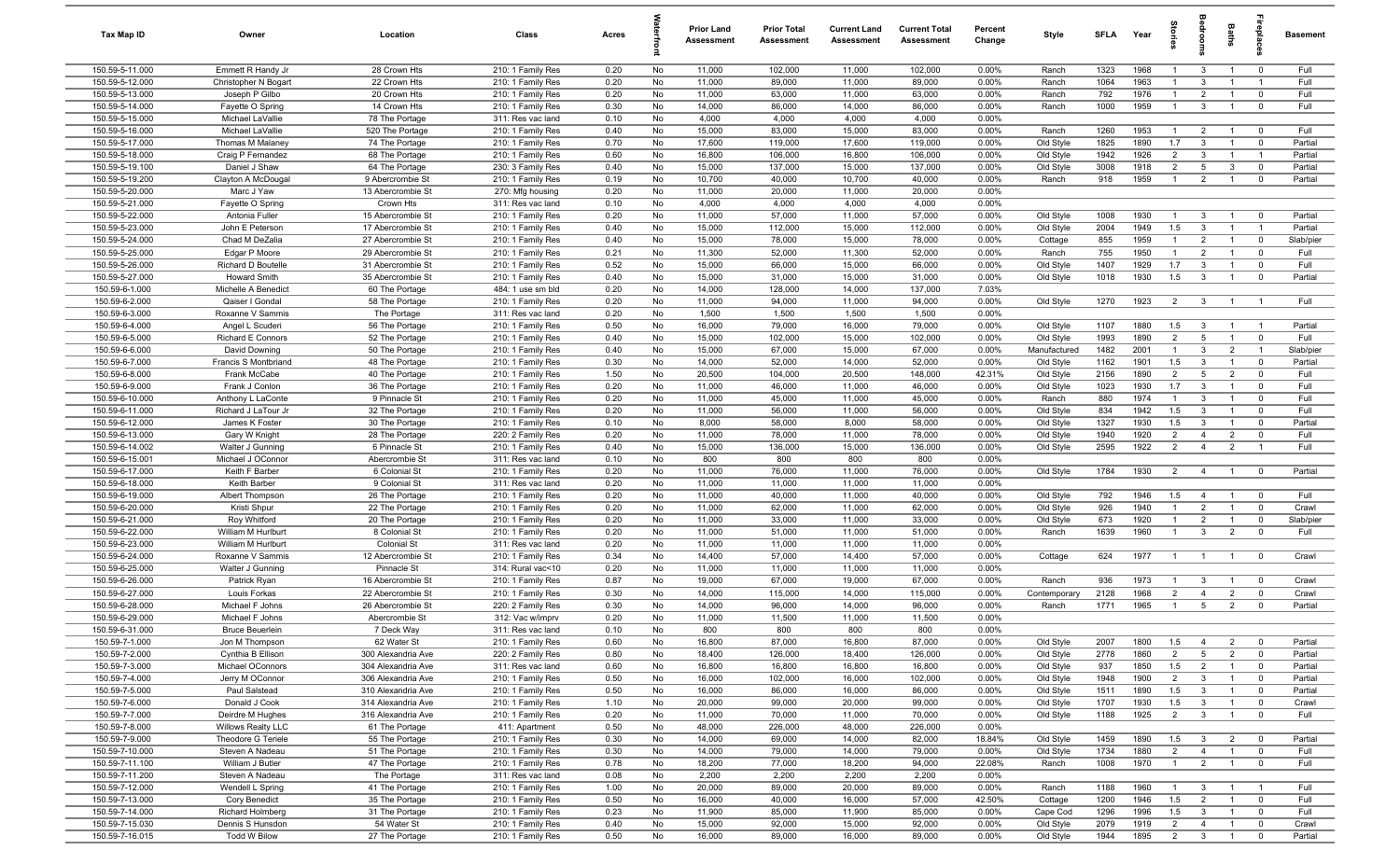| Tax Map ID                        | Owner                                   | Location                             | Class                                  | Acres        |            | <b>Prior Land</b><br>Assessment | <b>Prior Total</b><br>Assessment | <b>Current Land</b><br>Assessment | <b>Current Total</b><br>Assessment | Percent<br>Change | Style                     | <b>SFLA</b>  | Year         | ŝ.                             |                                  | Baths                            |                           | Basement             |
|-----------------------------------|-----------------------------------------|--------------------------------------|----------------------------------------|--------------|------------|---------------------------------|----------------------------------|-----------------------------------|------------------------------------|-------------------|---------------------------|--------------|--------------|--------------------------------|----------------------------------|----------------------------------|---------------------------|----------------------|
| 150.59-7-17.002                   | David D Pahl                            | 19 The Portage                       | 210: 1 Family Res                      | 0.38         | No         | 14,800                          | 97,000                           | 14,800                            | 97,000                             | 0.00%             | Cape Cod                  | 1498         | 1973         | 1.7                            | $\mathbf{3}$                     | $\overline{2}$                   | $\overline{0}$            | Full                 |
| 150.59-7-18.000                   | <b>Marion Bush</b>                      | 14 Water St                          | 210: 1 Family Res                      | 0.20         | No         | 11,000                          | 48,000                           | 11,000                            | 48,000                             | 0.00%             | Old Style                 | 1387         | 1900         | 1.5                            | 3                                | $\overline{1}$                   | $\mathbf 0$               | Crawl                |
| 150.59-7-19.000                   | Jeffrey Cook                            | 16 Water St                          | 210: 1 Family Res                      | 0.20         | No         | 11,000                          | 135,000                          | 11,000                            | 135,000                            | 0.00%             | Split Level               | 2394         | 1991         | $\overline{1}$                 | $\mathbf{3}$                     | $\overline{1}$                   | $\mathbf 0$               | Full                 |
| 150.59-7-20.100                   | Randy A Perkins                         | 22 Water St                          | 311: Res vac land                      | 0.30         | No         | 11,000                          | 11,000                           | 11,000                            | 11,000                             | 0.00%             |                           |              |              |                                |                                  |                                  |                           |                      |
| 150.59-7-21.000                   | Barbara J Perkins                       | 24 Water St                          | 210: 1 Family Res                      | 0.20         | No         | 11,000                          | 55,000                           | 11,000                            | 55,000                             | 0.00%             | Old Style                 | 1195         | 1860         | $\overline{2}$                 | $\overline{2}$                   | $\overline{1}$                   | $\mathbf 0$               | Partial              |
| 150.59-7-22.000                   | Rollin T Slattery III                   | 26 Water St                          | 210: 1 Family Res                      | 0.40         | No         | 15,000                          | 58,000                           | 15,000                            | 58,000                             | 0.00%             | Old Style                 | 1260         | 1900         | 1.5                            | $\overline{2}$                   | $\mathbf{1}$                     | $\mathbf 0$               | Partial              |
| 150.59-7-23.000                   | Anthony M Woodard                       | 30 Water St                          | 210: 1 Family Res                      | 0.25         | No         | 12,500                          | 45,000                           | 12,500                            | 45,000                             | 0.00%             | Old Style                 | 777          | 1900         | 1.5                            | $\overline{2}$                   | $\overline{1}$                   | $^{\circ}$                | Partial              |
| 150.59-7-25.000                   | Tabitha L Woods                         | 17 Tin Pan Aly                       | 210: 1 Family Res                      | 0.40         | No         | 15,000                          | 64,000                           | 15,000                            | 64,000                             | 0.00%             | Old Style                 | 1529         | 1900         | $\overline{2}$                 | 3                                | $\overline{1}$                   | $\overline{1}$            | Partial              |
| 150.59-7-26.000                   | Barbara M Cobb                          | 38 Water St                          | 210: 1 Family Res                      | 0.30         | No         | 14,000                          | 48,000                           | 14,000                            | 48,000                             | 0.00%             | Old Style                 | 938          | 1900         | $\overline{2}$                 | $\overline{2}$                   | $\overline{1}$                   | $\mathbf 0$               | Full                 |
| 150.59-7-27.100                   | Richard P Morse                         | 44 Water St                          | 210: 1 Family Res                      | 0.30         | No         | 14,000                          | 42,000                           | 14,000                            | 42,000                             | 0.00%             | Old Style                 | 729          | 1900         | 1.5                            | $\overline{2}$                   | $\overline{1}$                   | $\mathbf 0$               | Crawl                |
| 150.59-7-27.200                   | Stanley Cobb                            | 42 Water St                          | 210: 1 Family Res                      | 0.40         | No         | 15,000                          | 64,000                           | 15,000                            | 64,000                             | 0.00%             | Old Style                 | 1783         | 1900         | $\overline{2}$                 | $\overline{4}$                   | $\overline{1}$                   | $\overline{0}$            | Partial              |
| 150.59-7-28.000                   | Julie M Fuller                          | 46 Water St                          | 210: 1 Family Res                      | 0.60         | No         | 16,800                          | 58,000                           | 16,800                            | 58,000                             | 0.00%             | Old Style                 | 1392         | 1888         | $\overline{2}$                 | $\overline{4}$                   | $\overline{1}$                   | $\mathbf 0$               | Partial              |
| 150.59-7-29.000<br>150.59-8-1.120 | James C Fuller                          | 52 Water St                          | 210: 1 Family Res                      | 0.30         | No<br>No   | 14,000                          | 52,000                           | 14,000<br>16,400                  | 52,000<br>72,000                   | 0.00%<br>0.00%    | Cottage                   | 675          | 1920         | 1.5                            | $\overline{2}$                   | $\overline{1}$                   | $\overline{0}$            | Full                 |
|                                   | Elizabeth Ann Properties Inc            | 280 Alexandria Ave                   | 484: 1 use sm bld                      | 0.55         |            | 16,400                          | 72,000                           |                                   |                                    |                   |                           |              | 2003         |                                |                                  |                                  |                           |                      |
| 150.59-8-1.200<br>150.59-8-2.110  | Joseph T Butkiewicz<br>Faye Diskin      | Alexandria Ave<br>288 Alexandria Ave | 210: 1 Family Res<br>220: 2 Family Res | 0.37<br>0.30 | No<br>No   | 14,700<br>14,000                | 71,000<br>86,000                 | 14,700<br>14,000                  | 71,000<br>86,000                   | 0.00%<br>0.00%    | Manufactured<br>Old Style | 1152<br>3388 | 1900         | $\mathbf{1}$<br>$\overline{2}$ | $\overline{2}$<br>$\overline{4}$ | $\overline{2}$<br>$\overline{2}$ | $^{\circ}$<br>$\mathbf 0$ | Slab/pier<br>Partial |
| 150.59-8-2.120                    | David Diskin                            | 57 Water St                          | 210: 1 Family Res                      | 0.21         | No         | 11,300                          | 59,000                           | 11,300                            | 59,000                             | 0.00%             | Manufactured              | 1680         | 1996         | $\mathbf{1}$                   | $\mathbf{3}$                     | $\overline{2}$                   | $\mathbf 0$               | Slab/pier            |
| 150.59-8-2.200                    | Mary L Diskin                           | 282 Alexandria Ave                   | 210: 1 Family Res                      | 0.44         | No         | 15,400                          | 95,000                           | 15,400                            | 95,000                             | 0.00%             | Old Style                 | 1728         | 1942         | $\overline{2}$                 | $\mathbf{3}$                     | $\overline{2}$                   | $\mathbf 0$               | Full                 |
| 150.59-8-3.100                    | Adirondack Sky LLC                      | 6 Virginias Path                     | 313: Watrfrnt vac                      | 0.46         | Yes        | 157,000                         | 157,000                          | 157,000                           | 157,000                            | 0.00%             |                           |              |              |                                |                                  |                                  |                           |                      |
| 150.59-8-3.200                    | Brenda M Cudd                           | 7 Virginias Path                     | 270: Mfg housing                       | 0.29         | Yes        | 13,700                          | 39,000                           | 13,700                            | 39,000                             | 0.00%             |                           |              |              |                                |                                  |                                  |                           |                      |
| 150.59-8-3.300                    | Adirondack Sky LLC                      | 12 Virginias Path                    | 313: Watrfrnt vac                      | 0.46         | Yes        | 172,000                         | 172,000                          | 172,000                           | 172,000                            | 0.00%             |                           |              |              |                                |                                  |                                  |                           |                      |
| 150.59-8-4.000                    | Stephen Baker                           | 19 Prince Taylor Path                | 260: Seasonal res                      | 0.50         | Yes        | 171,000                         | 198,000                          | 171,000                           | 198,000                            | 0.00%             | Cottage                   | 414          | 1950         | $\overline{1}$                 | $\overline{2}$                   | $\overline{1}$                   | $\mathbf 0$               | Crawl                |
| 150.59-8-5.100                    | Michael G Diskin                        | 53 Water St                          | 210: 1 Family Res                      | 0.35         | No         | 14,500                          | 63,000                           | 14,500                            | 63,000                             | 0.00%             | Old Style                 | 1401         | 1850         | 1.5                            | $\overline{4}$                   | $\overline{1}$                   | $\mathbf 0$               | Partial              |
| 150.59-8-5.200                    | David M Diskin                          | 8 Prince Taylor Path                 | 210: 1 Family Res                      | 0.52         | No         | 16,200                          | 55,000                           | 16,200                            | 55,000                             | 0.00%             | Manufactured              | 1344         | 1997         | $\overline{1}$                 | $\mathbf{3}$                     | $\overline{2}$                   | $\mathbf 0$               | Slab/pier            |
| 150.59-8-6.117                    | Raymond S Wolfe                         | Water St                             | 313: Watrfrnt vac                      | 0.44         | Yes        | 173,000                         | 173,000                          | 173,000                           | 173,000                            | 0.00%             |                           |              |              |                                |                                  |                                  |                           |                      |
| 150.59-8-6.120                    | Mary J McCaughin                        | 49 Water St                          | 210: 1 Family Res                      | 0.49         | No         | 15,900                          | 49,000                           | 15,900                            | 49,000                             | 0.00%             | Old Style                 | 1566         | 1900         | 2                              | $\mathbf{3}$                     | $\overline{2}$                   | $^{\circ}$                | Full                 |
| 150.59-8-6.200                    | Raymond S Wolfe                         | 9 Prince Taylor Path                 | 270: Mfg housing                       | 0.23         | No         | 11,900                          | 19,300                           | 11,900                            | 23,200                             | 20.21%            |                           |              |              |                                |                                  |                                  |                           |                      |
| 150.59-8-7.100                    | Adirondack Sky LLC                      | Alexandria Ave                       | 313: Watrfrnt vac                      | 0.46         | Yes        | 145,000                         | 145,000                          | 145,000                           | 145,000                            | 0.00%             |                           |              |              |                                |                                  |                                  |                           |                      |
| 150.59-8-8.000                    | Robert J Gibson Jr                      | 45 Water St                          | 210: 1 Family Res                      | 1.10         | Yes        | 235,000                         | 250,000                          | 235,000                           | 250,000                            | 0.00%             | Cottage                   | 1186         | 1860         | 1.5                            | $5\overline{5}$                  | $\mathbf{1}$                     | $\mathbf 0$               | Full                 |
| 150.59-8-9.000                    | Robert J Gibson Jr                      | 43 Water St                          | 220: 2 Family Res                      | 0.50         | Yes        | 177,000                         | 268,000                          | 177,000                           | 268,000                            | 0.00%             | Old Style                 | 2149         | 1890         | 1.7                            | $5\overline{5}$                  | $\overline{2}$                   | $\mathbf 0$               | Partial              |
| 150.59-8-10.100                   | Carolyn M Warren                        | 39 Water St                          | 210: 1 Family Res                      | 0.36         | No         | 14,600                          | 68,000                           | 14,600                            | 68,000                             | 0.00%             | Ranch                     | 1075         | 1950         | $\mathbf{1}$                   | $\overline{2}$                   | $\overline{1}$                   | $\overline{0}$            | Partial              |
| 150.59-8-10.211                   | Edward J Axtman                         | 1 Tin Pan Aly                        | 260: Seasonal res                      | 0.57         | Yes        | 221,000                         | 248,000                          | 221,000                           | 248,000                            | 0.00%             | Cottage                   | 1053         | 1920         | $\overline{2}$                 | $\overline{2}$                   | $\overline{1}$                   | $^{\circ}$                | Slab/pier            |
| 150.59-8-11.100                   | John J Burke III                        | 3 Tin Pan Aly                        | 210: 1 Family Res                      | 0.33         | No         | 14,300                          | 64,000                           | 14,300                            | 64,000                             | 0.00%             | Ranch                     | 836          | 1981         | $\mathbf{1}$                   | $\overline{2}$                   | $\overline{1}$                   | $\mathbf 0$               | Crawl                |
| 150.59-8-12.100                   | Carmelo C Comito                        | Water St                             | 311: Res vac land                      | 0.14         | No         | 33,000                          | 33,000                           | 33,000                            | 33,000                             | 0.00%             |                           |              |              |                                |                                  |                                  |                           |                      |
| 150.59-8-12.200                   | Carmelo C Comito                        | 6 Tin Pan Aly                        | 311: Res vac land                      | 0.15         | No         | 34,000                          | 34,000                           | 34,000                            | 34,000                             | 0.00%             |                           |              |              |                                |                                  |                                  |                           |                      |
| 150.59-8-12.300                   | Carmelo C Comito                        | Tin Pan Aly                          | 210: 1 Family Res                      | 0.30         | Yes        | 182,000                         | 241,000                          | 182,000                           | 241,000                            | 0.00%             | Manufactured              | 1296         | 2001         | $\overline{1}$                 | -3                               | $\overline{1}$                   | $\mathbf 0$               | Full                 |
| 150.59-8-13.100                   | Keith Hoffnagle                         | 27 Water St                          | 210: 1 Family Res                      | 0.60         | Yes        | 241,000                         | 292,000                          | 241,000                           | 292,000                            | 0.00%             | Old Style                 | 1205         | 1820         | 1.7                            | 3                                | $\overline{1}$                   | $\mathbf 0$               | Partial              |
| 150.59-8-14.002                   | <b>Willis Trombley</b>                  | 21 Water St                          | 210: 1 Family Res                      | 0.60         | Yes        | 239,000                         | 307,000                          | 239,000                           | 307,000                            | 0.00%             | Old Style                 | 1880         | 1860         | 1.5                            | $5\overline{5}$                  | $\overline{2}$                   | $\overline{1}$            | Full                 |
| 150.59-9-1.111                    | <b>Walter Perun</b>                     | 254 Alexandria Ave                   | 210: 1 Family Res                      | 0.35         | Yes        | 186,000                         | 305,000                          | 186,000                           | 305,000                            | 0.00%             | Ranch                     | 1512         | 1997         | $\overline{1}$                 | $\mathbf{3}$                     | $\overline{2}$                   | $\mathbf 0$               | Full                 |
| 150.59-9-1.112                    | Sandra Foley                            | 256 Alexandria Ave                   | 210: 1 Family Res                      | 0.71         | Yes        | 249,000                         | 366,000                          | 249,000                           | 366,000                            | 0.00%             | Ranch                     | 1440         | 2002         | $\overline{1}$                 | 2                                | 2                                | $\mathbf 0$               | Full                 |
| 150.59-9-1.120                    | Georgeann E Clark                       | Baldwin Rd                           | 311: Res vac land                      | 0.41         | No         | 15,100                          | 15,100                           | 15,100                            | 15,100                             | 0.00%             |                           |              |              |                                |                                  |                                  |                           |                      |
| 150.59-9-1.200                    | Georgeann E Clark                       | 5 Baldwin Rd                         | 210: 1 Family Res                      | 0.47         | No         | 15,700                          | 68,000                           | 15,700                            | 68,000                             | 0.00%             | Manufactured              | 1404         | 2003         | $\overline{1}$                 | $\mathbf{3}$                     | $\overline{2}$                   | $\overline{0}$            | Slab/pier<br>Full    |
| 150.59-9-2.000<br>150.59-9-3.100  | Kitty A Connery<br>Charles W Carlson Sr | 11 Baldwin Rd<br>27 Baldwin Rd       | 210: 1 Family Res<br>210: 1 Family Res | 2.30<br>5.45 | Yes<br>Yes | 310,000<br>292,000              | 343,000<br>405,000               | 310,000<br>292,000                | 345,000<br>405,000                 | 0.58%<br>0.00%    | Ranch                     | 1160<br>2000 | 1969<br>1920 | $\mathbf{1}$<br>$\overline{2}$ | 3<br>$\overline{4}$              | $\overline{1}$<br>$\overline{2}$ | $\mathbf 0$<br>$^{\circ}$ | Partial              |
| 150.59-9-3.200                    | Charles W Carlson Jr                    | 19 Baldwin Rd                        | 210: 1 Family Res                      | 1.93         | Yes        | 289,000                         | 399,000                          | 289,000                           | 399,000                            | 0.00%             | Old Style<br>Cape Cod     | 1512         | 1996         | $\overline{2}$                 | -3                               | $\overline{2}$                   | $^{\circ}$                | Full                 |
| 150.59-9-3.300                    | Nancy C Schellhas                       | 25 Baldwin Rd                        | 210: 1 Family Res                      | 1.88         | Yes        | 297,000                         | 423,000                          | 297,000                           | 423,000                            | 0.00%             | Cape Cod                  | 1750         | 1994         | 1.7                            | $\mathbf{3}$                     | 2                                | $\mathbf 0$               | Full                 |
| 150.59-9-3.400                    | Linda A DeSisto                         | <b>Baldwin Rd</b>                    | 313: Watrfrnt vac                      | 2.01         | Yes        | 260,000                         | 260,000                          | 260,000                           | 260,000                            | $0.00\%$          |                           |              |              |                                |                                  |                                  |                           |                      |
| 150.59-9-4.000                    | Louis S Fortino                         | Baldwin Rd                           | 311: Res vac land                      | 0.10         | No         | 200                             | 200                              | 200                               | 200                                | 0.00%             |                           |              |              |                                |                                  |                                  |                           |                      |
| 150.59-11-1.000                   | Michael LaVallie                        | Crown Hts                            | 311: Res vac land                      | 0.10         | No         | 200                             | 200                              | 200                               | 200                                | 0.00%             |                           |              |              |                                |                                  |                                  |                           |                      |
| 150.59-11-2.000                   | Thomas M Malaney                        | Abercrombie St                       | 311: Res vac land                      | 1.20         | No         | 6,500                           | 6,500                            | 6,500                             | 6,500                              | 0.00%             |                           |              |              |                                |                                  |                                  |                           |                      |
| 150.59-12-1.000                   | Roxanne V Sammis                        | Abercrombie St                       | 311: Res vac land                      | 0.10         | No         | 200                             | 200                              | 200                               | 200                                | 0.00%             |                           |              |              |                                |                                  |                                  |                           |                      |
| 150.59-12-3.000                   | Louis J Forkas                          | Abercrombie St                       | 311: Res vac land                      | 0.60         | No         | 5,000                           | 5,000                            | 5,000                             | 5,000                              | 0.00%             |                           |              |              |                                |                                  |                                  |                           |                      |
| 150.59-12-4.000                   | <b>Essex County</b>                     | Abercrombie St                       | 311: Res vac land                      | 0.10         | No         | 200                             | 200                              | 200                               | 200                                | 0.00%             |                           |              |              |                                |                                  |                                  |                           |                      |
| 150.59-12-5.000                   | Lynn Harrington                         | 8 Deck Way                           | 270: Mfg housing                       | 0.60         | No         | 16,800                          | 147,000                          | 16,800                            | 147,000                            | 0.00%             |                           |              |              |                                |                                  |                                  |                           |                      |
| 150.59-12-6.000                   | Richard D Flack                         | Abercrombie St                       | 311: Res vac land                      | 4.50         | No         | 27,000                          | 27,000                           | 27,000                            | 27,000                             | 0.00%             |                           |              |              |                                |                                  |                                  |                           |                      |
| 150.59-12-7.000                   | John Elmendorf                          | 11 Country Ln                        | 270: Mfg housing                       | 0.30         | No         | 14,000                          | 15,600                           | 14,000                            | 15,600                             | 0.00%             |                           |              |              |                                |                                  |                                  |                           |                      |
| 150.59-12-8.000                   | <b>Timothy Benedict</b>                 | 29 Pinnacle St                       | 210: 1 Family Res                      | 0.30         | No         | 14,000                          | 69,000                           | 14,000                            | 79,000                             | 14.49%            | Ranch                     | 1508         | 1952         | $\overline{1}$                 |                                  | $2 \qquad 1$                     | $\overline{\mathbf{0}}$   | Partial              |
| 150.59-12-9.000                   | <b>Timothy Benedict</b>                 | 25 Pinnacle St                       | 270: Mfg housing                       | 0.10         | No         | 8,000                           | 16,000                           | 8,000                             | 16,000                             | 0.00%             |                           |              |              |                                |                                  |                                  |                           |                      |
| 150.59-12-10.000                  | John H Hebert                           | 23 Pinnacle St                       | 210: 1 Family Res                      | 0.20         | No         | 11,000                          | 31,000                           | 11,000                            | 31,000                             | 0.00%             | Old Style                 | 892          | 1900         | $\overline{1}$                 |                                  | $2 \qquad 1$                     | $\overline{\mathbf{0}}$   | Crawl                |
| 150.59-12-11.002                  | Richard D Flack                         | Abercrombie St                       | 323: Vacant rural                      | 0.33         | No         | 1,400                           | 1,400                            | 1,400                             | 1,400                              | 0.00%             |                           |              |              |                                |                                  |                                  |                           |                      |
| 150.59-12-12.002                  | William S Glidden                       | 17 Pinnacle St                       | 270: Mfg housing                       | 0.33         | No         | 14,300                          | 44,000                           | 14,300                            | 44,000                             | 0.00%             |                           |              |              |                                |                                  |                                  |                           |                      |
| 150.59-12-13.000                  | Walter J Gunning                        | Pinnacle St                          | 311: Res vac land                      | 0.20         | No         | 11,000                          | 11,000                           | 11,000                            | 11,000                             | 0.00%             |                           |              |              |                                |                                  |                                  |                           |                      |
| 150.59-12-15.000                  | Richard E Connors                       | Abercrombie St                       | 311: Res vac land                      | 0.10         | No         | 100                             | 100                              | 100                               | 100                                | 0.00%             |                           |              |              |                                |                                  |                                  |                           |                      |
| 150.59-13-1.000                   | Walter J Gunning                        | Pinnacle St                          | 311: Res vac land                      | 0.10         | No         | 2,000                           | 2,000                            | 2,000                             | 2,000                              | 0.00%             |                           |              |              |                                |                                  |                                  |                           |                      |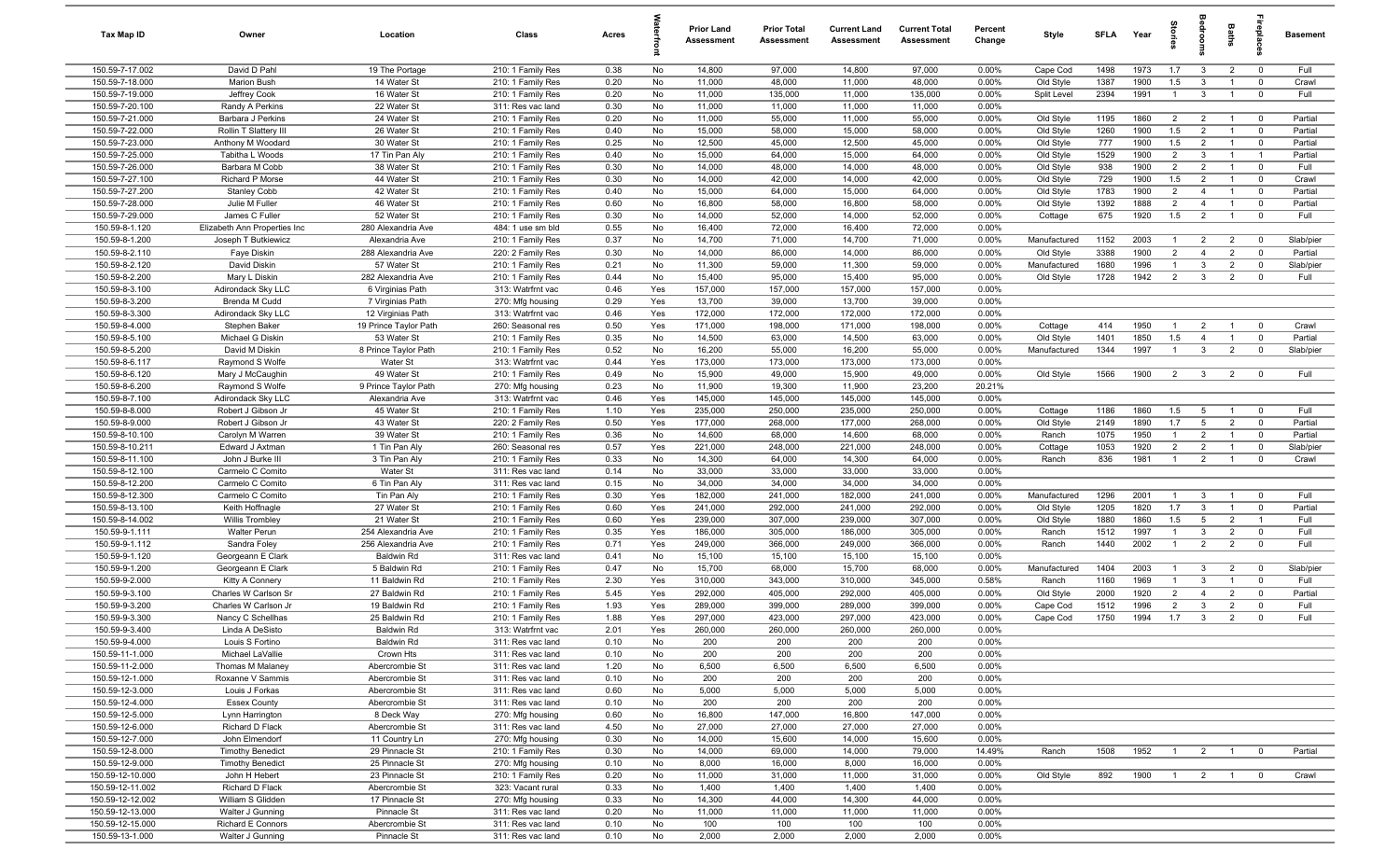| Tax Map ID                          | Owner                                      | Location                               | Class                                  | Acres        |          | <b>Prior Land</b><br>Assessment | <b>Prior Total</b><br><b>Assessment</b> | <b>Current Land</b><br><b>Assessment</b> | <b>Current Total</b><br><b>Assessment</b> | Percent<br>Change  | Style          | <b>SFLA</b>  | Year         | Stories        | droom                          | Baths          | epla                          | <b>Basement</b> |
|-------------------------------------|--------------------------------------------|----------------------------------------|----------------------------------------|--------------|----------|---------------------------------|-----------------------------------------|------------------------------------------|-------------------------------------------|--------------------|----------------|--------------|--------------|----------------|--------------------------------|----------------|-------------------------------|-----------------|
| 150.59-13-4.000                     | Laura M Hall                               | 22 Pinnacle St                         | 270: Mfg housing                       | 0.20         | No       | 11,000                          | 21,000                                  | 11,000                                   | 21,000                                    | 0.00%              |                |              |              |                |                                |                |                               |                 |
| 150.59-13-5.000                     | John P Streeter                            | 26 Pinnacle St                         | 210: 1 Family Res                      | 0.30         | No       | 14,000                          | 48,000                                  | 14,000                                   | 48,000                                    | 0.00%              | Old Style      | 1329         | 1930         | $\overline{1}$ | $\overline{2}$                 | $\overline{1}$ | $\mathbf 0$                   | Full            |
| 150.59-13-6.110                     | Rhonda J Yarter                            | 30 Pinnacle St                         | 270: Mfg housing                       | 0.33         | No       | 14,300                          | 35,000                                  | 14,300                                   | 35,000                                    | 0.00%              |                |              |              |                |                                |                |                               |                 |
| 150.59-13-6.120                     | Donald R Handy                             | 34 Pinnacle St                         | 210: 1 Family Res                      | 0.33         | No       | 14,000                          | 51,000                                  | 14,000                                   | 51,000                                    | 0.00%              | Manufactured   | 1080         | 1998         | $\mathbf{1}$   | $\mathbf{3}$                   | $\overline{2}$ | $\mathbf 0$                   | Slab/pier       |
| 150.59-13-6.130                     | Edwin A Flack                              | 31 Colonial St                         | 270: Mfg housing                       | 0.28         | No       | 13,400                          | 17,500                                  | 13,400                                   | 17,500                                    | 0.00%              |                |              |              |                |                                |                |                               |                 |
| 150.59-13-6.140                     | <b>Richard Bartlett</b>                    | 29 Colonial St                         | 210: 1 Family Res                      | 0.33         | No       | 14,300                          | 51,000                                  | 14,300                                   | 51,000                                    | 0.00%              | Manufactured   | 1152         | 1999         | $\mathbf{1}$   | $\mathbf{3}$                   | $\overline{2}$ | $\overline{0}$                | Slab/pier       |
| 150.59-13-6.200                     | <b>Essex County</b>                        | Pinnacle St                            | 311: Res vac land                      | 0.17         | No       | 10,100                          | 10,100                                  | 10,100                                   | 10,100                                    | 0.00%              |                |              |              |                |                                |                |                               |                 |
| 150.59-13-6.300                     | Leona S Simpson                            | Colonial St                            | 210: 1 Family Res                      | 0.17         | No       | 10,100                          | 10,100                                  | 10,100                                   | 47,000                                    | 365.35%            | Cottage        | 856          | 1955         |                | $\overline{2}$                 |                | $\overline{0}$                | Crawl           |
| 150.59-13-7.001<br>150.59-13-10.001 | Harvey Yaw                                 | Colonial St<br>23 Colonial St          | 210: 1 Family Res                      | 1.02<br>0.16 | No<br>No | 20,000<br>9,800                 | 74,000<br>35,000                        | 20,000<br>10,100                         | 74,000<br>10,100                          | 0.00%<br>$-71.14%$ | Ranch          | 1261         | 1960         | $\mathbf{1}$   | $\mathbf{3}$                   |                | $\overline{0}$                | Partial         |
| 150.59-13-11.001                    | Leona S Simpson<br>Leona S Simpson         | 25 Colonial St                         | 311: Res vac land<br>210: 1 Family Res | 0.16         | No       | 9,800                           | 47,000                                  | 10,100                                   | 35,000                                    | $-25.53%$          | Cottage        | 648          | 1955         | $\overline{1}$ | $\overline{2}$                 | $\overline{1}$ | $\overline{0}$                | Crawl           |
| 150.59-14-2.002                     | Richard D Flack                            | 20 Country Ln                          | 210: 1 Family Res                      | 1.53         | No       | 20,500                          | 60,000                                  | 20,500                                   | 60,000                                    | 0.00%              | Cottage        | 960          | 1950         | $\mathbf{1}$   | $\overline{2}$                 | $\overline{1}$ | $\overline{0}$                | Partial         |
| 150.59-14-2.100                     | <b>Bruce Beuerlein</b>                     | 30 Abercrombie St                      | 210: 1 Family Res                      | 0.51         | No       | 12,900                          | 52,000                                  | 12,900                                   | 52,000                                    | 0.00%              | Manufactured   | 1624         | 1994         | $\overline{1}$ | $\mathbf{3}$                   | $\overline{2}$ | $\overline{0}$                | Slab/pier       |
| 150.59-14-3.012                     | Thomas R Dolback                           | 14 Colonial St                         | 210: 1 Family Res                      | 0.87         | No       | 19,000                          | 78,000                                  | 19,000                                   | 78,000                                    | 0.00%              | Old Style      | 1458         | 1939         | $\overline{2}$ | $\overline{2}$                 | $\overline{1}$ | $\overline{0}$                | Full            |
| 150.59-14-4.003                     | David G Flack                              | 16 Country Ln                          | 210: 1 Family Res                      | 0.71         | No       | 17,700                          | 71,000                                  | 17,700                                   | 71,000                                    | 0.00%              | Old Style      | 1500         | 1940         | $\overline{1}$ | $\overline{2}$                 | $\overline{1}$ | $\overline{1}$                | Full            |
| 150.59-14-5.001                     | John F Blanchard                           | 26 Colonial St                         | 210: 1 Family Res                      | 0.65         | No       | 17,200                          | 65,000                                  | 17,200                                   | 65,000                                    | 0.00%              | Old Style      | 1008         | 1946         | 1.5            | $\mathbf{3}$                   | $\overline{1}$ | $\mathbf 0$                   | Full            |
| 150.59-14-6.000                     | Augustus N Way                             | 10 Country Ln                          | 210: 1 Family Res                      | 0.50         | No       | 16,000                          | 52,000                                  | 16,000                                   | 52,000                                    | 0.00%              | Old Style      | 1064         | 1925         | $\overline{2}$ | $\overline{2}$                 |                | $\mathbf 0$                   | Partial         |
| 150.59-14-7.002                     | Leon A Wells                               | 4 Country Ln                           | 210: 1 Family Res                      | 0.44         | No       | 15,400                          | 65,000                                  | 15,400                                   | 65,000                                    | 0.00%              | Manufactured   | 1404         | 2000         | $\mathbf{1}$   | $\mathbf{3}$                   | 2              | $\overline{0}$                | Slab/pier       |
| 150.59-14-8.100                     | John R LaTour                              | Colonial St                            | 311: Res vac land                      | 4.38         | No       | 19,700                          | 19,700                                  | 19,700                                   | 19,700                                    | 0.00%              |                |              |              |                |                                |                |                               |                 |
| 150.65-1-1.000                      | Eric S Rafferty                            | 130 Pine Springs Dr                    | 210: 1 Family Res                      | 1.20         | No       | 27,000                          | 176,000                                 | 27,000                                   | 176,000                                   | 0.00%              | Colonial       | 2079         | 1970         | $\overline{2}$ | $\overline{3}$                 | $\overline{2}$ | $\overline{\phantom{0}}$      | Partial         |
| 150.65-1-2.001                      | Russell L Slater                           | 142 Pine Springs Dr                    | 210: 1 Family Res                      | 0.55         | No       | 23,000                          | 155,000                                 | 23,000                                   | 155,000                                   | 0.00%              | Colonial       | 2240         | 1972         | $\overline{2}$ | $\overline{4}$                 | $\mathbf{3}$   | $\overline{\phantom{0}}$      | Full            |
| 150.65-1-3.002                      | Robert R Porter                            | 11 Lee Ln                              | 210: 1 Family Res                      | 1.90         | No       | 27,000                          | 250,000                                 | 27,000                                   | 250,000                                   | 0.00%              | Contemporary   | 3258         | 1976         | $\overline{2}$ | $\overline{4}$                 | $\mathbf{3}$   | $\overline{1}$                | Partial         |
| 150.65-1-4.002                      | Jeffrey O LaVoie                           | 8 Spruce Cir                           | 210: 1 Family Res                      | 2.10         | No       | 28,000                          | 179,000                                 | 28,000                                   | 179,000                                   | 0.00%              | Raised Ranch   | 2688         | 1972         | $\overline{1}$ | $\overline{4}$                 | $\mathbf{3}$   | $\overline{1}$                | Full            |
| 150.65-1-5.000                      | Lester D Harpp                             | Pine Springs Dr                        | 311: Res vac land                      | 0.60         | No       | 19,500                          | 19,500                                  | 19,500                                   | 19,500                                    | 0.00%              |                |              |              |                |                                |                |                               |                 |
| 150.65-1-6.000                      | Richard W Patnode                          | 20 Center St                           | 210: 1 Family Res                      | 1.00         | No       | 27,000                          | 130,000                                 | 27,000                                   | 130,000                                   | 0.00%              | Ranch          | 1860         | 1988         | $\overline{1}$ | $\overline{4}$                 | $\overline{2}$ | $\overline{0}$                | Full            |
| 150.65-1-7.000<br>150.65-1-8.000    | <b>Bruce Tubbs</b><br><b>Bruce D Tubbs</b> | Center St<br>6 Center St               | 311: Res vac land<br>210: 1 Family Res | 0.60<br>0.70 | No<br>No | 19,500<br>25,000                | 19,500<br>189,000                       | 19,500<br>25,000                         | 19,500<br>189,000                         | 0.00%<br>0.00%     | Colonial       | 2625         | 1974         | 2              | $\overline{4}$                 | $\mathbf{3}$   | $\overline{1}$                | Full            |
| 150.65-1-9.000                      | Joseph F Martin                            | 5 Center St                            | 210: 1 Family Res                      | 0.60         | No       | 24,000                          | 125,000                                 | 24,000                                   | 125,000                                   | 0.00%              | Split Level    | 1457         | 1970         | $\overline{1}$ | $\mathbf{3}$                   | $\overline{1}$ | $\mathbf 0$                   | Full            |
| 150.65-1-10.000                     | Maureen McGuire                            | 13 Center St                           | 210: 1 Family Res                      | 0.60         | No       | 24,000                          | 117,000                                 | 24,000                                   | 120,000                                   | 2.56%              | Raised Ranch   | 2028         | 1971         | $\mathbf{1}$   | $\mathbf{3}$                   | $\overline{1}$ | $\mathbf 0$                   | Full            |
| 150.65-1-11.000                     | Lawrence W Gonyeau                         | 17 Center St                           | 210: 1 Family Res                      | 0.47         | No       | 23,000                          | 103,000                                 | 23,000                                   | 103,000                                   | 0.00%              | Ranch          | 1232         | 1990         | $\mathbf{1}$   | $\mathbf{3}$                   | $\overline{2}$ | $\overline{0}$                | Crawl           |
| 150.65-1-12.000                     | Philip J Sorette                           | 125 Pine Springs Dr                    | 210: 1 Family Res                      | 0.60         | No       | 24,000                          | 146,000                                 | 24,000                                   | 146,000                                   | 0.00%              | Raised Ranch   | 2464         | 1969         | $\overline{1}$ | $\overline{4}$                 | $\overline{1}$ | $\overline{1}$                | Full            |
| 150.65-1-13.000                     | Dennis Johnson                             | Pine Springs Dr                        | 311: Res vac land                      | 0.57         | No       | 19,500                          | 19,500                                  | 19,500                                   | 19,500                                    | 0.00%              |                |              |              |                |                                |                |                               |                 |
| 150.65-1-14.000                     | Theodore S Stanfield                       | 147 Pine Springs Dr                    | 210: 1 Family Res                      | 0.57         | No       | 24,000                          | 167,000                                 | 24,000                                   | 167,000                                   | 0.00%              | Contemporary   | 2046         | 1988         | $\overline{2}$ | $\mathbf{3}$                   | $\overline{2}$ | $\mathbf 0$                   | Full            |
| 150.65-1-15.000                     | <b>Richard K Bussey</b>                    | 134 Pine Springs Dr                    | 210: 1 Family Res                      | 0.70         | No       | 25,000                          | 130,000                                 | 25,000                                   | 130,000                                   | 0.00%              | Raised Ranch   | 2200         | 1970         | $\overline{1}$ | $\mathbf{3}$                   | $\overline{2}$ | - 1                           | Full            |
| 150.65-1-16.000                     | Bryan L Corwin                             | 150 Pine Springs Dr                    | 210: 1 Family Res                      | 0.60         | No       | 24,000                          | 137,000                                 | 24,000                                   | 137,000                                   | 0.00%              | Raised Ranch   | 1948         | 1970         | $\overline{1}$ | $\mathbf{3}$                   | $\overline{2}$ | $\overline{1}$                | Full            |
| 150.65-1-17.000                     | David A Ross                               | Pine Springs Dr                        | 311: Res vac land                      | 0.08         | No       | 200                             | 200                                     | 200                                      | 200                                       | 0.00%              |                |              |              |                |                                |                |                               |                 |
| 150.65-1-18.000                     | Lester D Harpp                             | Pine Springs Dr                        | 311: Res vac land                      | 0.16         | No       | 400                             | 400                                     | 400                                      | 400                                       | 0.00%              |                |              |              |                |                                |                |                               |                 |
| 150.65-1-19.000                     | Lester D Harpp                             | Pine Springs Dr                        | 311: Res vac land                      | 0.37         | No       | 900                             | 900                                     | 900                                      | 900                                       | 0.00%              |                |              |              |                |                                |                |                               |                 |
| 150.65-1-20.000                     | Lester D Harpp                             | Pine Springs Dr                        | 311: Res vac land                      | 0.26         | No       | 800                             | 800                                     | 800                                      | 800                                       | 0.00%              |                |              |              |                |                                |                |                               |                 |
| 150.65-2-1.000                      | Kevin W Thiesen                            | Pine Springs Dr                        | 311: Res vac land                      | 0.60         | No       | 17,500                          | 17,500                                  | 17,500                                   | 17,500                                    | 0.00%              |                |              |              |                |                                |                |                               |                 |
| 150.65-2-2.000<br>150.65-2-3.100    | Lester D Harpp Jr                          | Pine Springs Dr                        | 311: Res vac land<br>311: Res vac land | 0.80<br>2.65 | No<br>No | 18,900<br>23,000                | 18,900<br>23,000                        | 18,900<br>23,000                         | 18,900<br>23,000                          | 0.00%<br>0.00%     |                |              |              |                |                                |                |                               |                 |
| 150.65-2-3.200                      | Lester D Harpp<br>David Ross               | Pine Springs Dr<br>152 Pine Springs Dr | 210: 1 Family Res                      | 0.55         | No       | 24,000                          | 140,000                                 | 24,000                                   | 140,000                                   | 0.00%              | Cape Cod       | 1676         | 1992         | 1.5            | $\overline{2}$                 | $\mathbf{1}$   | $\mathbf 0$                   | Full            |
| 150.65-2-4.000                      | Anthony J Mazzotte                         | 166 Pine Springs Dr                    | 210: 1 Family Res                      | 1.96         | No       | 27,000                          | 154,000                                 | 27,000                                   | 154,000                                   | 0.00%              | Raised Ranch   | 2364         | 1985         | $\overline{1}$ | $\mathbf{3}$                   | 2              | $\mathbf{0}$                  | Full            |
| 150.65-2-5.000                      | Bryan L Corwin                             | Pine Springs Dr                        | 311: Res vac land                      | 0.08         | No       | 200                             | 200                                     | 200                                      | 200                                       | 0.00%              |                |              |              |                |                                |                |                               |                 |
| 150.66-1-1.001                      | Roberto M Mata                             | 99 Pine Springs Dr                     | 210: 1 Family Res                      | 0.80         | No       | 25,000                          | 142,000                                 | 25,000                                   | 142,000                                   | 0.00%              | Ranch          | 1606         | 1972         | $\overline{1}$ | $\mathbf{3}$                   | $\overline{2}$ | - 1                           | Full            |
| 150.66-1-2.000                      | Lester D Harpp Jr                          | Pine Springs Dr                        | 311: Res vac land                      | 0.30         | No       | 14,900                          | 14,900                                  | 14,900                                   | 14,900                                    | 0.00%              |                |              |              |                |                                |                |                               |                 |
| 150.66-1-3.000                      | David M Durkota                            | Pine Springs Dr                        | 311: Res vac land                      | 1.70         | No       | 29,000                          | 29,000                                  | 29,000                                   | 29,000                                    | 0.00%              |                |              |              |                |                                |                |                               |                 |
| 150.66-1-4.000                      | Lester D Harpp                             | Pine Springs Dr                        | 322: Rural vac>10                      | 44.64        | No       | 40,000                          | 40,000                                  | 40,000                                   | 40,000                                    | 0.00%              |                |              |              |                |                                |                |                               |                 |
| 150.66-1-5.000                      | Frank P Schlamp                            | 5 Hemlock Cir                          | 210: 1 Family Res                      | 0.80         | No       | 25,000                          | 109,000                                 | 25,000                                   | 109,000                                   | 0.00%              | Raised Ranch   | 1941         | 1972         | $\overline{1}$ | $\mathbf{3}$                   | $\overline{2}$ | $\overline{1}$                | Full            |
| 150.66-1-6.000                      | Jerrold N Fletcher                         | 10 Hemlock Cir                         | 210: 1 Family Res                      | 0.80         | No       | 25,000                          | 164,000                                 | 25,000                                   | 164,000                                   | 0.00%              | Contemporary   | 2560         | 1971         | 1.7            | $\mathbf{3}$                   | $\mathbf{3}$   | $\overline{1}$                | Full            |
| 150.66-2-1.000                      | Louis S Fortino                            | 49 Baldwin Rd                          | 210: 1 Family Res                      | 0.40         | No       | 15,800                          | 73,000                                  | 15,800                                   | 73,000                                    | 0.00%              | Ranch          | 1120         | 1959         | $\overline{1}$ | $\overline{2}$                 | $\overline{1}$ | $\overline{1}$                | Full            |
| 150.66-2-2.000                      | Joann E Stanilka                           | 9 Outlet Dr                            | 210: 1 Family Res                      | 0.40         | No       | 15,800                          | 58,000                                  | 15,800                                   | 58,000                                    | 0.00%              | Manufactured   | 1456         | 1996         | $\overline{1}$ | $\mathbf{3}$                   | $\overline{2}$ | $\overline{0}$                | Slab/pier       |
| 150.66-2-3.000                      | Edgar P Moore Sr                           | 15 Outlet Dr                           | 210: 1 Family Res                      | 0.40         | No       | 15,800                          | 48,000                                  | 15,800                                   | 48,000                                    | 0.00%              | Manufactured   | 1272         | 1961         | $\mathbf{1}$   | $\mathbf{3}$                   | $\mathbf{1}$   | $\overline{0}$                | Full            |
| 150.66-2-4.000                      | George E Perry                             | 10 Outlet Dr                           | 210: 1 Family Res                      | 0.40         | No       | 15,800                          | 65,000                                  | 15,800                                   | 65,000                                    | 0.00%              | Ranch          | 1040         | 1963         | $\overline{1}$ | $\overline{2}$                 | $\overline{1}$ | $\overline{0}$                | Full            |
| 150.66-2-5.000                      | Kevin Varmette                             | 53 Baldwin Rd                          | 210: 1 Family Res                      | 0.50         | No       | 14,000                          | 68,000                                  | 14,000                                   | 68,000                                    | 0.00%              | Cottage        | 986          | 1940         | $\mathbf{1}$   | $\overline{2}$                 | $\mathbf{1}$   | $\overline{0}$                | Slab/pier       |
| 150.66-2-6.000<br>150.66-2-7.000    | Albert A Rivers<br>Bruno Liberti           | 59 Baldwin Rd<br>65 Baldwin Rd         | 210: 1 Family Res<br>210: 1 Family Res | 0.60<br>0.40 | No<br>No | 15,000<br>13,000                | 85,000<br>79,000                        | 15,000<br>13,000                         | 85,000<br>79,000                          | 0.00%<br>0.00%     | Ranch<br>Ranch | 1248<br>1161 | 1989<br>1982 |                | $\mathbf{3}$<br>$\overline{2}$ |                | $\mathbf 0$<br>$\overline{0}$ | Full<br>Crawl   |
| 150.66-2-8.000                      | Louis S Fortino                            | <b>Baldwin Rd</b>                      | 311: Res vac land                      | 0.20         | No       | 4,800                           | 4,800                                   | 4,800                                    | 4,800                                     | 0.00%              |                |              |              |                |                                |                |                               |                 |
| 150.66-2-9.000                      | Louis S Fortino                            | <b>Baldwin Rd</b>                      | 311: Res vac land                      | 0.30         | No       | 5,600                           | 5,600                                   | 5,600                                    | 5,600                                     | 0.00%              |                |              |              |                |                                |                |                               |                 |
| 150.67-2-1.000                      | <b>Kevin Sauter</b>                        | 15 Water St                            | 210: 1 Family Res                      | 0.40         | Yes      | 206,000                         | 304,000                                 | 206,000                                  | 304,000                                   | 0.00%              | Old Style      | 1660         | 1830         | $\overline{2}$ | $\overline{4}$                 | $\overline{1}$ | $\overline{0}$                | Full            |
| 150.67-2-2.000                      | Michael Stipo                              | 11 Water St                            | 210: 1 Family Res                      | 0.60         | Yes      | 239,000                         | 675,000                                 | 239,000                                  | 675,000                                   | 0.00%              | Contemporary   | 3782         | 2003         | 2.5            | $\overline{4}$                 | $\mathbf{3}$   | $\overline{0}$                | Full            |
| 150.67-2-3.000                      | Patricia K Glover                          | 12 Water St                            | 210: 1 Family Res                      | 0.10         | No       | 8,000                           | 68,000                                  | 8,000                                    | 68,000                                    | 0.00%              | Old Style      | 1346         | 1946         | $\overline{1}$ | $\overline{2}$                 | $\overline{1}$ | $\overline{0}$                | Partial         |
| 150.67-2-4.000                      | Yvonne Brod                                | 10 Water St                            | 220: 2 Family Res                      | 0.20         | No       | 11,000                          | 73,000                                  | 11,000                                   | 89,000                                    | 21.92%             | Old Style      | 1580         | 1900         | 1.7            | $\mathbf{3}$                   | $\overline{2}$ | $\overline{0}$                | Partial         |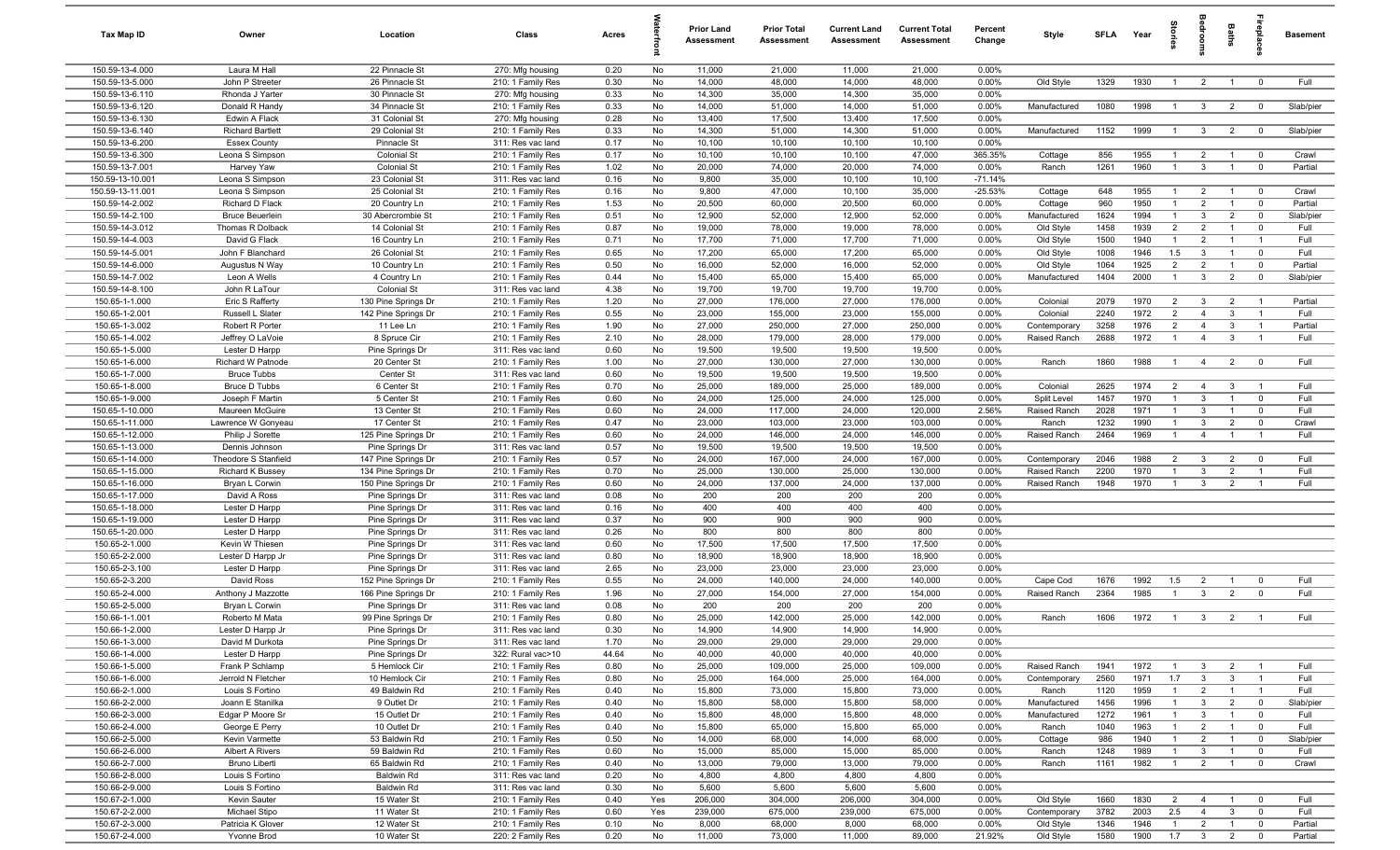| Tax Map ID                         | Owner                               | Location                     | Class                                  | Acres        |            | <b>Prior Land</b><br>Assessment | <b>Prior Total</b><br>Assessment | <b>Current Land</b><br>Assessment | <b>Current Total</b><br>Assessment | Percent<br>Change | Style          | SFI A       | Year         | Stori          | droom                          | Baths          |                                  | <b>Basement</b> |
|------------------------------------|-------------------------------------|------------------------------|----------------------------------------|--------------|------------|---------------------------------|----------------------------------|-----------------------------------|------------------------------------|-------------------|----------------|-------------|--------------|----------------|--------------------------------|----------------|----------------------------------|-----------------|
| 150.67-2-5.000                     | Lloyd A Coon                        | 7 Water St                   | 260: Seasonal res                      | 0.20         | Yes        | 70,000                          | 134,000                          | 70,000                            | 134,000                            | 0.00%             | Cottage        | 960         | 1994         | $\overline{1}$ | $\overline{4}$                 | $\overline{1}$ | $\overline{\mathbf{0}}$          | Slab/pier       |
| 150.67-2-6.000                     | Carl G Thatcher                     | 3 Water St                   | 210: 1 Family Res                      | 0.40         | Yes        | 201,000                         | 316,000                          | 201,000                           | 316,000                            | 0.00%             | Ranch          | 1612        | 1983         | $\overline{1}$ | $5\overline{5}$                | $\overline{2}$ | $\mathbf 0$                      | Full            |
| 150.67-2-7.000                     | Matthew Gilson                      | 2 Black Point Rd             | 210: 1 Family Res                      | 0.30         | Yes        | 179,000                         | 276,000                          | 179,000                           | 276,000                            | 0.00%             | Old Style      | 1664        | 1900         | $\overline{2}$ | $\mathbf{3}$                   | $\overline{1}$ | $\mathbf 0$                      | Full            |
| 150.67-2-8.009                     | Richard M Toy                       | 6 Black Point Rd             | 220: 2 Family Res                      | 0.20         | No         | 22,000                          | 155,000                          | 22,000                            | 155,000                            | 0.00%             | Colonial       | 2184        | 1982         | $\overline{2}$ | 6                              | $\overline{2}$ | $\mathbf 0$                      | Full            |
| 150.67-3-1.000                     | Evelyn Crammond                     | 16 The Portage               | 210: 1 Family Res                      | 0.20         | No         | 11,000                          | 35,000                           | 11,000                            | 35,000                             | 0.00%             | Manufactured   | 1060        | 1960         | $\mathbf{1}$   | $\overline{2}$                 |                | $\mathbf 0$                      | Full            |
| 150.67-3-2.001                     | David Bechard                       | <b>Black Point Rd</b>        | 311: Res vac land                      | 0.03         | No         | 100                             | 100                              | 100                               | 100                                | 0.00%             |                |             |              |                |                                |                |                                  |                 |
| 150.67-3-3.001                     | Frederick Vradenburg                | 5 Black Point Rd             | 210: 1 Family Res                      | 0.40         | No         | 15,000                          | 64,000                           | 15,000                            | 64,000                             | 0.00%             | Old Style      | 1515        | 1870         | 1.5            | - 5                            |                | $\mathbf 0$                      | Partial         |
| 150.67-3-4.004                     | Clifford A Huntley                  | 12 The Portage               | 210: 1 Family Res                      | 1.16         | No         | 20,000                          | 102,000                          | 20,000                            | 102,000                            | 0.00%             | Ranch          | 1427        | 1972         | $\mathbf{1}$   | $\mathbf{3}$                   |                | $\overline{1}$                   | Full            |
| 150.67-3-5.000                     | <b>Bruce D Stiles</b>               | 10 The Portage               | 210: 1 Family Res                      | 0.55         | No         | 16,400                          | 75,000                           | 16,400                            | 75,000                             | 0.00%             | Old Style      | 1575        | 1920         | 1.5            | $\mathbf{3}$                   | $\overline{1}$ | $\overline{0}$                   | Full            |
| 150.67-3-6.000<br>150.67-3-7.000   | John Scuderi                        | 646 The Portage              | 311: Res vac land<br>210: 1 Family Res | 0.60<br>0.40 | No<br>No   | 16,800<br>15,000                | 16,800                           | 16,800<br>15,000                  | 16,800<br>76,000                   | 0.00%<br>0.00%    |                | 1696        | 1860         | $\overline{2}$ | $\overline{\mathbf{3}}$        | $\mathbf{1}$   | $\overline{\mathbf{0}}$          | Partial         |
| 150.67-3-8.000                     | John Scuderi<br>David G Bechard     | 4 The Portage<br>The Portage | 311: Res vac land                      | 0.40         | No         | 300                             | 76,000<br>300                    | 300                               | 300                                | 0.00%             | Old Style      |             |              |                |                                |                |                                  |                 |
| 150.67-4-1.000                     | Edgar P Moore Sr                    | Outlet Dr                    | 311: Res vac land                      | 0.40         | No         | 15,800                          | 15,800                           | 15,800                            | 15,800                             | 0.00%             |                |             |              |                |                                |                |                                  |                 |
| 150.67-4-2.000                     | Amy K Catanzarita                   | 18 Outlet Dr                 | 210: 1 Family Res                      | 1.50         | No         | 23,000                          | 66,000                           | 23,000                            | 66,000                             | 0.00%             | Manufactured   | 1456        | 1999         | $\mathbf{1}$   | $\mathbf{3}$                   | $\overline{2}$ | $\mathbf 0$                      | Slab/pier       |
| 150.67-4-3.110                     | Jerry B Mosier                      | 69 Baldwin Rd                | 210: 1 Family Res                      | 1.93         | No         | 23,000                          | 107,000                          | 23,000                            | 107,000                            | 0.00%             | Ranch          | 1344        | 1997         | $\mathbf{1}$   | $\mathbf{3}$                   | $\overline{1}$ | $\mathbf 0$                      | Full            |
| 150.67-4-3.120                     | Peter Kwan                          | 62 Outlet Dr                 | 210: 1 Family Res                      | 2.52         | No         | 48,000                          | 175,000                          | 48,000                            | 175,000                            | 0.00%             | Ranch          | 1560        | 1998         | $\mathbf{1}$   | $\mathbf{3}$                   | $\overline{2}$ | $\mathbf 0$                      | Full            |
| 150.67-4-3.130                     | Harold A Towne                      | 28 Outlet Dr                 | 210: 1 Family Res                      | 1.78         | No         | 47,000                          | 180,000                          | 47,000                            | 180,000                            | 0.00%             | Ranch          | 1500        | 2000         | $\mathbf{1}$   | $\overline{2}$                 |                | $\mathbf 0$                      | Full            |
| 150.67-4-3.200                     | Harold Towne                        | Outlet Dr                    | 311: Res vac land                      | 1.00         | No         | 22,000                          | 22,000                           | 22,000                            | 22,000                             | 0.00%             |                |             |              |                |                                |                |                                  |                 |
| 150.67-4-4.000                     | Barbara Olcott                      | 23 Outlet Dr                 | 210: 1 Family Res                      | 0.40         | No         | 15,800                          | 137,000                          | 15,800                            | 137,000                            | 0.00%             | Ranch          | 1708        | 1993         | -1             | $\overline{2}$                 |                | $\mathbf 0$                      | Full            |
| 150.67-4-5.000                     | Malcolm S Middleton                 | 27 Outlet Dr                 | 210: 1 Family Res                      | 0.40         | No         | 15,800                          | 18,000                           | 15,800                            | 18,000                             | 0.00%             | Manufactured   | 1407        | 1965         |                | $\mathbf{3}$                   | $\overline{2}$ | $\mathbf 0$                      | Crawl           |
| 150.67-4-6.000                     | Michael J Malaney                   | 35 Outlet Dr                 | 270: Mfg housing                       | 0.40         | No         | 15,800                          | 39,000                           | 15,800                            | 39,000                             | 0.00%             |                |             |              |                |                                |                |                                  |                 |
| 150.67-4-7.000                     | <b>Irving Bailey</b>                | 32 Outlet Dr                 | 270: Mfg housing                       | 0.40         | No         | 15,800                          | 28,000                           | 15,800                            | 28,000                             | 0.00%             |                |             |              |                |                                |                |                                  |                 |
| 150.67-4-8.000                     | Dennis Herlihy                      | Outlet Dr                    | 311: Res vac land                      | 0.40         | No         | 15,800                          | 15,800                           | 15,800                            | 15,800                             | 0.00%             |                |             |              |                |                                |                |                                  |                 |
| 150.67-4-9.000                     | Lucien Michniewicz                  | Outlet Dr                    | 311: Res vac land                      | 0.70         | No         | 19,200                          | 19,200                           | 19,200                            | 19,200                             | 0.00%             |                |             |              |                |                                |                |                                  |                 |
| 150.67-4-10.000                    | Kevin J OConnor                     | 48 Outlet Dr                 | 210: 1 Family Res                      | 0.40         | No         | 15,800                          | 100,000                          | 15,800                            | 100,000                            | 0.00%             | Log Cabin      | 1428        | 1984         | 1.5            | $\mathbf{3}$                   | $\overline{2}$ | $\overline{0}$                   | Full            |
| 150.67-4-11.000                    | Joseph Martin                       | Outlet Dr                    | 311: Res vac land                      | 0.40         | No         | 15,800                          | 15,800                           | 15,800                            | 15,800                             | 0.00%             |                |             |              |                |                                |                |                                  |                 |
| 150.67-4-12.000                    | Marie Slywka                        | 45 Outlet Dr                 | 210: 1 Family Res                      | 0.50         | Yes        | 207,000                         | 420,000                          | 207,000                           | 420,000                            | 0.00%             | Raised Ranch   | 2204        | 1969         | $\overline{1}$ | $\overline{4}$                 | $\overline{2}$ | $\overline{1}$                   | Full            |
| 150.67-4-13.100                    | Roxanne V Sammis                    | 49 Outlet Dr                 | 210: 1 Family Res                      | 0.77         | Yes        | 247,000                         | 380,000                          | 247,000                           | 380,000                            | 0.00%             | Cape Cod       | 2198        | 1992         | 1.5            |                                |                | $\mathbf 0$                      | Full            |
| 150.67-4-14.100                    | Frank H Richardson III              | 78 Outlet Dr                 | 210: 1 Family Res                      | 2.57         | No         | 30,000                          | 156,000                          | 30,000                            | 156,000                            | 0.00%             | Cape Cod       | 1848        | 2003         | 1.5            | $\overline{2}$                 | $\mathbf{1}$   | $\mathbf 0$                      | Full            |
| 150.67-4-14.200                    | Ronald B ONeil                      | 76 Outlet Dr                 | 210: 1 Family Res                      | 3.41         | No         | 31,000                          | 98,000                           | 31,000                            | 113,000                            | 15.31%            | Ranch          | 1152        | 1978         |                | $\overline{2}$                 |                | $\mathbf 0$                      | Full            |
| 150.67-4-14.300                    | Anetta Banarsee                     | 88 Outlet Dr                 | 210: 1 Family Res                      | 4.17         | No         | 32,000                          | 150,000                          | 45,000                            | 195,000                            | 30.00%            | Cape Cod       | 1708        | 2002         | 1.5            | $\overline{2}$                 | $\overline{2}$ | $\overline{0}$                   | Full            |
| 150.67-4-14.400                    | Linda Johnson                       | 94 Outlet Dr                 | 210: 1 Family Res                      | 2.77         | No         | 32,000                          | 137,000                          | 32,000                            | 137,000                            | 0.00%             | Ranch          | 1458        | 2002         |                | $\overline{2}$                 | $\overline{2}$ | $\mathbf 0$                      | Full            |
| 150.67-4-14.500                    | Dennis D Johnson                    | Lake Rd                      | 313: Watrfrnt vac                      | 0.33         | Yes        | 21,000                          | 21,000                           | 21,000                            | 21,000                             | 0.00%             |                |             |              |                |                                |                |                                  |                 |
| 150.67-4-15.000                    | James C Cuilla Jr                   | 57 Outlet Dr                 | 280: Multiple res                      | 0.50         | Yes        | 213,000                         | 268,000                          | 213,000                           | 268,000                            | 0.00%             | Cottage        | 1236        | 1950         | $\overline{1}$ | $\overline{2}$                 | $\overline{1}$ | $\overline{0}$                   | Slab/pier       |
| 150.67-4-16.000<br>150.67-4-17.000 | Lucian Michniewicz<br>James Carrie  | 59 Outlet Dr<br>63 Outlet Dr | 270: Mfg housing<br>210: 1 Family Res  | 0.40<br>0.40 | Yes<br>Yes | 196,000<br>203,000              | 203,000<br>291,000               | 196,000<br>203,000                | 203,000<br>291,000                 | 0.00%<br>0.00%    | Ranch          | 1547        | 1960         | $\overline{1}$ | $\overline{2}$                 | $\overline{1}$ | $\overline{1}$                   | Full            |
| 150.67-4-18.000                    | Daniel L Pinkowski                  | 67 Outlet Dr                 | 210: 1 Family Res                      | 0.38         | Yes        | 201,000                         | 294,000                          | 201,000                           | 294,000                            | 0.00%             | Contemporary   | 1386        | 1988         | 1.7            | $\mathbf{3}$                   | 2              | $\mathbf 0$                      | Full            |
| 150.67-4-19.000                    | Cherie L Sammis                     | 73 Outlet Dr                 | 210: 1 Family Res                      | 0.70         | Yes        | 249,000                         | 314,000                          | 249,000                           | 314,000                            | 0.00%             | Contemporary   | 1940        | 1978         | $\overline{1}$ | $\mathbf{3}$                   | $\overline{1}$ | $\overline{1}$                   | Full            |
| 150.67-4-20.000                    | Philip L Crank Jr                   | 20 Snapping Turtle Way       | 210: 1 Family Res                      | 0.40         | Yes        | 155,000                         | 263,000                          | 155,000                           | 263,000                            | 0.00%             | Ranch          | 1965        | 1958         | $\mathbf{1}$   | $\overline{4}$                 | $\overline{2}$ | $\mathbf 0$                      | Full            |
| 150.67-4-21.111                    | <b>Ricky Quesnel</b>                | Outlet Dr                    | 314: Rural vac<10                      | 3.77         | No         | 25,000                          | 25,000                           | 25,000                            | 25,000                             | 0.00%             |                |             |              |                |                                |                |                                  |                 |
| 150.67-4-21.112                    | Gay Ackerman                        | Outlet Dr                    | 313: Watrfrnt vac                      | 0.73         | Yes        | 168,000                         | 168,000                          | 168,000                           | 168,000                            | 0.00%             |                |             |              |                |                                |                |                                  |                 |
| 150.67-4-21.120                    | Philip L Crank Jr                   | Sagamore Dr                  | 313: Watrfrnt vac                      | 0.80         | Yes        | 104,000                         | 104,000                          | 104,000                           | 104,000                            | 0.00%             |                |             |              |                |                                |                |                                  |                 |
| 150.67-4-21.131                    | Dale Quesnel Jr                     | Sagamore Dr                  | 313: Watrfrnt vac                      | 0.63         | Yes        | 32,000                          | 32,000                           | 32,000                            | 32,000                             | 0.00%             |                |             |              |                |                                |                |                                  |                 |
| 150.67-4-21.132                    | <b>Ricky Quesnel</b>                | <b>Baldwin Rd</b>            | 311: Res vac land                      | 0.13         | No         | 2,900                           | 2,900                            | 2,900                             | 2,900                              | 0.00%             |                |             |              |                |                                |                |                                  |                 |
| 150.67-4-21.200                    | Joseph Brayton                      | 28 Snapping Turtle Way       | 210: 1 Family Res                      | 1.00         | Yes        | 190,000                         | 190,000                          | 190,000                           | 304,000                            | 60.00%            |                |             |              |                |                                |                |                                  |                 |
| 150.67-4-22.112                    | Joseph Forbes                       | 91 Outlet Dr                 | 316: Wr vac w/imp                      | 0.53         | Yes        | 204,000                         | 230,000                          | 204,000                           | 230,000                            | 0.00%             |                |             |              |                |                                |                |                                  |                 |
| 150.67-4-22.120                    | Joseph Forbes                       | Outlet Dr                    | 210: 1 Family Res                      | 0.27         | Yes        | 158,000                         | 188,000                          | 158,000                           | 188,000                            | 0.00%             | Ranch          | 729         | 1980         |                | $\overline{2}$                 |                |                                  | Crawl           |
| 150.67-4-22.200                    | Ronald ONeill                       | 77 Outlet Dr                 | 210: 1 Family Res                      | 0.50         | Yes        | 209,000                         | 442,000                          | 209,000                           | 442,000                            | 0.00%             | Colonial       | 3840        | 2004         |                | 2 4                            | $\mathbf{3}$   | $\overline{\mathbf{0}}$          | Full            |
| 150.67-4-23.000                    | Christina P Radz                    | 68 Outlet Dr                 | 312: Vac w/imprv                       | 0.60         | No         | 20,000                          | 42,000                           | 20,000                            | 42,000                             | 0.00%             |                |             |              |                |                                |                |                                  |                 |
| 150.67-4-24.000                    | Lucian Michniewicz                  | Outlet Dr                    | 311: Res vac land                      | 0.40         | No         | 16,000                          | 16,000                           | 16,000                            | 16,000                             | 0.00%             |                |             |              |                |                                |                |                                  |                 |
| 150.67-4-25.000                    | Carlos Perosio                      | Outlet Dr                    | 311: Res vac land                      | 0.40         | No         | 16,000                          | 16,000                           | 16,000                            | 16,000                             | 0.00%             |                |             |              |                |                                |                |                                  |                 |
| 150.67-4-26.000                    | Bruno Liberti                       | <b>Baldwin Rd</b>            | 311: Res vac land                      | 0.40         | No         | 16,000                          | 16,000                           | 16,000                            | 16,000                             | 0.00%             |                |             |              |                |                                |                |                                  |                 |
| 150.67-4-27.000                    | Tammy L Tompkins                    | 37 Outlet Dr                 | 210: 1 Family Res                      | 0.40         | No         | 17,000                          | 93,000                           | 17,000                            | 93,000                             | 0.00%             | Ranch          | 912         | 1977         | $\overline{1}$ | 3 <sup>3</sup>                 | $\overline{1}$ | $\overline{1}$                   | Crawl           |
| 150.67-4-28.000                    | Robert Hallum                       | 41 Outlet Dr                 | 270: Mfg housing                       | 0.40         | Yes        | 186,000                         | 198,000                          | 186,000                           | 198,000                            | 0.00%             |                |             |              |                |                                |                |                                  |                 |
| 150.67-4-29.000<br>150.67-4-30.000 | Nancy J Carlson<br>Donald G Derrico | 43 Outlet Dr<br>83 Outlet Dr | 210: 1 Family Res<br>210: 1 Family Res | 0.50<br>0.57 | Yes<br>Yes | 203,000<br>230,000              | 237,000<br>294,000               | 203,000<br>230,000                | 237,000<br>294,000                 | 0.00%<br>0.00%    | Ranch<br>Ranch | 920<br>1428 | 1970<br>1986 | $\mathbf{1}$   | $\overline{1}$<br>$\mathbf{3}$ | $\overline{2}$ | $\overline{0}$<br>$\overline{0}$ | Crawl<br>Crawl  |
| 150.67-5-1.002                     | Richard M Toy                       | <b>Black Point Rd</b>        | 313: Watrfrnt vac                      | 0.17         |            | 116,000                         | 116,000                          | 116,000                           | 116,000                            | 0.00%             |                |             |              |                |                                |                |                                  |                 |
| 150.67-5-2.001                     | William H Hogle                     | 62 Black Point Rd            | 210: 1 Family Res                      | 0.50         | Yes<br>Yes | 163,000                         | 276,000                          | 163,000                           | 284,000                            | 2.90%             | Old Style      | 2112        | 1890         | $\overline{2}$ | $5\overline{5}$                |                | $\overline{\phantom{0}}$         | Partial         |
| 150.67-5-3.000                     | Maureen Hambrick                    | 8 Black Point Rd             | 210: 1 Family Res                      | 0.40         | Yes        | 169,000                         | 352,000                          | 169,000                           | 352,000                            | 0.00%             | Contemporary   | 2406        | 2002         | $\overline{2}$ | 3 <sup>3</sup>                 | $\overline{2}$ | $\overline{1}$                   | Full            |
| 150.67-5-4.000                     | Frederick Vradenburg                | The Portage                  | 311: Res vac land                      | 0.10         | No         | 300                             | 300                              | 300                               | 300                                | 0.00%             |                |             |              |                |                                |                |                                  |                 |
| 150.67-5-5.200                     | Alfred J Ruggiero                   | 16 Black Point Rd            | 210: 1 Family Res                      | 0.38         | Yes        | 159,000                         | 207,000                          | 159,000                           | 207,000                            | 0.00%             | Cottage        | 1000        | 1953         | $\overline{1}$ | $\mathbf{3}$                   | $\overline{1}$ | $\overline{\mathbf{0}}$          | Slab/pier       |
| 150.67-5-6.002                     | Mardon E Orsland                    | 20 Black Point Rd            | 210: 1 Family Res                      | 0.98         | Yes        | 258,000                         | 356,000                          | 258,000                           | 356,000                            | 0.00%             | Cape Cod       | 1497        | 1953         | 1.7            | $\overline{\mathbf{3}}$        | $\overline{1}$ | $\overline{1}$                   | Full            |
| 150.67-5-7.000                     | Donald W Blum                       | 28 Black Point Rd            | 210: 1 Family Res                      | 1.00         | Yes        | 264,000                         | 348,000                          | 264,000                           | 348,000                            | 0.00%             | Ranch          | 1148        | 1956         | $\overline{1}$ | $\overline{\mathbf{3}}$        | $\mathbf{1}$   | $\mathbf 0$                      | Full            |
| 150.67-5-8.100                     | Rose M Corbo                        | 36 Black Point Rd            | 210: 1 Family Res                      | 0.78         | Yes        | 253,000                         | 360,000                          | 253,000                           | 360,000                            | 0.00%             | Ranch          | 1381        | 1960         | $\overline{1}$ | $\overline{2}$                 | $\overline{1}$ | $\overline{1}$                   | Full            |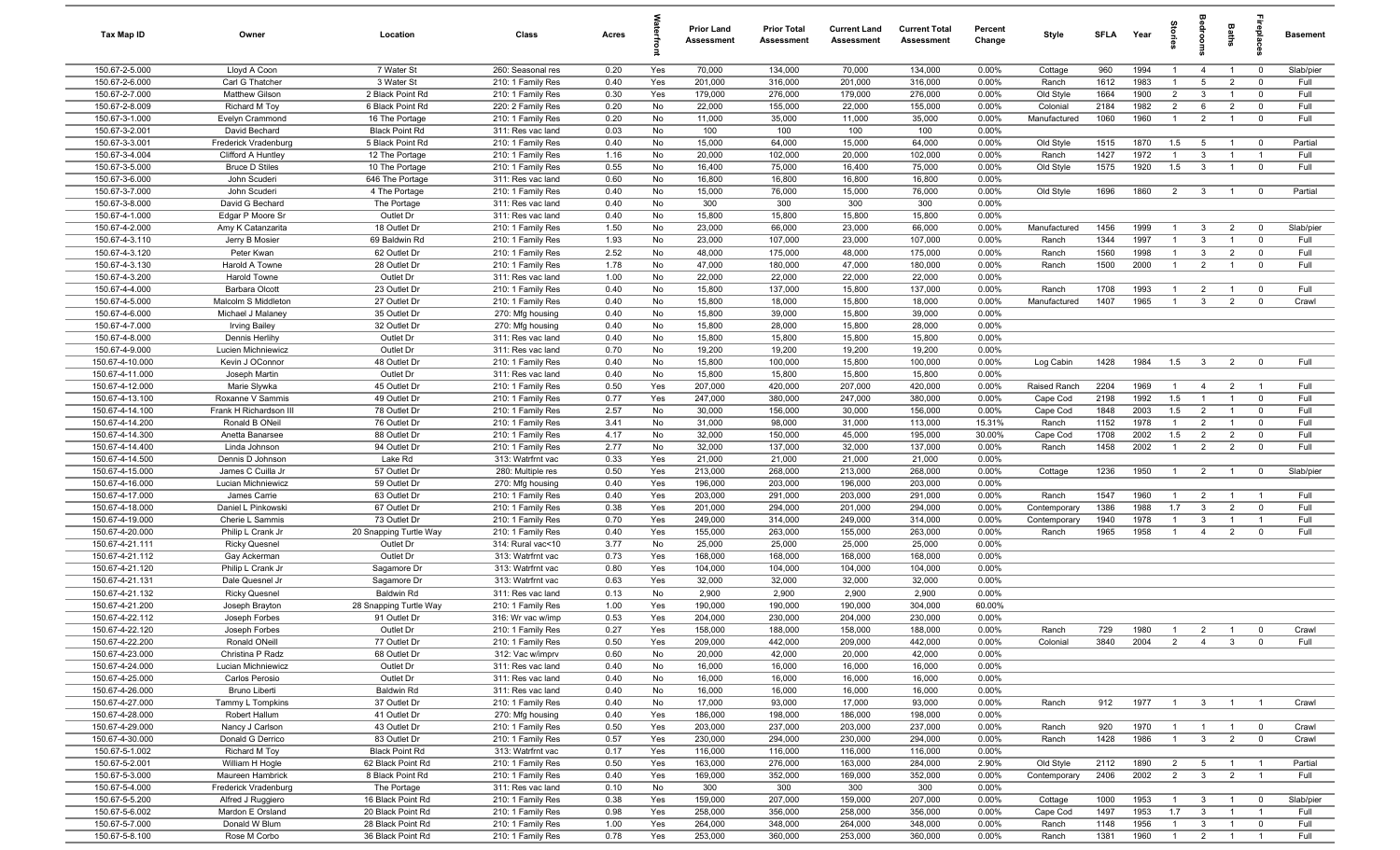| Tax Map ID                         | Owner                                     | Location                                   | Class                                  | Acres        |            | <b>Prior Land</b><br><b>Assessment</b> | <b>Prior Total</b><br>Assessment | <b>Current Land</b><br>Assessment | <b>Current Total</b><br><b>Assessment</b> | Percent<br>Change | Style                | SFLA         | Year         |                                  |                                         | Baths                            |                            | <b>Basement</b>   |
|------------------------------------|-------------------------------------------|--------------------------------------------|----------------------------------------|--------------|------------|----------------------------------------|----------------------------------|-----------------------------------|-------------------------------------------|-------------------|----------------------|--------------|--------------|----------------------------------|-----------------------------------------|----------------------------------|----------------------------|-------------------|
| 150.67-5-8.200                     | Ralph J Corbo                             | 42 Black Point Rd                          | 210: 1 Family Res                      | 0.58         | Yes        | 233,000                                | 360,000                          | 233,000                           | 360,000                                   | 0.00%             | Ranch                | 1550         | 1988         | $\mathbf{1}$                     | $\overline{4}$                          | $\overline{2}$                   | $\overline{0}$             | Full              |
| 150.67-5-9.000                     | John R Cully                              | 46 Black Point Rd                          | 210: 1 Family Res                      | 0.50         | Yes        | 214,000                                | 265,000                          | 214,000                           | 265,000                                   | 0.00%             | Ranch                | 850          | 1951         | $\overline{1}$                   | $\overline{2}$                          |                                  | $\mathbf 0$                | Full              |
| 150.67-5-10.000                    | <b>Bernard Meagher</b>                    | 48 Black Point Rd                          | 210: 1 Family Res                      | 0.60         | Yes        | 193,000                                | 295,000                          | 193,000                           | 295,000                                   | 0.00%             | Ranch                | 1584         | 1950         |                                  | $\overline{2}$                          | $\overline{2}$                   | $\overline{1}$             | Crawl             |
| 150.67-5-11.000                    | John Callahan                             | 54 Black Point Rd                          | 220: 2 Family Res                      | 0.80         | Yes        | 230,000                                | 299,000                          | 230,000                           | 299,000                                   | 0.00%             | Ranch                | 1062         | 1951         | $\mathbf{1}$                     | $\overline{4}$                          | $\overline{2}$                   | $\overline{1}$             | Full              |
| 150.67-5-12.000                    | Roland F Kline                            | 58 Black Point Rd                          | 210: 1 Family Res                      | 0.60         | Yes        | 188,000                                | 395,000                          | 188,000                           | 395,000                                   | 0.00%             | Contemporary         | 2272         | 1950         | $\overline{2}$                   | $\overline{2}$                          |                                  | $\mathbf 0$                | Partial           |
| 150.67-6-1.000                     | Tony J DiFebbo                            | 31 Black Point Rd                          | 210: 1 Family Res                      | 0.50         | No<br>No   | 18,000                                 | 96,000                           | 18,000<br>20,000                  | 98,000                                    | 2.08%<br>7.69%    | Ranch                | 1422         | 1960<br>1953 | $\mathbf{1}$                     | $\overline{2}$<br>$\overline{2}$        | $\mathbf{1}$                     | - 1<br>$\overline{0}$      | Crawl<br>Full     |
| 150.67-6-2.110<br>150.67-6-2.120   | Matthew J Karkoski<br>Deborah L Gilleo    | 25 Black Point Rd<br><b>Black Point Rd</b> | 210: 1 Family Res<br>311: Res vac land | 0.59<br>0.59 | No         | 20,000<br>1,000                        | 78,000<br>1,000                  | 1,000                             | 84,000<br>1,000                           | 0.00%             | Ranch                | 936          |              |                                  |                                         |                                  |                            |                   |
| 150.67-6-2.200                     | Deborah L Gilleo                          | 19 Black Point Rd                          | 210: 1 Family Res                      | 0.44         | No         | 18,000                                 | 102,000                          | 18,000                            | 108,000                                   | 5.88%             | Log Cabin            | 1144         | 1991         | 1.7                              | $\overline{2}$                          | $\overline{1}$                   | $\overline{\mathbf{0}}$    | Full              |
| 150.67-6-3.111                     | Doren B Rockhill                          | Bridget Ln                                 | 314: Rural vac<10                      | 0.68         | No         | 10,000                                 | 10,000                           | 16,000                            | 16,000                                    | 60.00%            |                      |              |              |                                  |                                         |                                  |                            |                   |
| 150.67-6-3.112                     | Ann Anselmo                               | 21 Bridget Ln                              | 210: 1 Family Res                      | 1.22         | No         | 47,000                                 | 180,000                          | 47,000                            | 180,000                                   | 0.00%             | Ranch                | 1428         | 1997         | $\overline{1}$                   | $\overline{2}$                          | $\overline{1}$                   | $\mathbf 0$                | Full              |
| 150.67-6-3.120                     | Charles St Andrews Jr                     | 39 Black Point Rd                          | 210: 1 Family Res                      | 0.70         | No         | 16,300                                 | 98,000                           | 22,300                            | 104,000                                   | 6.12%             | Ranch                | 1476         | 1967         | $\overline{1}$                   | $\mathbf{3}$                            | $\overline{1}$                   | $\overline{1}$             | Full              |
| 150.67-6-3.200                     | Doren Rockhill                            | 16 Lindberghs Lndg                         | 210: 1 Family Res                      | 1.50         | No         | 23,000                                 | 140,000                          | 29,000                            | 146,000                                   | 4.29%             | Cape Cod             | 1986         | 1980         | 1.5                              | $\overline{2}$                          | $\overline{1}$                   | $\mathbf 0$                | Full              |
| 150.67-6-3.300                     | Treadway Realty LLC                       | 32 Lindberghs Lndg                         | 210: 1 Family Res                      | 1.45         | No         | 47,000                                 | 163,000                          | 47,000                            | 163,000                                   | 0.00%             | Ranch                | 1248         | 2000         | $\mathbf{1}$                     | $\overline{2}$                          | $\overline{2}$                   | $\mathbf 0$                | Full              |
| 150.67-6-5.000                     | Thomas W Meyer                            | 34 Bridget Ln                              | 210: 1 Family Res                      | 1.80         | No         | 23,000                                 | 70,000                           | 23,000                            | 70,000                                    | 0.00%             | Ranch                | 966          | 1951         | $\mathbf{1}$                     | $\mathbf{3}$                            |                                  | $\mathbf 0$                | Slab/pier         |
| 150.67-6-6.002                     | William P Johnson                         | 49 Black Point Rd                          | 210: 1 Family Res                      | 3.31         | No         | 31,000                                 | 189,000                          | 31,000                            | 195,000                                   | 3.17%             | Contemporary         | 1907         | 2001         | $\overline{2}$                   | $\mathbf{3}$                            | $\overline{2}$                   | $\mathbf 0$                | Full              |
| 150.67-6-7.000                     | <b>Frederick Herbst</b>                   | 13 Lindberghs Lndg                         | 210: 1 Family Res                      | 2.86         | No         | 31,000                                 | 195,000                          | 31,000                            | 201,000                                   | 3.08%             | Colonial             | 2400         | 1993         | $\overline{2}$                   | $\overline{3}$                          | $\overline{2}$                   | $\mathbf 0$                | Full              |
| 150.67-6-8.000                     | Dorothy H Lewis                           | 25 Lindberghs Lndg                         | 260: Seasonal res                      | 2.80         | No         | 31,000                                 | 87,000                           | 31,000                            | 93,000                                    | 6.90%             | Ranch                | 768          | 1996         | $\mathbf{1}$                     | $\overline{1}$                          |                                  | $^{\circ}$                 | Full              |
| 150.67-6-9.000                     | Doren Rockhill                            | <b>Black Point Rd</b>                      | 323: Vacant rural                      | 0.89         | No         | 900                                    | 900                              | 900                               | 900                                       | 0.00%             |                      |              |              |                                  |                                         |                                  |                            |                   |
| 150.75-1-1.000                     | <b>William Upright</b>                    | Sagamore Dr                                | 323: Vacant rural                      | 0.10         | No         | 300                                    | 300                              | 300                               | 300                                       | 0.00%             |                      |              |              |                                  |                                         |                                  |                            |                   |
| 150.75-1-2.000<br>150.75-1-3.000   | Louis J LeFevre Jr<br>James R LeFevre     | Sagamore Dr<br>Sagamore Dr                 | 323: Vacant rural<br>323: Vacant rural | 0.10<br>0.60 | No<br>No   | 100<br>6,600                           | 100<br>6,600                     | 100<br>6,600                      | 100<br>6,600                              | 0.00%<br>0.00%    |                      |              |              |                                  |                                         |                                  |                            |                   |
| 150.75-1-4.001                     | Joseph M Conroy                           | 93 Sagamore Dr                             | 260: Seasonal res                      | 0.40         | Yes        | 181,000                                | 217,000                          | 181,000                           | 217,000                                   | 0.00%             | Cottage              | 576          | 1940         | $\overline{1}$                   | $\overline{1}$                          | $\overline{1}$                   | $\mathbf 0$                | Crawl             |
| 150.75-1-5.002                     | Michael M Bresett                         | 82 Sagamore Dr                             | 210: 1 Family Res                      | 0.70         | No         | 47,000                                 | 145,000                          | 47,000                            | 145,000                                   | 0.00%             | Ranch                | 1708         | 1974         | $\mathbf{1}$                     | $\mathbf{3}$                            | $\overline{1}$                   | $\mathbf 0$                | Full              |
| 150.75-1-6.003                     | Jennifer Leveille                         | 88 Sagamore Dr                             | 210: 1 Family Res                      | 1.54         | No         | 54,000                                 | 70,000                           | 54,000                            | 70,000                                    | 0.00%             | Ranch                | 860          | 1964         | $\mathbf{1}$                     | $\overline{2}$                          | $\mathbf{1}$                     | $\mathbf 0$                | Full              |
| 150.75-2-1.000                     | Paul J Albrecht                           | 51 Sagamore Dr                             | 210: 1 Family Res                      | 0.74         | Yes        | 179,000                                | 192,000                          | 179,000                           | 192,000                                   | 0.00%             | Manufactured         | 880          | 1950         | $\overline{1}$                   | $\overline{2}$                          |                                  | $\mathbf 0$                | Full              |
| 150.75-2-2.000                     | Louis J LeFevre                           | 53 Sagamore Dr                             | 210: 1 Family Res                      | 0.20         | Yes        | 107,000                                | 163,000                          | 107,000                           | 163,000                                   | 0.00%             | Ranch                | 864          | 1970         | $\mathbf{1}$                     | $\overline{2}$                          | $\mathbf{1}$                     | $\mathbf 0$                | Full              |
| 150.75-2-3.000                     | William Upright                           | 55 Sagamore Dr                             | 210: 1 Family Res                      | 0.20         | Yes        | 107,000                                | 175,000                          | 107,000                           | 175,000                                   | 0.00%             | Ranch                | 1008         | 1972         | $\mathbf{1}$                     | $\overline{3}$                          |                                  | $\overline{1}$             | Full              |
| 150.75-2-4.000                     | David M Durkota                           | 59 Sagamore Dr                             | 210: 1 Family Res                      | 0.20         | Yes        | 114,000                                | 162,000                          | 114,000                           | 162,000                                   | 0.00%             | Cottage              | 968          | 1940         |                                  | 3                                       |                                  | $\mathbf 0$                | Crawl             |
| 150.75-2-5.000                     | Stephen J Corey                           | 61 Sagamore Dr                             | 210: 1 Family Res                      | 0.20         | Yes        | 97,000                                 | 127,000                          | 97,000                            | 127,000                                   | 0.00%             | Manufactured         | 1056         | 1996         |                                  | $\overline{2}$                          |                                  | $\mathbf 0$                | Slab/pier         |
| 150.75-2-6.002                     | James Charboneau                          | 67 Sagamore Dr                             | 210: 1 Family Res                      | 1.68         | Yes        | 242,000                                | 318,000                          | 242,000                           | 318,000                                   | 0.00%             | Ranch                | 1527         | 1951         |                                  | $\overline{2}$                          | $\overline{2}$                   | $\mathbf 0$                | Slab/pier         |
| 150.75-2-7.001                     | William Upright                           | Sagamore Dr                                | 312: Vac w/imprv                       | 0.40         | No         | 15,800                                 | 16,000                           | 15,800                            | 16,000                                    | 0.00%             |                      |              |              |                                  |                                         |                                  |                            |                   |
| 150.75-2-8.000                     | Harry S Treadway                          | 71 Sagamore Dr                             | 260: Seasonal res                      | 0.60         | Yes        | 227,000                                | 268,000                          | 227,000                           | 357,000                                   | 33.21%            | Cottage              | 712          | 1950         | $\overline{1}$                   | $\overline{1}$                          | $\overline{1}$                   | $\mathbf 0$                | Slab/pier         |
| 150.75-2-9.000                     | Alan E Durkota                            | 73 Sagamore Dr                             | 210: 1 Family Res                      | 0.50         | Yes        | 195,000                                | 294,000                          | 195,000                           | 294,000                                   | 0.00%             | Colonial             | 1786         | 1950         | $\overline{2}$                   | $\mathbf{3}$                            | $\overline{1}$                   | $\mathbf 0$                | Slab/pier         |
| 150.75-2-10.000                    | Robert J Avery                            | 77 Sagamore Dr                             | 210: 1 Family Res                      | 0.50         | Yes        | 195,000                                | 223,000                          | 195,000                           | 223,000                                   | 0.00%             | Manufactured         | 1152         | 1990         | $\overline{1}$<br>$\overline{1}$ | $\mathbf{3}$                            | $\overline{2}$<br>$\overline{1}$ | $\overline{0}$             | Slab/pier         |
| 150.75-2-11.000<br>150.75-2-12.000 | George F Zeyak                            | 81 Sagamore Dr                             | 210: 1 Family Res                      | 0.50<br>0.20 | Yes        | 195,000<br>145,000                     | 287,000<br>219,000               | 195,000                           | 287,000<br>219,000                        | 0.00%<br>0.00%    | Ranch<br>Ranch       | 1176<br>1148 | 1972<br>1964 | $\overline{1}$                   | $\mathbf{3}$<br>$\overline{4}$          | $\overline{1}$                   | $\mathbf 0$<br>$\mathbf 0$ | Slab/pier<br>Full |
| 150.75-2-13.000                    | John J Provoncha<br>Dale W Quesnel        | 85 Sagamore Dr<br>Sagamore Dr              | 210: 1 Family Res<br>313: Watrfrnt vac | 0.10         | Yes<br>Yes | 6,300                                  | 6,300                            | 145,000<br>6,300                  | 6,300                                     | 0.00%             |                      |              |              |                                  |                                         |                                  |                            |                   |
| 150.75-2-14.000                    | Michael M Bresett                         | 82 Sagamore Dr                             | 311: Res vac land                      | 0.04         | No         | 300                                    | 300                              | 300                               | 300                                       | 0.00%             |                      |              |              |                                  |                                         |                                  |                            |                   |
| 150.75-2-15.000                    | James R LeFevre                           | Sagamore Dr                                | 311: Res vac land                      | 0.70         | No         | 47,000                                 | 47,000                           | 47,000                            | 47,000                                    | 0.00%             |                      |              |              |                                  |                                         |                                  |                            |                   |
| 150.75-2-16.000                    | Louis J LeFevre Jr                        | Sagamore Dr                                | 311: Res vac land                      | 0.50         | No         | 38,000                                 | 38,000                           | 38,000                            | 38,000                                    | 0.00%             |                      |              |              |                                  |                                         |                                  |                            |                   |
| 150.75-2-17.001                    | Joan Charboneau                           | Sagamore Dr                                | 323: Vacant rural                      | 0.01         | No         | 100                                    | 100                              | 100                               | 100                                       | 0.00%             |                      |              |              |                                  |                                         |                                  |                            |                   |
| 150.75-3-1.000                     | <b>Stanley Vickers</b>                    | 70 Black Point Rd                          | 210: 1 Family Res                      | 2.50         | Yes        | 238,000                                | 331,000                          | 238,000                           | 331,000                                   | 0.00%             | Colonial             | 2024         | 1884         | $\overline{2}$                   | $\mathbf{3}$                            |                                  | - 1                        | Partial           |
| 150.75-3-2.000                     | Christopher L Wiman                       | 84 Black Point Rd                          | 210: 1 Family Res                      | 0.50         | Yes        | 176,000                                | 232,000                          | 176,000                           | 232,000                                   | 0.00%             | Old Style            | 1156         | 1910         | 1.7                              | $\overline{2}$                          |                                  | $^{\circ}$                 | Full              |
| 150.75-3-3.000                     | MP Enterprises LLC                        | 92 Black Point Rd                          | 570: Marina                            | 1.10         | Yes        | 285,000                                | 450,000                          | 285,000                           | 510,000                                   | 13.33%            |                      |              |              |                                  |                                         |                                  |                            |                   |
| 150.75-3-4.019                     | Mark D DiChiara                           | 100 Black Point Rd                         | 210: 1 Family Res                      | 0.20         | Yes        | 131,000                                | 209,000                          | 131,000                           | 209,000                                   | 0.00%             | Ranch                | 1188         | 1950         | $\overline{1}$                   | $\mathbf{3}$                            |                                  | $\mathbf 0$                | Full              |
| 150.75-3-5.000                     | James E Stroh                             | 99 Black Point Rd                          | 210: 1 Family Res                      | 0.90         | No         | 19,800                                 | 103,000                          | 19,800                            | 103,000                                   | 0.00%             | Other Style          | 1080         | 1980         | 1.5                              | $\mathbf{3}$                            | $\overline{2}$                   |                            | Full              |
| 150.75-3-6.000                     | Eileen F Moore                            | 103 Black Point Rd                         | 210: 1 Family Res                      | 1.10         | No         | 22,000                                 | 79,000                           | 22,000                            | 79,000                                    | 0.00%             | Old Style            | 1196         | 1940         | 1.5                              | $\mathbf{3}$                            | $\overline{1}$                   | $\overline{0}$             | Full              |
| 150.75-3-7.000                     | JoAnn McArdle                             | 107 Black Point Rd                         | 210: 1 Family Res                      | 1.60         | No         | 22,000                                 | 51,000                           | 22,000                            | 51,000                                    | 0.00%             | Ranch                | 1520         | 1970         | $\overline{1}$                   | $\overline{1}$                          | $\overline{1}$                   | $\mathbf 0$                | Full              |
| 150.75-3-8.100                     | <b>Bradford T Peria</b>                   | 111 Black Point Rd                         | 210: 1 Family Res                      | 0.52         | Yes        | 81,000                                 | 158,000                          | 81,000                            | 158,000                                   | 0.00%             | Ranch                | 1204         | 1964         | $\overline{1}$                   | $\overline{2}$                          | $\overline{1}$                   | $\mathbf 0$                | Full              |
| 150.75-3-8.200<br>150.75-3-9.001   | Bradford T Peria                          | 109 Black Point Rd<br>104 Black Point Rd   | 210: 1 Family Res<br>280: Multiple res | 0.88<br>0.24 | No<br>Yes  | 19,000<br>162,000                      | 93,000<br>349,000                | 19,000<br>162,000                 | 93,000<br>349,000                         | 0.00%<br>0.00%    | Other Style<br>Ranch | 1200         | 1985<br>1940 | 1.5<br>$\overline{1}$            | $\overline{\mathbf{3}}$<br>$\mathbf{3}$ | $\overline{1}$<br>$\mathbf{1}$   | $\mathbf 0$<br>$\mathbf 0$ | Partial<br>Full   |
| 150.75-3-10.002                    | Joann McArdle<br><b>Edward Vradenburg</b> | 117 Black Point Rd                         | 210: 1 Family Res                      | 1.99         | No         | 23,000                                 | 80,000                           | 23,000                            | 80,000                                    | 0.00%             | Old Style            | 1568<br>1071 | 1900         | 1.5                              | $\mathbf{3}$                            | $\mathbf{1}$                     | $\overline{0}$             | Full              |
| 150.75-3-11.000                    | Dennis J Natale                           | 136 Black Point Rd                         | 210: 1 Family Res                      | 0.90         | Yes        | 235,000                                | 412,000                          | 235,000                           | 412,000                                   | 0.00%             | Ranch                | 2478         | 1972         | $\mathbf{1}$                     | $\mathbf{3}$                            | $\overline{2}$                   | $\mathbf 0$                | Full              |
| 150.75-3-12.000                    | Brian J Rice                              | 132 Black Point Rd                         | 210: 1 Family Res                      | 1.06         | Yes        | 288,000                                | 325,500                          | 288,000                           | 325,500                                   | 0.00%             | Ranch                | 1988         | 1970         | $\overline{1}$                   | $\mathbf{3}$                            | $\overline{2}$                   | $\mathbf 0$                | Full              |
| 150.75-3-14.100                    | Doran Rockhill                            | 126 Black Point Rd                         | 316: Wr vac w/imp                      | 0.14         | Yes        | 47,000                                 | 52,000                           | 47,000                            | 52,000                                    | 0.00%             |                      |              |              |                                  |                                         |                                  |                            |                   |
| 150.75-3-14.200                    | Courtney S Tava                           | 120 Black Point Rd                         | 210: 1 Family Res                      | 0.42         | Yes        | 183,000                                | 239,000                          | 183,000                           | 239,000                                   | 0.00%             | Cottage              | 629          | 1950         |                                  | $\overline{2}$                          | $\overline{1}$                   | $\overline{\mathbf{0}}$    | Full              |
| 150.75-3-15.000                    | Robert J Grandchamp                       | 116 Black Point Rd                         | 210: 1 Family Res                      | 0.10         | Yes        | 102,000                                | 148,000                          | 102,000                           | 148,000                                   | 0.00%             | Ranch                | 1146         | 1954         | $\overline{1}$                   | $\overline{2}$                          | $\overline{1}$                   | $\overline{0}$             | Full              |
| 150.75-3-16.000                    | <b>Bradford T Peria</b>                   | <b>Black Point Rd</b>                      | 313: Watrfrnt vac                      | 0.10         | Yes        | 18,400                                 | 18,400                           | 18,400                            | 18,400                                    | 0.00%             |                      |              |              |                                  |                                         |                                  |                            |                   |
| 150.75-3-17.000                    | <b>Todd P Mitchell</b>                    | 110 Black Point Rd                         | 210: 1 Family Res                      | 0.20         | Yes        | 140,000                                | 209,000                          | 140,000                           | 209,000                                   | 0.00%             | Colonial             | 1990         | 2003         | $\overline{2}$                   | $\overline{4}$                          | $\overline{2}$                   | $\overline{0}$             | Full              |
| 150.82-1-1.000                     | Ronald E Donovan                          | 204 Baldwin Rd                             | 210: 1 Family Res                      | 0.40         | No         | 15,800                                 | 74,000                           | 15,800                            | 74,000                                    | 0.00%             | Ranch                | 960          | 1973         | $\overline{1}$                   | $\mathbf{3}$                            | $\mathbf{1}$                     | $\mathbf 0$                | Full              |
| 150.82-1-2.000                     | Albert Powvorznik                         | 212 Baldwin Rd                             | 210: 1 Family Res                      | 0.40         | No         | 15,800                                 | 135,000                          | 15,800                            | 135,000                                   | 0.00%             | Cape Cod             | 1912         | 1988         | 1.5                              | $\overline{\mathbf{3}}$                 | $\overline{1}$                   | $\overline{1}$             | Full              |
| 150.82-1-3.000                     | Irene M Putnam                            | <b>Baldwin Rd</b>                          | 311: Res vac land                      | 0.40         | No         | 15,800                                 | 15,800                           | 15,800                            | 15,800                                    | 0.00%             |                      |              |              |                                  |                                         |                                  |                            |                   |
| 150.82-1-4.000                     | Terry B Brannock                          | 224 Baldwin Rd                             | 210: 1 Family Res                      | 0.40         | No         | 15,800                                 | 101,000                          | 15,800                            | 101,000                                   | 0.00%             | Ranch                | 1344         | 1960         |                                  | $1 \quad 3 \quad 1$                     |                                  | $\overline{\mathbf{0}}$    | Full              |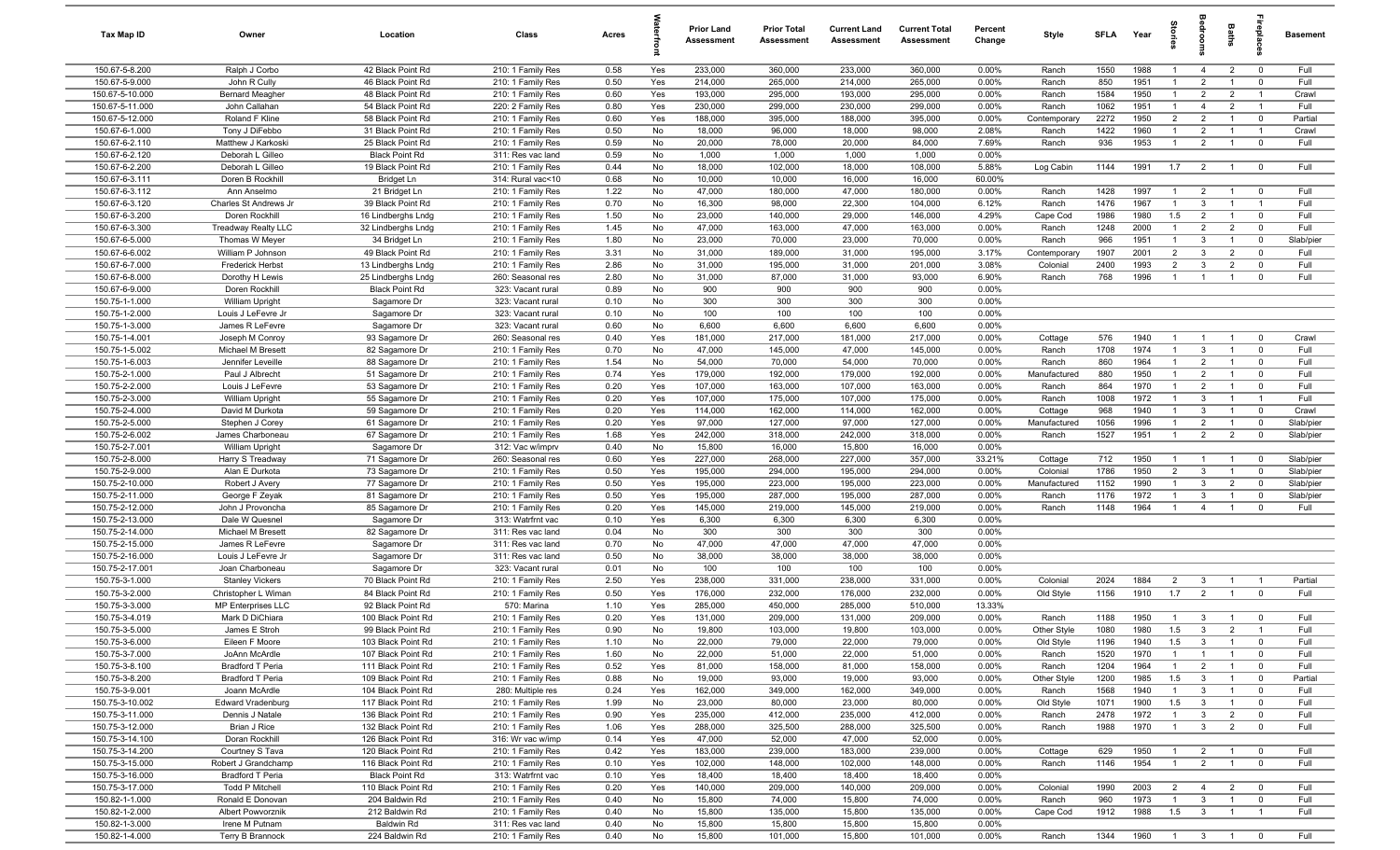| Tax Map ID                         | Owner                                | Location                                 | Class                                  | Acres        |            | <b>Prior Land</b><br>Assessment | <b>Prior Total</b><br>Assessment | <b>Current Land</b><br>Assessment | <b>Current Total</b><br>Assessment | Percent<br>Change | Style                        | SFI A        | Year         | $\frac{1}{2}$                    |                              | Baths                            |                                  | Basement             |
|------------------------------------|--------------------------------------|------------------------------------------|----------------------------------------|--------------|------------|---------------------------------|----------------------------------|-----------------------------------|------------------------------------|-------------------|------------------------------|--------------|--------------|----------------------------------|------------------------------|----------------------------------|----------------------------------|----------------------|
| 150.82-2-1.000                     | David Cababe                         | 251 Baldwin Rd                           | 210: 1 Family Res                      | 0.90         | Yes        | 288,000                         | 425,000                          | 288,000                           | 425,000                            | $0.00\%$          | Ranch                        | 2251         | 1950         | $\overline{1}$                   | $\mathbf{3}$                 | $\overline{1}$                   | $\overline{\mathbf{0}}$          | Partial              |
| 150.82-2-2.000                     | Leon Living Trust                    | 34 Cottage Rd                            | 210: 1 Family Res                      | 0.20         | Yes        | 152,000                         | 256,000                          | 152,000                           | 256,000                            | 0.00%             | Cape Cod                     | 1553         | 1962         | 1.7                              | $\overline{2}$               | $\overline{1}$                   | $\mathbf 0$                      | Partial              |
| 150.82-2-3.000                     | Richard A Schroeder                  | 32 Cottage Rd                            | 210: 1 Family Res                      | 0.30         | Yes        | 245,000                         | 317,000                          | 245,000                           | 317,000                            | 0.00%             | Ranch                        | 1245         | 1950         | $\mathbf{1}$                     | $\mathbf{3}$                 | $\overline{1}$                   | $\overline{1}$                   | Full                 |
| 150.82-2-4.000                     | Carl W Hartley                       | 26 Cottage Rd                            | 210: 1 Family Res                      | 0.50         | Yes        | 321,000                         | 349,000                          | 321,000                           | 349,000                            | 0.00%             | Cottage                      | 727          | 1952         | $\mathbf{1}$                     | $\overline{1}$               | $\overline{1}$                   | $\overline{1}$                   | Slab/pier            |
| 150.82-2-5.000                     | Carl R Bangert                       | 24 Cottage Rd                            | 260: Seasonal res                      | 0.20         | Yes        | 129,000                         | 169,000                          | 129,000                           | 169,000                            | 0.00%             | Cottage                      | 672          | 1950         | $\mathbf{1}$                     | $\overline{1}$               | $\overline{1}$                   | $\mathbf 0$                      | Crawl                |
| 150.82-2-6.000                     | Carl R Bangert                       | 22 Cottage Rd                            | 210: 1 Family Res                      | 0.40         | Yes        | 279,000                         | 347,000                          | 279,000                           | 347,000                            | 0.00%             | Ranch                        | 1116         | 1952         | $\mathbf{1}$                     | $\mathbf{3}$                 |                                  | $\mathbf 0$                      | Slab/pier            |
| 150.82-2-7.100                     | Glenn B Stanley                      | <b>Baldwin Rd</b>                        | 311: Res vac land                      | 0.21         | No<br>Yes  | 4,600<br>268,000                | 4,600                            | 4,600                             | 4,600<br>425,000                   | 0.00%             |                              | 896          | 1960         |                                  |                              |                                  |                                  |                      |
| 150.82-2-8.007<br>150.82-2-9.000   | William R Bolton<br>Ruth K Costello  | 16 Cottage Rd                            | 260: Seasonal res                      | 0.37<br>0.20 | Yes        | 140,000                         | 344,000<br>211,000               | 268,000<br>140,000                | 211,000                            | 23.55%<br>0.00%   | Ranch                        | 1125         | 1953         | $\mathbf{1}$<br>$\mathbf{1}$     | -3<br>$\overline{2}$         | $\overline{1}$<br>$\overline{1}$ | $\mathbf 0$<br>$\overline{1}$    | Slab/pier<br>Partial |
| 150.82-2-10.000                    | Louis J LeFevre Jr                   | 14 Cottage Rd<br>Cottage Rd              | 210: 1 Family Res<br>313: Watrfrnt vac | 0.20         | Yes        | 117,000                         | 117,000                          | 117,000                           | 117,000                            | 0.00%             | Cottage                      |              |              |                                  |                              |                                  |                                  |                      |
| 150.82-2-11.000                    | Joyce E Ward                         | 8 Cottage Rd                             | 260: Seasonal res                      | 0.20         | Yes        | 129,000                         | 219,000                          | 129,000                           | 219,000                            | 0.00%             | Cottage                      | 1120         | 1951         | $\overline{1}$                   | $\overline{2}$               | $\overline{1}$                   | $\overline{0}$                   | Full                 |
| 150.82-2-12.000                    | Michael Beddows                      | 6 Cottage Rd                             | 260: Seasonal res                      | 0.20         | Yes        | 130,000                         | 193,000                          | 130,000                           | 193,000                            | 0.00%             | Cottage                      | 912          | 1940         | $\overline{1}$                   | $\overline{2}$               | $\overline{1}$                   | $\mathbf 0$                      | Slab/pier            |
| 150.82-2-13.000                    | Jeff R Noel                          | 4 Cottage Rd                             | 260: Seasonal res                      | 0.40         | Yes        | 249,000                         | 280,000                          | 249,000                           | 287,000                            | 2.50%             | Cottage                      | 864          | 1940         | $\overline{1}$                   | $\mathbf{3}$                 | $\overline{1}$                   | $\mathbf 0$                      | Slab/pier            |
| 150.82-2-14.000                    | <b>Ernest Mossl</b>                  | 13 Howes Lndg                            | 210: 1 Family Res                      | 1.20         | No         | 47,000                          | 105,000                          | 47,000                            | 105,000                            | 0.00%             | Ranch                        | 864          | 1989         | $\overline{1}$                   | $\overline{2}$               | $\overline{1}$                   | $\mathbf 0$                      | Full                 |
| 150.82-2-15.000                    | Nancy J Law                          | Cottage Rd                               | 312: Vac w/imprv                       | 0.30         | No         | 15,300                          | 25,000                           | 15,300                            | 25,000                             | 0.00%             |                              |              |              |                                  |                              |                                  |                                  |                      |
| 150.82-2-16.000                    | Roger Bolon                          | 279 Baldwin Rd                           | 210: 1 Family Res                      | 0.30         | No         | 38,000                          | 158,000                          | 38,000                            | 158,000                            | 0.00%             | Contemporary                 | 1596         | 1989         | 1.5                              | $\overline{2}$               | $\overline{2}$                   | $\mathbf 0$                      | Crawl                |
| 150.82-2-17.000                    | <b>RD Sargent Condit</b>             | <b>Baldwin Rd</b>                        | 311: Res vac land                      | 0.30         | No         | 25,000                          | 25,000                           | 25,000                            | 25,000                             | 0.00%             |                              |              |              |                                  |                              |                                  |                                  |                      |
| 150.82-2-18.000                    | Mary K Rockhill                      | <b>Baldwin Rd</b>                        | 311: Res vac land                      | 0.30         | No         | 25,000                          | 25,000                           | 25,000                            | 25,000                             | 0.00%             |                              |              |              |                                  |                              |                                  |                                  |                      |
| 150.82-2-19.000                    | Stephen N Sharpe                     | <b>Baldwin Rd</b>                        | 311: Res vac land                      | 0.30         | No         | 25,000                          | 25,000                           | 25,000                            | 25,000                             | 0.00%             |                              |              |              |                                  |                              |                                  |                                  |                      |
| 150.82-2-20.000                    | Louis J LeFevre Jr                   | Cottage Rd                               | 313: Watrfrnt vac                      | 0.53         | Yes        | 117,000                         | 117,000                          | 117,000                           | 117,000                            | 0.00%             |                              |              |              |                                  |                              |                                  |                                  |                      |
| 150.83-1-1.000                     | James M Hess                         | 21 Blue Heron Dr                         | 260: Seasonal res                      | 0.50         | Yes        | 247,000                         | 284,000                          | 247,000                           | 284,000                            | 0.00%             | Cottage                      | 667          | 1940         | $\overline{1}$                   | $\overline{2}$               | $\overline{1}$                   | $\mathbf 0$                      | Slab/pier            |
| 150.83-1-3.000                     | John M Negra Jr                      | 179 Black Point Rd<br>183 Black Point Rd | 210: 1 Family Res                      | 1.00<br>1.58 | No<br>No   | 29,000<br>23,000                | 120,000                          | 29,000                            | 120,000                            | 0.00%             | Split Level                  | 1850<br>1634 | 1978<br>2005 | $\overline{2}$                   | $\overline{4}$               | $\overline{2}$                   | $\overline{1}$<br>$\overline{1}$ | Full<br>Full         |
| 150.83-1-4.000<br>150.83-1-5.000   | Mary A Andrushko<br>John S Wolinski  | 187 Black Point Rd                       | 210: 1 Family Res<br>210: 1 Family Res | 1.30         | No         | 29,000                          | 123,000<br>104,000               | 23,000<br>29,000                  | 123,000<br>104,000                 | 0.00%<br>0.00%    | Log Cabin<br>Raised Ranch    | 2038         | 1976         | 1.5<br>$\overline{1}$            | $\mathbf{3}$<br>$\mathbf{3}$ | $\overline{2}$<br>$\overline{2}$ | $\overline{1}$                   | Full                 |
| 150.83-1-6.000                     | Henry G LaPointe                     | 195 Black Point Rd                       | 210: 1 Family Res                      | 0.60         | No         | 20,000                          | 160,000                          | 20,000                            | 160,000                            | 0.00%             | Colonial                     | 2321         | 1973         | $\overline{2}$                   | $\overline{4}$               | $\overline{2}$                   | $\overline{1}$                   | Full                 |
| 150.83-1-7.000                     | Annabelle Pearson                    | 201 Black Point Rd                       | 240: Rural res                         | 15.20        | No         | 35,000                          | 96,000                           | 35,000                            | 96,000                             | 0.00%             | Old Style                    | 1144         | 1928         | $\overline{1}$                   | $\mathbf{3}$                 | $\overline{1}$                   | $\overline{0}$                   | Partial              |
| 150.83-1-8.000                     | Michael J Graney                     | <b>Black Point Rd</b>                    | 313: Watrfrnt vac                      | 2.40         | Yes        | 183,000                         | 183,000                          | 183,000                           | 183,000                            | 0.00%             |                              |              |              |                                  |                              |                                  |                                  |                      |
| 150.83-1-9.000                     | Michael J Graney                     | 3 Mossy Point Rd                         | 210: 1 Family Res                      | 1.30         | No         | 36,000                          | 181,000                          | 36,000                            | 181,000                            | 0.00%             | Cape Cod                     | 1826         | 1981         | 1.7                              | $\mathbf{3}$                 | $\overline{1}$                   | $\mathbf 0$                      | Crawl                |
| 150.83-1-11.111                    | Michael R Rocque                     | <b>Black Point Rd</b>                    | 313: Watrfrnt vac                      | 0.51         | Yes        | 225,000                         | 225,000                          | 225,000                           | 225,000                            | 0.00%             |                              |              |              |                                  |                              |                                  |                                  |                      |
| 150.83-1-11.112                    | Jean Zaleckas                        | Mossy Point Rd                           | 210: 1 Family Res                      | 0.54         | Yes        | 391,000                         | 645,000                          | 391,000                           | 645,000                            | 0.00%             | Colonial                     | 2456         | 2001         | $\overline{2}$                   | $\overline{4}$               | $\overline{2}$                   | $\overline{1}$                   | Full                 |
| 150.83-1-11.130                    | Sharon L Bell                        | 35 Mossy Point Rd                        | 210: 1 Family Res                      | 0.60         | Yes        | 328,000                         | 405,000                          | 328,000                           | 405,000                            | 0.00%             | Other Style                  | 1426         | 1980         | $\overline{1}$                   | $\mathbf{3}$                 | $\overline{1}$                   | $\mathbf 0$                      | Slab/pier            |
| 150.83-1-11.140                    | William J Green                      | Mossy Point Rd                           | 314: Rural vac<10                      | 0.22         | No         | 5,500                           | 5,500                            | 5,500                             | 5,500                              | 0.00%             |                              |              |              |                                  |                              |                                  |                                  |                      |
| 150.83-1-11.212                    | Elizabeth Staats                     | 43 Mossy Point Rd                        | 210: 1 Family Res                      | 1.35         | Yes        | 459,000                         | 558,000                          | 459,000                           | 558,000                            | 0.00%             | Colonial                     | 2318         | 1978         | $\overline{2}$                   | $\mathbf{3}$                 | $\overline{2}$                   | $\overline{0}$                   | Full                 |
| 150.83-1-12.000                    | Frederick Luberto                    | 9 Mossy Point Rd                         | 210: 1 Family Res                      | 1.00         | Yes        | 340,000                         | 497,000                          | 340,000                           | 504,000                            | 1.41%             | Contemporary                 | 2280         | 1998         | 1.5                              | $\mathbf{3}$                 | $\overline{2}$                   | $\mathbf 0$                      | Full                 |
| 150.83-1-13.000                    | William C Westervelt                 | 11 Mossy Point Rd                        | 210: 1 Family Res                      | 0.81         | Yes        | 340,000                         | 915,000                          | 340,000                           | 915,000                            | 0.00%             | Contemporary                 | 4128         | 2003         | 1.7                              | $\mathbf{3}$                 | $\mathbf{3}$                     | $\overline{1}$                   | Full                 |
| 150.83-1-14.000<br>150.83-1-15.000 | Kalman Kondorossy                    | 17 Mossy Point Rd                        | 210: 1 Family Res                      | 0.70<br>0.61 | Yes        | 340,000<br>340,000              | 477,000                          | 340,000                           | 477,000                            | 0.00%<br>0.00%    | Contemporary                 | 2212<br>1686 | 1978<br>1980 | $\overline{1}$<br>$\overline{1}$ | 3<br>3                       | $\overline{2}$<br>$\overline{1}$ | $\overline{1}$<br>$\mathbf 0$    | Crawl<br>Partial     |
| 150.83-1-16.000                    | William L Holmes<br>Constance S Kass | 19 Mossy Point Rd<br>21 Mossy Point Rd   | 210: 1 Family Res<br>210: 1 Family Res | 0.60         | Yes<br>Yes | 340,000                         | 478,000<br>489,000               | 340,000<br>340,000                | 478,000<br>489,000                 | 0.00%             | Contemporary<br>Contemporary | 2636         | 1976         | 1.5                              | $\mathbf{3}$                 | $\overline{1}$                   | $\mathbf 0$                      | Full                 |
| 150.83-1-17.000                    | Joan Miller                          | 27 Mossy Point Rd                        | 210: 1 Family Res                      | 0.60         | Yes        | 340,000                         | 420,000                          | 340,000                           | 420,000                            | 0.00%             | Ranch                        | 925          | 1978         | $\mathbf{1}$                     | $\overline{4}$               | $\overline{1}$                   | $\overline{1}$                   | Full                 |
| 150.83-1-18.026                    | James E Laundree                     | 13 Blue Heron Dr                         | 260: Seasonal res                      | 0.30         | Yes        | 151,000                         | 167,000                          | 151,000                           | 167,000                            | 0.00%             | Cottage                      | 336          | 1940         | $\mathbf{1}$                     | $\overline{1}$               | $\overline{1}$                   | $\mathbf 0$                      | Slab/pier            |
| 150.83-1-19.018                    | <b>Charles Dittig</b>                | 45 Mossy Point Rd                        | 210: 1 Family Res                      | 0.27         | Yes        | 162,000                         | 294,000                          | 162,000                           | 294,000                            | 0.00%             | Contemporary                 | 1514         | 1999         | 1.7                              | $\overline{2}$               | $\overline{2}$                   | $\mathbf 0$                      | Full                 |
| 150.83-1-20.000                    | Richard M Bartlett                   | 49 Mossy Point Rd                        | 260: Seasonal res                      | 0.60         | Yes        | 170,000                         | 218,000                          | 170,000                           | 218,000                            | 0.00%             | Cottage                      | 1061         | 1930         | $\mathbf{1}$                     | $\mathbf{3}$                 | $\overline{1}$                   | $\mathbf 0$                      | Slab/pier            |
| 150.83-1-21.002                    | Richard M Bartlett Jr                | 51 Mossy Point Rd                        | 210: 1 Family Res                      | 0.42         | Yes        | 280,000                         | 383,000                          | 280,000                           | 383,000                            | 0.00%             | Ranch                        | 1269         | 1970         | $\mathbf{1}$                     | 3                            | $\mathbf{1}$                     | $\mathbf 0$                      | Full                 |
| 150.83-1-22.200                    | William J Green                      | 53 Mossy Point Rd                        | 260: Seasonal res                      | 0.18         | Yes        | 202,000                         | 226,000                          | 202,000                           | 226,000                            | 0.00%             | Cottage                      | 480          | 1970         | $\mathbf{1}$                     | $\overline{2}$               | $\overline{1}$                   | $\mathbf 0$                      | Crawl                |
| 150.83-1-23.100                    | David M McCarey                      | 7 Blue Heron Dr                          | 210: 1 Family Res                      | 0.77         | Yes        | 328,000                         | 358,000                          | 328,000                           | 420,000                            | 17.32%            | Cottage                      | 729          | 1920         | $\mathbf{1}$                     | $\overline{2}$               | $\mathbf{1}$                     | $^{\circ}$                       | Partial              |
| 150.83-1-24.000                    | Robert Cella                         | 9 Blue Heron Dr                          | 210: 1 Family Res                      | 0.30         | Yes        | 266,000                         | 321,000                          | 266,000                           | 321,000                            | 0.00%             | Cottage                      | 1056         | 1950         | $\mathbf{1}$                     | $\overline{2}$               | $\overline{1}$                   | $\mathbf 0$                      | Partial              |
| 150.83-1-25.000                    | <b>Richard Birkenstock</b>           | 11 Blue Heron Dr                         | 210: 1 Family Res                      | 0.50         | Yes        | 196,000                         | 284,000                          | 196,000                           | 284,000                            | 0.00%             | Cottage                      | 1110         | 1940         | $\overline{1}$                   | $\mathbf{R}$                 | $\overline{1}$                   |                                  | Partial              |
| 150.83-2-1.000                     | Jean Zaleckas<br>Steve Hakim         | Mossy Point Rd                           | 322: Rural vac>10                      | 12.12        | No         | 31,000                          | 31,000                           | 31,000                            | 31,000                             | 0.00%             |                              |              |              |                                  |                              |                                  |                                  |                      |
| 150.83-2-2.000<br>150.83-2-3.000   | Carl E Jakowenko                     | Mossy Point Rd<br>4 Mossy Point Rd       | 314: Rural vac<10<br>210: 1 Family Res | 0.93<br>0.70 | No<br>No   | 3,000<br>24,000                 | 3,000<br>118,000                 | 3,000<br>24,000                   | 3,000<br>118,000                   | 0.00%<br>0.00%    | Cape Cod                     | 1395         | 1984         | 1.5                              | $\overline{4}$               | $\overline{2}$                   | $\overline{0}$                   | Full                 |
| 151.1-1-1.000                      | Amherst Farms Inc                    | 7 McCaughin Rd                           | 112: Dairy farm                        | 271.10       | No         | 135,000                         | 266,000                          | 135,000                           | 266,000                            | 0.00%             | Colonial                     | 2586         | 1923         | $\overline{2}$                   | $5\overline{)}$              | $\overline{1}$                   | $\overline{1}$                   | Full                 |
| 151.1-1-2.100                      | Fort Ti Assoc Inc                    | 213 Fort Ti Rd                           | 240: Rural res                         | 327.55       | No         | 119,000                         | 169,000                          | 119,000                           | 169,000                            | 0.00%             | Bungalow                     | 1288         | 1930         | $\mathbf{1}$                     | $\overline{2}$               | $\overline{1}$                   | $\mathbf 0$                      | Full                 |
| 151.1-1-2.200/1                    | Fort Ti Assoc Inc                    | NYS Route 74                             | 681: Culture bldg                      | 0.01         | No         | $\mathbf 0$                     | 50,000                           | $\mathbf 0$                       | 50,000                             | 0.00%             |                              |              |              |                                  |                              |                                  |                                  |                      |
| 151.1-1-4.000                      | Francis P DeChame                    | 165 Fort Ti Rd                           | 210: 1 Family Res                      | 3.05         | No         | 15,500                          | 263,000                          | 15,500                            | 263,000                            | 0.00%             | Colonial                     | 3532         | 1970         | $\overline{2}$                   | 6                            | 2                                | $\overline{2}$                   | Full                 |
| 151.1-1-6.000                      | Fort Ti Assoc Inc                    | NYS Route 74                             | 314: Rural vac<10                      | 0.80         | No         | 7,700                           | 7,700                            | 7,700                             | 7,700                              | 0.00%             |                              |              |              |                                  |                              |                                  |                                  |                      |
| 151.1-1-7.000                      | Fort Ti Assoc Inc                    | 88 Fort Ti Rd                            | 210: 1 Family Res                      | 1.40         | No         | 14,300                          | 77,000                           | 14,300                            | 77,000                             | 0.00%             | Old Style                    | 2448         | 1930         | $\overline{2}$                   | 5                            | $\overline{2}$                   | $\overline{0}$                   | Full                 |
| 151.1-1-8.000                      | Fred G Hunsdon Jr                    | 84 Fort Ti Rd                            | 210: 1 Family Res                      | 0.50         | No         | 11,000                          | 65,000                           | 11,000                            | 65,000                             | 0.00%             | Bungalow                     | 1638         | 1964         | 1.5                              | $\overline{\mathbf{3}}$      | $\overline{2}$                   | $\overline{0}$                   | Full                 |
| 151.1-1-9.100                      | Fort Ti Assoc Inc                    | NYS Route 74                             | 323: Vacant rural                      | 20.40        | No         | 25,000                          | 25,000                           | 25,000                            | 25,000                             | 0.00%             |                              |              |              |                                  |                              |                                  |                                  |                      |
| 151.1-1-9.200                      | Fort Ti Assoc Inc                    | Fort Ti Rd                               | 312: Vac w/imprv                       | 13.50        | No         | 31,000                          | 35,000                           | 31,000                            | 35,000                             | 0.00%             |                              |              |              |                                  |                              |                                  |                                  |                      |
| 151.1-1-10.000                     | Elizabeth E McCaughin                | 37 Fort Ti Rd                            | 220: 2 Family Res                      | 1.70         | No         | 14,500                          | 77,000                           | 14,500                            | 77,000                             | 0.00%             | Old Style                    | 2136         | 1909         | $2 \t 3$                         |                              | $\overline{2}$                   | $\overline{0}$                   | Full                 |
| 151.1-3-1.000                      | Fort Ti Assoc Inc                    | NYS Route 22                             | 314: Rural vac<10                      | 1.10         | No         | 8,500                           | 8,500                            | 8,500                             | 8,500                              | 0.00%             |                              |              |              |                                  |                              |                                  |                                  |                      |
| 151.1-3-2.000                      | Fort Ti Assoc Inc                    | Putnam Rd                                | 322: Rural vac>10                      | 35.40        | No         | 41,000                          | 41,000                           | 41,000                            | 41,000                             | 0.00%             |                              |              |              |                                  |                              |                                  |                                  |                      |
| 151.1-4-1.000<br>151.1-5-4.000     | John Teriele<br>Fort Ti Assoc Inc    | River Rd<br>13 Sandy Redoubt             | 312: Vac w/imprv<br>280: Multiple res  | 3.20<br>1.70 | No<br>No   | 10,100<br>14,500                | 12,100<br>101,000                | 10,100<br>14,500                  | 12,100<br>101,000                  | 0.00%<br>0.00%    | Old Style                    | 816          | 1940 1 2 1 0 |                                  |                              |                                  |                                  | Full                 |
|                                    |                                      |                                          |                                        |              |            |                                 |                                  |                                   |                                    |                   |                              |              |              |                                  |                              |                                  |                                  |                      |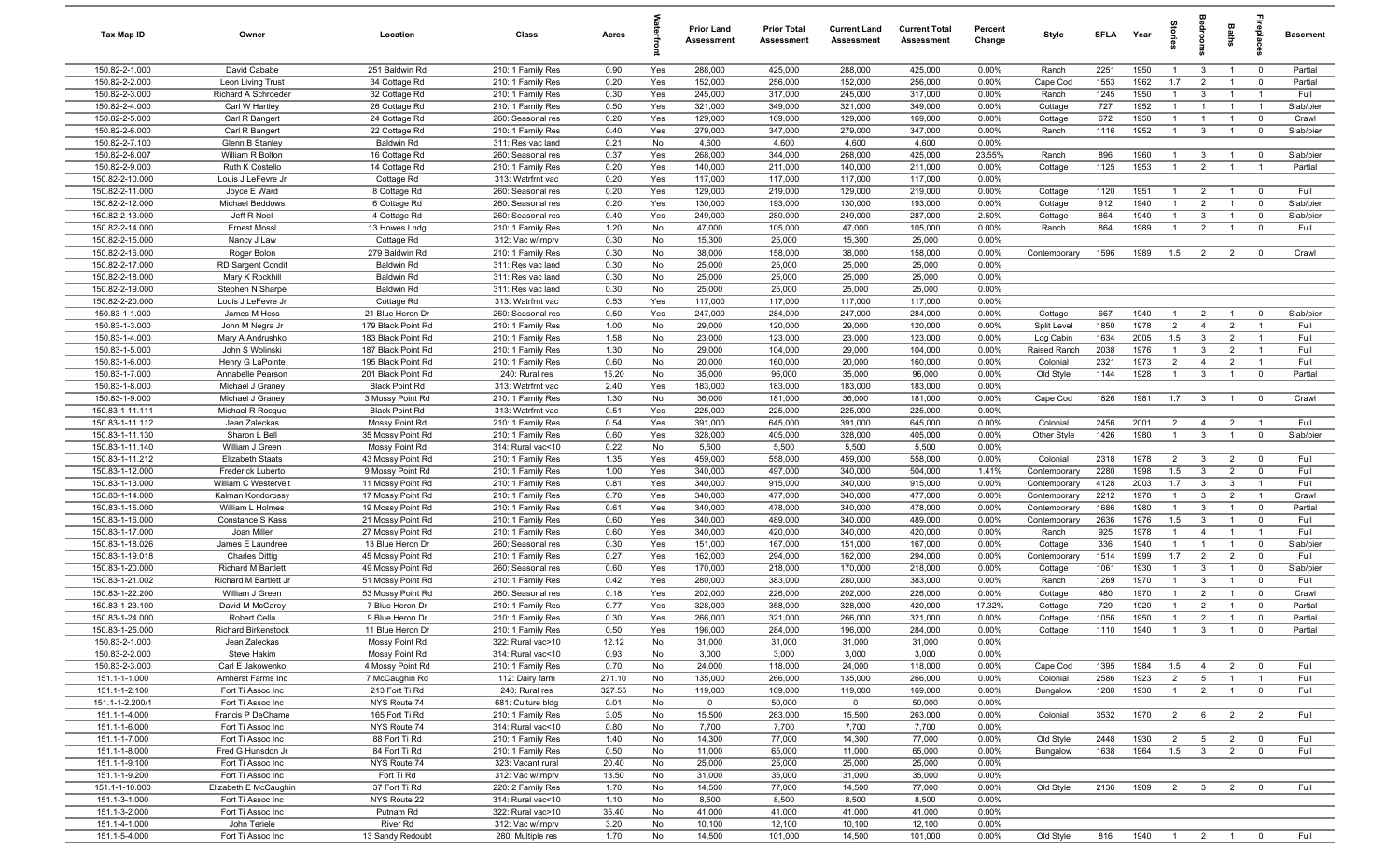| Tax Map ID                       | Owner                                                    | Location                             | Class                                  | Acres            |            | <b>Prior Land</b><br>Assessment | <b>Prior Total</b><br>Assessment | <b>Current Land</b><br>Assessment | <b>Current Total</b><br><b>Assessment</b> | Percent<br>Change | Style                  | SFI A       | Year         | <b>Stories</b>      | droom                          | Baths                          | epla                       | <b>Basement</b> |
|----------------------------------|----------------------------------------------------------|--------------------------------------|----------------------------------------|------------------|------------|---------------------------------|----------------------------------|-----------------------------------|-------------------------------------------|-------------------|------------------------|-------------|--------------|---------------------|--------------------------------|--------------------------------|----------------------------|-----------------|
| 151.1-6-1.000                    | Fort Ti Assoc Inc                                        | Fort Ti Rd                           | 314: Rural vac<10                      | 2.20             | No         | 5,100                           | 5,100                            | 5,100                             | 5,100                                     | 0.00%             |                        |             |              |                     |                                |                                |                            |                 |
| 151.3-1-2.100                    | <b>Edward Keller</b>                                     | NYS Route 22                         | 312: Vac w/imprv                       | 1.00             | No         | 8,400                           | 21,000                           | 8,400                             | 21,000                                    | 0.00%             |                        |             |              |                     |                                |                                |                            |                 |
| 151.3-1-3.000                    | Beverly A ONeil                                          | 492 NYS Route 22                     | 210: 1 Family Res                      | 2.10             | No         | 14,800                          | 63,000                           | 14,800                            | 63,000                                    | 0.00%             | Manufactured           | 1344        | 1996         | $\overline{1}$      | $\mathbf{3}$                   | $\overline{2}$                 | $\mathbf 0$                | Slab/pier       |
| 151.3-1-4.000                    | Ticonderoga Realty Co Inc                                | NYS Route 22                         | 311: Res vac land                      | 0.10             | No         | 1,800                           | 1,800                            | 1,800                             | 1,800                                     | 0.00%             |                        |             |              |                     |                                |                                |                            |                 |
| 151.3-1-5.000                    | Randy Bevins                                             | 439 NYS Route 22                     | 210: 1 Family Res                      | 0.50             | No         | 11,000                          | 64,000                           | 11,000                            | 64,000                                    | 0.00%             | Cape Cod               | 1930        | 1948         | 1.5                 | $\overline{\mathbf{3}}$        | $\overline{1}$                 | $\overline{1}$             | Full            |
| 151.3-1-6.000<br>151.3-1-7.000   | Randy Bevins<br><b>Edward Keller</b>                     | Putts Pond Rd<br>381 NYS Route 22    | 314: Rural vac<10<br>210: 1 Family Res | 0.80<br>4.60     | No<br>No   | 1,000<br>16,700                 | 1,000<br>79,000                  | 1,000<br>16,700                   | 1,000<br>79,000                           | 0.00%<br>0.00%    | Old Style              | 1272        | 1940         | 1.5                 | $\mathbf{3}$                   | $\overline{1}$                 | $\mathbf 0$                | Full            |
| 151.3-1-8.000                    | Constance M Conlon                                       | 377 NYS Route 22                     | 260: Seasonal res                      | 0.10             | No         | 6,000                           | 50,000                           | 6,000                             | 50,000                                    | 0.00%             | Cottage                | 857         | 1930         |                     | $\overline{2}$                 |                                | $\mathbf 0$                | Slab/pier       |
| 151.3-1-9.000                    | Kathy Bigelow                                            | 325 NYS Route 22                     | 425: Bar                               | 1.00             | No         | 14,000                          | 130,000                          | 14,000                            | 130,000                                   | 0.00%             |                        |             |              |                     |                                |                                |                            |                 |
| 151.3-1-10.000                   | Wave Enterprises Inc                                     | Putts Pond Rd                        | 314: Rural vac<10                      | 2.70             | No         | 5,400                           | 5,400                            | 5,400                             | 5,400                                     | 0.00%             |                        |             |              |                     |                                |                                |                            |                 |
| 151.3-1-11.000                   | Bruce E Young                                            | Putts Pond Rd                        | 323: Vacant rural                      | 46.90            | No         | 18,800                          | 18,800                           | 18,800                            | 18,800                                    | 0.00%             |                        |             |              |                     |                                |                                |                            |                 |
| 151.3-1-12.100                   | Charles J Badke                                          | 217 NYS Route 22                     | 240: Rural res                         | 53.30            | No         | 37,000                          | 69,000                           | 37,000                            | 69,000                                    | 0.00%             | Old Style              | 768         | 1919         | $\overline{1}$      | $\overline{2}$                 | $\overline{1}$                 | $\mathbf 0$                | Full            |
| 151.3-2-1.000                    | William C Butler                                         | Putts Pond Rd                        | 323: Vacant rural                      | 0.40             | No         | 300                             | 300                              | 300                               | 300                                       | 0.00%             |                        |             |              |                     |                                |                                |                            |                 |
| 151.3-2-2.000                    | Ticonderoga Realty Co Inc                                | Putts Pond Rd                        | 323: Vacant rural                      | 0.10             | No         | 100                             | 100                              | 100                               | 100                                       | 0.00%             |                        |             |              |                     |                                |                                |                            |                 |
| 151.3-2-3.000                    | Amerigas Propane LP                                      | 12 Lawson Ln                         | 441: Fuel Store&Dist                   | 0.70             | No         | 12,200                          | 23,000                           | 12,200                            | 23,000                                    | 0.00%             |                        |             |              |                     |                                |                                |                            |                 |
| 151.3-3-1.000                    | Fort Ticonderoga Assoc                                   | 68 Lawson Ln                         | 280: Multiple res                      | 27.66            | Yes        | 200,000                         | 234,000                          | 200,000                           | 234,000                                   | 0.00%             | Cottage                | 567         | 1940         | $\mathbf{1}$        |                                |                                | $\mathbf 0$                | Crawl           |
| 151.17-1-1.000                   | James G Blanchard Jr                                     | 276 NYS Route 22                     | 210: 1 Family Res                      | 2.40             | No         | 15,000                          | 48,000                           | 15,000                            | 48,000                                    | 0.00%             | Old Style              | 1279        | 1900         | 1.5                 | $\mathbf{3}$                   |                                | $\mathbf 0$                | Full            |
| 151.17-1-2.000                   | <b>Essex County</b>                                      | NYS Route 22                         | 314: Rural vac<10                      | 0.30             | No         | 5,600                           | 5,600                            | 5,600                             | 5,600                                     | 0.00%             |                        |             |              |                     |                                |                                |                            |                 |
| 151.17-1-3.000                   | Wave Enterprises Inc                                     | NYS Route 22                         | 311: Res vac land                      | 0.70             | No         | 7,200                           | 7,200                            | 7,200                             | 7,200                                     | 0.00%             |                        |             |              |                     |                                |                                |                            |                 |
| 151.17-1-4.000                   | Shannon G Lang                                           | 270 NYS Route 22                     | 210: 1 Family Res                      | 0.20             | No         | 8,000                           | 45,000                           | 8,000                             | 45,000                                    | 0.00%             | Old Style              | 900         | 1946         |                     | $\mathbf{3}$                   |                                | $\mathbf 0$                | Partial         |
| 151.17-1-5.000                   | William Norton                                           | 264 NYS Route 22                     | 210: 1 Family Res                      | 0.50             | No         | 11,000                          | 83,000                           | 11,000                            | 83,000                                    | 0.00%             | Ranch                  | 1056        | 1973         |                     | $\overline{2}$                 |                                | $\mathbf 0$                | Full            |
| 151.17-1-6.000                   | <b>KTD Enterprises Inc</b>                               | 256 NYS Route 22                     | 441: Fuel Store&Dist                   | 2.40             | No         | 83,000                          | 138,000                          | 83,000                            | 138,000                                   | 0.00%             |                        |             |              |                     |                                |                                |                            |                 |
| 151.17-1-7.000                   | FOE Adk Aerie 4410 Inc                                   | NYS Route 22                         | 314: Rural vac<10                      | 1.70             | No         | 9,800                           | 9,800                            | 9,800                             | 9,800                                     | 0.00%             |                        |             |              |                     |                                |                                |                            |                 |
| 151.17-1-8.000<br>151.17-1-9.000 | Ada B ODell<br>Sheila Bennett                            | 216 NYS Route 22<br>208 NYS Route 22 | 210: 1 Family Res<br>210: 1 Family Res | 2.10<br>0.60     | No<br>No   | 14,800<br>11,600                | 28,000<br>23,000                 | 14,800<br>11,600                  | 28,000<br>23,000                          | 0.00%<br>0.00%    | Old Style<br>Old Style | 870<br>1452 | 1920<br>1948 | $\overline{1}$<br>2 | $\mathbf{3}$<br>$\overline{4}$ | $\mathbf{1}$<br>$\overline{1}$ | $\mathbf 0$<br>$\mathbf 0$ | Full<br>Full    |
| 151.17-1-10.000                  | Wesley H Judd                                            | Putts Pond Rd                        | 312: Vac w/imprv                       | 0.75             | No         | 7,500                           | 24,000                           | 7,500                             | 24,000                                    | 0.00%             |                        |             |              |                     |                                |                                |                            |                 |
| 151.17-1-11.000                  | Elizabeth A Hadden                                       | 186 NYS Route 22                     | 210: 1 Family Res                      | 0.40             | No         | 10,200                          | 56,000                           | 10,200                            | 56,000                                    | 0.00%             | Old Style              | 1482        | 1900         | $\overline{2}$      | $\overline{4}$                 | $\overline{1}$                 | $\overline{1}$             | Crawl           |
| 151.17-1-12.000                  | Marilyn A Huston                                         | 174 NYS Route 22                     | 260: Seasonal res                      | 0.30             | No         | 9,400                           | 36,000                           | 9,400                             | 36,000                                    | 0.00%             | Cottage                | 717         | 1929         | 1.5                 | $\mathbf{3}$                   | $\mathbf 0$                    | $\overline{0}$             | Partial         |
| 151.17-1-13.000                  | James R Pulling                                          | 166 NYS Route 22                     | 210: 1 Family Res                      | 0.70             | No         | 12,200                          | 98,000                           | 12,200                            | 98,000                                    | 0.00%             | Colonial               | 1920        | 1973         | 2                   | $\mathbf{3}$                   | 2                              | $\overline{1}$             | Partial         |
| 151.17-1-14.000                  | Robert E Musser Jr                                       | NYS Route 22                         | 314: Rural vac<10                      | 0.50             | No         | 8,400                           | 8,400                            | 8,400                             | 8,400                                     | 0.00%             |                        |             |              |                     |                                |                                |                            |                 |
| 151.17-1-15.000                  | Robert E Musser Jr                                       | 165 NYS Route 22                     | 210: 1 Family Res                      | 1.80             | No         | 21,000                          | 102,000                          | 21,000                            | 102,000                                   | 0.00%             | Contemporary           | 1413        | 1980         | 1.5                 | $\overline{\mathbf{3}}$        | $\overline{1}$                 | $\overline{1}$             | Slab/pier       |
| 151.17-1-16.000                  | Robert E Musser Jr                                       | NYS Route 22                         | 311: Res vac land                      | 0.60             | No         | 10,400                          | 10,400                           | 10,400                            | 10,400                                    | 0.00%             |                        |             |              |                     |                                |                                |                            |                 |
| 151.17-1-17.003                  | <b>Timothy M Barry</b>                                   | 219 NYS Route 22                     | 210: 1 Family Res                      | 1.02             | No         | 14,000                          | 44,000                           | 14,000                            | 44,000                                    | 0.00%             | Bungalow               | 792         | 1900         | $\overline{1}$      | $\overline{2}$                 |                                | $\mathbf 0$                | Full            |
| 151.17-1-18.100                  | Charles J Badke                                          | 219 NYS Route 22                     | 311: Res vac land                      | 1.37             | No         | 8,700                           | 8,700                            | 8,700                             | 8,700                                     | 0.00%             |                        |             |              |                     |                                |                                |                            |                 |
| 151.17-1-19.000                  | Robert E Musser Jr                                       | NYS Route 22                         | 311: Res vac land                      | 1.50             | No         | 8,800                           | 8,800                            | 8,800                             | 8,800                                     | 0.00%             |                        |             |              |                     |                                |                                |                            |                 |
| 151.17-2-1.000                   | Robert Campinell                                         | 52 Wilson Bay Rd                     | 260: Seasonal res                      | 0.20             | Yes        | 20,000                          | 58,000                           | 20,000                            | 58,000                                    | 0.00%             | Cottage                | 782         | 1930         | $\overline{1}$      | $\overline{2}$                 | $\overline{1}$                 | $\overline{0}$             | Slab/pier       |
| 151.17-2-2.000                   | <b>Buster S Michalak</b>                                 | 48 Wilson Bay Rd                     | 260: Seasonal res                      | 0.30             | Yes        | 20,000                          | 41,000                           | 20,000                            | 41,000                                    | 0.00%             | Cottage                | 500         | 1930         | $\mathbf{1}$        | $\overline{1}$                 | $\mathbf 0$                    | $\mathbf 0$                | Slab/pier       |
| 151.17-2-3.100                   | Keith A Dolbeck                                          | 44 Wilson Bay Rd                     | 280: Multiple res                      | 2.31             | Yes        | 54,000                          | 155,000                          | 54,000                            | 155,000                                   | 0.00%             | Log Cabin              | 1200        | 1984         | 1.5                 | $\overline{\mathbf{3}}$        | $\overline{1}$                 | $\mathbf 0$                | Full            |
| 151.17-2-3.200                   | Albert Kay                                               | NYS Route 22                         | 314: Rural vac<10                      | 0.04             | No         | 100                             | 100                              | 100                               | 100                                       | 0.00%             |                        |             |              |                     |                                |                                |                            |                 |
| 151.17-2-4.100                   | Keith A Dolbeck                                          | NYS Route 22                         | 313: Watrfrnt vac                      | 1.00             | Yes        | 10,000                          | 10,000                           | 10,000                            | 10,000                                    | 0.00%             |                        |             |              |                     |                                |                                |                            |                 |
| 151.17-2-4.200<br>151.17-2-5.000 | Albert Kay<br>Albert T Kay                               | NYS Route 22<br>30 Wilson Bay Rd     | 313: Watrfrnt vac<br>210: 1 Family Res | 0.20<br>0.43     | Yes<br>Yes | 1,900<br>32,000                 | 1,900<br>91,000                  | 1,900<br>32,000                   | 1,900<br>91,000                           | 0.00%<br>0.00%    | Cottage                | 1051        | 1930         | $\overline{1}$      | $\overline{2}$                 | $\overline{1}$                 | $\overline{0}$             | Slab/pier       |
| 151.17-2-6.000                   | Albert Kay                                               | NYS Route 22                         | 311: Res vac land                      | 0.20             | No         | 1,800                           | 1,800                            | 1,800                             | 1,800                                     | 0.00%             |                        |             |              |                     |                                |                                |                            |                 |
| 151.17-2-7.000                   | David H Hodgson                                          | 20 Wilson Bay Rd                     | 260: Seasonal res                      | 0.40             | Yes        | 29,000                          | 79,000                           | 29,000                            | 79,000                                    | 0.00%             | Ranch                  | 760         | 1991         | $\mathbf{1}$        | $\overline{1}$                 | $\mathbf 0$                    | $\mathbf 0$                | Slab/pier       |
| 151.17-3-1.200                   | Richard R Porter                                         | 11 Craigs Bay Rd                     | 210: 1 Family Res                      | 0.24             | No         | 18,700                          | 48,000                           | 18,700                            | 48,000                                    | 0.00%             | Manufactured           | 1152        | 1994         |                     | 3                              | $\overline{2}$                 | $\Omega$                   | Full            |
| 151.17-3-2.001                   | Harold E Agans Sr                                        | 13 Craigs Bay Rd                     | 210: 1 Family Res                      | 1.04             | Yes        | 63,000                          | 105,000                          | 63,000                            | 107,000                                   | 1.90%             | Ranch                  | 796         | 1979         | $\mathbf{1}$        | $\overline{2}$                 |                                | $^{\circ}$                 | Partial         |
| 151.17-3-3.000                   | Michael J Whitney                                        | 20 Craigs Bay Rd                     | 210: 1 Family Res                      | 0.20             | Yes        | 19,800                          | 91,000                           | 19,800                            | 91,000                                    | 0.00%             | Cottage                | 960         | 1959         |                     | 3                              |                                | $\mathbf 0$                | Full            |
| 151.17-3-4.000                   | Robert Benjamin                                          | 18 Craigs Bay Rd                     | 260: Seasonal res                      | 0.08             | Yes        | 20,000                          | 69,000                           | 20,000                            | 69,000                                    | 0.00%             | Cottage                | 875         | 1930         | $\overline{1}$      | $\overline{2}$                 | $\overline{1}$                 | $\overline{\mathbf{0}}$    | Crawl           |
| 151.17-3-5.000                   | Martin F Barber                                          | NYS Route 22                         | 313: Watrfrnt vac                      | 0.10             | Yes        | 7,600                           | 7,600                            | 7,600                             | 7,600                                     | 0.00%             |                        |             |              |                     |                                |                                |                            |                 |
| 151.17-3-6.000                   | Thomas S White                                           | 16 Craigs Bay Rd                     | 260: Seasonal res                      | 0.40             | Yes        | 31,000                          | 93,000                           | 31,000                            | 93,000                                    | 0.00%             | Cottage                | 803         | 1990         | $\overline{1}$      | $\overline{1}$                 | $\overline{1}$                 | $\overline{0}$             | Crawl           |
| 151.17-4-1.000                   | Joseph I Studer                                          | NYS Route 22                         | 313: Watrfrnt vac                      | 0.10             | Yes        | 1,500                           | 1,500                            | 1,500                             | 1,500                                     | 0.00%             |                        |             |              |                     |                                |                                |                            |                 |
| 151.17-4-2.000                   | James R Pulling                                          | 166 NYS Route 22                     | 316: Wr vac w/imp                      | 0.20             | Yes        | 2,500                           | 3,500                            | 2,500                             | 3,500                                     | 0.00%             |                        |             |              |                     |                                |                                |                            |                 |
| 159.-1-12.000                    | Lyme Adk Timberlands I LLC                               | County Route 11                      | 910: Priv forest                       | 112.10           | No         | 30,000                          | 30,000                           | 30,000                            | 30,000                                    | 0.00%             |                        |             |              |                     |                                |                                |                            |                 |
| 159.-1-13.000                    | Lyme Adk Timberlands I LLC                               | County Route 11                      | 910: Priv forest                       | 115.00           | No         | 31,000                          | 31,000                           | 31,000                            | 31,000                                    | 0.00%             |                        |             |              |                     |                                |                                |                            |                 |
| 159.-1-15.000                    | Lyme Adk Timberlands I LLC                               | County Route 11                      | 910: Priv forest                       | 106.40           | No         | 24,000                          | 24,000                           | 24,000                            | 24,000                                    | 0.00%             |                        |             |              |                     |                                |                                |                            |                 |
| 159.-1-16.000                    | Lyme Adk Timberlands I LLC                               | County Route 11                      | 910: Priv forest                       | 107.10           | No         | 29,000                          | 29,000                           | 29,000                            | 29,000                                    | 0.00%             |                        |             |              |                     |                                |                                |                            |                 |
| 159.-1-17.000<br>159.-1-18.000   | Lyme Adk Timberlands I LLC<br>Lyme Adk Timberlands I LLC | County Route 11<br>County Route 11   | 910: Priv forest<br>910: Priv forest   | 104.30<br>106.40 | No<br>No   | 29,000<br>26,000                | 29,000<br>26,000                 | 29,000<br>26,000                  | 29,000<br>26,000                          | 0.00%<br>0.00%    |                        |             |              |                     |                                |                                |                            |                 |
| 159.-1-19.000                    | Lyme Adk Timberlands I LLC                               | County Route 11                      | 910: Priv forest                       | 109.90           | No         | 28,000                          | 28,000                           | 28,000                            | 28,000                                    | 0.00%             |                        |             |              |                     |                                |                                |                            |                 |
| 159.-1-21.000                    | Leon Catlin                                              | 14 Shattuck Rd                       | 240: Rural res                         | 108.80           | No         | 59,000                          | 106,000                          | 59,000                            | 106,000                                   | 0.00%             | Old Style              | 1222        | 1848         | 1.5                 | $\overline{4}$                 | $\overline{1}$                 | $\overline{\mathbf{0}}$    | Full            |
| 159.-1-22.000                    | Sheldon M Shattuck                                       | Shattuck Rd                          | 314: Rural vac<10                      | 3.00             | No         | 2,300                           | 2,300                            | 2,300                             | 2,300                                     | 0.00%             |                        |             |              |                     |                                |                                |                            |                 |
| 159.-1-23.000                    | Sheldon M Shattuck                                       | 70 Shattuck Rd                       | 240: Rural res                         | 138.83           | No         | 60,000                          | 105,000                          | 70,000                            | 115,000                                   | 9.52%             | Old Style              | 1162        | 1926         | 1.5                 | $\overline{\mathbf{3}}$        | $\overline{1}$                 | $\overline{\mathbf{0}}$    | Partial         |
| 159.-1-24.000                    | Lyme Adk Timberlands I LLC                               | Shattuck Rd                          | 910: Priv forest                       | 53.30            | No         | 14,700                          | 14,700                           | 14,700                            | 14,700                                    | 0.00%             |                        |             |              |                     |                                |                                |                            |                 |
| 159.-1-25.000                    | Lyme Adk Timberlands I LLC                               | Shattuck Rd                          | 910: Priv forest                       | 100.00           | No         | 31,000                          | 31,000                           | 31,000                            | 31,000                                    | 0.00%             |                        |             |              |                     |                                |                                |                            |                 |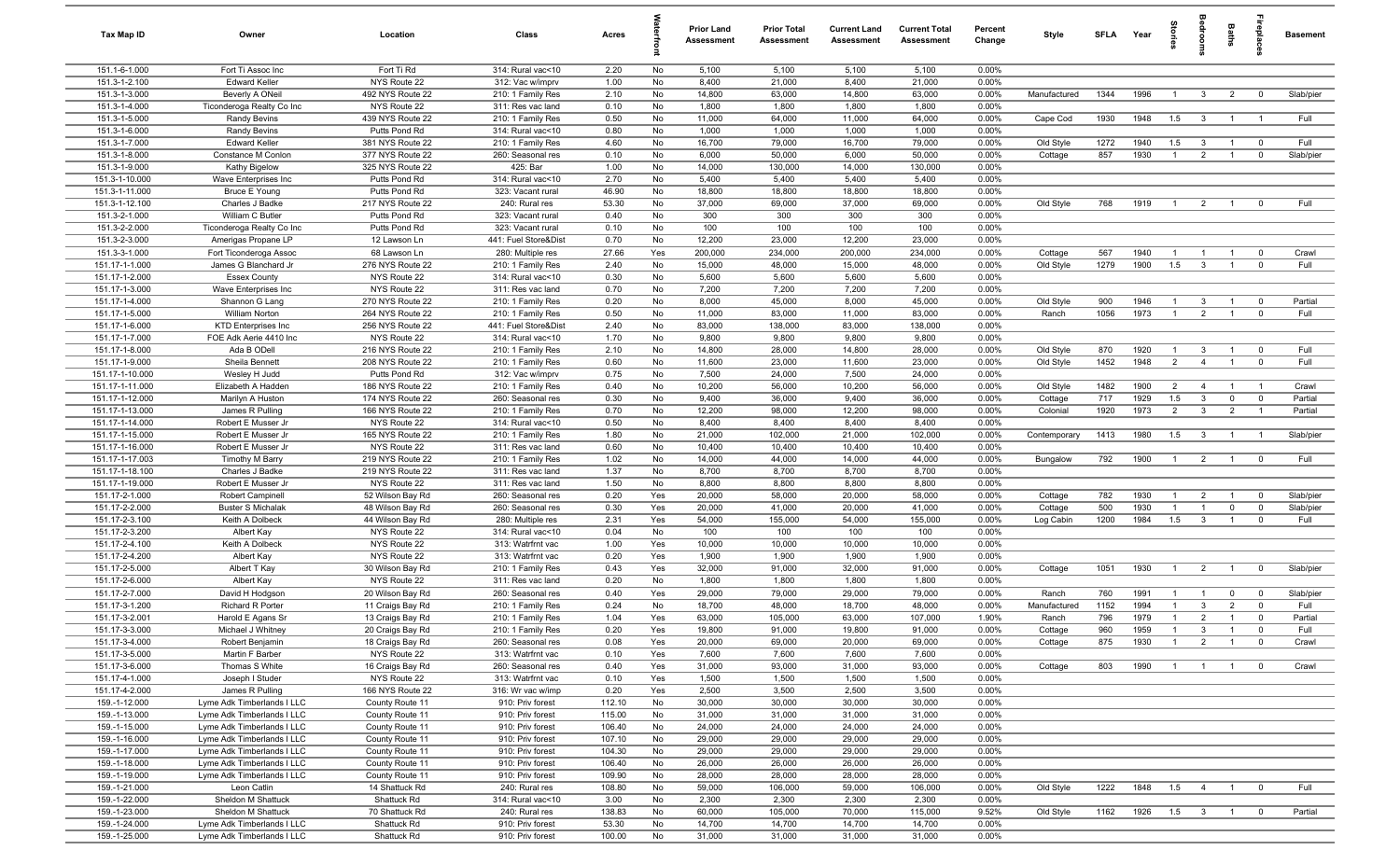| Tax Map ID                       | Owner                                              | Location                             | Class                                  | Acres           |           | <b>Prior Land</b><br>Assessment | <b>Prior Total</b><br>Assessment | <b>Current Land</b><br><b>Assessment</b> | <b>Current Total</b><br><b>Assessment</b> | Percent<br>Change | Style                 | SFLA         | Year         | $rac{1}{2}$           | edroo                          | Baths                            | epla                                      | <b>Basement</b> |
|----------------------------------|----------------------------------------------------|--------------------------------------|----------------------------------------|-----------------|-----------|---------------------------------|----------------------------------|------------------------------------------|-------------------------------------------|-------------------|-----------------------|--------------|--------------|-----------------------|--------------------------------|----------------------------------|-------------------------------------------|-----------------|
| 159.-1-26.000                    | Lyme Adk Timberlands I LLC                         | Shattuck Rd                          | 910: Priv forest                       | 106.20          | No        | 31,000                          | 31,000                           | 31,000                                   | 31,000                                    | 0.00%             |                       |              |              |                       |                                |                                  |                                           |                 |
| 159.-1-27.000                    | Lyme Adk Timberlands I LLC                         | County Route 11                      | 910: Priv forest                       | 104.70          | No        | 30,000                          | 30,000                           | 30,000                                   | 30,000                                    | 0.00%             |                       |              |              |                       |                                |                                  |                                           |                 |
| 159.-1-28.000                    | Lyme Adk Timberlands I LLC                         | County Route 11                      | 910: Priv forest                       | 99.30           | No        | 40,000                          | 40,000                           | 40,000                                   | 40,000                                    | 0.00%             |                       |              |              |                       |                                |                                  |                                           |                 |
| 159.-1-29.000<br>159.-1-30.000   | Lyme Adk Timberlands I LLC<br>Ralph A Montville    | County Route 11                      | 910: Priv forest                       | 30.30<br>1.80   | No<br>No  | 23,000                          | 23,000                           | 23,000<br>14,600                         | 23,000<br>38,000                          | 0.00%<br>0.00%    |                       | 768          | 1996         | $\overline{1}$        | $\overline{2}$                 | $\overline{1}$                   | $\overline{0}$                            | Slab/pier       |
| 159.-1-31.000                    | Gordon J Marek                                     | 671 New Hague Rd<br>11 Hayford Rd    | 210: 1 Family Res<br>210: 1 Family Res | 2.40            | No        | 14,600<br>15,100                | 38,000<br>79,000                 | 15,100                                   | 79,000                                    | 0.00%             | Ranch<br>Log Cabin    | 1040         | 1983         | 1.5                   | $\overline{2}$                 | $\overline{1}$                   | $\mathbf{0}$                              | Full            |
| 159.-1-32.000                    | Douglas Russell Jr                                 | 24 Hayford Rd                        | 210: 1 Family Res                      | 4.70            | No        | 16,800                          | 33,000                           | 16,800                                   | 49,000                                    | 48.48%            | Cottage               | 392          | 1940         | $\mathbf{1}$          | $\overline{2}$                 | $\overline{1}$                   | $\overline{\mathbf{0}}$                   | Crawl           |
| 159.-1-33.000                    | Tammy Barber                                       | New Hague Rd                         | 314: Rural vac<10                      | 1.70            | No        | 8,900                           | 8,900                            | 8,900                                    | 8,900                                     | 0.00%             |                       |              |              |                       |                                |                                  |                                           |                 |
| 159.-1-34.000                    | Gary Barber                                        | County Route 11                      | 314: Rural vac<10                      | 0.66            | No        | 5,400                           | 5,400                            | 5,400                                    | 5,400                                     | 0.00%             |                       |              |              |                       |                                |                                  |                                           |                 |
| 159.-1-35.000                    | Gary P Barber                                      | 31 Hayford Rd                        | 314: Rural vac<10                      | 0.90            | No        | 5,700                           | 5,700                            | 5,700                                    | 5,700                                     | 0.00%             |                       |              |              |                       |                                |                                  |                                           |                 |
| 159.-1-36.000                    | Gary P Barber                                      | 61 Hayford Rd                        | 210: 1 Family Res                      | 0.90            | No        | 12,100                          | 24,000                           | 12,100                                   | 24,000                                    | 0.00%             | Ranch                 | 1122         | 1950         | $\overline{1}$        | $\overline{2}$                 | $\overline{1}$                   | $^{\circ}$                                | Slab/pier       |
| 159.-1-37.000                    | Walter Hunsdon                                     | County Route 11                      | 314: Rural vac<10                      | 3.50            | No        | 1,400                           | 1,400                            | 1,400                                    | 1,400                                     | 0.00%             |                       |              |              |                       |                                |                                  |                                           |                 |
| 159.-1-38.000                    | Lyme Adk Timberlands I LLC                         | County Route 11                      | 910: Priv forest                       | 62.29           | No        | 40,000                          | 46,000                           | 40,000                                   | 46,000                                    | 0.00%             |                       |              |              |                       |                                |                                  |                                           |                 |
| 159.-1-39.100                    | Darlene J Dorsett                                  | 627 New Hague Rd                     | 210: 1 Family Res                      | 9.25            | No        | 18,700                          | 62,000                           | 18,700                                   | 62,000                                    | 0.00%             | Ranch                 | 888          | 1978         | $\overline{1}$        | 3                              | $\overline{1}$                   | $\overline{0}$                            | Full            |
| 159.-1-39.200                    | Joseph Habbart                                     | 640 New Hague Rd                     | 210: 1 Family Res                      | 9.76            | No        | 18,900                          | 48,000                           | 18,900                                   | 48,000                                    | 0.00%             | Ranch                 | 1200         | 1950         | $\mathbf{1}$          | $\overline{2}$                 | $\overline{1}$                   | $\mathbf 0$                               | Slab/pier       |
| 159.-1-40.000                    | Edward J Leonard Jr                                | 628 New Hague Rd                     | 210: 1 Family Res                      | 4.11            | No        | 16,300                          | 67,000                           | 16,300                                   | 67,000                                    | 0.00%             | Old Style             | 1378         | 1940         | 1.5                   | $\overline{4}$                 | $\overline{1}$                   | $^{\circ}$                                | Partial         |
| 159.-1-41.000                    | Robert L Fenimore                                  | County Route 11                      | 311: Res vac land                      | 0.59            | No        | 6,900                           | 6,900                            | 6,900                                    | 6,900                                     | 0.00%<br>0.00%    |                       |              |              |                       |                                |                                  |                                           |                 |
| 159.-1-42.000<br>159.-1-43.100   | Lyme Adk Timberlands I LLC<br>Mary B Frasier       | County Route 11<br>County Route 11   | 910: Priv forest<br>240: Rural res     | 34.34<br>201.80 | No<br>No  | 25,000<br>85,900                | 25,000<br>86,000                 | 25,000<br>85,900                         | 25,000<br>86,000                          | 0.00%             | Old Style             | 1546         | 1880         | 1.5                   | $\overline{4}$                 | $\overline{1}$                   | $\overline{\mathbf{0}}$                   | Partial         |
| 159.-1-43.200                    | John A Frasier                                     | 500 New Hague Rd                     | 270: Mfg housing                       | 1.30            | No        | 14,200                          | 30,000                           | 14,200                                   | 30,000                                    | 0.00%             |                       |              |              |                       |                                |                                  |                                           |                 |
| 159.-1-44.000                    | Mary B Frasier                                     | County Route 11                      | 323: Vacant rural                      | 100.90          | No        | 41,000                          | 41,000                           | 41,000                                   | 41,000                                    | 0.00%             |                       |              |              |                       |                                |                                  |                                           |                 |
| 159.-1-46.000                    | Lyme Adk Timberlands I LLC                         | County Route 11                      | 910: Priv forest                       | 81.10           | No        | 22,000                          | 22,000                           | 22,000                                   | 22,000                                    | 0.00%             |                       |              |              |                       |                                |                                  |                                           |                 |
| 159.-1-59.000                    | David Laing                                        | Shattuck Rd                          | 323: Vacant rural                      | 35.00           | No        | 14,000                          | 14,000                           | 14,000                                   | 14,000                                    | 0.00%             |                       |              |              |                       |                                |                                  |                                           |                 |
| 160.1-1-1.000                    | Dan Catlin                                         | 182 Bull Rock Rd                     | 112: Dairy farm                        | 81.72           | No        | 67,000                          | 175,000                          | 67,000                                   | 175,000                                   | 0.00%             | Old Style             | 2412         | 1880         | $\overline{2}$        | $\overline{4}$                 | $\overline{1}$                   | $^{\circ}$                                | Partial         |
| 160.1-1-2.000                    | Leon Catlin                                        | 82 Bull Rock Rd                      | 280: Multiple res                      | 17.24           | No        | 19,200                          | 118,000                          | 22,500                                   | 121,000                                   | 2.54%             | Old Style             | 1475         | 1865         | 1.7                   | $\overline{4}$                 | $\overline{1}$                   | $\overline{0}$                            | Partial         |
| 160.1-1-3.000                    | Leon W Catlin                                      | 54 Bull Rock Rd                      | 210: 1 Family Res                      | 3.05            | No        | 15,500                          | 84,000                           | 15,500                                   | 84,000                                    | 0.00%             | Old Style             | 1905         | 1948         | $\overline{2}$        | 5                              | $\overline{1}$                   | $\mathbf 0$                               | Partial         |
| 160.1-1-4.000                    | Leon Catlin                                        | <b>Bull Rock Rd</b>                  | 311: Res vac land                      | 2.35            | No        | 5,200                           | 5,200                            | 5,200                                    | 5,200                                     | 0.00%             |                       |              |              |                       |                                |                                  |                                           |                 |
| 160.1-1-5.000                    | Mary Cunningham                                    | 161 NYS Route 9N                     | 240: Rural res                         | 17.77           | No        | 22,000                          | 74,000                           | 22,000                                   | 74,000                                    | 0.00%             | Bungalow              | 1126         | 1900         | $\overline{1}$        | $\overline{1}$                 | -1                               |                                           | Partial         |
| 160.1-1-6.029                    | Thomas D Allen                                     | 157 NYS Route 9N                     | 210: 1 Family Res                      | 0.89            | No        | 13,300                          | 84,000                           | 13,300                                   | 84,000                                    | 0.00%             | Ranch                 | 1092         | 1976         | $\mathbf{1}$          | $\mathbf{3}$                   | $\mathbf{1}$                     | $\overline{1}$                            | Full            |
| 160.1-1-8.000                    | David P Cossey                                     | NYS Route 9N                         | 210: 1 Family Res                      | 1.30            | No        | 14,200                          | 60,000                           | 14,200                                   | 60,000                                    | 0.00%             | Old Style             | 1049         | 1900         | $\mathbf{1}$          | $\overline{2}$                 | $\overline{1}$                   | $\mathbf{0}$                              | Partial         |
| 160.1-1-9.000                    | Vivian H Pacca                                     | 6 Bull Rock Rd                       | 210: 1 Family Res                      | 1.30            | No        | 14,200                          | 47,000                           | 14,200                                   | 47,000                                    | 0.00%             | Bungalow              | 853          | 1900         | $\mathbf{1}$          | $\overline{1}$                 | $\overline{1}$                   | $\mathbf 0$<br>$\overline{1}$             | Full            |
| 160.1-1-10.000<br>160.1-1-11.000 | Thomas J Williams<br>Peter R Ward                  | 139 NYS Route 9N<br>133 NYS Route 9N | 280: Multiple res<br>582: Camping park | 2.10<br>47.40   | No<br>No  | 14,800<br>179,000               | 62,000<br>630,000                | 14,800<br>179,000                        | 62,000<br>630,000                         | 0.00%<br>0.00%    | Ranch                 | 864          | 1948         | $\overline{1}$        | $\overline{2}$                 | $\overline{1}$                   |                                           | Full            |
| 160.1-1-11.000/1                 | Peter R Ward                                       | NYS Route 9N                         | 582: Camping park                      | 0.01            | No        | $\mathbf 0$                     | 5,000                            | $\mathbf 0$                              | 5,000                                     | 0.00%             |                       |              |              |                       |                                |                                  |                                           |                 |
| 160.1-1-12.000                   | Donald J Olcott                                    | 85 NYS Route 9N                      | 210: 1 Family Res                      | 9.30            | No        | 18,700                          | 84,000                           | 18,700                                   | 84,000                                    | 0.00%             | Raised Ranch          | 1600         | 1969         | $\overline{1}$        | $\mathbf{3}$                   | $\overline{1}$                   | $^{\circ}$                                | Full            |
| 160.1-1-13.000                   | Stephen P Moore                                    | 93 NYS Route 9N                      | 421: Restaurant                        | 2.00            | No        | 14,800                          | 77,000                           | 14,800                                   | 77,000                                    | 0.00%             |                       |              |              |                       |                                |                                  |                                           |                 |
| 160.1-1-14.000                   | Frank Sisson                                       | 257 County Route 11                  | 210: 1 Family Res                      | 0.90            | No        | 13,400                          | 84,000                           | 13,400                                   | 84,000                                    | 0.00%             | Ranch                 | 1478         | 1950         | $\overline{1}$        | $\mathbf{3}$                   | $\overline{1}$                   | $\overline{1}$                            | Full            |
| 160.1-1-15.000                   | John S Svehlak                                     | New Hague Rd                         | 314: Rural vac<10                      | 1.20            | No        | 9,700                           | 9,700                            | 9,700                                    | 9,700                                     | 0.00%             |                       |              |              |                       |                                |                                  |                                           |                 |
| 160.1-1-16.000                   | Dulcie L Palmer                                    | 43 NYS Route 9N                      | 210: 1 Family Res                      | 1.50            | No        | 14,400                          | 96,000                           | 14,400                                   | 96,000                                    | 0.00%             | Bungalow              | 736          | 1937         | $\overline{1}$        | $\overline{2}$                 | $\overline{1}$                   | $\overline{0}$                            | Partial         |
| 160.1-1-17.000                   | Ralph W Sawyer                                     | New Hague Rd                         | 314: Rural vac<10                      | 6.40            | No        | 12,500                          | 12,500                           | 12,500                                   | 12,500                                    | 0.00%             |                       |              |              |                       |                                |                                  |                                           |                 |
| 160.1-1-18.000                   | John F Nolan                                       | 218 County Route 11                  | 314: Rural vac<10                      | 1.00            | No        | 9,500                           | 9,500                            | 9,500                                    | 9,500                                     | 0.00%             |                       |              |              |                       |                                |                                  |                                           |                 |
| 160.1-1-19.000                   | Donald J Carey                                     | 206 County Route 11                  | 210: 1 Family Res                      | 0.90            | No        | 13,400                          | 85,000                           | 13,400                                   | 85,000                                    | 0.00%             | Ranch                 | 1591         | 1950         | $\overline{1}$        | $\mathbf{3}$                   | $\overline{1}$                   | $\overline{1}$                            | Full            |
| 160.1-1-20.000                   | John C McDonald                                    | 193 County Route 11                  | 240: Rural res                         | 26.50           | No        | 27,000                          | 129,000                          | 27,000                                   | 129,000                                   | 0.00%             | Old Style             | 2610         | 1860         | 1.7                   | $\overline{4}$                 | $\overline{2}$                   | $\overline{2}$                            | Partial         |
| 160.1-1-21.001                   | Sheldon M Shattuck                                 | <b>Bull Rock Rd</b>                  | 910: Priv forest                       | 47.00           | No        | 32,000                          | 32,000                           | 28,600                                   | 28,600                                    | $-10.62%$         |                       |              |              |                       |                                |                                  |                                           |                 |
| 160.1-1-22.002                   | Michael P Smith                                    | 223 County Route 11                  | 210: 1 Family Res                      | 1.10            | No        | 13,600                          | 55,000                           | 13,600                                   | 55,000                                    | 0.00%             | Old Style             | 1315<br>3525 | 1900         | 1.7<br>$\overline{2}$ | $\overline{2}$<br>$\mathbf{3}$ | $\overline{1}$<br>$\overline{2}$ | $\overline{\mathbf{0}}$<br>$\overline{2}$ | Crawl<br>Full   |
| 160.1-1-23.110<br>160.1-1-23.120 | Kenneth G Engler Jr<br>Gilbert Engler              | 5 NYS Route 9N<br>NYS Route 9N       | 240: Rural res<br>210: 1 Family Res    | 11.63<br>5.40   | No<br>No. | 19,700<br>17,300                | 255,000<br>143,000               | 19,700<br>17,300                         | 255,000<br>143,000                        | 0.00%<br>0.00%    | Colonial<br>Colonial  | 1800         | 1860<br>1980 | 2                     | $\overline{4}$                 | $\overline{2}$                   |                                           | Partial         |
| 160.1-1-23.200                   | Donald L Paige                                     | 244 County Route 11                  | 210: 1 Family Res                      | 2.40            | No        | 15,100                          | 198,000                          | 15,100                                   | 198,000                                   | 0.00%             | Contemporary          | 2720         | 1988         | $\overline{2}$        | $\overline{4}$                 | $\overline{2}$                   | $\overline{1}$                            | Full            |
| 160.1-1-24.000                   | John C McDonald                                    | County Route 11                      | 323: Vacant rural                      | 3.20            | No        | 2,400                           | 2,400                            | 2,400                                    | 2,400                                     | 0.00%             |                       |              |              |                       |                                |                                  |                                           |                 |
| 160.1-1-25.000                   | <b>Stanley Dickinson</b>                           | 215 County Route 11                  | 240: Rural res                         | 31.50           | No        | 28,000                          | 65,000                           | 28,000                                   | 65,000                                    | 0.00%             | Ranch                 | 935          | 1974         | $\overline{1}$        | $\overline{2}$                 | $\overline{1}$                   | $\overline{1}$                            | Full            |
| 160.1-1-26.100                   | Robert Whitford                                    | 81 NYS Route 9N                      | 240: Rural res                         | 129.40          | No        | 66,000                          | 94,000                           | 66,000                                   | 94,000                                    | 0.00%             | Old Style             | 1774         | 1860         | 1.5                   | $\mathbf{3}$                   | $\overline{1}$                   | $\mathbf 0$                               | Full            |
| 160.1-1-26.200                   | Gary J Dillon                                      | 217 County Route 11                  | 210: 1 Family Res                      | 1.12            | No        | 14,100                          | 35,000                           | 14,100                                   | 35,000                                    | 0.00%             | Ranch                 | 1080         | 1975         | $\overline{1}$        | $\overline{2}$                 | $\overline{1}$                   | $\overline{0}$                            | Slab/pier       |
| 160.1-1-27.000                   | Sheldon M Shattuck                                 | <b>Bull Rock Rd</b>                  | 323: Vacant rural                      | 20.21           | No        | 8,100                           | 8,100                            | 8,100                                    | 8,100                                     | 0.00%             |                       |              |              |                       |                                |                                  |                                           |                 |
| 160.1-2-1.000                    | Kathleen A Liddell                                 | 18 Bernetz Rd                        | 210: 1 Family Res                      | 1.29            | No        | 14,300                          | 215,000                          | 14,300                                   | 215,000                                   | 0.00%             | Cape Cod              | 2665         | 2005         | 1.5                   | $\overline{2}$                 | $\overline{2}$                   | $\overline{\mathbf{0}}$                   | Full            |
| 160.1-2-2.000                    | James E Clark                                      | 259 NYS Route 9N                     | 210: 1 Family Res                      | 2.19            | No        | 15,700                          | 52,000                           | 15,700                                   | 52,000                                    | 0.00%             | Old Style             | 1153         | 1880         | $\overline{2}$        | $\mathbf{3}$                   | $\overline{1}$                   | $\overline{\mathbf{0}}$                   | Full            |
| 160.1-3-1.000                    | Andrew R Emery                                     | 286 NYS Route 9N                     | 210: 1 Family Res                      | 3.40            | No        | 15,800                          | 62,000                           | 15,800                                   | 62,000                                    | 0.00%             | Bungalow              | 720          | 1920         | $\mathbf{1}$          | $\overline{2}$                 | $\overline{1}$                   | $\overline{0}$                            | Full            |
| 160.1-3-2.111                    | LaVallee Victor A                                  | 312 NYS Route 9N                     | 449: Warehouse                         | 79.06           | No        | 76,400                          | 218,400                          | 76,400                                   | 218,400                                   | 0.00%             |                       |              |              |                       |                                |                                  |                                           |                 |
| 160.1-3-2.112                    | Richard LaVallee                                   | 308 NYS Route 9N                     | 280: Multiple res                      | 2.74            | No        | 28,000                          | 136,000                          | 28,000                                   | 136,000                                   | 0.00%             | Ranch                 | 720          | 1968         | $\overline{1}$        | $\overline{4}$                 | $\overline{2}$                   | $\overline{\mathbf{0}}$                   | Full            |
| 160.1-3-2.120                    | <b>Charles Burgey</b>                              | 306 NYS Route 9N                     | 210: 1 Family Res                      | 2.00            | No        | 13,300                          | 132,000                          | 15,000                                   | 152,000                                   | 15.15%            | Ranch                 | 1680         | 1975         | $\overline{1}$        | $\overline{4}$                 | $\overline{2}$                   | $\overline{0}$                            | Full            |
| 160.1-3-2.200<br>160.1-3-3.000   | Christopher S Hartley<br>Heart Bay Environment Inc | NYS Route 9N<br>572 Baldwin Rd       | 210: 1 Family Res<br>240: Rural res    | 2.50<br>224.97  | No<br>No  | 15,100<br>114,000               | 75,000<br>200,000                | 15,100<br>114,000                        | 75,000<br>200,000                         | 0.00%<br>0.00%    | Colonial<br>Old Style | 1984<br>1053 | 1970<br>1870 | $\overline{2}$<br>1.5 | $\overline{2}$<br>$\mathbf{3}$ | $\overline{1}$<br>$\overline{1}$ | $\overline{1}$<br>$\overline{1}$          | Crawl<br>Full   |
| 160.1-3-5.000                    | Linda T Barbaro                                    | NYS Route 9N                         | 322: Rural vac>10                      | 56.96           | No        | 37,000                          | 37,000                           | 37,000                                   | 37,000                                    | 0.00%             |                       |              |              |                       |                                |                                  |                                           |                 |
| 160.1-3-6.000                    | Linda T Barbaro                                    | NYS Route 9N                         | 311: Res vac land                      | 4.80            | No        | 3,500                           | 3,500                            | 3,500                                    | 3,500                                     | 0.00%             |                       |              |              |                       |                                |                                  |                                           |                 |
| 160.1-3-7.100                    | <b>Charles Merritt</b>                             | 9 Tuffertown Trl                     | 416: Mfg hsing pk                      | 3.30            | No        | 29,000                          | 87,000                           | 29,000                                   | 87,000                                    | 0.00%             |                       |              |              |                       |                                |                                  |                                           |                 |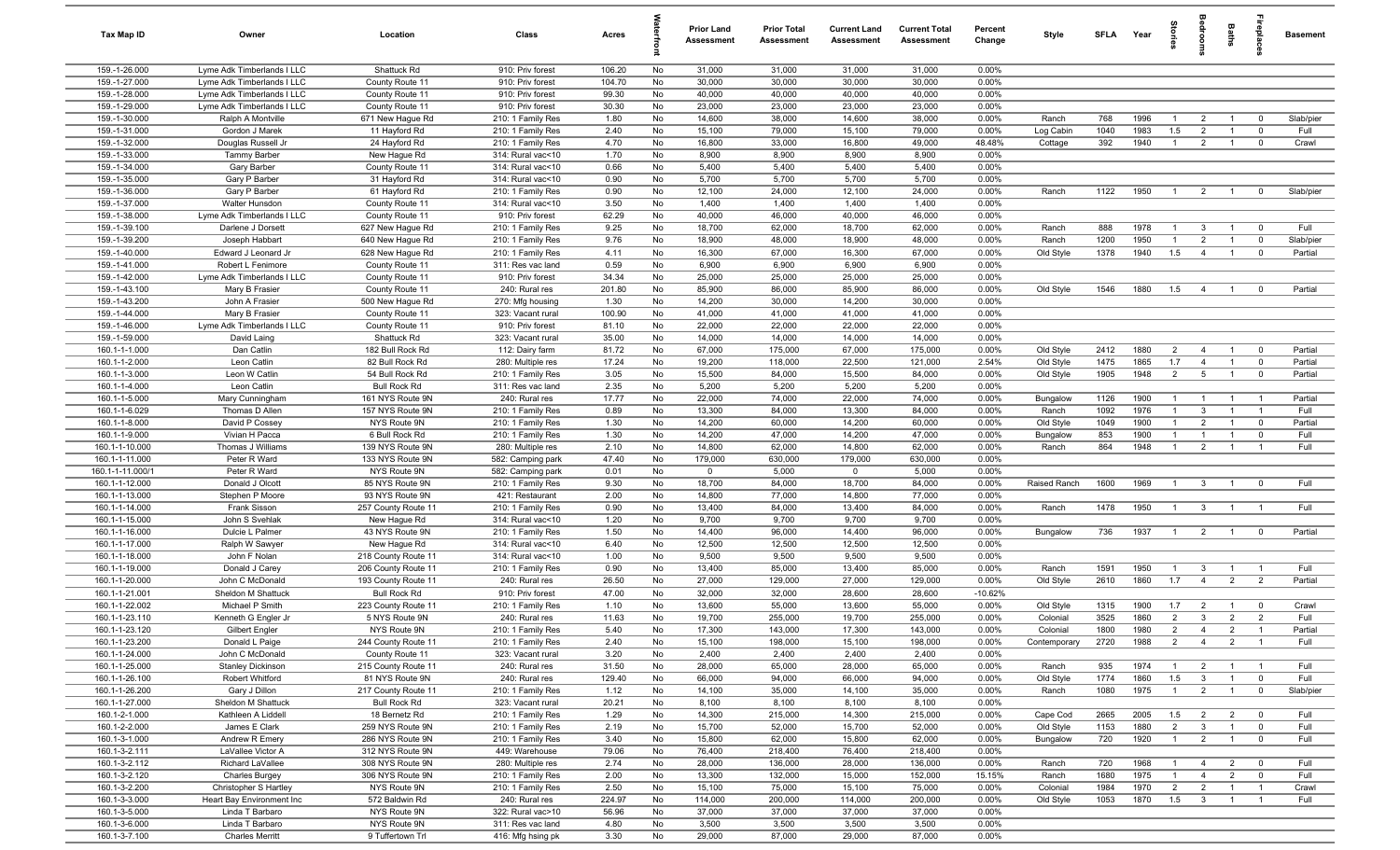| Tax Map ID                         | Owner                                    | Location                            | Class                                  | Acres           |            | <b>Prior Land</b><br><b>Assessment</b> | <b>Prior Total</b><br>Assessment | <b>Current Land</b><br>Assessment | <b>Current Total</b><br><b>Assessment</b> | Percent<br>Change | Style                | SFI A        | Year         |                                  |                                           | Baths                            |                                  | <b>Basement</b>   |
|------------------------------------|------------------------------------------|-------------------------------------|----------------------------------------|-----------------|------------|----------------------------------------|----------------------------------|-----------------------------------|-------------------------------------------|-------------------|----------------------|--------------|--------------|----------------------------------|-------------------------------------------|----------------------------------|----------------------------------|-------------------|
| 160.1-3-7.200                      | William E Upright                        | 42 NYS Route 9N                     | 484: 1 use sm bld                      | 0.16            | No         | 8,000                                  | 28,000                           | 8,000                             | 28,000                                    | 0.00%             |                      |              |              |                                  |                                           |                                  |                                  |                   |
| 160.1-3-8.000                      | <b>Charles A Merritt</b>                 | 46 NYS Route 9N                     | 432: Gas station                       | 0.18            | No         | 7,900                                  | 45,000                           | 7,900                             | 45,000                                    | 0.00%             |                      |              |              |                                  |                                           |                                  |                                  |                   |
| 160.1-3-9.000                      | <b>Charles A Merritt</b>                 | 44 NYS Route 9N                     | 314: Rural vac<10                      | 0.23            | No         | 5,600                                  | 5,600                            | 5,600                             | 5,600                                     | 0.00%             |                      |              |              |                                  |                                           |                                  |                                  |                   |
| 160.1-3-10.000                     | <b>Charles A Merritt</b>                 | NYS Route 9N                        | 312: Vac w/imprv                       | 1.52            | No         | 8,800                                  | 8,900                            | 8,800                             | 8,900                                     | 0.00%             |                      |              |              |                                  |                                           |                                  |                                  |                   |
| 160.1-3-11.100                     | David A Iuliano                          | 68 NYS Route 9N                     | 421: Restaurant                        | 3.28            | No         | 25,000                                 | 128,000                          | 25,000                            | 128,000                                   | 0.00%             |                      |              |              |                                  |                                           |                                  |                                  |                   |
| 160.1-3-11.200                     | David A Iuliano                          | NYS Route 9N                        | 210: 1 Family Res<br>240: Rural res    | 3.32            | No<br>No   | 15,700                                 | 77,000                           | 15,700                            | 77,000                                    | 0.00%<br>0.00%    | Ranch                | 2202<br>584  | 1940<br>1968 | $\mathbf{1}$                     | $\overline{2}$<br>$\mathbf{1}$            | $\overline{2}$<br>$\overline{1}$ | $\mathbf 0$                      | Crawl<br>Partial  |
| 160.1-3-12.100<br>160.1-3-12.200   | David A DeFranco<br>Robert J Berrick     | 106 NYS Route 9N<br>94 NYS Route 9N | 210: 1 Family Res                      | 91.34<br>5.00   | No         | 52,000<br>17,000                       | 83,000<br>133,000                | 52,000<br>17,000                  | 83,000<br>133,000                         | 0.00%             | Cottage<br>Ranch     | 2006         | 1971         | $\overline{1}$                   | $\overline{4}$                            | $\overline{2}$                   | $\mathbf 0$<br>$\overline{0}$    | Partial           |
| 160.1-3-13.000                     | Dennis Hens                              | 26 Portia Dr                        | 210: 1 Family Res                      | 2.83            | No         | 15,400                                 | 115,000                          | 15,400                            | 115,000                                   | 0.00%             | Ranch                | 1372         | 1975         | $\overline{1}$                   | $\mathbf{3}$                              | $\overline{2}$                   | $\overline{\mathbf{0}}$          | Full              |
| 160.1-3-14.000                     | Vincentz Fitzgerald Inc                  | 11 Portia Dr                        | 311: Res vac land                      | 1.00            | No         | 8,700                                  | 8,700                            | 8,700                             | 8,700                                     | 0.00%             |                      |              |              |                                  |                                           |                                  |                                  |                   |
| 160.1-3-15.000                     | Albert J Simard                          | 162 NYS Route 9N                    | 210: 1 Family Res                      | 3.40            | No         | 15,800                                 | 74,000                           | 15,800                            | 74,000                                    | 0.00%             | Ranch                | 1120         | 1987         | $\overline{1}$                   | $\mathbf{3}$                              | $\overline{2}$                   | $\mathbf 0$                      | Crawl             |
| 160.1-3-16.000                     | <b>Edward J Clark</b>                    | 174 NYS Route 9N                    | 210: 1 Family Res                      | 1.50            | No         | 14,400                                 | 82,000                           | 14,400                            | 82,000                                    | 0.00%             | Ranch                | 1895         | 1963         | $\overline{1}$                   | $\overline{4}$                            | $\overline{1}$                   | $\overline{0}$                   | Partial           |
| 160.1-3-18.000                     | Graydon Densmore                         | 228 NYS Route 9N                    | 484: 1 use sm bld                      | 198.10          | No         | 125,000                                | 290,000                          | 125,000                           | 290,000                                   | 0.00%             |                      |              |              |                                  |                                           |                                  |                                  |                   |
| 160.2-1-3.200                      | John Lemieux                             | 35 Foxrun Dr                        | 210: 1 Family Res                      | 7.70            | No         | 35,000                                 | 120,000                          | 35,000                            | 120,000                                   | 0.00%             | Split Level          | 1209         | 1980         | -1                               | $\mathbf{3}$                              | -1                               | $\mathbf 0$                      | Full              |
| 160.2-1-3.300                      | Robert D Kay                             | 54 Foxrun Dr                        | 240: Rural res                         | 16.00           | No         | 87,000                                 | 197,000                          | 87,000                            | 197,000                                   | 0.00%             | Log Cabin            | 1612         | 1986         | $\mathbf{1}$                     | $\mathbf{3}$                              | $\overline{2}$                   | $\mathbf 0$                      | Full              |
| 160.2-1-3.400                      | Frank H Gould                            | 462 Baldwin Rd                      | 210: 1 Family Res                      | 8.00            | No         | 78,000                                 | 150,000                          | 78,000                            | 150,000                                   | 0.00%             | Raised Ranch         | 1885         | 1984         | $\mathbf{1}$                     | $\overline{4}$                            | $\mathbf{3}$                     | $\mathbf 0$                      | Full              |
| 160.2-1-4.000                      | Dahlgren Prop Ltd Prtnrshp               | <b>Baldwin Rd</b>                   | 322: Rural vac>10                      | 29.30           | No         | 29,000                                 | 29,000                           | 29,000                            | 29,000                                    | 0.00%             |                      |              |              |                                  |                                           |                                  |                                  |                   |
| 160.2-1-5.000                      | Nancy C Miller                           | 501 Baldwin Rd                      | 210: 1 Family Res                      | 5.40            | Yes        | 447,000                                | 592,000                          | 447,000                           | 592,000                                   | 0.00%             | Contemporary         | 1944         | 1930         | 1.5                              | $\overline{4}$                            | $\overline{2}$                   | - 1                              | Partial           |
| 160.2-1-6.000                      | Donald Wilson Sr                         | <b>Baldwin Rd</b>                   | 313: Watrfrnt vac                      | 17.50           | Yes        | 428,000                                | 428,000                          | 428,000                           | 428,000                                   | 0.00%             |                      |              |              |                                  |                                           |                                  |                                  |                   |
| 160.2-1-7.000                      | D Kirby VanVleet                         | Baldwin Rd                          | 314: Rural vac<10                      | 9.60            | No         | 14,900                                 | 14,900                           | 14,900                            | 14,900                                    | 0.00%             |                      |              |              |                                  |                                           |                                  |                                  |                   |
| 160.2-2-1.000<br>160.2-2-3.000     | Marquerite Morhouse                      | NYS Route 22<br>57 NYS Route 22     | 323: Vacant rural<br>116: Other stock  | 91.50<br>157.10 | No<br>No   | 68,000<br>89,000                       | 68,000<br>184,000                | 68,000<br>89,000                  | 68,000<br>184,000                         | 0.00%<br>0.00%    | Old Style            | 2064         | 1840         | $\overline{2}$                   | $\overline{4}$                            | $\mathbf{1}$                     | $\overline{\mathbf{0}}$          | Partial           |
| 160.2-2-4.000                      | Josephine A Curtis<br>Raymond C Zachmann | Putts Pond Rd                       | 314: Rural vac<10                      | 0.30            | No         | 9,400                                  | 9,400                            | 9,400                             | 9,400                                     | 0.00%             |                      |              |              |                                  |                                           |                                  |                                  |                   |
| 160.2-2-5.000                      | William Blood                            | 15 NYS Route 22                     | 210: 1 Family Res                      | 2.10            | No         | 14,800                                 | 81,000                           | 14,800                            | 81,000                                    | 0.00%             | Old Style            | 1820         | 1929         | $\overline{2}$                   | $\overline{4}$                            | $\overline{1}$                   | - 1                              | Full              |
| 160.2-2-6.000                      | Josephine A Curtis                       | NYS Route 22                        | 323: Vacant rural                      | 9.20            | No         | 6,900                                  | 6,900                            | 6,900                             | 6,900                                     | 0.00%             |                      |              |              |                                  |                                           |                                  |                                  |                   |
| 160.2-2-7.000                      | Belva Blood                              | Putts Pond Rd                       | 322: Rural vac>10                      | 32.70           | No         | 21,000                                 | 21,000                           | 21,000                            | 21,000                                    | 0.00%             |                      |              |              |                                  |                                           |                                  |                                  |                   |
| 160.2-2-8.000                      | Josephine A Curtis                       | NYS Route 22                        | 323: Vacant rural                      | 99.20           | No         | 40,000                                 | 40,000                           | 40,000                            | 40,000                                    | 0.00%             |                      |              |              |                                  |                                           |                                  |                                  |                   |
| 160.26-1-1.100                     | Norma Dreimiller                         | 329 Baldwin Rd                      | 210: 1 Family Res                      | 2.36            | Yes        |                                        |                                  | 250,000                           | 374,000                                   |                   | Cape Cod             | 1640         | 1991         | 1.5                              | $\mathbf{3}$                              | $\overline{2}$                   | $\mathbf 0$                      | Full              |
| 160.26-1-1.200                     | <b>Thomas Dreimiller</b>                 | <b>Baldwin Rd</b>                   | 313: Watrfrnt vac                      | 0.97            | No         |                                        |                                  | 476,000                           | 476,000                                   |                   |                      |              |              |                                  |                                           |                                  |                                  |                   |
| 160.26-1-1.300                     | <b>Charlene Dreimiller</b>               | 325 Baldwin Rd                      | 210: 1 Family Res                      | 2.16            | Yes        |                                        |                                  | 248,000                           | 370,000                                   |                   | Cottage              | 1852         | 1980         | 1.5                              | $\overline{4}$                            | $\overline{2}$                   | $\mathbf 0$                      | Partial           |
| 160.26-1-1.400                     | Linda Bhatia                             | <b>Baldwin Rd</b>                   | 311: Res vac land                      | 1.79            | No         |                                        |                                  | 23,000                            | 23,000                                    |                   |                      |              |              |                                  |                                           |                                  |                                  |                   |
| 160.26-1-2.002                     | Donald DeLano                            | 307 Baldwin Rd                      | 280: Multiple res                      | 2.55            | Yes        | 438,000                                | 515,000                          | 438,000                           | 515,000                                   | 0.00%             | Ranch                | 1040         | 1963         | $\overline{1}$                   | $\mathbf{3}$                              | $\overline{1}$                   | $\overline{0}$                   | Full              |
| 160.26-1-3.000                     | Edwin R Breed                            | 46 Howes Lndg                       | 210: 1 Family Res                      | 0.37            | Yes        | 157,000                                | 224,000                          | 157,000                           | 224,000                                   | 0.00%             | Cottage              | 1036         | 1958         | $\overline{1}$                   | $\overline{2}$                            | $\overline{1}$                   | $\mathbf 0$                      | Full              |
| 160.26-1-4.000                     | Charles C VanDecar                       | 44 Howes Lndg                       | 260: Seasonal res                      | 0.29            | Yes        | 127,000                                | 176,000                          | 127,000                           | 176,000                                   | 0.00%             | Cottage              | 916          | 1955         | $\overline{1}$                   | $\overline{2}$                            | $\overline{1}$                   | $\overline{0}$                   | Slab/pier         |
| 160.26-1-5.000                     | <b>Terry Brannock</b>                    | 42 Howes Lndg                       | 260: Seasonal res                      | 0.51            | Yes        | 159,000                                | 181,000                          | 159,000                           | 267,000                                   | 47.51%            | Cottage              | 858          | 1940         | $\overline{1}$                   | $\overline{2}$                            | $\overline{1}$<br>$\overline{1}$ | $\mathbf 0$<br>$\overline{1}$    | Slab/pier         |
| 160.26-1-6.000<br>160.26-1-7.033   | Kathy S Bigelow<br>Dolores E Fischer     | 321 Baldwin Rd<br><b>Baldwin Rd</b> | 210: 1 Family Res<br>313: Watrfrnt vac | 0.82<br>0.01    | Yes<br>Yes | 312,000<br>1,000                       | 420,000<br>1,000                 | 312,000<br>1,000                  | 420,000<br>1,000                          | 0.00%<br>0.00%    | Ranch                | 1732         | 1950         | $\overline{1}$                   | $\mathbf{3}$                              |                                  |                                  | Crawl             |
| 160.26-1-8.000                     | Kevin Kieferle                           | 339 Baldwin Rd                      | 210: 1 Family Res                      | 1.50            | Yes        | 502,000                                | 620,000                          | 502,000                           | 620,000                                   | 0.00%             | Old Style            | 2520         | 1900         | $\overline{2}$                   | $\overline{4}$                            | $\mathbf{1}$                     | $\overline{0}$                   | Crawl             |
| 160.26-1-9.000                     | Alfred J Baker                           | 345 Baldwin Rd                      | 210: 1 Family Res                      | 0.50            | Yes        | 354,000                                | 425,000                          | 354,000                           | 425,000                                   | 0.00%             | Ranch                | 1036         | 1964         | $\mathbf{1}$                     | $\mathbf{3}$                              |                                  | $\overline{\phantom{0}}$         | Full              |
| 160.26-1-10.000                    | Lynn M McDonald                          | 349 Baldwin Rd                      | 210: 1 Family Res                      | 0.50            | Yes        | 330,000                                | 445,000                          | 330,000                           | 445,000                                   | 0.00%             | Colonial             | 2040         | 1955         | $\overline{2}$                   | $\overline{4}$                            | $\mathbf{1}$                     | $\overline{1}$                   | Partial           |
| 160.26-1-11.000                    | <b>Martin Halpert</b>                    | 353 Baldwin Rd                      | 210: 1 Family Res                      | 0.13            | Yes        | 115,000                                | 183,000                          | 115,000                           | 183,000                                   | 0.00%             | Raised Ranch         | 936          | 1970         | $\mathbf{1}$                     | $\overline{2}$                            |                                  | $\mathbf 0$                      | Full              |
| 160.26-1-12.100                    | Joseph DeGeorge                          | 357 Baldwin Rd                      | 210: 1 Family Res                      | 0.51            | Yes        | 401,000                                | 511,000                          | 401,000                           | 511,000                                   | 0.00%             | Ranch                | 2218         | 1960         | -1                               | $\overline{4}$                            | $\overline{2}$                   | $\mathbf 0$                      | Full              |
| 160.26-1-12.200                    | Edward D Nadeau                          | 361 Baldwin Rd                      | 210: 1 Family Res                      | 0.34            | Yes        | 255,000                                | 323,000                          | 255,000                           | 323,000                                   | 0.00%             | Raised Ranch         | 1092         | 1960         |                                  | $\mathbf{3}$                              | $\overline{2}$                   | $^{\circ}$                       | Full              |
| 160.26-1-13.000                    | Audrey Klinkenberg                       | 363 Baldwin Rd                      | 260: Seasonal res                      | 0.30            | Yes        | 209,000                                | 247,000                          | 209,000                           | 247,000                                   | 0.00%             | Cottage              | 658          | 1905         | 1.5                              | $\overline{4}$                            |                                  | $\mathbf 0$                      | Slab/pier         |
| 160.26-1-14.000                    | Leslie Williams                          | 365 Baldwin Rd                      | 260: Seasonal res                      | 0.20            | Yes        | 173,000                                | 194,000                          | 173,000                           | 194,000                                   | 0.00%             | Cottage              | 390          | 1950         |                                  |                                           | $\mathbf 0$                      | $\mathbf{0}$                     | Slab/pier         |
| 160.26-1-16.000                    | Robert F Bullock                         | 371 Baldwin Rd                      | 280: Multiple res                      | 0.81            | Yes        | 408,000                                | 475,000                          | 418,000                           | 550,000                                   | 15.79%            | Old Style            | 1710         | 1900         | 1.5                              | $\overline{4}$                            | $\overline{2}$                   | $\mathbf 0$                      | Crawl             |
| 160.26-1-17.000                    | Elaine Vrabel                            | 373 Baldwin Rd                      | 210: 1 Family Res                      | 0.10            | Yes        | 96,000                                 | 167,000                          | 96,000                            | 167,000                                   | 0.00%             | Ranch                | 862          | 1960         | $\overline{1}$                   | $\overline{1}$                            |                                  | 0                                | Partial           |
| 160.26-1-18.000<br>160.26-1-19.000 | Douglas G Feick<br>Dolores E Fischer     | 377 Baldwin Rd<br>379 Baldwin Rd    | 210: 1 Family Res<br>210: 1 Family Res | 0.38<br>0.60    | Yes<br>Yes | 288,000<br>322,000                     | 363,000<br>558,000               | 288,000<br>322,000                | 363,000<br>558,000                        | 0.00%<br>0.00%    | Cape Cod<br>Cape Cod | 1162<br>1994 | 1945<br>1987 | 1.5<br>1.5                       | $\overline{\mathbf{3}}$<br>$\mathbf{3}$   | $\overline{1}$<br>$\overline{2}$ | $\overline{1}$<br>$\mathbf 0$    | Full<br>Full      |
| 160.26-1-20.000                    | Joyce T Edson                            | 391 Baldwin Rd                      | 210: 1 Family Res                      | 0.30            | Yes        | 234,000                                | 362,000                          | 234,000                           | 362,000                                   | 0.00%             | Split Level          | 1946         | 1965         | $\mathbf{1}$                     | $5\overline{)}$                           | $\overline{1}$                   | $\overline{1}$                   | Full              |
| 160.26-1-21.000                    | Sherman Chappell                         | 393 Baldwin Rd                      | 210: 1 Family Res                      | 0.35            | Yes        | 229,000                                | 300,000                          | 229,000                           | 300,000                                   | 0.00%             | Old Style            | 1442         | 1900         | $\overline{2}$                   | $\overline{2}$                            | $\overline{1}$                   | $\overline{0}$                   | Slab/pier         |
| 160.26-1-22.000                    | Paul M Conroy                            | 385 Baldwin Rd                      | 280: Multiple res                      | 1.50            | Yes        | 397,000                                | 600,000                          | 397,000                           | 600,000                                   | 0.00%             | Colonial             | 1610         | 1900         | $\overline{2}$                   | $5\overline{)}$                           | $\mathbf{1}$                     | $\overline{1}$                   | Full              |
| 160.26-1-23.000                    | Stephen R OConnor                        | 382 Baldwin Rd                      | 210: 1 Family Res                      | 0.50            | No         | 40,000                                 | 106,000                          | 40,000                            | 106,000                                   | 0.00%             | Ranch                | 1216         | 1954         | $\mathbf{1}$                     | $\overline{2}$                            | $\overline{1}$                   | $\overline{1}$                   | Full              |
| 160.26-1-24.000                    | Jane B Klaviter                          | 376 Baldwin Rd                      | 260: Seasonal res                      | 0.36            | No         | 37,000                                 | 77,000                           | 37,000                            | 77,000                                    | 0.00%             | Cottage              | 1116         | 1940         |                                  | $\overline{2}$                            |                                  | $\mathbf 0$                      | Slab/pier         |
| 160.26-1-25.000                    | Peter Sheridan                           | 372 Baldwin Rd                      | 260: Seasonal res                      | 0.30            | No         | 36,000                                 | 53,000                           | 36,000                            | 53,000                                    | 0.00%             | Cottage              | 624          | 1945         |                                  | $\overline{2}$                            | $\mathbf{1}$                     | $\mathbf 0$                      | Slab/pier         |
| 160.26-1-26.000                    | Evan R Jalazo                            | 368 Baldwin Rd                      | 210: 1 Family Res                      | 0.65            | No         | 43,000                                 | 96,000                           | 43,000                            | 96,000                                    | 0.00%             | Ranch                | 1200         | 1961         |                                  | $\mathbf{3}$                              | $\mathbf{1}$                     | $\mathbf 0$                      | Crawl             |
| 160.26-1-27.000                    | Anthony J Mazotte                        | <b>Baldwin Rd</b>                   | 314: Rural vac<10                      | 0.50            | No         | 19,500                                 | 19,500                           | 32,000                            | 32,000                                    | 64.10%            |                      |              |              |                                  |                                           |                                  |                                  |                   |
| 160.26-1-28.000                    | Thomas Curtis                            | 354 Baldwin Rd                      | 270: Mfg housing                       | 0.50            | No         | 19,500                                 | 41,000                           | 19,500                            | 41,000                                    | 0.00%             |                      |              |              |                                  |                                           |                                  |                                  |                   |
| 160.26-1-29.000                    | <b>Brian Bannon</b>                      | 360 Baldwin Rd                      | 210: 1 Family Res                      | 0.48            | No         | 40,000                                 | 92,000                           | 40,000                            | 92,000                                    | 0.00%             | Ranch                | 1140         | 1960         | $\overline{1}$                   | $\overline{2}$                            | $\overline{1}$                   | $\overline{\mathbf{0}}$          | Crawl             |
| 160.26-1-30.000                    | Joseph DeGeorge                          | <b>Baldwin Rd</b>                   | 314: Rural vac<10                      | 0.46            | No         | 17,100                                 | 17,100                           | 17,100                            | 17,100                                    | 0.00%             |                      |              |              |                                  |                                           |                                  |                                  |                   |
| 160.26-1-31.000                    | Donald C Gheen                           | 348 Baldwin Rd                      | 210: 1 Family Res                      | 1.00            | No         | 29,000                                 | 51,000                           | 29,000                            | 51,000                                    | 0.00%             | Cottage              | 560          | 1950         | $\overline{1}$                   | $\overline{2}$                            | $\overline{1}$                   | $\mathbf 0$                      | Slab/pier         |
| 160.26-1-32.000                    | Pamela Nolan                             | 344 Baldwin Rd                      | 210: 1 Family Res                      | 0.80            | Yes        | 68,000                                 | 207,000                          | 68,000                            | 207,000                                   | 0.00%             | Colonial             | 2774         | 1941         | $\overline{2}$                   | 6                                         | $\overline{2}$                   | $\overline{1}$                   | Full              |
| 160.26-2-1.000<br>160.26-2-2.000   | Douglas Nadeau<br>John M Bevilacqua      | 23 Howes Lndg<br>25 Howes Lndg      | 260: Seasonal res<br>210: 1 Family Res | 0.20<br>0.20    | Yes<br>Yes | 159,000<br>182,000                     | 187,000<br>240,000               | 159,000<br>182,000                | 187,000<br>240,000                        | 0.00%<br>0.00%    | Cottage<br>Ranch     | 832<br>816   | 1900<br>1977 | $\overline{1}$<br>$\overline{1}$ | $\overline{2}$<br>$\overline{\mathbf{3}}$ | $\overline{1}$<br>$\overline{1}$ | $\overline{1}$<br>$\overline{0}$ | Slab/pier<br>Full |
|                                    |                                          |                                     |                                        |                 |            |                                        |                                  |                                   |                                           |                   |                      |              |              |                                  |                                           |                                  |                                  |                   |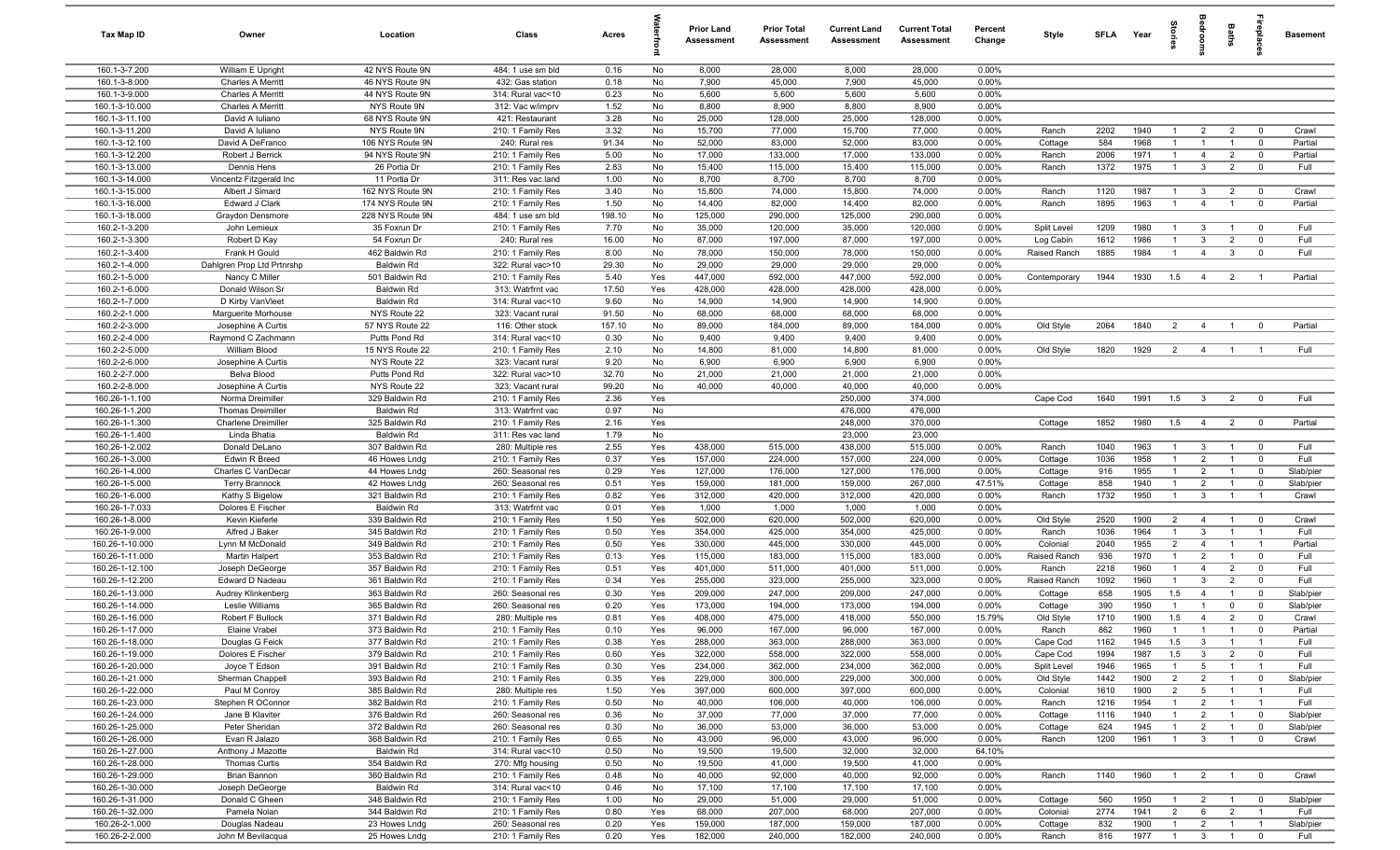| Tax Map ID                        | Owner                                      | Location                                 | Class                                  | Acres         |            | <b>Prior Land</b><br>Assessment | <b>Prior Total</b><br>Assessment | <b>Current Land</b><br>Assessment | <b>Current Total</b><br>Assessment | Percent<br>Change | Style                   | <b>SFLA</b>  | Year         | $\frac{1}{2}$                    |                                           | Baths                            |                                  | <b>Basement</b>    |
|-----------------------------------|--------------------------------------------|------------------------------------------|----------------------------------------|---------------|------------|---------------------------------|----------------------------------|-----------------------------------|------------------------------------|-------------------|-------------------------|--------------|--------------|----------------------------------|-------------------------------------------|----------------------------------|----------------------------------|--------------------|
| 160.26-2-3.000                    | Michael Matkowski                          | 27 Howes Lndg                            | 280: Multiple res                      | 0.58          | Yes        | 346,000                         | 535,000                          | 346,000                           | 535,000                            | 0.00%             | Old Style               | 1611         | 1921         | $\overline{1}$                   | $\overline{2}$                            | $\overline{1}$                   | $\overline{0}$                   | Partial            |
| 160.26-2-4.011                    | Michael Matkowski                          | Howes Lndg                               | 312: Vac w/imprv                       | 0.38          | No         | 17,000                          | 19,700                           | 17,000                            | 19,700                             | 0.00%             |                         |              |              |                                  |                                           |                                  |                                  |                    |
| 160.26-4-1.100                    | Lisa A Gallant                             | <b>Baldwin Rd</b>                        | 314: Rural vac<10                      | 2.05          | No         | 30,000                          | 30,000                           | 30,000                            | 30,000                             | 0.00%             |                         |              |              |                                  |                                           |                                  |                                  |                    |
| 160.26-4-2.000                    | Delano Point Assoc Inc                     | 31 Howes Lndg                            | 313: Watrfrnt vac                      | 1.11          | Yes        | 18,000                          | 18,000                           | 18,000                            | 18,000                             | 0.00%             |                         |              |              |                                  |                                           |                                  |                                  |                    |
| 160.26-4-3.000                    | June E Curtis                              | 11 Temperance Pt                         | 210: 1 Family Res                      | 0.18          | Yes        | 242,000                         | 352,000                          | 242,000                           | 352,000                            | 0.00%             | Cape Cod                | 1400         | 1998         | 1.5                              | $\overline{2}$                            | $\overline{1}$                   | $\overline{0}$                   | Crawl              |
| 160.26-4-4.000                    | John W Bartlett                            | 10 Temperance Pt                         | 280: Multiple res                      | 0.14          | Yes        | 160,000                         | 276,000                          | 160,000                           | 276,000                            | 0.00%             | Contemporary            | 1250         | 2001         | 1.5<br>$\mathbf{1}$              | $\overline{2}$<br>$\overline{2}$          | $\mathbf{1}$                     | $\mathbf 0$                      | Partial            |
| 160.26-4-5.000<br>160.26-4-6.000  | Ollie Gale<br>Lisa A Gallant               | 8 Temperance Pt<br>4 Temperance Pt       | 210: 1 Family Res<br>210: 1 Family Res | 0.18<br>0.17  | Yes<br>Yes | 177,000<br>177,000              | 200,000<br>290,000               | 177,000<br>177,000                | 200,000<br>290,000                 | 0.00%<br>0.00%    | Cottage<br>Manufactured | 784<br>2016  | 1890<br>2001 | 1.5                              | -3                                        | $\overline{1}$<br>$\overline{2}$ | $^{\circ}$<br>$\mathbf 0$        | Partial<br>Crawl   |
| 160.26-4-7.000                    | James L Wells                              | 2 Temperance Pt                          | 210: 1 Family Res                      | 0.23          | Yes        | 196,000                         | 274,000                          | 196,000                           | 274,000                            | 0.00%             | Cape Cod                | 1080         | 1998         | 1.5                              | $\overline{2}$                            | $\overline{1}$                   | $\mathbf 0$                      | Crawl              |
| 160.26-4-8.000                    | <b>Terry Brannock</b>                      | Howes Lndg                               | 313: Watrfrnt vac                      | 0.27          | Yes        | 123,000                         | 123,000                          | 123,000                           | 123,000                            | 0.00%             |                         |              |              |                                  |                                           |                                  |                                  |                    |
| 160.27-1-1.000                    | Scott Smith                                | <b>Black Point Rd</b>                    | 313: Watrfrnt vac                      | 0.60          | Yes        | 311,000                         | 311,000                          | 311,000                           | 311,000                            | 0.00%             |                         |              |              |                                  |                                           |                                  |                                  |                    |
| 160.27-1-2.000                    | Richard J Thornton                         | 230 Black Point Rd                       | 210: 1 Family Res                      | 0.70          | Yes        | 373,000                         | 474,000                          | 373,000                           | 474,000                            | 0.00%             | Old Style               | 1754         | 1940         | 1.5                              | $\mathbf{3}$                              | $\overline{1}$                   | $\overline{0}$                   | Partial            |
| 160.27-1-3.000                    | Thomas S Colehour                          | 217 Black Point Rd                       | 210: 1 Family Res                      | 1.80          | Yes        | 233,000                         | 306,000                          | 233,000                           | 306,000                            | 0.00%             | Cape Cod                | 1242         | 1983         | 1.5                              | $\mathbf{3}$                              | $\overline{1}$                   | $\overline{0}$                   | Crawl              |
| 160.27-1-4.000                    | Howard V Robbins                           | <b>Black Point Rd</b>                    | 313: Watrfrnt vac                      | 0.40          | Yes        | 46,000                          | 46,000                           | 46,000                            | 46,000                             | 0.00%             |                         |              |              |                                  |                                           |                                  |                                  |                    |
| 160.27-1-5.000                    | Howard V Robbins                           | 240 Black Point Rd                       | 210: 1 Family Res                      | 1.20          | Yes        | 196,000                         | 250,000                          | 196,000                           | 250,000                            | 0.00%             | Ranch                   | 890          | 1950         | $\overline{1}$                   | $\mathbf{3}$                              | $\overline{1}$                   | $^{\circ}$                       | Full               |
| 160.27-1-6.000                    | Theodore J Jacques                         | 247 Black Point Rd                       | 210: 1 Family Res                      | 0.60          | Yes        | 173,000                         | 252,000                          | 173,000                           | 252,000                            | 0.00%             | Ranch                   | 1300         | 1966         | $\mathbf{1}$                     | $\overline{2}$                            | $\overline{1}$                   | $\overline{1}$                   | Full               |
| 160.27-1-7.000                    | Martin T Durkin                            | 251 Black Point Rd                       | 210: 1 Family Res                      | 0.70          | Yes        | 139,000                         | 222,000                          | 139,000                           | 222,000                            | 0.00%             | Ranch                   | 1252         | 1950         | $\mathbf{1}$                     | $\overline{1}$                            | $\overline{1}$                   | $\overline{1}$                   | Partial            |
| 160.27-1-8.000                    | Mary A VanSteen                            | 255 Black Point Rd                       | 210: 1 Family Res                      | 0.71          | Yes        | 165,000                         | 261,000                          | 165,000                           | 261,000                            | 0.00%             | Ranch                   | 1288         | 1970         | $\overline{1}$                   | $\mathbf{3}$                              | $\overline{1}$                   | $\overline{1}$                   | Full               |
| 160.27-1-9.110                    | Jon M VanZutphen                           | <b>Black Point Rd</b>                    | 313: Watrfrnt vac                      | 27.00         | Yes        | 255,000                         | 255,000                          | 255,000                           | 255,000                            | 0.00%             |                         |              |              |                                  |                                           |                                  |                                  |                    |
| 160.27-1-9.200<br>160.27-1-10.002 | James J Gilligan                           | 259 Black Point Rd                       | 210: 1 Family Res                      | 0.62          | Yes        | 110,000                         | 209,000                          | 110,000                           | 209,000                            | 0.00%             | Log Cabin               | 1213         | 1988         | 1.5                              | $\mathbf{3}$                              | $\overline{1}$                   | $\overline{1}$                   | Full               |
| 160.27-1-11.000                   | Joseph Rota<br>Howard J Geffner            | 275 Black Point Rd<br>281 Black Point Rd | 240: Rural res<br>260: Seasonal res    | 34.00<br>0.60 | Yes<br>Yes | 189,000<br>85,000               | 257,000<br>138,000               | 189,000<br>85,000                 | 257,000<br>138,000                 | 0.00%<br>0.00%    | Old Style<br>Cottage    | 1528<br>912  | 1900<br>1974 | $\overline{2}$<br>$\overline{1}$ | $\mathbf{3}$<br>$\overline{2}$            | $\overline{2}$<br>$\overline{1}$ | $\overline{1}$<br>$\overline{0}$ | Partial<br>Partial |
| 160.27-1-12.000                   | John Bofinger                              | 306 Black Point Rd                       | 210: 1 Family Res                      | 0.70          | Yes        | 329,000                         | 429,000                          | 329,000                           | 429,000                            | 0.00%             | Ranch                   | 1698         | 1926         | $\mathbf{1}$                     | $\overline{2}$                            | $\overline{1}$                   | $\overline{1}$                   | Crawl              |
| 160.27-1-13.100                   | Ticonderoga Realty Co Inc                  | 290 Black Point Rd                       | 260: Seasonal res                      | 3.60          | Yes        | 508,000                         | 544,000                          | 508,000                           | 544,000                            | 0.00%             | Cottage                 | 715          | 1950         | $\mathbf{1}$                     | $\overline{2}$                            | $\overline{1}$                   | $\overline{1}$                   | Slab/pier          |
| 160.27-1-13.200                   | Sanford W Morhouse                         | 294 Black Point Rd                       | 210: 1 Family Res                      | 0.85          | Yes        | 429,000                         | 585,000                          | 429,000                           | 585,000                            | 0.00%             | Contemporary            | 1638         | 1954         | $\overline{1}$                   | 3                                         | $\overline{2}$                   | $\overline{1}$                   | Crawl              |
| 160.27-1-14.000                   | Lawson Family Trust                        | 294 Black Point Rd                       | 210: 1 Family Res                      | 0.70          | Yes        | 318,000                         | 603,000                          | 318,000                           | 603,000                            | 0.00%             | Colonial                | 3548         | 1965         | 2                                | $5\overline{5}$                           | $\mathbf{3}$                     | $\overline{1}$                   | Full               |
| 160.27-1-15.000                   | Meredith C Johnston                        | <b>Black Point Rd</b>                    | 313: Watrfrnt vac                      | 0.10          | Yes        | 13,400                          | 13,400                           | 13,400                            | 13,400                             | 0.00%             |                         |              |              |                                  |                                           |                                  |                                  |                    |
| 160.27-1-16.000                   | Meredith C Johnston                        | 270 Black Point Rd                       | 210: 1 Family Res                      | 0.96          | Yes        | 302,000                         | 363,000                          | 302,000                           | 363,000                            | 0.00%             | Old Style               | 1337         | 1948         | $\overline{1}$                   | $\mathbf{3}$                              | $\overline{1}$                   | 2                                | Full               |
| 160.32-1-1.100                    | Peter G Cook                               | 552 Baldwin Rd                           | 311: Res vac land                      | 1.32          | No         | 18,300                          | 18,300                           | 18,300                            | 18,300                             | 0.00%             |                         |              |              |                                  |                                           |                                  |                                  |                    |
| 160.32-1-1.200                    | Cook Family Partnership LP                 | <b>Baldwin Rd</b>                        | 311: Res vac land                      | 0.18          | No         | 4,000                           | 4,000                            | 4,000                             | 4,000                              | 0.00%             |                         |              |              |                                  |                                           |                                  |                                  |                    |
| 160.32-1-2.000                    | William M Craft                            | <b>Baldwin Rd</b>                        | 311: Res vac land                      | 5.40          | No         | 18,400                          | 18,400                           | 18,400                            | 18,400                             | 0.00%             |                         |              |              |                                  |                                           |                                  |                                  |                    |
| 160.32-1-3.000                    | John W Whiteley                            | Baldwin Rd                               | 312: Vac w/imprv                       | 29.50         | No         | 27,000                          | 29,000                           | 27,000                            | 29,000                             | 0.00%             |                         |              |              |                                  |                                           |                                  |                                  |                    |
| 160.32-1-4.000                    | Miriam C Chace                             | 536 Baldwin Rd                           | 260: Seasonal res                      | 0.20          | No         | 55,000                          | 86,000                           | 55,000                            | 86,000                             | 0.00%             | Cottage                 | 570          | 1925         | $\mathbf{1}$                     | $\overline{2}$                            | $\overline{1}$                   | $\mathbf 0$                      | Full               |
| 160.32-1-5.000                    | Dean L Cook                                | <b>Baldwin Rd</b><br>564 Baldwin Rd      | 210: 1 Family Res                      | 3.00          | No         | 28,000                          | 245,000                          | 28,000                            | 245,000                            | 0.00%             | Contemporary            | 2917<br>912  | 1979<br>1979 | $\overline{2}$<br>$\overline{1}$ | $\mathbf{3}$<br>$\overline{2}$            | $\overline{2}$<br>$\overline{1}$ | $\overline{1}$                   | Partial<br>Full    |
| 160.32-1-6.100<br>160.32-2-1.000  | Robert J Hill<br><b>Edward Wiley</b>       | 590 Baldwin Rd                           | 210: 1 Family Res<br>210: 1 Family Res | 0.51<br>0.10  | Yes<br>No  | 10,800                          | 44,000                           | 15,100<br>10,800                  | 80,000<br>44,000                   | 0.00%             | Raised Ranch<br>Ranch   | 732          | 1950         | $\overline{1}$                   | $\overline{2}$                            | $\overline{1}$                   | $\mathbf 0$<br>$\mathbf 0$       | Full               |
| 160.32-3-1.000                    | Edward C Wiley                             | 596 Baldwin Rd                           | 210: 1 Family Res                      | 0.10          | No         | 10,800                          | 46,000                           | 10,800                            | 46,000                             | 0.00%             | Ranch                   | 684          | 1950         | $\overline{1}$                   | $\overline{2}$                            | $\overline{1}$                   | $\overline{1}$                   | Full               |
| 160.32-4-1.001                    | James S Major                              | 539 Baldwin Rd                           | 280: Multiple res                      | 0.77          | Yes        | 414,000                         | 874,000                          | 391,000                           | 832,000                            | $-4.81%$          | Contemporary            | 2932         | 1992         | $\overline{2}$                   | $\mathbf{3}$                              | $\mathbf{3}$                     | $^{\circ}$                       | Crawl              |
| 160.32-4-2.100                    | Patrick J Carney                           | Baldwin Rd                               | 313: Watrfrnt vac                      | 0.68          | Yes        | 185,000                         | 185,000                          | 185,000                           | 185,000                            | 0.00%             |                         |              |              |                                  |                                           |                                  |                                  |                    |
| 160.32-4-2.200                    | Henry J Hotchkiss                          | 611 Baldwin Rd                           | 210: 1 Family Res                      | 1.03          | Yes        | 420,000                         | 880,000                          | 420,000                           | 880,000                            | 0.00%             | Colonial                | 3420         | 1950         | $\overline{2}$                   | 5                                         | $\mathbf{3}$                     | $\overline{1}$                   | Full               |
| 160.32-4-3.000                    | Phyllis G MacAlpine                        | 607 Baldwin Rd                           | 210: 1 Family Res                      | 0.90          | Yes        | 418,000                         | 630,000                          | 418,000                           | 630,000                            | 0.00%             | Cape Cod                | 2930         | 1950         | 1.5                              | $\overline{4}$                            | $\overline{2}$                   | $\overline{1}$                   | Crawl              |
| 160.32-4-4.000                    | W/M Partnership                            | 601 Baldwin Rd                           | 280: Multiple res                      | 2.20          | Yes        | 559,000                         | 656,000                          | 559,000                           | 656,000                            | 0.00%             | Old Style               | 1914         | 1880         | $\overline{2}$                   | $\overline{4}$                            | $\mathbf{3}$                     | $\overline{2}$                   | Partial            |
| 160.32-4-5.000                    | Heart Bay Environment Inc                  | 595 Baldwin Rd                           | 280: Multiple res                      | 1.50          | Yes        | 470,000                         | 554,000                          | 470,000                           | 554,000                            | 0.00%             | Cottage                 | 1008         | 1992         | $\mathbf{1}$                     | 3                                         | $\overline{2}$                   | $\overline{1}$                   | Full               |
| 160.32-4-6.000                    | Marjorie W Cook                            | Baldwin Rd                               | 260: Seasonal res                      | 0.20          | Yes        | 184,000                         | 240,000                          | 184,000                           | 240,000                            | 0.00%             | Cottage                 | 907          | 1910         | $\mathbf{1}$                     | $\overline{2}$                            | $\mathbf{1}$                     | $\mathbf 0$                      | Full               |
| 160.32-4-7.002                    | Heart Bay Environment Inc                  | 561 Baldwin Rd                           | 280: Multiple res                      | 0.68          | Yes        | 483,000                         | 628,000                          | 483,000                           | 628,000                            | 0.00%             | Cottage                 | 1080         | 1993         |                                  | $\overline{2}$                            | $\mathbf{1}$                     | $^{\circ}$                       | Full               |
| 160.32-4-7.110<br>160.32-4-8.014  | Heart Bay Environment Inc                  | 581 Baldwin Rd                           | 260: Seasonal res                      | 0.17          | Yes        | 175,000                         | 208,000                          | 175,000                           | 208,000                            | 0.00%             | Cottage                 | 656          | 1930         | $\mathbf{1}$                     | $\mathbf{3}$                              | $\overline{1}$                   | $\mathbf 0$                      | Slab/pier          |
|                                   | John W Whiteley                            | 521 Baldwin Rd                           | 280: Multiple res                      | 2.35          | Yes        | 586,000                         | 877,000                          | 607,000                           | 902,000                            | 2.85%<br>0.00%    | Colonial                | 4473         | 1926         | $\overline{2}$                   | 4                                         | $\overline{4}$<br>$\overline{1}$ |                                  | Crawl              |
| 160.32-4-9.100<br>160.32-4-9.200  | Peter G Cook<br>Cook Family Partnership LP | 549 Baldwin Rd<br><b>Baldwin Rd</b>      | 260: Seasonal res<br>280: Multiple res | 0.52<br>0.73  | Yes<br>Yes | 242,000<br>483,000              | 270,000<br>645,000               | 242,000<br>483,000                | 270,000<br>645,000                 | 0.00%             | Old Style<br>Old Style  | 1091<br>2514 | 1900<br>1932 | $\overline{2}$<br>2              | $\overline{\mathbf{3}}$<br>$\overline{4}$ | $\mathbf{1}$                     | $\overline{1}$<br>$\overline{1}$ | Slab/pier<br>Full  |
| 160.32-4-10.015                   | Rogers Rock Club Inc                       | <b>Baldwin Rd</b>                        | 311: Res vac land                      | 0.30          | No         | 9,400                           | 9,400                            | 9,400                             | 9,400                              | 0.00%             |                         |              |              |                                  |                                           |                                  |                                  |                    |
| 160.32-4-11.000                   | William M Craft                            | 547 Baldwin Rd                           | 260: Seasonal res                      | 0.40          | Yes        | 126,000                         | 157,000                          | 126,000                           | 173,000                            | 10.19%            | Cottage                 | 594          | 1910         | 1.5                              | $\overline{2}$                            | $\overline{1}$                   | $\overline{1}$                   | Crawl              |
| 160.32-4-12.000                   | Jane E Sheldon                             | 543 Baldwin Rd                           | 260: Seasonal res                      | 0.50          | Yes        | 257,000                         | 281,000                          | 257,000                           | 286,000                            | 1.78%             | Cottage                 | 1062         | 1910         | 1.5                              | $\mathbf{3}$                              | $\mathbf{1}$                     | $\overline{0}$                   | Slab/pier          |
| 160.32-4-13.000                   | Heart Bay Environment Inc                  | <b>Baldwin Rd</b>                        | 311: Res vac land                      | 0.05          | No         |                                 |                                  | 56,000                            | 56,000                             |                   |                         |              |              |                                  |                                           |                                  |                                  |                    |
| 160.33-1-1.000                    | D Kirby VanVleet                           | 515 Baldwin Rd                           | 210: 1 Family Res                      | 1.00          | Yes        | 374,000                         | 501,000                          | 374,000                           | 501,000                            | 0.00%             | Contemporary            | 2383         | 1892         | $\overline{2}$                   | 6                                         | $\overline{2}$                   | $\overline{1}$                   | Crawl              |
| 160.33-1-2.000                    | Susan W Harvey                             | 513 Baldwin Rd                           | 260: Seasonal res                      | 0.50          | Yes        | 235,000                         | 303,000                          | 235,000                           | 303,000                            | 0.00%             | Old Style               | 1677         | 1928         | 1.5                              | $\overline{4}$                            | $\mathbf{1}$                     | $\overline{1}$                   | Slab/pier          |
| 160.33-1-3.000                    | Ellen Affel                                | 507 Baldwin Rd                           | 280: Multiple res                      | 1.10          | Yes        | 469,000                         | 627,000                          | 469,000                           | 627,000                            | 0.00%             | Cottage                 | 1891         | 1940         | 1.7                              | $\overline{4}$                            | $\overline{2}$                   | $\overline{1}$                   | Crawl              |
| 160.33-2-1.100                    | Dahlgren Prop Ltd Prtnrshp                 | 495 Baldwin Rd                           | 280: Multiple res                      | 2.28          | Yes        | 636,000                         | 791,000                          | 636,000                           | 791,000                            | 0.00%             | Ranch                   | 1940         | 1948         | $\overline{1}$                   | $\overline{2}$                            | $\overline{1}$                   | $\overline{1}$                   | Crawl              |
| 160.33-2-1.200                    | Nancy C Miller                             | <b>Baldwin Rd</b>                        | 313: Watrfrnt vac                      | 0.20          | Yes        | 74,000                          | 74,000                           | 74,000                            | 74,000                             | 0.00%             |                         |              |              |                                  |                                           |                                  |                                  |                    |
| 160.33-2-2.000                    | Theodore H Seissen                         | 489 Baldwin Rd                           | 210: 1 Family Res                      | 0.40          | Yes        | 224,000                         | 325,000                          | 224,000                           | 325,000                            | 0.00%             | Old Style               | 1668         | 1892         | 1.5                              | $\overline{4}$                            | $\overline{1}$                   | $\overline{0}$                   | Slab/pier          |
| 160.33-2-3.000                    | Michael Brown                              | 486 Baldwin Rd                           | 210: 1 Family Res                      | 1.30          | No         | 23,000                          | 124,000                          | 23,000                            | 124,000                            | 0.00%             | Old Style               | 1657         | 1930         | 1.5                              | $\mathbf{3}$                              | $\overline{1}$                   | $\overline{1}$                   | Partial            |
| 160.33-2-4.000                    | Singer Albert H Partners                   | 480 Baldwin Rd                           | 210: 1 Family Res                      | 2.70          | No         | 30,000                          | 235,000                          | 30,000                            | 235,000                            | 0.00%             | Colonial                | 2360         | 1996         | $\overline{2}$                   | $\overline{4}$                            | $\overline{2}$                   | $\overline{1}$                   | Full               |
| 160.33-2-5.000<br>160.33-2-6.000  | George Singer<br>Geoffrey S Bruce          | 481 Baldwin Rd<br>477 Baldwin Rd         | 280: Multiple res<br>260: Seasonal res | 1.60          | Yes<br>Yes | 544,000<br>407,000              | 880,000<br>472,000               | 544,000<br>407,000                | 880,000<br>472,000                 | 0.00%<br>0.00%    | Old Style               | 2989         | 1890<br>1900 | 1.7<br>1.5                       | $5\overline{)}$<br>$5^{\circ}$            | $\overline{2}$<br>$\overline{2}$ | $\overline{1}$                   | Partial<br>Full    |
| 160.33-2-7.100                    | John E Havas                               | 469 Baldwin Rd                           | 210: 1 Family Res                      | 1.10<br>1.00  | Yes        |                                 |                                  | 434,000                           | 661,000                            |                   | Old Style<br>Colonial   | 1308<br>2994 | 1900         | $\overline{2}$                   | $5\overline{5}$                           | $\overline{4}$                   | $\overline{0}$<br>$\overline{1}$ | Full               |
|                                   |                                            |                                          |                                        |               |            |                                 |                                  |                                   |                                    |                   |                         |              |              |                                  |                                           |                                  |                                  |                    |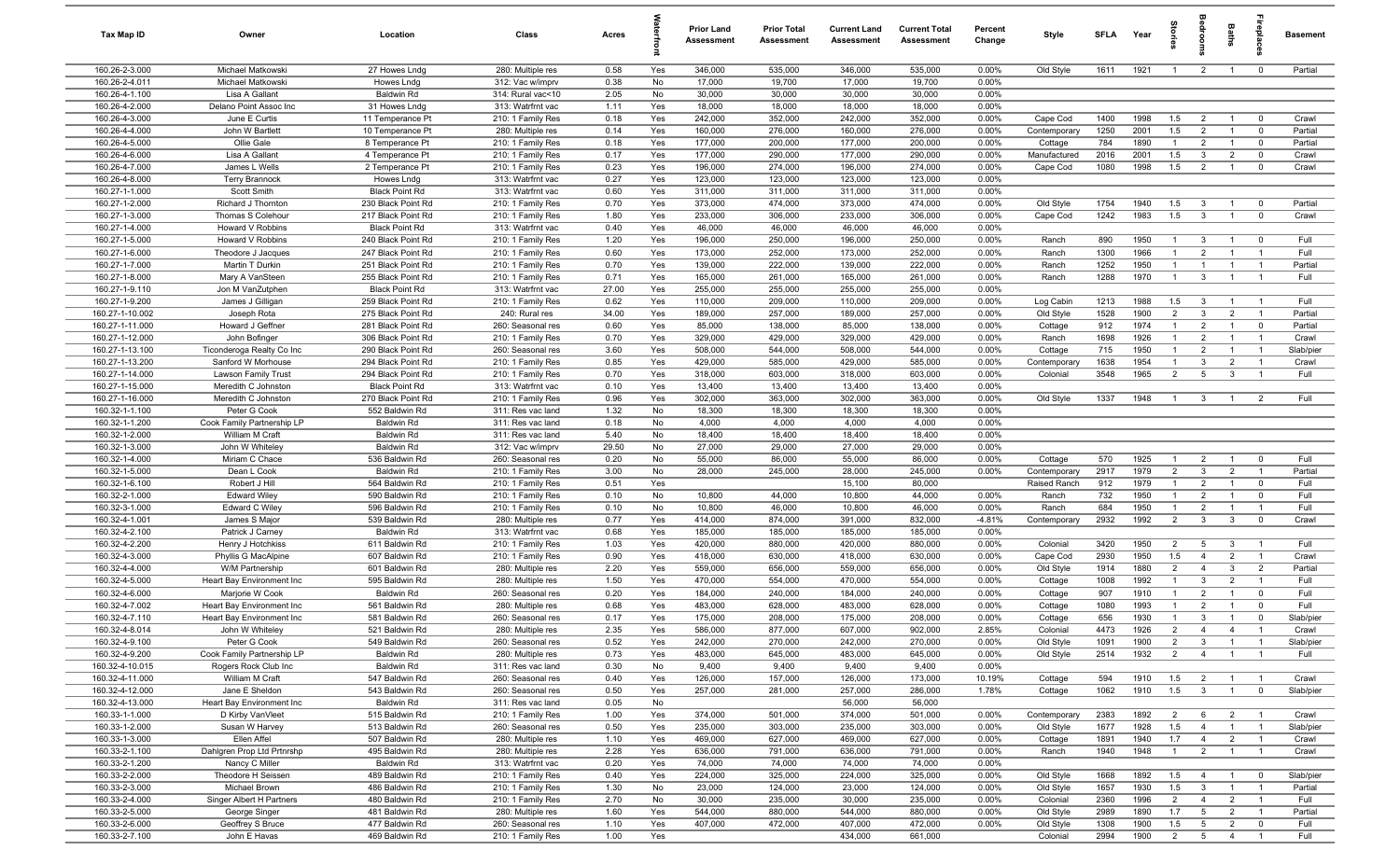| Tax Map ID                         | Owner                                                    | Location                                    | Class                                  | Acres        |            | <b>Prior Land</b><br>Assessment | <b>Prior Total</b><br>Assessment | <b>Current Land</b><br>Assessment | <b>Current Total</b><br><b>Assessment</b> | Percent<br>Change | Style                   | SFLA         | Year         |                                  |                                | <b>Baths</b>                     |                                  | <b>Basement</b>    |
|------------------------------------|----------------------------------------------------------|---------------------------------------------|----------------------------------------|--------------|------------|---------------------------------|----------------------------------|-----------------------------------|-------------------------------------------|-------------------|-------------------------|--------------|--------------|----------------------------------|--------------------------------|----------------------------------|----------------------------------|--------------------|
| 160.33-2-7.200                     | Anita T Havas                                            | <b>Baldwin Rd</b>                           | 210: 1 Family Res                      | 0.40         | Yes        |                                 |                                  | 9,800                             | 250,000                                   |                   | Contemporary            | 2688         | 2003         | 2.5                              | $\overline{2}$                 | $\overline{2}$                   | $\overline{0}$                   | Slab/pier          |
| 160.33-2-8.000                     | Anita T Havas                                            | 463 Baldwin Rd                              | 260: Seasonal res                      | 1.30         | Yes        | 411,000                         | 476,000                          | 411,000                           | 476,000                                   | 0.00%             | Cottage                 | 1000         | 1960         | $\overline{1}$                   | $\mathbf{3}$                   |                                  | $\overline{1}$                   | Slab/pier          |
| 160.33-2-9.000                     | Lake George Steamboat Co                                 | 11 Dry Dock Ln                              | 448: Pier / wharf                      | 0.30         | Yes        | 190,000                         | 190,000                          | 190,000                           | 190,000                                   | 0.00%             |                         |              |              |                                  |                                |                                  |                                  |                    |
| 160.33-2-10.112                    | Mary J Legge                                             | 8 Acorn Ln                                  | 210: 1 Family Res                      | 0.22         | Yes        | 222,000                         | 314,000                          | 222,000                           | 342,000                                   | 8.92%             | Colonial                | 1486         | 2005         | $\overline{2}$                   | $\overline{2}$                 | $\overline{2}$                   | $\overline{0}$                   | Crawl              |
| 160.33-2-10.120                    | Mollie W Cole                                            | <b>Baldwin Rd</b>                           | 313: Watrfrnt vac                      | 0.49         | Yes        | 193,000                         | 193,000                          | 193,000                           | 193,000                                   | 0.00%             |                         |              |              |                                  |                                |                                  |                                  |                    |
| 160.33-2-10.130                    | Kim A Vilardo                                            | 23 Coates Pt                                | 210: 1 Family Res                      | 0.26         | Yes<br>Yes | 332,000<br>212,000              | 499,000                          | 332,000                           | 499,000                                   | 0.00%<br>0.00%    | Contemporary            | 3494         | 1992<br>1970 | $\overline{2}$                   | $\mathbf{3}$<br>$\overline{2}$ | $\mathbf{1}$                     | $\mathbf 0$<br>$\overline{0}$    | Full<br>Full       |
| 160.33-2-10.200<br>160.33-2-11.000 | Lake George Steamboat Co Inc<br>Lake George Steamboat Co | 5 Dry Dock Ln<br><b>Baldwin Rd</b>          | 260: Seasonal res<br>314: Rural vac<10 | 0.40<br>1.50 | No         | 25,000                          | 267,000<br>25,000                | 212,000<br>25,000                 | 267,000<br>25,000                         | 0.00%             | Cottage                 | 1008         |              | 1.5                              |                                |                                  |                                  |                    |
| 160.33-2-13.000                    | Lake George Steamboat Co                                 | 29 Steamboat Lndg                           | 448: Pier / wharf                      | 0.70         | Yes        | 144,000                         | 144,000                          | 144,000                           | 144,000                                   | 0.00%             |                         |              |              |                                  |                                |                                  |                                  |                    |
| 160.33-2-14.000                    | Lake George Steamboat Co                                 | 25 Steamboat Lndg                           | 260: Seasonal res                      | 0.20         | Yes        | 149,000                         | 172,000                          | 149,000                           | 172,000                                   | 0.00%             | Cottage                 | 528          | 1920         | $\overline{1}$                   | $\overline{1}$                 | $\overline{1}$                   | $\overline{0}$                   | Slab/pier          |
| 160.33-2-15.000                    | Lake George Steamboat Co                                 | <b>Baldwin Rd</b>                           | 313: Watrfrnt vac                      | 0.10         | Yes        | 70,000                          | 70,000                           | 70,000                            | 70,000                                    | 0.00%             |                         |              |              |                                  |                                |                                  |                                  |                    |
| 160.33-2-16.000                    | Daniel F Marriott                                        | 19 Steamboat Lndg                           | 210: 1 Family Res                      | 0.30         | Yes        | 257,000                         | 312,000                          | 257,000                           | 312,000                                   | 0.00%             | Ranch                   | 1120         | 1940         | $\overline{1}$                   | $\overline{2}$                 | $\overline{2}$                   | $\overline{0}$                   | Partial            |
| 160.33-2-17.000                    | Donna L Wadsworth                                        | 15 Steamboat Lndg                           | 210: 1 Family Res                      | 0.20         | Yes        | 207,000                         | 247,000                          | 207,000                           | 247,000                                   | 0.00%             | Ranch                   | 825          | 1950         | $\overline{1}$                   | $\overline{2}$                 | $\overline{1}$                   | $\overline{0}$                   | Full               |
| 160.33-2-18.000                    | John W Griner                                            | 11 Steamboat Lndg                           | 260: Seasonal res                      | 0.20         | Yes        | 152,000                         | 187,000                          | 152,000                           | 187,000                                   | 0.00%             | Cottage                 | 792          | 1940         | $\overline{1}$                   | $\overline{2}$                 | $\overline{1}$                   | $\overline{0}$                   | Slab/pier          |
| 160.33-2-19.000                    | Rudolph Martina                                          | <b>Baldwin Rd</b>                           | 313: Watrfrnt vac                      | 0.20         | Yes        | 102,000                         | 102,000                          | 102,000                           | 102,000                                   | 0.00%             |                         |              |              |                                  |                                |                                  |                                  |                    |
| 160.33-2-20.000                    | Rudolph Martina                                          | 9 Steamboat Lndg                            | 210: 1 Family Res                      | 0.20         | Yes        | 163,000                         | 257,000                          | 163,000                           | 257,000                                   | 0.00%             | Cape Cod                | 1470         | 1955         | 1.5                              | $\overline{3}$                 |                                  | $\mathbf 0$                      | Partial            |
| 160.33-2-21.000                    | Carol A Wakeley                                          | 5 Steamboat Lndg                            | 210: 1 Family Res                      | 1.10         | Yes        | 521,000                         | 573,850                          | 521,000                           | 573,850                                   | 0.00%             | Old Style               | 2548         | 1920         | $\overline{2}$                   | $5\overline{5}$                |                                  | $\mathbf 0$                      | Full               |
| 160.33-2-22.000                    | James H Leary                                            | 405 Baldwin Rd                              | 280: Multiple res                      | 0.90         | Yes        | 479,000                         | 590,000                          | 479,000                           | 590,000                                   | 0.00%             | Old Style               | 1934         | 1888         | $\overline{2}$                   | $\overline{4}$                 | $\overline{1}$                   | $\mathbf 0$                      | Partial            |
| 160.33-2-23.000                    | lan R Schaad                                             | <b>Baldwin Rd</b>                           | 314: Rural vac<10                      | 0.60         | No         | 26,000                          | 26,000                           | 26,000                            | 26,000                                    | 0.00%             |                         |              |              |                                  |                                |                                  |                                  |                    |
| 160.33-2-24.000<br>160.33-2-25.000 | lan R Schaad                                             | 397 Baldwin Rd                              | 260: Seasonal res<br>210: 1 Family Res | 0.90         | Yes<br>Yes | 440,000                         | 479,000                          | 440,000                           | 479,000<br>189,000                        | 0.00%             | Cottage                 | 1210         | 1951<br>1995 | $\overline{1}$<br>$\overline{2}$ | $\mathbf{3}$<br>$\mathbf{3}$   | $\overline{2}$<br>$\overline{1}$ | $\overline{1}$<br>$\overline{0}$ | Crawl<br>Full      |
| 160.33-2-26.000                    | Daniel P House<br>William J Arthur                       | 9 Acorn Ln<br>12 Acorn Ln                   | 210: 1 Family Res                      | 0.40<br>0.14 | Yes        | 67,000<br>137,000               | 189,000<br>205,000               | 67,000<br>137,000                 | 205,000                                   | 0.00%<br>0.00%    | Contemporary<br>Cottage | 1544<br>1012 | 1988         | 1.5                              | $\mathbf{3}$                   | $\overline{1}$                   | $\overline{0}$                   | Full               |
| 160.33-2-27.000                    | Marie Nolan                                              | 15 Coates Pt                                | 260: Seasonal res                      | 0.30         | Yes        | 281,000                         | 305,000                          | 281,000                           | 305,000                                   | 0.00%             | Cottage                 | 504          | 1930         | $\overline{1}$                   | $\overline{2}$                 | $\overline{1}$                   | $\overline{0}$                   | Slab/pier          |
| 160.33-2-28.000                    | Wesley H Judd                                            | 25 Coates Pt                                | 210: 1 Family Res                      | 0.32         | Yes        | 346,000                         | 438,000                          | 346,000                           | 438,000                                   | 0.00%             | Log Cabin               | 1542         | 1988         | $\overline{2}$                   | $\overline{2}$                 | $\overline{1}$                   | $\overline{0}$                   | Full               |
| 160.33-2-29.000                    | William F Moore                                          | <b>Baldwin Rd</b>                           | 260: Seasonal res                      | 0.27         | Yes        | 264,000                         | 270,000                          | 264,000                           | 270,000                                   | 0.00%             | Cottage                 | 313          | 1930         | $\overline{1}$                   | $\overline{1}$                 | $\mathbf 0$                      | $\overline{0}$                   | Slab/pier          |
| 160.33-2-30.000                    | Wesley H Judd                                            | 25 Coates Pt                                | 313: Watrfrnt vac                      | 0.02         | Yes        | 14,900                          | 14,900                           | 14,900                            | 14,900                                    | 0.00%             |                         |              |              |                                  |                                |                                  |                                  |                    |
| 160.33-2-31.000                    | Joseph W Davidson                                        | 21 Coates Pt                                | 210: 1 Family Res                      | 0.17         | Yes        | 146,000                         | 201,000                          | 146,000                           | 201,000                                   | 0.00%             | Cottage                 | 1023         | 1988         | $\mathbf{1}$                     | $\overline{2}$                 | $\overline{1}$                   | $\overline{0}$                   | Slab/pier          |
| 160.33-2-32.000                    | John E Swigor                                            | 19 Coates Pt                                | 210: 1 Family Res                      | 0.31         | Yes        | 282,000                         | 364,000                          | 282,000                           | 364,000                                   | 0.00%             | Colonial                | 1448         | 1988         | 1.7                              | $\mathbf{3}$                   | $\overline{1}$                   | $\mathbf 0$                      | Slab/pier          |
| 160.33-2-33.000                    | Mark Kingsley                                            | 11 Coates Pt                                | 210: 1 Family Res                      | 0.28         | Yes        | 259,000                         | 409,000                          | 259,000                           | 409,000                                   | 0.00%             | Contemporary            | 1566         | 2003         | 2                                | 2                              | $\overline{2}$                   | $\mathbf{0}$                     | Full               |
| 160.33-2-34.000                    | Gloria Quayle                                            | 9 Coates Pt                                 | 210: 1 Family Res                      | 0.30         | Yes        | 289,000                         | 375,000                          | 289,000                           | 375,000                                   | 0.00%             | Cape Cod                | 1152         | 1999         | 1.5                              | $\mathbf{3}$                   |                                  | $\Omega$                         | Full               |
| 160.33-2-35.000                    | Stanley P House                                          | 4 Acorn Ln                                  | 260: Seasonal res                      | 0.73         | Yes        | 276,000                         | 308,000                          | 276,000                           | 308,000                                   | 0.00%             | Cottage                 | 845          | 1940         | $\overline{1}$                   | $\overline{2}$                 |                                  | $\mathbf 0$                      | Full               |
| 160.33-2-36.000                    | Coates Point Assoc Inc                                   | Coates Pt                                   | 311: Res vac land                      | 1.31         | No         | 10,800                          | 10,800                           | 10,800                            | 10,800                                    | 0.00%             |                         |              |              |                                  |                                |                                  |                                  |                    |
| 160.34-1-1.002                     | Charles W Lender                                         | 76 Tiroga Beach Ln                          | 210: 1 Family Res                      | 0.50         | Yes        | 415,000                         | 577,000                          | 415,000                           | 577,000                                   | 0.00%             | Contemporary            | 3370         | 1952         | $\overline{2}$                   | $\overline{4}$                 | $\mathbf{3}$                     | $\overline{\mathbf{0}}$          | Partial            |
| 160.34-1-2.001<br>160.34-1-3.000   | Anthony J Kusky<br>Brian P Reap                          | 8 The Point                                 | 316: Wr vac w/imp<br>210: 1 Family Res | 0.20<br>0.40 | Yes<br>Yes | 152,000<br>338,000              | 153,000<br>379,000               | 152,000<br>338,000                | 153,000<br>379,000                        | 0.00%<br>0.00%    |                         | 921          | 1930         | $\overline{1}$                   | $\overline{2}$                 | $\overline{1}$                   | $\overline{0}$                   | Slab/pier          |
| 160.34-1-4.000                     | Suzanne K Chalkey                                        | 74 Tiroga Beach Ln<br>72 Tiroga Beach Ln    | 260: Seasonal res                      | 0.27         | Yes        | 303,000                         | 328,000                          | 303,000                           | 328,000                                   | 0.00%             | Cottage<br>Bungalow     | 1002         | 1930         | $\overline{1}$                   | $\overline{2}$                 | $\mathbf{0}$                     | $\overline{0}$                   | Partial            |
| 160.34-1-5.000                     | John P Kolarich Jr                                       | 70 Tiroga Beach Ln                          | 210: 1 Family Res                      | 0.40         | Yes        | 281,000                         | 337,000                          | 281,000                           | 337,000                                   | 0.00%             | Ranch                   | 1298         | 1970         | $\overline{1}$                   | $\mathbf{3}$                   | $\overline{1}$                   | $\overline{0}$                   | Crawl              |
| 160.34-1-6.000                     | Edward Pilarski                                          | 9 The Point                                 | 260: Seasonal res                      | 0.20         | Yes        | 218,000                         | 248,000                          | 218,000                           | 248,000                                   | 0.00%             | Cottage                 | 977          | 1900         | 1.7                              | $\overline{1}$                 | $\mathbf 0$                      | $\mathbf 0$                      | Slab/pier          |
| 160.34-1-7.000                     | Leslie Midgley                                           | 11 The Point                                | 260: Seasonal res                      | 0.40         | Yes        | 324,000                         | 354,000                          | 324,000                           | 354,000                                   | 0.00%             | Cottage                 | 864          | 1940         | 1.5                              | $\overline{2}$                 | -1                               | $\mathbf 0$                      | Slab/pier          |
| 160.34-1-8.000                     | Robert S Reid                                            | 15 The Point                                | 260: Seasonal res                      | 0.40         | Yes        | 201,000                         | 254,000                          | 201,000                           | 254,000                                   | 0.00%             | Cottage                 | 904          | 1905         | $\mathbf{1}$                     | $\overline{2}$                 | $\mathbf{1}$                     | $\overline{1}$                   | Slab/pier          |
| 160.34-1-9.000                     | David G Bechard                                          | Tiroga Beach Ln                             | 313: Watrfrnt vac                      | 0.05         | Yes        | 38,000                          | 38,000                           | 38,000                            | 38,000                                    | 0.00%             |                         |              |              |                                  |                                |                                  |                                  |                    |
| 160.34-1-10.000                    | Anthony J Kusky                                          | 8 The Point                                 | 210: 1 Family Res                      | 0.20         | Yes        | 177,000                         | 252,000                          | 177,000                           | 252,000                                   | 0.00%             | Cottage                 | 1374         | 1949         | $\overline{1}$                   | $\overline{2}$                 | $\overline{2}$                   | $\mathbf 0$                      | Partial            |
| 160.34-1-11.110                    | James M Scott                                            | Tiroga Beach Ln                             | 314: Rural vac<10                      | 0.19         | No         | 4,800                           | 4,800                            | 4,800                             | 4,800                                     | 0.00%             |                         |              |              |                                  |                                |                                  |                                  |                    |
| 160.34-1-11.120                    | Leslie Midgley                                           | The Point                                   | 313: Watrfrnt vac                      | 0.37         | Yes        | 7,900                           | 7,900                            | 7,900                             | 7,900                                     | 0.00%             |                         |              |              |                                  |                                |                                  |                                  |                    |
| 160.34-1-12.000                    | James M Scott                                            | 64 Tiroga Beach Ln                          | 210: 1 Family Res                      | 0.20         | Yes        | 181,000                         | 266,000                          | 181,000                           | 266,000                                   | 0.00%             | Ranch                   | 1377         | 1978         | $\overline{1}$                   | $\mathbf{3}$                   |                                  | - 1                              | Crawl              |
| 160.35-1-1.000<br>160.35-1-2.002   | John M Bofinger                                          | <b>Black Point Rd</b><br>314 Black Point Rd | 312: Vac w/imprv                       | 1.30<br>1.54 | No         | 17,700<br>236,000               | 19,000                           | 17,700                            | 19,000                                    | 0.00%             |                         |              |              |                                  |                                | $\mathcal{P}$                    |                                  |                    |
| 160.35-1-3.001                     | HG Burleigh<br>Anthony P Reale                           | <b>Black Point Rd</b>                       | 260: Seasonal res<br>313: Watrfrnt vac | 0.10         | Yes<br>Yes | 58,000                          | 293,000<br>58,000                | 236,000<br>58,000                 | 293,000<br>58,000                         | 0.00%<br>0.00%    | Cottage                 | 1372         | 1926         | $1.7 \t3$                        |                                |                                  |                                  | Crawl              |
| 160.35-1-4.000                     | Virginia B LaPointe                                      | <b>Black Point Rd</b>                       | 313: Watrfrnt vac                      | 1.10         | Yes        | 77,000                          | 77,000                           | 77,000                            | 77,000                                    | 0.00%             |                         |              |              |                                  |                                |                                  |                                  |                    |
| 160.35-1-5.000                     | Barbara H Kingsley                                       | 321 Black Point Rd                          | 260: Seasonal res                      | 1.40         | Yes        | 73,000                          | 108,000                          | 73,000                            | 108,000                                   | 0.00%             | Cottage                 | 725          | 1950         | $\overline{1}$                   | $\overline{2}$                 | $\overline{1}$                   | $\overline{0}$                   | Slab/pier          |
| 160.35-1-6.100                     | Orson S Kingsley                                         | <b>Black Point Rd</b>                       | 313: Watrfrnt vac                      | 4.72         | Yes        | 131,000                         | 131,000                          | 131,000                           | 131,000                                   | 0.00%             |                         |              |              |                                  |                                |                                  |                                  |                    |
| 160.35-1-6.200                     | Timothy C Kingsley                                       | 325 Black Point Rd                          | 313: Watrfrnt vac                      | 2.57         | Yes        | 69,000                          | 69,000                           | 69,000                            | 69,000                                    | 0.00%             |                         |              |              |                                  |                                |                                  |                                  |                    |
| 160.35-1-7.000                     | Richard E Jennings                                       | 329 Black Point Rd                          | 210: 1 Family Res                      | 0.70         | Yes        | 123,000                         | 196,000                          | 123,000                           | 196,000                                   | 0.00%             | Cottage                 | 1823         | 1900         | 1.5                              | $\overline{1}$                 | $\overline{1}$                   | $\overline{1}$                   | Full               |
| 160.35-1-8.000                     | Martin P Moran                                           | 333 Black Point Rd                          | 210: 1 Family Res                      | 0.60         | Yes        | 117,000                         | 209,000                          | 117,000                           | 209,000                                   | 0.00%             | Cottage                 | 1936         | 1943         | 1.5                              | $\overline{\mathbf{3}}$        |                                  | $\overline{1}$                   | Partial            |
| 160.35-1-9.000                     | Perry A Troiano                                          | 335 Black Point Rd                          | 260: Seasonal res                      | 4.20         | Yes        | 142,000                         | 197,000                          | 142,000                           | 197,000                                   | 0.00%             | Cottage                 | 1524         | 1940         | 1.7                              | $5\overline{5}$                | $\overline{1}$                   | $\overline{1}$                   | Slab/pier          |
| 160.35-1-10.002                    | <b>Thomas Burleigh</b>                                   | 341 Black Point Rd                          | 260: Seasonal res                      | 7.70         | Yes        | 189,000                         | 244,000                          | 189,000                           | 244,000                                   | 0.00%             | Cottage                 | 864          | 1972         | $\mathbf{1}$                     | $\mathbf{3}$                   |                                  | $\mathbf 0$                      | Crawl              |
| 160.35-1-11.100                    | Carol Rieke                                              | 372 Black Point Rd                          | 210: 1 Family Res                      | 0.44         | Yes        | 301,000                         | 374,000                          | 301,000                           | 374,000                                   | 0.00%             | Cottage                 | 1156         | 1955         | $\overline{1}$                   | $\overline{\mathbf{3}}$        | $\overline{1}$                   | $\overline{1}$                   | Partial            |
| 160.35-1-11.200                    | Robert A Salls                                           | <b>Black Point Rd</b>                       | 313: Watrfrnt vac                      | 0.04         | Yes        | 62,000                          | 62,000                           | 62,000                            | 62,000                                    | 0.00%             |                         |              |              |                                  |                                |                                  |                                  |                    |
| 160.35-1-11.300                    | Steve F Zucatti                                          | <b>Black Point Rd</b>                       | 313: Watrfrnt vac                      | 0.03         | Yes        | 60,000                          | 60,000                           | 60,000                            | 60,000                                    | 0.00%             |                         |              |              |                                  |                                |                                  |                                  |                    |
| 160.35-1-12.002                    | Sheridan L Burleigh                                      | 347 Black Point Rd                          | 280: Multiple res                      | 7.50         | Yes        | 281,000                         | 339,000                          | 281,000                           | 339,000                                   | 0.00%             | Cottage                 | 652          | 1920         | $\overline{1}$                   | $\overline{1}$                 | $\overline{1}$                   | $\overline{\mathbf{0}}$          | Slab/pier          |
| 160.35-1-13.001<br>160.35-1-14.000 | Lisa M King<br>Walter A Clarke Jr                        | 362 Black Point Rd<br>355 Black Point Rd    | 210: 1 Family Res<br>210: 1 Family Res | 0.20<br>9.44 | Yes<br>Yes | 191,000<br>250,000              | 257,000<br>396,000               | 191,000<br>250,000                | 257,000<br>396,000                        | 0.00%<br>0.00%    | Old Style<br>Colonial   | 1355<br>5250 | 1945<br>1900 | $\overline{1}$<br>2.5            | $\overline{2}$<br>8            | $\mathbf{1}$<br>$\mathbf{3}$     | $\overline{1}$<br>$\overline{1}$ | Partial<br>Partial |
| 160.35-1-15.000                    | Helen C Belden                                           | 363 Black Point Rd                          | 210: 1 Family Res                      | 2.50         | Yes        | 201,000                         | 288,000                          | 201,000                           | 288,000                                   | 0.00%             | Cape Cod                | 1529         | 1936         | 1.5                              | $\overline{\mathbf{3}}$        | $\overline{2}$                   | $\overline{1}$                   | Full               |
| 160.35-1-16.000                    | Robert A Salls                                           | <b>Black Point Rd</b>                       | 210: 1 Family Res                      | 3.90         | No         | 68,000                          | 240,000                          | 68,000                            | 240,000                                   | 0.00%             | Log Cabin               | 1960         | 2001         | 1.7                              | $\overline{\mathbf{3}}$        | $\overline{2}$                   | $\overline{0}$                   | Full               |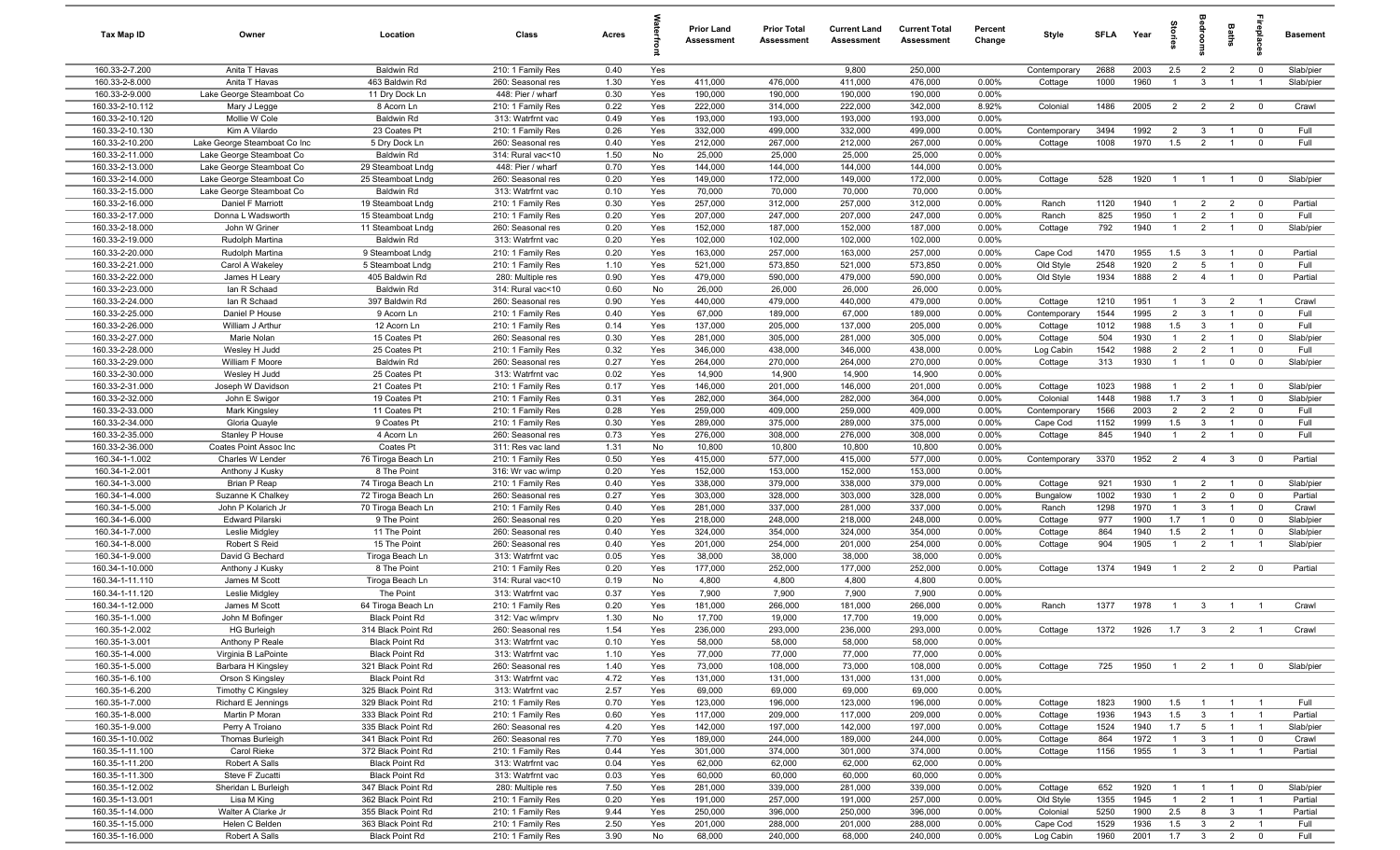| Tax Map ID                         | Owner                                  | Location                                   | Class                                  | Acres        |            | <b>Prior Land</b><br>Assessment | <b>Prior Total</b><br>Assessment | <b>Current Land</b><br>Assessment | <b>Current Total</b><br>Assessment | Percent<br>Change | Style            | SFLA        | Year         | Stori                 | groom                            | Baths                            |                                  | <b>Basement</b>        |
|------------------------------------|----------------------------------------|--------------------------------------------|----------------------------------------|--------------|------------|---------------------------------|----------------------------------|-----------------------------------|------------------------------------|-------------------|------------------|-------------|--------------|-----------------------|----------------------------------|----------------------------------|----------------------------------|------------------------|
| 160.35-1-17.000                    | Steve F Zucatti                        | 383 Black Point Rd                         | 210: 1 Family Res                      | 3.60         | No         | 74,000                          | 175,000                          | 74,000                            | 175,000                            | $0.00\%$          | Ranch            | 1007        | 1963         | $\overline{1}$        | $\mathbf{3}$                     | $\overline{1}$                   | $\overline{1}$                   | Full                   |
| 160.35-1-18.000                    | Anthony Reale Jr                       | 393 Black Point Rd                         | 210: 1 Family Res                      | 5.90         | No         | 25,000                          | 176,000                          | 25,000                            | 176,000                            | 0.00%             | Contemporary     | 1776        | 2000         | 2                     | $\overline{2}$                   | $\overline{2}$                   | $\overline{1}$                   | Full                   |
| 160.35-1-19.000                    | Marguerite Morhouse                    | <b>Black Point Rd</b>                      | 323: Vacant rural                      | 17.80        | No         | 13,400                          | 13,400                           | 13,400                            | 13,400                             | 0.00%             |                  |             |              |                       |                                  |                                  |                                  |                        |
| 160.35-1-20.000                    | Marquerite Morhouse                    | <b>Black Point Rd</b>                      | 323: Vacant rural                      | 1.80         | No         | 2,000                           | 2,000                            | 2,000                             | 2,000                              | 0.00%             |                  |             |              |                       |                                  |                                  |                                  |                        |
| 160.35-1-21.000                    | Marguerite Morhouse                    | <b>Black Point Rd</b>                      | 314: Rural vac<10                      | 0.70         | No         | 14,000                          | 14,000                           | 14,000                            | 14,000                             | 0.00%             |                  |             |              |                       |                                  |                                  |                                  |                        |
| 160.35-1-22.100                    | Theodore J Reale                       | 396 Black Point Rd                         | 210: 1 Family Res                      | 1.40         | No         | 23,000                          | 165,000                          | 23,000                            | 165,000                            | 0.00%             | Cape Cod         | 2506        | 1960         | 1.5                   | $\overline{4}$                   | $\overline{2}$                   |                                  | Full                   |
| 160.35-1-22.200                    | Theodore J Reale                       | <b>Black Point Rd</b>                      | 311: Res vac land                      | 0.41         | No         | 7,200                           | 7,200                            | 7,200                             | 7,200                              | 0.00%             |                  |             |              |                       |                                  |                                  |                                  |                        |
| 160.35-1-23.100                    | Anthony P Reale Jr                     | 388 Black Point Rd                         | 210: 1 Family Res                      | 2.76         | No         | 23,000                          | 163,000                          | 23,000                            | 163,000                            | 0.00%             | Colonial         | 2334        | 1959         | $\overline{2}$        | $5\overline{5}$                  | $\overline{2}$                   | $\overline{1}$                   | Partial                |
| 160.35-1-23.200                    | Jennie I Dederick                      | 404 Black Point Rd                         | 210: 1 Family Res                      | 0.96         | No         | 21,000                          | 116,000                          | 21,000                            | 116,000                            | 0.00%             | Ranch            | 1384        | 1980         | $\mathbf{1}$          | 2                                | $\overline{1}$                   | $\overline{0}$                   | Full                   |
| 160.35-1-24.000                    | Jerome S Birch                         | <b>Black Point Rd</b>                      | 260: Seasonal res                      | 0.10         | Yes        | 91,000                          | 107,000                          | 91,000                            | 107,000                            | 0.00%             | Cottage          | 385         | 1945         | $\mathbf{1}$          | $\overline{1}$                   | $\overline{1}$                   | $\overline{0}$                   | Slab/pier              |
| 160.35-1-25.000                    | Theodore J Reale                       | 34 Windy Point Ln                          | 210: 1 Family Res                      | 0.40         | Yes        | 341,000                         | 556,000                          | 341,000                           | 556,000                            | 0.00%             | Contemporary     | 3106        | 1980         | 1.7                   | $\overline{4}$                   | $\overline{2}$                   | $\overline{1}$                   | Partial                |
| 160.35-1-26.000                    | Nancy M Reale                          | 30 Windy Point Ln                          | 260: Seasonal res                      | 0.20         | Yes        | 160,000                         | 200,000                          | 160,000                           | 200,000                            | 0.00%             | Cottage          | 756         | 1950         | 1.5<br>$\overline{1}$ | $\overline{2}$                   | $\overline{1}$<br>$\overline{1}$ | $\overline{0}$                   | Crawl                  |
| 160.35-1-27.000<br>160.35-1-28.100 | David D Draegar<br>John A Cheslik      | 28 Windy Point Ln<br><b>Black Point Rd</b> | 260: Seasonal res<br>313: Watrfrnt vac | 0.30<br>0.53 | Yes<br>Yes | 250,000<br>335,000              | 292,000<br>335,000               | 250,000<br>335,000                | 292,000<br>335,000                 | 0.00%<br>0.00%    | Cottage          | 840         | 1955         |                       | $\overline{2}$                   |                                  | $\overline{0}$                   | Crawl                  |
| 160.35-1-28.200                    | William E Fitzgerald                   | 18 Windy Point Ln                          | 210: 1 Family Res                      | 0.88         | Yes        | 294,000                         | 343,000                          | 294,000                           | 343,000                            | 0.00%             | Cottage          | 860         | 1930         | -1                    | 2                                |                                  | $\mathbf 0$                      | Slab/pier              |
| 160.35-1-29.000                    | Moore Trust                            | 16 Windy Point Ln                          | 210: 1 Family Res                      | 0.40         | Yes        | 268,000                         | 388,000                          | 268,000                           | 388,000                            | 0.00%             | Colonial         | 1664        | 1994         | $\overline{2}$        | $\mathbf{3}$                     | $\mathbf{1}$                     | $\mathbf 0$                      | Full                   |
| 160.35-1-30.000                    | Cunningham Mgmnt Trust                 | 14 Windy Point Ln                          | 210: 1 Family Res                      | 0.20         | Yes        | 233,000                         | 273,000                          | 233,000                           | 273,000                            | 0.00%             | Bungalow         | 830         | 1940         | $\overline{1}$        | $\overline{2}$                   |                                  | $\overline{1}$                   | Full                   |
| 160.40-1-1.003                     | Jeanne Carney                          | <b>Baldwin Rd</b>                          | 314: Rural vac<10                      | 1.03         | No         | 15,900                          | 15,900                           | 15,900                            | 15,900                             | 0.00%             |                  |             |              |                       |                                  |                                  |                                  |                        |
| 160.40-1-1.112                     | Rogers Rock Club Inc                   | <b>Baldwin Rd</b>                          | 312: Vac w/imprv                       | 0.71         | No         | 15,600                          | 18,300                           | 1,500                             | 1,800                              | $-90.16%$         |                  |             |              |                       |                                  |                                  |                                  |                        |
| 160.40-1-1.120                     | Arcangela Bannon                       | <b>Baldwin Rd</b>                          | 311: Res vac land                      | 1.59         | No         | 234,000                         | 234,000                          | 234,000                           | 234,000                            | 0.00%             |                  |             |              |                       |                                  |                                  |                                  |                        |
| 160.40-1-1.130                     | Edwin A Howe Jr                        | 679 Baldwin Rd                             | 210: 1 Family Res                      | 1.40         | No         | 175,000                         | 433,000                          | 175,000                           | 433,000                            | 0.00%             | Colonial         | 2834        | 1930         | 2                     | $\overline{4}$                   | $\overline{2}$                   | $\overline{1}$                   | Full                   |
| 160.40-1-1.200                     | Geoffrey Wilson                        | 54 Casino HI                               | 280: Multiple res                      | 2.50         | Yes        | 448,000                         | 483,000                          | 448,000                           | 483,000                            | 0.00%             | Cottage          | 927         | 1934         | $\overline{1}$        | $\overline{2}$                   | $\overline{2}$                   | $\overline{1}$                   | Slab/pier              |
| 160.40-1-2.000                     | Dania Greenberg                        | 619 Baldwin Rd                             | 210: 1 Family Res                      | 0.70         | Yes        | 353,000                         | 465,000                          | 353,000                           | 465,000                            | 0.00%             | Raised Ranch     | 2335        | 1968         | $\overline{1}$        | $\mathbf{3}$                     | $\overline{2}$                   | $\overline{2}$                   | Full                   |
| 160.40-1-3.002                     | Douglas A Cummins                      | 673 Baldwin Rd                             | 210: 1 Family Res                      | 0.51         | No         | 109,000                         | 281,000                          | 109,000                           | 400,000                            | 42.35%            | Contemporary     | 3600        | 1966         | $\overline{1}$        | $\mathbf{3}$                     | $\mathbf{3}$                     | $\overline{1}$                   | Full                   |
| 160.40-1-4.000                     | Mary F Hazeltine                       | 5 Tennis Court HI                          | 280: Multiple res                      | 0.70         | No         | 131,000                         | 304,000                          | 131,000                           | 304,000                            | 0.00%             | Old Style        | 2150        | 1930         | 1.7                   | $\overline{4}$                   | $\overline{2}$                   | $\overline{2}$                   | Slab/pier              |
| 160.40-1-5.000                     | John C McDonald                        | 57 Casino HI                               | 260: Seasonal res                      | 0.30         | Yes        | 395,000                         | 480,000                          | 395,000                           | 480,000                            | 0.00%             | Log Cabin        | 2773        | 1925         | $\overline{1}$        | 8                                | $\mathbf{3}$                     | $\overline{1}$                   | Partial                |
| 160.40-1-6.000                     | Howard E Youmans                       | 631 Baldwin Rd                             | 210: 1 Family Res                      | 1.70         | Yes        | 531,000                         | 685,000                          | 531,000                           | 685,000                            | 0.00%             | Colonial         | 2480        | 1930         | $\overline{2}$        | $\overline{4}$                   | $\overline{2}$                   | $\overline{1}$                   | Full                   |
| 160.40-1-7.000                     | Richard L Giampa                       | 683 Baldwin Rd                             | 280: Multiple res                      | 1.71         | No         | 214,000                         | 319,000                          | 214,000                           | 319,000                            | 0.00%             | Old Style        | 1071        | 1945         | 1.7                   | $\overline{2}$                   | $\overline{1}$                   | $\mathbf 0$                      | Slab/pier              |
| 160.40-1-8.111                     | <b>MCL Ventures</b>                    | <b>Baldwin Rd</b>                          | 313: Watrfrnt vac                      | 0.49         | Yes        | 403,000                         | 403,000                          | 403,000                           | 403,000                            | 0.00%             |                  |             |              |                       |                                  |                                  |                                  |                        |
| 160.40-1-8.112                     | John Burgess                           | 3 Casino HI                                | 210: 1 Family Res                      | 0.65         | Yes        | 431,000                         | 705,000                          | 431,000                           | 705,000                            | 0.00%             | Contemporary     | 2422        | 1999         | 1.7                   | $\overline{1}$                   | $\overline{2}$                   | $\overline{1}$                   | Full                   |
| 160.40-1-8.120                     | <b>MCL Ventures</b>                    | <b>Baldwin Rd</b>                          | 311: Res vac land                      | 0.20         | No         | 5,500                           | 5,500                            | 5,500                             | 5,500                              | 0.00%             |                  |             |              |                       |                                  |                                  |                                  |                        |
| 160.40-1-8.200                     | <b>MCL Ventures</b>                    | <b>Baldwin Rd</b>                          | 313: Watrfrnt vac                      | 1.20         | Yes        | 420,000                         | 420,000                          | 420,000                           | 420,000                            | 0.00%             |                  |             |              |                       |                                  |                                  |                                  |                        |
| 160.40-1-9.110                     | John T Burgess                         | 663 Baldwin Rd                             | 260: Seasonal res                      | 0.90         | No         | 154,000                         | 324,000                          | 154,000                           | 324,000                            | 0.00%             | Cape Cod         | 1863        | 2001         | 1.5                   | $\overline{2}$                   | $\overline{2}$                   | $\overline{0}$                   | Crawl                  |
| 160.40-1-9.120                     | Robert M Pickoff                       | 3 Tennis Court HI                          | 210: 1 Family Res                      | 1.10         | No         | 177,000                         | 331,000                          | 177,000                           | 331,000                            | 0.00%             | Colonial         | 2264        | 1930         | $\overline{2}$        | $\overline{1}$                   | $\overline{1}$                   | $\overline{0}$                   | Crawl                  |
| 160.40-1-9.210                     | Julia Potter Adams                     | 22 Casino HI                               | 260: Seasonal res                      | 3.84         | Yes        | 516,000                         | 618,000                          | 516,000                           | 618,000                            | 0.00%             | Old Style        | 1536        | 1895         | 1.7                   | 5                                | $\overline{2}$                   | $\overline{1}$                   | Slab/pier              |
| 160.40-1-9.220                     | Rogers Rock Club Inc                   | 9 Casino HI                                | 260: Seasonal res                      | 0.43         | Yes        | 248,000                         | 282,000                          | 39,100                            | 43,100                             | $-84.72%$         | Cottage          | 560         | 1885         | $\overline{1}$        | $\mathbf 0$                      | $\mathbf{0}$                     | $\overline{1}$                   | Slab/pier              |
| 160.40-1-10.000                    | William P Bierds                       | 674 Baldwin Rd                             | 260: Seasonal res                      | 1.00         | No         | 116,000                         | 173,000                          | 116,000                           | 173,000                            | 0.00%             | Cottage          | 964         | 1930         | $\overline{1}$        | $\overline{2}$                   | $\overline{1}$                   | $\overline{0}$                   | Slab/pier              |
| 160.40-1-11.002                    | Rogers Rock Club Inc<br>Gate House LLC | <b>Baldwin Rd</b>                          | 316: Wr vac w/imp                      | 2.93         | Yes        | 30,000                          | 35,000                           | 19,000                            | 19,100                             | $-45.43%$         |                  |             |              | $\overline{1}$        |                                  |                                  |                                  | Full                   |
| 160.40-1-12.002<br>160.40-1-13.100 | Patrick J Carney                       | 612 Baldwin Rd<br>616 Baldwin Rd           | 210: 1 Family Res<br>210: 1 Family Res | 4.10<br>1.60 | No<br>No   | 182,000<br>155,000              | 323,000<br>201,000               | 182,000<br>155,000                | 338,000<br>309,000                 | 4.64%<br>53.73%   | Ranch<br>Ranch   | 881<br>1571 | 1987<br>2005 | $\mathbf{1}$          | 4<br>$\mathbf{3}$                | $\overline{2}$                   | $\mathbf 0$<br>$\overline{1}$    | Full                   |
| 160.40-1-13.200                    | Henry M Bisner                         | 34 Tennis Court HI                         | 210: 1 Family Res                      | 4.47         | No         | 182,000                         | 327,000                          | 182,000                           | 327,000                            | 0.00%             | Contemporary     | 2015        | 1987         | 1.5                   | $\mathbf{3}$                     | $\overline{2}$                   | $\overline{1}$                   | Full                   |
| 160.40-1-14.017                    | Jeanne Carney                          | 18 Tennis Court HI                         | 210: 1 Family Res                      | 1.90         | No         | 175,000                         | 239,000                          | 175,000                           | 239,000                            | 0.00%             | Old Style        | 1428        | 1940         | 1.5                   | $\overline{3}$                   |                                  | $\overline{1}$                   | Full                   |
| 160.40-1-15.000                    | Christopher J Lavin                    | 633 Baldwin Rd                             | 280: Multiple res                      | 2.70         | Yes        | 679,000                         | 1,065,000                        | 679,000                           | 1,065,000                          | 0.00%             | Contemporary     | 3127        | 1979         | $\overline{2}$        | $\overline{3}$                   | $\overline{2}$                   | $\overline{1}$                   | Partial                |
| 160.40-1-16.003                    | Nancy S Kelley                         | 53 Tennis Court HI                         | 280: Multiple res                      | 5.60         | No         | 233,000                         | 321,000                          | 233,000                           | 321,000                            | 0.00%             | Old Style        | 1844        | 1920         | 1.7                   | $\overline{4}$                   | $\overline{2}$                   | $\overline{1}$                   | Slab/pier              |
| 160.42-1-1.000                     | Lynn McDonald                          | 78 Tiroga Beach Ln                         | 260: Seasonal res                      | 0.20         | Yes        | 142,000                         | 199,000                          | 142,000                           | 199,000                            | 0.00%             | Cottage          | 1022        | 1955         |                       | $\mathbf{3}$                     |                                  | $^{\circ}$                       | Slab/pier              |
| 160.42-1-2.000                     | <b>Richard Hitchcock Jr</b>            | 80 Tiroga Beach Ln                         | 260: Seasonal res                      | 0.30         | Yes        | 235,000                         | 288,000                          | 235,000                           | 288,000                            | 0.00%             | Log Cabin        | 1260        | 1940         | 1.5                   | $\overline{2}$                   |                                  | $\overline{\phantom{0}}$         | Slab/pier              |
| 160.42-1-3.000                     | Betty U Morris                         | 82 Tiroga Beach Ln                         | 260: Seasonal res                      | 0.20         | Yes        | 246,000                         | 334,000                          | 246,000                           | 334,000                            | 0.00%             | Colonial         | 1432        | 1976         | $\overline{2}$        | $\mathbf{3}$                     | $\overline{2}$                   |                                  | Crawl                  |
| 160.42-1-4.000                     | David O Kahn                           | 84 Tiroga Beach Ln                         | 210: 1 Family Res                      | 0.20         | Yes        | 272,000                         | 325,000                          | 272,000                           | 325,000                            | 0.00%             | Ranch            | 1096        | 1960         | $\overline{1}$        | $\overline{2}$                   | $\overline{2}$                   | $\overline{1}$                   | Crawl                  |
| 160.42-1-5.000                     | Maureen H Abrahamson                   | 86 Tiroga Beach Ln                         | 260: Seasonal res                      | 0.33         | Yes        | 344,000                         | 419,000                          | 344,000                           | 419,000                            | 0.00%             | Old Style        | 1767        | 1890         | $\overline{2}$        | 6                                | $\overline{1}$                   | $\overline{0}$                   | Slab/pier              |
| 160.42-1-6.000                     | William J Dumbleton                    | 88 Tiroga Beach Ln                         | 260: Seasonal res                      | 0.40         | Yes        | 348,000                         | 395,000                          | 348,000                           | 395,000                            | 0.00%             | Cottage          | 939         | 1930         | 1.5                   | $\overline{3}$                   | $\mathbf{1}$                     | $\overline{0}$                   | Crawl                  |
| 160.42-1-7.000                     | Cathleen H Bolton                      | 90 Tiroga Beach Ln                         | 210: 1 Family Res                      | 0.70         | Yes        | 518,000                         | 667,000                          | 518,000                           | 667,000                            | 0.00%             | Ranch            | 2367        | 1956         | $\overline{1}$        | $\mathbf{3}$                     | $\overline{2}$                   | $\overline{1}$                   | Crawl                  |
| 160.42-1-8.000                     | Henry Mouradian                        | 96 Tiroga Beach Ln                         | 210: 1 Family Res                      | 0.40         | Yes        | 406,000                         | 544,000                          | 406,000                           | 544,000                            | 0.00%             | Split Level      | 2034        | 1962         | $\mathbf{1}$          | $\mathbf{3}$                     | $\overline{2}$                   | $\overline{1}$                   | Full                   |
| 160.42-1-9.000                     | Sally-Ann Tefft                        | 98 Tiroga Beach Ln                         | 210: 1 Family Res                      | 0.50         | Yes        | 385,000                         | 448,000                          | 385,000                           | 448,000                            | 0.00%             | Ranch            | 884         | 1972         | $\mathbf{1}$          | $\overline{2}$                   | $\mathbf{1}$                     | $\overline{1}$                   | Partial                |
| 160.42-1-10.000                    | Arthur J Secor                         | 102 Tiroga Beach Ln                        | 210: 1 Family Res                      | 0.40         | No         | 15,800                          | 160,000                          | 15,800                            | 160,000                            | 0.00%             | Colonial         | 2240        | 1988         | $\overline{2}$        | $\mathbf{3}$                     | $\overline{2}$                   | $\overline{0}$                   | Slab/pier              |
| 160.42-1-11.000                    | Monnie E Newman                        | 93 Tiroga Beach Ln                         | 260: Seasonal res                      | 0.40         | No         | 60,000                          | 106,000                          | 60,000                            | 106,000                            | 0.00%             | Cottage          | 993         | 1945         | 1.7                   | $\overline{4}$                   | $\overline{1}$                   | $\overline{0}$                   | Crawl                  |
| 160.42-1-12.000                    | Andrea E Freeman                       | 89 Tiroga Beach Ln                         | 260: Seasonal res                      | 0.40         | No         | 60,000                          | 102,000                          | 60,000                            | 102,000                            | 0.00%             | Old Style        | 1040        | 1940         | $\overline{2}$        | $\mathbf{3}$                     |                                  | $\overline{0}$                   | Crawl                  |
| 160.42-1-13.000                    | Robert S Couchman                      | 87 Tiroga Beach Ln                         | 210: 1 Family Res                      | 0.30         | No         | 59,000                          | 147,000                          | 59,000                            | 147,000                            | 0.00%             | Cape Cod         | 1610        | 1970         | 1.7                   | $\overline{4}$                   | $\overline{2}$                   | $\overline{0}$                   | Full                   |
| 160.42-1-14.000                    | Robert S Couchman                      | <b>Black Point Rd</b>                      | 314: Rural vac<10                      | 0.10         | No         | 2,200                           | 2,200                            | 2,200                             | 2,200                              | 0.00%             |                  |             |              |                       |                                  |                                  |                                  |                        |
| 160.42-1-15.000                    | Susan Williams                         | 83 Tiroga Beach Ln                         | 260: Seasonal res                      | 0.40         | No         | 60,000                          | 130,000                          | 60,000                            | 130,000                            | 0.00%             | Colonial         | 1486        | 1956         | $\overline{2}$        | $\overline{3}$                   | $\overline{1}$                   | $\overline{\phantom{0}}$         | Crawl                  |
| 160.42-1-16.000                    | Ann Stenson                            | 77 Tiroga Beach Ln                         | 260: Seasonal res                      | 0.40         | No         | 60,000                          | 98,000                           | 60,000                            | 98,000                             | 0.00%             | Cottage          | 616         | 1963         |                       | $\mathbf{3}$                     | $\overline{1}$                   | $\overline{0}$                   | Full                   |
| 160.42-1-17.000                    | David Arthur                           | 73 Tiroga Beach Ln                         | 260: Seasonal res                      | 0.10         | No         | 9,500                           | 64,000                           | 9,500                             | 64,000                             | 0.00%             | Cottage          | 946         | 1920<br>1960 | 1.7<br>$\overline{1}$ | $\overline{2}$                   | $\overline{1}$<br>$\overline{1}$ | $\overline{0}$<br>$\overline{1}$ | Crawl                  |
| 160.42-1-18.000<br>160.42-1-19.000 | William P Hales<br>Edmond C Boullianne | 69 Tiroga Beach Ln<br>60 Tiroga Beach Ln   | 210: 1 Family Res<br>260: Seasonal res | 0.30<br>0.20 | No<br>Yes  | 7,500<br>150,000                | 78,000<br>192,000                | 7,500<br>150,000                  | 78,000<br>192,000                  | 0.00%<br>0.00%    | Ranch<br>Cottage | 1232<br>867 | 1940         | $\overline{1}$        | $\overline{2}$<br>$\overline{2}$ | $\overline{1}$                   | $\overline{1}$                   | Slab/pier<br>Slab/pier |
| 160.42-1-20.112                    | Elizabeth K Staley                     | 56 Tiroga Beach Ln                         | 210: 1 Family Res                      | 0.45         | Yes        | 238,000                         | 309,000                          | 238,000                           | 309,000                            | 0.00%             | Cape Cod         | 1387        | 1972         | 1.5                   | $\mathbf{3}$                     | $\overline{1}$                   | $\overline{0}$                   | Crawl                  |